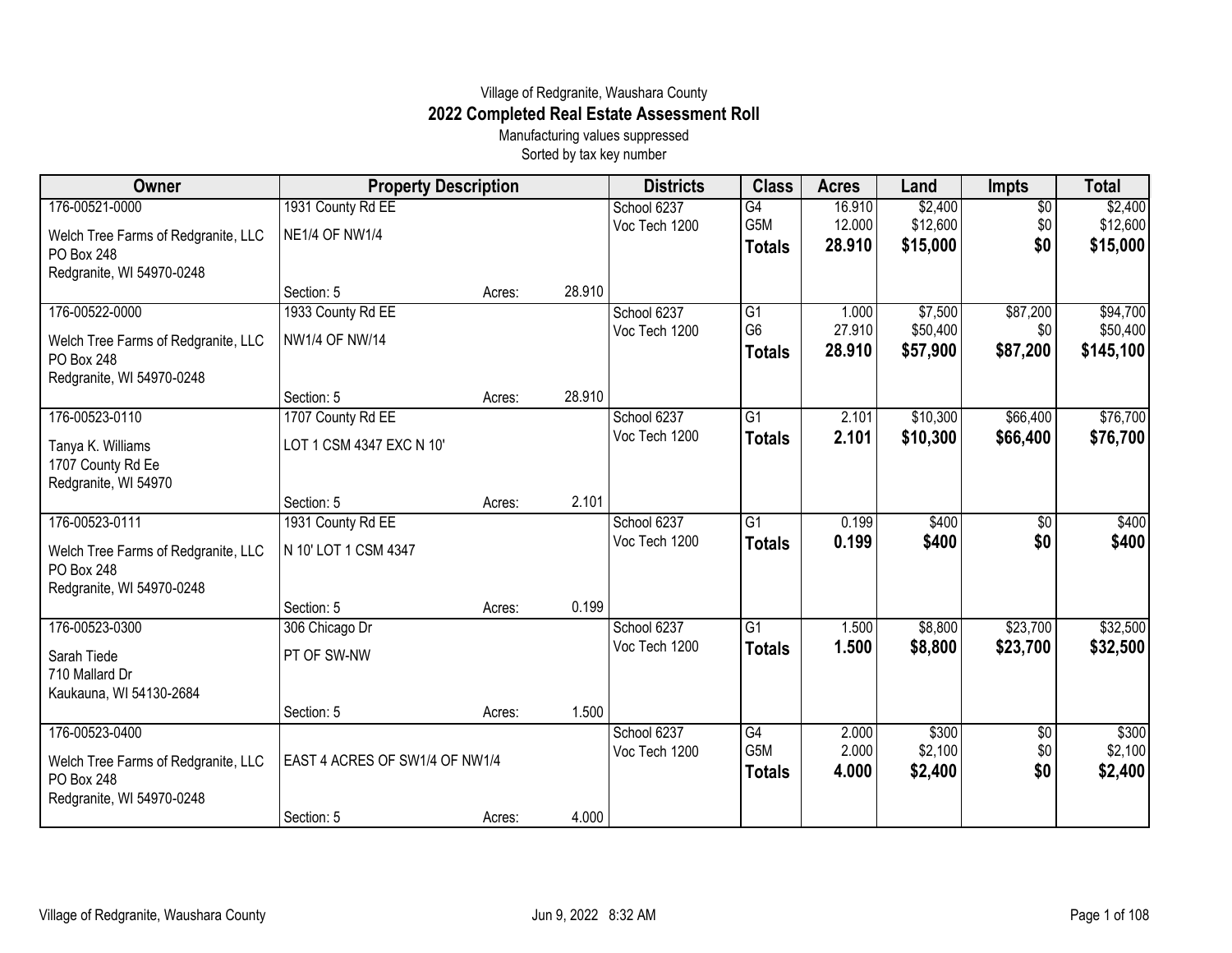| Owner                            |                                       | <b>Property Description</b> |       | <b>Districts</b> | <b>Class</b>    | <b>Acres</b> | Land     | <b>Impts</b>    | <b>Total</b> |
|----------------------------------|---------------------------------------|-----------------------------|-------|------------------|-----------------|--------------|----------|-----------------|--------------|
| 176-00523-0500                   | 210 E Chicago Dr                      |                             |       | School 6237      | $\overline{G1}$ | 3.000        | \$12,500 | \$103,500       | \$116,000    |
| Steven J. Maples                 | LOT 1 CSM #1690 & LOT 1 CSM #1704     |                             |       | Voc Tech 1200    | <b>Totals</b>   | 3.000        | \$12,500 | \$103,500       | \$116,000    |
| 210 E Chicago Dr                 |                                       |                             |       |                  |                 |              |          |                 |              |
| Redgranite, WI 54970             |                                       |                             |       |                  |                 |              |          |                 |              |
|                                  | Section: 5                            | Acres:                      | 3.000 |                  |                 |              |          |                 |              |
| 176-00523-0610                   | 1697 County Rd EE                     |                             |       | School 6237      | G1              | 2.050        | \$11,200 | \$107,100       | \$118,300    |
| Paul J. Mertz                    | LOT 2 CSM #1690 AND OUTLOT 1 CSM 4346 |                             |       | Voc Tech 1200    | <b>Totals</b>   | 2.050        | \$11,200 | \$107,100       | \$118,300    |
| Gaye L. Mertz                    |                                       |                             |       |                  |                 |              |          |                 |              |
| PO Box 181                       |                                       |                             |       |                  |                 |              |          |                 |              |
| Redgranite, WI 54970             | Section: 5                            | Acres:                      | 2.050 |                  |                 |              |          |                 |              |
| 176-00523-0812                   | 1705 County Rd EE                     |                             |       | School 6237      | $\overline{G1}$ | 1.850        | \$9,600  | \$100,500       | \$110,100    |
| Jean T. Reader                   | LOT 2 CSM 4347                        |                             |       | Voc Tech 1200    | <b>Totals</b>   | 1.850        | \$9,600  | \$100,500       | \$110,100    |
| Todd E. Reader                   |                                       |                             |       |                  |                 |              |          |                 |              |
| N7772 Fine View Rd               |                                       |                             |       |                  |                 |              |          |                 |              |
| Malone, WI 53049                 | Section: 5                            | Acres:                      | 1.850 |                  |                 |              |          |                 |              |
| 176-00523-0813                   | 1703 County Rd EE                     |                             |       | School 6237      | $\overline{G1}$ | 1.500        | \$8,800  | \$65,500        | \$74,300     |
| Gail Lokker                      | LOT 3 CSM 4347                        |                             |       | Voc Tech 1200    | <b>Totals</b>   | 1.500        | \$8,800  | \$65,500        | \$74,300     |
| Dennis C. Lokker                 |                                       |                             |       |                  |                 |              |          |                 |              |
| PO Box 94                        |                                       |                             |       |                  |                 |              |          |                 |              |
| Redgranite, WI 54970-0094        | Section: 5                            | Acres:                      | 1.500 |                  |                 |              |          |                 |              |
| 176-00523-0814                   | County Rd EE                          |                             |       | School 6237      | $\overline{G1}$ | 2.510        | \$9,600  | \$0             | \$9,600      |
| Thomas M. Wein                   | LOT 4 CSM 4346                        |                             |       | Voc Tech 1200    | <b>Totals</b>   | 2.510        | \$9,600  | \$0             | \$9,600      |
| 677 S Fair St                    |                                       |                             |       |                  |                 |              |          |                 |              |
| Wautoma, WI 54982                |                                       |                             |       |                  |                 |              |          |                 |              |
|                                  | Section: 5                            | Acres:                      | 2.510 |                  |                 |              |          |                 |              |
| 176-00523-0815                   | County Rd EE                          |                             |       | School 6237      | $\overline{G1}$ | 2.880        | \$10,400 | $\overline{50}$ | \$10,400     |
| Schroeder Revocable Living Trust | LOT 5 CSM 4346                        |                             |       | Voc Tech 1200    | <b>Totals</b>   | 2.880        | \$10,400 | \$0             | \$10,400     |
| 260 Chicago Dr                   |                                       |                             |       |                  |                 |              |          |                 |              |
| Redgranite, WI 54970             |                                       |                             |       |                  |                 |              |          |                 |              |
|                                  | Section: 5                            | Acres:                      | 2.880 |                  |                 |              |          |                 |              |
| 176-00523-0820                   | 260 Chicago Dr                        |                             |       | School 6237      | $\overline{G1}$ | 5.000        | \$22,000 | \$122,600       | \$144,600    |
| Schroeder Revocable Living Trust | LOT 1 CSM 3006                        |                             |       | Voc Tech 1200    | <b>Totals</b>   | 5.000        | \$22,000 | \$122,600       | \$144,600    |
| 260 Chicago Dr                   |                                       |                             |       |                  |                 |              |          |                 |              |
| Redgranite, WI 54970             |                                       |                             |       |                  |                 |              |          |                 |              |
|                                  | Section: 5                            | Acres:                      | 5.000 |                  |                 |              |          |                 |              |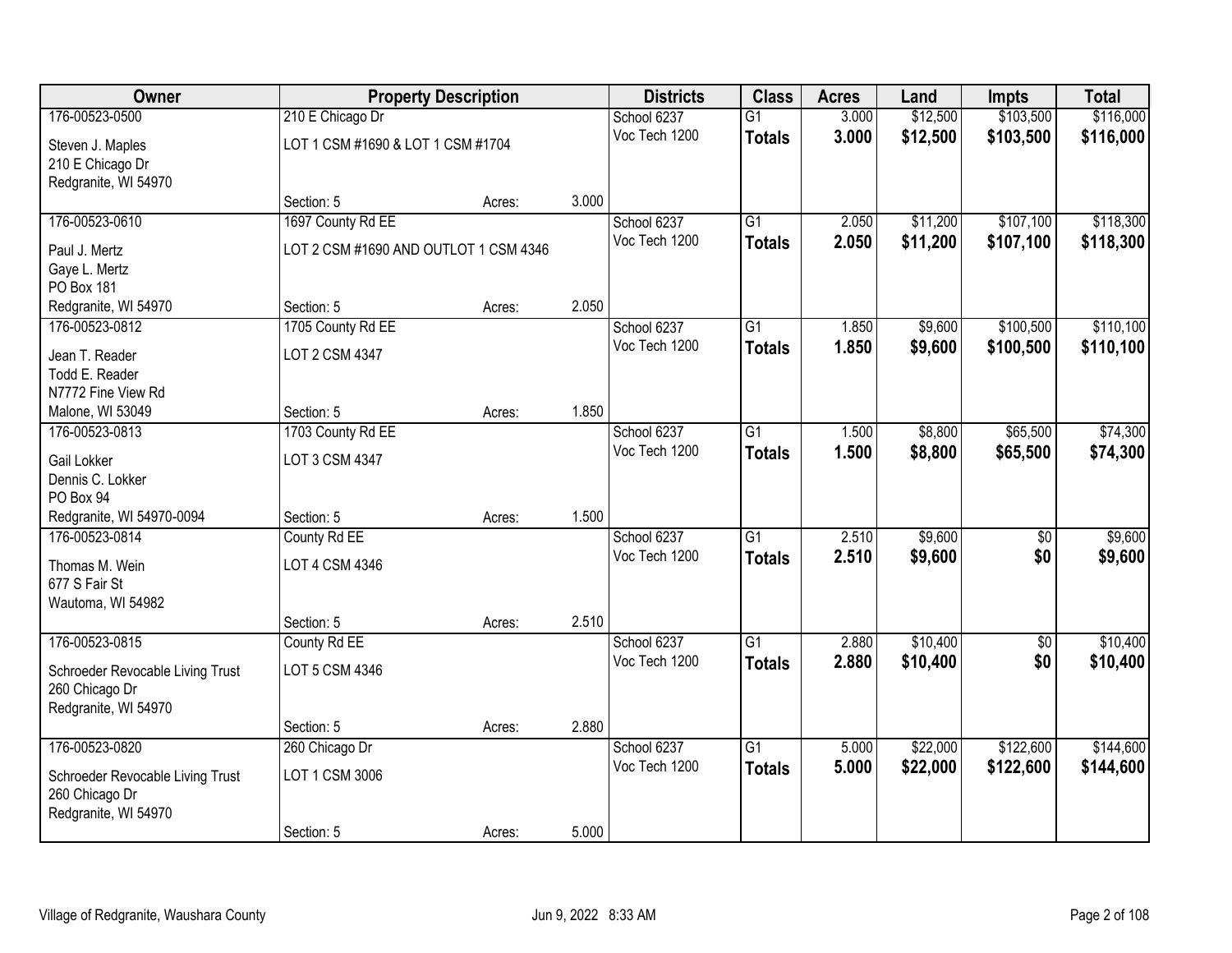| Owner                                  | <b>Property Description</b>            |        |        | <b>Districts</b> | <b>Class</b>     | <b>Acres</b> | Land     | <b>Impts</b>    | <b>Total</b> |
|----------------------------------------|----------------------------------------|--------|--------|------------------|------------------|--------------|----------|-----------------|--------------|
| 176-00523-0900                         | Chicago Dr                             |        |        | School 6237      | $\overline{G6}$  | 13.440       | \$28,200 | $\overline{50}$ | \$28,200     |
| Steven Maples                          | PT OF SW1/4 NW1/4                      |        |        | Voc Tech 1200    | <b>Totals</b>    | 13.440       | \$28,200 | \$0             | \$28,200     |
| Lori Maples                            |                                        |        |        |                  |                  |              |          |                 |              |
| 210 Chicago Dr                         |                                        |        |        |                  |                  |              |          |                 |              |
| Redgranite, WI 54970                   | Section: 5                             | Acres: | 13.440 |                  |                  |              |          |                 |              |
| 176-00524-0100                         | Chicago Dr                             |        |        | School 6237      | G4               | 16.310       | \$2,300  | $\overline{50}$ | \$2,300      |
| Welch Tree Farms of Redgranite, LLC    | SE1/4 OF NW1/4; LESS PLAT OF BUTTERNUT |        |        | Voc Tech 1200    | G <sub>5</sub> M | 9.000        | \$9,500  | \$0             | \$9,500      |
| PO Box 248                             | <b>ESTATES</b>                         |        |        |                  | <b>Totals</b>    | 25.310       | \$11,800 | \$0             | \$11,800     |
| Redgranite, WI 54970-0248              |                                        |        |        |                  |                  |              |          |                 |              |
|                                        | Section: 5                             | Acres: | 25.310 |                  |                  |              |          |                 |              |
| 176-00531-0100                         | 249 Chicago Dr                         |        |        | School 6237      | G1               | 1.503        | \$9,600  | \$89,700        | \$99,300     |
| David R. Hansen                        | <b>CSM 452 LOT 1</b>                   |        |        | Voc Tech 1200    | <b>Totals</b>    | 1.503        | \$9,600  | \$89,700        | \$99,300     |
| 249 Chicago Dr                         |                                        |        |        |                  |                  |              |          |                 |              |
| Redgranite, WI 54970                   |                                        |        |        |                  |                  |              |          |                 |              |
|                                        | Section: 5                             | Acres: | 1.503  |                  |                  |              |          |                 |              |
| 176-00531-0210                         | 239 Chicago Dr                         |        |        | School 6237      | G1               | 0.820        | \$8,100  | \$52,800        | \$60,900     |
| Nick D. Phillips                       | LOT 1 CSM 3456                         |        |        | Voc Tech 1200    | <b>Totals</b>    | 0.820        | \$8,100  | \$52,800        | \$60,900     |
| 239 Chicago Dr                         |                                        |        |        |                  |                  |              |          |                 |              |
| Redgranite, WI 54970                   |                                        |        |        |                  |                  |              |          |                 |              |
|                                        | Section: 5                             | Acres: | 0.820  |                  |                  |              |          |                 |              |
| 176-00531-0220                         | 229 Chicago Dr                         |        |        | School 6237      | $\overline{G1}$  | 0.720        | \$7,900  | \$62,100        | \$70,000     |
| Richard A. Neuens                      | LOT 2 CSM 3456                         |        |        | Voc Tech 1200    | <b>Totals</b>    | 0.720        | \$7,900  | \$62,100        | \$70,000     |
| Judy A. Neuens                         |                                        |        |        |                  |                  |              |          |                 |              |
| 229 Chicago Dr                         |                                        |        |        |                  |                  |              |          |                 |              |
| Redgranite, WI 54970                   | Section: 5                             | Acres: | 0.720  |                  |                  |              |          |                 |              |
| 176-00531-0310                         | 215 Oak Ct                             |        |        | School 6237      | $\overline{G1}$  | 3.011        | \$9,600  | \$98,700        | \$108,300    |
| Robert A. Kroll                        | LOTS 3 & 4 CSM 452                     |        |        | Voc Tech 1200    | <b>Totals</b>    | 3.011        | \$9,600  | \$98,700        | \$108,300    |
| Christine R. Kroll                     |                                        |        |        |                  |                  |              |          |                 |              |
| 133 Meadowview St                      |                                        |        |        |                  |                  |              |          |                 |              |
| Neenah, WI 54956                       | Section: 5                             | Acres: | 3.011  |                  |                  |              |          |                 |              |
| 176-00531-0500                         | 213 W Oak Ct                           |        |        | School 6237      | $\overline{G1}$  | 1.505        | \$8,800  | \$10,800        | \$19,600     |
|                                        | <b>CSM 453 LOT 5</b>                   |        |        | Voc Tech 1200    | <b>Totals</b>    | 1.505        | \$8,800  | \$10,800        | \$19,600     |
| <b>Richard Costello</b><br>PO Box 9234 |                                        |        |        |                  |                  |              |          |                 |              |
| Chicago, IL 60609                      |                                        |        |        |                  |                  |              |          |                 |              |
|                                        | Section: 5                             | Acres: | 1.505  |                  |                  |              |          |                 |              |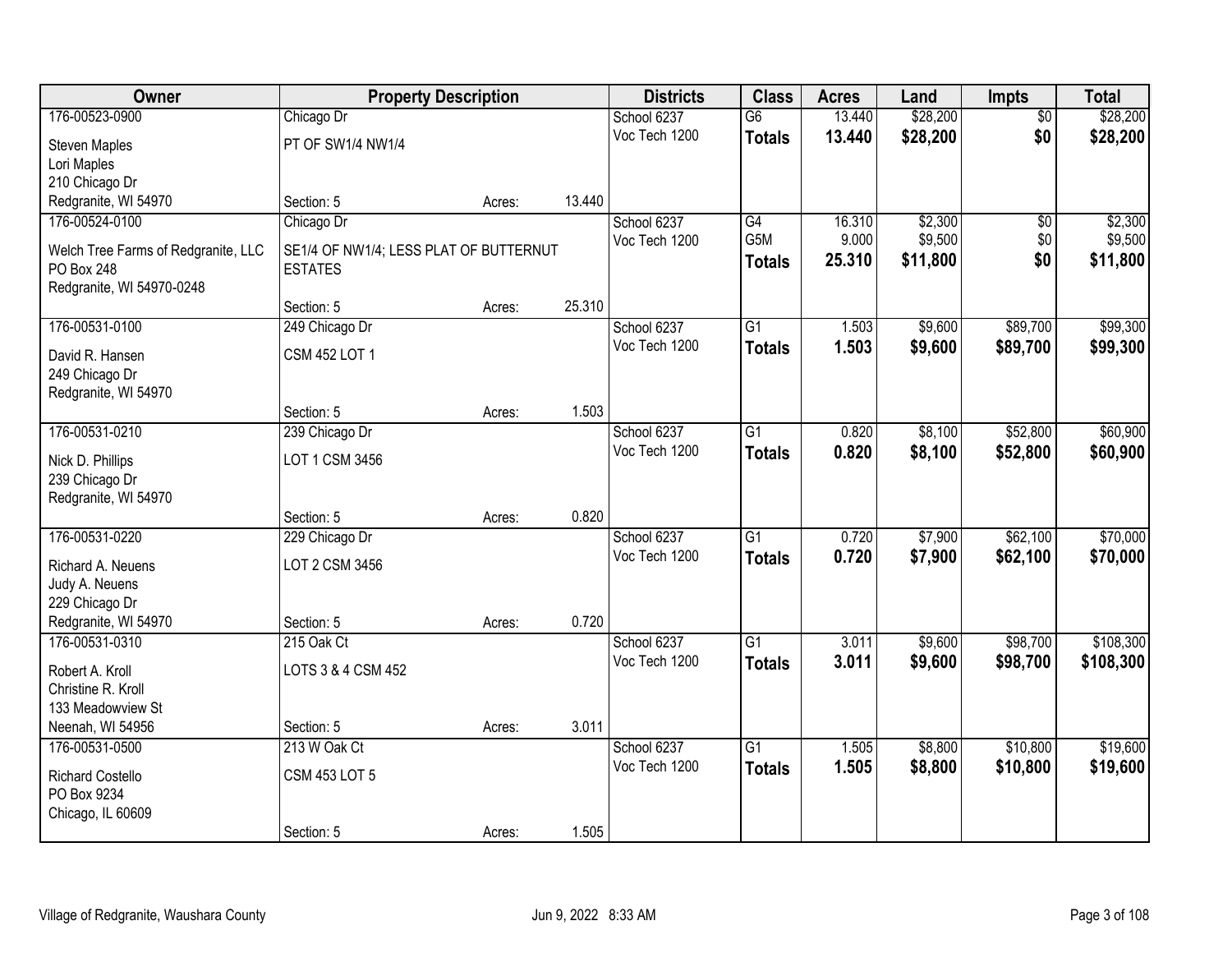| Owner                          |                       | <b>Property Description</b> |       | <b>Districts</b> | <b>Class</b>    | <b>Acres</b> | Land    | <b>Impts</b> | <b>Total</b> |
|--------------------------------|-----------------------|-----------------------------|-------|------------------|-----------------|--------------|---------|--------------|--------------|
| 176-00531-0600                 | 211 W Oak Ct          |                             |       | School 6237      | $\overline{G1}$ | 1.503        | \$9,600 | \$80,500     | \$90,100     |
| Jeremy E. Rhodes               | <b>CSM 453 LOT 6</b>  |                             |       | Voc Tech 1200    | <b>Totals</b>   | 1.503        | \$9,600 | \$80,500     | \$90,100     |
| 211 W Oak Ct                   |                       |                             |       |                  |                 |              |         |              |              |
| Redgranite, WI 54970-9544      |                       |                             |       |                  |                 |              |         |              |              |
|                                | Section: 5            | Acres:                      | 1.503 |                  |                 |              |         |              |              |
| 176-00531-0700                 | 209 W Oak Ct          |                             |       | School 6237      | $\overline{G1}$ | 1.504        | \$9,600 | \$22,500     | \$32,100     |
| John P. Hayes                  | <b>CSM 453 LOT 7</b>  |                             |       | Voc Tech 1200    | <b>Totals</b>   | 1.504        | \$9,600 | \$22,500     | \$32,100     |
| Heidi Hayes                    |                       |                             |       |                  |                 |              |         |              |              |
| 2614 3rd Ave                   |                       |                             |       |                  |                 |              |         |              |              |
| Monroe, WI 53566               | Section: 5            | Acres:                      | 1.504 |                  |                 |              |         |              |              |
| 176-00531-0800                 | W Oak Ct              |                             |       | School 6237      | G1              | 1.506        | \$4,300 | \$0          | \$4,300      |
| John P. Hayes                  | <b>CSM 453 LOT 8</b>  |                             |       | Voc Tech 1200    | <b>Totals</b>   | 1.506        | \$4,300 | \$0          | \$4,300      |
| Heidi Hayes                    |                       |                             |       |                  |                 |              |         |              |              |
| 2614 3rd Ave                   |                       |                             |       |                  |                 |              |         |              |              |
| Monroe, WI 53566               | Section: 5            | Acres:                      | 1.506 |                  |                 |              |         |              |              |
| 176-00531-0900                 | E Oak St              |                             |       | School 6237      | G1              | 1.503        | \$4,300 | \$500        | \$4,800      |
|                                |                       |                             |       | Voc Tech 1200    | <b>Totals</b>   | 1.503        | \$4,300 | \$500        | \$4,800      |
| Val S. Schlitt<br>404 E Oak Ct | <b>CSM 454 LOT 9</b>  |                             |       |                  |                 |              |         |              |              |
| Redgranite, WI 54970           |                       |                             |       |                  |                 |              |         |              |              |
|                                | Section: 5            | Acres:                      | 1.503 |                  |                 |              |         |              |              |
| 176-00531-1000                 | 404 E Oak St          |                             |       | School 6237      | $\overline{G1}$ | 1.503        | \$9,600 | \$85,800     | \$95,400     |
|                                |                       |                             |       | Voc Tech 1200    | <b>Totals</b>   | 1.503        | \$9,600 | \$85,800     | \$95,400     |
| Val S. Schlitt                 | <b>CSM 454 LOT 10</b> |                             |       |                  |                 |              |         |              |              |
| 404 E Oak Ct                   |                       |                             |       |                  |                 |              |         |              |              |
| Redgranite, WI 54970           | Section: 5            | Acres:                      | 1.503 |                  |                 |              |         |              |              |
| 176-00531-1100                 | 406 E Oak Ct          |                             |       | School 6237      | $\overline{G1}$ | 1.503        | \$9,600 | \$81,600     | \$91,200     |
|                                |                       |                             |       | Voc Tech 1200    | <b>Totals</b>   | 1.503        | \$9,600 | \$81,600     | \$91,200     |
| Laurel E. Hernandez            | LOT 11 CSM 454        |                             |       |                  |                 |              |         |              |              |
| 406 E Oak Ct                   |                       |                             |       |                  |                 |              |         |              |              |
| Redgranite, WI 54970           | Section: 5            | Acres:                      | 1.503 |                  |                 |              |         |              |              |
| 176-00531-1200                 | 408 E Oak Ct          |                             |       | School 6237      | $\overline{G1}$ | 1.503        | \$8,800 | \$103,600    | \$112,400    |
|                                |                       |                             |       | Voc Tech 1200    | <b>Totals</b>   | 1.503        | \$8,800 | \$103,600    | \$112,400    |
| Kevin W. Stibb                 | <b>CSM 454 LOT 12</b> |                             |       |                  |                 |              |         |              |              |
| Karen K. Stibb                 |                       |                             |       |                  |                 |              |         |              |              |
| 408 E Oak Ct                   |                       |                             |       |                  |                 |              |         |              |              |
| Redgranite, WI 54970           | Section: 5            | Acres:                      | 1.503 |                  |                 |              |         |              |              |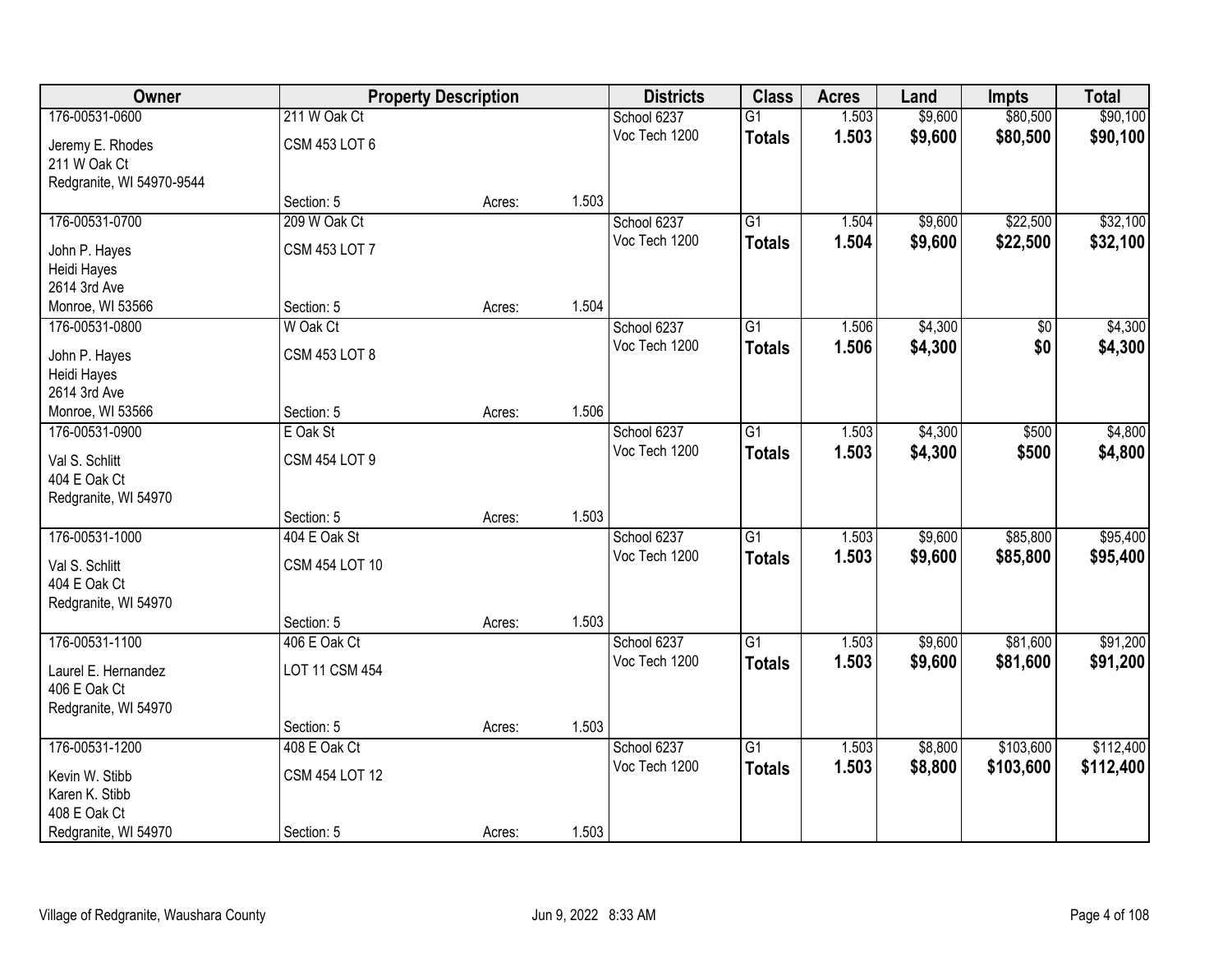| Owner                               |                       | <b>Property Description</b> |       | <b>Districts</b> | <b>Class</b>    | <b>Acres</b> | Land    | <b>Impts</b>    | <b>Total</b> |
|-------------------------------------|-----------------------|-----------------------------|-------|------------------|-----------------|--------------|---------|-----------------|--------------|
| 176-00531-1300                      | 410 E Oak Ct          |                             |       | School 6237      | $\overline{G1}$ | 1.503        | \$9,600 | \$68,600        | \$78,200     |
| Gary M. Hopkins                     | LOT 13 CSM 455        |                             |       | Voc Tech 1200    | <b>Totals</b>   | 1.503        | \$9,600 | \$68,600        | \$78,200     |
| Bonnie R. Hopkins                   |                       |                             |       |                  |                 |              |         |                 |              |
| 410 E Oak Ct                        |                       |                             |       |                  |                 |              |         |                 |              |
| Redgranite, WI 54970                | Section: 5            | Acres:                      | 1.503 |                  |                 |              |         |                 |              |
| 176-00531-1400                      | Oak Ct                |                             |       | School 6237      | $\overline{G1}$ | 1.503        | \$4,300 | \$0             | \$4,300      |
| Ryan Springstroh                    | <b>CSM 456 LOT 14</b> |                             |       | Voc Tech 1200    | <b>Totals</b>   | 1.503        | \$4,300 | \$0             | \$4,300      |
| 414 E Oak Ct                        |                       |                             |       |                  |                 |              |         |                 |              |
| Redgranite, WI 54970-9543           |                       |                             |       |                  |                 |              |         |                 |              |
|                                     | Section: 5            | Acres:                      | 1.503 |                  |                 |              |         |                 |              |
| 176-00531-1500                      | 414 E Oak Ct          |                             |       | School 6237      | $\overline{G1}$ | 1.503        | \$9,600 | \$65,200        | \$74,800     |
| Ryan Springstroh                    | <b>CSM 456 LOT 15</b> |                             |       | Voc Tech 1200    | <b>Totals</b>   | 1.503        | \$9,600 | \$65,200        | \$74,800     |
| 414 E Oak Ct                        |                       |                             |       |                  |                 |              |         |                 |              |
| Redgranite, WI 54970-9543           |                       |                             |       |                  |                 |              |         |                 |              |
|                                     | Section: 5            | Acres:                      | 1.503 |                  |                 |              |         |                 |              |
| 176-00531-1600                      |                       |                             |       | School 6237      | $\overline{G1}$ | 1.262        | \$4,000 | $\overline{30}$ | \$4,000      |
| Bruce A. Brown et al                | <b>CSM 456 LOT 16</b> |                             |       | Voc Tech 1200    | <b>Totals</b>   | 1.262        | \$4,000 | \$0             | \$4,000      |
| c/o Farmers & Merchants Bank        |                       |                             |       |                  |                 |              |         |                 |              |
| Attn: Escrow Services               |                       |                             |       |                  |                 |              |         |                 |              |
| PO Box 270<br>Berlin, WI 54923      | Section: 5            | Acres:                      | 1.262 |                  |                 |              |         |                 |              |
| 176-00531-1700                      | 119 Chicago Dr        |                             |       | School 6237      | $\overline{G1}$ | 1.258        | \$9,000 | \$82,600        | \$91,600     |
|                                     |                       |                             |       | Voc Tech 1200    | <b>Totals</b>   | 1.258        | \$9,000 | \$82,600        | \$91,600     |
| Bruce A. Brown et al                | CSM 456 LOT 17        |                             |       |                  |                 |              |         |                 |              |
| c/o Farmers & Merchants Bank        |                       |                             |       |                  |                 |              |         |                 |              |
| Attn: Escrow Services<br>PO Box 270 | Section: 5            | Acres:                      | 1.258 |                  |                 |              |         |                 |              |
| Berlin, WI 54923                    |                       |                             |       |                  |                 |              |         |                 |              |
| 176-00531-1800                      | 121 Chicago Dr        |                             |       | School 6237      | $\overline{G1}$ | 0.948        | \$8,200 | \$72,900        | \$81,100     |
| Candy Buhrow                        | LOT 18 CSM 457        |                             |       | Voc Tech 1200    | <b>Totals</b>   | 0.948        | \$8,200 | \$72,900        | \$81,100     |
| 121 Chicago Dr                      |                       |                             |       |                  |                 |              |         |                 |              |
| Redgranite, WI 54970                |                       |                             |       |                  |                 |              |         |                 |              |
|                                     | Section: 5            | Acres:                      | 0.948 |                  |                 |              |         |                 |              |
| 176-00531-1900                      | Chicago Dr            |                             |       | School 6237      | $\overline{G1}$ | 0.945        | \$3,700 | $\sqrt{6}$      | \$3,700      |
| Candy Buhrow                        | LOT 19 CSM 457        |                             |       | Voc Tech 1200    | Totals          | 0.945        | \$3,700 | \$0             | \$3,700      |
| 121 Chicago Dr                      |                       |                             |       |                  |                 |              |         |                 |              |
| Redgranite, WI 54970                |                       |                             |       |                  |                 |              |         |                 |              |
|                                     | Section: 5            | Acres:                      | 0.945 |                  |                 |              |         |                 |              |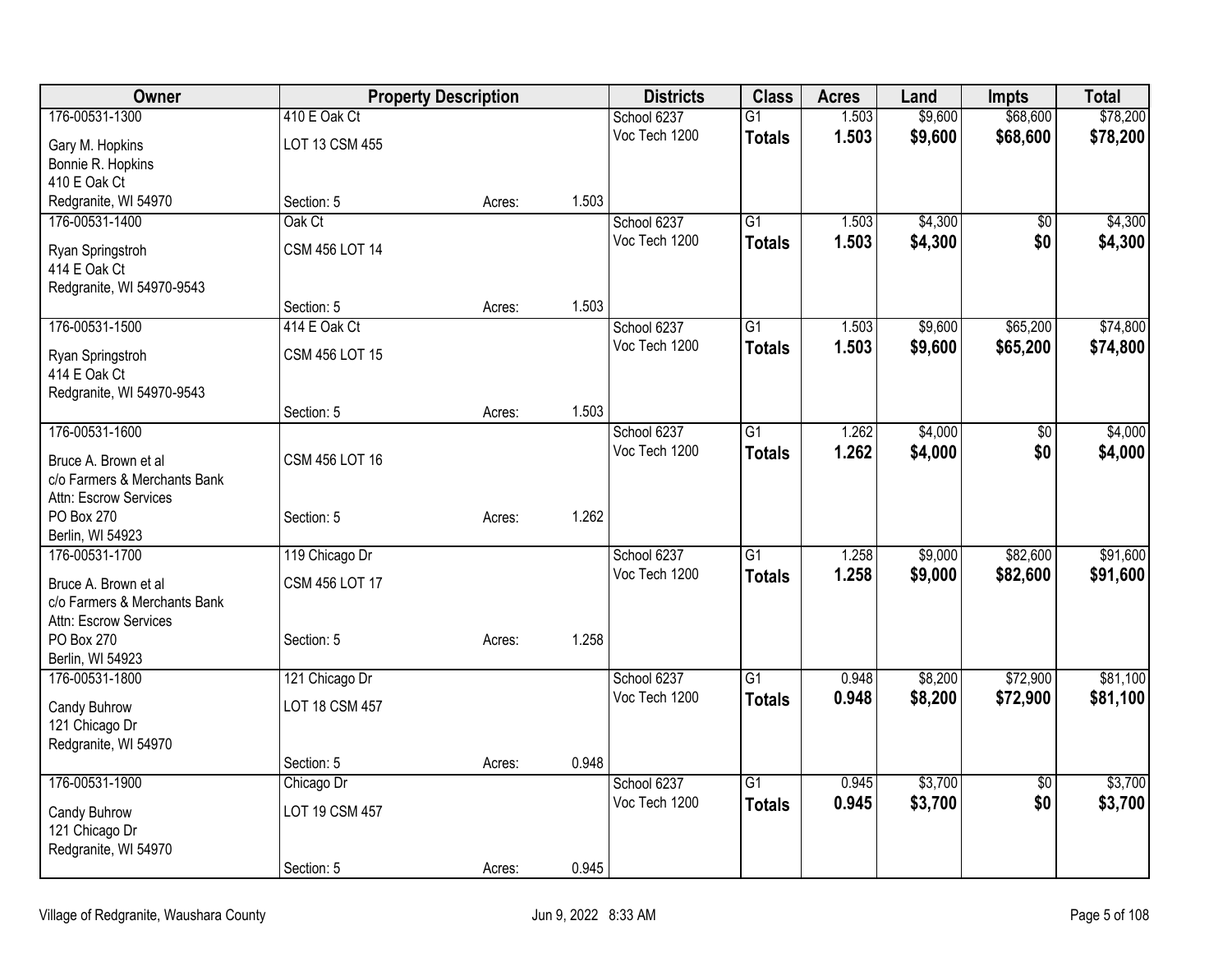| Owner                                     | <b>Property Description</b>                |        |       | <b>Districts</b> | <b>Class</b>    | <b>Acres</b> | Land            | <b>Impts</b>    | <b>Total</b>    |
|-------------------------------------------|--------------------------------------------|--------|-------|------------------|-----------------|--------------|-----------------|-----------------|-----------------|
| 176-00531-2010                            | 413 E Oak Ct                               |        |       | School 6237      | $\overline{G1}$ | 1.500        | \$9,600         | \$41,500        | \$51,100        |
| Kenneth J. Vermeersch Sr<br>413 E Oak Ct  | LOTS 1 & 2 CSM 3678                        |        |       | Voc Tech 1200    | <b>Totals</b>   | 1.500        | \$9,600         | \$41,500        | \$51,100        |
| Redgranite, WI 54970                      |                                            |        |       |                  |                 |              |                 |                 |                 |
|                                           | Section: 5                                 | Acres: | 1.500 |                  |                 |              |                 |                 |                 |
| 176-00531-2100                            | 409 E Oak Ct                               |        |       | School 6237      | $\overline{G1}$ | 1.508        | \$9,600         | \$27,500        | \$37,100        |
|                                           | <b>CSM 457 LOT 21</b>                      |        |       | Voc Tech 1200    | <b>Totals</b>   | 1.508        | \$9,600         | \$27,500        | \$37,100        |
| Timothy W. Keenlance<br>2270 W Ramsey Ave |                                            |        |       |                  |                 |              |                 |                 |                 |
| Milwaukee, WI 53221-4904                  |                                            |        |       |                  |                 |              |                 |                 |                 |
|                                           | Section: 5                                 | Acres: | 1.508 |                  |                 |              |                 |                 |                 |
| 176-00531-2200                            | State Highway 21                           |        |       | School 6237      | $\overline{G1}$ | 1.508        | \$9,600         | $\sqrt{6}$      | \$9,600         |
|                                           | <b>CSM 458 LOT 22</b>                      |        |       | Voc Tech 1200    | <b>Totals</b>   | 1.508        | \$9,600         | \$0             | \$9,600         |
| David Beranich<br>Patricia Beranich       |                                            |        |       |                  |                 |              |                 |                 |                 |
| 405 E Oak St                              |                                            |        |       |                  |                 |              |                 |                 |                 |
| Redgranite, WI 54970                      | Section: 5                                 | Acres: | 1.508 |                  |                 |              |                 |                 |                 |
| 176-00531-2300                            | 405 E Oak Ct                               |        |       | School 6237      | $\overline{G1}$ | 1.508        | \$9,600         | \$96,000        | \$105,600       |
|                                           |                                            |        |       | Voc Tech 1200    | <b>Totals</b>   | 1.508        | \$9,600         | \$96,000        | \$105,600       |
| David Beranich                            | <b>CSM 458 LOT 23</b>                      |        |       |                  |                 |              |                 |                 |                 |
| Patricia S. Beranich<br>405 E Oak Ct      |                                            |        |       |                  |                 |              |                 |                 |                 |
| Redgranite, WI 54970                      | Section: 5                                 | Acres: | 1.508 |                  |                 |              |                 |                 |                 |
| 176-00531-2400                            | 403 E Oak Ct                               |        |       | School 6237      | $\overline{G1}$ | 1.508        | \$9,600         | \$114,700       | \$124,300       |
|                                           |                                            |        |       | Voc Tech 1200    | <b>Totals</b>   | 1.508        | \$9,600         | \$114,700       | \$124,300       |
| Brent C. Snow                             | <b>CSM 458 LOT 24</b>                      |        |       |                  |                 |              |                 |                 |                 |
| Cassandra R. Snow<br>403 E Oak Ct         |                                            |        |       |                  |                 |              |                 |                 |                 |
| Redgranite, WI 54970                      | Section: 5                                 | Acres: | 1.508 |                  |                 |              |                 |                 |                 |
| 176-00531-2500                            | 401 E Oak Ct                               |        |       | School 6237      | $\overline{G1}$ | 1.508        | \$9,600         | \$70,200        | \$79,800        |
|                                           |                                            |        |       | Voc Tech 1200    | <b>Totals</b>   | 1.508        | \$9,600         | \$70,200        | \$79,800        |
| David Fernandez                           | <b>CSM 458 LOT 25</b>                      |        |       |                  |                 |              |                 |                 |                 |
| Linda Fernandez                           |                                            |        |       |                  |                 |              |                 |                 |                 |
| 401 E Oak Ct<br>Redgranite, WI 54970      | Section: 5                                 | Acres: | 1.508 |                  |                 |              |                 |                 |                 |
| 176-00531-2600                            |                                            |        |       | School 6237      | $\overline{X4}$ | 0.000        | $\overline{50}$ | $\overline{50}$ | $\overline{50}$ |
|                                           |                                            |        |       | Voc Tech 1200    | <b>Totals</b>   | 0.000        | \$0             | \$0             | \$0             |
| Village of Redgranite                     | PT OF NE-SW ROADS AS DESC IN CSM'S 452-458 |        |       |                  |                 |              |                 |                 |                 |
|                                           | Section: 5                                 | Acres: | 0.000 |                  |                 |              |                 |                 |                 |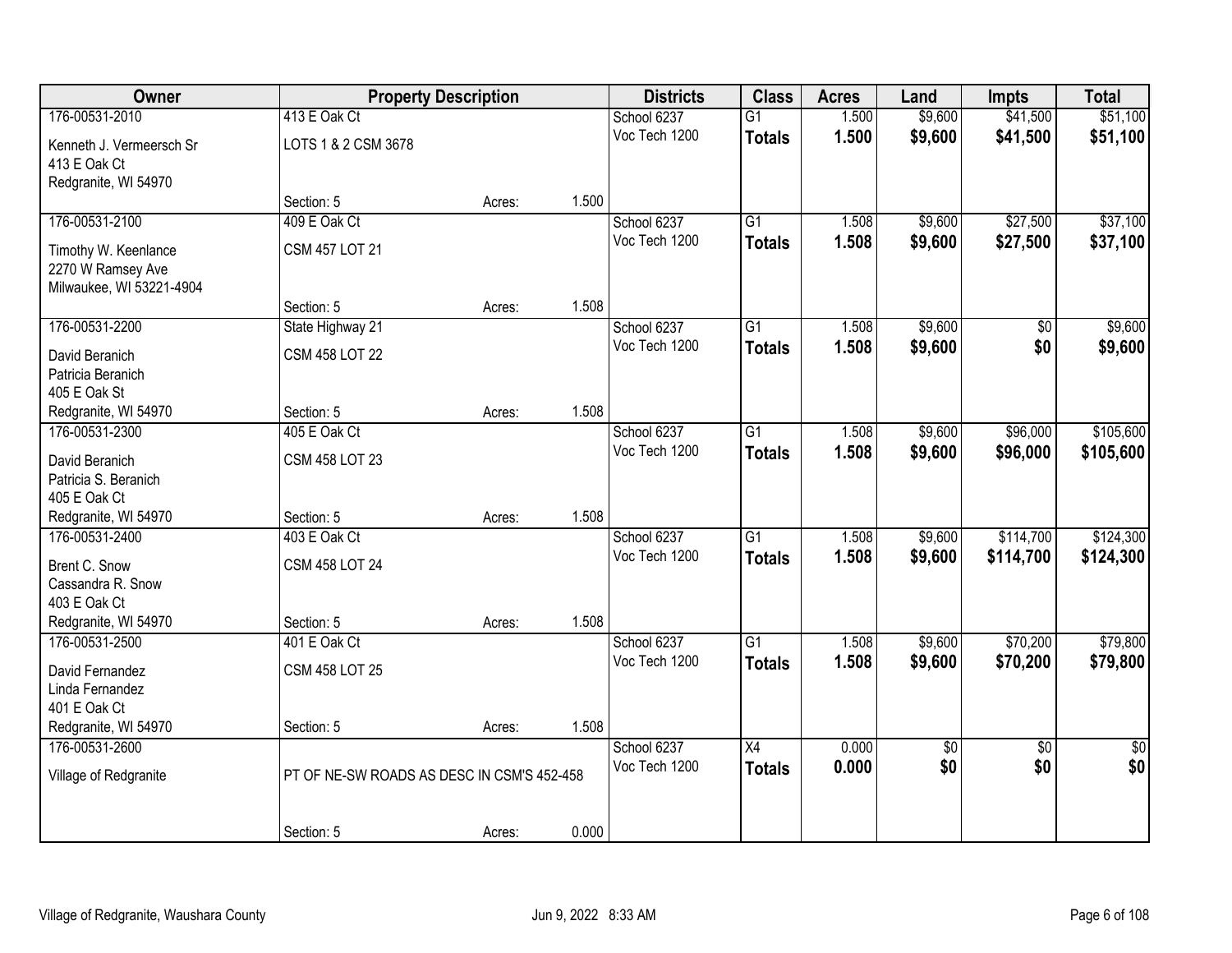| Owner                                                                                     |                                               | <b>Property Description</b> |        | <b>Districts</b>             | <b>Class</b>                     | <b>Acres</b>   | Land               | <b>Impts</b>    | <b>Total</b>       |
|-------------------------------------------------------------------------------------------|-----------------------------------------------|-----------------------------|--------|------------------------------|----------------------------------|----------------|--------------------|-----------------|--------------------|
| 176-00532-0000                                                                            | Chicago Dr                                    |                             |        | School 6237                  | W <sub>6</sub>                   | 40.000         | ( \$84,000)        | $\overline{50}$ | $\overline{30}$    |
| David M Winkler Rev Trust<br>1728 Meadowood St<br>Sarasota, FL 34231-3014                 | NW 1/4 OF SW 1/4                              |                             |        | Voc Tech 1200                | <b>Totals</b>                    | 40.000         | \$0                | \$0             | \$0                |
|                                                                                           | Section: 5                                    | Acres:                      | 40.000 |                              |                                  |                |                    |                 |                    |
| 176-00533-0100                                                                            | 1203 County Rd EE                             |                             |        | School 6237                  | $\overline{X4}$                  | 5.000          | \$0                | $\overline{50}$ | \$0                |
| Redgranite Catholic Cemetery                                                              | SW 1/4 OF SW 1/4 (NE COR 5 A. 40R X 20R)& ROW |                             |        | Voc Tech 1200                | <b>Totals</b>                    | 5.000          | \$0                | \$0             | \$0                |
|                                                                                           | Section: 5                                    | Acres:                      | 5.000  |                              |                                  |                |                    |                 |                    |
| 176-00533-0211                                                                            | County Rd EE                                  |                             |        | School 6237                  | X4                               | 3.410          | $\overline{50}$    | \$0             | $\overline{50}$    |
| St Mark's Parish<br>PO Box 273<br>Redgranite, WI 54970                                    | LOT 1 CSM 3497 & 50' ADJ TO SOUTH             |                             |        | Voc Tech 1200                | <b>Totals</b>                    | 3.410          | \$0                | \$0             | \$0                |
|                                                                                           | Section: 5                                    | Acres:                      | 3.410  |                              |                                  |                |                    |                 |                    |
| 176-00533-0221                                                                            | 1027 County Rd EE                             |                             |        | School 6237                  | $\overline{G1}$                  | 1.670          | \$9,200            | \$74,200        | \$83,400           |
| Russell E. Kikendall<br>Betty R. Kikendall<br>1027 County Rd Ee                           | LOT 1 CSM 3677                                |                             |        | Voc Tech 1200                | <b>Totals</b>                    | 1.670          | \$9,200            | \$74,200        | \$83,400           |
| Redgranite, WI 54970                                                                      | Section: 5                                    | Acres:                      | 1.670  |                              |                                  |                |                    |                 |                    |
| 176-00533-0225<br>Russell E. Kikendall et al<br>1027 County Rd Ee<br>Redgranite, WI 54970 | County Rd EE<br>LOT 2 CSM 4741                |                             |        | School 6237<br>Voc Tech 1200 | $\overline{G5}$<br><b>Totals</b> | 4.790<br>4.790 | \$5,300<br>\$5,300 | \$0<br>\$0      | \$5,300<br>\$5,300 |
|                                                                                           | Section: 5                                    | Acres:                      | 4.790  |                              |                                  |                |                    |                 |                    |
| 176-00533-0226                                                                            | 1031 County Rd EE                             |                             |        | School 6237                  | $\overline{G1}$                  | 2.970          | \$10,000           | $\sqrt{6}$      | \$10,000           |
| John E. Kikendall Jr<br><b>Tammy Kikendall</b><br>1031 County Rd Ee                       | LOT 1 CSM 4741                                |                             |        | Voc Tech 1200                | <b>Totals</b>                    | 2.970          | \$10,000           | \$0             | \$10,000           |
| Redgranite, WI 54970                                                                      | Section: 5                                    | Acres:                      | 2.970  |                              |                                  |                |                    |                 |                    |
| 176-00533-0310                                                                            | 1006 County Rd EE                             |                             |        | School 6237                  | $\overline{X2}$                  | 11.720         | $\overline{50}$    | $\overline{30}$ | $\overline{30}$    |
| State of Wisconsin<br>PO Box 7864<br>Madison, WI 53707-7864                               | LOT 1 CSM #1446                               |                             |        | Voc Tech 1200                | <b>Totals</b>                    | 11.720         | \$0                | \$0             | \$0                |
|                                                                                           | Section: 6                                    | Acres:                      | 11.720 |                              |                                  |                |                    |                 |                    |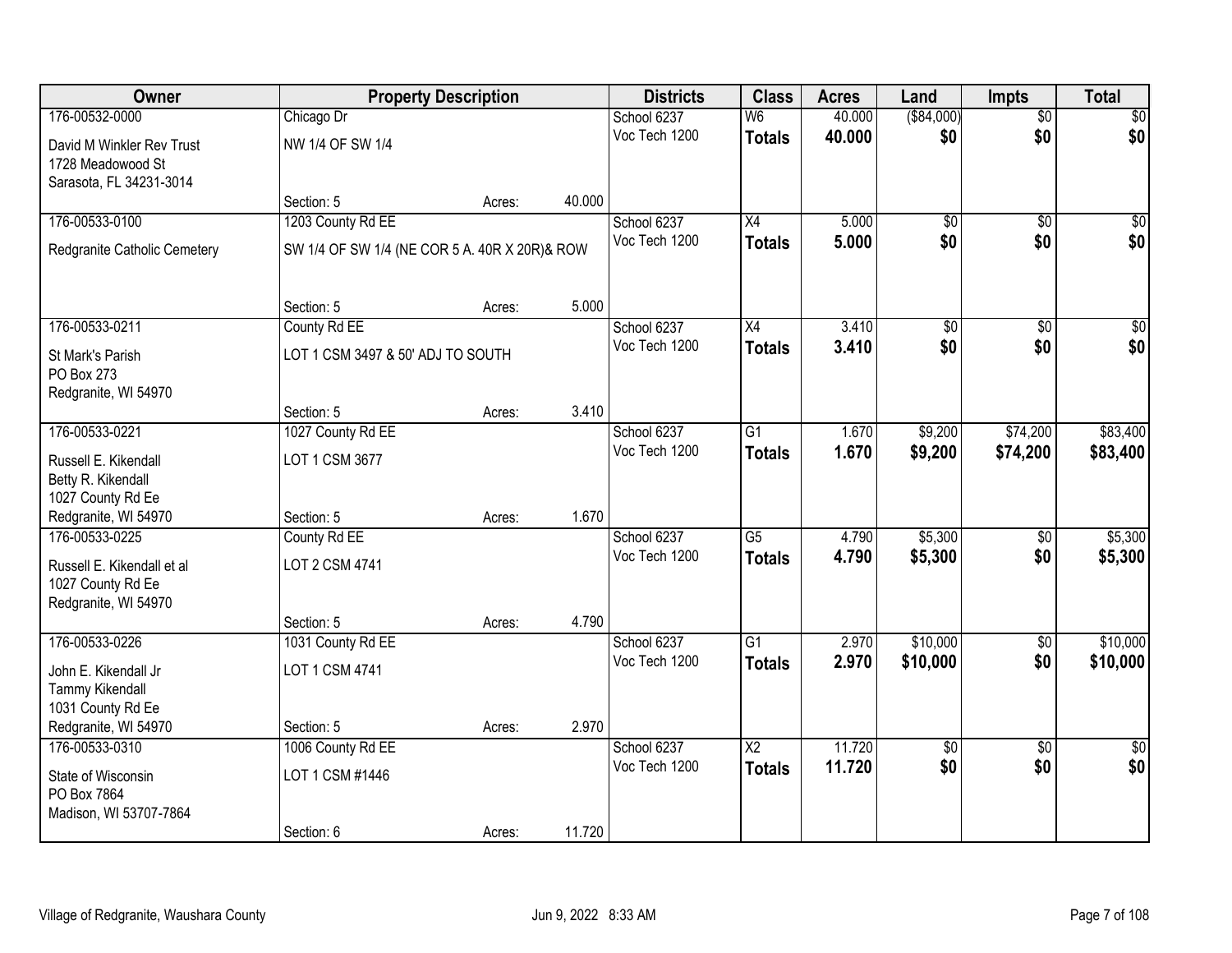| Owner                               |                                                                       | <b>Property Description</b> |       | <b>Districts</b>             | <b>Class</b>    | <b>Acres</b> | Land            | <b>Impts</b>    | <b>Total</b>       |
|-------------------------------------|-----------------------------------------------------------------------|-----------------------------|-------|------------------------------|-----------------|--------------|-----------------|-----------------|--------------------|
| 176-00533-0330                      | 1021 County Rd EE                                                     |                             |       | School 6237                  | $\overline{G1}$ | 0.850        | \$7,400         | \$68,800        | \$76,200           |
| Thom Family Revocable Living Trust  | LOT 1 CSM 3172                                                        |                             |       | Voc Tech 1200                | <b>Totals</b>   | 0.850        | \$7,400         | \$68,800        | \$76,200           |
| c/o Linda Thom                      |                                                                       |                             |       |                              |                 |              |                 |                 |                    |
| N2617 County Rd Z                   |                                                                       |                             |       |                              |                 |              |                 |                 |                    |
| Wautoma, WI 54982                   | Section: 5                                                            | Acres:                      | 0.850 |                              |                 |              |                 |                 |                    |
| 176-00533-0340                      | 1019 County Rd EE                                                     |                             |       | School 6237                  | $\overline{G1}$ | 0.850        | \$7,400         | \$75,700        | \$83,100           |
| Gregory C. Woiak Sr                 | LOT 2 CSM 3172                                                        |                             |       | Voc Tech 1200                | <b>Totals</b>   | 0.850        | \$7,400         | \$75,700        | \$83,100           |
| Mary L. Woiak                       |                                                                       |                             |       |                              |                 |              |                 |                 |                    |
| 1019 County Rd Ee                   |                                                                       |                             |       |                              |                 |              |                 |                 |                    |
| Redgranite, WI 54970                | Section: 5                                                            | Acres:                      | 0.850 |                              |                 |              |                 |                 |                    |
| 176-00533-0411                      |                                                                       |                             |       | School 6237<br>Voc Tech 1200 | X4              | 3.400        | \$0<br>\$0      | \$0<br>\$0      | $\sqrt{50}$<br>\$0 |
| Village of Redgranite               | PT OF LOT 1 CSM 5618 NOT IN TID#2                                     |                             |       |                              | <b>Totals</b>   | 3.400        |                 |                 |                    |
| PO Box 500                          |                                                                       |                             |       |                              |                 |              |                 |                 |                    |
| Redgranite, WI 54970                |                                                                       |                             |       |                              |                 |              |                 |                 |                    |
| 176-00533-0412                      | Section: 5                                                            | Acres:                      | 3.400 | School 6237                  | X4              | 0.920        | \$0             | \$0             | $\sqrt{50}$        |
|                                     |                                                                       |                             |       | TID <sub>2</sub>             | <b>Totals</b>   | 0.920        | \$0             | \$0             | \$0                |
| Village of Redgranite               | PT OF LOT 1 CSM 5618 IN TID#2                                         |                             |       | Voc Tech 1200                |                 |              |                 |                 |                    |
| PO Box 500                          |                                                                       |                             |       |                              |                 |              |                 |                 |                    |
| Redgranite, WI 54970                | Section: 5                                                            | Acres:                      | 0.920 |                              |                 |              |                 |                 |                    |
| 176-00533-0510                      |                                                                       |                             |       | School 6237                  | $\overline{X4}$ | 0.440        | $\overline{50}$ | $\overline{50}$ | $\overline{50}$    |
|                                     |                                                                       |                             |       | Voc Tech 1200                | <b>Totals</b>   | 0.440        | \$0             | \$0             | \$0                |
| Village of Redgranite<br>PO Box 500 | PART OF LOTS 1 & 2 CSM 3427 FORMERLY HIGH<br>POINTE SUBD NOT IN TID#2 |                             |       |                              |                 |              |                 |                 |                    |
| Redgranite, WI 54970                |                                                                       |                             |       |                              |                 |              |                 |                 |                    |
|                                     | Section: 5                                                            | Acres:                      | 0.440 |                              |                 |              |                 |                 |                    |
| 176-00533-0520                      | County Rd EE                                                          |                             |       | School 6237                  | X4              | 8.000        | \$0             | \$0             | $\overline{\$0}$   |
| Village of Redgranite               | PART OF LOTS 1 & 2 CSM 3427 FORMERLY HIGH                             |                             |       | TID <sub>2</sub>             | <b>Totals</b>   | 8.000        | \$0             | \$0             | \$0                |
| PO Box 500                          | POINTE SUBD IN TID#2                                                  |                             |       | Voc Tech 1200                |                 |              |                 |                 |                    |
| Redgranite, WI 54970                |                                                                       |                             |       |                              |                 |              |                 |                 |                    |
|                                     | Section: 5                                                            | Acres:                      | 8.000 |                              |                 |              |                 |                 |                    |
| 176-00571-0100                      | Chicago Dr                                                            |                             |       | School 6237                  | $\overline{G1}$ | 0.510        | \$2,500         | $\overline{60}$ | \$2,500            |
| Welch Tree Farms of Redgranite, LLC | <b>BUTTERNUT ESTATES LOT 1</b>                                        |                             |       | Voc Tech 1200                | <b>Totals</b>   | 0.510        | \$2,500         | \$0             | \$2,500            |
| PO Box 248                          |                                                                       |                             |       |                              |                 |              |                 |                 |                    |
| Redgranite, WI 54970-0248           |                                                                       |                             |       |                              |                 |              |                 |                 |                    |
|                                     | Section: 5                                                            | Acres:                      | 0.000 |                              |                 |              |                 |                 |                    |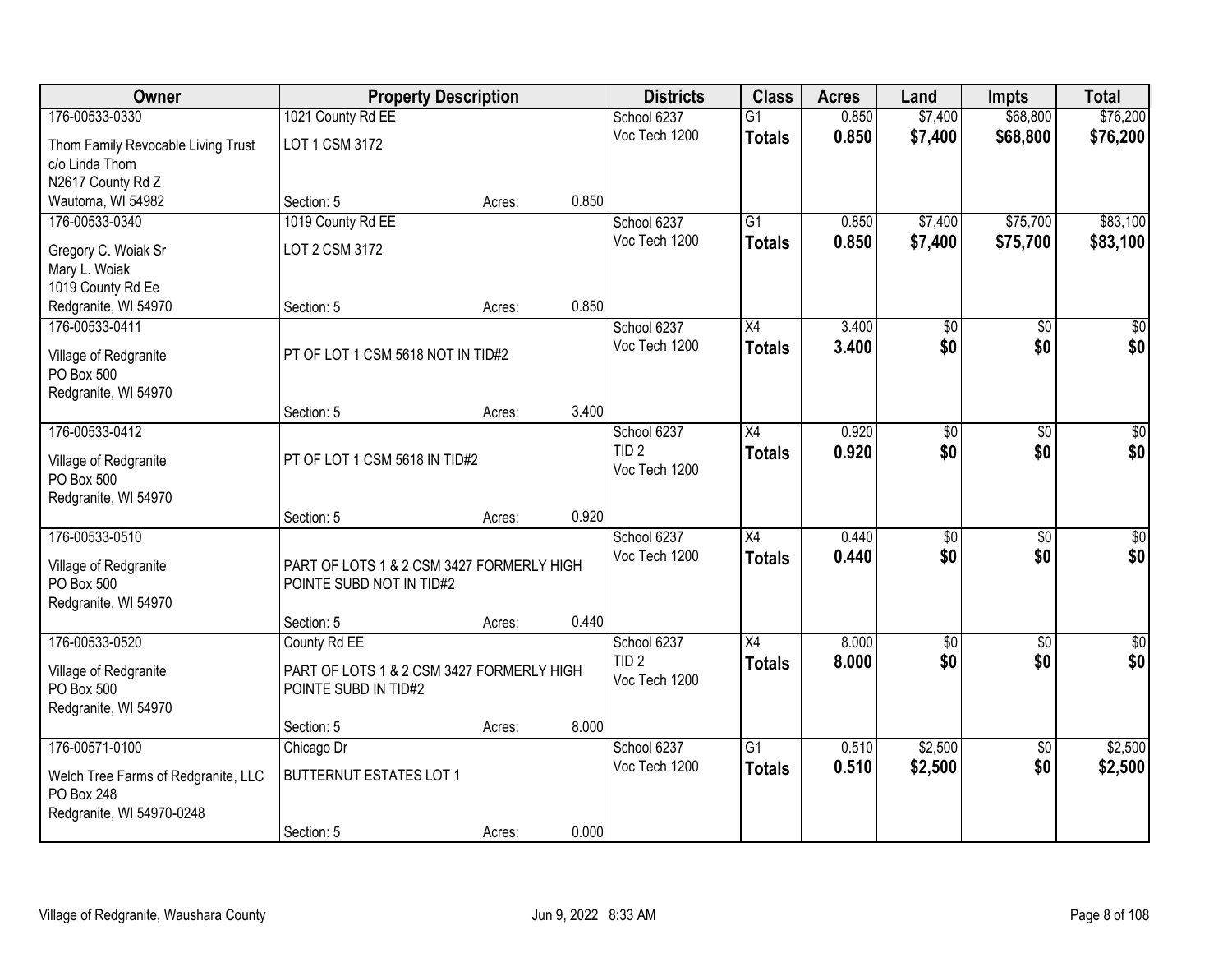| Owner                                                                                 | <b>Property Description</b>                           |        |       | <b>Districts</b> | <b>Class</b>    | <b>Acres</b> | Land            | <b>Impts</b>    | <b>Total</b>     |
|---------------------------------------------------------------------------------------|-------------------------------------------------------|--------|-------|------------------|-----------------|--------------|-----------------|-----------------|------------------|
| 176-00571-0200                                                                        | Chicago Dr                                            |        |       | School 6237      | G1              | 0.600        | \$2,500         | $\overline{50}$ | \$2,500          |
| Welch Tree Farms of Redgranite, LLC<br>PO Box 248<br>Redgranite, WI 54970-0248        | <b>BUTTERNUT ESTATES LOT 2</b>                        |        |       | Voc Tech 1200    | <b>Totals</b>   | 0.600        | \$2,500         | \$0             | \$2,500          |
|                                                                                       | Section: 5                                            | Acres: | 0.000 |                  |                 |              |                 |                 |                  |
| 176-00571-0300                                                                        | Chicago Dr                                            |        |       | School 6237      | $\overline{G1}$ | 0.580        | \$2,500         | \$0             | \$2,500          |
| Welch Tree Farms of Redgranite, LLC<br>PO Box 248<br>Redgranite, WI 54970-0248        | <b>BUTTERNUT ESTATES LOT 3</b>                        |        |       | Voc Tech 1200    | <b>Totals</b>   | 0.580        | \$2,500         | \$0             | \$2,500          |
|                                                                                       | Section: 5                                            | Acres: | 0.000 |                  |                 |              |                 |                 |                  |
| 176-00571-0400                                                                        |                                                       |        |       | School 6237      | $\overline{G1}$ | 5.680        | \$13,300        | \$0             | \$13,300         |
| Welch Tree Farms of Redgranite, LLC<br>PO Box 248<br>Redgranite, WI 54970-0248        | BUTTERNUT ESTATES LOT 4 THROUGH 11                    |        |       | Voc Tech 1200    | <b>Totals</b>   | 5.680        | \$13,300        | \$0             | \$13,300         |
|                                                                                       | Section: 5                                            | Acres: | 5.680 |                  |                 |              |                 |                 |                  |
| 176-00571-0500                                                                        |                                                       |        |       | School 6237      | G1              | 0.580        | \$0             | $\sqrt{6}$      | \$0              |
| Welch Tree Farms of Redgranite, LLC<br><b>PO Box 248</b><br>Redgranite, WI 54970-0248 | BUTTERNUT ESTATES LOT 5 (ASSESSED ON<br>176-571-0400) |        |       | Voc Tech 1200    | <b>Totals</b>   | 0.580        | \$0             | \$0             | \$0              |
|                                                                                       | Section: 5                                            | Acres: | 0.000 |                  |                 |              |                 |                 |                  |
| 176-00571-0600                                                                        |                                                       |        |       | School 6237      | $\overline{G1}$ | 0.500        | $\overline{50}$ | $\overline{30}$ | $\overline{50}$  |
| Welch Tree Farms of Redgranite, LLC<br><b>PO Box 248</b><br>Redgranite, WI 54970-0248 | BUTTERNUT ESTATES LOT 6 (ASSESSED ON<br>176-571-0400) |        |       | Voc Tech 1200    | <b>Totals</b>   | 0.500        | \$0             | \$0             | \$0              |
|                                                                                       | Section: 5                                            | Acres: | 0.000 |                  |                 |              |                 |                 |                  |
| 176-00571-0700                                                                        |                                                       |        |       | School 6237      | $\overline{G1}$ | 0.790        | $\overline{50}$ | $\overline{50}$ | $\overline{\$0}$ |
| Welch Tree Farms of Redgranite, LLC<br>PO Box 248<br>Redgranite, WI 54970-0248        | BUTTERNUT ESTATES LOT 7 (ASSESSED ON<br>176-571-0400) |        |       | Voc Tech 1200    | <b>Totals</b>   | 0.790        | \$0             | \$0             | \$0              |
|                                                                                       | Section: 5                                            | Acres: | 0.000 |                  |                 |              |                 |                 |                  |
| 176-00571-0800                                                                        |                                                       |        |       | School 6237      | G1              | 0.520        | $\overline{60}$ | $\overline{50}$ | $\sqrt{50}$      |
| Welch Tree Farms of Redgranite, LLC<br><b>PO Box 248</b><br>Redgranite, WI 54970-0248 | BUTTERNUT ESTATES LOT 8 (ASSESSED ON<br>176-571-0400) |        |       | Voc Tech 1200    | <b>Totals</b>   | 0.520        | \$0             | \$0             | \$0              |
|                                                                                       | Section: 5                                            | Acres: | 0.000 |                  |                 |              |                 |                 |                  |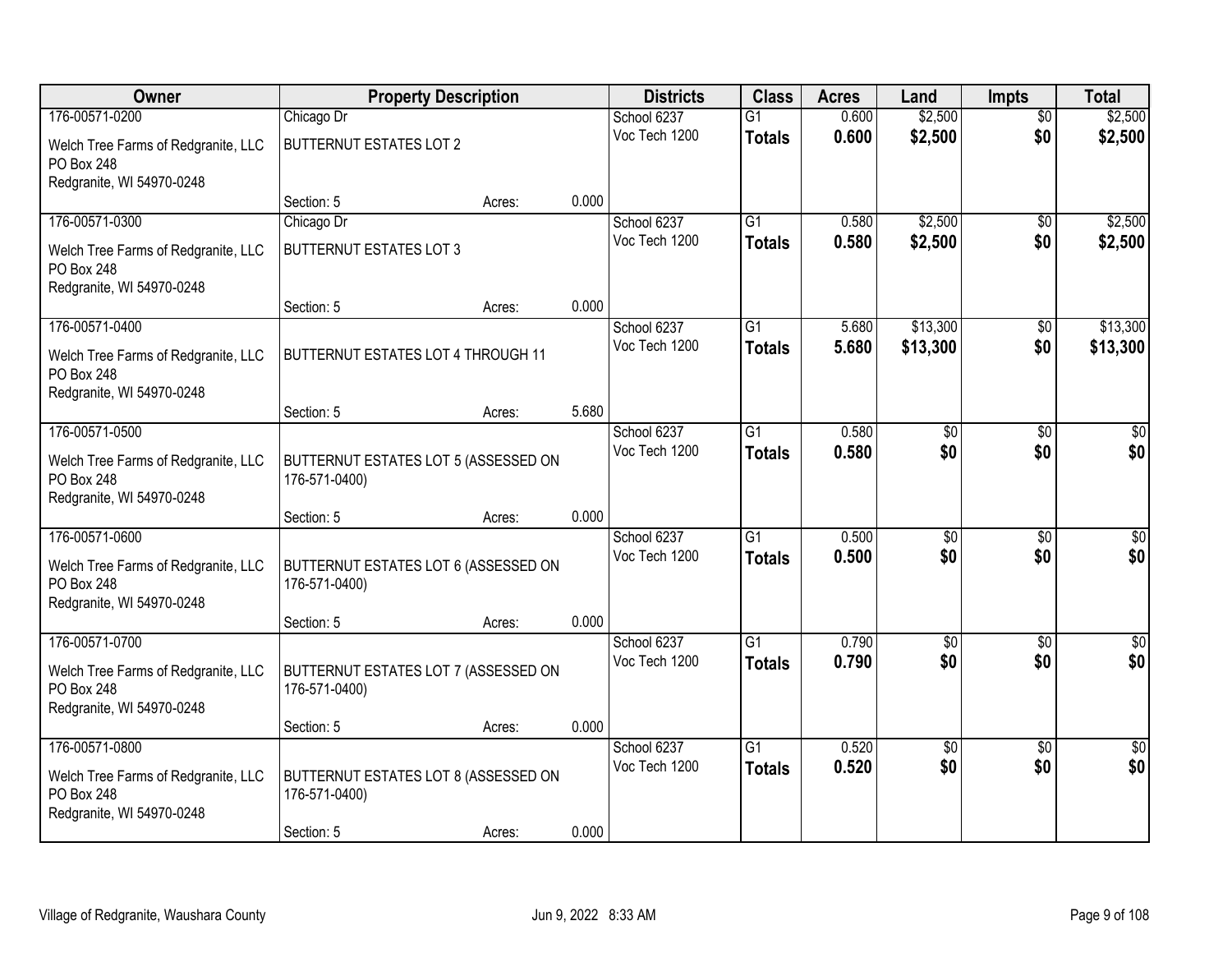| Owner                                                                                                   | <b>Property Description</b>                                          |        | <b>Districts</b>                      | <b>Class</b>                     | <b>Acres</b>   | Land               | <b>Impts</b>           | <b>Total</b>         |
|---------------------------------------------------------------------------------------------------------|----------------------------------------------------------------------|--------|---------------------------------------|----------------------------------|----------------|--------------------|------------------------|----------------------|
| 176-00571-0900                                                                                          |                                                                      |        | School 6237                           | $\overline{G1}$                  | 0.510          | $\overline{50}$    | $\overline{60}$        | $\overline{30}$      |
| Welch Tree Farms of Redgranite, LLC<br><b>PO Box 248</b><br>Redgranite, WI 54970-0248                   | BUTTERNUT ESTATES LOT 9 (ASSESSED ON<br>176-571-0400)                |        | Voc Tech 1200                         | <b>Totals</b>                    | 0.510          | \$0                | \$0                    | \$0                  |
|                                                                                                         | Section: 5                                                           | Acres: | 0.000                                 |                                  |                |                    |                        |                      |
| 176-00571-1000<br>Welch Tree Farms of Redgranite, LLC<br><b>PO Box 248</b><br>Redgranite, WI 54970-0248 | BUTTERNUT ESTATES LOT 10 (ASSESSED ON<br>176-571-0400)<br>Section: 5 | Acres: | School 6237<br>Voc Tech 1200<br>0.000 | $\overline{G1}$<br><b>Totals</b> | 1.343<br>1.343 | \$0<br>\$0         | $\overline{50}$<br>\$0 | \$0<br>\$0           |
| 176-00571-1100                                                                                          |                                                                      |        | School 6237                           | G1                               | 0.800          | $\overline{50}$    | \$0                    | $\overline{50}$      |
| Welch Tree Farms of Redgranite, LLC<br>PO Box 248<br>Redgranite, WI 54970-0248                          | BUTTERNUT ESTATES LOT 11 (ASSESSED ON<br>176-571-0400)               |        | Voc Tech 1200                         | <b>Totals</b>                    | 0.800          | \$0                | \$0                    | \$0                  |
|                                                                                                         | Section: 5                                                           | Acres: | 0.000                                 |                                  |                |                    |                        |                      |
| 176-00571-1200                                                                                          | 307 Adams Ct                                                         |        | School 6237                           | $\overline{G1}$                  | 1.380          | \$7,900            | \$94,600               | \$102,500            |
| Daniel D. Thompson<br>Angela M. Thompson<br>307 Adams Ct                                                | LOT 12 BUTTERNUT ESTATES                                             |        | Voc Tech 1200                         | <b>Totals</b>                    | 1.380          | \$7,900            | \$94,600               | \$102,500            |
| Redgranite, WI 54970                                                                                    | Section: 5                                                           | Acres: | 1.380                                 |                                  |                |                    |                        |                      |
| 176-00571-1300<br>Ronald Mastricola<br>Darlene R. Mastricola<br>PO Box 34<br>Redgranite, WI 54970       | Adams Ct<br><b>BUTTERNUT ESTATES LOT 13</b><br>Section: 5            | Acres: | School 6237<br>Voc Tech 1200<br>0.000 | $\overline{G1}$<br><b>Totals</b> | 0.670<br>0.670 | \$6,100<br>\$6,100 | \$0<br>\$0             | \$6,100<br>\$6,100   |
| 176-00571-1400                                                                                          | Chicago Dr                                                           |        | School 6237                           | $\overline{G1}$                  | 0.520          | \$2,700            | $\overline{50}$        | \$2,700              |
| Ronald Mastricola<br>Darlene R. Mastricola<br>PO Box 34                                                 | <b>BUTTERNUT ESTATES LOT 14</b>                                      |        | Voc Tech 1200                         | <b>Totals</b>                    | 0.520          | \$2,700            | \$0                    | \$2,700              |
| Redgranite, WI 54970                                                                                    | Section: 5                                                           | Acres: | 0.000                                 |                                  |                |                    |                        |                      |
| 176-00571-1500<br>Ronald Mastricola<br>Darlene R. Mastricola<br>PO Box 34                               | 188 Chicago Dr<br><b>BUTTERNUT ESTATES LOT 15</b>                    |        | School 6237<br>Voc Tech 1200          | $\overline{G1}$<br><b>Totals</b> | 0.500<br>0.500 | \$7,700<br>\$7,700 | \$92,100<br>\$92,100   | \$99,800<br>\$99,800 |
| Redgranite, WI 54970                                                                                    | Section: 5                                                           | Acres: | 0.000                                 |                                  |                |                    |                        |                      |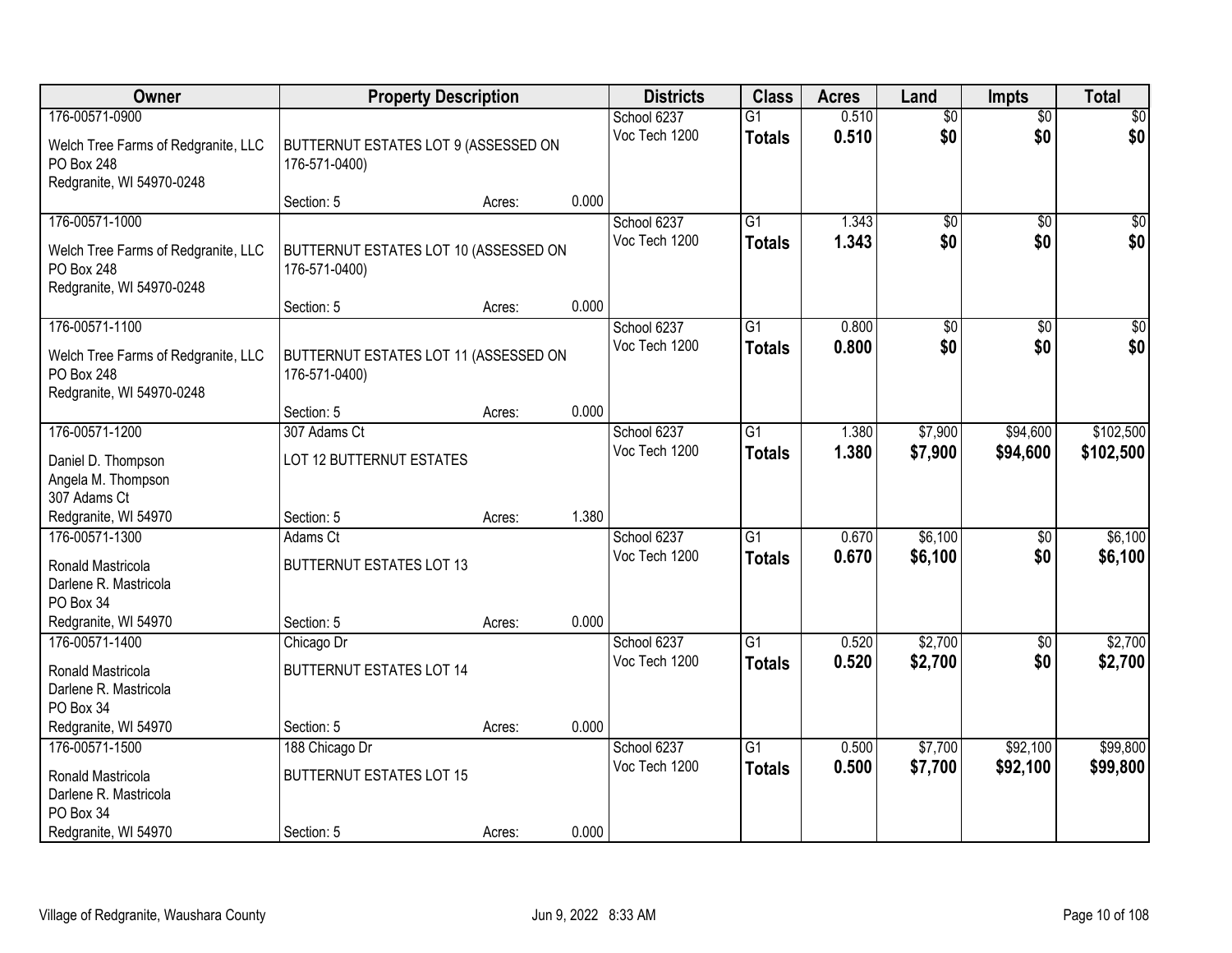| Owner                               | <b>Property Description</b>                       |        |       | <b>Districts</b> | <b>Class</b>    | <b>Acres</b> | Land     | <b>Impts</b>    | <b>Total</b> |
|-------------------------------------|---------------------------------------------------|--------|-------|------------------|-----------------|--------------|----------|-----------------|--------------|
| 176-00571-1600                      | Chicago Dr                                        |        |       | School 6237      | $\overline{G1}$ | 0.500        | \$3,500  | \$14,100        | \$17,600     |
| Ronald Mastricola                   | <b>BUTTERNUT ESTATES LOT 16</b>                   |        |       | Voc Tech 1200    | <b>Totals</b>   | 0.500        | \$3,500  | \$14,100        | \$17,600     |
| Darlene R. Mastricola               |                                                   |        |       |                  |                 |              |          |                 |              |
| PO Box 34                           |                                                   |        |       |                  |                 |              |          |                 |              |
| Redgranite, WI 54970                | Section: 5                                        | Acres: | 0.000 |                  |                 |              |          |                 |              |
| 176-00571-1700                      | Chicago Dr                                        |        |       | School 6237      | $\overline{G1}$ | 0.520        | \$2,700  | $\overline{30}$ | \$2,700      |
| Welch Tree Farms of Redgranite, LLC | <b>BUTTERNUT ESTATES LOT 17</b>                   |        |       | Voc Tech 1200    | <b>Totals</b>   | 0.520        | \$2,700  | \$0             | \$2,700      |
| <b>PO Box 248</b>                   |                                                   |        |       |                  |                 |              |          |                 |              |
| Redgranite, WI 54970-0248           |                                                   |        |       |                  |                 |              |          |                 |              |
|                                     | Section: 5                                        | Acres: | 0.000 |                  |                 |              |          |                 |              |
| 176-00571-1800                      | Chicago Dr                                        |        |       | School 6237      | $\overline{G1}$ | 0.650        | \$2,800  | \$0             | \$2,800      |
| Welch Tree Farms of Redgranite, LLC | <b>BUTTERNUT ESTATES LOT 18</b>                   |        |       | Voc Tech 1200    | <b>Totals</b>   | 0.650        | \$2,800  | \$0             | \$2,800      |
| <b>PO Box 248</b>                   |                                                   |        |       |                  |                 |              |          |                 |              |
| Redgranite, WI 54970-0248           |                                                   |        |       |                  |                 |              |          |                 |              |
|                                     | Section: 5                                        | Acres: | 0.000 |                  |                 |              |          |                 |              |
| 176-00611-0100                      | 2008 County Rd EE                                 |        |       | School 6237      | $\overline{G1}$ | 4.240        | \$14,000 | \$90,300        | \$104,300    |
| John R. Tollefson                   | LOT 1 CSM 1196                                    |        |       | Voc Tech 1200    | <b>Totals</b>   | 4.240        | \$14,000 | \$90,300        | \$104,300    |
| Michele A. Tollefson                |                                                   |        |       |                  |                 |              |          |                 |              |
| PO Box 68                           |                                                   |        |       |                  |                 |              |          |                 |              |
| Winneconne, WI 54986-0068           | Section: 6                                        | Acres: | 4.240 |                  |                 |              |          |                 |              |
| 176-00611-0200                      | 1820 County Rd EE                                 |        |       | School 6237      | $\overline{G1}$ | 2.070        | \$15,100 | \$8,800         | \$23,900     |
| John F. Schaetz                     | <b>CSM 1196 LOT 2</b>                             |        |       | Voc Tech 1200    | <b>Totals</b>   | 2.070        | \$15,100 | \$8,800         | \$23,900     |
| Georgia L. Schaetz                  |                                                   |        |       |                  |                 |              |          |                 |              |
| W3633 County Rd Q                   |                                                   |        |       |                  |                 |              |          |                 |              |
| Redgranite, WI 54970                | Section: 6                                        | Acres: | 2.070 |                  |                 |              |          |                 |              |
| 176-00614-0100                      | 1700 County Rd EE                                 |        |       | School 6237      | $\overline{G1}$ | 2.230        | \$10,600 | \$51,100        | \$61,700     |
| Donna M. Hansen                     | <b>CSM 1196 LOT 3</b>                             |        |       | Voc Tech 1200    | <b>Totals</b>   | 2.230        | \$10,600 | \$51,100        | \$61,700     |
| 1700 County Rd Ee                   |                                                   |        |       |                  |                 |              |          |                 |              |
| Redgranite, WI 54970                |                                                   |        |       |                  |                 |              |          |                 |              |
|                                     | Section: 6                                        | Acres: | 2.230 |                  |                 |              |          |                 |              |
| 176-00614-0200                      | 1700 County Rd EE                                 |        |       | School 6237      | $\overline{G1}$ | 0.670        | \$2,900  | $\overline{50}$ | \$2,900      |
| Donna M. Hansen                     | PT OF SE-NE (78.06' X 347.52' X 90.27' X 347.64') |        |       | Voc Tech 1200    | <b>Totals</b>   | 0.670        | \$2,900  | \$0             | \$2,900      |
| 1700 County Rd Ee                   |                                                   |        |       |                  |                 |              |          |                 |              |
| Redgranite, WI 54970                |                                                   |        |       |                  |                 |              |          |                 |              |
|                                     | Section: 6                                        | Acres: | 0.670 |                  |                 |              |          |                 |              |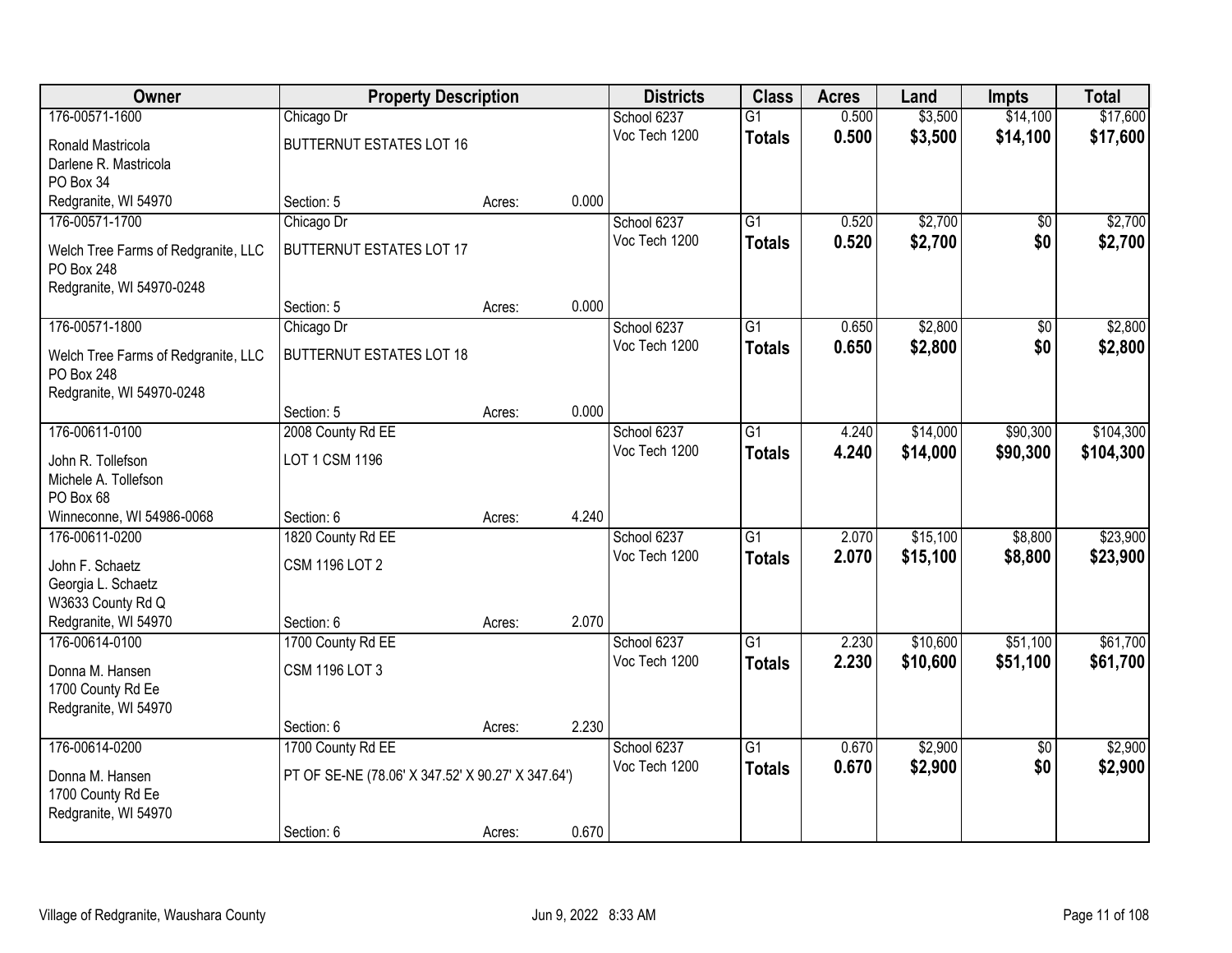| Owner                                                                        | <b>Property Description</b>                                                           |        |        | <b>Districts</b> | <b>Class</b>                           | <b>Acres</b>             | Land                           | <b>Impts</b>      | <b>Total</b>                   |
|------------------------------------------------------------------------------|---------------------------------------------------------------------------------------|--------|--------|------------------|----------------------------------------|--------------------------|--------------------------------|-------------------|--------------------------------|
| 176-00633-0200                                                               | <b>Whispering Cir</b>                                                                 |        |        | School 6237      | $\overline{G5}$                        | 11.640                   | \$11,700                       | $\overline{50}$   | \$11,700                       |
| T&T&R Enterprises Willow Creek, LLC<br>479 E Waushara St<br>Berlin, WI 54923 | PT OF SW1/4 SW FRAC1/4                                                                |        |        | Voc Tech 1200    | <b>Totals</b>                          | 11.640                   | \$11,700                       | \$0               | \$11,700                       |
|                                                                              | Section: 6                                                                            | Acres: | 11.640 |                  |                                        |                          |                                |                   |                                |
| 176-00633-0300                                                               | <b>Plantation Ct</b>                                                                  |        |        | School 6237      | $\overline{G1}$                        | 0.760                    | \$4,100                        | $\overline{50}$   | \$4,100                        |
| T&T&R Enterprises Willow Creek, LLC<br>479 E Waushara St<br>Berlin, WI 54923 | LOT 1 CSM 1958                                                                        |        |        | Voc Tech 1200    | <b>Totals</b>                          | 0.760                    | \$4,100                        | \$0               | \$4,100                        |
|                                                                              | Section: 6                                                                            | Acres: | 0.760  |                  |                                        |                          |                                |                   |                                |
| 176-00634-0100                                                               | W4856 Happersett Ln                                                                   |        |        | School 6237      | G4                                     | 22.000                   | \$3,800                        | $\overline{50}$   | \$3,800                        |
| T&T&R Enterprises Willow Creek, LLC<br>479 E Waushara St<br>Berlin, WI 54923 | SE1/4 SW1/4 LESS HENRICKSON SUB                                                       |        |        | Voc Tech 1200    | G <sub>5</sub><br>G5M<br><b>Totals</b> | 7.000<br>1.540<br>30.540 | \$6,300<br>\$1,600<br>\$11,700 | \$0<br>\$0<br>\$0 | \$6,300<br>\$1,600<br>\$11,700 |
|                                                                              | Section: 6                                                                            | Acres: | 30.540 |                  |                                        |                          |                                |                   |                                |
| 176-00643-0000                                                               |                                                                                       |        |        | School 6237      | $\overline{G6}$                        | 40.000                   | \$84,000                       | $\overline{50}$   | \$84,000                       |
| Donna A. Booth                                                               | SW1/4 OF SE1/4                                                                        |        |        | Voc Tech 1200    | Totals                                 | 40.000                   | \$84,000                       | \$0               | \$84,000                       |
| Dawn Hurley<br>920 Cottonville Ct                                            |                                                                                       |        |        |                  |                                        |                          |                                |                   |                                |
| Redgranite, WI 54970                                                         | Section: 6                                                                            | Acres: | 40.000 |                  |                                        |                          |                                |                   |                                |
| 176-00644-0110                                                               |                                                                                       |        |        | School 6237      | $\overline{\text{X2}}$                 | 0.000                    | \$0                            | \$0               | $\sqrt{50}$                    |
| State of Wisconsin                                                           | SE1/4 SE1/4 LESS CSM 1446 & LESS W 400'                                               |        |        | Voc Tech 1200    | <b>Totals</b>                          | 0.000                    | \$0                            | \$0               | \$0                            |
| PO Box 7864                                                                  |                                                                                       |        |        |                  |                                        |                          |                                |                   |                                |
| Madison, WI 53707-7864                                                       |                                                                                       |        |        |                  |                                        |                          |                                |                   |                                |
|                                                                              | Section: 6                                                                            | Acres: | 0.000  |                  |                                        |                          |                                |                   |                                |
| 176-00644-0120                                                               |                                                                                       |        |        | School 6237      | X4                                     | 12.000                   | $\overline{50}$                | \$0               | $\sqrt{50}$                    |
| Village of Redgranite                                                        | W 400' OF SE1/4 OF SE1/4 (INCLUDES OL 1 CSM<br>2284) & EASE W 33' NE-NE SEC 7 D353559 |        |        | Voc Tech 1200    | <b>Totals</b>                          | 12.000                   | \$0                            | \$0               | \$0                            |
|                                                                              | Section: 6                                                                            | Acres: | 12.000 |                  |                                        |                          |                                |                   |                                |
| 176-00671-0110                                                               | 2050 County Rd EE                                                                     |        |        | School 6237      | $\overline{G1}$                        | 0.875                    | \$10,500                       | \$65,300          | \$75,800                       |
| Dean S. Mathison<br>Wendy A. Mathison                                        | PHEN SUB LOT 1 EXC W 199.48'                                                          |        |        | Voc Tech 1200    | <b>Totals</b>                          | 0.875                    | \$10,500                       | \$65,300          | \$75,800                       |
| 2050 County Rd Ee<br>Redgranite, WI 54970                                    | Section: 6                                                                            | Acres: | 0.875  |                  |                                        |                          |                                |                   |                                |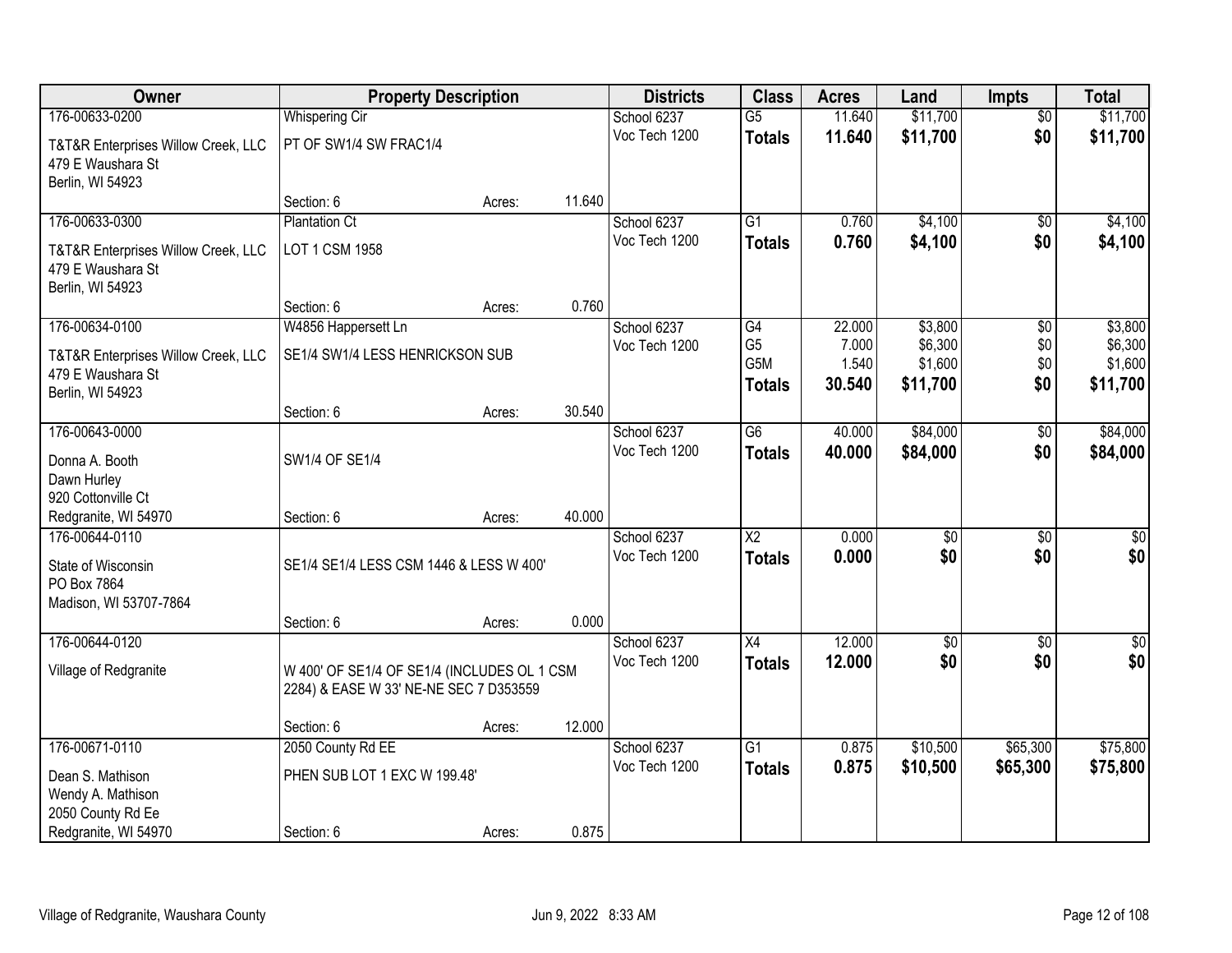| Owner                | <b>Property Description</b> |        |       | <b>Districts</b> | <b>Class</b>    | <b>Acres</b> | Land     | <b>Impts</b> | <b>Total</b> |
|----------------------|-----------------------------|--------|-------|------------------|-----------------|--------------|----------|--------------|--------------|
| 176-00671-0120       | 602 Phen Dr                 |        |       | School 6237      | $\overline{G1}$ | 1.319        | \$9,100  | \$39,300     | \$48,400     |
| Matthew W. Schaefer  | PHEN SUB W 199.48' OF LOT 1 |        |       | Voc Tech 1200    | <b>Totals</b>   | 1.319        | \$9,100  | \$39,300     | \$48,400     |
| Jessica J. Schaefer  |                             |        |       |                  |                 |              |          |              |              |
| 602 Phen Dr          |                             |        |       |                  |                 |              |          |              |              |
| Redgranite, WI 54970 | Section: 6                  | Acres: | 1.319 |                  |                 |              |          |              |              |
| 176-00671-0200       | 610 Phen Dr                 |        |       | School 6237      | $\overline{G1}$ | 2.550        | \$17,300 | \$66,800     | \$84,100     |
| Alyssa E. Peters     | PHEN SUBDIV LOT 2           |        |       | Voc Tech 1200    | <b>Totals</b>   | 2.550        | \$17,300 | \$66,800     | \$84,100     |
| 610 Phen Dr          |                             |        |       |                  |                 |              |          |              |              |
| Redgranite, WI 54970 |                             |        |       |                  |                 |              |          |              |              |
|                      | Section: 6                  | Acres: | 2.550 |                  |                 |              |          |              |              |
| 176-00671-0300       | 744 Phen Dr                 |        |       | School 6237      | G1              | 2.200        | \$11,600 | \$109,500    | \$121,100    |
| Scott Gustke         | PHEN SUBDIV LOT 3           |        |       | Voc Tech 1200    | <b>Totals</b>   | 2.200        | \$11,600 | \$109,500    | \$121,100    |
| 744 Phen Dr          |                             |        |       |                  |                 |              |          |              |              |
| Redgranite, WI 54970 |                             |        |       |                  |                 |              |          |              |              |
|                      | Section: 6                  | Acres: | 2.200 |                  |                 |              |          |              |              |
| 176-00671-0400       | 748 Phen Dr                 |        |       | School 6237      | G1              | 2.220        | \$12,700 | \$43,500     | \$56,200     |
| Jason Gustke         | PHEN SUBDIV LOT 4           |        |       | Voc Tech 1200    | <b>Totals</b>   | 2.220        | \$12,700 | \$43,500     | \$56,200     |
| 748 Phen Dr          |                             |        |       |                  |                 |              |          |              |              |
| Redgranite, WI 54970 |                             |        |       |                  |                 |              |          |              |              |
|                      | Section: 6                  | Acres: | 2.220 |                  |                 |              |          |              |              |
| 176-00671-0500       | 846 Phen Dr                 |        |       | School 6237      | $\overline{G1}$ | 2.240        | \$12,700 | \$35,200     | \$47,900     |
| Lee E. Horey         | PHEN SUB LOT 5              |        |       | Voc Tech 1200    | <b>Totals</b>   | 2.240        | \$12,700 | \$35,200     | \$47,900     |
| 846 Phen Dr          |                             |        |       |                  |                 |              |          |              |              |
| Redgranite, WI 54970 |                             |        |       |                  |                 |              |          |              |              |
|                      | Section: 6                  | Acres: | 2.240 |                  |                 |              |          |              |              |
| 176-00671-0600       | 950 Phen Dr                 |        |       | School 6237      | $\overline{G1}$ | 5.010        | \$22,000 | \$130,400    | \$152,400    |
| Preston P. Miller    | PHEN SUBDIV LOT 6           |        |       | Voc Tech 1200    | <b>Totals</b>   | 5.010        | \$22,000 | \$130,400    | \$152,400    |
| Cynthia Miller       |                             |        |       |                  |                 |              |          |              |              |
| 950 Phen Dr          |                             |        |       |                  |                 |              |          |              |              |
| Redgranite, WI 54970 | Section: 6                  | Acres: | 5.010 |                  |                 |              |          |              |              |
| 176-00671-0710       | 948 Debbie Ln               |        |       | School 6237      | $\overline{G1}$ | 2.375        | \$12,000 | \$48,900     | \$60,900     |
| Lisa R. Williams     | PHEN SUBDIV N 1/2 LOT 7     |        |       | Voc Tech 1200    | <b>Totals</b>   | 2.375        | \$12,000 | \$48,900     | \$60,900     |
| 800 Blackwell St     |                             |        |       |                  |                 |              |          |              |              |
| Kaukauna, WI 54130   |                             |        |       |                  |                 |              |          |              |              |
|                      | Section: 6                  | Acres: | 2.375 |                  |                 |              |          |              |              |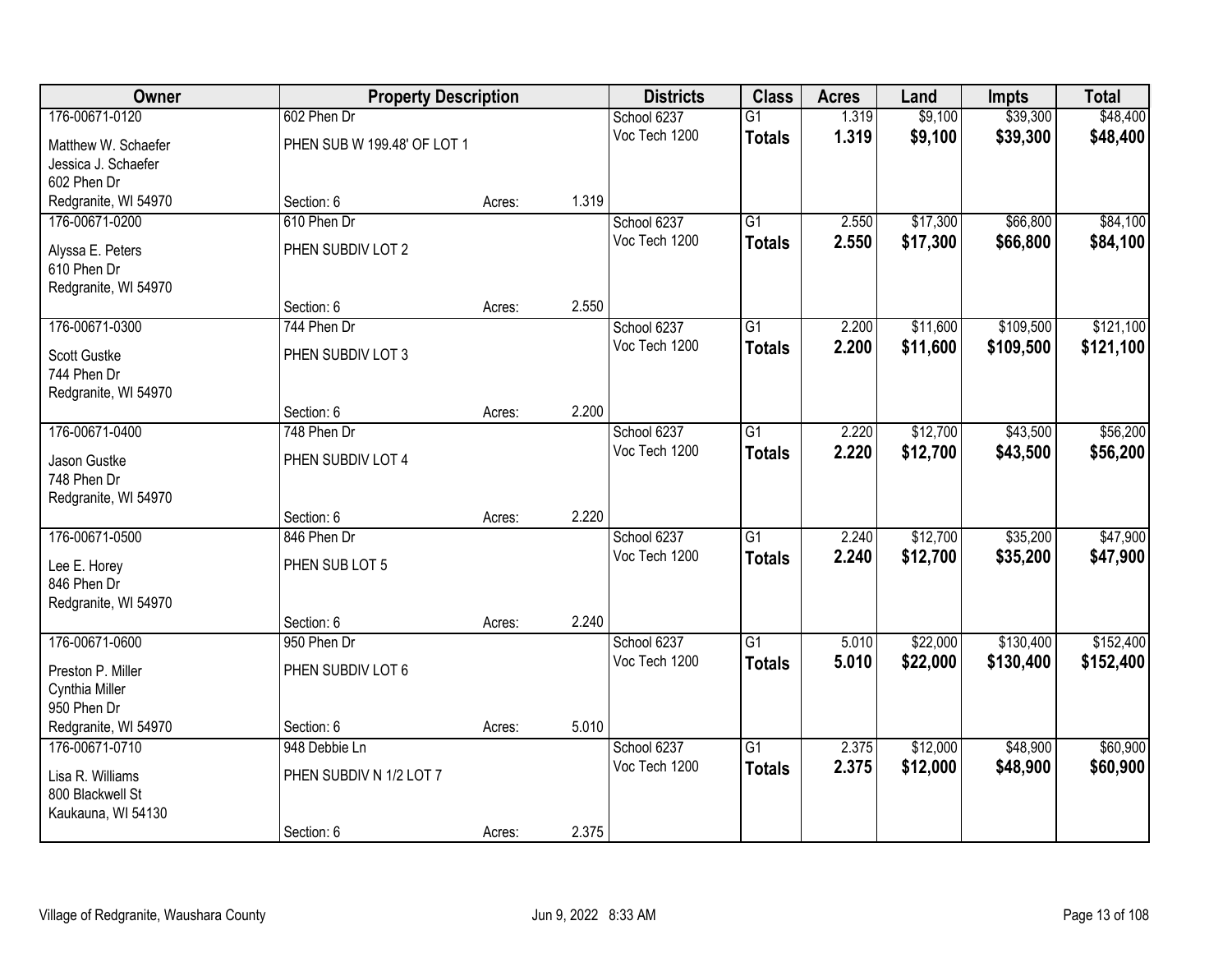| Owner                            | <b>Property Description</b>                |        |       | <b>Districts</b> | <b>Class</b>    | <b>Acres</b> | Land     | <b>Impts</b> | <b>Total</b> |
|----------------------------------|--------------------------------------------|--------|-------|------------------|-----------------|--------------|----------|--------------|--------------|
| 176-00671-0720                   | 946 Debbie Ln                              |        |       | School 6237      | $\overline{G1}$ | 7.340        | \$19,100 | \$100,700    | \$119,800    |
| Vera M. Birr                     | PHEN SUBDIV LOT 8 & S 1/2 LOT 7            |        |       | Voc Tech 1200    | <b>Totals</b>   | 7.340        | \$19,100 | \$100,700    | \$119,800    |
| Kevin Birr                       |                                            |        |       |                  |                 |              |          |              |              |
| 946 Debbie Ln                    |                                            |        |       |                  |                 |              |          |              |              |
| Redgranite, WI 54970             | Section: 6                                 | Acres: | 7.340 |                  |                 |              |          |              |              |
| 176-00671-0900                   | 945 Brian St                               |        |       | School 6237      | $\overline{G1}$ | 2.230        | \$11,600 | \$125,000    | \$136,600    |
| Wesley J. Stevenson              | PHEN SUBDIV LOT 9                          |        |       | Voc Tech 1200    | <b>Totals</b>   | 2.230        | \$11,600 | \$125,000    | \$136,600    |
| Elizabeth M. Stevenson           |                                            |        |       |                  |                 |              |          |              |              |
| 945 Brian St                     |                                            |        |       |                  |                 |              |          |              |              |
| Redgranite, WI 54970             | Section: 6                                 | Acres: | 2.230 |                  |                 |              |          |              |              |
| 176-00671-1000                   | <b>Brian St</b>                            |        |       | School 6237      | G1              | 2.220        | \$8,300  | $\sqrt{6}$   | \$8,300      |
| Dennis E. Rockey                 | LOT 10 PHEN SUBDIVISION                    |        |       | Voc Tech 1200    | <b>Totals</b>   | 2.220        | \$8,300  | \$0          | \$8,300      |
| Tina R. Rockey                   |                                            |        |       |                  |                 |              |          |              |              |
| 801 Brian St                     |                                            |        |       |                  |                 |              |          |              |              |
| Redgranite, WI 54970-9522        | Section: 6                                 | Acres: | 2.220 |                  |                 |              |          |              |              |
| 176-00671-1100                   | 801 Brian St                               |        |       | School 6237      | $\overline{G1}$ | 1.980        | \$10,900 | \$30,600     | \$41,500     |
| Dennis E. Rockey                 | LOT 11 PHEN SUBDIVISION                    |        |       | Voc Tech 1200    | <b>Totals</b>   | 1.980        | \$10,900 | \$30,600     | \$41,500     |
| Tina R. Rockey                   |                                            |        |       |                  |                 |              |          |              |              |
| 801 Brian St                     |                                            |        |       |                  |                 |              |          |              |              |
| Redgranite, WI 54970-9522        | Section: 6                                 | Acres: | 1.980 |                  |                 |              |          |              |              |
| 176-00671-1200                   | 1802 Renee Dr                              |        |       | School 6237      | $\overline{G1}$ | 2.460        | \$12,300 | \$26,900     | \$39,200     |
|                                  | LOT 12 PHEN SUBDIVISION                    |        |       | Voc Tech 1200    | <b>Totals</b>   | 2.460        | \$12,300 | \$26,900     | \$39,200     |
| Jay J. Koechell<br>1802 Renee Dr |                                            |        |       |                  |                 |              |          |              |              |
| Redgranite, WI 54970             |                                            |        |       |                  |                 |              |          |              |              |
|                                  | Section: 6                                 | Acres: | 2.460 |                  |                 |              |          |              |              |
| 176-00671-1300                   | 605 Hall St                                |        |       | School 6237      | $\overline{G1}$ | 2.460        | \$12,300 | \$75,200     | \$87,500     |
| Steven L. Swederske              | PHEN SUBDIV LOT 13                         |        |       | Voc Tech 1200    | <b>Totals</b>   | 2.460        | \$12,300 | \$75,200     | \$87,500     |
| 605 Hall St                      |                                            |        |       |                  |                 |              |          |              |              |
| Redgranite, WI 54970             |                                            |        |       |                  |                 |              |          |              |              |
|                                  | Section: 6                                 | Acres: | 2.460 |                  |                 |              |          |              |              |
| 176-00671-1410                   | 609 Hall St                                |        |       | School 6237      | $\overline{G1}$ | 1.260        | \$13,500 | \$87,500     | \$101,000    |
| Sharon Kolodzik                  | LOT 1 & PT LOT 2 CSM 3907 SUBJ TO EASEMENT |        |       | Voc Tech 1200    | <b>Totals</b>   | 1.260        | \$13,500 | \$87,500     | \$101,000    |
| 609 Hall St                      | D358515                                    |        |       |                  |                 |              |          |              |              |
| Redgranite, WI 54970             |                                            |        |       |                  |                 |              |          |              |              |
|                                  | Section: 6                                 | Acres: | 0.000 |                  |                 |              |          |              |              |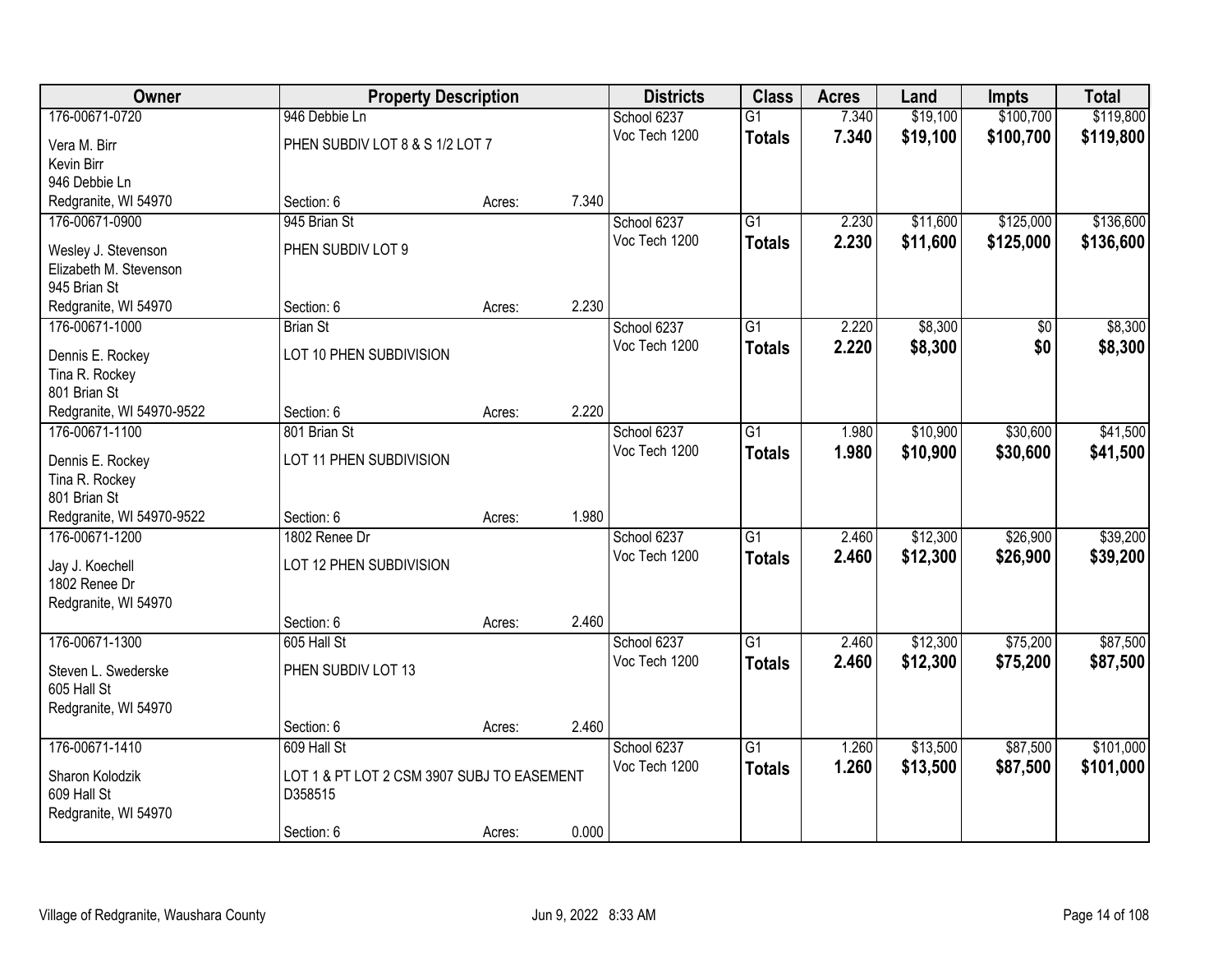| Owner                                  | <b>Property Description</b>                                               |        |       | <b>Districts</b> | <b>Class</b>    | <b>Acres</b> | Land     | <b>Impts</b>    | <b>Total</b> |
|----------------------------------------|---------------------------------------------------------------------------|--------|-------|------------------|-----------------|--------------|----------|-----------------|--------------|
| 176-00671-1420                         | 615 Hall St                                                               |        |       | School 6237      | $\overline{G1}$ | 1.296        | \$9,100  | \$30,700        | \$39,800     |
| Kenneth L. Kammer et al<br>615 Hall St | LOT 2 CSM 3907 LESS D357045 & EASEMENT<br>D358515; LE TO KENNETH L KAMMER |        |       | Voc Tech 1200    | <b>Totals</b>   | 1.296        | \$9,100  | \$30,700        | \$39,800     |
| Redgranite, WI 54970                   |                                                                           |        |       |                  |                 |              |          |                 |              |
|                                        | Section: 6                                                                | Acres: | 0.000 |                  |                 |              |          |                 |              |
| 176-00671-1500                         | 616 Hall St                                                               |        |       | School 6237      | $\overline{G1}$ | 2.240        | \$11,700 | \$35,000        | \$46,700     |
| Thomas E. Daul                         | PHEN SUBDIV LOT 15                                                        |        |       | Voc Tech 1200    | <b>Totals</b>   | 2.240        | \$11,700 | \$35,000        | \$46,700     |
| Michael D. Daul                        |                                                                           |        |       |                  |                 |              |          |                 |              |
| 616 Hall St                            |                                                                           |        |       |                  |                 |              |          |                 |              |
| Redgranite, WI 54970                   | Section: 6                                                                | Acres: | 2.240 |                  |                 |              |          |                 |              |
| 176-00671-1600                         | 615 Phen Dr                                                               |        |       | School 6237      | G1              | 2.100        | \$11,300 | \$0             | \$11,300     |
| Richard J. Kasper                      | LOT 16 PHEN SUBD                                                          |        |       | Voc Tech 1200    | <b>Totals</b>   | 2.100        | \$11,300 | \$0             | \$11,300     |
| Terrielynn A. Arnold                   |                                                                           |        |       |                  |                 |              |          |                 |              |
| 1312 Rush Ave                          |                                                                           |        |       |                  |                 |              |          |                 |              |
| Oshkosh, WI 54902                      | Section: 6                                                                | Acres: | 2.100 |                  |                 |              |          |                 |              |
| 176-00671-1700                         | 625 Phen Dr                                                               |        |       | School 6237      | G1              | 1.970        | \$10,900 | \$37,000        | \$47,900     |
| Sharon A. Kary                         | LOT 17 PHEN SUBD                                                          |        |       | Voc Tech 1200    | <b>Totals</b>   | 1.970        | \$10,900 | \$37,000        | \$47,900     |
| William J. Kary                        |                                                                           |        |       |                  |                 |              |          |                 |              |
| 625 Phen Dr                            |                                                                           |        |       |                  |                 |              |          |                 |              |
| Redgranite, WI 54970                   | Section: 6                                                                | Acres: | 1.970 |                  |                 |              |          |                 |              |
| 176-00671-1810                         | 1845 Renee Dr                                                             |        |       | School 6237      | $\overline{G1}$ | 0.970        | \$8,200  | \$33,700        | \$41,900     |
| Joseph Jansen                          | PHEN SUBDIV N1/2 LOT 18                                                   |        |       | Voc Tech 1200    | <b>Totals</b>   | 0.970        | \$8,200  | \$33,700        | \$41,900     |
| Zena Jansen                            |                                                                           |        |       |                  |                 |              |          |                 |              |
| 1845 Renee St                          |                                                                           |        |       |                  |                 |              |          |                 |              |
| Redgranite, WI 54970                   | Section: 6                                                                | Acres: | 0.970 |                  |                 |              |          |                 |              |
| 176-00671-1820                         | 1843 Renee Dr                                                             |        |       | School 6237      | $\overline{G1}$ | 0.970        | \$8,200  | \$25,100        | \$33,300     |
| James D. Poster                        | PHEN SUBDIV S 1/2 LOT 18                                                  |        |       | Voc Tech 1200    | <b>Totals</b>   | 0.970        | \$8,200  | \$25,100        | \$33,300     |
| 4232 S Griffin Ave                     |                                                                           |        |       |                  |                 |              |          |                 |              |
| Milwaukee, WI 53207-5042               |                                                                           |        |       |                  |                 |              |          |                 |              |
|                                        | Section: 6                                                                | Acres: | 0.970 |                  |                 |              |          |                 |              |
| 176-00671-1900                         | Renee Dr                                                                  |        |       | School 6237      | $\overline{G1}$ | 1.760        | \$10,300 | $\overline{50}$ | \$10,300     |
| Christopher J. Becker                  | PHEN SUBDIV LOT 19                                                        |        |       | Voc Tech 1200    | <b>Totals</b>   | 1.760        | \$10,300 | \$0             | \$10,300     |
| N8062 Polinske Rd                      |                                                                           |        |       |                  |                 |              |          |                 |              |
| Portage, WI 53901                      |                                                                           |        |       |                  |                 |              |          |                 |              |
|                                        | Section: 6                                                                | Acres: | 1.760 |                  |                 |              |          |                 |              |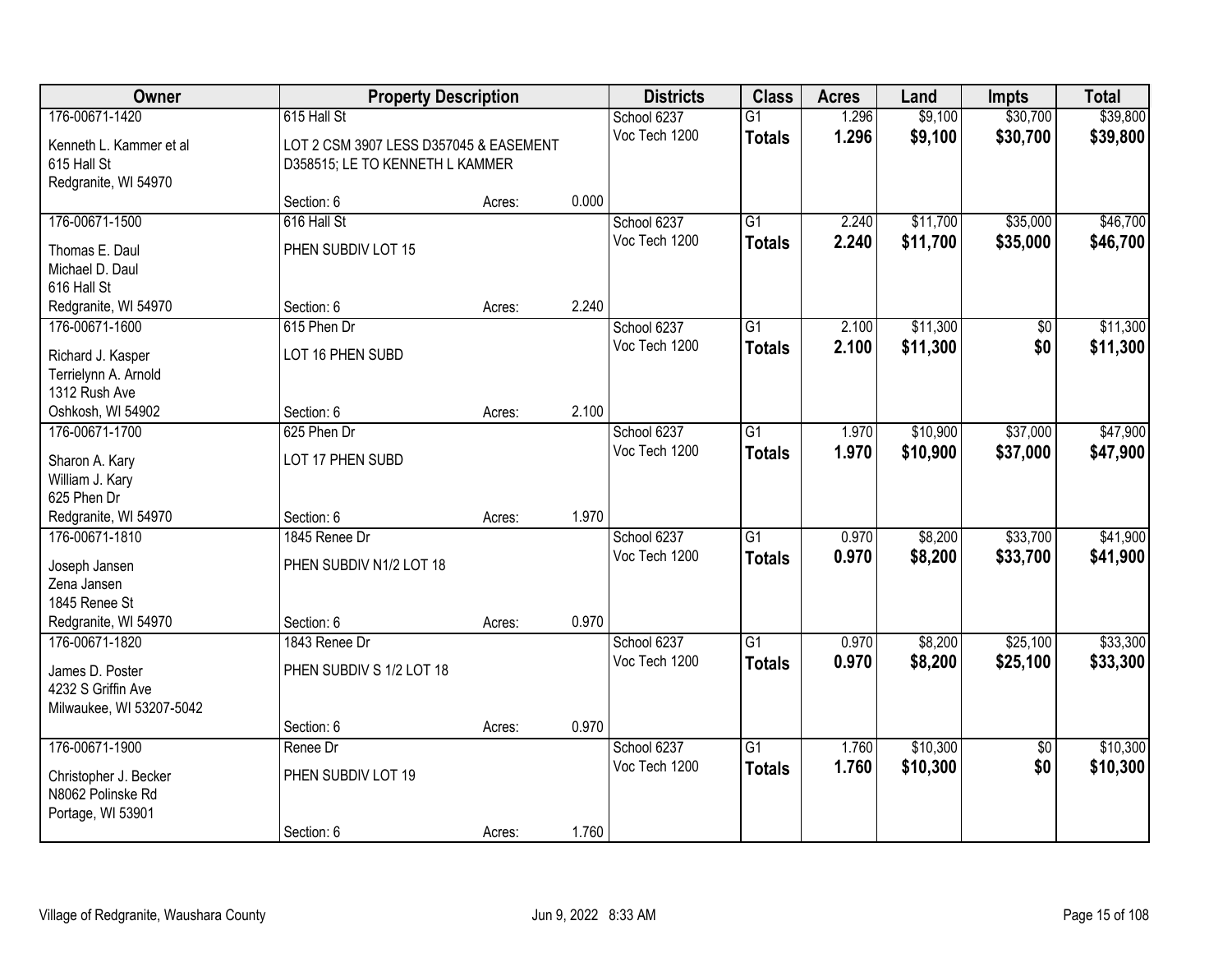| Owner                     | <b>Property Description</b> |        |       | <b>Districts</b> | <b>Class</b>    | <b>Acres</b> | Land     | <b>Impts</b> | <b>Total</b> |
|---------------------------|-----------------------------|--------|-------|------------------|-----------------|--------------|----------|--------------|--------------|
| 176-00671-2000            | 749 Phen Dr                 |        |       | School 6237      | $\overline{G1}$ | 1.970        | \$10,900 | \$59,500     | \$70,400     |
| James Brester             | PHEN SUBDIV LOT 20          |        |       | Voc Tech 1200    | <b>Totals</b>   | 1.970        | \$10,900 | \$59,500     | \$70,400     |
| 749 Phen Dr               |                             |        |       |                  |                 |              |          |              |              |
| Redgranite, WI 54970      |                             |        |       |                  |                 |              |          |              |              |
|                           | Section: 6                  | Acres: | 1.970 |                  |                 |              |          |              |              |
| 176-00671-2100            | 947 Debbie Ln               |        |       | School 6237      | $\overline{G1}$ | 1.780        | \$10,400 | \$69,200     | \$79,600     |
| Janet Parrell             | PHEN SUBDIV LOT 21          |        |       | Voc Tech 1200    | <b>Totals</b>   | 1.780        | \$10,400 | \$69,200     | \$79,600     |
| 947 Debbie Ln             |                             |        |       |                  |                 |              |          |              |              |
| Redgranite, WI 54970-9521 |                             |        |       |                  |                 |              |          |              |              |
|                           | Section: 6                  | Acres: | 1.780 |                  |                 |              |          |              |              |
| 176-00672-0100            | 601 W Whispering Cir        |        |       | School 6237      | G1              | 1.610        | \$9,000  | \$56,000     | \$65,000     |
| John J. Switon            | HENRICKSON SUBD LOT 1       |        |       | Voc Tech 1200    | <b>Totals</b>   | 1.610        | \$9,000  | \$56,000     | \$65,000     |
| 601 W Whispering Cir      |                             |        |       |                  |                 |              |          |              |              |
| Redgranite, WI 54970      |                             |        |       |                  |                 |              |          |              |              |
|                           | Section: 6                  | Acres: | 1.610 |                  |                 |              |          |              |              |
| 176-00672-0200            | 603 W Whispering Cir        |        |       | School 6237      | G1              | 1.510        | \$8,800  | \$88,300     | \$97,100     |
| Roger J. Anderson         | HENRICKSON SUBD LOT 2       |        |       | Voc Tech 1200    | <b>Totals</b>   | 1.510        | \$8,800  | \$88,300     | \$97,100     |
| Judy A. Anderson          |                             |        |       |                  |                 |              |          |              |              |
| 603 W Whispering Cir      |                             |        |       |                  |                 |              |          |              |              |
| Redgranite, WI 54970      | Section: 6                  | Acres: | 1.510 |                  |                 |              |          |              |              |
| 176-00672-0300            | 605 W Whispering Cir        |        |       | School 6237      | $\overline{G1}$ | 1.510        | \$10,500 | \$120,500    | \$131,000    |
| Wayne A. Lutz             | HENRICKSON SUBD LOT 3       |        |       | Voc Tech 1200    | <b>Totals</b>   | 1.510        | \$10,500 | \$120,500    | \$131,000    |
| 605 W Whispering Cir      |                             |        |       |                  |                 |              |          |              |              |
| Redgranite, WI 54970      |                             |        |       |                  |                 |              |          |              |              |
|                           | Section: 6                  | Acres: | 1.510 |                  |                 |              |          |              |              |
| 176-00672-0400            | 607 W Whispering Cir        |        |       | School 6237      | G1              | 1.510        | \$8,800  | \$73,800     | \$82,600     |
| Jeffrey E. Linski         | HENRICKSON SUBD LOT 4       |        |       | Voc Tech 1200    | <b>Totals</b>   | 1.510        | \$8,800  | \$73,800     | \$82,600     |
| Sandra L. Linski          |                             |        |       |                  |                 |              |          |              |              |
| 607 W Whispering Cir      |                             |        |       |                  |                 |              |          |              |              |
| Redgranite, WI 54970      | Section: 6                  | Acres: | 1.510 |                  |                 |              |          |              |              |
| 176-00672-0500            | 609 Plantation Ct           |        |       | School 6237      | $\overline{G1}$ | 1.510        | \$8,800  | \$500        | \$9,300      |
| Robert W. Henkel Jr       | HENRICKSON SUBD LOT 5       |        |       | Voc Tech 1200    | <b>Totals</b>   | 1.510        | \$8,800  | \$500        | \$9,300      |
| 7064 Jacobson Dr          |                             |        |       |                  |                 |              |          |              |              |
| Winneconne, WI 54986-9764 |                             |        |       |                  |                 |              |          |              |              |
|                           | Section: 6                  | Acres: | 1.510 |                  |                 |              |          |              |              |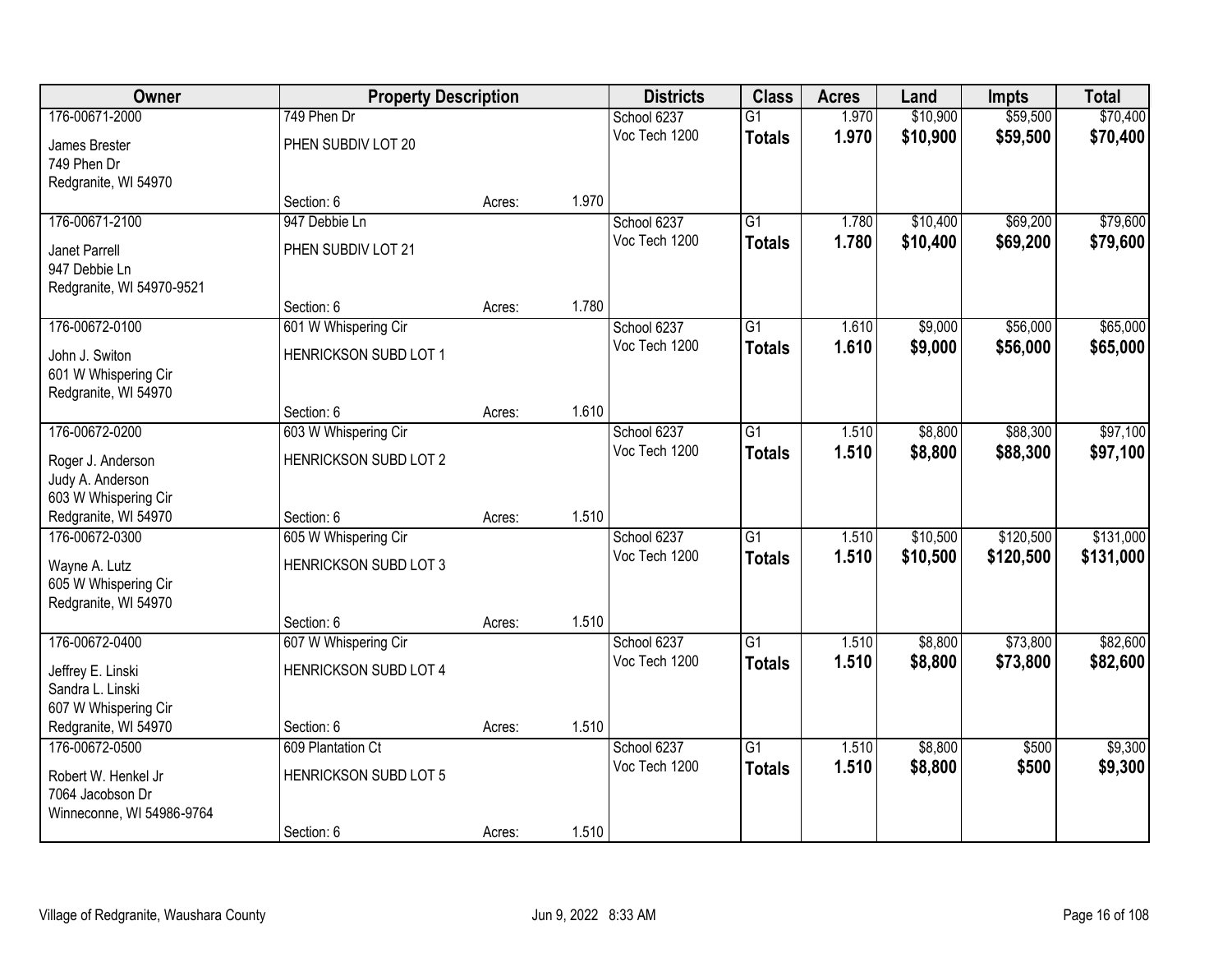| \$8,300<br>\$8,300<br>176-00672-0600<br>1.320<br><b>Plantation Rd</b><br>School 6237<br>$\overline{G1}$<br>$\overline{50}$<br>\$0<br>Voc Tech 1200<br>1.320<br>\$8,300<br>\$8,300<br><b>Totals</b><br>HENRICKSON SUBD LOT 6<br>Todd A. Arthur<br>Connie J. Arthur<br>1010 W 10th Ave<br>Oshkosh, WI 54902<br>1.320<br>Section: 6<br>Acres:<br>$\overline{G1}$<br>\$8,800<br>\$8,800<br>176-00672-0700<br>School 6237<br>1.510<br>$\overline{50}$<br>Voc Tech 1200<br>1.510<br>\$8,800<br>\$0<br>\$8,800<br><b>Totals</b><br>HENRICKSON SUBD LOT 7<br>Todd A. Arthur<br>Connie J. Arthur<br>1010 W 10th Ave<br>1.510<br>Oshkosh, WI 54902<br>Section: 6<br>Acres:<br>\$141,500<br>School 6237<br>$\overline{G1}$<br>\$16,400<br>\$125,100<br>176-00672-0810<br>610 Plantation Ct<br>3.020<br>Voc Tech 1200<br>3.020<br>\$16,400<br>\$125,100<br>\$141,500<br><b>Totals</b><br>HENRICKSON SUBD LOT 8 & 9<br>Daniel R. Pomplin<br>Janis M. Pomplin<br>610 Plantation Ct<br>3.020<br>Redgranite, WI 54970<br>Section: 6<br>Acres:<br>\$8,800<br>\$8,800<br>School 6237<br>$\overline{G1}$<br>176-00672-1000<br><b>Plantation Ct</b><br>1.510<br>\$0<br>Voc Tech 1200<br>1.510<br>\$8,800<br>\$0<br>\$8,800<br><b>Totals</b><br>HENRIKSEN SUBD LOT 10<br>Jerome D. Schuchardt<br>Kirsten L. Schuchardt<br>W8079 Shir Mar Ln<br>1.510<br>Van Dyne, WI 54979-9413<br>Section: 6<br>Acres:<br>$\overline{G1}$<br>\$8,300<br>\$8,300<br>176-00672-1100<br>1.330<br><b>Plantation Ct</b><br>School 6237<br>\$0<br>Voc Tech 1200<br>1.330<br>\$8,300<br>\$0<br>\$8,300<br><b>Totals</b><br>Kim Keehn<br>LOT 11 HENRICKSON SUBD<br>Jeanne Gaudet-Keehn<br>N2202 E Whispering Cir<br>1.330<br>Redgranite, WI 54970<br>Section: 6<br>Acres:<br>176-00672-1200<br>\$8,300<br>\$8,300<br>School 6237<br>$\overline{G1}$<br>1.330<br><b>Plantation Ct</b><br>\$0<br>Voc Tech 1200<br>1.330<br>\$8,300<br>\$0<br>\$8,300<br><b>Totals</b><br>HENRICKSON SUBD LOT 12<br>Teresa Siemaszko<br>3854 S Whitnall |
|------------------------------------------------------------------------------------------------------------------------------------------------------------------------------------------------------------------------------------------------------------------------------------------------------------------------------------------------------------------------------------------------------------------------------------------------------------------------------------------------------------------------------------------------------------------------------------------------------------------------------------------------------------------------------------------------------------------------------------------------------------------------------------------------------------------------------------------------------------------------------------------------------------------------------------------------------------------------------------------------------------------------------------------------------------------------------------------------------------------------------------------------------------------------------------------------------------------------------------------------------------------------------------------------------------------------------------------------------------------------------------------------------------------------------------------------------------------------------------------------------------------------------------------------------------------------------------------------------------------------------------------------------------------------------------------------------------------------------------------------------------------------------------------------------------------------------------------------------------------------------------------------------------------------------------------------------------------------------------------|
|                                                                                                                                                                                                                                                                                                                                                                                                                                                                                                                                                                                                                                                                                                                                                                                                                                                                                                                                                                                                                                                                                                                                                                                                                                                                                                                                                                                                                                                                                                                                                                                                                                                                                                                                                                                                                                                                                                                                                                                          |
|                                                                                                                                                                                                                                                                                                                                                                                                                                                                                                                                                                                                                                                                                                                                                                                                                                                                                                                                                                                                                                                                                                                                                                                                                                                                                                                                                                                                                                                                                                                                                                                                                                                                                                                                                                                                                                                                                                                                                                                          |
|                                                                                                                                                                                                                                                                                                                                                                                                                                                                                                                                                                                                                                                                                                                                                                                                                                                                                                                                                                                                                                                                                                                                                                                                                                                                                                                                                                                                                                                                                                                                                                                                                                                                                                                                                                                                                                                                                                                                                                                          |
|                                                                                                                                                                                                                                                                                                                                                                                                                                                                                                                                                                                                                                                                                                                                                                                                                                                                                                                                                                                                                                                                                                                                                                                                                                                                                                                                                                                                                                                                                                                                                                                                                                                                                                                                                                                                                                                                                                                                                                                          |
|                                                                                                                                                                                                                                                                                                                                                                                                                                                                                                                                                                                                                                                                                                                                                                                                                                                                                                                                                                                                                                                                                                                                                                                                                                                                                                                                                                                                                                                                                                                                                                                                                                                                                                                                                                                                                                                                                                                                                                                          |
|                                                                                                                                                                                                                                                                                                                                                                                                                                                                                                                                                                                                                                                                                                                                                                                                                                                                                                                                                                                                                                                                                                                                                                                                                                                                                                                                                                                                                                                                                                                                                                                                                                                                                                                                                                                                                                                                                                                                                                                          |
|                                                                                                                                                                                                                                                                                                                                                                                                                                                                                                                                                                                                                                                                                                                                                                                                                                                                                                                                                                                                                                                                                                                                                                                                                                                                                                                                                                                                                                                                                                                                                                                                                                                                                                                                                                                                                                                                                                                                                                                          |
|                                                                                                                                                                                                                                                                                                                                                                                                                                                                                                                                                                                                                                                                                                                                                                                                                                                                                                                                                                                                                                                                                                                                                                                                                                                                                                                                                                                                                                                                                                                                                                                                                                                                                                                                                                                                                                                                                                                                                                                          |
|                                                                                                                                                                                                                                                                                                                                                                                                                                                                                                                                                                                                                                                                                                                                                                                                                                                                                                                                                                                                                                                                                                                                                                                                                                                                                                                                                                                                                                                                                                                                                                                                                                                                                                                                                                                                                                                                                                                                                                                          |
|                                                                                                                                                                                                                                                                                                                                                                                                                                                                                                                                                                                                                                                                                                                                                                                                                                                                                                                                                                                                                                                                                                                                                                                                                                                                                                                                                                                                                                                                                                                                                                                                                                                                                                                                                                                                                                                                                                                                                                                          |
|                                                                                                                                                                                                                                                                                                                                                                                                                                                                                                                                                                                                                                                                                                                                                                                                                                                                                                                                                                                                                                                                                                                                                                                                                                                                                                                                                                                                                                                                                                                                                                                                                                                                                                                                                                                                                                                                                                                                                                                          |
|                                                                                                                                                                                                                                                                                                                                                                                                                                                                                                                                                                                                                                                                                                                                                                                                                                                                                                                                                                                                                                                                                                                                                                                                                                                                                                                                                                                                                                                                                                                                                                                                                                                                                                                                                                                                                                                                                                                                                                                          |
|                                                                                                                                                                                                                                                                                                                                                                                                                                                                                                                                                                                                                                                                                                                                                                                                                                                                                                                                                                                                                                                                                                                                                                                                                                                                                                                                                                                                                                                                                                                                                                                                                                                                                                                                                                                                                                                                                                                                                                                          |
|                                                                                                                                                                                                                                                                                                                                                                                                                                                                                                                                                                                                                                                                                                                                                                                                                                                                                                                                                                                                                                                                                                                                                                                                                                                                                                                                                                                                                                                                                                                                                                                                                                                                                                                                                                                                                                                                                                                                                                                          |
|                                                                                                                                                                                                                                                                                                                                                                                                                                                                                                                                                                                                                                                                                                                                                                                                                                                                                                                                                                                                                                                                                                                                                                                                                                                                                                                                                                                                                                                                                                                                                                                                                                                                                                                                                                                                                                                                                                                                                                                          |
|                                                                                                                                                                                                                                                                                                                                                                                                                                                                                                                                                                                                                                                                                                                                                                                                                                                                                                                                                                                                                                                                                                                                                                                                                                                                                                                                                                                                                                                                                                                                                                                                                                                                                                                                                                                                                                                                                                                                                                                          |
|                                                                                                                                                                                                                                                                                                                                                                                                                                                                                                                                                                                                                                                                                                                                                                                                                                                                                                                                                                                                                                                                                                                                                                                                                                                                                                                                                                                                                                                                                                                                                                                                                                                                                                                                                                                                                                                                                                                                                                                          |
|                                                                                                                                                                                                                                                                                                                                                                                                                                                                                                                                                                                                                                                                                                                                                                                                                                                                                                                                                                                                                                                                                                                                                                                                                                                                                                                                                                                                                                                                                                                                                                                                                                                                                                                                                                                                                                                                                                                                                                                          |
|                                                                                                                                                                                                                                                                                                                                                                                                                                                                                                                                                                                                                                                                                                                                                                                                                                                                                                                                                                                                                                                                                                                                                                                                                                                                                                                                                                                                                                                                                                                                                                                                                                                                                                                                                                                                                                                                                                                                                                                          |
|                                                                                                                                                                                                                                                                                                                                                                                                                                                                                                                                                                                                                                                                                                                                                                                                                                                                                                                                                                                                                                                                                                                                                                                                                                                                                                                                                                                                                                                                                                                                                                                                                                                                                                                                                                                                                                                                                                                                                                                          |
|                                                                                                                                                                                                                                                                                                                                                                                                                                                                                                                                                                                                                                                                                                                                                                                                                                                                                                                                                                                                                                                                                                                                                                                                                                                                                                                                                                                                                                                                                                                                                                                                                                                                                                                                                                                                                                                                                                                                                                                          |
|                                                                                                                                                                                                                                                                                                                                                                                                                                                                                                                                                                                                                                                                                                                                                                                                                                                                                                                                                                                                                                                                                                                                                                                                                                                                                                                                                                                                                                                                                                                                                                                                                                                                                                                                                                                                                                                                                                                                                                                          |
|                                                                                                                                                                                                                                                                                                                                                                                                                                                                                                                                                                                                                                                                                                                                                                                                                                                                                                                                                                                                                                                                                                                                                                                                                                                                                                                                                                                                                                                                                                                                                                                                                                                                                                                                                                                                                                                                                                                                                                                          |
|                                                                                                                                                                                                                                                                                                                                                                                                                                                                                                                                                                                                                                                                                                                                                                                                                                                                                                                                                                                                                                                                                                                                                                                                                                                                                                                                                                                                                                                                                                                                                                                                                                                                                                                                                                                                                                                                                                                                                                                          |
|                                                                                                                                                                                                                                                                                                                                                                                                                                                                                                                                                                                                                                                                                                                                                                                                                                                                                                                                                                                                                                                                                                                                                                                                                                                                                                                                                                                                                                                                                                                                                                                                                                                                                                                                                                                                                                                                                                                                                                                          |
|                                                                                                                                                                                                                                                                                                                                                                                                                                                                                                                                                                                                                                                                                                                                                                                                                                                                                                                                                                                                                                                                                                                                                                                                                                                                                                                                                                                                                                                                                                                                                                                                                                                                                                                                                                                                                                                                                                                                                                                          |
|                                                                                                                                                                                                                                                                                                                                                                                                                                                                                                                                                                                                                                                                                                                                                                                                                                                                                                                                                                                                                                                                                                                                                                                                                                                                                                                                                                                                                                                                                                                                                                                                                                                                                                                                                                                                                                                                                                                                                                                          |
|                                                                                                                                                                                                                                                                                                                                                                                                                                                                                                                                                                                                                                                                                                                                                                                                                                                                                                                                                                                                                                                                                                                                                                                                                                                                                                                                                                                                                                                                                                                                                                                                                                                                                                                                                                                                                                                                                                                                                                                          |
|                                                                                                                                                                                                                                                                                                                                                                                                                                                                                                                                                                                                                                                                                                                                                                                                                                                                                                                                                                                                                                                                                                                                                                                                                                                                                                                                                                                                                                                                                                                                                                                                                                                                                                                                                                                                                                                                                                                                                                                          |
| Milwaukee, WI 53207-3934<br>1.330<br>Section: 6<br>Acres:                                                                                                                                                                                                                                                                                                                                                                                                                                                                                                                                                                                                                                                                                                                                                                                                                                                                                                                                                                                                                                                                                                                                                                                                                                                                                                                                                                                                                                                                                                                                                                                                                                                                                                                                                                                                                                                                                                                                |
| 176-00672-1300<br>$\overline{G1}$<br>\$8,300<br>\$80,400<br>\$88,700<br>614 E Whispering Cir<br>School 6237<br>1.330                                                                                                                                                                                                                                                                                                                                                                                                                                                                                                                                                                                                                                                                                                                                                                                                                                                                                                                                                                                                                                                                                                                                                                                                                                                                                                                                                                                                                                                                                                                                                                                                                                                                                                                                                                                                                                                                     |
| 1.330<br>Voc Tech 1200<br>\$8,300<br>\$80,400<br>\$88,700<br><b>Totals</b>                                                                                                                                                                                                                                                                                                                                                                                                                                                                                                                                                                                                                                                                                                                                                                                                                                                                                                                                                                                                                                                                                                                                                                                                                                                                                                                                                                                                                                                                                                                                                                                                                                                                                                                                                                                                                                                                                                               |
| HENRICKSON SUBD LOT 13<br>Donald A. Passarelli                                                                                                                                                                                                                                                                                                                                                                                                                                                                                                                                                                                                                                                                                                                                                                                                                                                                                                                                                                                                                                                                                                                                                                                                                                                                                                                                                                                                                                                                                                                                                                                                                                                                                                                                                                                                                                                                                                                                           |
| 614 E Whispering Cir<br>Redgranite, WI 54970                                                                                                                                                                                                                                                                                                                                                                                                                                                                                                                                                                                                                                                                                                                                                                                                                                                                                                                                                                                                                                                                                                                                                                                                                                                                                                                                                                                                                                                                                                                                                                                                                                                                                                                                                                                                                                                                                                                                             |
| 1.330<br>Section: 6<br>Acres:                                                                                                                                                                                                                                                                                                                                                                                                                                                                                                                                                                                                                                                                                                                                                                                                                                                                                                                                                                                                                                                                                                                                                                                                                                                                                                                                                                                                                                                                                                                                                                                                                                                                                                                                                                                                                                                                                                                                                            |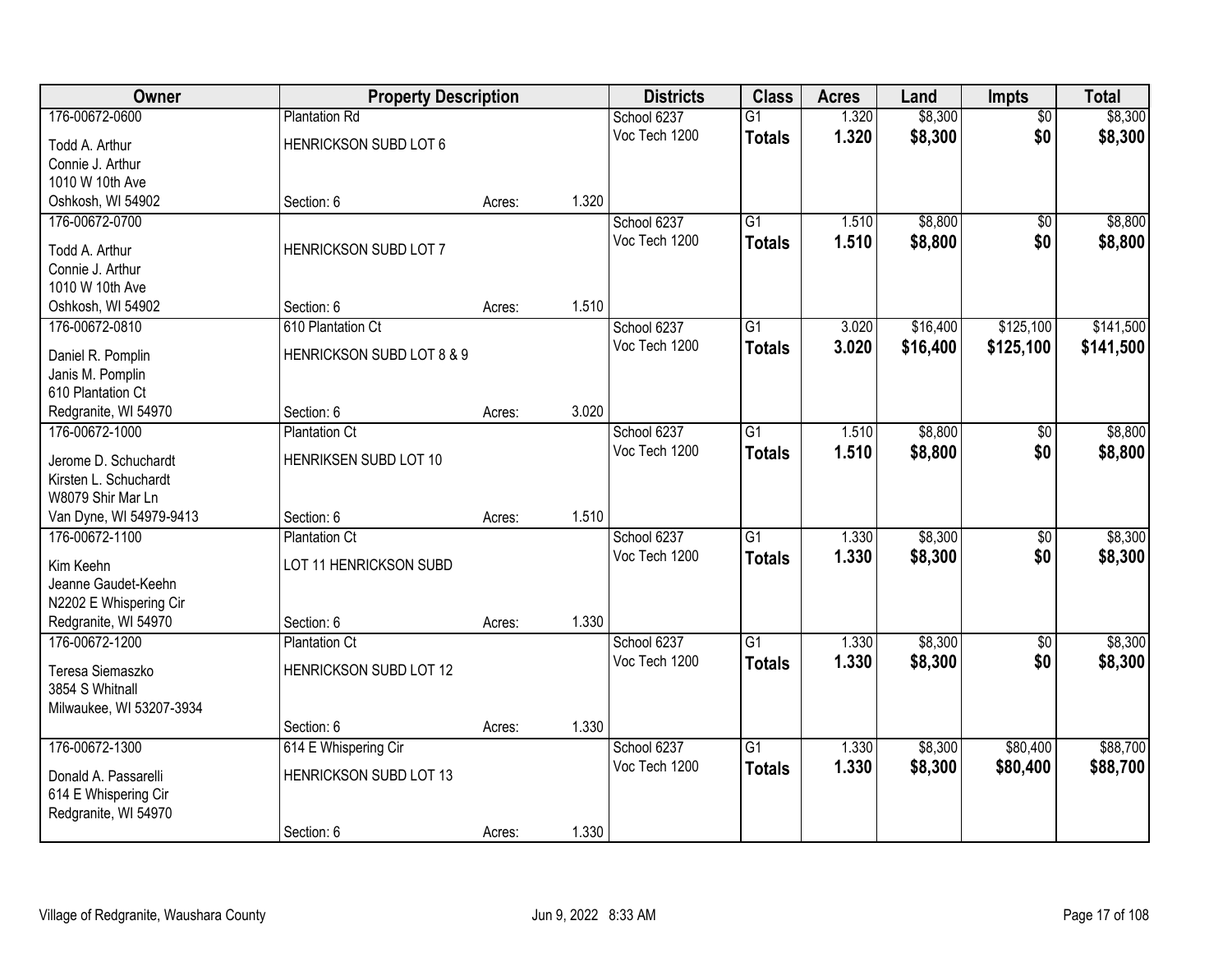| Owner                               |                                               | <b>Property Description</b> |        | <b>Districts</b> | <b>Class</b>    | <b>Acres</b> | Land            | <b>Impts</b>    | <b>Total</b> |
|-------------------------------------|-----------------------------------------------|-----------------------------|--------|------------------|-----------------|--------------|-----------------|-----------------|--------------|
| 176-00711-0000                      |                                               |                             |        | School 6237      | $\overline{X4}$ | 40.000       | $\overline{50}$ | $\overline{50}$ | $\sqrt{30}$  |
| State of Wisconsin                  | NE1/4 OF NE1/4 SUBJ TO EASE W 33'             |                             |        | Voc Tech 1200    | <b>Totals</b>   | 40.000       | \$0             | \$0             | \$0          |
| PO Box 7864                         |                                               |                             |        |                  |                 |              |                 |                 |              |
| Madison, WI 53707-7864              |                                               |                             |        |                  |                 |              |                 |                 |              |
|                                     | Section: 7                                    | Acres:                      | 40.000 |                  |                 |              |                 |                 |              |
| 176-00712-0100                      | 920 Cottonville Ct                            |                             |        | School 6237      | G1              | 1.000        | \$7,500         | \$88,400        | \$95,900     |
| Donna A. Booth                      | PT NW1/4 OF NE1/4 EXC D185862                 |                             |        | Voc Tech 1200    | G <sub>6</sub>  | 34.000       | \$71,400        | \$0             | \$71,400     |
| Dawn Hurley                         |                                               |                             |        |                  | <b>Totals</b>   | 35.000       | \$78,900        | \$88,400        | \$167,300    |
| 920 Cottonville Ct                  |                                               |                             |        |                  |                 |              |                 |                 |              |
| Redgranite, WI 54970                | Section: 7                                    | Acres:                      | 35.000 |                  |                 |              |                 |                 |              |
| 176-00712-0210                      |                                               |                             |        | School 6237      | $\overline{G1}$ | 0.250        | \$3,000         | \$10,800        | \$13,800     |
| Donna A. Booth                      | S 5 AC OF E1/2 OF E1/2 OF NW1/4 OF NE1/4; EXC |                             |        | Voc Tech 1200    | G <sub>5</sub>  | 2.226        | \$4,500         | \$0             | \$4,500      |
| Dawn Hurley                         | D219903 & CSM 4345                            |                             |        |                  | G <sub>6</sub>  | 1.000        | \$2,100         | \$0             | \$2,100      |
| 920 Cottonville Ct                  |                                               |                             |        |                  | <b>Totals</b>   | 3.476        | \$9,600         | \$10,800        | \$20,400     |
| Redgranite, WI 54970                | Section: 7                                    | Acres:                      | 3.476  |                  |                 |              |                 |                 |              |
| 176-00712-0220                      | 820 Cottonville Ct                            |                             |        | School 6237      | $\overline{G1}$ | 0.880        | \$7,400         | \$0             | \$7,400      |
| Connor J & Cayleigh Thoss Revocable | LOT 1 CSM 4345                                |                             |        | Voc Tech 1200    | <b>Totals</b>   | 0.880        | \$7,400         | \$0             | \$7,400      |
| Trust                               |                                               |                             |        |                  |                 |              |                 |                 |              |
| 1235 Fairfax St                     |                                               |                             |        |                  |                 |              |                 |                 |              |
| Oshkosh, WI 54904                   | Section: 7                                    | Acres:                      | 0.880  |                  |                 |              |                 |                 |              |
| 176-00712-0300                      |                                               |                             |        | School 6237      | $\overline{X4}$ | 0.932        | \$0             | $\overline{50}$ | \$0          |
| Village of Redgranite               | PT W1/2 OF NE1/4                              |                             |        | Voc Tech 1200    | <b>Totals</b>   | 0.932        | \$0             | \$0             | \$0          |
|                                     |                                               |                             |        |                  |                 |              |                 |                 |              |
|                                     |                                               |                             |        |                  |                 |              |                 |                 |              |
|                                     | Section: 7                                    | Acres:                      | 0.932  |                  |                 |              |                 |                 |              |
| 176-00713-0100                      | 610 Cottonville Ct                            |                             |        | School 6237      | G5              | 9.712        | \$8,700         | $\sqrt{6}$      | \$8,700      |
| Dawn R. Hurley                      | PT SW1/4 OF NE1/4 EXC D219903                 |                             |        | Voc Tech 1200    | G <sub>6</sub>  | 30.000       | \$54,000        | \$0             | \$54,000     |
| 610 Cottonville Ct                  |                                               |                             |        |                  | <b>Totals</b>   | 39.712       | \$62,700        | \$0             | \$62,700     |
| Redgranite, WI 54970                |                                               |                             |        |                  |                 |              |                 |                 |              |
|                                     | Section: 7                                    | Acres:                      | 39.712 |                  |                 |              |                 |                 |              |
| 176-00714-0000                      | 610 Cottonville Ct                            |                             |        | School 6237      | $\overline{G1}$ | 1.000        | \$13,000        | \$55,400        | \$68,400     |
| Dawn R. Hurley                      | <b>SE1/4 OF NE1/4</b>                         |                             |        | Voc Tech 1200    | G <sub>5</sub>  | 8.400        | \$7,600         | \$0             | \$7,600      |
| 610 Cottonville Ct                  |                                               |                             |        |                  | G <sub>6</sub>  | 30.600       | \$55,100        | \$0             | \$55,100     |
| Redgranite, WI 54970                |                                               |                             |        |                  | <b>Totals</b>   | 40.000       | \$75,700        | \$55,400        | \$131,100    |
|                                     | Section: 7                                    | Acres:                      | 40.000 |                  |                 |              |                 |                 |              |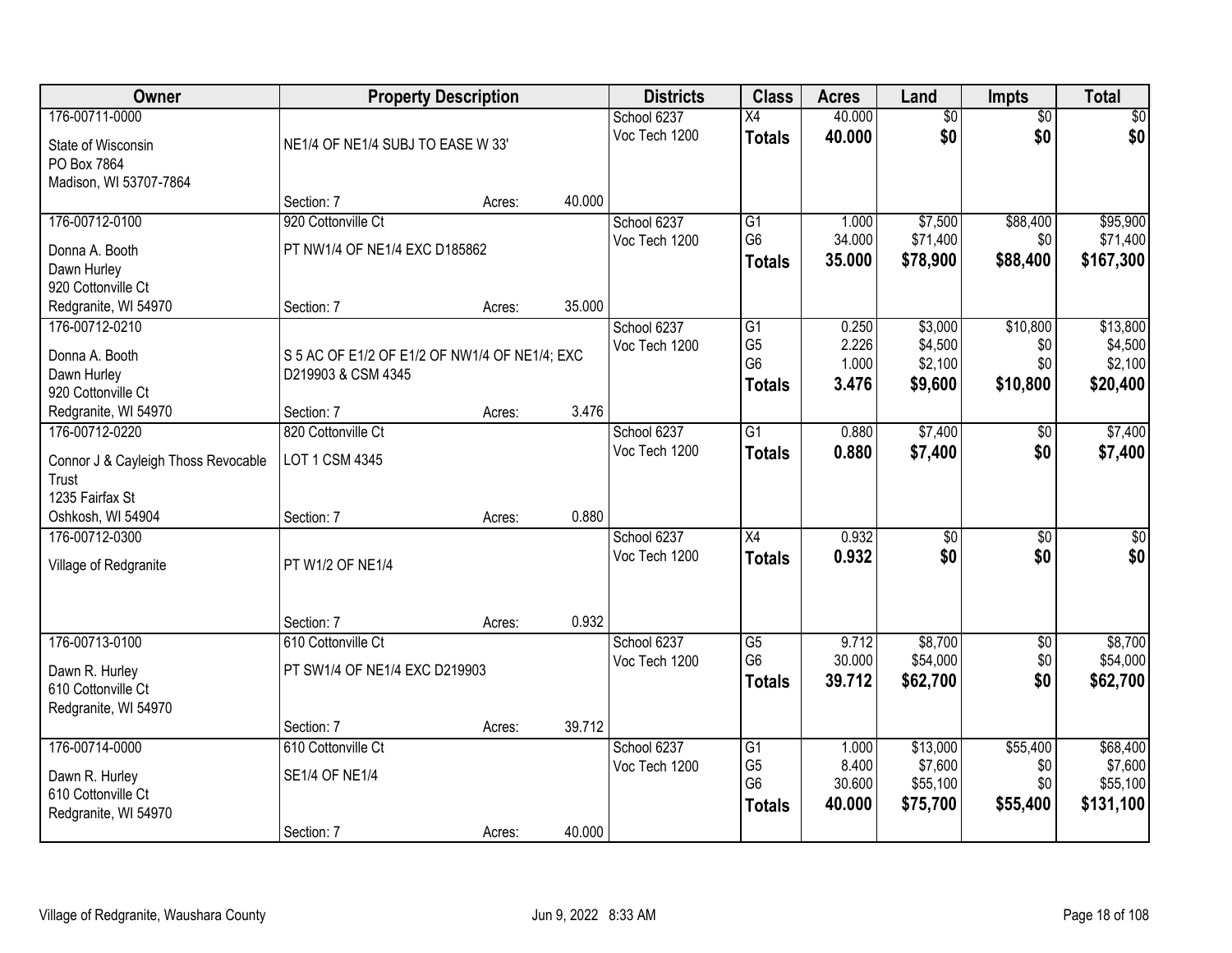| Owner                               | <b>Property Description</b>                   |        |        | <b>Districts</b> | <b>Class</b>    | <b>Acres</b> | Land     | <b>Impts</b>    | <b>Total</b> |
|-------------------------------------|-----------------------------------------------|--------|--------|------------------|-----------------|--------------|----------|-----------------|--------------|
| 176-00721-0000                      |                                               |        |        | School 6237      | $\overline{G4}$ | 15.000       | \$2,600  | \$0             | \$2,600      |
| T&T&R Enterprises Willow Creek, LLC | <b>NE1/4 NW1/4</b>                            |        |        | Voc Tech 1200    | G5M             | 25.000       | \$26,300 | \$0             | \$26,300     |
| 479 E Waushara St                   |                                               |        |        |                  | <b>Totals</b>   | 40.000       | \$28,900 | \$0             | \$28,900     |
| Berlin, WI 54923                    |                                               |        |        |                  |                 |              |          |                 |              |
|                                     | Section: 7                                    | Acres: | 40.000 |                  |                 |              |          |                 |              |
| 176-00722-0100                      |                                               |        |        | School 6237      | G4              | 5.130        | \$900    | $\overline{50}$ | \$900        |
| T&T&R Enterprises Willow Creek, LLC | NW1/4 NW1/4 EXC W 946'                        |        |        | Voc Tech 1200    | G5M             | 19.750       | \$21,000 | \$0             | \$21,000     |
| 479 E Waushara St                   |                                               |        |        |                  | G7              | 0.250        | \$2,000  | \$10,400        | \$12,400     |
| Berlin, WI 54923                    |                                               |        |        |                  | <b>Totals</b>   | 25.130       | \$23,900 | \$10,400        | \$34,300     |
|                                     | Section: 7                                    | Acres: | 25.130 |                  |                 |              |          |                 |              |
| 176-00724-0000                      |                                               |        |        | School 6237      | G4              | 21.500       | \$3,700  | \$0             | \$3,700      |
| T&T&R Enterprises Willow Creek, LLC | SE1/4 NW1/4                                   |        |        | Voc Tech 1200    | G <sub>5</sub>  | 15.000       | \$13,500 | \$0             | \$13,500     |
| 479 E Waushara St                   |                                               |        |        |                  | G5M             | 3.500        | \$3,700  | \$0             | \$3,700      |
| Berlin, WI 54923                    |                                               |        |        |                  | <b>Totals</b>   | 40.000       | \$20,900 | \$0             | \$20,900     |
|                                     | Section: 7                                    | Acres: | 40.000 |                  |                 |              |          |                 |              |
| 176-00733-0100                      |                                               |        |        | School 6237      | G4              | 3.750        | \$600    | \$0             | \$600        |
| T&T&R Enterprises Willow Creek, LLC | PT OF SW1/4 NW1/4                             |        |        | Voc Tech 1200    | G <sub>5</sub>  | 1.750        | \$1,600  | \$0             | \$1,600      |
| 479 E Waushara St                   |                                               |        |        |                  | G5M             | 4.780        | \$5,000  | \$0             | \$5,000      |
| Berlin, WI 54923                    |                                               |        |        |                  | <b>Totals</b>   | 10.280       | \$7,200  | \$0             | \$7,200      |
|                                     | Section: 7                                    | Acres: | 10.280 |                  |                 |              |          |                 |              |
| 176-00741-0100                      |                                               |        |        | School 6237      | $\overline{X4}$ | 6.330        | \$0      | \$0             | \$0          |
| Village of Redgranite               | PT OF NE 1/4 SE 1/4 LESS                      |        |        | Voc Tech 1200    | <b>Totals</b>   | 6.330        | \$0      | \$0             | \$0          |
| PO Box 500                          |                                               |        |        |                  |                 |              |          |                 |              |
| Redgranite, WI 54970                |                                               |        |        |                  |                 |              |          |                 |              |
|                                     | Section: 7                                    | Acres: | 0.000  |                  |                 |              |          |                 |              |
| 176-00741-0300                      |                                               |        |        | School 6237      | $\overline{G1}$ | 0.079        | \$2,000  | \$0             | \$2,000      |
| Scott R. Conger                     | NE-SE PARC N OF W 1/2 LOT 7 WILLOW CREEK PLAT |        |        | Voc Tech 1200    | <b>Totals</b>   | 0.079        | \$2,000  | \$0             | \$2,000      |
| Journalyn Y. Conger                 |                                               |        |        |                  |                 |              |          |                 |              |
| 526 Water St                        |                                               |        |        |                  |                 |              |          |                 |              |
| Redgranite, WI 54970                | Section: 7                                    | Acres: | 0.000  |                  |                 |              |          |                 |              |
| 176-00741-0400                      |                                               |        |        | School 6237      | $\overline{G1}$ | 0.083        | \$2,100  | $\overline{50}$ | \$2,100      |
| Scott R. Conger                     | PT OF NE-SE ADJ TO LOT 8 PLAT OF WILLOW CREEK |        |        | Voc Tech 1200    | <b>Totals</b>   | 0.083        | \$2,100  | \$0             | \$2,100      |
| Journalyn Y. Conger                 |                                               |        |        |                  |                 |              |          |                 |              |
| 526 Water St                        |                                               |        |        |                  |                 |              |          |                 |              |
| Redgranite, WI 54970                | Section: 7                                    | Acres: | 0.000  |                  |                 |              |          |                 |              |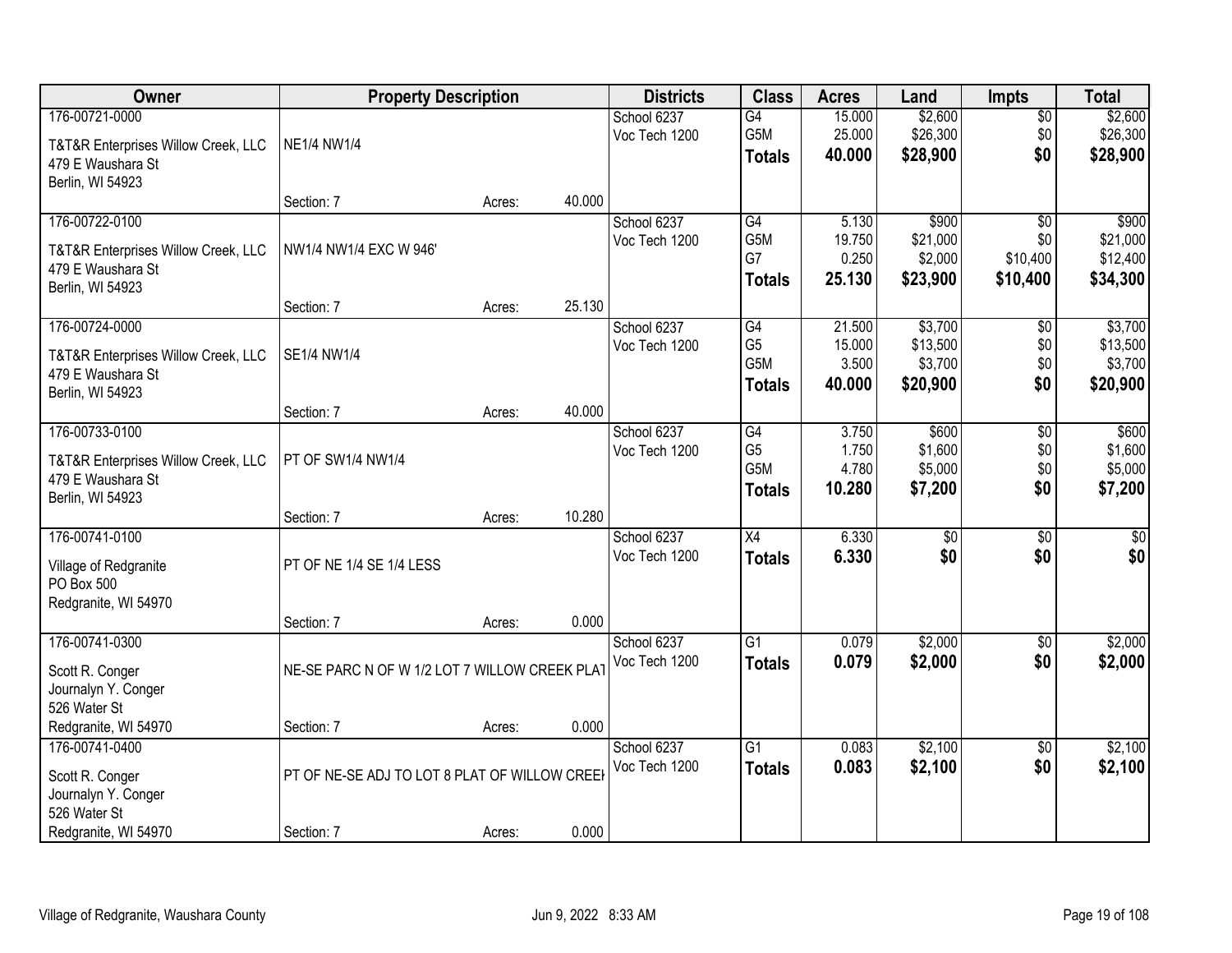| 0.273<br>\$3,300<br>176-00741-0500<br>School 6237<br>$\overline{G1}$<br>\$0                                                        |                 |
|------------------------------------------------------------------------------------------------------------------------------------|-----------------|
|                                                                                                                                    | \$3,300         |
| Voc Tech 1200<br>0.273<br>\$3,300<br>\$0<br><b>Totals</b><br>PT OF NE-SE ADJ TO PLAT<br>Terry E. Sawall                            | \$3,300         |
| 600 Water St                                                                                                                       |                 |
| Redgranite, WI 54970                                                                                                               |                 |
| 0.000<br>Section: 7<br>Acres:                                                                                                      |                 |
| 176-00741-0600<br>School 6237<br>$\overline{G1}$<br>0.048<br>\$1,400<br>Pine St<br>\$0                                             | \$1,400         |
| \$0<br>\$1,400<br>Voc Tech 1200<br>0.048<br><b>Totals</b><br>PARCEL 42' ON W & 50' ON E ADJ TO & N OF LOT 11<br>Harold Mcgregor    | \$1,400         |
| Mary Mcgregor<br><b>WILLOW CREEK PLAT</b>                                                                                          |                 |
| 618 Water St                                                                                                                       |                 |
| 0.000<br>Redgranite, WI 54970<br>Section: 7<br>Acres:                                                                              |                 |
| \$3,700<br>176-00741-0700<br>School 6237<br>G1<br>0.331<br><b>Willow Dr</b><br>\$0                                                 | \$3,700         |
| Voc Tech 1200<br>0.331<br>\$3,700<br>\$0<br><b>Totals</b><br>PT NE1/4 OF SE1/4 EXC CSM 783<br>Jeffrey S & Pamela J Wiese Revocable | \$3,700         |
| Trust                                                                                                                              |                 |
| Laurie L. Gustke                                                                                                                   |                 |
| 0.000<br>125 Willow Dr<br>Section: 7<br>Acres:                                                                                     |                 |
| Redgranite, WI 54970                                                                                                               |                 |
| 176-00741-0800<br>138 Willow Dr<br>School 6237<br>\$11,200<br>\$88,500<br>G <sub>1</sub><br>0.643                                  | \$99,700        |
| Voc Tech 1200<br>0.643<br>\$11,200<br>\$88,500<br><b>Totals</b><br>LOT 1 CSM 783<br>Kurt A. Walther                                | \$99,700        |
| Crystal M. Walther                                                                                                                 |                 |
| 138 Willow Dr                                                                                                                      |                 |
| 0.643<br>Redgranite, WI 54970-9115<br>Section: 7<br>Acres:                                                                         |                 |
| 176-00741-0900<br>School 6237<br>\$11,900<br>\$96,100<br>136 Willow Dr<br>G1<br>0.565                                              | \$108,000       |
| Voc Tech 1200<br>0.565<br>\$11,900<br>\$96,100<br><b>Totals</b><br>LOT 2 CSM 783                                                   | \$108,000       |
| Jeffrey S & Pamela J Wiese Revocable<br>Trust                                                                                      |                 |
| Laurie L. Gustke                                                                                                                   |                 |
| 125 Willow Dr<br>0.565<br>Section: 7<br>Acres:                                                                                     |                 |
| Redgranite, WI 54970                                                                                                               |                 |
| 176-00741-1011<br>906 W Bannerman Ave<br>School 6237<br>X3<br>1.040<br>\$0<br>\$0                                                  | $\overline{30}$ |
| \$0<br>1.040<br>\$0<br>Voc Tech 1200<br><b>Totals</b><br>LOT 2 CSM 4970<br>Waushara County                                         | \$0             |
| PO Box 489                                                                                                                         |                 |
| Wautoma, WI 54982-0489                                                                                                             |                 |
| 1.040<br>Section: 7<br>Acres:                                                                                                      |                 |
| \$72,900<br>176-00741-1110<br>School 6237<br>G1<br>\$13,300<br>840 W Bannerman Ave<br>1.270                                        | \$86,200        |
| 1.270<br>Voc Tech 1200<br>\$13,300<br>\$72,900<br><b>Totals</b>                                                                    | \$86,200        |
| LOT 3 CSM 4967<br>Scott A. Skrzypchak<br>840 W Bannerman Ave                                                                       |                 |
| Redgranite, WI 54970                                                                                                               |                 |
| 1.270<br>Section: 7<br>Acres:                                                                                                      |                 |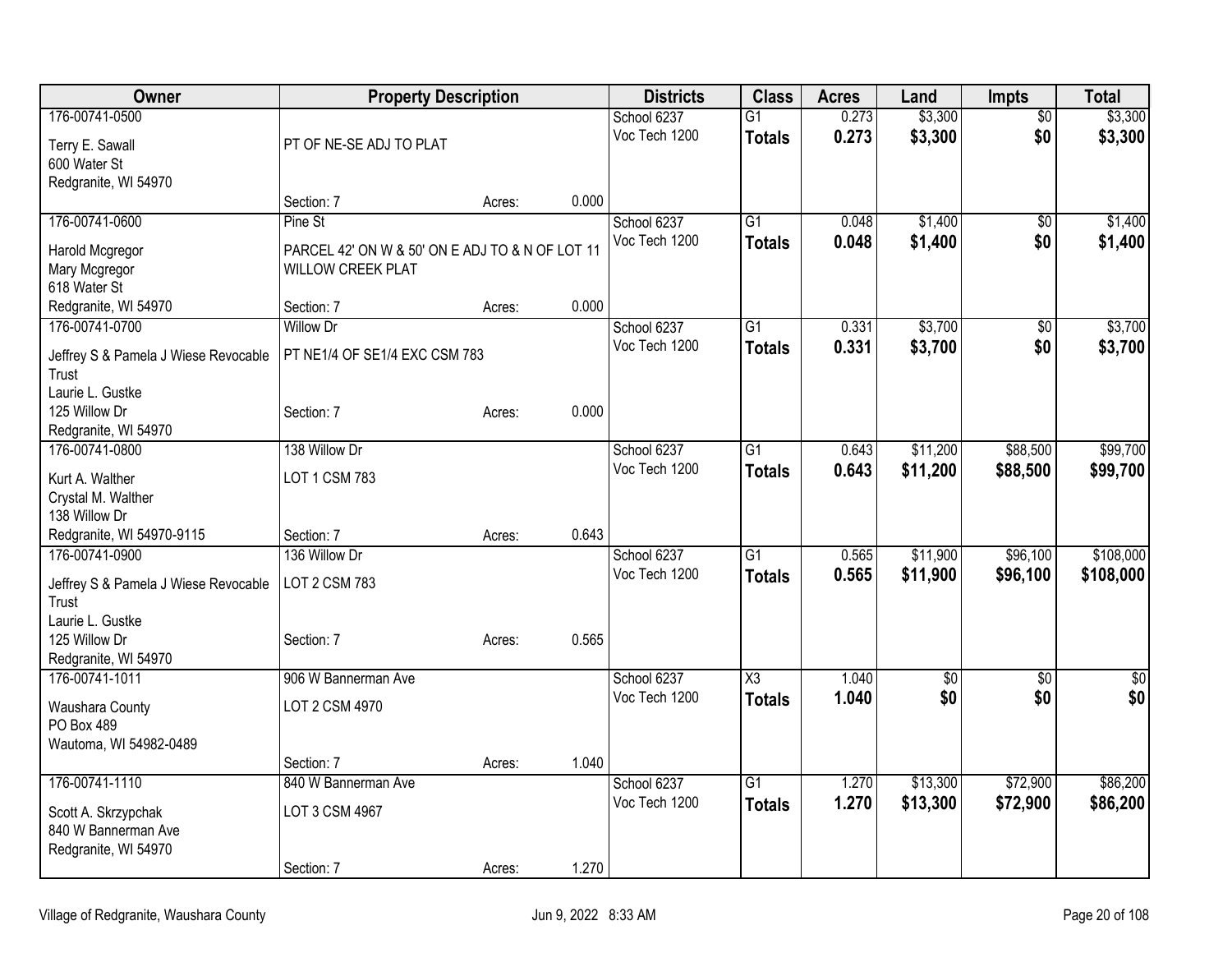| Owner                     |                                                 | <b>Property Description</b> |        | <b>Districts</b> | <b>Class</b>    | <b>Acres</b> | Land     | <b>Impts</b>    | <b>Total</b> |
|---------------------------|-------------------------------------------------|-----------------------------|--------|------------------|-----------------|--------------|----------|-----------------|--------------|
| 176-00741-1200            | 800 W Bannerman Ave                             |                             |        | School 6237      | $\overline{G1}$ | 1.000        | \$10,500 | $\overline{50}$ | \$10,500     |
| Scott A. Skrzypchak       | PT OF NE-SE LYING N OF STH 21 LESS D178062      |                             |        | Voc Tech 1200    | <b>Totals</b>   | 1.000        | \$10,500 | \$0             | \$10,500     |
| 840 W Bannerman Ave       | LESS D379974 (HWY)                              |                             |        |                  |                 |              |          |                 |              |
| Redgranite, WI 54970      |                                                 |                             |        |                  |                 |              |          |                 |              |
|                           | Section: 7                                      | Acres:                      | 1.000  |                  |                 |              |          |                 |              |
| 176-00741-1300            | 708 W Bannerman Ave                             |                             |        | School 6237      | $\overline{G1}$ | 0.454        | \$9,800  | \$19,700        | \$29,500     |
| Nancy B. Lyda             | PT OF S1/2 OF NE1/4 OF SE1/4 LESS D382079 (HWY) |                             |        | Voc Tech 1200    | Totals          | 0.454        | \$9,800  | \$19,700        | \$29,500     |
| Andres H. Rodriguez       |                                                 |                             |        |                  |                 |              |          |                 |              |
| 79 Beehive View Ln        |                                                 |                             |        |                  |                 |              |          |                 |              |
| Hendersonville, NC 28792  | Section: 7                                      | Acres:                      | 0.454  |                  |                 |              |          |                 |              |
| 176-00741-1410            | 700 W Bannerman Ave                             |                             |        | School 6237      | $\overline{G1}$ | 0.613        | \$9,700  | \$86,300        | \$96,000     |
| Daniel Yahr               | PT S1/2 OF NE1/4 OF SE1/4 EXC VD379130 (HWY)    |                             |        | Voc Tech 1200    | <b>Totals</b>   | 0.613        | \$9,700  | \$86,300        | \$96,000     |
| Amanda Yahr               | AND THAT PT OF LOT 32 WILLOW CREEK PLAT W OF    |                             |        |                  |                 |              |          |                 |              |
| 700 W Bannerman Ave       | <b>PINE ST</b>                                  |                             |        |                  |                 |              |          |                 |              |
| Redgranite, WI 54970      | Section: 7                                      | Acres:                      | 0.613  |                  |                 |              |          |                 |              |
| 176-00742-0100            | 2104 W Bannerman Ave                            |                             |        | School 6237      | $\overline{G1}$ | 1.000        | \$7,500  | \$120,200       | \$127,700    |
| James J. Tetzlaff         | PT NW1/4 OF SE1/4 LYING N OF STH 21 SUBJ TO     |                             |        | Voc Tech 1200    | G <sub>5</sub>  | 14.500       | \$31,900 | \$0             | \$31,900     |
| Stefani Tetzlaff          | EASE EXC D381627 (HWY)                          |                             |        |                  | <b>Totals</b>   | 15.500       | \$39,400 | \$120,200       | \$159,600    |
| PO Box 1032               |                                                 |                             |        |                  |                 |              |          |                 |              |
| Wautoma, WI 54982         | Section: 7                                      | Acres:                      | 15.500 |                  |                 |              |          |                 |              |
| 176-00742-0220            | 1100 W Bannerman Ave                            |                             |        | School 6237      | $\overline{G2}$ | 2.480        | \$11,900 | \$100,800       | \$112,700    |
| James J. Spingola         | LOT 1 CSM 4965                                  |                             |        | Voc Tech 1200    | <b>Totals</b>   | 2.480        | \$11,900 | \$100,800       | \$112,700    |
| Denise Bogutske           |                                                 |                             |        |                  |                 |              |          |                 |              |
| 1100 W Bannerman Ave      |                                                 |                             |        |                  |                 |              |          |                 |              |
| Redgranite, WI 54970-9571 | Section: 7                                      | Acres:                      | 2.480  |                  |                 |              |          |                 |              |
| 176-00742-0300            | 1012 W Bannerman Ave                            |                             |        | School 6237      | $\overline{G1}$ | 1.000        | \$10,000 | \$75,400        | \$85,400     |
| Lisa Madell               | W 6 RODS OF E 36 RODS OF S 40 RODS OF NW1/4     |                             |        | Voc Tech 1200    | <b>Totals</b>   | 1.000        | \$10,000 | \$75,400        | \$85,400     |
| 1012 W Bannerman Ave      | OF SE1/4 LYING NORTH OF STH 21                  |                             |        |                  |                 |              |          |                 |              |
| Redgranite, WI 54970      |                                                 |                             |        |                  |                 |              |          |                 |              |
|                           | Section: 7                                      | Acres:                      | 0.000  |                  |                 |              |          |                 |              |
| 176-00742-0400            | 1004 W Bannerman Ave                            |                             |        | School 6237      | $\overline{G1}$ | 2.000        | \$14,700 | \$44,300        | \$59,000     |
| Hal A. Brown              | PT OF NW1/4 SE1/4 PARCEL 40 RODS BY 8 RODS      |                             |        | Voc Tech 1200    | <b>Totals</b>   | 2.000        | \$14,700 | \$44,300        | \$59,000     |
| 2325 Hanna Rd             |                                                 |                             |        |                  |                 |              |          |                 |              |
| Urbana, OH 43078-9329     |                                                 |                             |        |                  |                 |              |          |                 |              |
|                           | Section: 7                                      | Acres:                      | 2.000  |                  |                 |              |          |                 |              |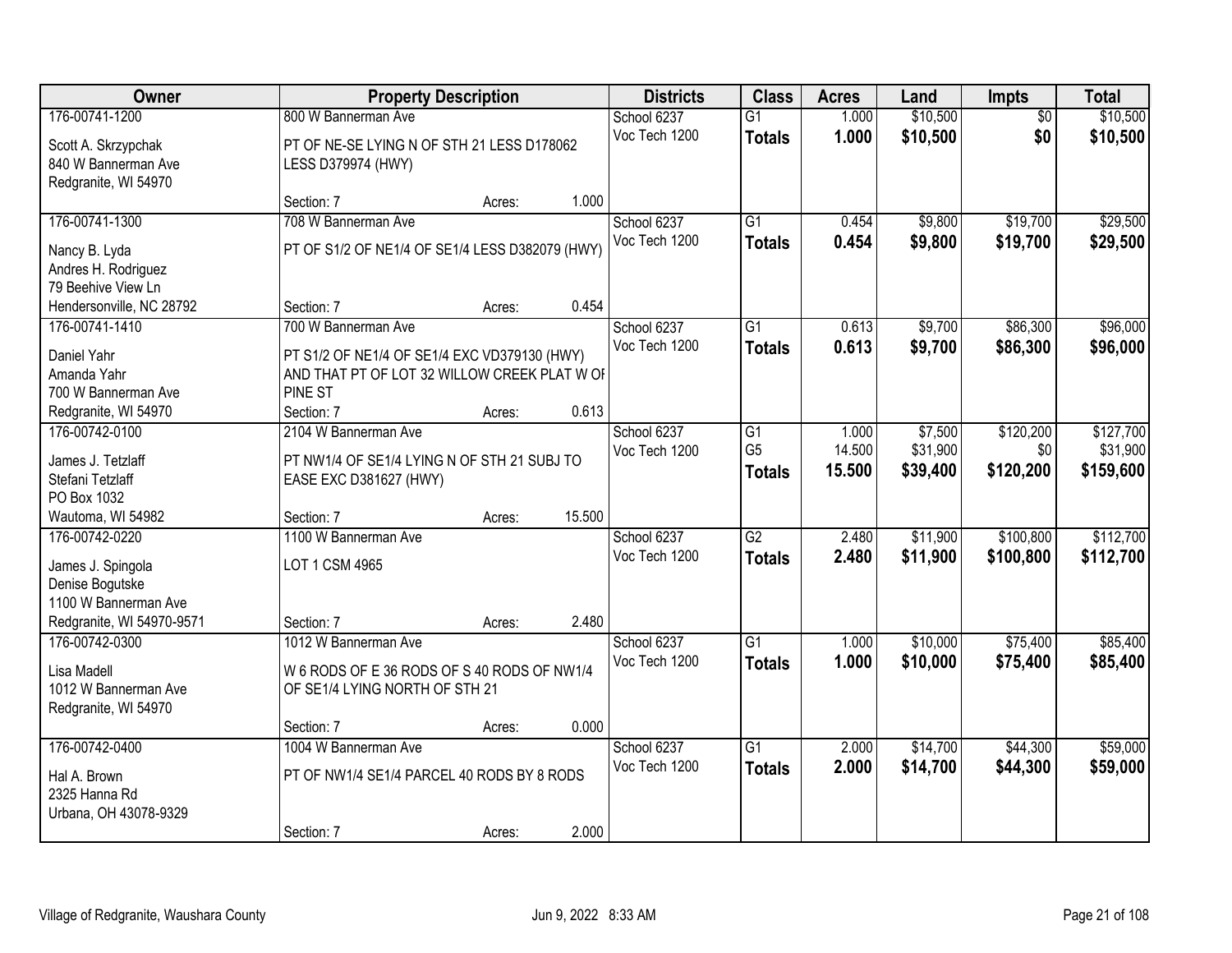| <b>Class</b><br>Owner<br><b>Property Description</b><br><b>Districts</b><br><b>Acres</b><br>Land              | <b>Impts</b>    | <b>Total</b> |
|---------------------------------------------------------------------------------------------------------------|-----------------|--------------|
| 176-00742-0520<br>5.370<br>$\overline{50}$<br>School 6237<br>$\overline{X4}$                                  | $\overline{50}$ | \$0          |
| \$0<br>5.370<br>Voc Tech 1200<br><b>Totals</b><br>LOT 1 CSM 4966 & PT LOT 1 CSM 3980<br>Dnr                   | \$0             | \$0          |
| 101 S Webster St                                                                                              |                 |              |
| Madison, WI 53703                                                                                             |                 |              |
| 5.370<br>Section: 7<br>Acres:                                                                                 |                 |              |
| 176-00742-0610<br>938 W Bannerman Ave<br>School 6237<br>$\overline{G1}$<br>3.770<br>\$18,200                  | \$49,800        | \$68,000     |
| 3.770<br>\$18,200<br>Voc Tech 1200<br><b>Totals</b><br>LOT 1 CSM 5796<br><b>Wade Martin</b>                   | \$49,800        | \$68,000     |
| Laurie Martin                                                                                                 |                 |              |
| PO Box 93                                                                                                     |                 |              |
| 3.770<br>Redgranite, WI 54970<br>Section: 7<br>Acres:                                                         |                 |              |
| \$18,900<br>176-00742-0700<br>1025 W Bannerman Ave<br>School 6237<br>$\overline{G1}$<br>4.780                 | \$107,200       | \$126,100    |
| Voc Tech 1200<br>4.780<br>\$18,900<br><b>Totals</b><br>LOT 1 CSM 4969<br>Joseph Solonika Sr                   | \$107,200       | \$126,100    |
| Bonita K. Solonika                                                                                            |                 |              |
| 1025 W Bannerman Ave                                                                                          |                 |              |
| 4.780<br>Section: 7<br>Redgranite, WI 54970<br>Acres:                                                         |                 |              |
| $\overline{\text{X3}}$<br>0.800<br>176-00742-0800<br>State Highway 21<br>School 6237<br>\$0                   | $\frac{1}{20}$  | $\sqrt{50}$  |
| Voc Tech 1200<br>0.800<br>\$0<br><b>Totals</b><br>LOT 1 CSM 4970<br>Waushara County                           | \$0             | \$0          |
| PO Box 489                                                                                                    |                 |              |
| Wautoma, WI 54982-0489                                                                                        |                 |              |
| 0.800<br>Section: 7<br>Acres:                                                                                 |                 |              |
| $\overline{G1}$<br>\$12,300<br>176-00743-0100<br>4.980<br>State Highway 21<br>School 6237                     | $\overline{50}$ | \$12,300     |
| \$12,300<br>4.980<br>Voc Tech 1200<br>Totals<br>PT W1/2 OF SE1/4 EXC D401690 (HWY)<br>Lynn M. Ludorf          | \$0             | \$12,300     |
| Mark M. Ludorf                                                                                                |                 |              |
| 1423 Shelton Dr                                                                                               |                 |              |
| 4.980<br>Nacogdoches, TX 75965<br>Section: 7<br>Acres:                                                        |                 |              |
| 176-00743-0200<br>\$13,200<br>901 W Bannerman Ave<br>School 6237<br>G1<br>1.470                               | \$27,400        | \$40,600     |
| G <sub>6</sub><br>\$18,900<br>9.000<br>Voc Tech 1200                                                          | \$0             | \$18,900     |
| PT W1/2 OF SE1/4 EXC D401690 (HWY)<br>Lynn M. Ludorf<br>10.470<br>\$32,100<br><b>Totals</b><br>Mark M. Ludorf | \$27,400        | \$59,500     |
| 1423 Shelton Dr                                                                                               |                 |              |
| 10.470<br>Nacogdoches, TX 75965<br>Section: 7<br>Acres:                                                       |                 |              |
| \$16,900<br>176-00743-0310<br>School 6237<br>$\overline{G1}$<br>1001 W Bannerman Ave<br>4.070                 | \$108,700       | \$125,600    |
| 4.070<br>\$16,900<br>Voc Tech 1200<br><b>Totals</b>                                                           | \$108,700       | \$125,600    |
| William L. Kikendall<br>PT OF W1/2 OF SE1/4 LESS D378595 (HWY) & EAS                                          |                 |              |
| Margaret H. Kikendall<br>D420594 & LESS D508070<br><b>Box 184</b>                                             |                 |              |
| Redgranite, WI 54970<br>4.070<br>Section: 7<br>Acres:                                                         |                 |              |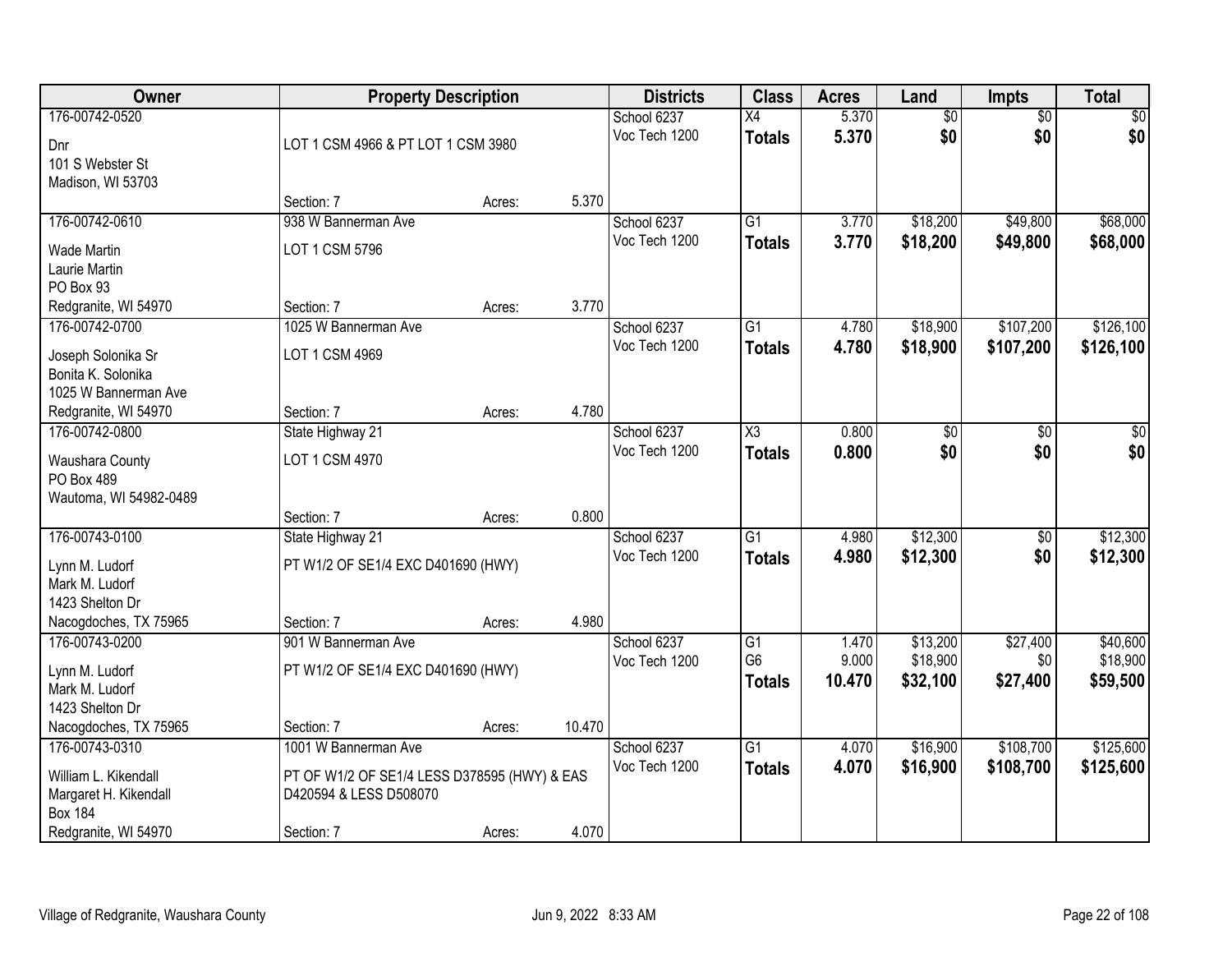| Owner                                                                      | <b>Property Description</b>                                                     |        |        | <b>Districts</b>             | <b>Class</b>    | <b>Acres</b>   | Land               | <b>Impts</b>         | <b>Total</b>         |
|----------------------------------------------------------------------------|---------------------------------------------------------------------------------|--------|--------|------------------------------|-----------------|----------------|--------------------|----------------------|----------------------|
| 176-00743-0410                                                             | 1009 W Bannerman Ave                                                            |        |        | School 6237<br>Voc Tech 1200 | $\overline{G1}$ | 0.570<br>0.570 | \$8,600<br>\$8,600 | \$51,000<br>\$51,000 | \$59,600<br>\$59,600 |
| <b>Terry Roberts</b><br>1009 W Bannerman Ave<br>Redgranite, WI 54970       | PT SW1/4 OF SE1/4 (150' X 110') & EAS D420595 AND<br>50' X 110' PARCEL TO NORTH |        |        |                              | <b>Totals</b>   |                |                    |                      |                      |
|                                                                            | Section: 7                                                                      | Acres: | 0.570  |                              |                 |                |                    |                      |                      |
| 176-00743-0500                                                             | 1015 W Bannerman Ave                                                            |        |        | School 6237                  | $\overline{G1}$ | 0.534          | \$10,200           | \$84,700             | \$94,900             |
| Kimm K. Standke Hackney<br>1015 W Bannerman Ave<br>Redgranite, WI 54970    | PT OF SE1/4 LESS D378777 (HWY) SUBJ TO EAS<br>D420594 & D420595                 |        |        | Voc Tech 1200                | <b>Totals</b>   | 0.534          | \$10,200           | \$84,700             | \$94,900             |
|                                                                            | Section: 7                                                                      | Acres: | 0.534  |                              |                 |                |                    |                      |                      |
| 176-00744-0100                                                             | 549 W Bannerman Ave                                                             |        |        | School 6237                  | G2              | 1.920          | \$21,700           | \$357,700            | \$379,400            |
| Zietlow Family Real Estate Holdings II,<br>LLC<br>1626 Oak St              | LOT 1 CSM 4974                                                                  |        |        | Voc Tech 1200                | <b>Totals</b>   | 1.920          | \$21,700           | \$357,700            | \$379,400            |
| Lacrosse, WI 54603                                                         | Section: 7                                                                      | Acres: | 1.920  |                              |                 |                |                    |                      |                      |
| 176-00744-0200                                                             | 650 W Bannerman Ave                                                             |        |        | School 6237                  | $\overline{G3}$ | 17.690         | \$0                | \$0                  | \$0                  |
| Milsco Redgranite<br>833 E Michigan St Ste 900<br>Milwaukee, WI 53202-5624 | PT OF SE1/4 SE1/4 LESS D380300 (HWY) (MILSCO<br>REDGRANITE DIVISION)            |        |        | Voc Tech 1200                | <b>Totals</b>   | 17.690         | \$0                | \$0                  | \$0                  |
|                                                                            | Section: 7                                                                      | Acres: | 17.690 |                              |                 |                |                    |                      |                      |
| 176-00744-0310                                                             | Courtney Ln                                                                     |        |        | School 6237                  | $\overline{G2}$ | 7.850          | \$384,200          | \$204,000            | \$588,200            |
| Wivr Redgranite Mhp, LLC<br>PO Box 457<br>Cedaredge, CO 81413-0457         | LOT 1 CSM 4973 & ADJ PARCEL                                                     |        |        | Voc Tech 1200                | <b>Totals</b>   | 7.850          | \$384,200          | \$204,000            | \$588,200            |
|                                                                            | Section: 7                                                                      | Acres: | 7.850  |                              |                 |                |                    |                      |                      |
| 176-00744-0410                                                             |                                                                                 |        |        | School 6237                  | $\overline{X4}$ | 0.000          | \$0                | $\overline{50}$      | \$0                  |
| Village of Redgranite                                                      | STREET AS IN CSM 2742                                                           |        |        | Voc Tech 1200                | <b>Totals</b>   | 0.000          | \$0                | \$0                  | \$0                  |
|                                                                            | Section: 7                                                                      | Acres: | 0.000  |                              |                 |                |                    |                      |                      |
| 176-00744-0510                                                             | 843 W Bannerman Ave                                                             |        |        | School 6237                  | $\overline{G1}$ | 1.190          | \$12,100           | \$77,400             | \$89,500             |
| James M. Rannie<br>Crystal J. Gutche<br>W5630 Apache Ave                   | LOT 1 CSM 4971                                                                  |        |        | Voc Tech 1200                | <b>Totals</b>   | 1.190          | \$12,100           | \$77,400             | \$89,500             |
| Wild Rose, WI 54984-9264                                                   | Section: 7                                                                      | Acres: | 1.190  |                              |                 |                |                    |                      |                      |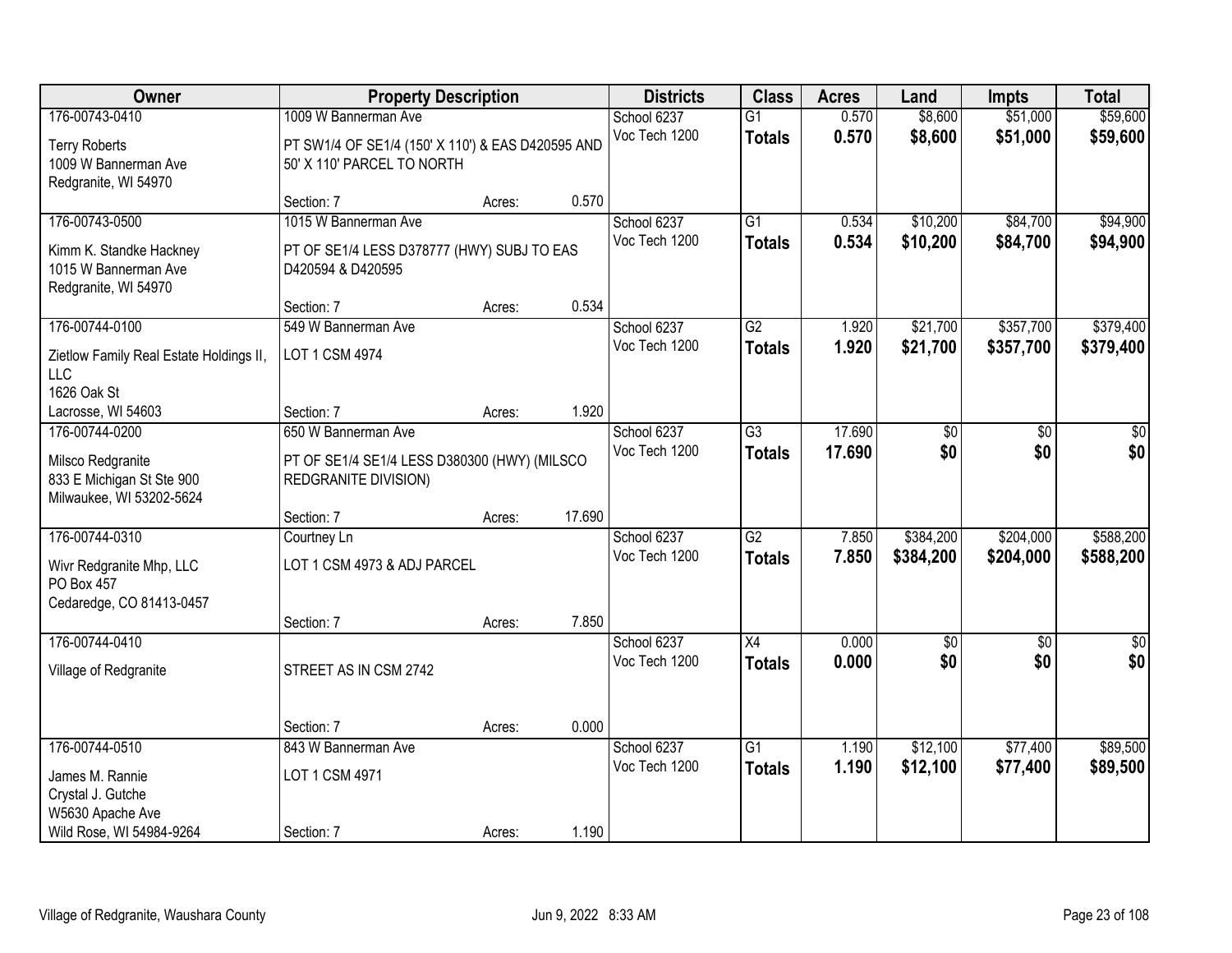| Owner                               | <b>Property Description</b>                     |        |       | <b>Districts</b> | <b>Class</b>    | <b>Acres</b> | Land     | Impts     | <b>Total</b> |
|-------------------------------------|-------------------------------------------------|--------|-------|------------------|-----------------|--------------|----------|-----------|--------------|
| 176-00744-0520                      | 845 W Bannerman Ave                             |        |       | School 6237      | $\overline{G2}$ | 5.460        | \$11,900 | \$161,800 | \$173,700    |
| Hometown Secure Storage, LLC        | LOT 2 CSM 4972                                  |        |       | Voc Tech 1200    | <b>Totals</b>   | 5.460        | \$11,900 | \$161,800 | \$173,700    |
| 12451 N Hawks Glen Ct               |                                                 |        |       |                  |                 |              |          |           |              |
| Mequon, WI 53097-2140               |                                                 |        |       |                  |                 |              |          |           |              |
|                                     | Section: 7                                      | Acres: | 5.460 |                  |                 |              |          |           |              |
| 176-00771-0110                      | 529 Clarke St                                   |        |       | School 6237      | $\overline{G1}$ | 0.359        | \$8,700  | \$118,600 | \$127,300    |
| Shawn Wolfgram                      | LOTS 1-5 BLK 1 CLARKS ADDN (VILLAGE OF          |        |       | Voc Tech 1200    | <b>Totals</b>   | 0.359        | \$8,700  | \$118,600 | \$127,300    |
| c/o Jerry & Donna Szesterniak       | REDGRANITE)                                     |        |       |                  |                 |              |          |           |              |
| 529 Clarke St                       |                                                 |        |       |                  |                 |              |          |           |              |
| Redgranite, WI 54970                | Section: 7                                      | Acres: | 0.000 |                  |                 |              |          |           |              |
| 176-00771-0120                      | 548 W Bannerman Ave                             |        |       | School 6237      | $\overline{G1}$ | 0.341        | \$8,200  | \$94,400  | \$102,600    |
| James F. Hobbs                      | CLARKS ADD LOTS 6-10 BLK 1 LESS D383534 (HWY    |        |       | Voc Tech 1200    | <b>Totals</b>   | 0.341        | \$8,200  | \$94,400  | \$102,600    |
| Deborah L. Hobbs                    | 21)                                             |        |       |                  |                 |              |          |           |              |
| 548 W Bannerman Ave                 |                                                 |        |       |                  |                 |              |          |           |              |
| Redgranite, WI 54970                | Section: 7                                      | Acres: | 0.341 |                  |                 |              |          |           |              |
| 176-00771-0300                      | 521 Clarke St                                   |        |       | School 6237      | $\overline{G1}$ | 0.627        | \$13,400 | \$109,600 | \$123,000    |
| Jacob Dehling et al                 | CLARKS ADD LOTS 11-18 BLK 1                     |        |       | Voc Tech 1200    | <b>Totals</b>   | 0.627        | \$13,400 | \$109,600 | \$123,000    |
| c/o Farmers & Merchants Bank/Escrow |                                                 |        |       |                  |                 |              |          |           |              |
| Services                            |                                                 |        |       |                  |                 |              |          |           |              |
| PO Box 270                          | Section: 7                                      | Acres: | 0.000 |                  |                 |              |          |           |              |
| Berlin, WI 54923                    |                                                 |        |       |                  |                 |              |          |           |              |
| 176-00771-0400                      | 203 Pine St                                     |        |       | School 6237      | G1              | 0.152        | \$6,900  | \$65,200  | \$72,100     |
| Robert P. Klein Sr                  | CLARKS ADD LOTS 1 & 2 BLK 2                     |        |       | Voc Tech 1200    | <b>Totals</b>   | 0.152        | \$6,900  | \$65,200  | \$72,100     |
| Linda J. Klein                      |                                                 |        |       |                  |                 |              |          |           |              |
| 203 Pine St                         |                                                 |        |       |                  |                 |              |          |           |              |
| Redgranite, WI 54970                | Section: 7                                      | Acres: | 0.000 |                  |                 |              |          |           |              |
| 176-00771-0610                      | 616 W Bannerman Ave                             |        |       | School 6237      | $\overline{G1}$ | 0.585        | \$11,800 | \$91,900  | \$103,700    |
| Lawrence A. Boe                     | CLARKS ADD LOT 3 & LOT 4 EXC NORTH 80', LOT 8   |        |       | Voc Tech 1200    | <b>Totals</b>   | 0.585        | \$11,800 | \$91,900  | \$103,700    |
| 616 W Bannerman Ave                 | EXC NORTH 5', LOT 9 AND LOTS 12 TO 17 BLK 2     |        |       |                  |                 |              |          |           |              |
| Redgranite, WI 54970                | LESS D378594(HWY)                               |        |       |                  |                 |              |          |           |              |
|                                     | Section: 7                                      | Acres: | 0.000 |                  |                 |              |          |           |              |
| 176-00771-0620                      | 611 Clarke St                                   |        |       | School 6237      | $\overline{G1}$ | 0.275        | \$7,300  | \$68,500  | \$75,800     |
| Sheldon L. Turner                   | CLARKS ADD LOTS 5, 6, 7, NORTH 5' OF LOT 8, 80' |        |       | Voc Tech 1200    | <b>Totals</b>   | 0.275        | \$7,300  | \$68,500  | \$75,800     |
| 611 Clark St                        | OF LOT 3 & 4 IN BLK 2                           |        |       |                  |                 |              |          |           |              |
| Redgranite, WI 54970                |                                                 |        |       |                  |                 |              |          |           |              |
|                                     | Section: 7                                      | Acres: | 0.000 |                  |                 |              |          |           |              |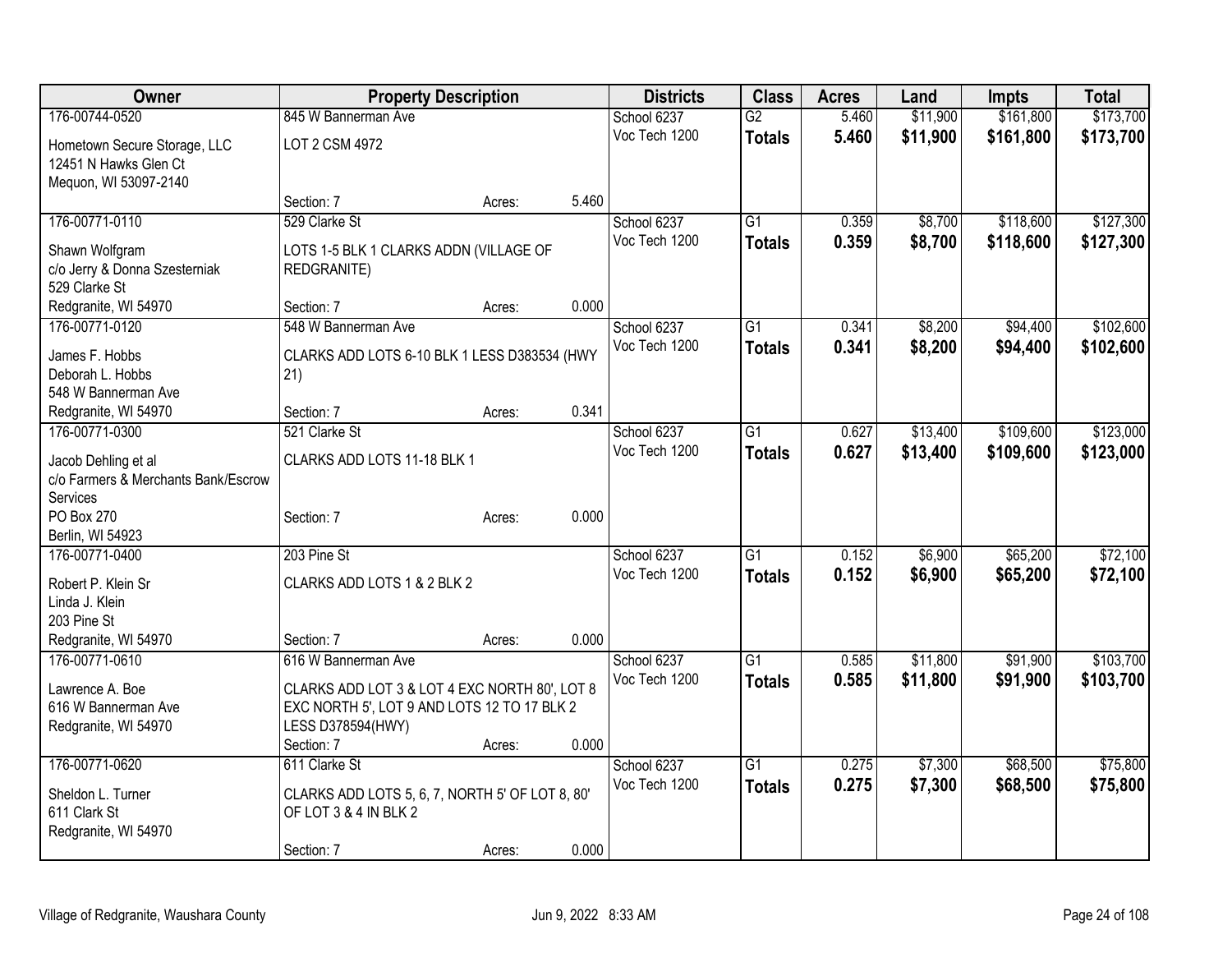| Owner                                 | <b>Property Description</b>                  |        |       | <b>Districts</b> | <b>Class</b>    | <b>Acres</b> | Land     | <b>Impts</b> | <b>Total</b> |
|---------------------------------------|----------------------------------------------|--------|-------|------------------|-----------------|--------------|----------|--------------|--------------|
| 176-00771-0700                        | 636 W Bannerman Ave                          |        |       | School 6237      | $\overline{G1}$ | 0.155        | \$6,700  | \$32,400     | \$39,100     |
| Manuel E. Rodriguez et al             | CLARKS ADD LOTS 10 & 11 BLK 2                |        |       | Voc Tech 1200    | <b>Totals</b>   | 0.155        | \$6,700  | \$32,400     | \$39,100     |
| Attn: Escrow Serv/Farmers & Merchants |                                              |        |       |                  |                 |              |          |              |              |
| <b>Bank</b>                           |                                              |        |       |                  |                 |              |          |              |              |
| PO Box 270                            | Section: 7                                   | Acres: | 0.000 |                  |                 |              |          |              |              |
| Berlin, WI 54923                      |                                              |        |       |                  |                 |              |          |              |              |
| 176-00771-0800                        | 640 Clarke St                                |        |       | School 6237      | $\overline{G1}$ | 0.151        | \$6,900  | \$5,800      | \$12,700     |
| John G. Kroll                         | CLARKS ADD LOT 1 & 2 BLK 3                   |        |       | Voc Tech 1200    | <b>Totals</b>   | 0.151        | \$6,900  | \$5,800      | \$12,700     |
| 640 Clarke St                         |                                              |        |       |                  |                 |              |          |              |              |
| Redgranite, WI 54970                  |                                              |        |       |                  |                 |              |          |              |              |
|                                       | Section: 7                                   | Acres: | 0.000 |                  |                 |              |          |              |              |
| 176-00771-0900                        |                                              |        |       | School 6237      |                 |              |          |              |              |
| Delbert L. Ralls                      | CLARKS ADD LOTS 3 & 4 BLK 3 COMBINED WITH    |        |       | Voc Tech 1200    | <b>Totals</b>   |              |          |              |              |
| Angela M. Ralls                       | PARCEL #176-771-1000                         |        |       |                  |                 |              |          |              |              |
| PO Box 393                            |                                              |        |       |                  |                 |              |          |              |              |
| Redgranite, WI 54970                  | Section: 7                                   | Acres: | 0.000 |                  |                 |              |          |              |              |
| 176-00771-1000                        | 321 Pope St                                  |        |       | School 6237      | $\overline{G1}$ | 0.430        | \$11,800 | \$126,300    | \$138,100    |
|                                       | CLARKS ADD LOTS 5-9 BLK 3 AND LOTS 3-4 BLK 3 |        |       | Voc Tech 1200    | <b>Totals</b>   | 0.430        | \$11,800 | \$126,300    | \$138,100    |
| Delbert L. Ralls<br>Angela M. Ralls   |                                              |        |       |                  |                 |              |          |              |              |
| PO Box 393                            |                                              |        |       |                  |                 |              |          |              |              |
| Redgranite, WI 54970                  | Section: 7                                   | Acres: | 0.000 |                  |                 |              |          |              |              |
| 176-00771-1100                        | 530 Clarke St                                |        |       | School 6237      | G1              | 0.215        | \$3,600  | $\sqrt{6}$   | \$3,600      |
|                                       |                                              |        |       | Voc Tech 1200    | <b>Totals</b>   | 0.215        | \$3,600  | \$0          | \$3,600      |
| Joni H. Munsch                        | LOTS 1, 2 & 3 BLK 4 CLARKES ADDN             |        |       |                  |                 |              |          |              |              |
| Becky L. Freese<br>W5394 State Rd 21  |                                              |        |       |                  |                 |              |          |              |              |
| Wautoma, WI 54982                     | Section: 7                                   | Acres: | 0.000 |                  |                 |              |          |              |              |
| 176-00771-1200                        | 530 Clarke St                                |        |       | School 6237      | $\overline{G1}$ | 0.287        | \$8,800  | \$54,000     | \$62,800     |
|                                       |                                              |        |       | Voc Tech 1200    | <b>Totals</b>   | 0.287        | \$8,800  | \$54,000     | \$62,800     |
| Joni H. Munsch                        | LOTS 4, 5, 6 & 7 BLK 4 CLARKES ADDN          |        |       |                  |                 |              |          |              |              |
| Becky L. Freese                       |                                              |        |       |                  |                 |              |          |              |              |
| W5394 State Rd 21                     |                                              |        |       |                  |                 |              |          |              |              |
| Wautoma, WI 54982                     | Section: 7                                   | Acres: | 0.000 |                  |                 |              |          |              |              |
| 176-00771-1300                        | 522 Clarke St                                |        |       | School 6237      | $\overline{G1}$ | 0.316        | \$9,400  | \$64,200     | \$73,600     |
| Judith Dunn                           | CLARKS ADD LOTS 8-11 BLK 4                   |        |       | Voc Tech 1200    | <b>Totals</b>   | 0.316        | \$9,400  | \$64,200     | \$73,600     |
| PO Box 281                            |                                              |        |       |                  |                 |              |          |              |              |
| Redgranite, WI 54970                  |                                              |        |       |                  |                 |              |          |              |              |
|                                       | Section: 7                                   | Acres: | 0.000 |                  |                 |              |          |              |              |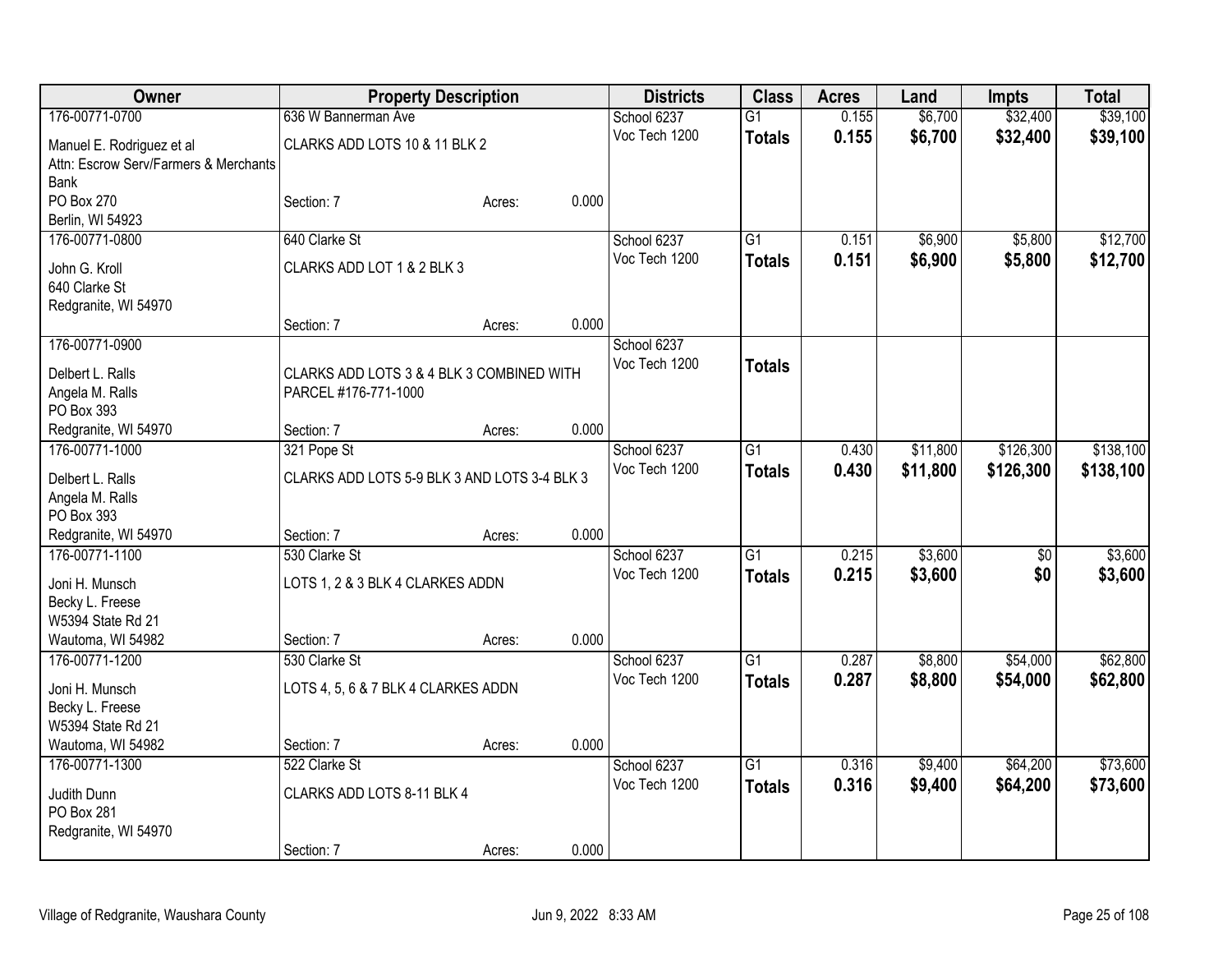| Owner                     |                                              | <b>Property Description</b> |       | <b>Districts</b> | <b>Class</b>    | <b>Acres</b> | Land     | <b>Impts</b> | <b>Total</b> |
|---------------------------|----------------------------------------------|-----------------------------|-------|------------------|-----------------|--------------|----------|--------------|--------------|
| 176-00771-1400            | 214 Park St                                  |                             |       | School 6237      | G1              | 0.141        | \$6,800  | \$56,400     | \$63,200     |
| Jeffrey S. Skou           | LOTS 12 & 13 BLK 4 CLARKES ADDITION          |                             |       | Voc Tech 1200    | <b>Totals</b>   | 0.141        | \$6,800  | \$56,400     | \$63,200     |
| PO Box 81                 |                                              |                             |       |                  |                 |              |          |              |              |
| Marquette, WI 53947       |                                              |                             |       |                  |                 |              |          |              |              |
|                           | Section: 7                                   | Acres:                      | 0.141 |                  |                 |              |          |              |              |
| 176-00772-0100            | 220 Park St                                  |                             |       | School 6237      | $\overline{G1}$ | 0.315        | \$9,400  | \$52,700     | \$62,100     |
| Heather R. Taylor         | PLAT OF WILLOW CREEK LOT 1                   |                             |       | Voc Tech 1200    | <b>Totals</b>   | 0.315        | \$9,400  | \$52,700     | \$62,100     |
| 220 Park St               |                                              |                             |       |                  |                 |              |          |              |              |
| Redgranite, WI 54970      |                                              |                             |       |                  |                 |              |          |              |              |
|                           | Section: 7                                   | Acres:                      | 0.000 |                  |                 |              |          |              |              |
| 176-00772-0200            | 527 Water St                                 |                             |       | School 6237      | $\overline{G1}$ | 0.344        | \$10,100 | \$73,200     | \$83,300     |
| Charles W. Hughes         | PLAT OF WILLOW CREEK LOT 2                   |                             |       | Voc Tech 1200    | <b>Totals</b>   | 0.344        | \$10,100 | \$73,200     | \$83,300     |
| 527 Water St              |                                              |                             |       |                  |                 |              |          |              |              |
| Redgranite, WI 54970-9118 |                                              |                             |       |                  |                 |              |          |              |              |
|                           | Section: 7                                   | Acres:                      | 0.000 |                  |                 |              |          |              |              |
| 176-00772-0300            | 531 Water St                                 |                             |       | School 6237      | G1              | 0.344        | \$10,100 | \$77,500     | \$87,600     |
| Ronald R. Pezewski        | PLAT OF WILLOW CREEK LOT 3                   |                             |       | Voc Tech 1200    | <b>Totals</b>   | 0.344        | \$10,100 | \$77,500     | \$87,600     |
| Linda R. Pezewski         |                                              |                             |       |                  |                 |              |          |              |              |
| 531 Water St              |                                              |                             |       |                  |                 |              |          |              |              |
| Redgranite, WI 54970      | Section: 7                                   | Acres:                      | 0.000 |                  |                 |              |          |              |              |
| 176-00772-0400            | 605 Water St                                 |                             |       | School 6237      | $\overline{G1}$ | 0.344        | \$10,100 | \$27,900     | \$38,000     |
| Jeffrey Deppe             | PLAT OF WILLOW CREEK LOT 4                   |                             |       | Voc Tech 1200    | <b>Totals</b>   | 0.344        | \$10,100 | \$27,900     | \$38,000     |
| 4901 State Rd 116         |                                              |                             |       |                  |                 |              |          |              |              |
| Omro, WI 54963            |                                              |                             |       |                  |                 |              |          |              |              |
|                           | Section: 7                                   | Acres:                      | 0.000 |                  |                 |              |          |              |              |
| 176-00772-0500            | 629 Water St                                 |                             |       | School 6237      | $\overline{G1}$ | 0.386        | \$11,100 | \$101,300    | \$112,400    |
| Thomas E. Sieg            | PLAT OF WILLOW CREEK LOT 5                   |                             |       | Voc Tech 1200    | <b>Totals</b>   | 0.386        | \$11,100 | \$101,300    | \$112,400    |
| <b>Box 376</b>            |                                              |                             |       |                  |                 |              |          |              |              |
| Redgranite, WI 54970      |                                              |                             |       |                  |                 |              |          |              |              |
|                           | Section: 7                                   | Acres:                      | 0.000 |                  |                 |              |          |              |              |
| 176-00772-0610            | 510 Water St                                 |                             |       | School 6237      | $\overline{G1}$ | 0.743        | \$11,900 | \$60,700     | \$72,600     |
| Heather L. Wittig         | LOT 6 AND E1/2 OF LOT 7 OF WILLOW CREEK PLAT |                             |       | Voc Tech 1200    | <b>Totals</b>   | 0.743        | \$11,900 | \$60,700     | \$72,600     |
| 510 Water St              | AND PARCEL TO THE NORTH OF THESE LOTS        |                             |       |                  |                 |              |          |              |              |
| Redgranite, WI 54970      |                                              |                             |       |                  |                 |              |          |              |              |
|                           | Section: 7                                   | Acres:                      | 0.743 |                  |                 |              |          |              |              |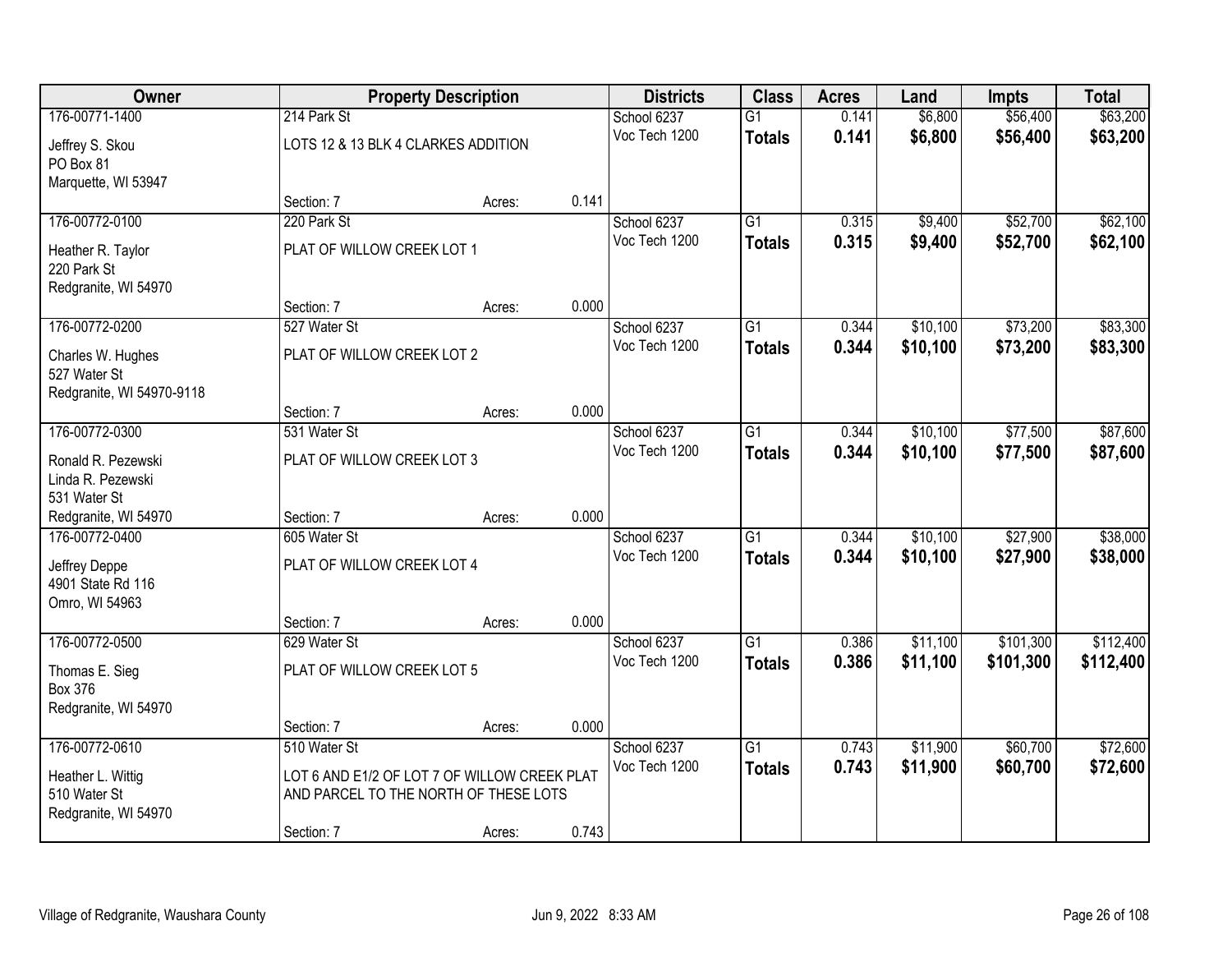| Owner                     |                                     | <b>Property Description</b> |       | <b>Districts</b> | <b>Class</b>    | <b>Acres</b> | Land     | <b>Impts</b>    | <b>Total</b> |
|---------------------------|-------------------------------------|-----------------------------|-------|------------------|-----------------|--------------|----------|-----------------|--------------|
| 176-00772-0710            | Water St                            |                             |       | School 6237      | $\overline{G1}$ | 0.165        | \$2,700  | $\overline{50}$ | \$2,700      |
| Scott R. Conger           | PLAT OF WILLOW CREEK W 1/2 OF LOT 7 |                             |       | Voc Tech 1200    | <b>Totals</b>   | 0.165        | \$2,700  | \$0             | \$2,700      |
| Journalyn Y. Conger       |                                     |                             |       |                  |                 |              |          |                 |              |
| 526 Water St              |                                     |                             |       |                  |                 |              |          |                 |              |
| Redgranite, WI 54970      | Section: 7                          | Acres:                      | 0.000 |                  |                 |              |          |                 |              |
| 176-00772-0800            | 526 Water St                        |                             |       | School 6237      | $\overline{G1}$ | 0.331        | \$10,700 | \$94,100        | \$104,800    |
| Scott R. Conger           | PLAT OF WILLOW CREEK LOT 8          |                             |       | Voc Tech 1200    | <b>Totals</b>   | 0.331        | \$10,700 | \$94,100        | \$104,800    |
| Journalyn Y. Conger       |                                     |                             |       |                  |                 |              |          |                 |              |
| 526 Water St              |                                     |                             |       |                  |                 |              |          |                 |              |
| Redgranite, WI 54970      | Section: 7                          | Acres:                      | 0.000 |                  |                 |              |          |                 |              |
| 176-00772-0900            | 600 Water St                        |                             |       | School 6237      | G1              | 0.661        | \$14,900 | \$68,200        | \$83,100     |
| Terry E. Sawall           | PLAT OF WILLOW CREEK LOTS 9 & 10    |                             |       | Voc Tech 1200    | <b>Totals</b>   | 0.661        | \$14,900 | \$68,200        | \$83,100     |
| 600 Water St              |                                     |                             |       |                  |                 |              |          |                 |              |
| Redgranite, WI 54970      |                                     |                             |       |                  |                 |              |          |                 |              |
|                           | Section: 7                          | Acres:                      | 0.000 |                  |                 |              |          |                 |              |
| 176-00772-1100            | 618 Water St                        |                             |       | School 6237      | G1              | 0.366        | \$11,600 | \$71,000        | \$82,600     |
| Harold Mcgregor           | PLAT OF WILLOW CREEK LOT 11         |                             |       | Voc Tech 1200    | <b>Totals</b>   | 0.366        | \$11,600 | \$71,000        | \$82,600     |
| Mary Mcgregor             |                                     |                             |       |                  |                 |              |          |                 |              |
| 618 Water St              |                                     |                             |       |                  |                 |              |          |                 |              |
| Redgranite, WI 54970      | Section: 7                          | Acres:                      | 0.000 |                  |                 |              |          |                 |              |
| 176-00772-1200            | 318 Pine St                         |                             |       | School 6237      | $\overline{G1}$ | 0.425        | \$10,700 | \$62,500        | \$73,200     |
| Amy Eichstedt             | PLAT OF WILLOW CREEK LOT 12         |                             |       | Voc Tech 1200    | <b>Totals</b>   | 0.425        | \$10,700 | \$62,500        | \$73,200     |
| 318 Pine St               |                                     |                             |       |                  |                 |              |          |                 |              |
| Redgranite, WI 54970-9105 |                                     |                             |       |                  |                 |              |          |                 |              |
|                           | Section: 7                          | Acres:                      | 0.000 |                  |                 |              |          |                 |              |
| 176-00772-1300            | 310 Pine St                         |                             |       | School 6237      | $\overline{G1}$ | 0.724        | \$15,300 | \$124,600       | \$139,900    |
| Sandra L. Sieg            | LOTS 13 AND 14 WILLOW CREEK         |                             |       | Voc Tech 1200    | <b>Totals</b>   | 0.724        | \$15,300 | \$124,600       | \$139,900    |
| 310 Pine St               |                                     |                             |       |                  |                 |              |          |                 |              |
| Redgranite, WI 54970-9105 |                                     |                             |       |                  |                 |              |          |                 |              |
|                           | Section: 7                          | Acres:                      | 0.000 |                  |                 |              |          |                 |              |
| 176-00772-1500            | 302 Pine St                         |                             |       | School 6237      | $\overline{G1}$ | 0.425        | \$11,700 | \$55,700        | \$67,400     |
| Dawn L. Simpson           | LOT 15 WILLOW CREEK PLAT            |                             |       | Voc Tech 1200    | <b>Totals</b>   | 0.425        | \$11,700 | \$55,700        | \$67,400     |
| 302 Pine St               |                                     |                             |       |                  |                 |              |          |                 |              |
| Redgranite, WI 54970      |                                     |                             |       |                  |                 |              |          |                 |              |
|                           | Section: 7                          | Acres:                      | 0.000 |                  |                 |              |          |                 |              |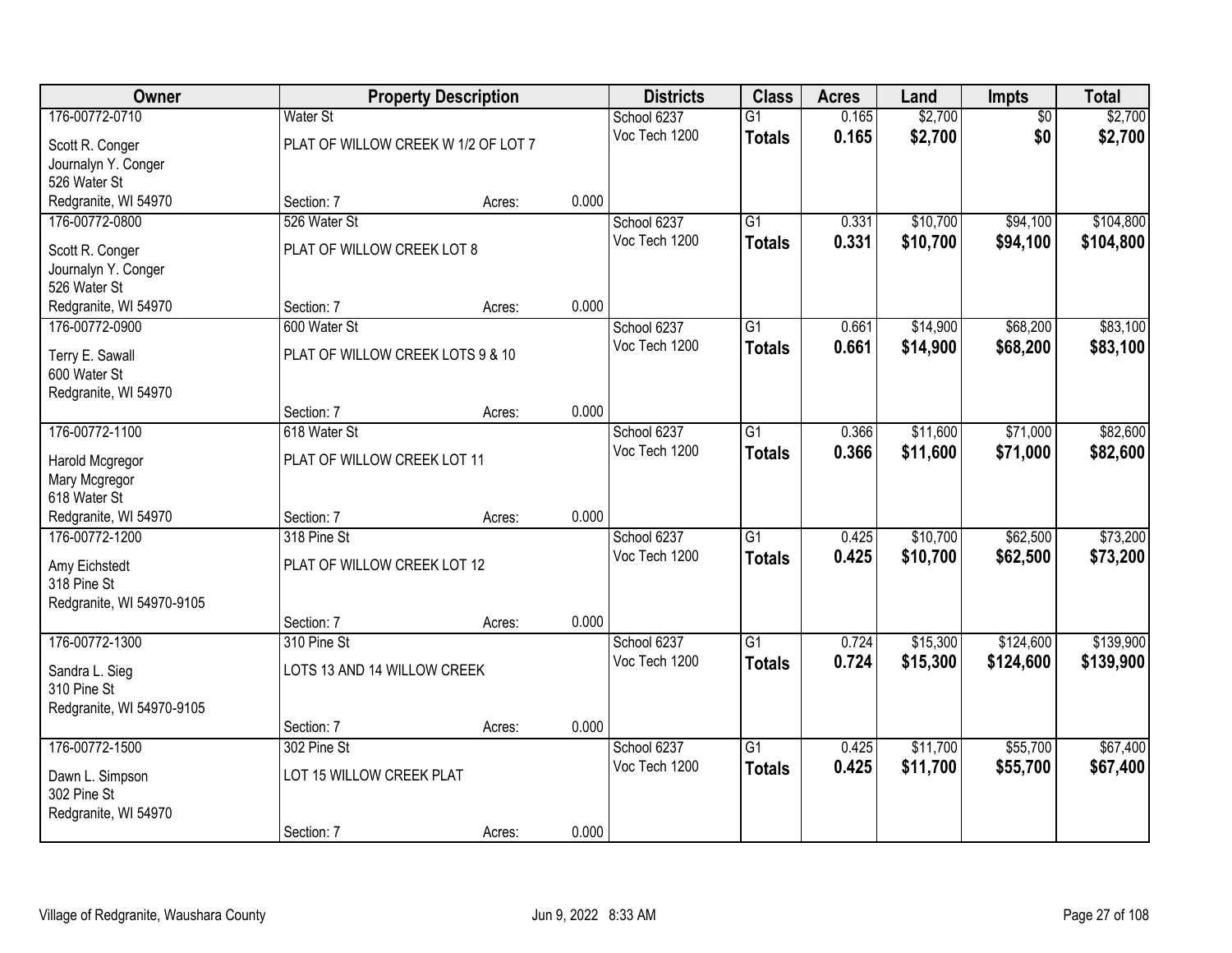| <b>Owner</b>                             |                             | <b>Property Description</b> |       | <b>Districts</b> | <b>Class</b>    | <b>Acres</b> | Land     | <b>Impts</b> | <b>Total</b> |
|------------------------------------------|-----------------------------|-----------------------------|-------|------------------|-----------------|--------------|----------|--------------|--------------|
| 176-00772-1600                           | 730 Sunset Dr               |                             |       | School 6237      | $\overline{G1}$ | 0.425        | \$11,700 | \$52,300     | \$64,000     |
| David Sonnleitner                        | PLAT OF WILLOW CREEK LOT 16 |                             |       | Voc Tech 1200    | <b>Totals</b>   | 0.425        | \$11,700 | \$52,300     | \$64,000     |
| 730 Sunset Dr                            |                             |                             |       |                  |                 |              |          |              |              |
| Redgranite, WI 54970                     |                             |                             |       |                  |                 |              |          |              |              |
|                                          | Section: 7                  | Acres:                      | 0.000 |                  |                 |              |          |              |              |
| 176-00772-1700                           | 315 Oak St                  |                             |       | School 6237      | $\overline{G1}$ | 0.362        | \$10,500 | \$63,200     | \$73,700     |
| Kenneth Brown et al                      | PLAT OF WILLOW CREEK LOT 17 |                             |       | Voc Tech 1200    | <b>Totals</b>   | 0.362        | \$10,500 | \$63,200     | \$73,700     |
| c/o Farmers & Merchants Bank/Escrow      |                             |                             |       |                  |                 |              |          |              |              |
| Services                                 |                             |                             |       |                  |                 |              |          |              |              |
| PO Box 270                               | Section: 7                  | Acres:                      | 0.000 |                  |                 |              |          |              |              |
| Berlin, WI 54923                         |                             |                             |       |                  |                 |              |          |              |              |
| 176-00772-1800                           | 315 Oak St                  |                             |       | School 6237      | $\overline{G1}$ | 0.362        | \$4,700  | \$0          | \$4,700      |
| Kenneth Brown et al                      | PLAT OF WILLOW CREEK LOT 18 |                             |       | Voc Tech 1200    | <b>Totals</b>   | 0.362        | \$4,700  | \$0          | \$4,700      |
| c/o Farmers & Merchants Bank/Escrow      |                             |                             |       |                  |                 |              |          |              |              |
| Services                                 |                             |                             |       |                  |                 |              |          |              |              |
| PO Box 270                               | Section: 7                  | Acres:                      | 0.000 |                  |                 |              |          |              |              |
| Berlin, WI 54923                         |                             |                             |       |                  |                 |              |          |              |              |
| 176-00772-1900                           | 125 Willow Dr               |                             |       | School 6237      | G1              | 0.425        | \$11,700 | \$85,200     | \$96,900     |
| Jeffrey S & Pamela J Wiese Revocable     | PLAT OF WILLOW CREEK LOT 19 |                             |       | Voc Tech 1200    | <b>Totals</b>   | 0.425        | \$11,700 | \$85,200     | \$96,900     |
| Trust                                    |                             |                             |       |                  |                 |              |          |              |              |
| 125 Willow Dr                            |                             |                             |       |                  |                 |              |          |              |              |
| Redgranite, WI 54970                     | Section: 7                  | Acres:                      | 0.000 |                  |                 |              |          |              |              |
| 176-00772-2000                           | Oak St                      |                             |       | School 6237      | G1              | 0.331        | \$4,400  | \$0          | \$4,400      |
| John G. Junek                            | PLAT OF WILLOW CREEK LOT 20 |                             |       | Voc Tech 1200    | <b>Totals</b>   | 0.331        | \$4,400  | \$0          | \$4,400      |
| Kathryn L. Junek                         |                             |                             |       |                  |                 |              |          |              |              |
| 324 Oak St                               |                             |                             |       |                  |                 |              |          |              |              |
| Redgranite, WI 54970                     | Section: 7                  | Acres:                      | 0.000 |                  |                 |              |          |              |              |
| 176-00772-2100                           | 324 Oak St                  |                             |       | School 6237      | G1              | 0.372        | \$10,700 | \$84,400     | \$95,100     |
| John G. Junek                            | PLAT OF WILLOW CREEK LOT 21 |                             |       | Voc Tech 1200    | <b>Totals</b>   | 0.372        | \$10,700 | \$84,400     | \$95,100     |
| Kathryn L. Junek                         |                             |                             |       |                  |                 |              |          |              |              |
| 324 Oak St                               |                             |                             |       |                  |                 |              |          |              |              |
| Redgranite, WI 54970                     | Section: 7                  | Acres:                      | 0.000 |                  |                 |              |          |              |              |
| 176-00772-2200                           | 314 Oak St                  |                             |       | School 6237      | $\overline{G1}$ | 0.331        | \$9,700  | \$62,300     | \$72,000     |
|                                          | PLAT OF WILLOW CREEK LOT 22 |                             |       | Voc Tech 1200    | <b>Totals</b>   | 0.331        | \$9,700  | \$62,300     | \$72,000     |
| Darrell F. Moschetz<br>Betty T. Moschetz |                             |                             |       |                  |                 |              |          |              |              |
| 314 Oak St                               |                             |                             |       |                  |                 |              |          |              |              |
| Redgranite, WI 54970                     | Section: 7                  | Acres:                      | 0.000 |                  |                 |              |          |              |              |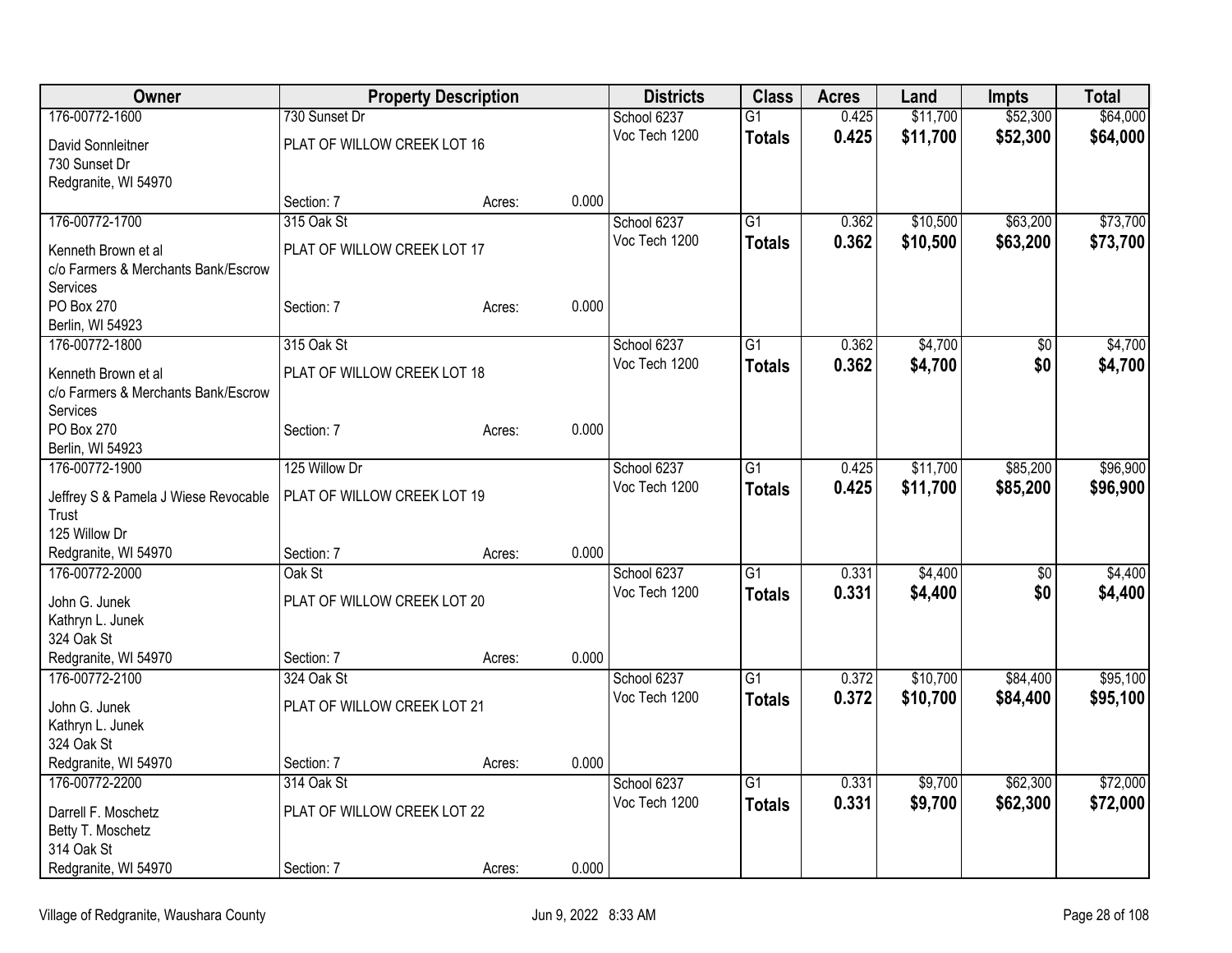| Owner                                                                             |                                          | <b>Property Description</b> |       | <b>Districts</b>             | <b>Class</b>                     | <b>Acres</b>   | Land               | <b>Impts</b> | <b>Total</b>       |
|-----------------------------------------------------------------------------------|------------------------------------------|-----------------------------|-------|------------------------------|----------------------------------|----------------|--------------------|--------------|--------------------|
| 176-00772-2300                                                                    | Oak St                                   |                             |       | School 6237                  | $\overline{G1}$                  | 0.331          | \$10,700           | \$900        | \$11,600           |
| Robert H. Quigley<br>308 Oak St<br>Redgranite, WI 54970                           | LOT 23 WILLOW CREEK PLAT                 |                             |       | Voc Tech 1200                | <b>Totals</b>                    | 0.331          | \$10,700           | \$900        | \$11,600           |
|                                                                                   | Section: 7                               | Acres:                      | 0.000 |                              |                                  |                |                    |              |                    |
| 176-00772-2400                                                                    | 308 Oak St                               |                             |       | School 6237                  | $\overline{G1}$                  | 0.331          | \$10,700           | \$87,900     | \$98,600           |
| Robert H. Quigley<br>308 Oak St<br>Redgranite, WI 54970                           | LOT 24 WILLOW CREEK PLAT                 |                             |       | Voc Tech 1200                | <b>Totals</b>                    | 0.331          | \$10,700           | \$87,900     | \$98,600           |
|                                                                                   | Section: 7                               | Acres:                      | 0.000 |                              |                                  |                |                    |              |                    |
| 176-00772-2500                                                                    | 304 Oak St                               |                             |       | School 6237                  | $\overline{G1}$                  | 0.385          | \$11,000           | \$112,900    | \$123,900          |
| <b>Justin Mentink</b><br>Michelle Koch<br>304 Oak St                              | LOT 25 WILLOW CREEK PLAT                 |                             |       | Voc Tech 1200                | <b>Totals</b>                    | 0.385          | \$11,000           | \$112,900    | \$123,900          |
| Redgranite, WI 54970                                                              | Section: 7                               | Acres:                      | 0.000 |                              |                                  |                |                    |              |                    |
| 176-00772-2600                                                                    | 819 Sunset Dr                            |                             |       | School 6237                  | $\overline{G1}$                  | 0.336          | \$9,900            | \$94,600     | \$104,500          |
| Michael N. Kostopoulos<br>Mary Ell Kostopoulos<br>819 Sunset Dr                   | PLAT OF WILLOW CREEK LOT 26              |                             |       | Voc Tech 1200                | <b>Totals</b>                    | 0.336          | \$9,900            | \$94,600     | \$104,500          |
| Redgranite, WI 54970                                                              | Section: 7                               | Acres:                      | 0.000 |                              |                                  |                |                    |              |                    |
| 176-00772-2700<br>Michael N. Kostopoulos<br>Mary Ell Kostopoulos<br>819 Sunset Dr | Sunset Dr<br>PLAT OF WILLOW CREEK LOT 27 |                             |       | School 6237<br>Voc Tech 1200 | $\overline{G1}$<br><b>Totals</b> | 0.331<br>0.331 | \$4,400<br>\$4,400 | \$0<br>\$0   | \$4,400<br>\$4,400 |
| Redgranite, WI 54970                                                              | Section: 7                               | Acres:                      | 0.000 |                              |                                  |                |                    |              |                    |
| 176-00772-2800                                                                    | 709 Sunset Dr                            |                             |       | School 6237                  | $\overline{G1}$                  | 0.331          | \$4,400            | \$8,800      | \$13,200           |
| James Mommaerts<br>707 Sunset Dr<br>Redgranite, WI 54970                          | LOT 28 OF WILLOW CREEK                   |                             |       | Voc Tech 1200                | <b>Totals</b>                    | 0.331          | \$4,400            | \$8,800      | \$13,200           |
|                                                                                   | Section: 7                               | Acres:                      | 0.000 |                              |                                  |                |                    |              |                    |
| 176-00772-2900                                                                    | 707 Sunset Dr                            |                             |       | School 6237                  | $\overline{G1}$                  | 0.331          | \$9,700            | \$65,200     | \$74,900           |
| James Mommaerts<br>707 Sunset Dr<br>Redgranite, WI 54970                          | LOT 29 OF WILLOW CREEK                   |                             |       | Voc Tech 1200                | <b>Totals</b>                    | 0.331          | \$9,700            | \$65,200     | \$74,900           |
|                                                                                   | Section: 7                               | Acres:                      | 0.000 |                              |                                  |                |                    |              |                    |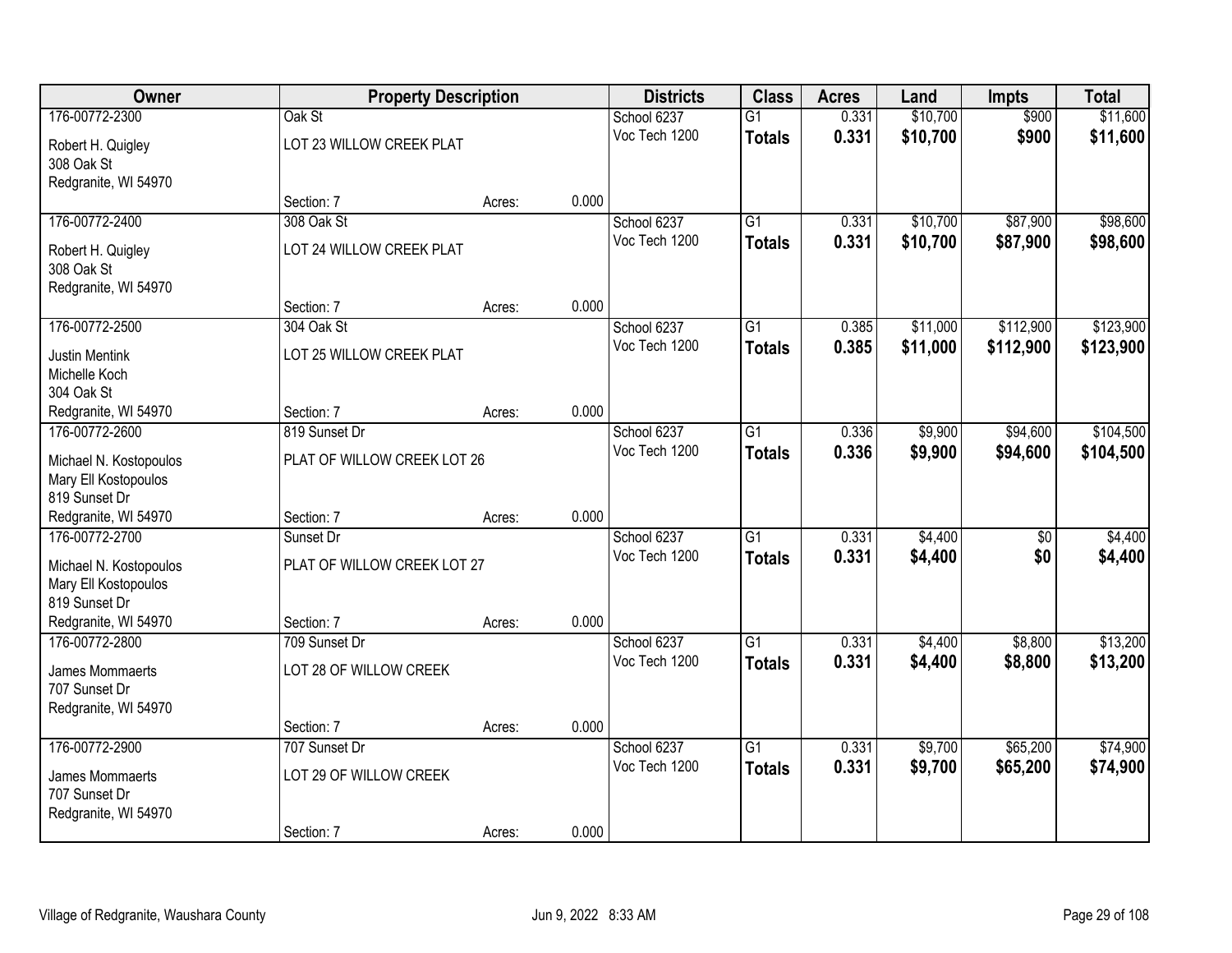| Owner                                |                                                                                  | <b>Property Description</b> |       | <b>Districts</b> | <b>Class</b>    | <b>Acres</b> | Land    | <b>Impts</b>    | <b>Total</b> |
|--------------------------------------|----------------------------------------------------------------------------------|-----------------------------|-------|------------------|-----------------|--------------|---------|-----------------|--------------|
| 176-00772-3000                       | 703 Sunset Dr                                                                    |                             |       | School 6237      | $\overline{G1}$ | 0.331        | \$9,700 | \$73,600        | \$83,300     |
| Jason A. Ralls                       | PLAT OF WILLOW CREEK LOT 30                                                      |                             |       | Voc Tech 1200    | <b>Totals</b>   | 0.331        | \$9,700 | \$73,600        | \$83,300     |
| 703 Sunset Dr                        |                                                                                  |                             |       |                  |                 |              |         |                 |              |
| Redgranite, WI 54970                 |                                                                                  |                             |       |                  |                 |              |         |                 |              |
|                                      | Section: 7                                                                       | Acres:                      | 0.000 |                  |                 |              |         |                 |              |
| 176-00772-3210                       | Pine St                                                                          |                             |       | School 6237      | X4              | 0.140        | \$0     | $\overline{50}$ | \$0          |
|                                      |                                                                                  |                             |       | Voc Tech 1200    | <b>Totals</b>   | 0.140        | \$0     | \$0             | \$0          |
| Village of Redgranite<br>PO Box 500  | PLAT OF WILLOW CREEK LOT 32 EXC PART<br>DESIGNATED AS PINE STREET D367746 & LESS |                             |       |                  |                 |              |         |                 |              |
|                                      | D481215                                                                          |                             |       |                  |                 |              |         |                 |              |
| Redgranite, WI 54970                 | Section: 7                                                                       | Acres:                      | 0.140 |                  |                 |              |         |                 |              |
| 176-00773-0100                       | 517 W Bannerman Ave                                                              |                             |       | School 6237      | $\overline{G1}$ | 0.380        | \$8,600 | \$57,300        | \$65,900     |
|                                      |                                                                                  |                             |       | Voc Tech 1200    |                 |              |         |                 |              |
| Austin C. Fisher                     | LOT 1 CSM 4975                                                                   |                             |       |                  | <b>Totals</b>   | 0.380        | \$8,600 | \$57,300        | \$65,900     |
| Rachael L. Fisher                    |                                                                                  |                             |       |                  |                 |              |         |                 |              |
| 517 W Bannerman Ave                  |                                                                                  |                             |       |                  |                 |              |         |                 |              |
| Redgranite, WI 54970-5012            | Section: 7                                                                       | Acres:                      | 0.380 |                  |                 |              |         |                 |              |
| 176-00773-0200                       | 525 W Bannerman Ave                                                              |                             |       | School 6237      | $\overline{G1}$ | 0.155        | \$5,300 | \$60,500        | \$65,800     |
| Paul D. Andersen                     | MARSHALLS ADD LOT 4 LESS D262685 LESS                                            |                             |       | Voc Tech 1200    | <b>Totals</b>   | 0.155        | \$5,300 | \$60,500        | \$65,800     |
| 525 W Bannerman Ave                  | D381330 (HWY)                                                                    |                             |       |                  |                 |              |         |                 |              |
| Redgranite, WI 54970                 |                                                                                  |                             |       |                  |                 |              |         |                 |              |
|                                      | Section: 7                                                                       | Acres:                      | 0.155 |                  |                 |              |         |                 |              |
| 176-00773-0300                       | 112 Park St                                                                      |                             |       | School 6237      | $\overline{G1}$ | 0.275        | \$7,300 | \$39,200        | \$46,500     |
|                                      |                                                                                  |                             |       | Voc Tech 1200    | <b>Totals</b>   | 0.275        | \$7,300 | \$39,200        | \$46,500     |
| <b>Herbert Phelps</b>                | LOT 5 MARSHALLS ADD AND LOT 1 CSM 1246                                           |                             |       |                  |                 |              |         |                 |              |
| 112 Park St                          |                                                                                  |                             |       |                  |                 |              |         |                 |              |
| Redgranite, WI 54970                 |                                                                                  |                             |       |                  |                 |              |         |                 |              |
|                                      | Section: 7                                                                       | Acres:                      | 0.000 |                  |                 |              |         |                 |              |
| 176-00773-0400                       | 120 Park St                                                                      |                             |       | School 6237      | $\overline{G1}$ | 0.366        | \$8,800 | \$37,600        | \$46,400     |
| Toribio J. Maldonado et al           | MARSHALLS ADD LOT 6 & N 33' OF OL 30                                             |                             |       | Voc Tech 1200    | <b>Totals</b>   | 0.366        | \$8,800 | \$37,600        | \$46,400     |
| c/o Farmers & Merchants Bank         |                                                                                  |                             |       |                  |                 |              |         |                 |              |
| Attn: Escrow Services                |                                                                                  |                             |       |                  |                 |              |         |                 |              |
| PO Box 270                           | Section: 7                                                                       | Acres:                      | 0.000 |                  |                 |              |         |                 |              |
| Berlin, WI 54923                     |                                                                                  |                             |       |                  |                 |              |         |                 |              |
| 176-00822-0113                       | 1005 County Rd EE                                                                |                             |       | School 6237      | G2              | 3.700        | \$5,400 | \$94,400        | \$99,800     |
|                                      | LOT 4 CSM 3948                                                                   |                             |       | TID <sub>2</sub> | <b>Totals</b>   | 3.700        | \$5,400 | \$94,400        | \$99,800     |
| David G. Grenier<br>N588 State Rd 49 |                                                                                  |                             |       | Voc Tech 1200    |                 |              |         |                 |              |
|                                      |                                                                                  |                             |       |                  |                 |              |         |                 |              |
| Berlin, WI 54923                     | Section: 8                                                                       |                             | 3.700 |                  |                 |              |         |                 |              |
|                                      |                                                                                  | Acres:                      |       |                  |                 |              |         |                 |              |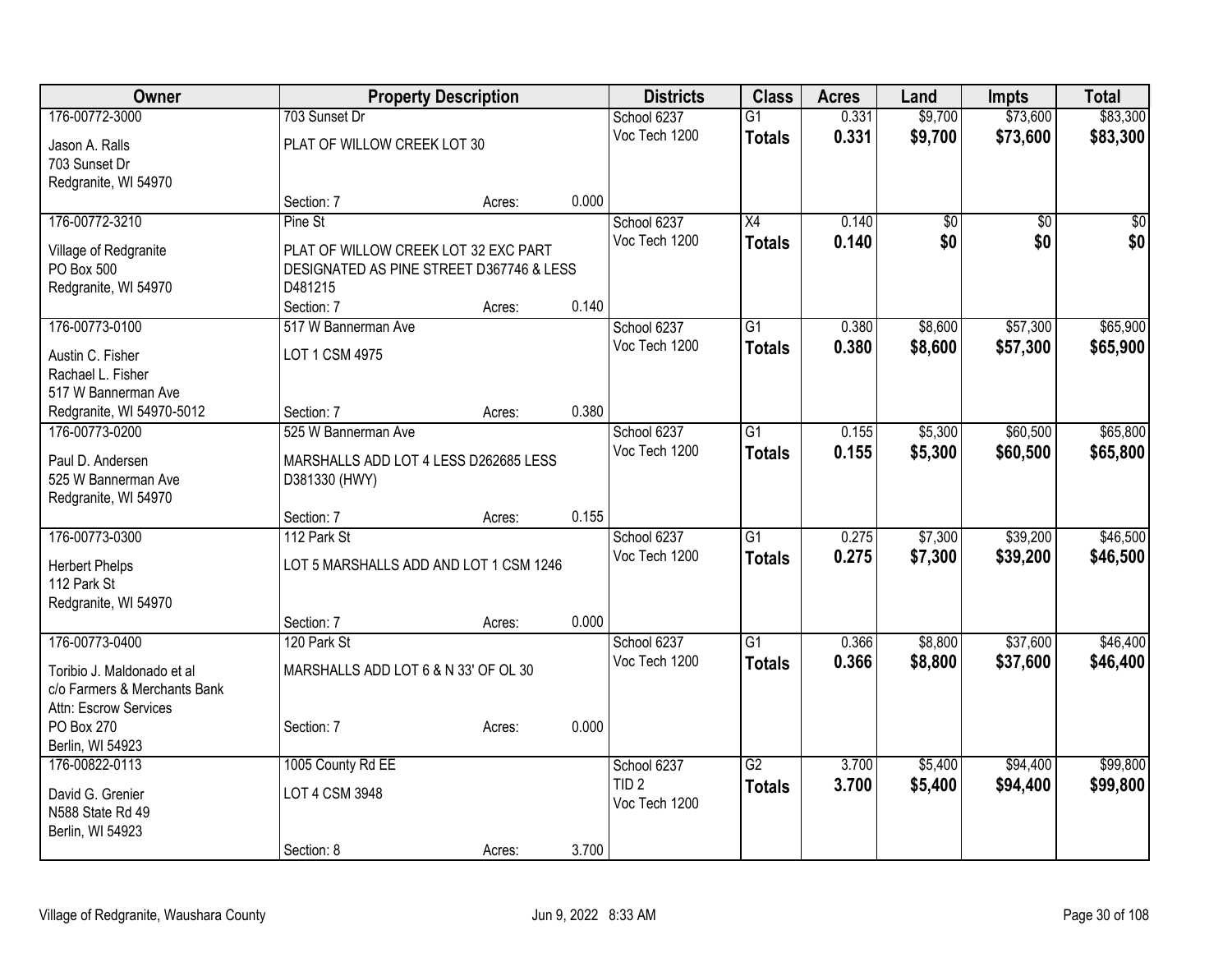| Owner                     | <b>Property Description</b> |        |        | <b>Districts</b> | <b>Class</b>    | <b>Acres</b> | Land            | <b>Impts</b>    | <b>Total</b>    |
|---------------------------|-----------------------------|--------|--------|------------------|-----------------|--------------|-----------------|-----------------|-----------------|
| 176-00822-0114            |                             |        |        | School 6237      | $\overline{X4}$ | 6.930        | $\overline{50}$ | $\sqrt{$0}$     | \$0             |
| Village of Redgranite     | LOT 4 CSM 3427              |        |        | Voc Tech 1200    | <b>Totals</b>   | 6.930        | \$0             | \$0             | \$0             |
| PO Box 500                |                             |        |        |                  |                 |              |                 |                 |                 |
| Redgranite, WI 54970      |                             |        |        |                  |                 |              |                 |                 |                 |
|                           | Section: 8                  | Acres: | 6.930  |                  |                 |              |                 |                 |                 |
| 176-00822-0130            |                             |        |        | School 6237      | $\overline{X4}$ | 15.790       | $\overline{50}$ | $\overline{50}$ | \$0             |
| State of Wisconsin        | LOT 2 CSM 1404              |        |        | Voc Tech 1200    | <b>Totals</b>   | 15.790       | \$0             | \$0             | \$0             |
| PO Box 7864               |                             |        |        |                  |                 |              |                 |                 |                 |
| Madison, WI 53707-7864    |                             |        |        |                  |                 |              |                 |                 |                 |
|                           | Section: 8                  | Acres: | 15.790 |                  |                 |              |                 |                 |                 |
| 176-00822-0200            | 320 Cottonville Ct          |        |        | School 6237      | G1              | 1.000        | \$7,300         | \$22,900        | \$30,200        |
| Gregory D. Radtke         | PT OF W1/2 NW1/4            |        |        | Voc Tech 1200    | <b>Totals</b>   | 1.000        | \$7,300         | \$22,900        | \$30,200        |
| Clarissa Radtke           |                             |        |        |                  |                 |              |                 |                 |                 |
| E6747 White Lake Rd       |                             |        |        |                  |                 |              |                 |                 |                 |
| Weyauwega, WI 54983       | Section: 8                  | Acres: | 1.000  |                  |                 |              |                 |                 |                 |
| 176-00822-0311            | County Rd EE                |        |        | School 6237      | X4              | 2.470        | \$0             | $\sqrt{6}$      | $\sqrt{50}$     |
| Village of Redgranite     | LOT 1 CSM 5428              |        |        | TID <sub>2</sub> | <b>Totals</b>   | 2.470        | \$0             | \$0             | \$0             |
| PO Box 500                |                             |        |        | Voc Tech 1200    |                 |              |                 |                 |                 |
| Redgranite, WI 54970      |                             |        |        |                  |                 |              |                 |                 |                 |
|                           | Section: 8                  | Acres: | 2.470  |                  |                 |              |                 |                 |                 |
| 176-00822-0312            | County Rd EE                |        |        | School 6237      | $\overline{X4}$ | 3.590        | $\overline{50}$ | $\overline{50}$ | $\sqrt{50}$     |
| Village of Redgranite     | LOT 4 CSM 5428              |        |        | TID <sub>2</sub> | <b>Totals</b>   | 3.590        | \$0             | \$0             | \$0             |
| PO Box 500                |                             |        |        | Voc Tech 1200    |                 |              |                 |                 |                 |
| Redgranite, WI 54970      |                             |        |        |                  |                 |              |                 |                 |                 |
|                           | Section: 8                  | Acres: | 3.590  |                  |                 |              |                 |                 |                 |
| 176-00822-0321            | 1010 Industrial Park Dr     |        |        | School 6237      | $\overline{G3}$ | 2.100        | $\overline{50}$ | $\overline{50}$ | $\sqrt{50}$     |
| A&D Machine Holding, LLC  | LOT 2 CSM 5428              |        |        | TID <sub>2</sub> | <b>Totals</b>   | 2.100        | \$0             | \$0             | \$0             |
| c/o A&D, Inc              |                             |        |        | Voc Tech 1200    |                 |              |                 |                 |                 |
| 1010 Industrial Park Dr   |                             |        |        |                  |                 |              |                 |                 |                 |
| Redgranite, WI 54970-9393 | Section: 8                  | Acres: | 2.100  |                  |                 |              |                 |                 |                 |
| 176-00822-0322            | <b>Industrial Park Dr</b>   |        |        | School 6237      | $\overline{X4}$ | 2.040        | $\overline{60}$ | $\overline{50}$ | $\overline{50}$ |
| Village of Redgranite     | LOT 3 CSM 5428              |        |        | Voc Tech 1200    | <b>Totals</b>   | 2.040        | \$0             | \$0             | \$0             |
| PO Box 500                |                             |        |        |                  |                 |              |                 |                 |                 |
| Redgranite, WI 54970      |                             |        |        |                  |                 |              |                 |                 |                 |
|                           | Section: 8                  | Acres: | 2.040  |                  |                 |              |                 |                 |                 |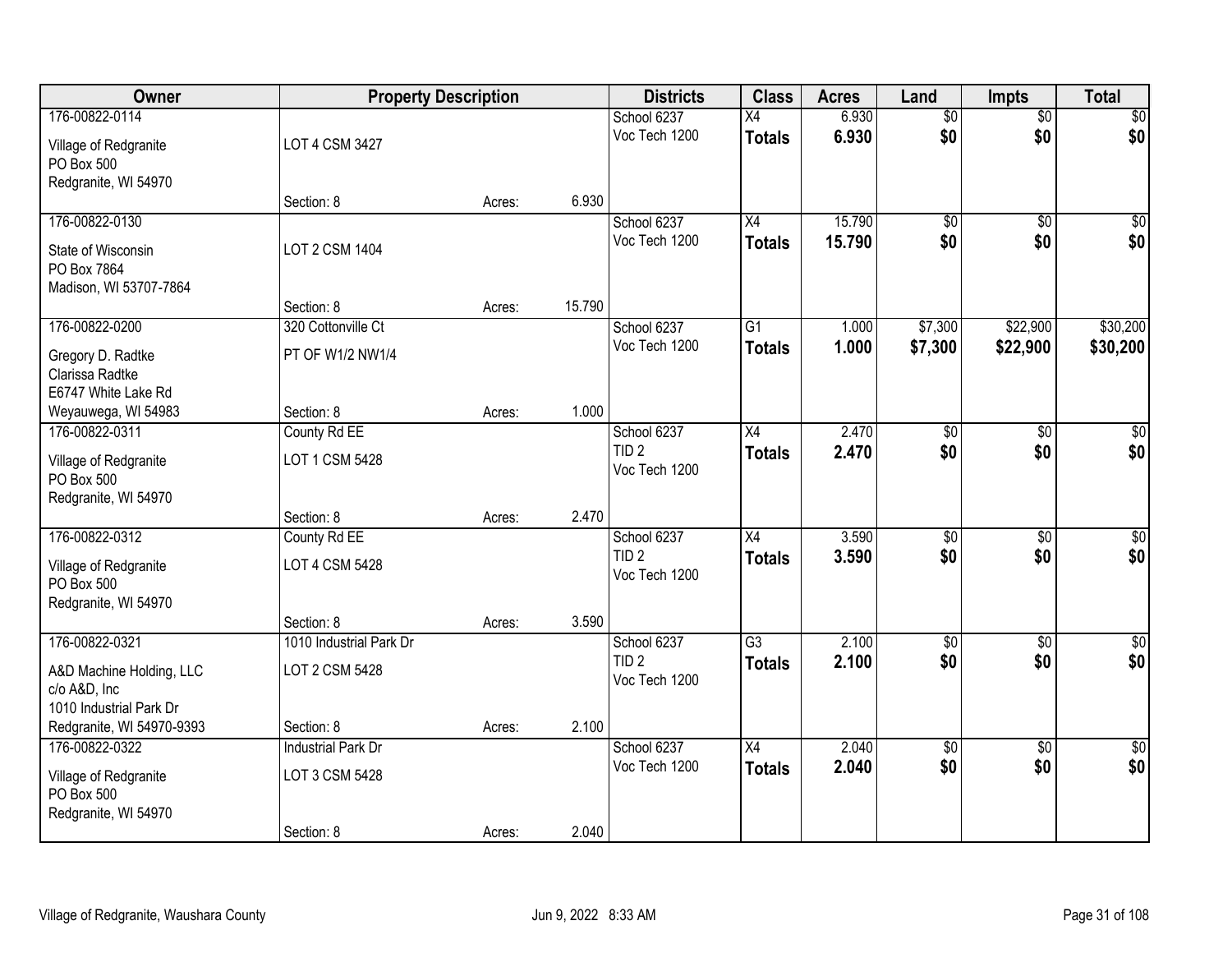| Owner                              |                                                | <b>Property Description</b> |        | <b>Districts</b>             | <b>Class</b>           | <b>Acres</b>    | Land                 | <b>Impts</b>           | <b>Total</b>         |
|------------------------------------|------------------------------------------------|-----------------------------|--------|------------------------------|------------------------|-----------------|----------------------|------------------------|----------------------|
| 176-00823-0140                     |                                                |                             |        | School 6237                  | $\overline{\text{X2}}$ | 0.000           | $\overline{50}$      | $\overline{50}$        | $\overline{30}$      |
| Dnr                                | PT OF NW-SW & W1/2 NW1/4 (INCLUDES PT OF LOT   |                             |        | Voc Tech 1200                | <b>Totals</b>          | 0.000           | \$0                  | \$0                    | \$0                  |
| 101 S Webster St                   | CSM 1404)                                      |                             |        |                              |                        |                 |                      |                        |                      |
| Madison, WI 53703                  |                                                |                             |        |                              |                        |                 |                      |                        |                      |
|                                    | Section: 8                                     | Acres:                      | 0.000  |                              |                        |                 |                      |                        |                      |
| 176-00823-0150                     |                                                |                             |        | School 6237<br>Voc Tech 1200 | $\overline{X4}$        | 10.780          | \$0                  | $\overline{50}$        | \$0                  |
| Village of Redgranite              | PT OF SW-NW LESS D299047 (INCLUDES PT OF LOT   |                             |        |                              | Totals                 | 10.780          | \$0                  | \$0                    | \$0                  |
| PO Box 500                         | 3 CSM 1404)                                    |                             |        |                              |                        |                 |                      |                        |                      |
| Redgranite, WI 54970               |                                                |                             | 0.000  |                              |                        |                 |                      |                        |                      |
| 176-00823-0200                     | Section: 8                                     | Acres:                      |        | School 6237                  | X4                     | 1.210           | \$0                  | \$0                    | $\overline{\$0}$     |
|                                    |                                                |                             |        | Voc Tech 1200                | <b>Totals</b>          | 1.210           | \$0                  | \$0                    | \$0                  |
| Village of Redgranite              | 1.2A IN SE COR SW1/4 NW1/4                     |                             |        |                              |                        |                 |                      |                        |                      |
| PO Box 500<br>Redgranite, WI 54970 |                                                |                             |        |                              |                        |                 |                      |                        |                      |
|                                    | Section: 8                                     | Acres:                      | 1.210  |                              |                        |                 |                      |                        |                      |
| 176-00823-0300                     | Sewer Plant                                    |                             |        | School 6237                  | X4                     | 1.260           | $\overline{50}$      | \$0                    | $\sqrt{50}$          |
|                                    | PT OF S 1/2 OF NW 1/4 E OF NE COR OF LOT BLOCK |                             |        | Voc Tech 1200                | <b>Totals</b>          | 1.260           | \$0                  | \$0                    | \$0                  |
| Village of Redgranite Sewer Plant  | C, NOW PT OF LOT 1 CSM 5614                    |                             |        |                              |                        |                 |                      |                        |                      |
| Redgranite, WI 54970               |                                                |                             |        |                              |                        |                 |                      |                        |                      |
|                                    | Section: 8                                     | Acres:                      | 1.260  |                              |                        |                 |                      |                        |                      |
| 176-00823-0400                     | 534 Bridge Ln                                  |                             |        | School 6237                  | $\overline{G1}$        | 1.000           | \$5,400              | \$8,000                | \$13,400             |
| <b>Anthony Gonzales</b>            | PT OF SW1/4 NW1/4                              |                             |        | Voc Tech 1200                | Totals                 | 1.000           | \$5,400              | \$8,000                | \$13,400             |
| Melissa Baker                      |                                                |                             |        |                              |                        |                 |                      |                        |                      |
| 135 Spaulding Ave                  |                                                |                             |        |                              |                        |                 |                      |                        |                      |
| Ripon, WI 54971                    | Section: 8                                     | Acres:                      | 1.000  |                              |                        |                 |                      |                        |                      |
| 176-00831-0100                     |                                                |                             |        | School 6237                  | $\overline{\text{X2}}$ | 0.000           | $\overline{50}$      | \$0                    | $\overline{\$0}$     |
| Dnr                                | THAT PT OF CSM 1131 IN NE1/4 SW1/4             |                             |        | Voc Tech 1200                | <b>Totals</b>          | 0.000           | \$0                  | \$0                    | \$0                  |
| 101 S Webster St                   |                                                |                             |        |                              |                        |                 |                      |                        |                      |
| Madison, WI 53703                  |                                                |                             |        |                              |                        |                 |                      |                        |                      |
| 176-00831-0200                     | Section: 8                                     | Acres:                      | 0.000  |                              |                        |                 |                      |                        |                      |
|                                    |                                                |                             |        | School 6237<br>Voc Tech 1200 | G5<br>G <sub>6</sub>   | 20.000<br>5.000 | \$24,500<br>\$10,500 | $\overline{60}$<br>\$0 | \$24,500<br>\$10,500 |
| Christopher Schneider              | PT OF NE-SW & SE-NW SO OF CREEK LESS CSM       |                             |        |                              | <b>Totals</b>          | 25.000          | \$35,000             | \$0                    | \$35,000             |
| 1075 Sandpoint Rdg                 | 1131                                           |                             |        |                              |                        |                 |                      |                        |                      |
| Neenah, WI 54956-5640              |                                                |                             | 25.000 |                              |                        |                 |                      |                        |                      |
|                                    | Section: 8                                     | Acres:                      |        |                              |                        |                 |                      |                        |                      |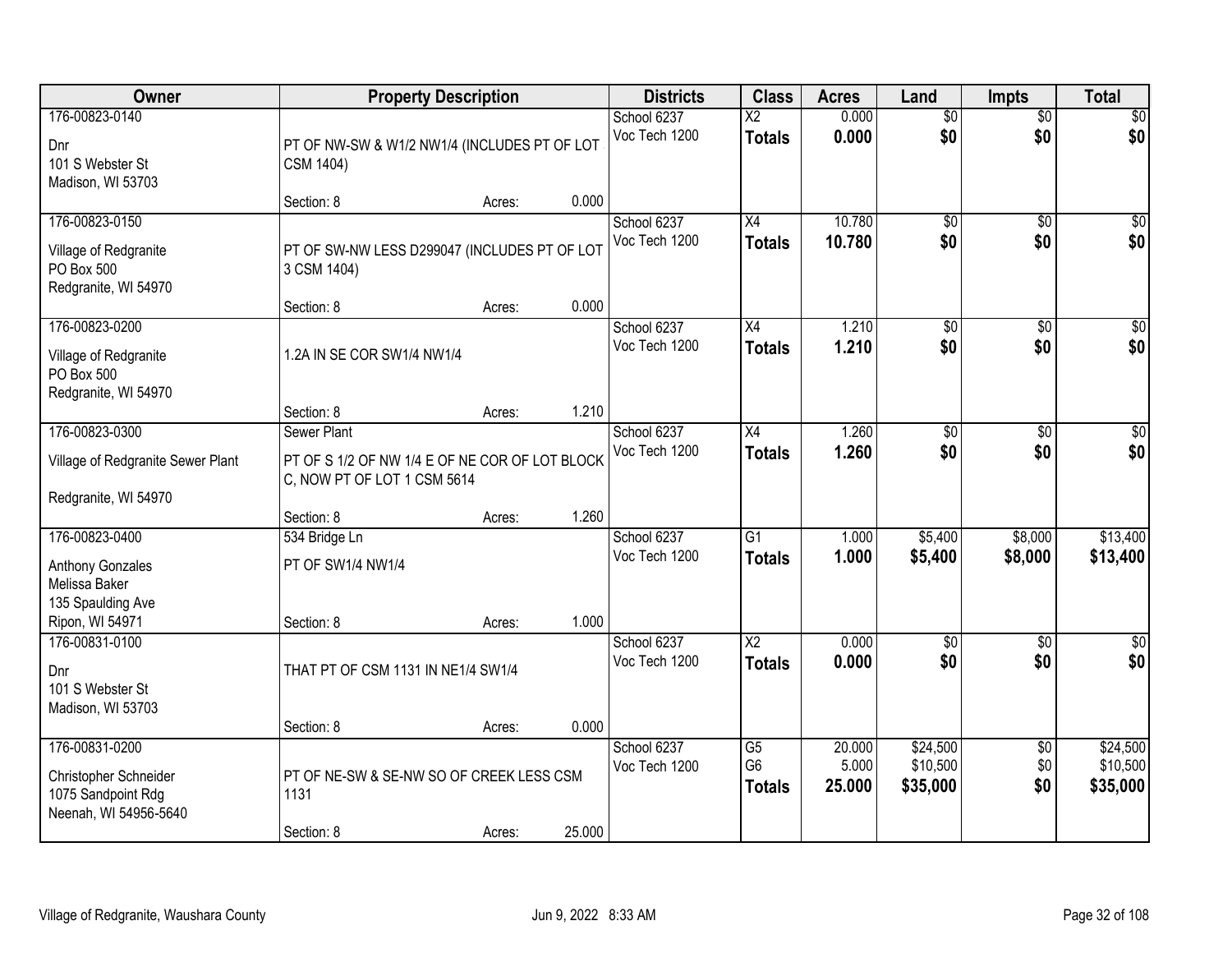| Owner                                  | <b>Property Description</b>            |        |       | <b>Districts</b>             | <b>Class</b>    | <b>Acres</b> | Land            | Impts           | <b>Total</b>    |
|----------------------------------------|----------------------------------------|--------|-------|------------------------------|-----------------|--------------|-----------------|-----------------|-----------------|
| 176-00831-0300                         |                                        |        |       | School 6237                  | X4              | 3.300        | $\overline{50}$ | $\overline{50}$ | \$0             |
| Village of Redgranite                  | PAR ON S SIDE OF NE1/4 SW1/4           |        |       | Voc Tech 1200                | <b>Totals</b>   | 3.300        | \$0             | \$0             | \$0             |
| PO Box 500                             |                                        |        |       |                              |                 |              |                 |                 |                 |
| Redgranite, WI 54970                   |                                        |        |       |                              |                 |              |                 |                 |                 |
|                                        | Section: 8                             | Acres: | 0.000 |                              |                 |              |                 |                 |                 |
| 176-00831-0400                         |                                        |        |       | School 6237                  | X4              | 1.000        | $\overline{60}$ | $\overline{50}$ | $\overline{50}$ |
| Village of Redgranite                  | PT OF NE 1/4 OF SW 1/4 & 1 RD ROW      |        |       | Voc Tech 1200                | <b>Totals</b>   | 1.000        | \$0             | \$0             | \$0             |
| PO Box 500                             |                                        |        |       |                              |                 |              |                 |                 |                 |
| Redgranite, WI 54970                   |                                        |        |       |                              |                 |              |                 |                 |                 |
|                                        | Section: 8                             | Acres: | 1.000 |                              |                 |              |                 |                 |                 |
| 176-00831-0620                         | 465 Pine River St                      |        |       | School 6237<br>Voc Tech 1200 | G <sub>1</sub>  | 5.000        | \$22,000        | \$57,300        | \$79,300        |
| Robert Mcdonald                        | LOT 2 CSM #1235 & PT OF LOT 3 CSM 1579 |        |       |                              | <b>Totals</b>   | 5.000        | \$22,000        | \$57,300        | \$79,300        |
| Deborah Mcdonald                       |                                        |        |       |                              |                 |              |                 |                 |                 |
| 4635 N Kilbourn Ave                    |                                        |        |       |                              |                 |              |                 |                 |                 |
| Chicago, IL 60630                      | Section: 8                             | Acres: | 0.000 |                              |                 |              |                 |                 |                 |
| 176-00831-0800                         | 413 Pine River St                      |        |       | School 6237<br>Voc Tech 1200 | $\overline{G1}$ | 1.238        | \$3,200         | \$3,100         | \$6,300         |
| Dean Knollenberg                       | PT OF LOT 4 CSM #1579                  |        |       |                              | <b>Totals</b>   | 1.238        | \$3,200         | \$3,100         | \$6,300         |
| Annette Knollenberg                    |                                        |        |       |                              |                 |              |                 |                 |                 |
| 413 Pine River St                      |                                        |        |       |                              |                 |              |                 |                 |                 |
| Redgranite, WI 54970                   | Section: 8<br>463 Pine River St        | Acres: | 0.000 |                              |                 |              |                 |                 |                 |
| 176-00832-0100                         |                                        |        |       | School 6237<br>Voc Tech 1200 | $\overline{G1}$ | 0.549        | \$10,700        | \$34,200        | \$44,900        |
| Richard D. Garlock                     | PT OF NW-SW                            |        |       |                              | <b>Totals</b>   | 0.549        | \$10,700        | \$34,200        | \$44,900        |
| 463 Pine River St                      |                                        |        |       |                              |                 |              |                 |                 |                 |
| Redgranite, WI 54970                   |                                        |        |       |                              |                 |              |                 |                 |                 |
| 176-00832-0200                         | Section: 8<br>447 Pine River St        | Acres: | 0.000 |                              | $\overline{G1}$ | 0.460        | \$9,600         | \$62,900        | \$72,500        |
|                                        |                                        |        |       | School 6237<br>Voc Tech 1200 | <b>Totals</b>   | 0.460        | \$9,600         | \$62,900        | \$72,500        |
| Erica I. Pupp                          | PT OF NW-SW                            |        |       |                              |                 |              |                 |                 |                 |
| Cole A. Hempler                        |                                        |        |       |                              |                 |              |                 |                 |                 |
| 447 Pine River St                      |                                        |        |       |                              |                 |              |                 |                 |                 |
| Redgranite, WI 54970<br>176-00832-0300 | Section: 8                             | Acres: | 0.000 | School 6237                  | $\overline{G1}$ | 0.323        | \$2,700         | $\overline{50}$ | \$2,700         |
|                                        |                                        |        |       | Voc Tech 1200                |                 | 0.323        | \$2,700         | \$0             | \$2,700         |
| Josh Wiesner                           | LOT 3 CSM 2661                         |        |       |                              | <b>Totals</b>   |              |                 |                 |                 |
| N3757 Hickory Rd                       |                                        |        |       |                              |                 |              |                 |                 |                 |
| Fond Du Lac, WI 54937                  |                                        |        |       |                              |                 |              |                 |                 |                 |
|                                        | Section: 8                             | Acres: | 0.323 |                              |                 |              |                 |                 |                 |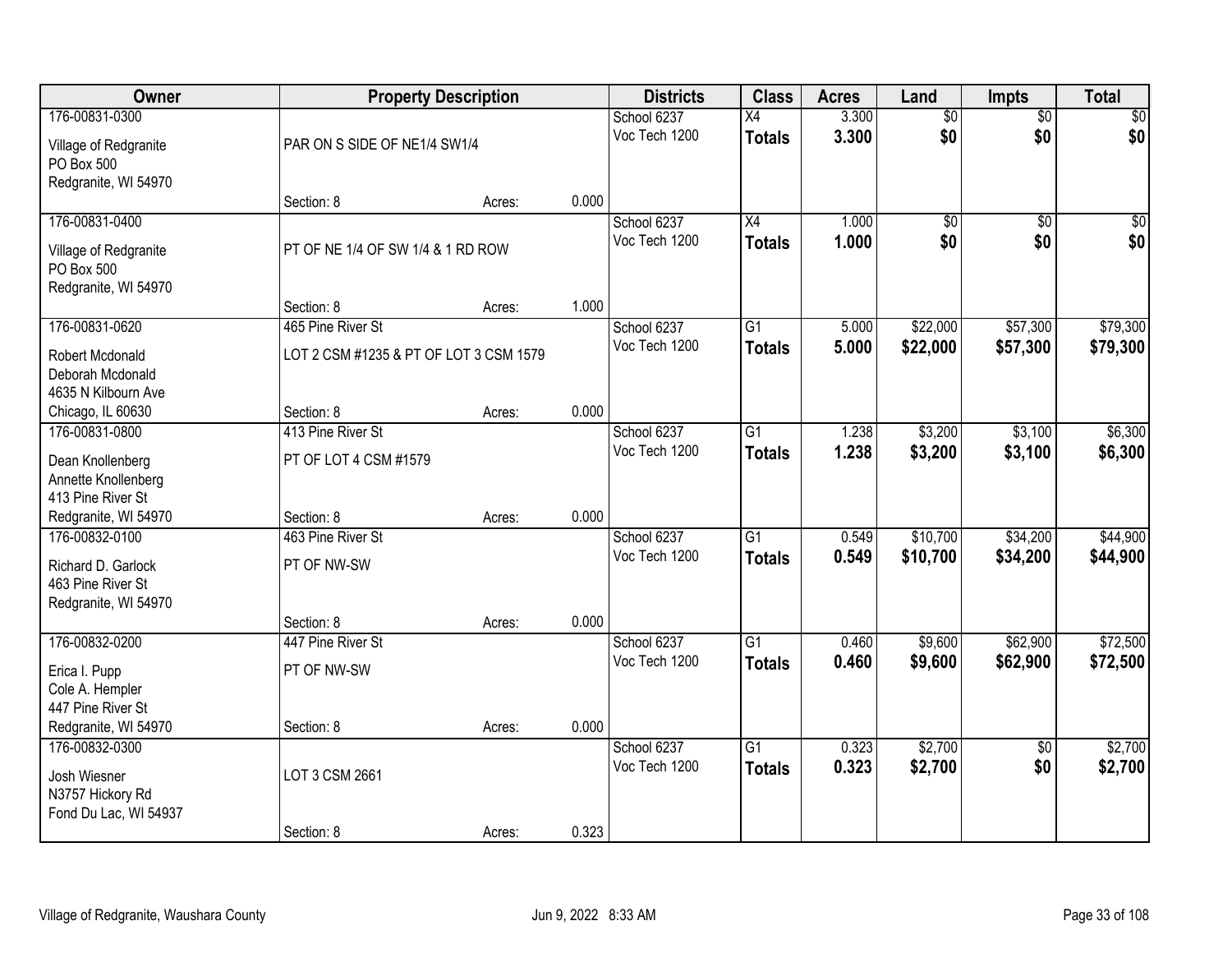| Owner                                                                                | <b>Property Description</b>                                    | <b>Districts</b> | <b>Class</b>    | <b>Acres</b> | Land            | <b>Impts</b>    | <b>Total</b> |
|--------------------------------------------------------------------------------------|----------------------------------------------------------------|------------------|-----------------|--------------|-----------------|-----------------|--------------|
| 176-00832-0400                                                                       | <b>Village Park</b>                                            | School 6237      | $\overline{X4}$ | 10.100       | $\overline{50}$ | $\overline{50}$ | \$0          |
| Village of Redgranite Village Park                                                   | PT OF SW1/4 NW1/4 LYING SOUTH OF C/L OF<br><b>WILLOW CREEK</b> | Voc Tech 1200    | <b>Totals</b>   | 10.100       | \$0             | \$0             | \$0          |
| Redgranite, WI 54970                                                                 |                                                                |                  |                 |              |                 |                 |              |
|                                                                                      | 0.000<br>Section: 8<br>Acres:                                  |                  |                 |              |                 |                 |              |
| 176-00832-0510                                                                       | Water St                                                       | School 6237      | $\overline{G1}$ | 5.021        | \$20,000        | \$0             | \$20,000     |
| Albert A & Christine Salamone Trust<br>7095 N Green Tree Ct<br>River Hills, WI 53217 | LOT 1 CSM 2661                                                 | Voc Tech 1200    | <b>Totals</b>   | 5.021        | \$20,000        | \$0             | \$20,000     |
|                                                                                      | 5.021<br>Section: 8<br>Acres:                                  |                  |                 |              |                 |                 |              |
| 176-00832-0520                                                                       |                                                                | School 6237      | X4              | 0.509        | \$0             | \$0             | $\sqrt{50}$  |
| Village of Redgranite<br>PO Box 500                                                  | LOT 2 CSM 5615                                                 | Voc Tech 1200    | <b>Totals</b>   | 0.509        | \$0             | \$0             | \$0          |
| Redgranite, WI 54970                                                                 |                                                                |                  |                 |              |                 |                 |              |
|                                                                                      | 0.509<br>Section: 8<br>Acres:                                  |                  |                 |              |                 |                 |              |
| 176-00832-0600                                                                       | <b>Water St</b>                                                | School 6237      | $\overline{G1}$ | 2.433        | \$6,100         | $\sqrt[6]{3}$   | \$6,100      |
| Jeffrey A. Peak et al                                                                | PT OF NW/14 SW1/4                                              | Voc Tech 1200    | <b>Totals</b>   | 2.433        | \$6,100         | \$0             | \$6,100      |
| c/o Farmers & Merchants Bank/Escrow                                                  |                                                                |                  |                 |              |                 |                 |              |
| Services                                                                             |                                                                |                  |                 |              |                 |                 |              |
| PO Box 270                                                                           | 0.000<br>Section: 8<br>Acres:                                  |                  |                 |              |                 |                 |              |
| Berlin, WI 54923                                                                     |                                                                |                  |                 |              |                 |                 |              |
| 176-00832-0700                                                                       | Park St                                                        | School 6237      | $\overline{G1}$ | 1.874        | \$6,600         | \$0             | \$6,600      |
| Jeffrey A. Peak et al                                                                | PT OF NW-SW INCLUDES OL 35, 36 & 37 VILLAGE OF                 | Voc Tech 1200    | <b>Totals</b>   | 1.874        | \$6,600         | \$0             | \$6,600      |
| c/o Farmers & Merchants Bank/Escrow                                                  | <b>REDGRANITE</b>                                              |                  |                 |              |                 |                 |              |
| Services                                                                             |                                                                |                  |                 |              |                 |                 |              |
| <b>PO Box 270</b>                                                                    | 0.000<br>Section: 8<br>Acres:                                  |                  |                 |              |                 |                 |              |
| Berlin, WI 54923                                                                     |                                                                |                  |                 |              |                 |                 |              |
| 176-00832-0800                                                                       | <b>Franklin St</b>                                             | School 6237      | $\overline{G1}$ | 0.459        | \$10,100        | \$8,100         | \$18,200     |
| Jeffrey A. Peak et al                                                                | PT OF NW-SW 75.7' X 198' K/A PT OF UNREC OL 57,                | Voc Tech 1200    | <b>Totals</b>   | 0.459        | \$10,100        | \$8,100         | \$18,200     |
| c/o Farmers & Merchants Bank/Escrow                                                  | 58 & 59                                                        |                  |                 |              |                 |                 |              |
| Services                                                                             |                                                                |                  |                 |              |                 |                 |              |
| PO Box 270<br>Berlin, WI 54923                                                       | 0.000<br>Section: 8<br>Acres:                                  |                  |                 |              |                 |                 |              |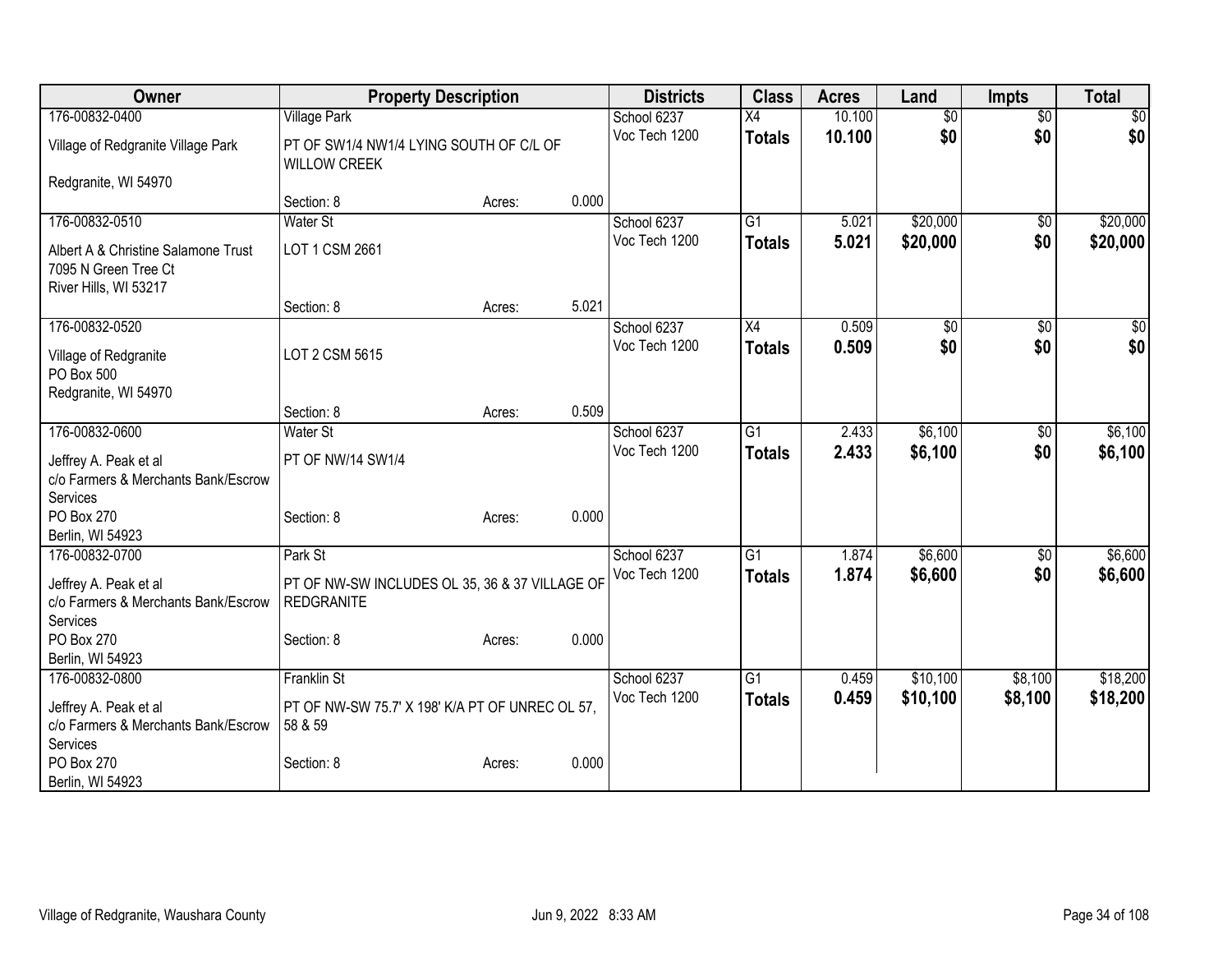| Owner                               | <b>Property Description</b>                   |        |       | <b>Districts</b> | <b>Class</b>        | <b>Acres</b> | Land            | <b>Impts</b>    | <b>Total</b> |
|-------------------------------------|-----------------------------------------------|--------|-------|------------------|---------------------|--------------|-----------------|-----------------|--------------|
| 176-00832-0900                      | 412 Franklin St                               |        |       | School 6237      | $\overline{G1}$     | 1.238        | \$6,100         | $\overline{50}$ | \$6,100      |
| Jeffrey A. Peak et al               | PT OF NW-SW K/A PT OF UNREC OLS 57 & 58       |        |       | Voc Tech 1200    | <b>Totals</b>       | 1.238        | \$6,100         | \$0             | \$6,100      |
| c/o Farmers & Merchants Bank/Escrow |                                               |        |       |                  |                     |              |                 |                 |              |
| Services                            |                                               |        |       |                  |                     |              |                 |                 |              |
| PO Box 270                          | Section: 8                                    | Acres: | 0.000 |                  |                     |              |                 |                 |              |
| Berlin, WI 54923                    |                                               |        |       |                  |                     |              |                 |                 |              |
| 176-00832-1000                      | 412 Franklin St                               |        |       | School 6237      | $\overline{G1}$     | 0.517        | \$10,600        | \$77,000        | \$87,600     |
| Jeffrey A. Peak et al               | PT OF NW-SW K/A PT OF UNREC OL 57 & 58        |        |       | Voc Tech 1200    | <b>Totals</b>       | 0.517        | \$10,600        | \$77,000        | \$87,600     |
| c/o Farmers & Merchants Bank/Escrow |                                               |        |       |                  |                     |              |                 |                 |              |
| Services                            |                                               |        |       |                  |                     |              |                 |                 |              |
| PO Box 270                          | Section: 8                                    | Acres: | 0.000 |                  |                     |              |                 |                 |              |
| Berlin, WI 54923                    |                                               |        |       |                  |                     |              |                 |                 |              |
| 176-00832-1100                      | <b>Franklin St</b>                            |        |       | School 6237      | $\overline{G1}$     | 0.834        | \$6,600         | \$0             | \$6,600      |
| Jeffrey A. Peak et al               | PT OF NW1/4 OF SW1/4 INCLUDES OL 38 VILLAGE O |        |       | Voc Tech 1200    | <b>Totals</b>       | 0.834        | \$6,600         | \$0             | \$6,600      |
| c/o Farmers & Merchants Bank/Escrow | <b>REDGRANITE</b>                             |        |       |                  |                     |              |                 |                 |              |
| Services                            |                                               |        |       |                  |                     |              |                 |                 |              |
| PO Box 270                          | Section: 8                                    | Acres: | 0.000 |                  |                     |              |                 |                 |              |
| Berlin, WI 54923                    |                                               |        |       |                  |                     |              |                 |                 |              |
| 176-00832-1200                      | <b>Pine River St</b>                          |        |       | School 6237      | $\overline{G1}$     | 0.200        | \$2,100         | \$0             | \$2,100      |
| Gail S. Pierotti                    | LOT 3 CSM 1235                                |        |       | Voc Tech 1200    | <b>Totals</b>       | 0.200        | \$2,100         | \$0             | \$2,100      |
| 348 E Marquette St Apt 4            |                                               |        |       |                  |                     |              |                 |                 |              |
| Berlin, WI 54923                    |                                               |        |       |                  |                     |              |                 |                 |              |
|                                     | Section: 8                                    | Acres: | 0.000 |                  |                     |              |                 |                 |              |
| 176-00833-0200                      | Bannerman Ave                                 |        |       | School 6237      | $\overline{\chi_3}$ | 0.000        | $\overline{50}$ | \$0             | \$0          |
| Waushara County Bannerman Trail     | PT OF SW 1/4 SW 1/4 PT OF OLD RR ROW          |        |       | Voc Tech 1200    | <b>Totals</b>       | 0.000        | \$0             | \$0             | \$0          |
|                                     |                                               |        |       |                  |                     |              |                 |                 |              |
|                                     |                                               |        |       |                  |                     |              |                 |                 |              |
|                                     | Section: 8                                    | Acres: | 0.000 |                  |                     |              |                 |                 |              |
| 176-00834-0100                      | 418 Division St                               |        |       | School 6237      | $\overline{X4}$     | 14.100       | $\overline{50}$ | $\frac{1}{20}$  | $\sqrt{50}$  |
|                                     | PT OF SE 1/4 SW 1/4 QUARRY LESS D248505       |        |       | Voc Tech 1200    | <b>Totals</b>       | 14.100       | \$0             | \$0             | \$0          |
| Village of Redgranite<br>PO Box 500 |                                               |        |       |                  |                     |              |                 |                 |              |
| Redgranite, WI 54970                |                                               |        |       |                  |                     |              |                 |                 |              |
|                                     | Section: 8                                    | Acres: | 0.000 |                  |                     |              |                 |                 |              |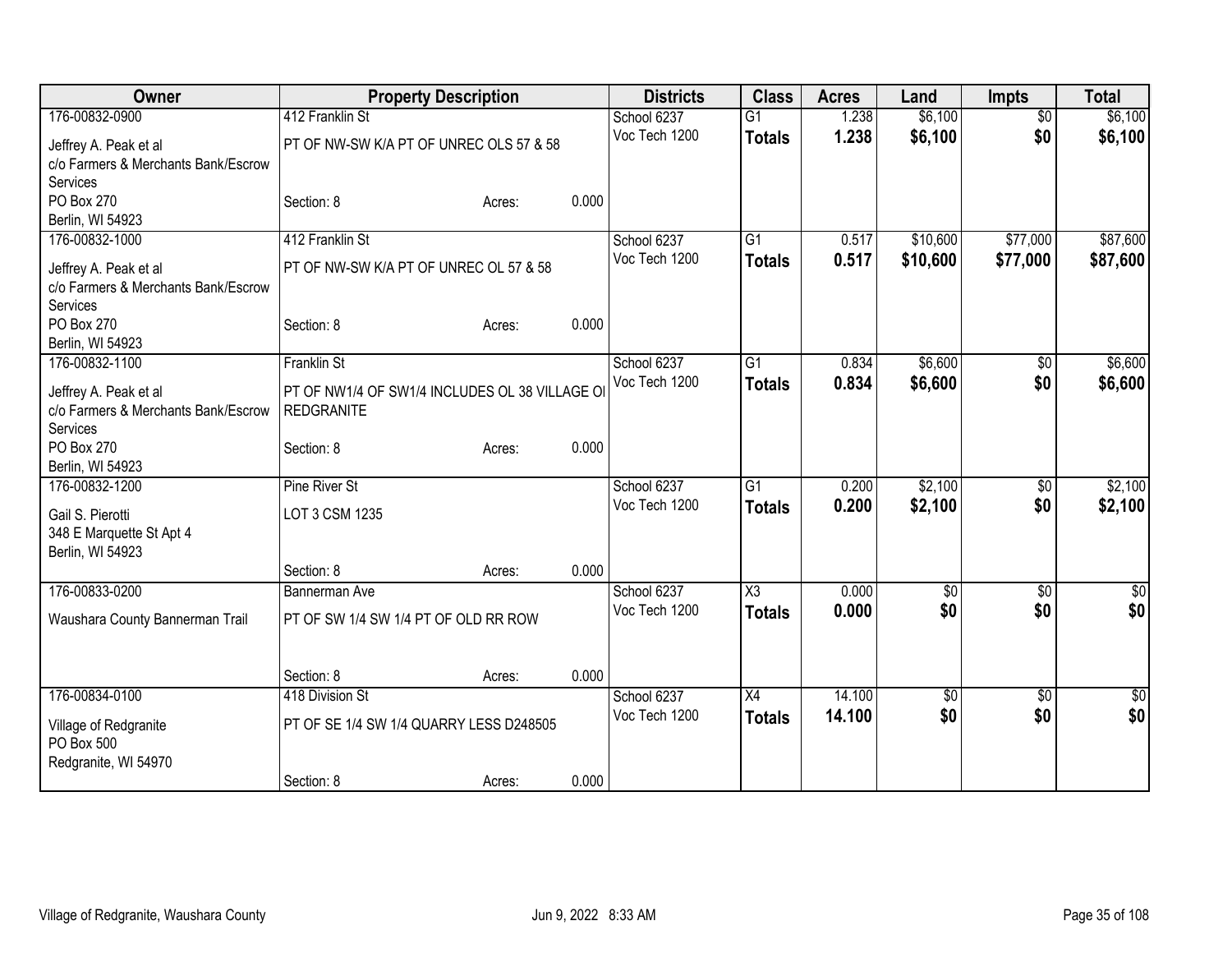| <b>Owner</b>               |                                               | <b>Property Description</b> |       | <b>Districts</b>             | <b>Class</b>    | <b>Acres</b>   | Land               | <b>Impts</b>           | <b>Total</b>         |
|----------------------------|-----------------------------------------------|-----------------------------|-------|------------------------------|-----------------|----------------|--------------------|------------------------|----------------------|
| 176-00834-0200             | 126 E Bannerman Ave                           |                             |       | School 6237                  | $\overline{G2}$ | 3.585          | \$25,200           | \$185,600              | \$210,800            |
| Skelgas Inc (Ferrellgas)   | PT OF SE-SW & NE-SW                           |                             |       | Voc Tech 1200                | <b>Totals</b>   | 3.585          | \$25,200           | \$185,600              | \$210,800            |
| 1 Liberty Plaza            |                                               |                             |       |                              |                 |                |                    |                        |                      |
| Liberty, MO 64068          |                                               |                             |       |                              |                 |                |                    |                        |                      |
|                            | Section: 8                                    | Acres:                      | 0.000 |                              |                 |                |                    |                        |                      |
| 176-00834-0310             |                                               |                             |       | School 6237                  | $\overline{X4}$ | 0.000          | \$0                | \$0                    | \$0                  |
| Village of Redgranite      | PT OF SW 1/4 (DEDRICK STREET) INCLUDES PT OF  |                             |       | Voc Tech 1200                | <b>Totals</b>   | 0.000          | \$0                | \$0                    | \$0                  |
| PO Box 500                 | LOT 1 CSM 1800                                |                             |       |                              |                 |                |                    |                        |                      |
| Redgranite, WI 54970       |                                               |                             |       |                              |                 |                |                    |                        |                      |
|                            | Section: 8                                    | Acres:                      | 0.000 |                              |                 |                |                    |                        |                      |
| 176-00834-0320             | 125 Dedrick St                                |                             |       | School 6237                  | $\overline{G1}$ | 0.069          | \$3,300            | \$7,300                | \$10,600             |
| Laurie L. Oltesvig         | PT OF SE1/4 OF SW1/4 (50' X 60')              |                             |       | Voc Tech 1200                | <b>Totals</b>   | 0.069          | \$3,300            | \$7,300                | \$10,600             |
| 113 Pine River St #267     |                                               |                             |       |                              |                 |                |                    |                        |                      |
| Redgranite, WI 54970-954   |                                               |                             |       |                              |                 |                |                    |                        |                      |
|                            | Section: 8                                    | Acres:                      | 0.069 |                              |                 |                |                    |                        |                      |
| 176-00834-0500             | 128 E Bannerman Ave                           |                             |       | School 6237                  | $\overline{G2}$ | 0.152          | \$7,500            | \$63,500               | \$71,000             |
| Kathleen L. Steger         | PT OF SE 1/4 OF SW 1/4 (UNREC EANELLI         |                             |       | Voc Tech 1200                | <b>Totals</b>   | 0.152          | \$7,500            | \$63,500               | \$71,000             |
| 2274 Ash Te Wette Beach Dr | PROPERTY ADD E1/2 OF LOT 2 & W 1/2 OF LOT 3)  |                             |       |                              |                 |                |                    |                        |                      |
| Hillsdale, MI 49242        |                                               |                             |       |                              |                 |                |                    |                        |                      |
|                            | Section: 8                                    | Acres:                      | 0.000 |                              |                 |                |                    |                        |                      |
| 176-00834-0600             |                                               |                             |       | School 6237                  | $\overline{X4}$ | 0.080          | $\overline{50}$    | $\overline{50}$        | $\overline{50}$      |
| Village of Redgranite      | PT OF SE 1/4 OF SW 1/4 (UNREC EANELLI         |                             |       | Voc Tech 1200                | Totals          | 0.080          | \$0                | \$0                    | \$0                  |
| PO Box 500                 | PROPERTY ADD E 1/2 OF LOT 3)                  |                             |       |                              |                 |                |                    |                        |                      |
| Redgranite, WI 54970       |                                               |                             |       |                              |                 |                |                    |                        |                      |
|                            | Section: 8                                    | Acres:                      | 0.000 |                              |                 |                |                    |                        |                      |
| 176-00834-0700             | 140 E Bannerman Ave                           |                             |       | School 6237<br>Voc Tech 1200 | G2              | 0.150<br>0.150 | \$7,500<br>\$7,500 | \$84,800<br>\$84,800   | \$92,300<br>\$92,300 |
| Mark Trochinski            | PT OF SE 1/4 OF SW 1/4 (UNREC EANELLI         |                             |       |                              | <b>Totals</b>   |                |                    |                        |                      |
| Georgia Trochinski         | PROPERTY ADD LOT 4 & PT OF LOT 5)             |                             |       |                              |                 |                |                    |                        |                      |
| N9545 Murphy Rd            |                                               |                             |       |                              |                 |                |                    |                        |                      |
| Neshkoro, WI 54960         | Section: 8                                    | Acres:                      | 0.000 |                              | G2              |                | \$4,800            |                        |                      |
| 176-00834-0800             | Bannerman Ave                                 |                             |       | School 6237<br>Voc Tech 1200 | <b>Totals</b>   | 0.300<br>0.300 | \$4,800            | $\overline{30}$<br>\$0 | \$4,800<br>\$4,800   |
| Branzon E. Anania          | PT OF SE-SW (PARC 66' WIDE BEING EXTENSION OF |                             |       |                              |                 |                |                    |                        |                      |
| c/o Laura Anania           | LOT 4 UNREC EANELLI PROP ADD)                 |                             |       |                              |                 |                |                    |                        |                      |
| PO Box 9nki                |                                               |                             |       |                              |                 |                |                    |                        |                      |
| Naukati, AK 99950          | Section: 8                                    | Acres:                      | 0.000 |                              |                 |                |                    |                        |                      |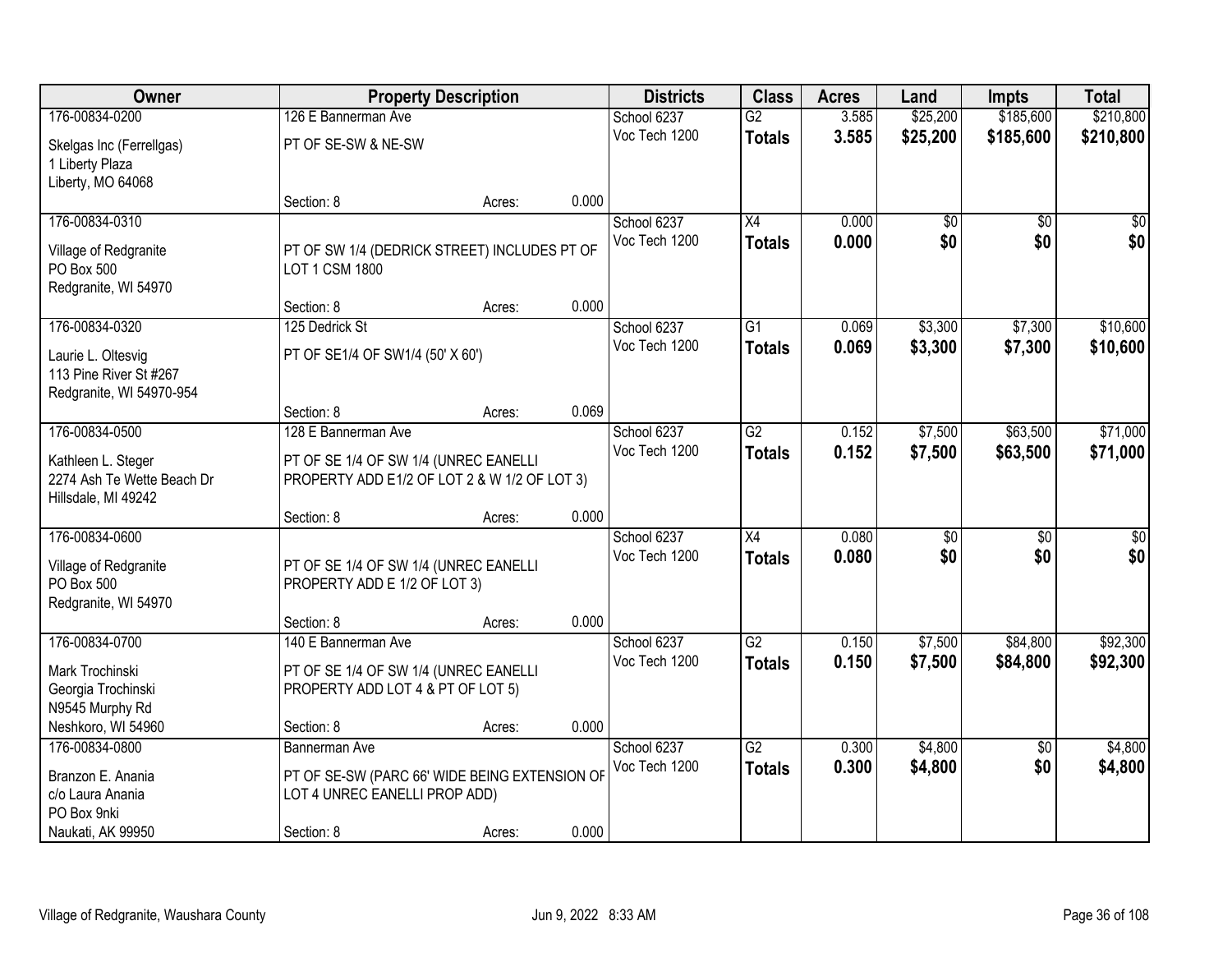| $\overline{30}$<br>176-00834-0900<br>150 E Bannerman Ave<br>0.138<br>$\overline{50}$<br>$\overline{60}$<br>School 6237<br>X4<br>\$0<br>\$0<br>0.138<br>\$0<br>TID <sub>1</sub><br><b>Totals</b><br>PT OF SE 1/4 OF SW 1/4 (UNREC EANELLI<br>Village of Redgranite<br>Voc Tech 1200<br>PROPERTY ADD K/A LOT 6 & PT OF LOT 5 LESS 8'<br>PO Box 500<br>Redgranite, WI 54970<br>STRIP SOLD TO BANK)<br>0.000<br>Section: 8<br>Acres:<br>G2<br>\$122,100<br>176-00834-1000<br>250 E Bannerman Ave<br>School 6237<br>\$43,800<br>\$78,300<br>0.500<br>Voc Tech 1200<br>0.500<br>\$43,800<br>\$78,300<br>\$122,100<br><b>Totals</b><br>Betty J. Wittenberg<br>PT OF SE-SW A/K/A EANELLI PROPERTY LESS<br>1732 Clairville Rd<br>D246677 & 8' STRIP ON WEST SIDE<br>Oshkosh, WI 54904<br>0.000<br>Section: 8<br>Acres:<br>$\overline{30}$<br>176-00843-0110<br>School 6237<br>X <sub>2</sub><br>0.280<br>\$0<br>Wood St<br>\$0<br>\$0<br>\$0<br>\$0 <br>Voc Tech 1200<br>0.280<br><b>Totals</b><br>E 30' SW1/4 OF SE1/4 N OF SEARS ADD<br>Dnr<br>101 S Webster St<br>Madison, WI 53703<br>0.280<br>Section: 8<br>Acres:<br>\$21,500<br>\$21,500<br>176-00843-0130<br>School 6237<br>$\overline{G1}$<br>6.520<br>Randolph St<br>$\sqrt[6]{3}$<br>Voc Tech 1200<br>6.520<br>\$0<br>\$21,500<br>\$21,500<br><b>Totals</b><br>SW1/4 OF SE1/4 N OF SEARS ADD EXC E 626'<br>Patrick Lesage<br>1732 Clairville Rd<br>Oshkosh, WI 54904<br>6.520<br>Section: 8<br>Acres:<br>\$25,800<br>\$39,100<br>176-00844-0100<br>820 Wood St<br>$\overline{G1}$<br>\$13,300<br>School 6237<br>1.171<br>1.171<br>\$13,300<br>\$25,800<br>Voc Tech 1200<br><b>Totals</b><br>\$39,100<br>Stanley D. Johnson<br>PT OF SE 1/4 SE1/4 (PARCEL 7 RODS X 20 RODS)<br>PO Box 263<br>ANNEXED TO VILLAGE D248153<br>Redgranite, WI 54970<br>0.000<br>Section: 8<br>Acres:<br>$\overline{G1}$<br>\$12,000<br>\$54,500<br>\$66,500<br>176-00844-0200<br>201 Wood St<br>School 6237<br>0.730<br>Voc Tech 1200<br>0.730<br>\$12,000<br>\$54,500<br>\$66,500<br><b>Totals</b><br>PT OF SE-SE LESS D206174<br>Dennis K Berray Estate Guardian<br>201 Wood St<br>Redgranite, WI 54970-9342<br>0.730<br>Section: 8<br>Acres: |
|------------------------------------------------------------------------------------------------------------------------------------------------------------------------------------------------------------------------------------------------------------------------------------------------------------------------------------------------------------------------------------------------------------------------------------------------------------------------------------------------------------------------------------------------------------------------------------------------------------------------------------------------------------------------------------------------------------------------------------------------------------------------------------------------------------------------------------------------------------------------------------------------------------------------------------------------------------------------------------------------------------------------------------------------------------------------------------------------------------------------------------------------------------------------------------------------------------------------------------------------------------------------------------------------------------------------------------------------------------------------------------------------------------------------------------------------------------------------------------------------------------------------------------------------------------------------------------------------------------------------------------------------------------------------------------------------------------------------------------------------------------------------------------------------------------------------------------------------------------------------------------------------------------------------------------------------------------------------------------------------------------------------------------------------------------------------------------------------------------------------------------------------------------------------------|
|                                                                                                                                                                                                                                                                                                                                                                                                                                                                                                                                                                                                                                                                                                                                                                                                                                                                                                                                                                                                                                                                                                                                                                                                                                                                                                                                                                                                                                                                                                                                                                                                                                                                                                                                                                                                                                                                                                                                                                                                                                                                                                                                                                              |
|                                                                                                                                                                                                                                                                                                                                                                                                                                                                                                                                                                                                                                                                                                                                                                                                                                                                                                                                                                                                                                                                                                                                                                                                                                                                                                                                                                                                                                                                                                                                                                                                                                                                                                                                                                                                                                                                                                                                                                                                                                                                                                                                                                              |
|                                                                                                                                                                                                                                                                                                                                                                                                                                                                                                                                                                                                                                                                                                                                                                                                                                                                                                                                                                                                                                                                                                                                                                                                                                                                                                                                                                                                                                                                                                                                                                                                                                                                                                                                                                                                                                                                                                                                                                                                                                                                                                                                                                              |
|                                                                                                                                                                                                                                                                                                                                                                                                                                                                                                                                                                                                                                                                                                                                                                                                                                                                                                                                                                                                                                                                                                                                                                                                                                                                                                                                                                                                                                                                                                                                                                                                                                                                                                                                                                                                                                                                                                                                                                                                                                                                                                                                                                              |
|                                                                                                                                                                                                                                                                                                                                                                                                                                                                                                                                                                                                                                                                                                                                                                                                                                                                                                                                                                                                                                                                                                                                                                                                                                                                                                                                                                                                                                                                                                                                                                                                                                                                                                                                                                                                                                                                                                                                                                                                                                                                                                                                                                              |
|                                                                                                                                                                                                                                                                                                                                                                                                                                                                                                                                                                                                                                                                                                                                                                                                                                                                                                                                                                                                                                                                                                                                                                                                                                                                                                                                                                                                                                                                                                                                                                                                                                                                                                                                                                                                                                                                                                                                                                                                                                                                                                                                                                              |
|                                                                                                                                                                                                                                                                                                                                                                                                                                                                                                                                                                                                                                                                                                                                                                                                                                                                                                                                                                                                                                                                                                                                                                                                                                                                                                                                                                                                                                                                                                                                                                                                                                                                                                                                                                                                                                                                                                                                                                                                                                                                                                                                                                              |
|                                                                                                                                                                                                                                                                                                                                                                                                                                                                                                                                                                                                                                                                                                                                                                                                                                                                                                                                                                                                                                                                                                                                                                                                                                                                                                                                                                                                                                                                                                                                                                                                                                                                                                                                                                                                                                                                                                                                                                                                                                                                                                                                                                              |
|                                                                                                                                                                                                                                                                                                                                                                                                                                                                                                                                                                                                                                                                                                                                                                                                                                                                                                                                                                                                                                                                                                                                                                                                                                                                                                                                                                                                                                                                                                                                                                                                                                                                                                                                                                                                                                                                                                                                                                                                                                                                                                                                                                              |
|                                                                                                                                                                                                                                                                                                                                                                                                                                                                                                                                                                                                                                                                                                                                                                                                                                                                                                                                                                                                                                                                                                                                                                                                                                                                                                                                                                                                                                                                                                                                                                                                                                                                                                                                                                                                                                                                                                                                                                                                                                                                                                                                                                              |
|                                                                                                                                                                                                                                                                                                                                                                                                                                                                                                                                                                                                                                                                                                                                                                                                                                                                                                                                                                                                                                                                                                                                                                                                                                                                                                                                                                                                                                                                                                                                                                                                                                                                                                                                                                                                                                                                                                                                                                                                                                                                                                                                                                              |
|                                                                                                                                                                                                                                                                                                                                                                                                                                                                                                                                                                                                                                                                                                                                                                                                                                                                                                                                                                                                                                                                                                                                                                                                                                                                                                                                                                                                                                                                                                                                                                                                                                                                                                                                                                                                                                                                                                                                                                                                                                                                                                                                                                              |
|                                                                                                                                                                                                                                                                                                                                                                                                                                                                                                                                                                                                                                                                                                                                                                                                                                                                                                                                                                                                                                                                                                                                                                                                                                                                                                                                                                                                                                                                                                                                                                                                                                                                                                                                                                                                                                                                                                                                                                                                                                                                                                                                                                              |
|                                                                                                                                                                                                                                                                                                                                                                                                                                                                                                                                                                                                                                                                                                                                                                                                                                                                                                                                                                                                                                                                                                                                                                                                                                                                                                                                                                                                                                                                                                                                                                                                                                                                                                                                                                                                                                                                                                                                                                                                                                                                                                                                                                              |
|                                                                                                                                                                                                                                                                                                                                                                                                                                                                                                                                                                                                                                                                                                                                                                                                                                                                                                                                                                                                                                                                                                                                                                                                                                                                                                                                                                                                                                                                                                                                                                                                                                                                                                                                                                                                                                                                                                                                                                                                                                                                                                                                                                              |
|                                                                                                                                                                                                                                                                                                                                                                                                                                                                                                                                                                                                                                                                                                                                                                                                                                                                                                                                                                                                                                                                                                                                                                                                                                                                                                                                                                                                                                                                                                                                                                                                                                                                                                                                                                                                                                                                                                                                                                                                                                                                                                                                                                              |
|                                                                                                                                                                                                                                                                                                                                                                                                                                                                                                                                                                                                                                                                                                                                                                                                                                                                                                                                                                                                                                                                                                                                                                                                                                                                                                                                                                                                                                                                                                                                                                                                                                                                                                                                                                                                                                                                                                                                                                                                                                                                                                                                                                              |
|                                                                                                                                                                                                                                                                                                                                                                                                                                                                                                                                                                                                                                                                                                                                                                                                                                                                                                                                                                                                                                                                                                                                                                                                                                                                                                                                                                                                                                                                                                                                                                                                                                                                                                                                                                                                                                                                                                                                                                                                                                                                                                                                                                              |
|                                                                                                                                                                                                                                                                                                                                                                                                                                                                                                                                                                                                                                                                                                                                                                                                                                                                                                                                                                                                                                                                                                                                                                                                                                                                                                                                                                                                                                                                                                                                                                                                                                                                                                                                                                                                                                                                                                                                                                                                                                                                                                                                                                              |
|                                                                                                                                                                                                                                                                                                                                                                                                                                                                                                                                                                                                                                                                                                                                                                                                                                                                                                                                                                                                                                                                                                                                                                                                                                                                                                                                                                                                                                                                                                                                                                                                                                                                                                                                                                                                                                                                                                                                                                                                                                                                                                                                                                              |
|                                                                                                                                                                                                                                                                                                                                                                                                                                                                                                                                                                                                                                                                                                                                                                                                                                                                                                                                                                                                                                                                                                                                                                                                                                                                                                                                                                                                                                                                                                                                                                                                                                                                                                                                                                                                                                                                                                                                                                                                                                                                                                                                                                              |
|                                                                                                                                                                                                                                                                                                                                                                                                                                                                                                                                                                                                                                                                                                                                                                                                                                                                                                                                                                                                                                                                                                                                                                                                                                                                                                                                                                                                                                                                                                                                                                                                                                                                                                                                                                                                                                                                                                                                                                                                                                                                                                                                                                              |
|                                                                                                                                                                                                                                                                                                                                                                                                                                                                                                                                                                                                                                                                                                                                                                                                                                                                                                                                                                                                                                                                                                                                                                                                                                                                                                                                                                                                                                                                                                                                                                                                                                                                                                                                                                                                                                                                                                                                                                                                                                                                                                                                                                              |
|                                                                                                                                                                                                                                                                                                                                                                                                                                                                                                                                                                                                                                                                                                                                                                                                                                                                                                                                                                                                                                                                                                                                                                                                                                                                                                                                                                                                                                                                                                                                                                                                                                                                                                                                                                                                                                                                                                                                                                                                                                                                                                                                                                              |
|                                                                                                                                                                                                                                                                                                                                                                                                                                                                                                                                                                                                                                                                                                                                                                                                                                                                                                                                                                                                                                                                                                                                                                                                                                                                                                                                                                                                                                                                                                                                                                                                                                                                                                                                                                                                                                                                                                                                                                                                                                                                                                                                                                              |
|                                                                                                                                                                                                                                                                                                                                                                                                                                                                                                                                                                                                                                                                                                                                                                                                                                                                                                                                                                                                                                                                                                                                                                                                                                                                                                                                                                                                                                                                                                                                                                                                                                                                                                                                                                                                                                                                                                                                                                                                                                                                                                                                                                              |
|                                                                                                                                                                                                                                                                                                                                                                                                                                                                                                                                                                                                                                                                                                                                                                                                                                                                                                                                                                                                                                                                                                                                                                                                                                                                                                                                                                                                                                                                                                                                                                                                                                                                                                                                                                                                                                                                                                                                                                                                                                                                                                                                                                              |
|                                                                                                                                                                                                                                                                                                                                                                                                                                                                                                                                                                                                                                                                                                                                                                                                                                                                                                                                                                                                                                                                                                                                                                                                                                                                                                                                                                                                                                                                                                                                                                                                                                                                                                                                                                                                                                                                                                                                                                                                                                                                                                                                                                              |
|                                                                                                                                                                                                                                                                                                                                                                                                                                                                                                                                                                                                                                                                                                                                                                                                                                                                                                                                                                                                                                                                                                                                                                                                                                                                                                                                                                                                                                                                                                                                                                                                                                                                                                                                                                                                                                                                                                                                                                                                                                                                                                                                                                              |
|                                                                                                                                                                                                                                                                                                                                                                                                                                                                                                                                                                                                                                                                                                                                                                                                                                                                                                                                                                                                                                                                                                                                                                                                                                                                                                                                                                                                                                                                                                                                                                                                                                                                                                                                                                                                                                                                                                                                                                                                                                                                                                                                                                              |
|                                                                                                                                                                                                                                                                                                                                                                                                                                                                                                                                                                                                                                                                                                                                                                                                                                                                                                                                                                                                                                                                                                                                                                                                                                                                                                                                                                                                                                                                                                                                                                                                                                                                                                                                                                                                                                                                                                                                                                                                                                                                                                                                                                              |
| 209 Pine River St<br>\$73,200<br>176-00871-0100<br>School 6237<br>\$6,900<br>\$66,300<br>G1<br>0.251                                                                                                                                                                                                                                                                                                                                                                                                                                                                                                                                                                                                                                                                                                                                                                                                                                                                                                                                                                                                                                                                                                                                                                                                                                                                                                                                                                                                                                                                                                                                                                                                                                                                                                                                                                                                                                                                                                                                                                                                                                                                         |
| 0.251<br>\$6,900<br>\$66,300<br>Voc Tech 1200<br>\$73,200<br><b>Totals</b>                                                                                                                                                                                                                                                                                                                                                                                                                                                                                                                                                                                                                                                                                                                                                                                                                                                                                                                                                                                                                                                                                                                                                                                                                                                                                                                                                                                                                                                                                                                                                                                                                                                                                                                                                                                                                                                                                                                                                                                                                                                                                                   |
| Janet Shanklin<br>LOT 1 & S 10 FT OF LOT 2 BLK A DEDRICKS ADD<br>209 Pine River St<br><b>ORIG PLAT</b>                                                                                                                                                                                                                                                                                                                                                                                                                                                                                                                                                                                                                                                                                                                                                                                                                                                                                                                                                                                                                                                                                                                                                                                                                                                                                                                                                                                                                                                                                                                                                                                                                                                                                                                                                                                                                                                                                                                                                                                                                                                                       |
| Redgranite, WI 54970                                                                                                                                                                                                                                                                                                                                                                                                                                                                                                                                                                                                                                                                                                                                                                                                                                                                                                                                                                                                                                                                                                                                                                                                                                                                                                                                                                                                                                                                                                                                                                                                                                                                                                                                                                                                                                                                                                                                                                                                                                                                                                                                                         |
| 0.000<br>Section: 8<br>Acres:                                                                                                                                                                                                                                                                                                                                                                                                                                                                                                                                                                                                                                                                                                                                                                                                                                                                                                                                                                                                                                                                                                                                                                                                                                                                                                                                                                                                                                                                                                                                                                                                                                                                                                                                                                                                                                                                                                                                                                                                                                                                                                                                                |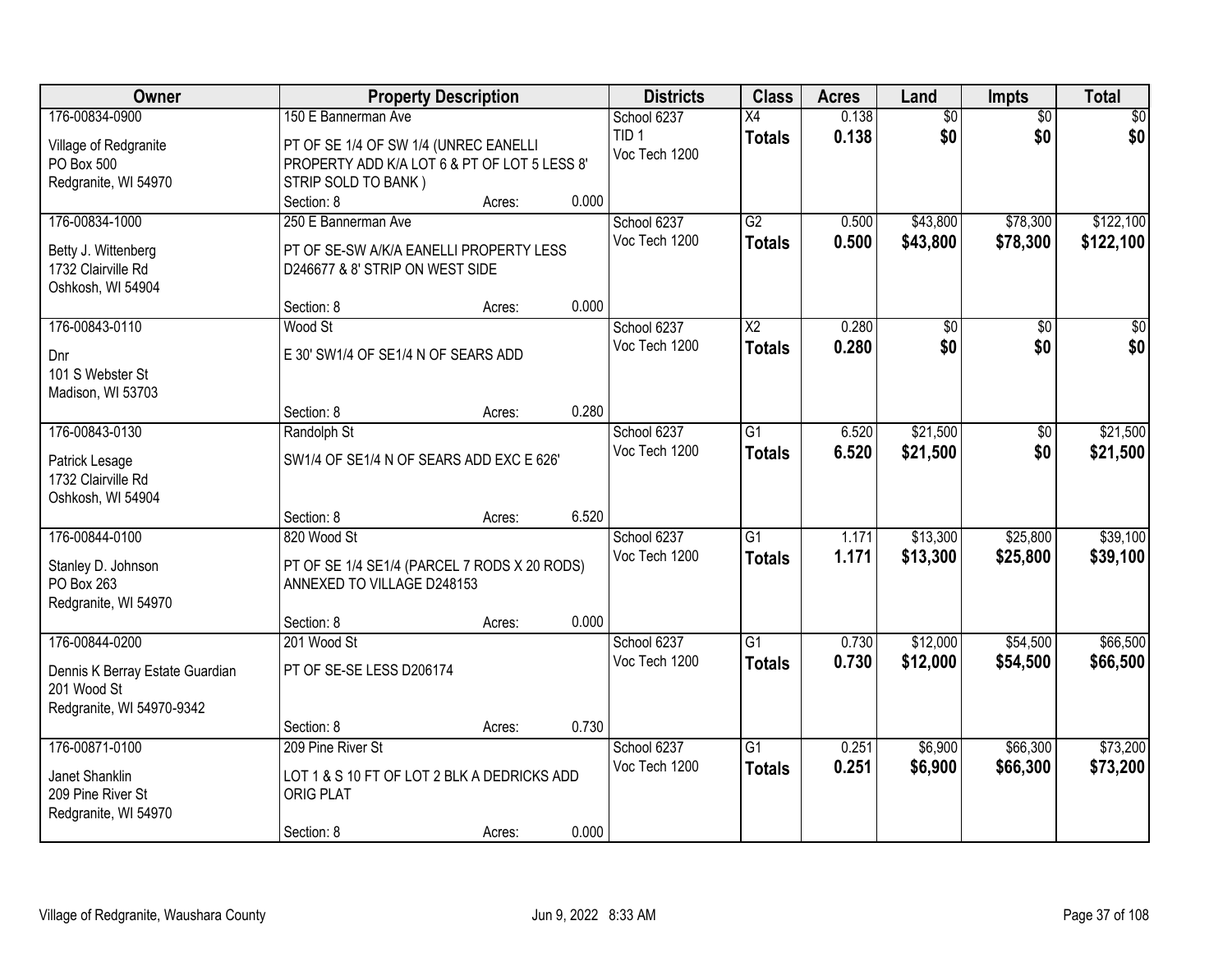| Owner                                                                |                                                   | <b>Property Description</b> |       | <b>Districts</b> | <b>Class</b>    | <b>Acres</b> | Land    | <b>Impts</b>    | <b>Total</b> |
|----------------------------------------------------------------------|---------------------------------------------------|-----------------------------|-------|------------------|-----------------|--------------|---------|-----------------|--------------|
| 176-00871-0200                                                       | 215 Pine River St                                 |                             |       | School 6237      | $\overline{G1}$ | 0.314        | \$8,300 | \$40,000        | \$48,300     |
| J & J Rosin Properties, LLC<br>PO Box 900                            | N 56 FT LOT 2 & S 39 FT LOT 3 BLK A REDGRANITE    |                             |       | Voc Tech 1200    | <b>Totals</b>   | 0.314        | \$8,300 | \$40,000        | \$48,300     |
| Wautoma, WI 54982                                                    |                                                   |                             |       |                  |                 |              |         |                 |              |
|                                                                      | Section: 8                                        | Acres:                      | 0.000 |                  |                 |              |         |                 |              |
| 176-00871-0300                                                       | 223 Pine River St                                 |                             |       | School 6237      | $\overline{G1}$ | 0.307        | \$7,600 | \$93,300        | \$100,900    |
| Russell L. Rice<br>223 Pine River St<br>Redgranite, WI 54970         | LOT 4 & N 27 FT LOT 3 BLK A REDGRANITE            |                             |       | Voc Tech 1200    | <b>Totals</b>   | 0.307        | \$7,600 | \$93,300        | \$100,900    |
|                                                                      | Section: 8                                        | Acres:                      | 0.000 |                  |                 |              |         |                 |              |
| 176-00871-0400                                                       | 249 Pine River St                                 |                             |       | School 6237      | G1              | 0.327        | \$7,900 | \$87,300        | \$95,200     |
| Richard A. Green<br>249 Pine River St                                | LOTS 5 & 6 BLK A VILLAGE OF REDGRANITE            |                             |       | Voc Tech 1200    | <b>Totals</b>   | 0.327        | \$7,900 | \$87,300        | \$95,200     |
| Redgranite, WI 54970-9585                                            |                                                   |                             |       |                  |                 |              |         |                 |              |
| 176-00871-0510                                                       | Section: 8<br>201A Pine River St                  | Acres:                      | 0.000 | School 6237      | G1              | 0.140        | \$5,500 | \$26,900        | \$32,400     |
|                                                                      |                                                   |                             |       | Voc Tech 1200    | <b>Totals</b>   | 0.140        | \$5,500 | \$26,900        | \$32,400     |
| Pine River Street Rentals, LLC<br>827 Sunset Ave<br>Waupun, WI 53963 | LOT 1 CSM 3540                                    |                             |       |                  |                 |              |         |                 |              |
|                                                                      | Section: 8                                        | Acres:                      | 0.140 |                  |                 |              |         |                 |              |
| 176-00871-0610                                                       | Dedrick St                                        |                             |       | School 6237      | $\overline{G1}$ | 0.188        | \$2,900 | \$7,500         | \$10,400     |
| Jeanette A. Boeck                                                    | N 62' LOT 1 BLK B VILLAGE OF REDGRANITE           |                             |       | Voc Tech 1200    | <b>Totals</b>   | 0.188        | \$2,900 | \$7,500         | \$10,400     |
| 199 Dedrick St                                                       |                                                   |                             |       |                  |                 |              |         |                 |              |
| Redgranite, WI 54970                                                 |                                                   |                             |       |                  |                 |              |         |                 |              |
|                                                                      | Section: 8                                        | Acres:                      | 0.000 |                  |                 |              |         |                 |              |
| 176-00871-0620                                                       | 199 Dedrick St                                    |                             |       | School 6237      | $\overline{G1}$ | 0.303        | \$7,600 | \$46,800        | \$54,400     |
| Jeanette A. Boeck                                                    | LOT 1 BLK B VILLAGE OF REDGRANITE & PT OF SE      |                             |       | Voc Tech 1200    | <b>Totals</b>   | 0.303        | \$7,600 | \$46,800        | \$54,400     |
| 199 Dedrick St                                                       | 1/4 SW 1/4 (30' X 132') LESS N 62' OF LOT 1 BLK B |                             |       |                  |                 |              |         |                 |              |
| Redgranite, WI 54970                                                 |                                                   |                             |       |                  |                 |              |         |                 |              |
|                                                                      | Section: 8                                        | Acres:                      | 0.000 |                  |                 |              |         |                 |              |
| 176-00871-0710                                                       | Dedrick St                                        |                             |       | School 6237      | $\overline{G1}$ | 0.290        | \$7,400 | $\overline{50}$ | \$7,400      |
| Robert R. Wilcox                                                     | LOT 1 CSM 4248                                    |                             |       | Voc Tech 1200    | <b>Totals</b>   | 0.290        | \$7,400 | \$0             | \$7,400      |
| Peggy L. Wilcox                                                      |                                                   |                             |       |                  |                 |              |         |                 |              |
| N2803 24th Rd                                                        |                                                   |                             |       |                  |                 |              |         |                 |              |
| Wautoma, WI 54982                                                    | Section: 8                                        | Acres:                      | 0.290 |                  |                 |              |         |                 |              |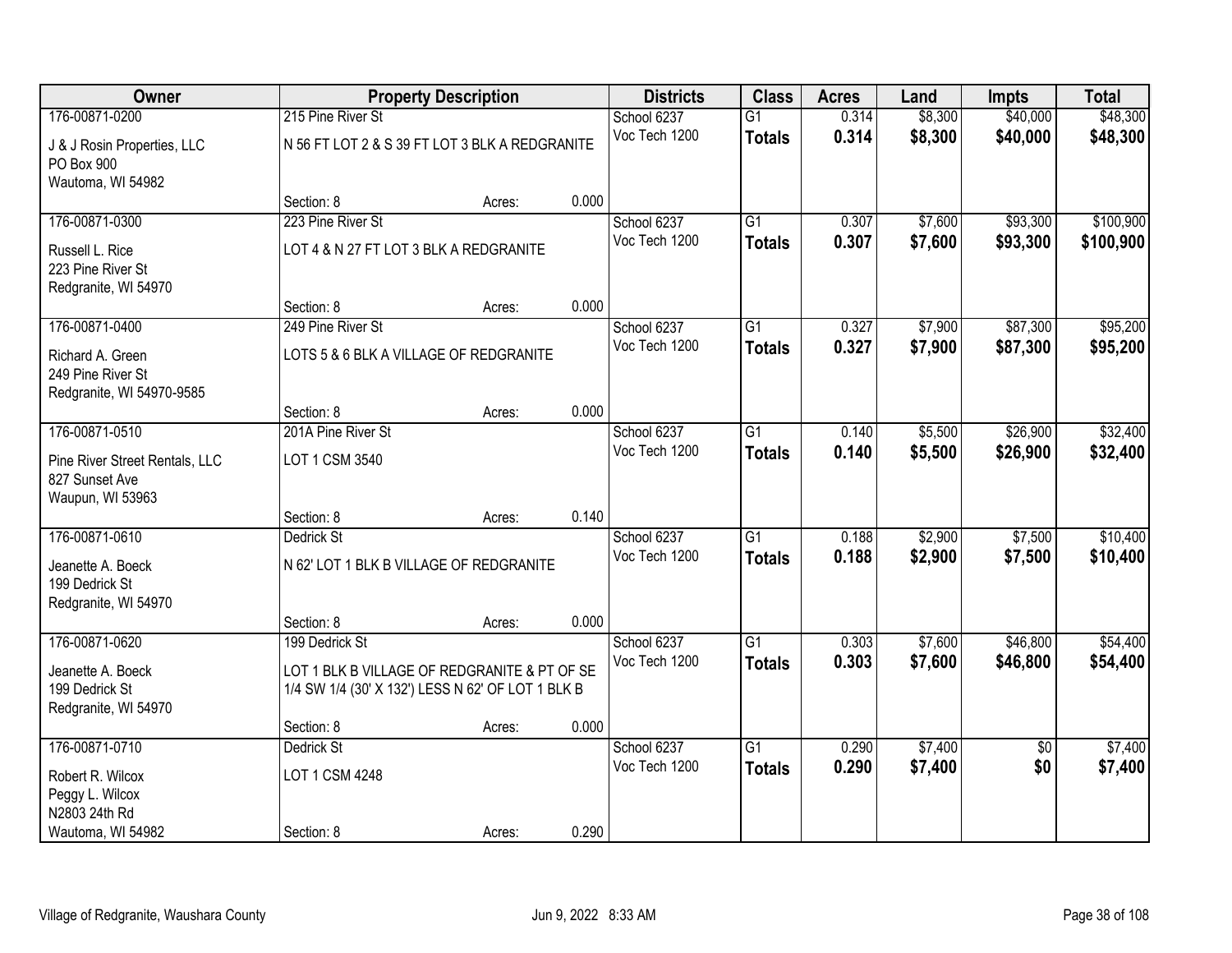| <b>Owner</b>                        | <b>Property Description</b>                     |        |       | <b>Districts</b> | <b>Class</b>    | <b>Acres</b> | Land     | <b>Impts</b>    | <b>Total</b> |
|-------------------------------------|-------------------------------------------------|--------|-------|------------------|-----------------|--------------|----------|-----------------|--------------|
| 176-00871-0720                      | 215 Dedrick St                                  |        |       | School 6237      | $\overline{G1}$ | 0.310        | \$9,400  | \$60,000        | \$69,400     |
| Mark W. Abel                        | LOT 2 CSM 4248                                  |        |       | Voc Tech 1200    | <b>Totals</b>   | 0.310        | \$9,400  | \$60,000        | \$69,400     |
| Tiffanie R. Abel                    |                                                 |        |       |                  |                 |              |          |                 |              |
| 215 Dedrick St                      |                                                 |        |       |                  |                 |              |          |                 |              |
| Redgranite, WI 54970-9128           | Section: 8                                      | Acres: | 0.310 |                  |                 |              |          |                 |              |
| 176-00871-0800                      | Dedrick St                                      |        |       | School 6237      | G1              | 0.200        | \$6,500  | \$0             | \$6,500      |
| Kim C. Van Dellen                   | LOT 5 BLK B VILLAGE OF REDGRANITE               |        |       | Voc Tech 1200    | <b>Totals</b>   | 0.200        | \$6,500  | \$0             | \$6,500      |
| N1701 29th Ave                      |                                                 |        |       |                  |                 |              |          |                 |              |
| Berlin, WI 54923-7636               |                                                 |        |       |                  |                 |              |          |                 |              |
|                                     | Section: 8                                      | Acres: | 0.000 |                  |                 |              |          |                 |              |
| 176-00871-0900                      | Dedrick St                                      |        |       | School 6237      | $\overline{G1}$ | 0.161        | \$2,700  | $\overline{50}$ | \$2,700      |
| Kim C. Van Dellen                   | LOT 6 BLK B VILLAGE OF REDGRANITE               |        |       | Voc Tech 1200    | <b>Totals</b>   | 0.161        | \$2,700  | \$0             | \$2,700      |
| N1701 29th Ave                      |                                                 |        |       |                  |                 |              |          |                 |              |
| Berlin, WI 54923-7636               |                                                 |        |       |                  |                 |              |          |                 |              |
|                                     | Section: 8                                      | Acres: | 0.000 |                  |                 |              |          |                 |              |
| 176-00872-0100                      | 316 Pine River St                               |        |       | School 6237      | $\overline{G1}$ | 0.239        | \$6,700  | \$43,900        | \$50,600     |
| Daniel Bautzmann                    | DEDRICKS ADD PT OF LOT 1 & PARCEL W SIDE BLK    |        |       | Voc Tech 1200    | <b>Totals</b>   | 0.239        | \$6,700  | \$43,900        | \$50,600     |
| 316 Pine River St                   | C                                               |        |       |                  |                 |              |          |                 |              |
| Redgranite, WI 54970-9576           |                                                 |        |       |                  |                 |              |          |                 |              |
|                                     | Section: 8                                      | Acres: | 0.000 |                  |                 |              |          |                 |              |
| 176-00872-0200                      | 318 Pine River St                               |        |       | School 6237      | $\overline{G1}$ | 0.193        | \$6,400  | \$19,300        | \$25,700     |
| Judith Hannah                       | LOT 1 & 2 CSM 1570                              |        |       | Voc Tech 1200    | <b>Totals</b>   | 0.193        | \$6,400  | \$19,300        | \$25,700     |
| 318 Pine River St                   |                                                 |        |       |                  |                 |              |          |                 |              |
| Redgranite, WI 54970                |                                                 |        |       |                  |                 |              |          |                 |              |
|                                     | Section: 8                                      | Acres: | 0.000 |                  |                 |              |          |                 |              |
| 176-00872-0300                      | 332 Pine River St                               |        |       | School 6237      | $\overline{G1}$ | 0.538        | \$10,700 | \$31,500        | \$42,200     |
| Jeffrey S. Skou                     | LOT 2 & S1/2 LOT 3 BLK C DEDRICKS ADD AND N 5.7 |        |       | Voc Tech 1200    | <b>Totals</b>   | 0.538        | \$10,700 | \$31,500        | \$42,200     |
| PO Box 81                           | FT OF CSM 327                                   |        |       |                  |                 |              |          |                 |              |
| Marquette, WI 53947                 |                                                 |        |       |                  |                 |              |          |                 |              |
|                                     | Section: 8                                      | Acres: | 0.000 |                  |                 |              |          |                 |              |
| 176-00872-0400                      | 348 Pine River St                               |        |       | School 6237      | $\overline{G1}$ | 0.273        | \$7,200  | \$73,900        | \$81,100     |
| Ricky L. Brown et al                | DEDRICKS ADD N1/2 OF LOT 3 & LOT 4 BLK C        |        |       | Voc Tech 1200    | <b>Totals</b>   | 0.273        | \$7,200  | \$73,900        | \$81,100     |
| c/o Farmers & Merchants Bank/Escrow |                                                 |        |       |                  |                 |              |          |                 |              |
| Services                            |                                                 |        |       |                  |                 |              |          |                 |              |
| PO Box 270                          | Section: 8                                      | Acres: | 0.000 |                  |                 |              |          |                 |              |
| Berlin, WI 54923                    |                                                 |        |       |                  |                 |              |          |                 |              |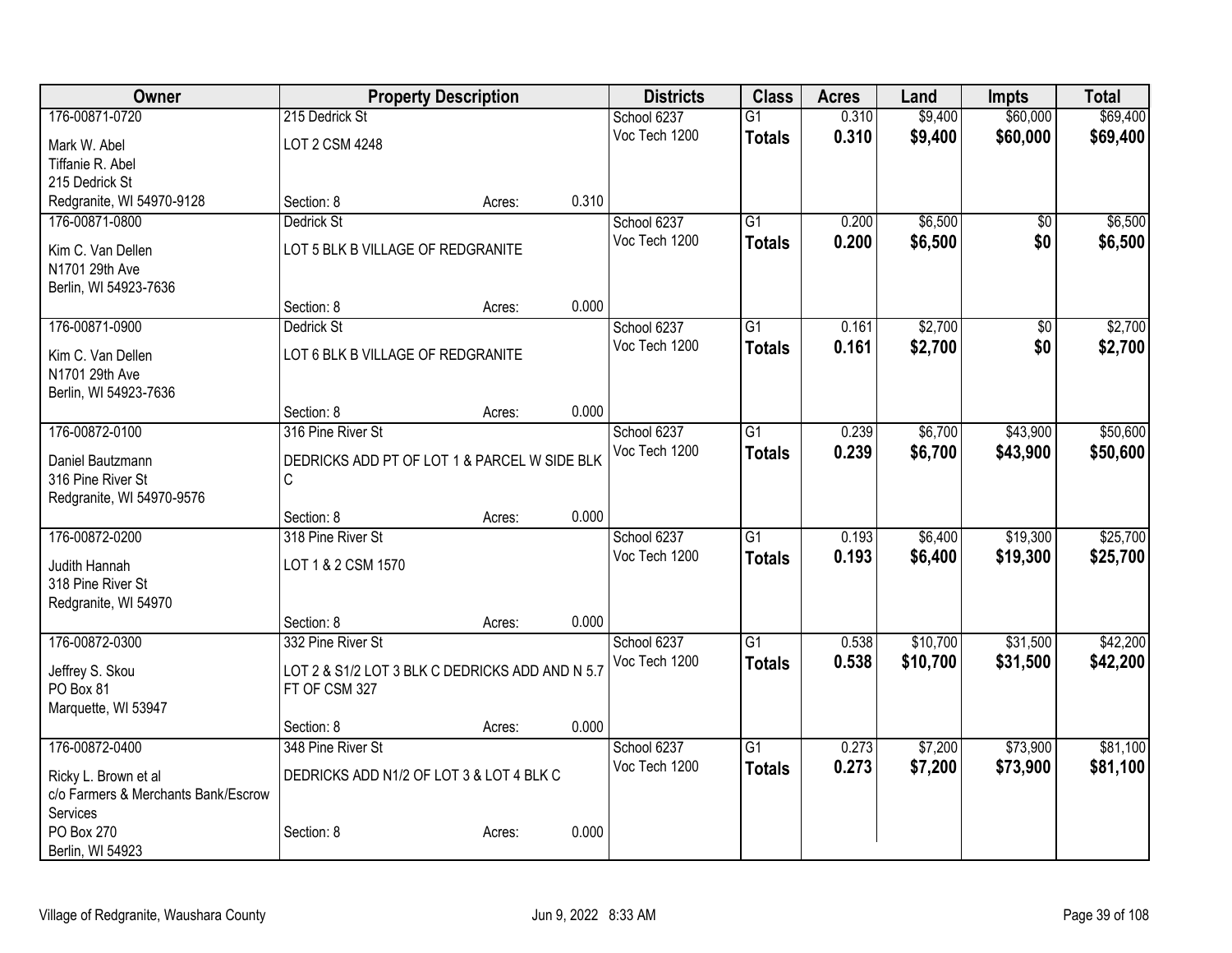| Owner                      |                                             | <b>Property Description</b> |       | <b>Districts</b> | <b>Class</b>           | <b>Acres</b> | Land            | <b>Impts</b>    | <b>Total</b>    |
|----------------------------|---------------------------------------------|-----------------------------|-------|------------------|------------------------|--------------|-----------------|-----------------|-----------------|
| 176-00872-0500             | 408 Pine River St                           |                             |       | School 6237      | $\overline{\text{X3}}$ | 0.382        | $\overline{60}$ | $\overline{50}$ | $\overline{50}$ |
| Waushara County            | DEDRICKS ADD LOTS 5 & 6 BLK C & LOT 1 BLK D |                             |       | Voc Tech 1200    | <b>Totals</b>          | 0.382        | \$0             | \$0             | \$0             |
| PO Box 489                 |                                             |                             |       |                  |                        |              |                 |                 |                 |
| Wautoma, WI 54982-0489     |                                             |                             |       |                  |                        |              |                 |                 |                 |
|                            | Section: 8                                  | Acres:                      | 0.000 |                  |                        |              |                 |                 |                 |
| 176-00872-0600             | 416 Pine River St                           |                             |       | School 6237      | $\overline{G1}$        | 0.188        | \$6,200         | \$38,800        | \$45,000        |
| Jeffrey Larson             | DEDRICKS ADD LOT 7 BLK C & LOT 2 BLK D      |                             |       | Voc Tech 1200    | <b>Totals</b>          | 0.188        | \$6,200         | \$38,800        | \$45,000        |
| Dawn Larson                |                                             |                             |       |                  |                        |              |                 |                 |                 |
| 416 Pine River St          |                                             |                             |       |                  |                        |              |                 |                 |                 |
| Redgranite, WI 54970       | Section: 8                                  | Acres:                      | 0.000 |                  |                        |              |                 |                 |                 |
| 176-00872-0700             | 430 Pine River St                           |                             |       | School 6237      | $\overline{G1}$        | 0.209        | \$6,300         | \$39,500        | \$45,800        |
| Adam D. Martin             | DEDRICKS ADD LOT 8 BLK C & LOT 3 BLK D      |                             |       | Voc Tech 1200    | <b>Totals</b>          | 0.209        | \$6,300         | \$39,500        | \$45,800        |
| 430 Pine River St          |                                             |                             |       |                  |                        |              |                 |                 |                 |
| Redgranite, WI 54970       |                                             |                             |       |                  |                        |              |                 |                 |                 |
|                            | Section: 8                                  | Acres:                      | 0.000 |                  |                        |              |                 |                 |                 |
| 176-00872-0800             | 438 Pine River St                           |                             |       | School 6237      | $\overline{G1}$        | 0.229        | \$6,800         | \$27,200        | \$34,000        |
| Joseph M. Krempp           | DEDRICKS ADD LOT 9 BLK C & LOT 4 BLK D      |                             |       | Voc Tech 1200    | <b>Totals</b>          | 0.229        | \$6,800         | \$27,200        | \$34,000        |
| 438 Pine River St          |                                             |                             |       |                  |                        |              |                 |                 |                 |
| Redgranite, WI 54970-9540  |                                             |                             |       |                  |                        |              |                 |                 |                 |
|                            | Section: 8                                  | Acres:                      | 0.000 |                  |                        |              |                 |                 |                 |
| 176-00872-0900             | 444 Pine River St                           |                             |       | School 6237      | $\overline{G1}$        | 0.251        | \$7,000         | \$18,200        | \$25,200        |
| 444 Pine River Street, LLC | LOT 10 BLK C & LOT 5 BLK D DEDRICKS ADDN    |                             |       | Voc Tech 1200    | <b>Totals</b>          | 0.251        | \$7,000         | \$18,200        | \$25,200        |
| N1276 County Rd E          |                                             |                             |       |                  |                        |              |                 |                 |                 |
| Redgranite, WI 54970       |                                             |                             |       |                  |                        |              |                 |                 |                 |
|                            | Section: 8                                  | Acres:                      | 0.000 |                  |                        |              |                 |                 |                 |
| 176-00872-1000             | 448 Pine River St                           |                             |       | School 6237      | $\overline{G1}$        | 0.271        | \$7,100         | \$53,000        | \$60,100        |
| Justin K. Ellingson        | DEDRICKS ADD LOT 11 BLK C & LOT 6 BLK D     |                             |       | Voc Tech 1200    | <b>Totals</b>          | 0.271        | \$7,100         | \$53,000        | \$60,100        |
| Amanda C. Mayville         |                                             |                             |       |                  |                        |              |                 |                 |                 |
| 448 Pine River St          |                                             |                             |       |                  |                        |              |                 |                 |                 |
| Redgranite, WI 54970       | Section: 8                                  | Acres:                      | 0.000 |                  |                        |              |                 |                 |                 |
| 176-00872-1100             | 464 Pine River St                           |                             |       | School 6237      | $\overline{G1}$        | 0.294        | \$7,400         | \$41,700        | \$49,100        |
| Gail S. Pierotti           | LOT 12 BLK C & LOT 7 BLK D DEDRICKS ADDN    |                             |       | Voc Tech 1200    | <b>Totals</b>          | 0.294        | \$7,400         | \$41,700        | \$49,100        |
| 348 E Marquette St Apt 4   |                                             |                             |       |                  |                        |              |                 |                 |                 |
| Berlin, WI 54923           |                                             |                             |       |                  |                        |              |                 |                 |                 |
|                            | Section: 8                                  | Acres:                      | 0.000 |                  |                        |              |                 |                 |                 |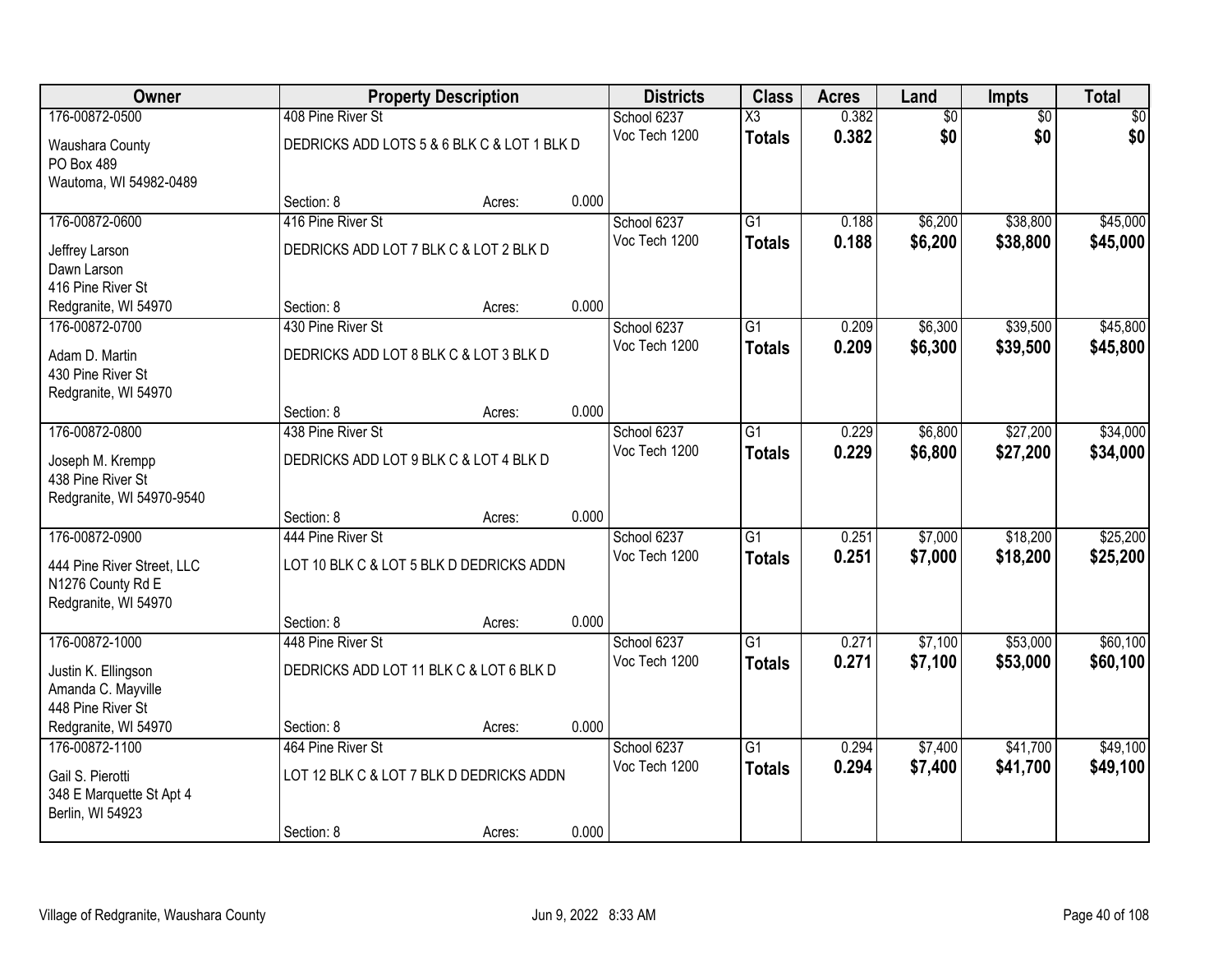| Owner                                  |                                        | <b>Property Description</b> |       | <b>Districts</b> | <b>Class</b>    | <b>Acres</b> | Land    | <b>Impts</b> | <b>Total</b> |
|----------------------------------------|----------------------------------------|-----------------------------|-------|------------------|-----------------|--------------|---------|--------------|--------------|
| 176-00872-1200                         | 502 Bridge Ln                          |                             |       | School 6237      | $\overline{G1}$ | 0.212        | \$6,600 | \$38,400     | \$45,000     |
| Todd Tarr et al                        | DEDRICKS ADD LOT 8 BLK D               |                             |       | Voc Tech 1200    | <b>Totals</b>   | 0.212        | \$6,600 | \$38,400     | \$45,000     |
| c/o Beth Ostrowski                     |                                        |                             |       |                  |                 |              |         |              |              |
| W7504 Beechnut Ct                      |                                        |                             |       |                  |                 |              |         |              |              |
| Wautoma, WI 54982                      | Section: 8                             | Acres:                      | 0.000 |                  |                 |              |         |              |              |
| 176-00872-1300                         | 514 Bridge Ln                          |                             |       | School 6237      | $\overline{G1}$ | 0.242        | \$6,900 | \$30,500     | \$37,400     |
| Eric P. Tiffany                        | DEDRICKS ADD LOT 9 BLK D               |                             |       | Voc Tech 1200    | <b>Totals</b>   | 0.242        | \$6,900 | \$30,500     | \$37,400     |
| 514 Bridge St                          |                                        |                             |       |                  |                 |              |         |              |              |
| Redgranite, WI 54970-9538              |                                        |                             |       |                  |                 |              |         |              |              |
|                                        | Section: 8                             | Acres:                      | 0.000 |                  |                 |              |         |              |              |
| 176-00872-1400                         | 522 Bridge Ln                          |                             |       | School 6237      | $\overline{G1}$ | 0.538        | \$8,400 | \$91,300     | \$99,700     |
| Carol Henze                            | LOTS 10 & 11 BLK D DEDRICKS ADDN       |                             |       | Voc Tech 1200    | <b>Totals</b>   | 0.538        | \$8,400 | \$91,300     | \$99,700     |
| 522 Bridge Ln                          |                                        |                             |       |                  |                 |              |         |              |              |
| Redgranite, WI 54970                   |                                        |                             |       |                  |                 |              |         |              |              |
|                                        | Section: 8                             | Acres:                      | 0.000 |                  |                 |              |         |              |              |
| 176-00873-0100                         | 437 Pine River St                      |                             |       | School 6237      | $\overline{G1}$ | 0.275        | \$7,300 | \$51,200     | \$58,500     |
| Kenneth A. Evert                       | DEDRICKS 3RD ADD LOTS 1 & 8 BLK E      |                             |       | Voc Tech 1200    | <b>Totals</b>   | 0.275        | \$7,300 | \$51,200     | \$58,500     |
| Debora A. Evert                        |                                        |                             |       |                  |                 |              |         |              |              |
| 437 Pine River St                      |                                        |                             |       |                  |                 |              |         |              |              |
| Redgranite, WI 54970                   | Section: 8                             | Acres:                      | 0.000 |                  |                 |              |         |              |              |
| 176-00873-0200                         | 429 Pine River St                      |                             |       | School 6237      | $\overline{G1}$ | 0.275        | \$7,300 | \$59,700     | \$67,000     |
| Gerald J Hebert Revocable Living Trust | LOTS 2 & 7 BLK E DEDRICKS 3RD ADDITION |                             |       | Voc Tech 1200    | <b>Totals</b>   | 0.275        | \$7,300 | \$59,700     | \$67,000     |
| N8159 County Rd N                      |                                        |                             |       |                  |                 |              |         |              |              |
| Neshkoro, WI 54960                     |                                        |                             |       |                  |                 |              |         |              |              |
|                                        | Section: 8                             | Acres:                      | 0.000 |                  |                 |              |         |              |              |
| 176-00873-0300                         | 413 Pine River St                      |                             |       | School 6237      | $\overline{G1}$ | 0.275        | \$7,100 | \$44,800     | \$51,900     |
| Dean Knollenberg                       | DEDRICKS 3RD ADD LOTS 3 & 6 BLK E      |                             |       | Voc Tech 1200    | <b>Totals</b>   | 0.275        | \$7,100 | \$44,800     | \$51,900     |
| Annette Knollenberg                    |                                        |                             |       |                  |                 |              |         |              |              |
| 413 Pine River St                      |                                        |                             |       |                  |                 |              |         |              |              |
| Redgranite, WI 54970                   | Section: 8                             | Acres:                      | 0.000 |                  |                 |              |         |              |              |
| 176-00873-0400                         | 405 Pine River St                      |                             |       | School 6237      | $\overline{G1}$ | 0.138        | \$5,500 | \$71,400     | \$76,900     |
| <b>Steven Pettit</b>                   | DEDRICKS 3RD ADD LOT 4 BLK E           |                             |       | Voc Tech 1200    | <b>Totals</b>   | 0.138        | \$5,500 | \$71,400     | \$76,900     |
| 405 Pine River St                      |                                        |                             |       |                  |                 |              |         |              |              |
| Redgranite, WI 54970                   |                                        |                             |       |                  |                 |              |         |              |              |
|                                        | Section: 8                             | Acres:                      | 0.000 |                  |                 |              |         |              |              |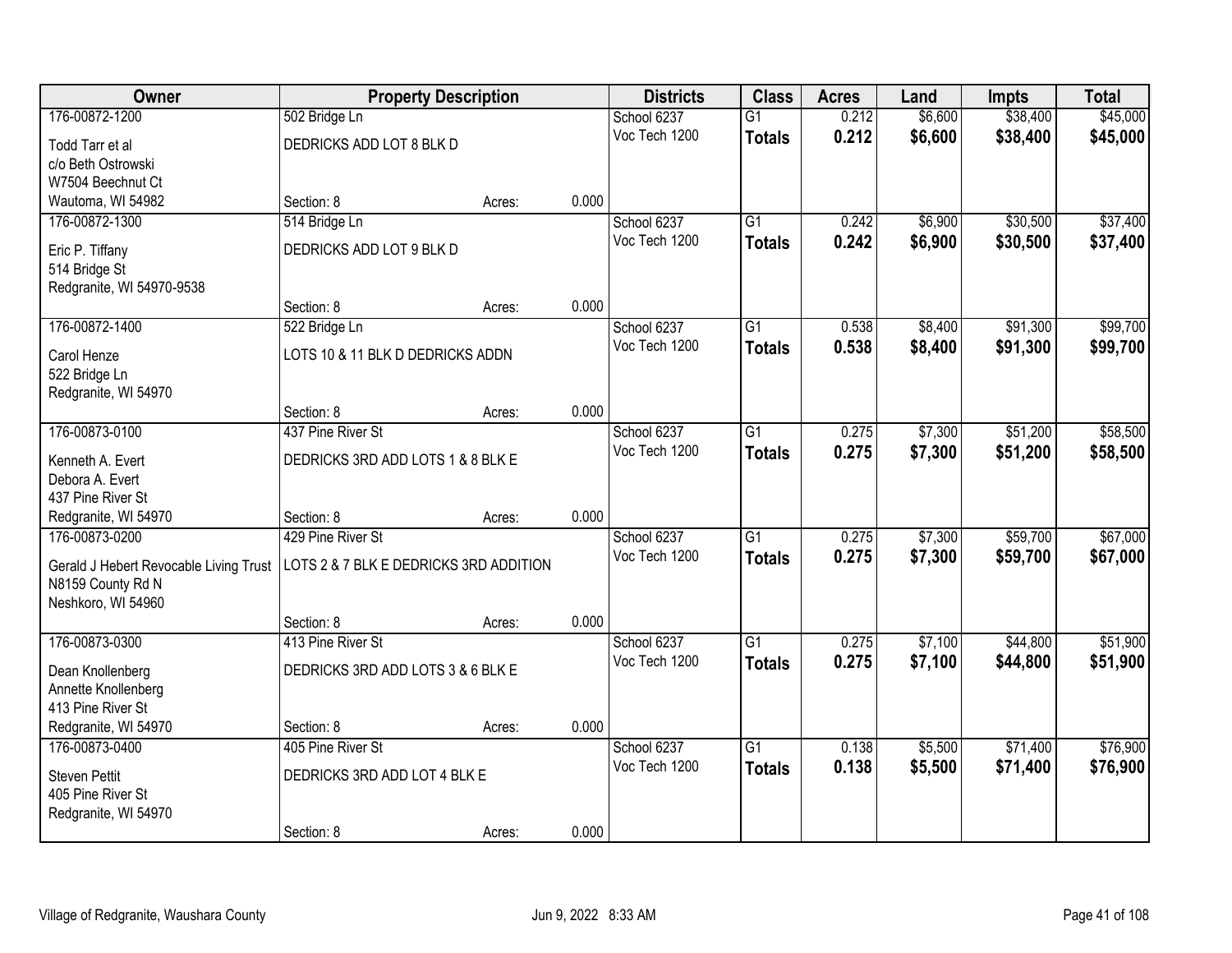| <b>Owner</b>                                  | <b>Property Description</b>            |        | <b>Districts</b> | <b>Class</b>                 | <b>Acres</b>    | Land           | <b>Impts</b> | <b>Total</b>    |          |
|-----------------------------------------------|----------------------------------------|--------|------------------|------------------------------|-----------------|----------------|--------------|-----------------|----------|
| 176-00873-0500                                | 333 Lafayette St                       |        |                  | School 6237                  | $\overline{G1}$ | 0.138          | \$5,600      | \$15,200        | \$20,800 |
| <b>Steven Pettit</b>                          | DEDRICKS 3RD ADD LOT 5 BLK E           |        |                  | Voc Tech 1200                | <b>Totals</b>   | 0.138          | \$5,600      | \$15,200        | \$20,800 |
| 405 Pine River St                             |                                        |        |                  |                              |                 |                |              |                 |          |
| Redgranite, WI 54970                          |                                        |        |                  |                              |                 |                |              |                 |          |
|                                               | Section: 8                             | Acres: | 0.000            |                              |                 |                |              |                 |          |
| 176-00873-0600                                | 329 Pine River St                      |        |                  | School 6237                  | $\overline{G1}$ | 0.275          | \$7,100      | \$39,700        | \$46,800 |
| Michael E. Kapp                               | LOTS 1 & 2 BLK F DEDRICKS 3RD ADDN     |        |                  | Voc Tech 1200                | <b>Totals</b>   | 0.275          | \$7,100      | \$39,700        | \$46,800 |
| Joan E. Kapp                                  |                                        |        |                  |                              |                 |                |              |                 |          |
| <b>PO Box 142</b>                             |                                        |        |                  |                              |                 |                |              |                 |          |
| Redgranite, WI 54970                          | Section: 8                             | Acres: | 0.000            |                              |                 |                |              |                 |          |
| 176-00873-0700                                | 315 Pine River St                      |        |                  | School 6237                  | $\overline{G1}$ | 0.275          | \$7,100      | \$42,600        | \$49,700 |
| Joan Kapp                                     | LOTS 3 & 4 BLK F DEDRICKS 3RD ADDITION |        |                  | Voc Tech 1200                | <b>Totals</b>   | 0.275          | \$7,100      | \$42,600        | \$49,700 |
| c/o Specialized L. Servicing                  |                                        |        |                  |                              |                 |                |              |                 |          |
| 8742 Lucent Blvd Ste 300                      |                                        |        |                  |                              |                 |                |              |                 |          |
| Highlands Ranch, CO 80129                     | Section: 8                             | Acres: | 0.000            |                              |                 |                |              |                 |          |
| 176-00873-0800                                | 307 Pine River St                      |        |                  | School 6237<br>Voc Tech 1200 | $\overline{G1}$ | 0.138<br>0.138 | \$5,500      | \$32,600        | \$38,100 |
| Carl E. Boeck                                 | LOT 5 BLK F DEDRICKS 3RD ADDN          |        |                  |                              | <b>Totals</b>   |                | \$5,500      | \$32,600        | \$38,100 |
| 307 Pine River St                             |                                        |        |                  |                              |                 |                |              |                 |          |
| Redgranite, WI 54970                          | Section: 8                             |        | 0.000            |                              |                 |                |              |                 |          |
| 176-00873-0900                                | 326 Tice St                            | Acres: |                  | School 6237                  | $\overline{G1}$ | 0.413          | \$9,600      | \$22,500        | \$32,100 |
|                                               |                                        |        |                  | Voc Tech 1200                | <b>Totals</b>   | 0.413          | \$9,600      | \$22,500        | \$32,100 |
| Todd E. Kapp                                  | DEDRICKS 3RD ADD LOTS 6, 7 & 8 BLK F   |        |                  |                              |                 |                |              |                 |          |
| 115 Pine Meadows Ct<br>Cross Plains, WI 53528 |                                        |        |                  |                              |                 |                |              |                 |          |
|                                               | Section: 8                             | Acres: | 0.000            |                              |                 |                |              |                 |          |
| 176-00873-1000                                | 330 Lafayette St                       |        |                  | School 6237                  | $\overline{G1}$ | 0.275          | \$7,300      | \$49,200        | \$56,500 |
|                                               |                                        |        |                  | Voc Tech 1200                | <b>Totals</b>   | 0.275          | \$7,300      | \$49,200        | \$56,500 |
| Joan E. Kapp<br>330 Lafayette St              | DEDRICKS 3RD ADD LOTS 9 & 10 BLK F     |        |                  |                              |                 |                |              |                 |          |
| Redgranite, WI 54970                          |                                        |        |                  |                              |                 |                |              |                 |          |
|                                               | Section: 8                             | Acres: | 0.000            |                              |                 |                |              |                 |          |
| 176-00873-1100                                | <b>Tice St</b>                         |        |                  | School 6237                  | $\overline{G1}$ | 0.275          | \$7,300      | $\overline{50}$ | \$7,300  |
| Verlin Parker et al                           | DEDRICKS 3RD ADD LOTS 1 & 2 BLK G      |        |                  | Voc Tech 1200                | <b>Totals</b>   | 0.275          | \$7,300      | \$0             | \$7,300  |
| c/o Farmers & Merchants Bank/Escrow           |                                        |        |                  |                              |                 |                |              |                 |          |
| Services                                      |                                        |        |                  |                              |                 |                |              |                 |          |
| PO Box 270                                    | Section: 8                             | Acres: | 0.000            |                              |                 |                |              |                 |          |
| Berlin, WI 54923                              |                                        |        |                  |                              |                 |                |              |                 |          |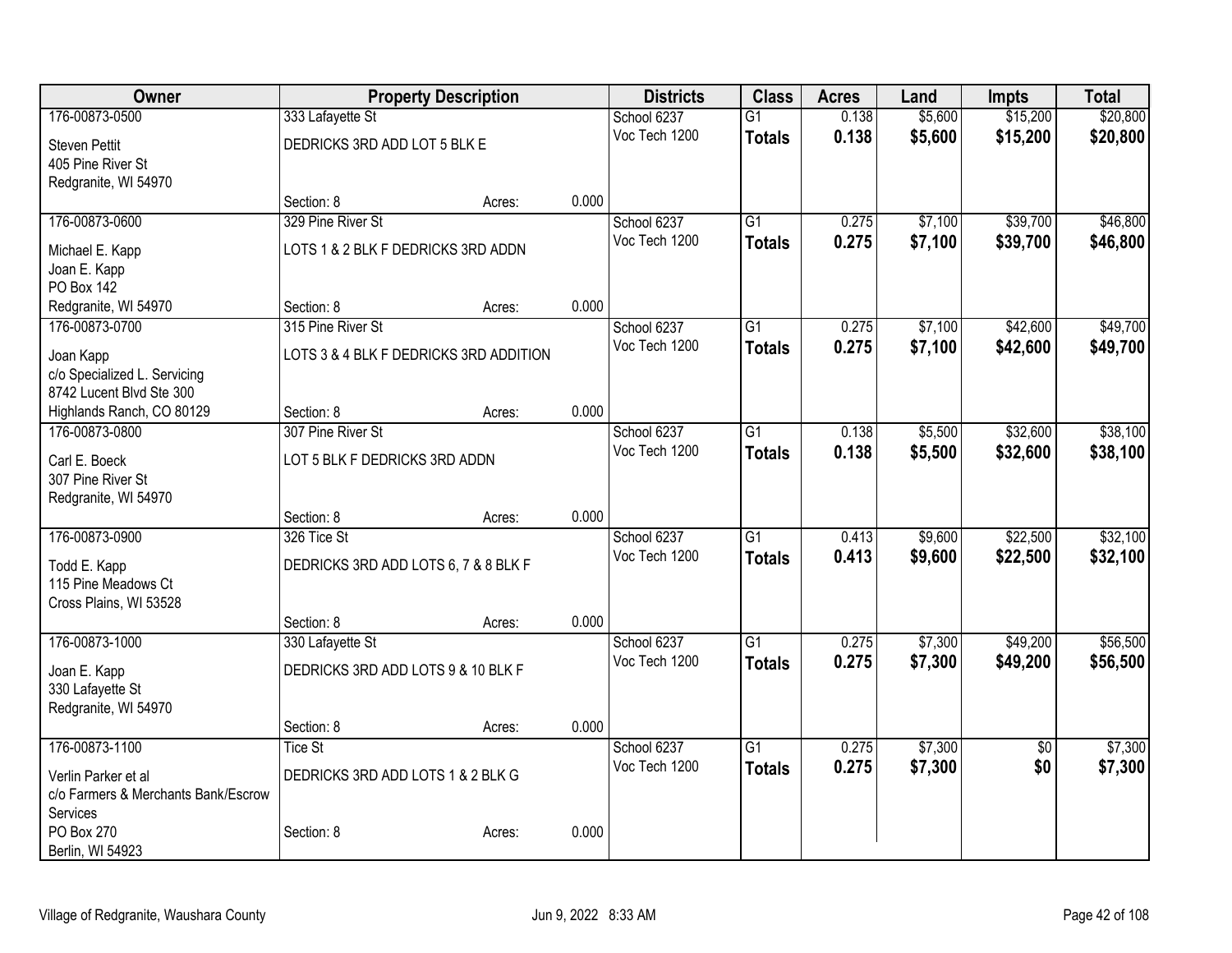| Owner                                       |                                                                                            | <b>Property Description</b> |       | <b>Districts</b> | <b>Class</b>    | <b>Acres</b> | Land            | <b>Impts</b>    | <b>Total</b> |
|---------------------------------------------|--------------------------------------------------------------------------------------------|-----------------------------|-------|------------------|-----------------|--------------|-----------------|-----------------|--------------|
| 176-00873-1200                              | 405 Lafayette St                                                                           |                             |       | School 6237      | $\overline{G1}$ | 0.275        | \$7,300         | \$120,600       | \$127,900    |
| <b>Marion Parker</b>                        | DEDRICKS 3RD ADD LOTS 3 & 4 BLK G                                                          |                             |       | Voc Tech 1200    | <b>Totals</b>   | 0.275        | \$7,300         | \$120,600       | \$127,900    |
| c/o Farmers & Merchants Bank/Escrow         |                                                                                            |                             |       |                  |                 |              |                 |                 |              |
| Services                                    |                                                                                            |                             |       |                  |                 |              |                 |                 |              |
| PO Box 270                                  | Section: 8                                                                                 | Acres:                      | 0.000 |                  |                 |              |                 |                 |              |
| Berlin, WI 54923                            |                                                                                            |                             |       |                  |                 |              |                 |                 |              |
| 176-00873-1311                              | <b>Tice St</b>                                                                             |                             |       | School 6237      | $\overline{G1}$ | 0.138        | \$5,600         | $\overline{50}$ | \$5,600      |
| Verlin Parker et al                         | DEDRICKS 3RD ADD LOT 1 BLK H                                                               |                             |       | Voc Tech 1200    | <b>Totals</b>   | 0.138        | \$5,600         | \$0             | \$5,600      |
| c/o Farmers & Merchants Bank/Escrow         |                                                                                            |                             |       |                  |                 |              |                 |                 |              |
| Services                                    |                                                                                            |                             |       |                  |                 |              |                 |                 |              |
| PO Box 270                                  | Section: 8                                                                                 | Acres:                      | 0.000 |                  |                 |              |                 |                 |              |
| Berlin, WI 54923                            |                                                                                            |                             |       |                  |                 |              |                 |                 |              |
| 176-00873-1312                              | 321 Tice St                                                                                |                             |       | School 6237      | $\overline{G1}$ | 0.138        | \$2,500         | $\overline{30}$ | \$2,500      |
| Matthia G. Kreuziger                        | DEDRICKS 3RD ADD LOT 2 BLK H                                                               |                             |       | Voc Tech 1200    | <b>Totals</b>   | 0.138        | \$2,500         | \$0             | \$2,500      |
| Doris C. Kreuziger                          |                                                                                            |                             |       |                  |                 |              |                 |                 |              |
| PO Box 132                                  |                                                                                            |                             |       |                  |                 |              |                 |                 |              |
| Redgranite, WI 54970                        | Section: 8                                                                                 | Acres:                      | 0.000 |                  |                 |              |                 |                 |              |
| 176-00873-1400                              | 321 Tice St                                                                                |                             |       | School 6237      | $\overline{G1}$ | 0.413        | \$10,600        | \$116,400       | \$127,000    |
| Matthia G. Kreuziger                        | DEDRICKS 3RD ADD LOTS 3 TO 5 BLK H                                                         |                             |       | Voc Tech 1200    | <b>Totals</b>   | 0.413        | \$10,600        | \$116,400       | \$127,000    |
| Doris C. Kreuziger                          |                                                                                            |                             |       |                  |                 |              |                 |                 |              |
| PO Box 132                                  |                                                                                            |                             |       |                  |                 |              |                 |                 |              |
| Redgranite, WI 54970                        | Section: 8                                                                                 | Acres:                      | 0.000 |                  |                 |              |                 |                 |              |
| 176-00874-0100                              | 202 Pine River St                                                                          |                             |       | School 6237      | X4              | 0.075        | $\overline{50}$ | $\overline{50}$ | $\sqrt{50}$  |
| Redgranite CIVIC Center                     | CARTER ADD LOT 1 BLK A                                                                     |                             |       | Voc Tech 1200    | <b>Totals</b>   | 0.075        | \$0             | \$0             | \$0          |
|                                             |                                                                                            |                             |       |                  |                 |              |                 |                 |              |
|                                             |                                                                                            |                             |       |                  |                 |              |                 |                 |              |
|                                             | Section: 8                                                                                 | Acres:                      | 0.000 |                  |                 |              |                 |                 |              |
| 176-00874-0200                              | <b>Pine River St</b>                                                                       |                             |       | School 6237      | $\overline{G1}$ | 0.145        | \$5,600         | $\overline{50}$ | \$5,600      |
| Patricia L. Denk et al                      | CARTERS ADD LOT 3 EXC N 2' & LOT 2 BLK A LIFE                                              |                             |       | Voc Tech 1200    | <b>Totals</b>   | 0.145        | \$5,600         | \$0             | \$5,600      |
| N5103 County Rd E                           | ESTATE TO WILLIAM & DOLORES ANGELO                                                         |                             |       |                  |                 |              |                 |                 |              |
| Pine River, WI 54965                        |                                                                                            |                             |       |                  |                 |              |                 |                 |              |
|                                             | Section: 8                                                                                 | Acres:                      | 0.000 |                  |                 |              |                 |                 |              |
| 176-00874-0300                              | 220 Pine River St                                                                          |                             |       | School 6237      | $\overline{G1}$ | 0.305        | \$7,400         | \$11,200        | \$18,600     |
|                                             |                                                                                            |                             |       | Voc Tech 1200    | <b>Totals</b>   | 0.305        | \$7,400         | \$11,200        | \$18,600     |
| Patricia L. Denk et al<br>N5103 County Rd E | CARTERS ADD N 2' LOT 3 & LOTS 4, 5, 6 & 7 BLK A<br>LIFE ESTATE TO WILLIAM & DOLORES ANGELO |                             |       |                  |                 |              |                 |                 |              |
| Pine River, WI 54965                        |                                                                                            |                             |       |                  |                 |              |                 |                 |              |
|                                             | Section: 8                                                                                 | Acres:                      | 0.000 |                  |                 |              |                 |                 |              |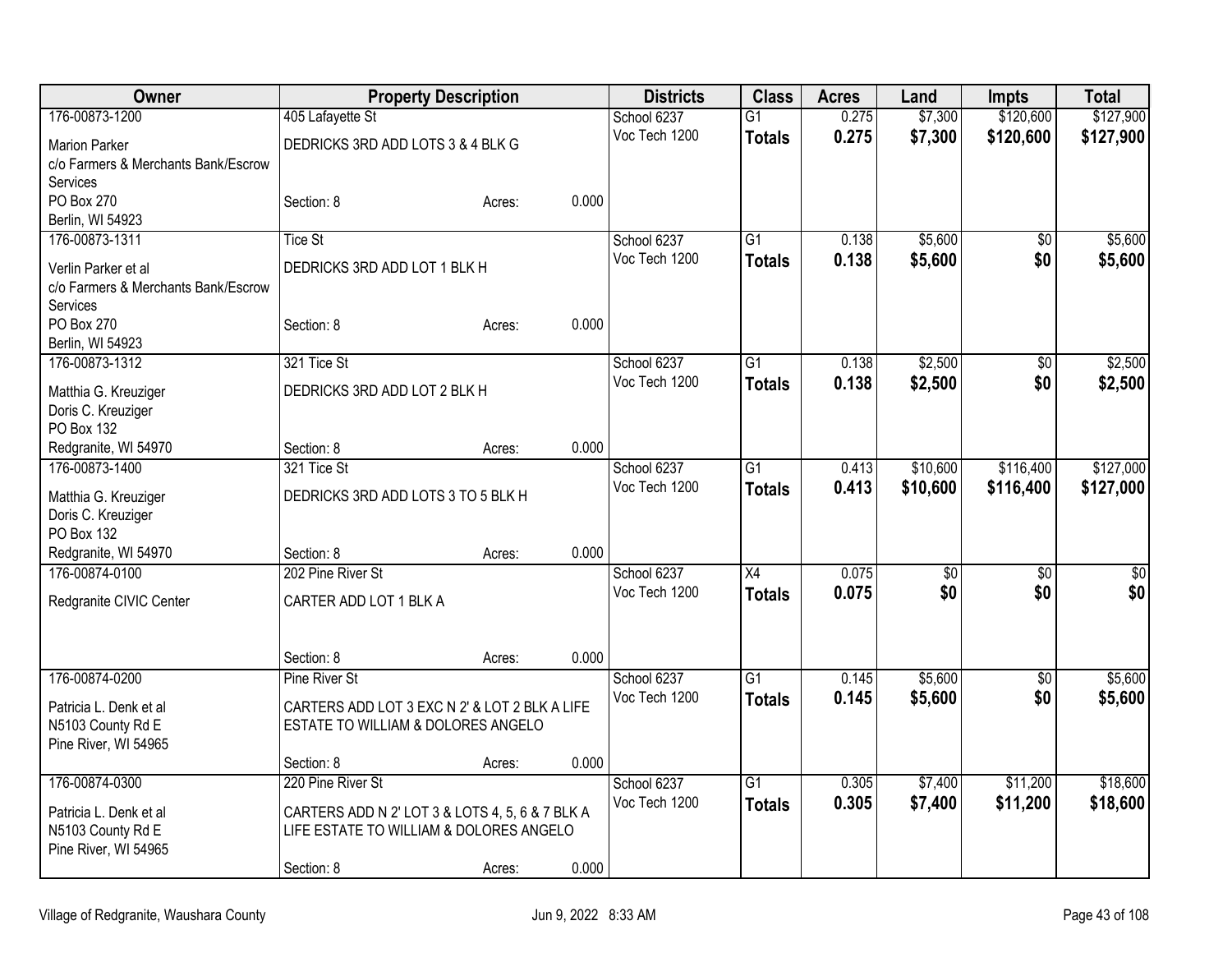| Owner                                                                               |                                                                          | <b>Property Description</b> |       | <b>Districts</b> | <b>Class</b>    | <b>Acres</b> | Land    | <b>Impts</b> | <b>Total</b> |
|-------------------------------------------------------------------------------------|--------------------------------------------------------------------------|-----------------------------|-------|------------------|-----------------|--------------|---------|--------------|--------------|
| 176-00874-0400                                                                      | 222 Pine River St                                                        |                             |       | School 6237      | G1              | 0.050        | \$3,400 | \$75,100     | \$78,500     |
| Patricia L. Denk et al<br>N5103 County Rd E<br>Pine River, WI 54965                 | CARTERS ADD S 2/3 LOT 8 BLK A LIFE ESTATE TO<br>WILLIAM & DOLORES ANGELO |                             |       | Voc Tech 1200    | <b>Totals</b>   | 0.050        | \$3,400 | \$75,100     | \$78,500     |
|                                                                                     | Section: 8                                                               | Acres:                      | 0.000 |                  |                 |              |         |              |              |
| 176-00874-0500                                                                      | 226 Pine River St                                                        |                             |       | School 6237      | $\overline{G1}$ | 0.050        | \$2,500 | \$0          | \$2,500      |
| Patricia L. Denk<br>N5103 County Rd E<br>Pine River, WI 54965                       | CARTERS ADD N 1/3 LOT 8 & S 1/3 LOT 9 BLK A                              |                             |       | Voc Tech 1200    | <b>Totals</b>   | 0.050        | \$2,500 | \$0          | \$2,500      |
|                                                                                     | Section: 8                                                               | Acres:                      | 0.000 |                  |                 |              |         |              |              |
| 176-00874-0600                                                                      | 228 Pine River St                                                        |                             |       | School 6237      | G1              | 0.068        | \$3,200 | \$31,600     | \$34,800     |
| Ardythe R. Sheldon<br>1612 University Dr Apt 10<br>Menasha, WI 54952-3710           | N 2/3 LOT 9 & S 8' LOT 10 BLK A CARTERS FB ADDN                          |                             |       | Voc Tech 1200    | <b>Totals</b>   | 0.068        | \$3,200 | \$31,600     | \$34,800     |
|                                                                                     | Section: 8                                                               | Acres:                      | 0.000 |                  |                 |              |         |              |              |
| 176-00874-0700                                                                      | 246 Pine River St                                                        |                             |       | School 6237      | $\overline{G1}$ | 0.132        | \$5,400 | \$39,700     | \$45,100     |
| Brightpath Investments V, LLC<br>5868 E 71st St Ste e-379<br>Indianapolis, IN 46220 | LOTS 10 & 11 BLK A CARTERS ADDITION; EXC S 8<br>FT OF LOT 10             |                             |       | Voc Tech 1200    | <b>Totals</b>   | 0.132        | \$5,400 | \$39,700     | \$45,100     |
|                                                                                     | Section: 8                                                               | Acres:                      | 0.000 |                  |                 |              |         |              |              |
| 176-00874-0800                                                                      | 243 Maple St                                                             |                             |       | School 6237      | $\overline{G1}$ | 0.075        | \$4,400 | \$33,900     | \$38,300     |
| Ostrowski Rentals, LLC<br>1682 Maricopa Dr<br>Oshkosh, WI 54904-8261                | CARTERS ADD LOT 12 BLK A                                                 |                             |       | Voc Tech 1200    | <b>Totals</b>   | 0.075        | \$4,400 | \$33,900     | \$38,300     |
|                                                                                     | Section: 8                                                               | Acres:                      | 0.000 |                  |                 |              |         |              |              |
| 176-00874-0900                                                                      | 235 Maple St                                                             |                             |       | School 6237      | $\overline{G1}$ | 0.150        | \$5,800 | \$48,700     | \$54,500     |
| Douglas T. Rohde<br>Linda A. Rohde<br>235 Maple St                                  | CARTERS ADD LOTS 13 & 14 BLK A                                           |                             |       | Voc Tech 1200    | <b>Totals</b>   | 0.150        | \$5,800 | \$48,700     | \$54,500     |
| Redgranite, WI 54970                                                                | Section: 8                                                               | Acres:                      | 0.000 |                  |                 |              |         |              |              |
| 176-00874-1000                                                                      | 221 Maple St                                                             |                             |       | School 6237      | $\overline{G1}$ | 0.225        | \$6,800 | \$48,200     | \$55,000     |
| Dana Sluga<br>221 Maple St<br>Redgranite, WI 54970                                  | LOTS 15, 16 & 17 BLK A CARTERS ADD                                       |                             |       | Voc Tech 1200    | <b>Totals</b>   | 0.225        | \$6,800 | \$48,200     | \$55,000     |
|                                                                                     | Section: 8                                                               | Acres:                      | 0.000 |                  |                 |              |         |              |              |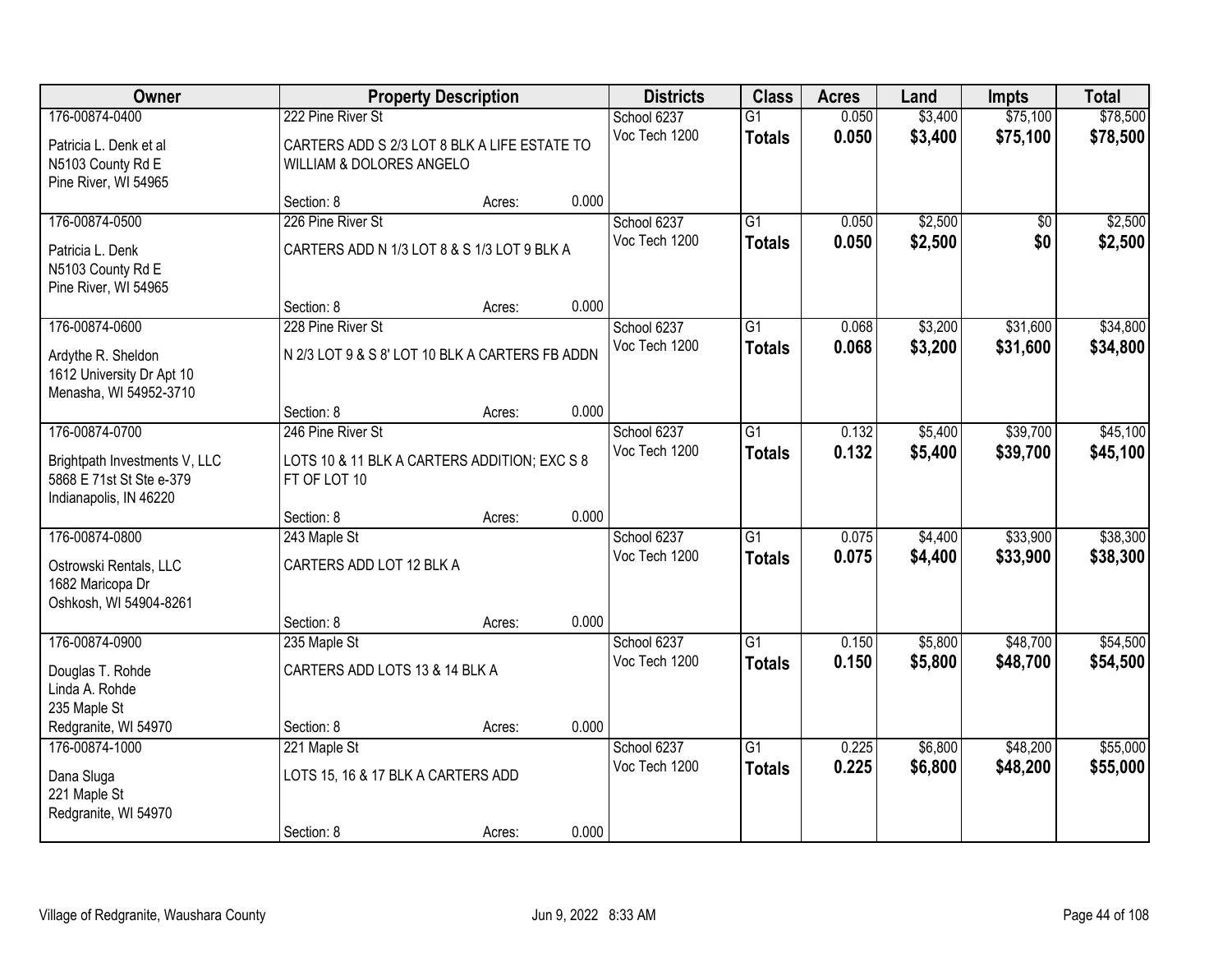| Owner                                  |                                                 | <b>Property Description</b> |       | <b>Districts</b> | <b>Class</b>    | <b>Acres</b> | Land    | <b>Impts</b> | <b>Total</b> |
|----------------------------------------|-------------------------------------------------|-----------------------------|-------|------------------|-----------------|--------------|---------|--------------|--------------|
| 176-00874-1100                         | 213 Maple St                                    |                             |       | School 6237      | G1              | 0.225        | \$6,800 | \$34,700     | \$41,500     |
| Teresa M. Genduso                      | CARTERS ADD LOTS 18,19 & 20 BLK A               |                             |       | Voc Tech 1200    | <b>Totals</b>   | 0.225        | \$6,800 | \$34,700     | \$41,500     |
| N2552 Antler Dr                        |                                                 |                             |       |                  |                 |              |         |              |              |
| Wautoma, WI 54982                      |                                                 |                             |       |                  |                 |              |         |              |              |
|                                        | Section: 8                                      | Acres:                      | 0.000 |                  |                 |              |         |              |              |
| 176-00874-1200                         | 201 Maple St                                    |                             |       | School 6237      | $\overline{G1}$ | 0.150        | \$5,800 | \$4,200      | \$10,000     |
| Ryan M. Jaeger                         | CARTERS ADD LOTS 21 & 22 BLK A                  |                             |       | Voc Tech 1200    | <b>Totals</b>   | 0.150        | \$5,800 | \$4,200      | \$10,000     |
| W1317 County Rd E                      |                                                 |                             |       |                  |                 |              |         |              |              |
| Neshkoro, WI 54960                     |                                                 |                             |       |                  |                 |              |         |              |              |
|                                        | Section: 8                                      | Acres:                      | 0.000 |                  |                 |              |         |              |              |
| 176-00874-1300                         | 202 Franklin St                                 |                             |       | School 6237      | $\overline{G1}$ | 0.164        | \$6,000 | \$65,900     | \$71,900     |
| Dan W. Loche                           | CARTERS ADD LOTS 1 & 2 & EAST 9' OF LOT 21 & 22 |                             |       | Voc Tech 1200    | <b>Totals</b>   | 0.164        | \$6,000 | \$65,900     | \$71,900     |
| Darlene A. Loche                       | <b>BLKB</b>                                     |                             |       |                  |                 |              |         |              |              |
| 202 Franklin St                        |                                                 |                             |       |                  |                 |              |         |              |              |
| Redgranite, WI 54970                   | Section: 8                                      | Acres:                      | 0.000 |                  |                 |              |         |              |              |
| 176-00874-1400                         | 210 Maple St                                    |                             |       | School 6237      | $\overline{G1}$ | 0.297        | \$7,500 | \$50,900     | \$58,400     |
| Brandon R. Blumke                      | CARTERS ADD LOTS 3, 4, 19 & 20 BLK B LESS       |                             |       | Voc Tech 1200    | <b>Totals</b>   | 0.297        | \$7,500 | \$50,900     | \$58,400     |
| 210 Maple St                           | <b>EASEMENT</b>                                 |                             |       |                  |                 |              |         |              |              |
| Redgranite, WI 54970                   |                                                 |                             |       |                  |                 |              |         |              |              |
|                                        | Section: 8                                      | Acres:                      | 0.000 |                  |                 |              |         |              |              |
| 176-00874-1500                         | 216 Maple St                                    |                             |       | School 6237      | $\overline{G1}$ | 0.338        | \$8,300 | \$44,700     | \$53,000     |
| Christopher M. Kister                  | LOTS 5, 16, 17, 18 & S1/2 LOT 6 BLK B CARTERS   |                             |       | Voc Tech 1200    | <b>Totals</b>   | 0.338        | \$8,300 | \$44,700     | \$53,000     |
| 216 Maple St                           | <b>ADDITION</b>                                 |                             |       |                  |                 |              |         |              |              |
| Redgranite, WI 54970-9121              |                                                 |                             |       |                  |                 |              |         |              |              |
|                                        | Section: 8                                      | Acres:                      | 0.000 |                  |                 |              |         |              |              |
| 176-00874-1600                         | 224 Maple St                                    |                             |       | School 6237      | $\overline{G1}$ | 0.113        | \$5,200 | \$46,100     | \$51,300     |
| Gerald J Hebert Revocable Living Trust | LOT 7 & N1/2 OF LOT 6 BLK B CARTERS ADDITION    |                             |       | Voc Tech 1200    | <b>Totals</b>   | 0.113        | \$5,200 | \$46,100     | \$51,300     |
| N8159 County Rd N                      |                                                 |                             |       |                  |                 |              |         |              |              |
| Neshkoro, WI 54960                     |                                                 |                             |       |                  |                 |              |         |              |              |
|                                        | Section: 8                                      | Acres:                      | 0.000 |                  |                 |              |         |              |              |
| 176-00874-1700                         | 232 Maple St                                    |                             |       | School 6237      | $\overline{G1}$ | 0.188        | \$6,300 | \$40,400     | \$46,700     |
| Richard P. Hohenstein                  | CARTERS ADD S 1/2 LOT 10 & LOTS 8 & 9 BLK B     |                             |       | Voc Tech 1200    | <b>Totals</b>   | 0.188        | \$6,300 | \$40,400     | \$46,700     |
| Christine A. Struppa                   |                                                 |                             |       |                  |                 |              |         |              |              |
| 232 Maple St                           |                                                 |                             |       |                  |                 |              |         |              |              |
| Redgranite, WI 54970                   | Section: 8                                      | Acres:                      | 0.000 |                  |                 |              |         |              |              |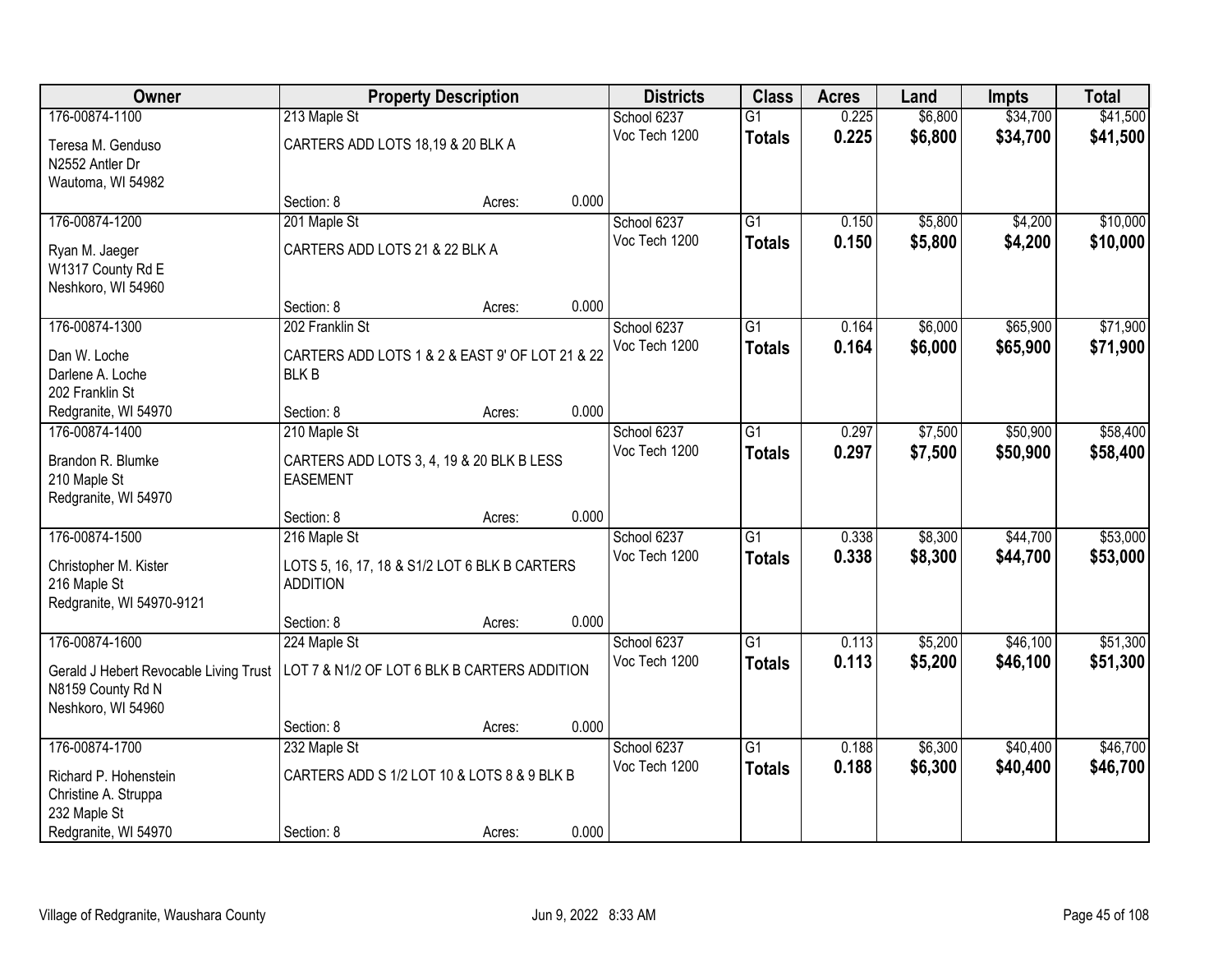| Owner                        |                                               | <b>Property Description</b> |       | <b>Districts</b> | <b>Class</b>    | <b>Acres</b> | Land            | <b>Impts</b>    | <b>Total</b>    |
|------------------------------|-----------------------------------------------|-----------------------------|-------|------------------|-----------------|--------------|-----------------|-----------------|-----------------|
| 176-00874-1800               | 240 Maple St                                  |                             |       | School 6237      | $\overline{G1}$ | 0.113        | \$5,200         | \$73,600        | \$78,800        |
| Melissa J. Donovan           | N1/2 LOT 10 & LOT 11 BLK B FB CARTERS ADDN    |                             |       | Voc Tech 1200    | <b>Totals</b>   | 0.113        | \$5,200         | \$73,600        | \$78,800        |
| 240 Maple St                 |                                               |                             |       |                  |                 |              |                 |                 |                 |
| Redgranite, WI 54970         |                                               |                             |       |                  |                 |              |                 |                 |                 |
|                              | Section: 8                                    | Acres:                      | 0.000 |                  |                 |              |                 |                 |                 |
| 176-00874-1900               | 207 Water St                                  |                             |       | School 6237      | G1              | 0.300        | \$7,500         | \$14,700        | \$22,200        |
| <b>Heather Simeone Brisk</b> | CARTERS ADD LOTS 12, 13, 14 & 15 BLK B        |                             |       | Voc Tech 1200    | <b>Totals</b>   | 0.300        | \$7,500         | \$14,700        | \$22,200        |
| Peter Simeone Jr             |                                               |                             |       |                  |                 |              |                 |                 |                 |
| 37420 Still Water Dr         |                                               |                             |       |                  |                 |              |                 |                 |                 |
| Oconomowoc, WI 53066         | Section: 8                                    | Acres:                      | 0.000 |                  |                 |              |                 |                 |                 |
| 176-00874-2000               | 228 Franklin St                               |                             |       | School 6237      | $\overline{G1}$ | 0.150        | \$5,800         | \$48,300        | \$54,100        |
| Eric M. Lehman               | CARTERS ADD LOTS 21 & 22 BLK B EXC E 9' &     |                             |       | Voc Tech 1200    | <b>Totals</b>   | 0.150        | \$5,800         | \$48,300        | \$54,100        |
| 228 Franklin St              | <b>EASEMENT</b>                               |                             |       |                  |                 |              |                 |                 |                 |
| Redgranite, WI 54970         |                                               |                             |       |                  |                 |              |                 |                 |                 |
|                              | Section: 8                                    | Acres:                      | 0.000 |                  |                 |              |                 |                 |                 |
| 176-00875-0100               | 148 Maple St                                  |                             |       | School 6237      | $\overline{G1}$ | 0.070        | \$4,300         | \$71,400        | \$75,700        |
| Harlen O. Imm Jr et al       | NIGBOR & BROWN'S ADD W 31' OF N 88' LOT 1 & N |                             |       | Voc Tech 1200    | <b>Totals</b>   | 0.070        | \$4,300         | \$71,400        | \$75,700        |
| c/o Farmers & Merchants Bank | 88' LOT 2                                     |                             |       |                  |                 |              |                 |                 |                 |
| Attn: Escrow Services        |                                               |                             |       |                  |                 |              |                 |                 |                 |
| PO Box 270                   | Section: 8                                    | Acres:                      | 0.000 |                  |                 |              |                 |                 |                 |
| Berlin, WI 54923             |                                               |                             |       |                  |                 |              |                 |                 |                 |
| 176-00875-0210               | 200 W Bannerman Ave                           |                             |       | School 6237      | G2              | 0.661        | \$11,300        | \$74,800        | \$86,100        |
| David R. Schendel            | PT OF S1/2 OF LOTS 1, 2 & 3 NIGBORS & BROWNS  |                             |       | Voc Tech 1200    | <b>Totals</b>   | 0.661        | \$11,300        | \$74,800        | \$86,100        |
| PO Box 473                   | ADDN (DESC IN DOCS 493637 & 506764; EXCLUDES  |                             |       |                  |                 |              |                 |                 |                 |
| Redgranite, WI 54970         | DOC 506765)                                   |                             |       |                  |                 |              |                 |                 |                 |
|                              | Section: 8                                    | Acres:                      | 0.000 |                  |                 |              |                 |                 |                 |
| 176-00875-0610               | 207 Franklin St                               |                             |       | School 6237      | $\overline{G1}$ | 0.337        | \$8,000         | $\overline{50}$ | \$8,000         |
| Harlen O. Imm Jr             | PT OF LOTS 3, 4, 5 OF NIGBOR & BROWNS ADD     |                             |       | Voc Tech 1200    | <b>Totals</b>   | 0.337        | \$8,000         | \$0             | \$8,000         |
| Michelle Imm                 | (DESC IN DOCS 456671 & 506765; EXCLUDES       |                             |       |                  |                 |              |                 |                 |                 |
| 334 Thackery St              | 506764)                                       |                             |       |                  |                 |              |                 |                 |                 |
| Redgranite, WI 54970         | Section: 8                                    | Acres:                      | 0.000 |                  |                 |              |                 |                 |                 |
| 176-00875-0700               | 208 W Bannerman Ave                           |                             |       | School 6237      | $\overline{X4}$ | 0.310        | $\overline{50}$ | $\overline{30}$ | $\overline{50}$ |
| Village of Redgranite        | LOT 1 CSM 5617                                |                             |       | TID <sub>1</sub> | <b>Totals</b>   | 0.310        | \$0             | \$0             | \$0             |
|                              |                                               |                             |       | Voc Tech 1200    |                 |              |                 |                 |                 |
| Redgranite, WI 54970         |                                               |                             |       |                  |                 |              |                 |                 |                 |
|                              | Section: 8                                    | Acres:                      | 0.000 |                  |                 |              |                 |                 |                 |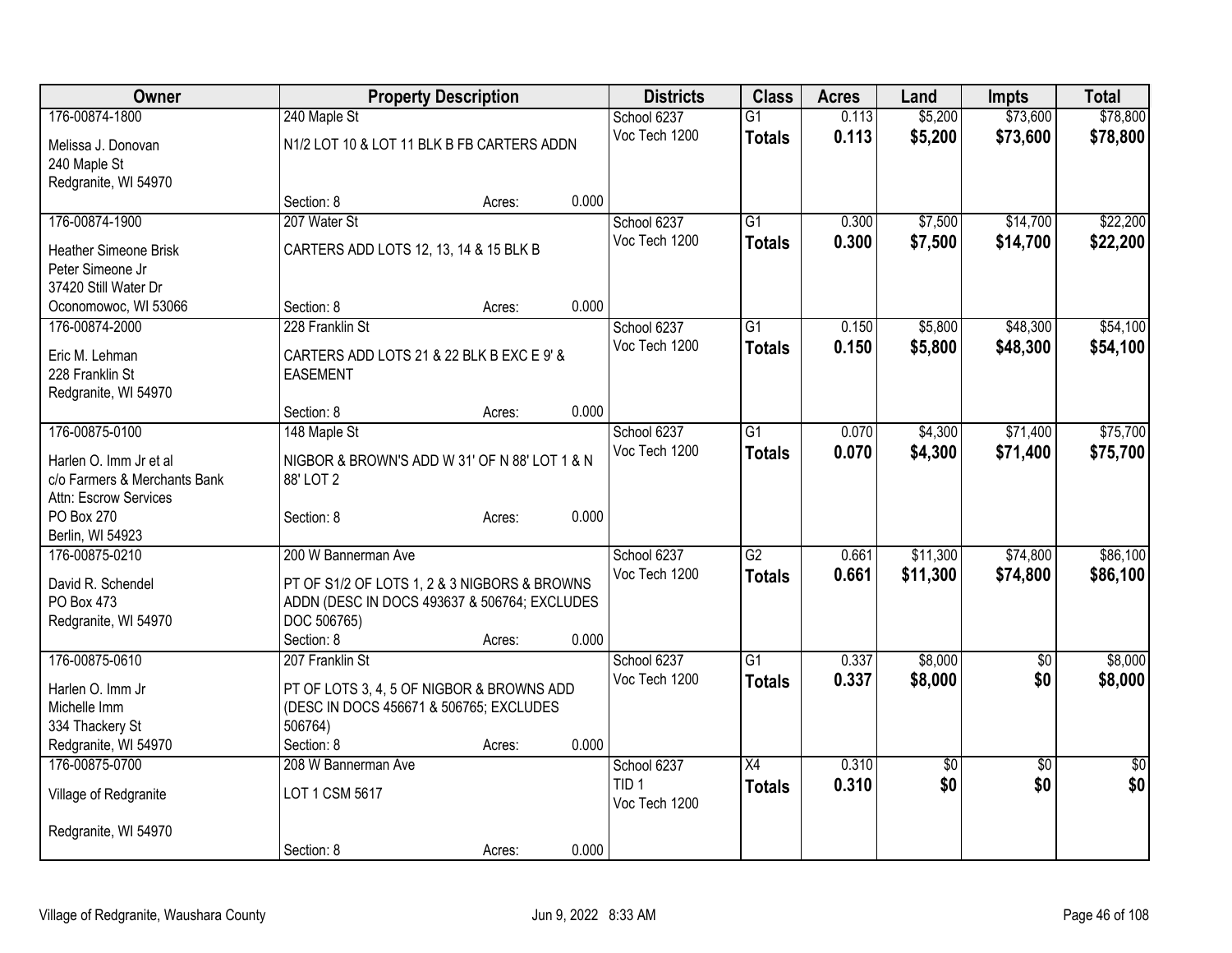| Owner                              | <b>Property Description</b>                   |        |       | <b>Districts</b>                  | <b>Class</b>    | <b>Acres</b> | Land     | <b>Impts</b>    | <b>Total</b> |
|------------------------------------|-----------------------------------------------|--------|-------|-----------------------------------|-----------------|--------------|----------|-----------------|--------------|
| 176-00875-1100                     | 236 W Bannerman Ave                           |        |       | School 6237                       | $\overline{G1}$ | 0.351        | \$8,100  | $\overline{50}$ | \$8,100      |
| Michael Schwochert                 | LOT 6 & PT LOT 7 NIGBORS AND BROWNS ADDN      |        |       | TID <sub>1</sub><br>Voc Tech 1200 | <b>Totals</b>   | 0.351        | \$8,100  | \$0             | \$8,100      |
| Christina M. Tsacudakis            |                                               |        |       |                                   |                 |              |          |                 |              |
| N1843 31st Ave                     | Section: 8                                    |        | 0.000 |                                   |                 |              |          |                 |              |
| Berlin, WI 54923<br>176-00875-1200 | 250 W Bannerman Ave                           | Acres: |       | School 6237                       | G2              | 0.220        | \$11,900 | \$30,200        | \$42,100     |
|                                    |                                               |        |       | TID <sub>1</sub>                  |                 | 0.220        | \$11,900 | \$30,200        | \$42,100     |
| David R. Schendel                  | NIGBOR & BROWN'S ADD PT OF LOT 7 & LOTS 8 & 9 |        |       | Voc Tech 1200                     | <b>Totals</b>   |              |          |                 |              |
| Jeannette L. Thom                  | <b>LESS D208373</b>                           |        |       |                                   |                 |              |          |                 |              |
| PO Box 473                         |                                               |        |       |                                   |                 |              |          |                 |              |
| Redgranite, WI 54970               | Section: 8                                    | Acres: | 0.000 |                                   |                 |              |          |                 |              |
| 176-00875-1400                     | 310 W Bannerman Ave                           |        |       | School 6237<br>TID <sub>1</sub>   | G1              | 0.409        | \$9,400  | \$72,500        | \$81,900     |
| Andrew T. Dunn                     | NIGBOR & BROWN ADD WLY 20' OF LOT 9, ALL LOTS |        |       | Voc Tech 1200                     | <b>Totals</b>   | 0.409        | \$9,400  | \$72,500        | \$81,900     |
| 310 W Bannerman Ave                | 10 & 11 EXC D281426                           |        |       |                                   |                 |              |          |                 |              |
| Redgranite, WI 54970-9804          |                                               |        |       |                                   |                 |              |          |                 |              |
|                                    | Section: 8                                    | Acres: | 0.000 |                                   |                 |              |          |                 |              |
| 176-00875-1410                     |                                               |        |       | School 6237                       | X4              | 0.018        | \$0      | \$0             | \$0          |
| State of WI Dept of Transportation | W 5' OF LOT 11 NIGBOR & BROWN'S ADD           |        |       | TID <sub>1</sub><br>Voc Tech 1200 | <b>Totals</b>   | 0.018        | \$0      | \$0             | \$0          |
| PO Box 8021                        |                                               |        |       |                                   |                 |              |          |                 |              |
| Wisconsin Rapids, WI 54495-8021    |                                               |        |       |                                   |                 |              |          |                 |              |
|                                    | Section: 8                                    | Acres: | 0.000 |                                   |                 |              |          |                 |              |
| 176-00875-1500                     | 311 Franklin St                               |        |       | School 6237                       | $\overline{G1}$ | 0.418        | \$9,200  | \$21,000        | \$30,200     |
| Kristin R. Freeman                 | LOTS 12, 13 & 14 NIGBOR & BROWN ADD; SUBJ TO  |        |       | TID <sub>1</sub>                  | <b>Totals</b>   | 0.418        | \$9,200  | \$21,000        | \$30,200     |
| 311 Franklin St                    | <b>EASE</b>                                   |        |       | Voc Tech 1200                     |                 |              |          |                 |              |
| Redgranite, WI 54970-9100          |                                               |        |       |                                   |                 |              |          |                 |              |
|                                    | Section: 8                                    | Acres: | 0.000 |                                   |                 |              |          |                 |              |
| 176-00875-1700                     | 356 W Bannerman Ave                           |        |       | School 6237                       | $\overline{G1}$ | 0.413        | \$31,000 | \$3,700         | \$34,700     |
| Allan M. Legler                    | LOTS 15, 16 & 17 NIGBOR AND BROWNS ADDITION   |        |       | TID <sub>1</sub>                  | Totals          | 0.413        | \$31,000 | \$3,700         | \$34,700     |
| 115 S Johnson St                   |                                               |        |       | Voc Tech 1200                     |                 |              |          |                 |              |
| Berlin, WI 54923                   |                                               |        |       |                                   |                 |              |          |                 |              |
|                                    | Section: 8                                    | Acres: | 0.000 |                                   |                 |              |          |                 |              |
| 176-00875-1900                     | 376 W Bannerman Ave                           |        |       | School 6237                       | $\overline{G2}$ | 0.459        | \$43,000 | \$101,700       | \$144,700    |
| Laser Investments, LLC             | NIGBOR & BROWN ADD LOTS 18, 19 & 20 AND       |        |       | TID <sub>1</sub>                  | <b>Totals</b>   | 0.459        | \$43,000 | \$101,700       | \$144,700    |
| PO Box 190                         | OUTLOT 34 VILLAGE OF REDGRANITE LESS          |        |       | Voc Tech 1200                     |                 |              |          |                 |              |
| Winneconne, WI 54986               | D381666 (HWY)                                 |        |       |                                   |                 |              |          |                 |              |
|                                    | Section: 8                                    | Acres: | 0.459 |                                   |                 |              |          |                 |              |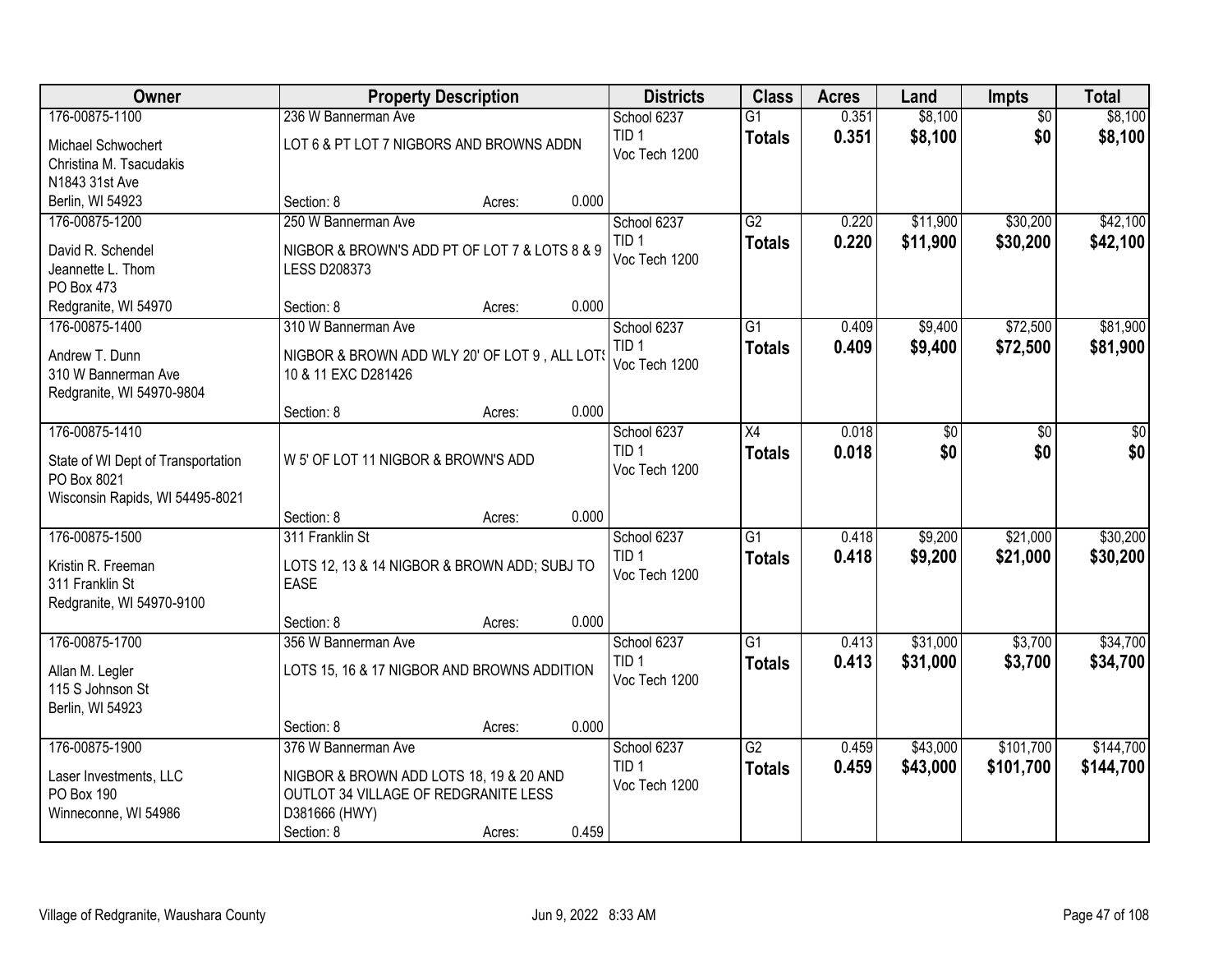| Owner                                                                         |                                                                                 | <b>Property Description</b> |       | <b>Districts</b>                                 | <b>Class</b>                     | <b>Acres</b>   | Land               | <b>Impts</b>         | <b>Total</b>         |
|-------------------------------------------------------------------------------|---------------------------------------------------------------------------------|-----------------------------|-------|--------------------------------------------------|----------------------------------|----------------|--------------------|----------------------|----------------------|
| 176-00876-0100                                                                | 345 W Bannerman Ave                                                             |                             |       | School 6237                                      | $\overline{G2}$                  | 0.280          | \$10,000           | \$91,700             | \$101,700            |
| Bay Area Estates, LLC<br>196 Desplaine Rd<br>De Pere, WI 54115                | JOHN NIGBOR ADD LOTS 1, 2 & 3 BLK 1                                             |                             |       | Voc Tech 1200                                    | <b>Totals</b>                    | 0.280          | \$10,000           | \$91,700             | \$101,700            |
|                                                                               | Section: 8                                                                      | Acres:                      | 0.000 |                                                  |                                  |                |                    |                      |                      |
| 176-00876-0200                                                                | Church Ave                                                                      |                             |       | School 6237                                      | $\overline{G1}$                  | 0.102          | \$2,300            | \$0                  | \$2,300              |
| Lee A. Peterson<br>Tammy L. Peterson<br>409 W Bannerman Ave                   | JOHN NIGBOR ADD LOT 4 BLK 1                                                     |                             |       | Voc Tech 1200                                    | <b>Totals</b>                    | 0.102          | \$2,300            | \$0                  | \$2,300              |
| Redgranite, WI 54970                                                          | Section: 8                                                                      | Acres:                      | 0.000 |                                                  |                                  |                |                    |                      |                      |
| 176-00876-0300<br>Lee A. Peterson<br>Tammy L. Peterson<br>409 W Bannerman Ave | 409 W Bannerman Ave<br>JOHN NIGBOR LOTS 1, 2, 3 & 4 BLK 2 LESS D382416<br>(HWY) |                             |       | School 6237<br>TID <sub>1</sub><br>Voc Tech 1200 | G1<br><b>Totals</b>              | 0.416<br>0.416 | \$9,500<br>\$9,500 | \$66,500<br>\$66,500 | \$76,000<br>\$76,000 |
| Redgranite, WI 54970                                                          | Section: 8                                                                      | Acres:                      | 0.416 |                                                  |                                  |                |                    |                      |                      |
| 176-00876-0400                                                                | 132 Church Ave                                                                  |                             |       | School 6237                                      | $\overline{G1}$                  | 0.258          | \$7,100            | \$70,900             | \$78,000             |
| James M. Slottke<br>132 Church Ave<br>Redgranite, WI 54970                    | JOHN NIGBOR ADD LOT 1 BLK 3 AND NORTH 1/2<br>LOT 2 BLK 3                        |                             |       | Voc Tech 1200                                    | <b>Totals</b>                    | 0.258          | \$7,100            | \$70,900             | \$78,000             |
|                                                                               | Section: 8                                                                      | Acres:                      | 0.000 |                                                  |                                  |                |                    |                      |                      |
| 176-00876-0520<br>Elias S. Wessel<br>Trisha L. Wessel<br>134 Church Ave       | 134 Church Ave<br>JOHN NIGBOR ADD LOT 3 & S1/2 LOT 2 BLK 3                      |                             |       | School 6237<br>Voc Tech 1200                     | $\overline{G1}$<br><b>Totals</b> | 0.258<br>0.258 | \$7,100<br>\$7,100 | \$61,700<br>\$61,700 | \$68,800<br>\$68,800 |
| Redgranite, WI 54970                                                          | Section: 8                                                                      | Acres:                      | 0.000 |                                                  |                                  |                |                    |                      |                      |
| 176-00876-0600                                                                | 156 Church Ave                                                                  |                             |       | School 6237                                      | $\overline{G1}$                  | 0.344          | \$8,400            | \$62,500             | \$70,900             |
| Aaron Schmidt<br>156 Church Ave<br>Redgranite, WI 54970                       | JOHN NIGBOR ADD LOTS 4 & 5 BLK 3                                                |                             |       | Voc Tech 1200                                    | <b>Totals</b>                    | 0.344          | \$8,400            | \$62,500             | \$70,900             |
|                                                                               | Section: 8                                                                      | Acres:                      | 0.000 |                                                  |                                  |                |                    |                      |                      |
| 176-00876-0700                                                                | Church Ave                                                                      |                             |       | School 6237                                      | $\overline{G1}$                  | 0.172          | \$2,700            | $\overline{50}$      | \$2,700              |
| Aaron Schmidt<br>156 Church Ave<br>Redgranite, WI 54970                       | JOHN NIGBOR ADD LOT 6 BLK 3                                                     |                             |       | Voc Tech 1200                                    | <b>Totals</b>                    | 0.172          | \$2,700            | \$0                  | \$2,700              |
|                                                                               | Section: 8                                                                      | Acres:                      | 0.000 |                                                  |                                  |                |                    |                      |                      |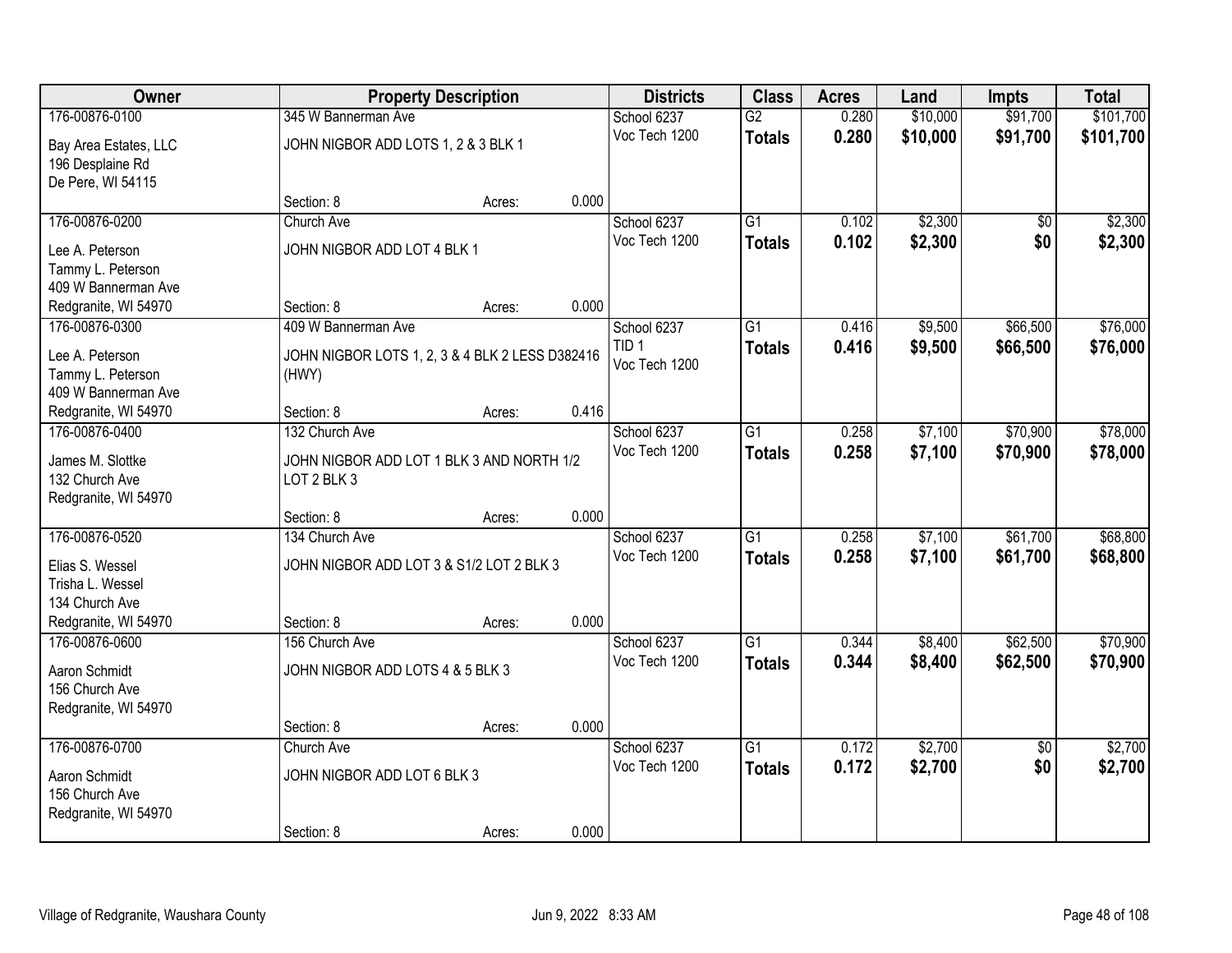| Owner                                                        |                                     | <b>Property Description</b> |       | <b>Districts</b> | <b>Class</b>    | <b>Acres</b> | Land            | <b>Impts</b>    | <b>Total</b>    |
|--------------------------------------------------------------|-------------------------------------|-----------------------------|-------|------------------|-----------------|--------------|-----------------|-----------------|-----------------|
| 176-00876-0800                                               | 206 Church Ave                      |                             |       | School 6237      | $\overline{X4}$ | 0.172        | $\overline{50}$ | $\overline{50}$ | $\sqrt{30}$     |
| St Mark's Church                                             | JOHN NIGBOR ADD LOT 7 BLK 3         |                             |       | Voc Tech 1200    | <b>Totals</b>   | 0.172        | \$0             | \$0             | \$0             |
| Redgranite, WI 54970                                         |                                     |                             |       |                  |                 |              |                 |                 |                 |
|                                                              | Section: 8                          | Acres:                      | 0.000 |                  |                 |              |                 |                 |                 |
| 176-00876-0900                                               | 133 Church Ave                      |                             |       | School 6237      | G1              | 0.517        | \$10,600        | \$66,300        | \$76,900        |
| Carol Buckholt<br>133 Church Ave<br>Redgranite, WI 54970     | JOHN NIGBOR ADD LOTS 1, 2 & 3 BLK 4 |                             |       | Voc Tech 1200    | <b>Totals</b>   | 0.517        | \$10,600        | \$66,300        | \$76,900        |
|                                                              | Section: 8                          | Acres:                      | 0.000 |                  |                 |              |                 |                 |                 |
| 176-00876-1000                                               | 145 Church Ave                      |                             |       | School 6237      | $\overline{G1}$ | 0.344        | \$8,400         | \$74,000        | \$82,400        |
| Gini E. Gilbertson Reid<br>PO Box 67<br>Redgranite, WI 54970 | LOTS 4 & 5 BLK 4 NIGBORS JOHN ADDN  |                             |       | Voc Tech 1200    | <b>Totals</b>   | 0.344        | \$8,400         | \$74,000        | \$82,400        |
|                                                              | Section: 8                          | Acres:                      | 0.000 |                  |                 |              |                 |                 |                 |
| 176-00876-1100                                               | 155 Church Ave                      |                             |       | School 6237      | $\overline{G1}$ | 0.344        | \$8,400         | \$51,700        | \$60,100        |
|                                                              |                                     |                             |       | Voc Tech 1200    | <b>Totals</b>   | 0.344        | \$8,400         | \$51,700        | \$60,100        |
| Annette Pica<br>155 Church Ave                               | JOHN NIGBOR ADD LOTS 6 & 7 BLK 4    |                             |       |                  |                 |              |                 |                 |                 |
| Redgranite, WI 54970                                         |                                     |                             |       |                  |                 |              |                 |                 |                 |
|                                                              | Section: 8                          | Acres:                      | 0.000 |                  |                 |              |                 |                 |                 |
| 176-00876-1200                                               | Church Ave                          |                             |       | School 6237      | $\overline{X4}$ | 0.344        | $\overline{50}$ | $\overline{30}$ | $\overline{30}$ |
| St Mark's Church                                             | JOHN NIGBOR ADD LOTS 1 & 2 BLK 5    |                             |       | Voc Tech 1200    | <b>Totals</b>   | 0.344        | \$0             | \$0             | \$0             |
|                                                              |                                     |                             |       |                  |                 |              |                 |                 |                 |
| Redgranite, WI 54970                                         |                                     |                             |       |                  |                 |              |                 |                 |                 |
|                                                              | Section: 8                          | Acres:                      | 0.000 |                  |                 |              |                 |                 |                 |
| 176-00876-1300                                               | 228 Church Ave                      |                             |       | School 6237      | X4              | 0.344        | $\overline{50}$ | \$0             | $\frac{1}{2}$   |
| St Mark's Church                                             | JOHN NIGBOR ADD LOTS 3 & 4 BLK 5    |                             |       | Voc Tech 1200    | <b>Totals</b>   | 0.344        | \$0             | \$0             | \$0             |
|                                                              |                                     |                             |       |                  |                 |              |                 |                 |                 |
| Redgranite, WI 54970                                         |                                     |                             |       |                  |                 |              |                 |                 |                 |
|                                                              | Section: 8                          | Acres:                      | 0.000 |                  |                 |              |                 |                 |                 |
| 176-00876-1400                                               | 235 Church Ave                      |                             |       | School 6237      | $\overline{G1}$ | 0.172        | \$6,100         | \$42,400        | \$48,500        |
| Brett M. Leanna                                              | JOHN NIGBOR ADD LOT 5 BLK 5         |                             |       | Voc Tech 1200    | <b>Totals</b>   | 0.172        | \$6,100         | \$42,400        | \$48,500        |
| 235 Church Ave                                               |                                     |                             |       |                  |                 |              |                 |                 |                 |
| Redgranite, WI 54970                                         |                                     |                             |       |                  |                 |              |                 |                 |                 |
|                                                              | Section: 8                          | Acres:                      | 0.000 |                  |                 |              |                 |                 |                 |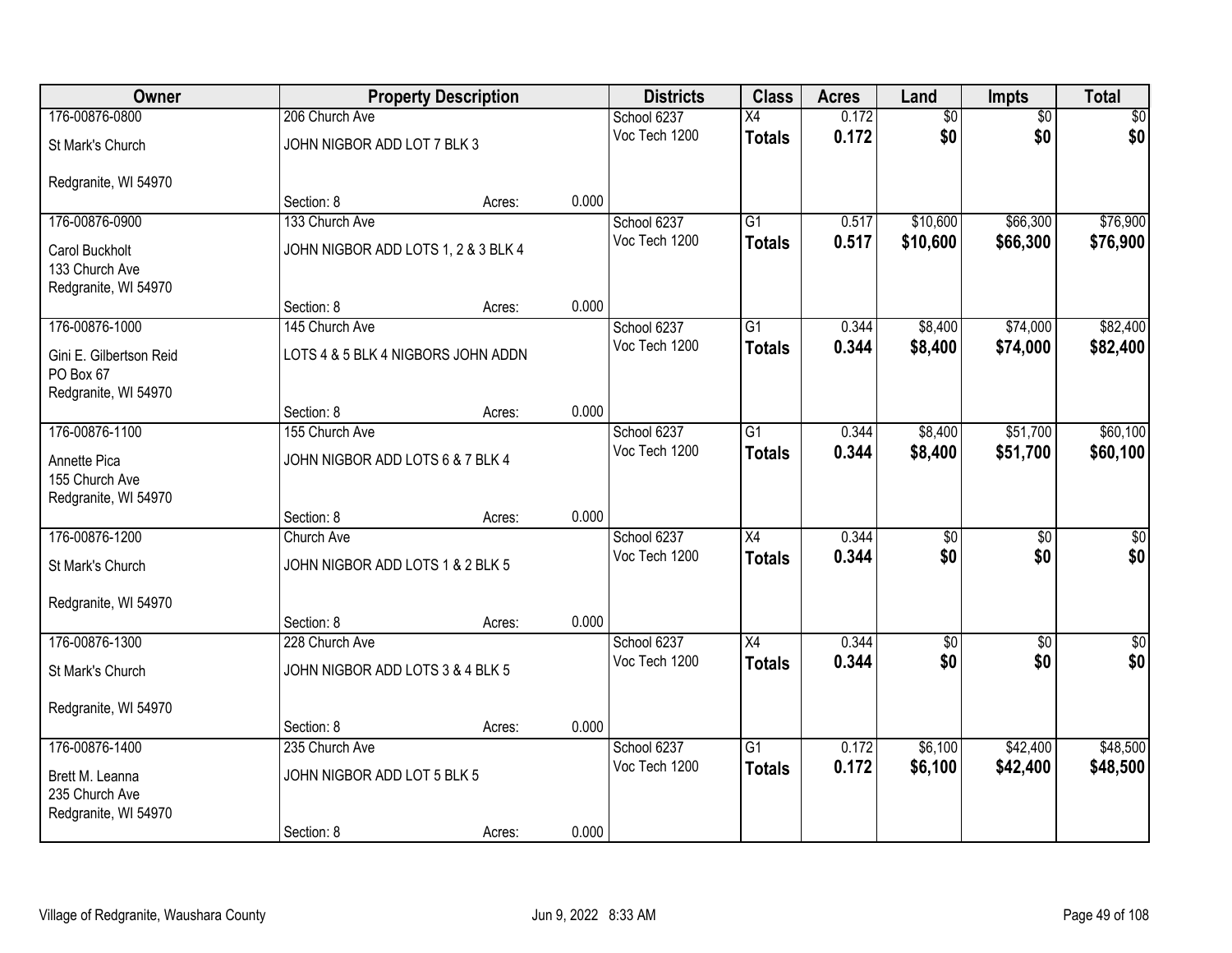| Owner                                |                                                      | <b>Property Description</b> |       | <b>Districts</b> | <b>Class</b>    | <b>Acres</b> | Land     | <b>Impts</b> | <b>Total</b> |
|--------------------------------------|------------------------------------------------------|-----------------------------|-------|------------------|-----------------|--------------|----------|--------------|--------------|
| 176-00876-1500                       | 243 Church Ave                                       |                             |       | School 6237      | G1              | 0.172        | \$6,100  | \$22,300     | \$28,400     |
| David W. Patelski                    | JOHN NIGBOR ADD LOT 6 BLK 5                          |                             |       | Voc Tech 1200    | <b>Totals</b>   | 0.172        | \$6,100  | \$22,300     | \$28,400     |
| Denna R. Patelski                    |                                                      |                             |       |                  |                 |              |          |              |              |
| 243 Church Ave                       |                                                      |                             |       |                  |                 |              |          |              |              |
| Redgranite, WI 54970                 | Section: 8                                           | Acres:                      | 0.000 |                  |                 |              |          |              |              |
| 176-00876-1600                       | 251 Church Ave                                       |                             |       | School 6237      | $\overline{G1}$ | 0.172        | \$6,100  | \$38,700     | \$44,800     |
| Jeanette Arndt                       | JOHN NIGBOR ADD LOT 7 BLK 5                          |                             |       | Voc Tech 1200    | <b>Totals</b>   | 0.172        | \$6,100  | \$38,700     | \$44,800     |
| 251 Church Ave                       |                                                      |                             |       |                  |                 |              |          |              |              |
| Redgranite, WI 54970                 |                                                      |                             |       |                  |                 |              |          |              |              |
|                                      | Section: 8                                           | Acres:                      | 0.000 |                  |                 |              |          |              |              |
| 176-00876-1710                       | 259 Church Ave                                       |                             |       | School 6237      | $\overline{G1}$ | 0.676        | \$11,400 | \$43,200     | \$54,600     |
| Eugene E. Leavitt                    | JOHN NIGBOR ADD LOTS 8 & 9 BLK 5                     |                             |       | Voc Tech 1200    | <b>Totals</b>   | 0.676        | \$11,400 | \$43,200     | \$54,600     |
| 259 Church Ave                       |                                                      |                             |       |                  |                 |              |          |              |              |
| Redgranite, WI 54970                 |                                                      |                             |       |                  |                 |              |          |              |              |
|                                      | Section: 8                                           | Acres:                      | 0.000 |                  |                 |              |          |              |              |
| 176-00876-1900                       | Church Ave                                           |                             |       | School 6237      | X4              | 0.780        | \$0      | \$0          | \$0          |
| St Mark's Church                     | JOHN NIGBOR ADD LOT 1 BLK 6                          |                             |       | Voc Tech 1200    | <b>Totals</b>   | 0.780        | \$0      | \$0          | \$0          |
| Redgranite, WI 54970                 |                                                      |                             |       |                  |                 |              |          |              |              |
|                                      | Section: 8                                           | Acres:                      | 0.000 |                  |                 |              |          |              |              |
| 176-00876-2000                       | 236 Church Ave                                       |                             |       | School 6237      | $\overline{G1}$ | 0.189        | \$6,300  | \$29,000     | \$35,300     |
|                                      |                                                      |                             |       | Voc Tech 1200    | <b>Totals</b>   | 0.189        | \$6,300  | \$29,000     | \$35,300     |
| Kathleen L. Buhrow<br>236 Church Ave | JOHN NIGBOR ADD LOT 2 BLK 6                          |                             |       |                  |                 |              |          |              |              |
| Redgranite, WI 54970-9202            |                                                      |                             |       |                  |                 |              |          |              |              |
|                                      | Section: 8                                           | Acres:                      | 0.000 |                  |                 |              |          |              |              |
| 176-00876-2100                       | 244 Church Ave                                       |                             |       | School 6237      | $\overline{G1}$ | 0.189        | \$6,300  | \$38,000     | \$44,300     |
|                                      |                                                      |                             |       | Voc Tech 1200    | <b>Totals</b>   | 0.189        | \$6,300  | \$38,000     | \$44,300     |
| Frank J. Delgado<br>1101 Mobile St   | LOT 3 BLK 6 JOHN NIGBOR ADD                          |                             |       |                  |                 |              |          |              |              |
| Lake Geneva, WI 53147                |                                                      |                             |       |                  |                 |              |          |              |              |
|                                      | Section: 8                                           | Acres:                      | 0.000 |                  |                 |              |          |              |              |
| 176-00876-2200                       | 252 Church Ave                                       |                             |       | School 6237      | $\overline{G1}$ | 0.473        | \$10,200 | \$63,200     | \$73,400     |
|                                      |                                                      |                             |       | Voc Tech 1200    | <b>Totals</b>   | 0.473        | \$10,200 | \$63,200     | \$73,400     |
| Corinne M. Maynard<br>252 Church Ave | JOHN NIGBOR ADD LOTS 4 & 5 & N 25' OF LOT 6 BLK<br>6 |                             |       |                  |                 |              |          |              |              |
| Redgranite, WI 54970                 |                                                      |                             |       |                  |                 |              |          |              |              |
|                                      | Section: 8                                           | Acres:                      | 0.000 |                  |                 |              |          |              |              |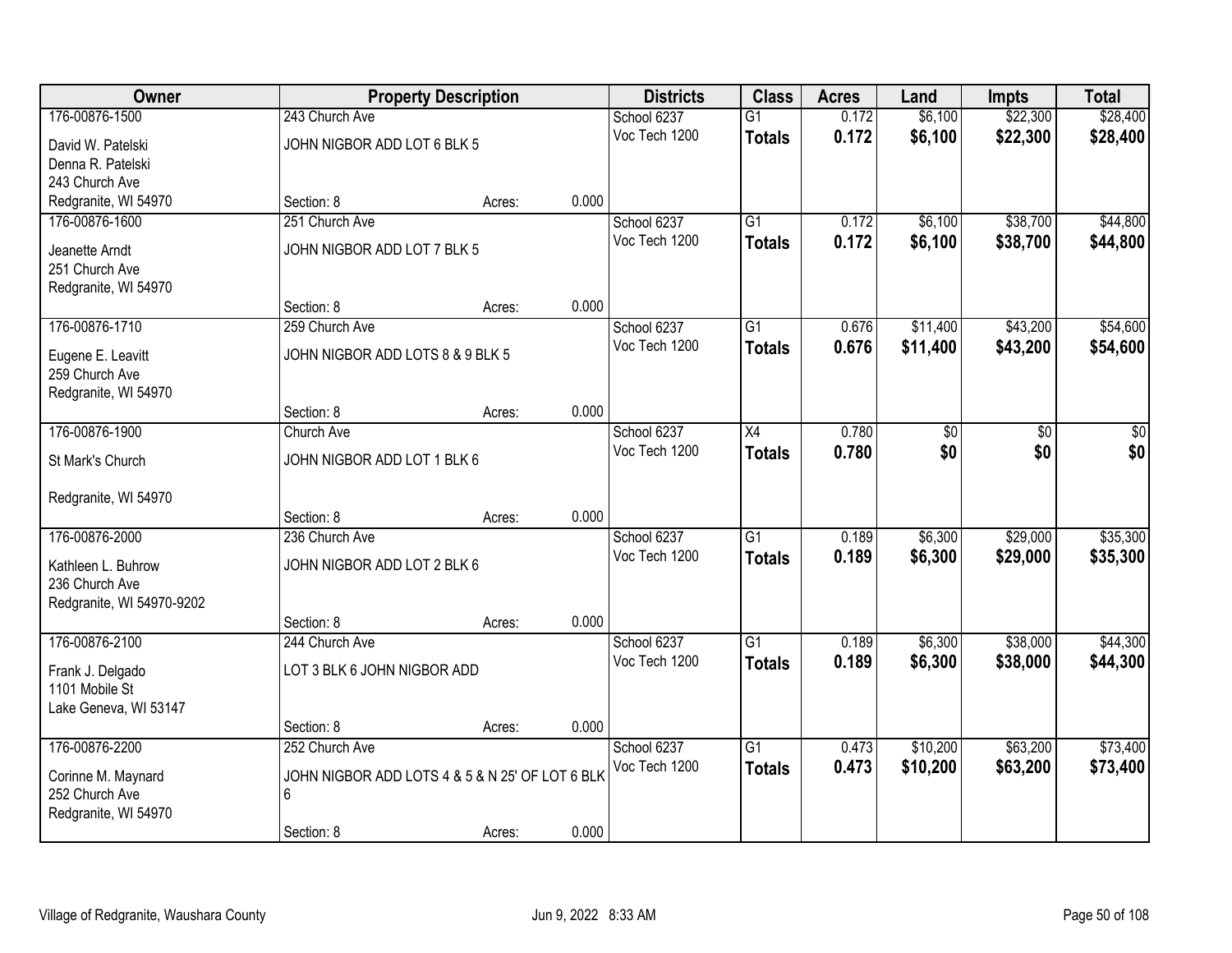| Owner                                              | <b>Property Description</b>                      |        |       | <b>Districts</b> | <b>Class</b>    | <b>Acres</b> | Land     | <b>Impts</b> | <b>Total</b> |
|----------------------------------------------------|--------------------------------------------------|--------|-------|------------------|-----------------|--------------|----------|--------------|--------------|
| 176-00876-2310                                     | 302 Church Ave                                   |        |       | School 6237      | $\overline{G1}$ | 0.300        | \$8,400  | \$28,800     | \$37,200     |
| Geneva Rental Properties, LLC<br>PO Box 7          | LOT 1 CSM 3266                                   |        |       | Voc Tech 1200    | <b>Totals</b>   | 0.300        | \$8,400  | \$28,800     | \$37,200     |
| Lake Geneva, WI 53147                              | Section: 8                                       |        | 0.300 |                  |                 |              |          |              |              |
| 176-00876-2320                                     | 304 Church Ave                                   | Acres: |       | School 6237      | $\overline{G1}$ | 0.300        | \$8,400  | \$20,300     | \$28,700     |
|                                                    |                                                  |        |       | Voc Tech 1200    |                 | 0.300        | \$8,400  | \$20,300     | \$28,700     |
| Geneva Rental Properties, LLC<br>PO Box 7          | LOT 2 CSM 3266                                   |        |       |                  | Totals          |              |          |              |              |
| Lake Geneva, WI 53147                              |                                                  |        |       |                  |                 |              |          |              |              |
|                                                    | Section: 8                                       | Acres: | 0.300 |                  |                 |              |          |              |              |
| 176-00877-0100                                     | 241 W Bannerman Ave                              |        |       | School 6237      | $\overline{G1}$ | 0.309        | \$7,500  | \$9,700      | \$17,200     |
| Gary L. Peterson                                   | E 74 FT OF LOTS 1 & 2 BLK A BORST ADDITION       |        |       | Voc Tech 1200    | <b>Totals</b>   | 0.309        | \$7,500  | \$9,700      | \$17,200     |
| Linda L. Peterson                                  |                                                  |        |       |                  |                 |              |          |              |              |
| 674 NW Cumberland St                               |                                                  |        |       |                  |                 |              |          |              |              |
| Berlin, WI 54923                                   | Section: 8                                       | Acres: | 0.000 |                  |                 |              |          |              |              |
| 176-00877-0200                                     | 253 W Bannerman Ave                              |        |       | School 6237      | G1              | 0.203        | \$6,200  | \$58,700     | \$64,900     |
| Jason S. Myers                                     | BORSTS ADD W 46' OF LOT 1 BLK A & W 46' EXC S 40 |        |       | Voc Tech 1200    | <b>Totals</b>   | 0.203        | \$6,200  | \$58,700     | \$64,900     |
| Victoria K. Myers                                  | OF LOT 2 BLK A                                   |        |       |                  |                 |              |          |              |              |
| 253 W Bannerman Ave                                |                                                  |        |       |                  |                 |              |          |              |              |
| Redgranite, WI 54970                               | Section: 8                                       | Acres: | 0.000 |                  |                 |              |          |              |              |
| 176-00877-0310                                     | 141 Pearl St                                     |        |       | School 6237      | $\overline{G1}$ | 0.490        | \$10,400 | \$66,700     | \$77,100     |
|                                                    |                                                  |        |       | Voc Tech 1200    | <b>Totals</b>   | 0.490        | \$10,400 | \$66,700     | \$77,100     |
| Dusty Seymour<br>Linda Seymour                     | LOTS 1 & 2 CSM #2743                             |        |       |                  |                 |              |          |              |              |
| 141 Pearl St                                       |                                                  |        |       |                  |                 |              |          |              |              |
| Redgranite, WI 54970                               | Section: 8                                       | Acres: | 0.490 |                  |                 |              |          |              |              |
| 176-00877-0500                                     | 136 Pearl St                                     |        |       | School 6237      | $\overline{G2}$ | 0.440        | \$14,000 | \$140,200    | \$154,200    |
|                                                    |                                                  |        |       | Voc Tech 1200    | <b>Totals</b>   | 0.440        | \$14,000 | \$140,200    | \$154,200    |
| Whpc-Nibp Portfolio, LLC                           | BORSTS ADD LOT 1 AND N 39' LOT 2 BLK B           |        |       |                  |                 |              |          |              |              |
| 150 E Gilman St Ste 1500<br>Madison, WI 53703-1499 |                                                  |        |       |                  |                 |              |          |              |              |
|                                                    | Section: 8                                       | Acres: | 0.000 |                  |                 |              |          |              |              |
| 176-00877-0700                                     | 142 Pearl St                                     |        |       | School 6237      | $\overline{G1}$ | 0.322        | \$7,900  | \$56,400     | \$64,300     |
|                                                    |                                                  |        |       | Voc Tech 1200    | <b>Totals</b>   | 0.322        | \$7,900  | \$56,400     | \$64,300     |
| Joshua J. Engelmann                                | BORST ADD S 39' LOT 2 & ALL OF LOT 3 BLK B       |        |       |                  |                 |              |          |              |              |
| 1116 Jackson St                                    |                                                  |        |       |                  |                 |              |          |              |              |
| Oshkosh, WI 54901-3713                             |                                                  |        |       |                  |                 |              |          |              |              |
|                                                    | Section: 8                                       | Acres: | 0.000 |                  |                 |              |          |              |              |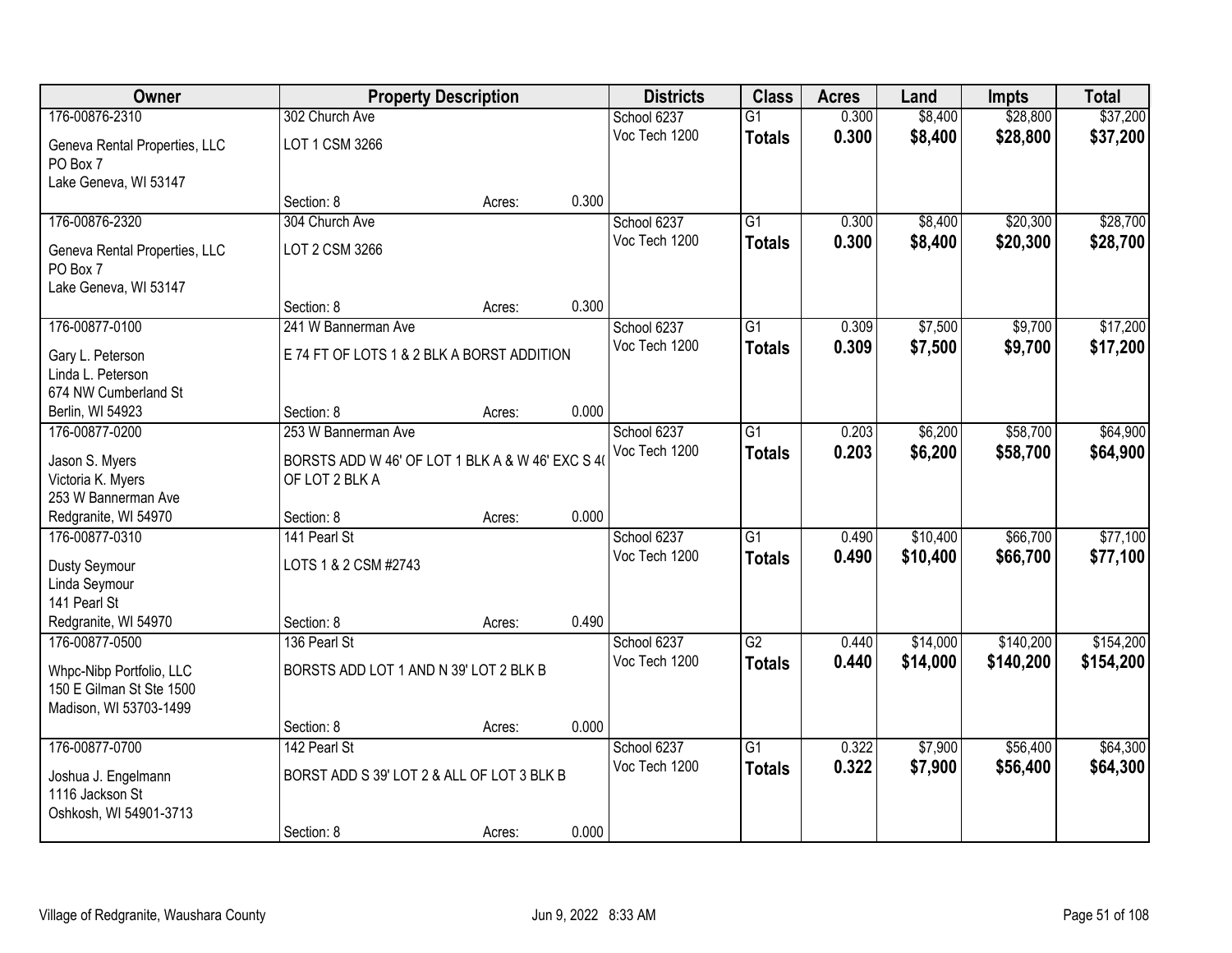| Owner                                                                               |                                                                                                                             | <b>Property Description</b> |       | <b>Districts</b>                                 | <b>Class</b>                     | <b>Acres</b>   | Land                   | <b>Impts</b>           | <b>Total</b>           |
|-------------------------------------------------------------------------------------|-----------------------------------------------------------------------------------------------------------------------------|-----------------------------|-------|--------------------------------------------------|----------------------------------|----------------|------------------------|------------------------|------------------------|
| 176-00878-0210<br>Sandra K. Ross<br>121 E Bannerman Ave<br>Redgranite, WI 54970     | 121 E Bannerman Ave<br>LOT 2 PRIMLEYS SUBD, LOT 1 CSM 6189 AND PT<br><b>OUTLOT 10 REDGRANITE OUTLOTS</b>                    |                             |       | School 6237<br>Voc Tech 1200                     | $\overline{G2}$<br><b>Totals</b> | 0.158<br>0.158 | \$7,900<br>\$7,900     | \$81,800<br>\$81,800   | \$89,700<br>\$89,700   |
|                                                                                     | Section: 8                                                                                                                  | Acres:                      | 0.000 |                                                  |                                  |                |                        |                        |                        |
| 176-00878-0300<br>Richard A. Young<br>W4853 N Pearl Lake Rd<br>Redgranite, WI 54970 | 123 E Bannerman Ave<br>PRIMLEYS SUB LOTS 3 & 4 LESS D359679                                                                 |                             |       | School 6237<br>Voc Tech 1200                     | $\overline{G2}$<br><b>Totals</b> | 0.140<br>0.140 | \$5,600<br>\$5,600     | \$89,400<br>\$89,400   | \$95,000<br>\$95,000   |
| 176-00878-0400                                                                      | Section: 8<br>127 E Bannerman Ave                                                                                           | Acres:                      | 0.000 | School 6237                                      | $\overline{G2}$                  | 0.120          | \$4,400                | \$154,500              | \$158,900              |
| Diane B. Shafer<br>N3575 County Rd Ee<br>Redgranite, WI 54970-7209                  | LOT 5, NLY 10.8 FT OF LOT 6, ELY 60.60 FT OF SLY<br>4.73 FT OF LOT 4, PT LOT 31 & ADJ ALLEY,<br>PRIMLEY'S SUB<br>Section: 8 | Acres:                      | 0.000 | Voc Tech 1200                                    | <b>Totals</b>                    | 0.120          | \$4,400                | \$154,500              | \$158,900              |
| 176-00878-0510                                                                      | 129 E Bannerman Ave                                                                                                         |                             |       | School 6237                                      | $\overline{G2}$                  | 0.142          | \$3,000                | \$46,200               | \$49,200               |
| Ruth E. Schumacher<br>500 Grant Ave<br>Omro, WI 54963-1342                          | PRIMLEYS SUBD LOT 6 EXC NLY 10.8' ALSO LOTS 7<br>& 8                                                                        |                             |       | TID <sub>1</sub><br>Voc Tech 1200                | <b>Totals</b>                    | 0.142          | \$3,000                | \$46,200               | \$49,200               |
|                                                                                     | Section: 8                                                                                                                  | Acres:                      | 0.000 |                                                  |                                  |                |                        |                        |                        |
| 176-00878-0521<br>Village of Redgranite<br>PO Box 500<br>Redgranite, WI 54970       | <b>Bannerman Ave</b><br>PRIMLEYS SUBD LOTS 9 & 10 LESS CSM 5406<br>Section: 8                                               | Acres:                      | 0.000 | School 6237<br>TID <sub>1</sub><br>Voc Tech 1200 | $\overline{X4}$<br><b>Totals</b> | 0.130<br>0.130 | $\overline{50}$<br>\$0 | $\overline{30}$<br>\$0 | $\overline{30}$<br>\$0 |
| 176-00878-0610                                                                      | 135 E Bannerman Ave                                                                                                         |                             |       | School 6237                                      | $\overline{X4}$                  | 0.320          | $\overline{50}$        | $\overline{50}$        | $\overline{\$0}$       |
| Redgranite Area Fire District<br>PO Box 494<br>Redgranite, WI 54970                 | LOT 1 CSM 5406                                                                                                              |                             |       | TID <sub>1</sub><br>Voc Tech 1200                | <b>Totals</b>                    | 0.320          | \$0                    | \$0                    | \$0                    |
|                                                                                     | Section: 8                                                                                                                  | Acres:                      | 0.320 |                                                  |                                  |                |                        |                        |                        |
| 176-00878-0700<br>Elmer's Place, Inc<br>PO Box 289<br>Redgranite, WI 54970          | 201 E Bannerman Ave<br>PRIMLEYS SUBD LOTS 15 - 20<br>Section: 8                                                             | Acres:                      | 0.000 | School 6237<br>TID <sub>1</sub><br>Voc Tech 1200 | $\overline{G2}$<br><b>Totals</b> | 0.247<br>0.247 | \$12,500<br>\$12,500   | \$138,200<br>\$138,200 | \$150,700<br>\$150,700 |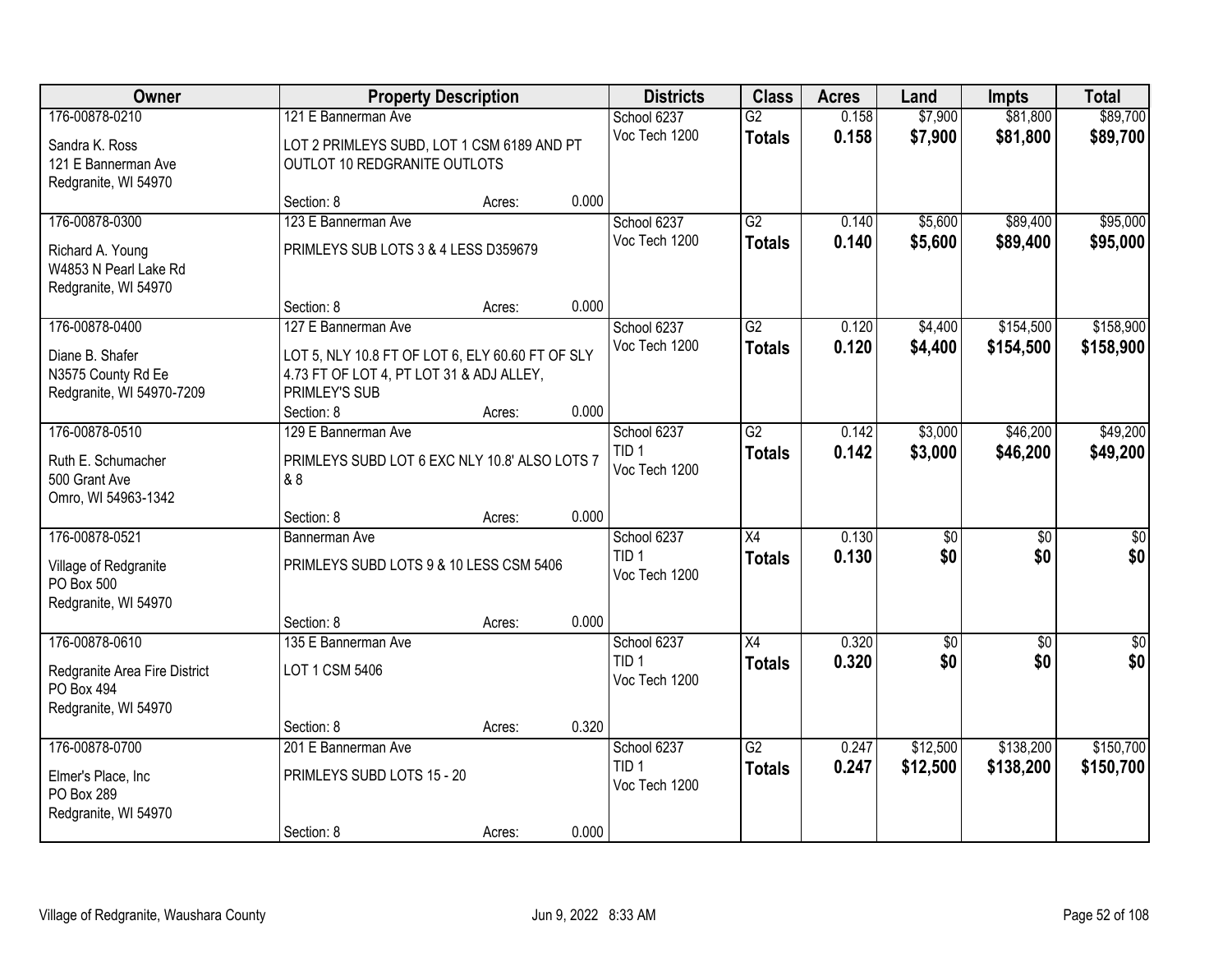| Owner                              | <b>Property Description</b>                 |        |       | <b>Districts</b> | <b>Class</b>    | <b>Acres</b> | Land            | <b>Impts</b>    | <b>Total</b>     |
|------------------------------------|---------------------------------------------|--------|-------|------------------|-----------------|--------------|-----------------|-----------------|------------------|
| 176-00878-0900                     | 201 E Bannerman Ave                         |        |       | School 6237      | $\overline{G2}$ | 0.018        | \$1,900         | $\overline{50}$ | \$1,900          |
| Elmer's Place, Inc                 | PRIMLEYS SUBD LOT 21                        |        |       | Voc Tech 1200    | <b>Totals</b>   | 0.018        | \$1,900         | \$0             | \$1,900          |
| PO Box 289                         |                                             |        |       |                  |                 |              |                 |                 |                  |
| Redgranite, WI 54970               |                                             |        |       |                  |                 |              |                 |                 |                  |
|                                    | Section: 8                                  | Acres: | 0.000 |                  |                 |              |                 |                 |                  |
| 176-00878-1225                     |                                             |        |       | School 6237      | $\overline{X4}$ | 0.730        | \$0             | $\overline{50}$ | \$0              |
| Village of Redgranite              | LOT 2 CSM 3277 LESS CSM 5406                |        |       | TID <sub>1</sub> | <b>Totals</b>   | 0.730        | \$0             | \$0             | \$0              |
| PO Box 500                         |                                             |        |       | Voc Tech 1200    |                 |              |                 |                 |                  |
| Redgranite, WI 54970               |                                             |        |       |                  |                 |              |                 |                 |                  |
|                                    | Section: 8                                  | Acres: | 0.000 |                  |                 |              |                 |                 |                  |
| 176-00878-1226                     | 135 E Bannerman Ave                         |        |       | School 6237      | X4              | 0.100        | \$0             | \$0             | $\overline{50}$  |
| Redgranite Area Fire District      | LOT 2 CSM 5406                              |        |       | TID <sub>1</sub> | <b>Totals</b>   | 0.100        | \$0             | \$0             | \$0              |
| PO Box 494                         |                                             |        |       | Voc Tech 1200    |                 |              |                 |                 |                  |
| Redgranite, WI 54970               |                                             |        |       |                  |                 |              |                 |                 |                  |
|                                    | Section: 8                                  | Acres: | 0.100 |                  |                 |              |                 |                 |                  |
| 176-00878-1300                     | Bannerman Ave                               |        |       | School 6237      | $\overline{G2}$ | 0.899        | \$10,700        | $\sqrt[6]{3}$   | \$10,700         |
| Richard C. Heine                   | PRIMLEYS SUBD LOT 33                        |        |       | Voc Tech 1200    | <b>Totals</b>   | 0.899        | \$10,700        | \$0             | \$10,700         |
| 232 W Geneva St                    |                                             |        |       |                  |                 |              |                 |                 |                  |
| Delavan, WI 53115                  |                                             |        |       |                  |                 |              |                 |                 |                  |
|                                    | Section: 8                                  | Acres: | 0.000 |                  |                 |              |                 |                 |                  |
| 176-00879-0100                     | 289 E Bannerman Ave                         |        |       | School 6237      | $\overline{G2}$ | 0.826        | \$5,400         | \$26,600        | \$32,000         |
| James M. Rannie                    | LOTS 1, 2 & 3 BLK D COOPER & BARTLETT'S EXC |        |       | Voc Tech 1200    | <b>Totals</b>   | 0.826        | \$5,400         | \$26,600        | \$32,000         |
| Crystal J. Gutche                  | SLY 15 FT OF LOT; SUBJ TO EASE D282298      |        |       |                  |                 |              |                 |                 |                  |
| W5630 Apache Ave                   |                                             |        |       |                  |                 |              |                 |                 |                  |
| Wild Rose, WI 54984-9264           | Section: 8                                  | Acres: | 0.000 |                  |                 |              |                 |                 |                  |
| 176-00879-0200                     |                                             |        |       | School 6237      | X4              | 0.000        | $\overline{50}$ | \$0             | $\overline{\$0}$ |
| Community Development Authority of | COOPER & BARTLETT S'LY 15' OF LOT 3 BLK D   |        |       | Voc Tech 1200    | <b>Totals</b>   | 0.000        | \$0             | \$0             | \$0              |
| Village of Redgranit               | (STREET)                                    |        |       |                  |                 |              |                 |                 |                  |
|                                    |                                             |        |       |                  |                 |              |                 |                 |                  |
| Redgranite, WI 54970               | Section: 8                                  | Acres: | 0.000 |                  |                 |              |                 |                 |                  |
| 176-00879-0300                     |                                             |        |       | School 6237      | $\overline{X4}$ | 0.000        | $\overline{50}$ | $\overline{30}$ | $\sqrt{30}$      |
| Community Development Authority of | COOPER & BARTLETT LOTS 4, 55 56 & 57 BLK D  |        |       | Voc Tech 1200    | <b>Totals</b>   | 0.000        | \$0             | \$0             | \$0              |
| Village of Redgranit               | (STREET)                                    |        |       |                  |                 |              |                 |                 |                  |
|                                    |                                             |        |       |                  |                 |              |                 |                 |                  |
| Redgranite, WI 54970               | Section: 8                                  | Acres: | 0.000 |                  |                 |              |                 |                 |                  |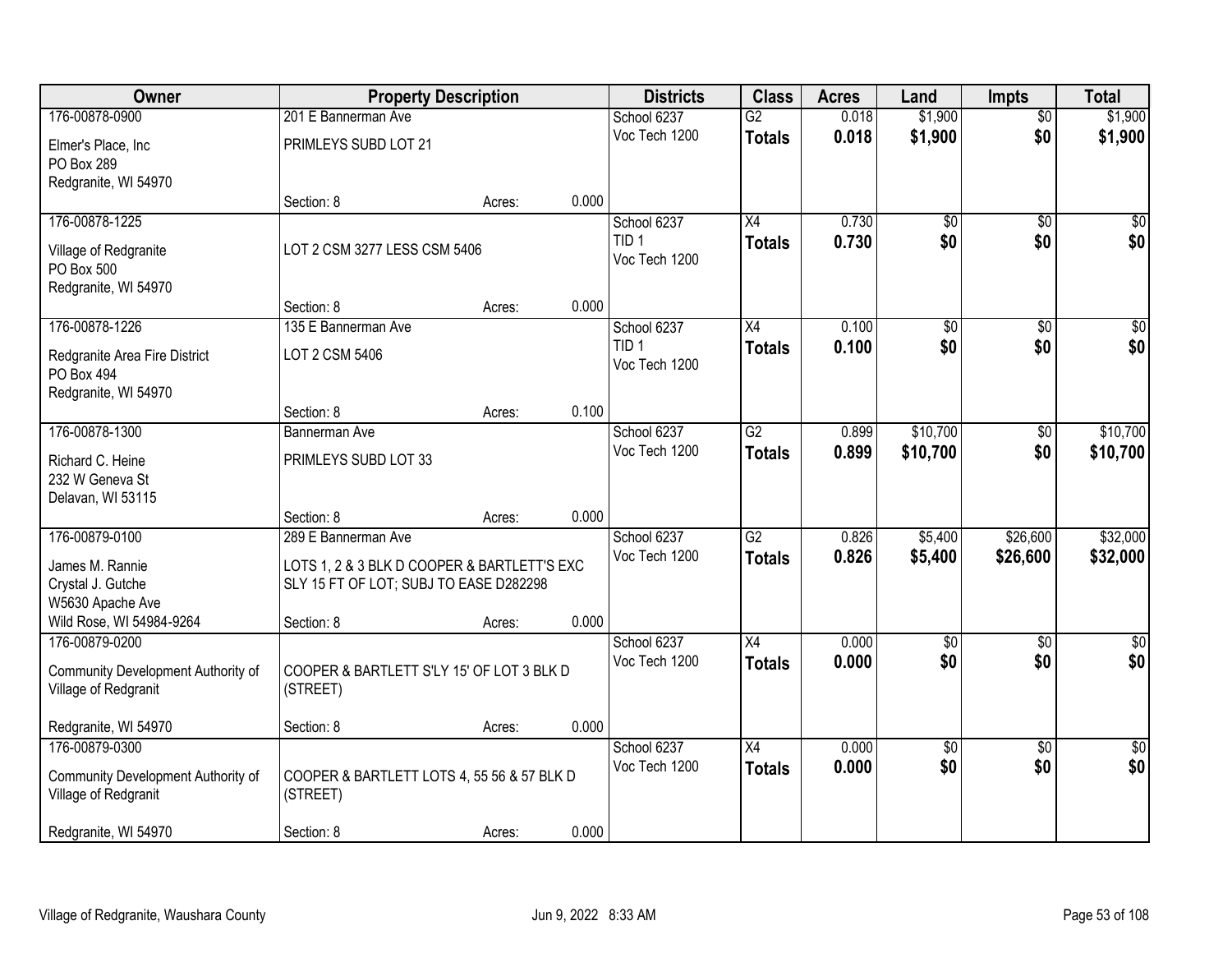| Owner                                                                  |                                                                                    | <b>Property Description</b> |       | <b>Districts</b>                  | <b>Class</b>                     | <b>Acres</b>   | Land                   | <b>Impts</b>           | <b>Total</b>           |
|------------------------------------------------------------------------|------------------------------------------------------------------------------------|-----------------------------|-------|-----------------------------------|----------------------------------|----------------|------------------------|------------------------|------------------------|
| 176-00879-0400                                                         | 301 E Bannerman Ave                                                                |                             |       | School 6237                       | $\overline{G2}$                  | 0.775          | \$11,500               | \$23,600               | \$35,100               |
| Anderson Trailers, LLC<br>4249 E Wind Lake Rd<br>Union Grove, WI 53182 | COOPER & BARTLETT LOTS 5 TO 11 INC & LOTS 58,<br>59 & 60 BLK D SUBJ TO EAS D282918 |                             |       | TID <sub>1</sub><br>Voc Tech 1200 | <b>Totals</b>                    | 0.775          | \$11,500               | \$23,600               | \$35,100               |
|                                                                        | Section: 8                                                                         | Acres:                      | 0.000 |                                   |                                  |                |                        |                        |                        |
| 176-00879-0610                                                         | Bannerman Ave                                                                      |                             |       | School 6237                       | G2                               | 3.120          | \$2,200                | $\overline{50}$        | \$2,200                |
| <b>Richard Gohlke</b><br>Lawrence Gohlke<br>PO Box 120                 | LOT 1 CSM 3905                                                                     |                             |       | Voc Tech 1200                     | <b>Totals</b>                    | 3.120          | \$2,200                | \$0                    | \$2,200                |
| Neshkoro, WI 54960                                                     | Section: 8                                                                         | Acres:                      | 3.120 |                                   |                                  |                |                        |                        |                        |
| 176-00880-0100                                                         |                                                                                    |                             |       | School 6237                       | X <sub>2</sub>                   | 0.346          | $\overline{60}$        | $\overline{50}$        | $\overline{50}$        |
| Dnr<br>101 S Webster St                                                | MAPLE COVE LOT 1                                                                   |                             |       | Voc Tech 1200                     | <b>Totals</b>                    | 0.346          | \$0                    | \$0                    | \$0                    |
| Madison, WI 53703                                                      | Section: 8                                                                         | Acres:                      | 0.346 |                                   |                                  |                |                        |                        |                        |
| 176-00880-0200                                                         |                                                                                    |                             |       | School 6237                       | $\overline{\text{X2}}$           | 0.339          | $\overline{50}$        | $\overline{50}$        | $\overline{30}$        |
| Dnr<br>101 S Webster St<br>Madison, WI 53703                           | MAPLE COVE LOT 2                                                                   |                             |       | Voc Tech 1200                     | <b>Totals</b>                    | 0.339          | \$0                    | \$0                    | \$0                    |
|                                                                        | Section: 8                                                                         | Acres:                      | 0.339 |                                   |                                  |                |                        |                        |                        |
| 176-00880-0300<br>Dnr<br>101 S Webster St<br>Madison, WI 53703         | MAPLE COVE LOT 3                                                                   |                             |       | School 6237<br>Voc Tech 1200      | $\overline{X2}$<br><b>Totals</b> | 0.338<br>0.338 | $\overline{60}$<br>\$0 | \$0<br>\$0             | $\overline{50}$<br>\$0 |
|                                                                        | Section: 8                                                                         | Acres:                      | 0.338 |                                   |                                  |                |                        |                        |                        |
| 176-00880-0400<br>Dnr<br>101 S Webster St<br>Madison, WI 53703         | MAPLE COVE LOT 4                                                                   |                             |       | School 6237<br>Voc Tech 1200      | $\overline{X2}$<br><b>Totals</b> | 0.338<br>0.338 | $\overline{50}$<br>\$0 | $\overline{50}$<br>\$0 | $\sqrt{50}$<br>\$0     |
|                                                                        | Section: 8                                                                         | Acres:                      | 0.338 |                                   |                                  |                |                        |                        |                        |
| 176-00880-0500<br>Dnr<br>101 S Webster St<br>Madison, WI 53703         | MAPLE COVE LOT 5                                                                   |                             |       | School 6237<br>Voc Tech 1200      | $\overline{X2}$<br><b>Totals</b> | 0.431<br>0.431 | $\overline{60}$<br>\$0 | $\overline{50}$<br>\$0 | $\sqrt{50}$<br>\$0     |
|                                                                        | Section: 8                                                                         | Acres:                      | 0.431 |                                   |                                  |                |                        |                        |                        |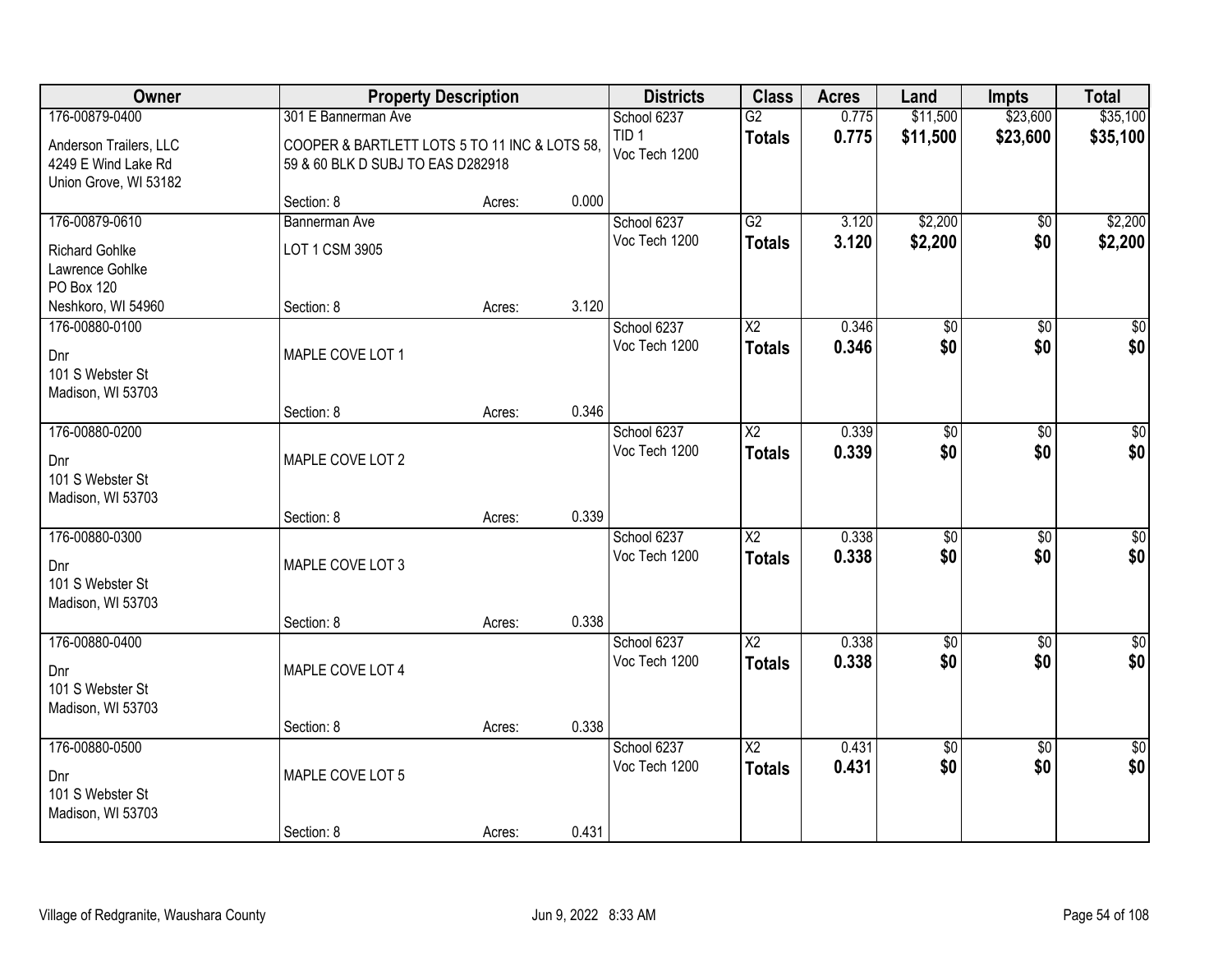| Owner                   | <b>Property Description</b> |        |       | <b>Districts</b>             | <b>Class</b>           | <b>Acres</b> | Land            | <b>Impts</b>    | <b>Total</b>     |
|-------------------------|-----------------------------|--------|-------|------------------------------|------------------------|--------------|-----------------|-----------------|------------------|
| 176-00880-0600          |                             |        |       | School 6237                  | $\overline{X2}$        | 0.366        | $\overline{60}$ | $\overline{60}$ | $\sqrt{50}$      |
| Dnr                     | MAPLE COVE LOT 6            |        |       | Voc Tech 1200                | <b>Totals</b>          | 0.366        | \$0             | \$0             | \$0              |
| 101 S Webster St        |                             |        |       |                              |                        |              |                 |                 |                  |
| Madison, WI 53703       |                             |        |       |                              |                        |              |                 |                 |                  |
|                         | Section: 8                  | Acres: | 0.366 |                              |                        |              |                 |                 |                  |
| 176-00880-0700          |                             |        |       | School 6237                  | $\overline{X2}$        | 0.367        | $\overline{50}$ | $\overline{50}$ | $\sqrt{50}$      |
| Dnr                     | MAPLE COVE LOT 7            |        |       | Voc Tech 1200                | <b>Totals</b>          | 0.367        | \$0             | \$0             | \$0              |
| 101 S Webster St        |                             |        |       |                              |                        |              |                 |                 |                  |
| Madison, WI 53703       |                             |        |       |                              |                        |              |                 |                 |                  |
|                         | Section: 8                  | Acres: | 0.367 |                              |                        |              |                 |                 |                  |
| 176-00880-0800          |                             |        |       | School 6237<br>Voc Tech 1200 | $\overline{X2}$        | 0.436        | \$0<br>\$0      | \$0             | $\overline{\$0}$ |
| Dnr                     | MAPLE COVE LOT 8            |        |       |                              | <b>Totals</b>          | 0.436        |                 | \$0             | \$0              |
| 101 S Webster St        |                             |        |       |                              |                        |              |                 |                 |                  |
| Madison, WI 53703       |                             |        |       |                              |                        |              |                 |                 |                  |
| 176-00880-0900          | Section: 8                  | Acres: | 0.436 | School 6237                  | $\overline{\text{X2}}$ | 0.345        | $\overline{60}$ | \$0             | $\sqrt{50}$      |
|                         |                             |        |       | Voc Tech 1200                | <b>Totals</b>          | 0.345        | \$0             | \$0             | \$0              |
| Dnr                     | MAPLE COVE LOT 9            |        |       |                              |                        |              |                 |                 |                  |
| 101 S Webster St        |                             |        |       |                              |                        |              |                 |                 |                  |
| Madison, WI 53703       | Section: 8                  | Acres: | 0.345 |                              |                        |              |                 |                 |                  |
| 176-00880-1000          |                             |        |       | School 6237                  | $\overline{X2}$        | 0.345        | $\overline{50}$ | $\overline{50}$ | $\overline{50}$  |
|                         |                             |        |       | Voc Tech 1200                | <b>Totals</b>          | 0.345        | \$0             | \$0             | \$0              |
| Dnr<br>101 S Webster St | MAPLE COVE LOT 10           |        |       |                              |                        |              |                 |                 |                  |
| Madison, WI 53703       |                             |        |       |                              |                        |              |                 |                 |                  |
|                         | Section: 8                  | Acres: | 0.345 |                              |                        |              |                 |                 |                  |
| 176-00880-1100          |                             |        |       | School 6237                  | $\overline{X2}$        | 0.342        | $\overline{50}$ | \$0             | $\overline{50}$  |
| Dnr                     | MAPLE COVE LOT 11           |        |       | Voc Tech 1200                | <b>Totals</b>          | 0.342        | \$0             | \$0             | \$0              |
| 101 S Webster St        |                             |        |       |                              |                        |              |                 |                 |                  |
| Madison, WI 53703       |                             |        |       |                              |                        |              |                 |                 |                  |
|                         | Section: 8                  | Acres: | 0.342 |                              |                        |              |                 |                 |                  |
| 176-00880-1200          |                             |        |       | School 6237                  | $\overline{X2}$        | 0.348        | $\overline{60}$ | $\overline{50}$ | $\overline{50}$  |
| Dnr                     | MAPLE COVE LOT 12           |        |       | Voc Tech 1200                | <b>Totals</b>          | 0.348        | \$0             | \$0             | \$0              |
| 101 S Webster St        |                             |        |       |                              |                        |              |                 |                 |                  |
| Madison, WI 53703       |                             |        |       |                              |                        |              |                 |                 |                  |
|                         | Section: 8                  | Acres: | 0.348 |                              |                        |              |                 |                 |                  |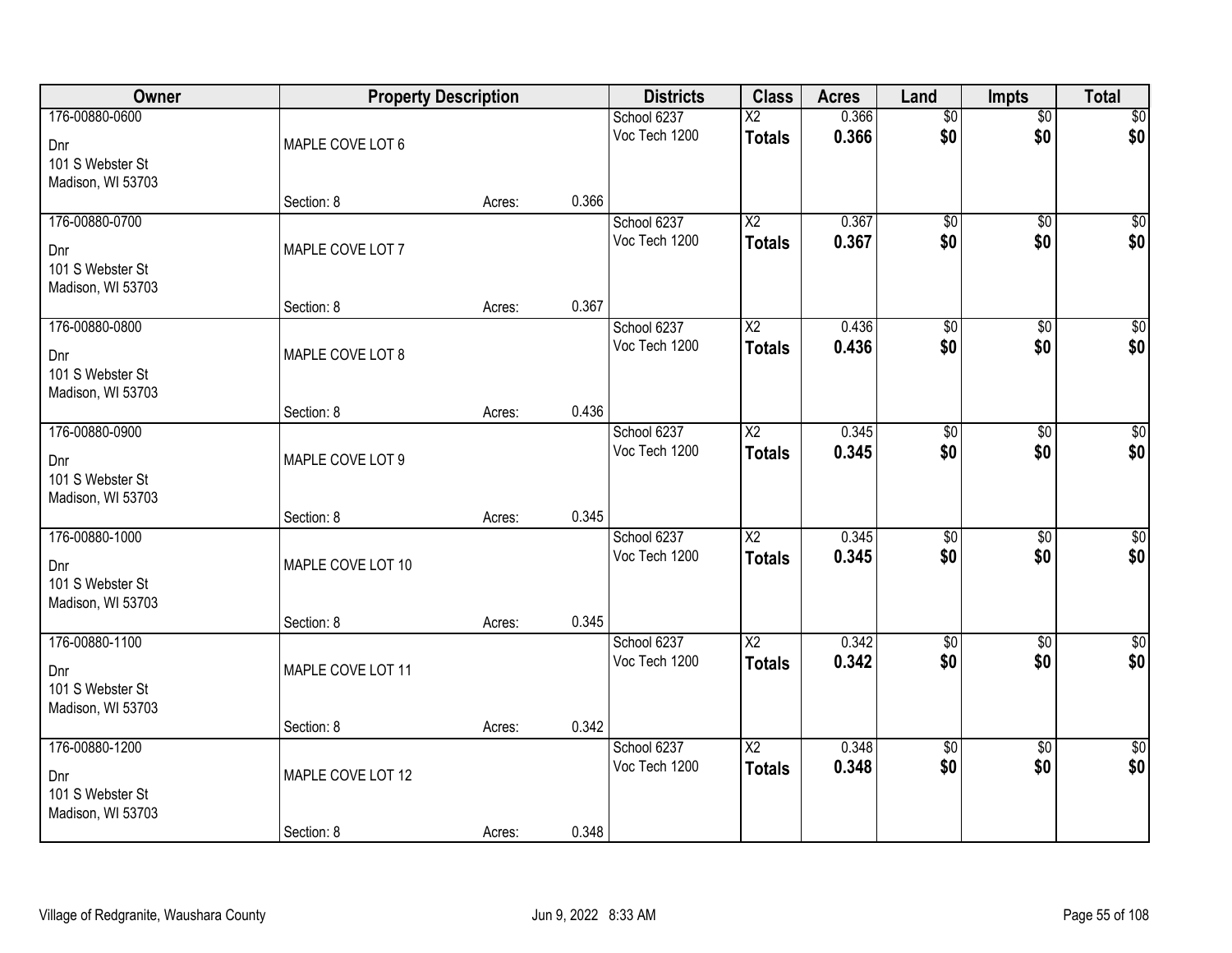| Owner                                   |                                       | <b>Property Description</b> |       | <b>Districts</b> | <b>Class</b>    | <b>Acres</b> | Land    | <b>Impts</b>    | <b>Total</b> |
|-----------------------------------------|---------------------------------------|-----------------------------|-------|------------------|-----------------|--------------|---------|-----------------|--------------|
| 176-00881-0100                          | Randolph St                           |                             |       | School 6237      | $\overline{G1}$ | 2.110        | \$9,700 | $\overline{50}$ | \$9,700      |
| Patrick Lesage<br>1732 Clairville Rd    | SEARS ADD LOTS 1 TO 22 BLK A          |                             |       | Voc Tech 1200    | <b>Totals</b>   | 2.110        | \$9,700 | \$0             | \$9,700      |
| Oshkosh, WI 54904                       |                                       |                             |       |                  |                 |              |         |                 |              |
|                                         | Section: 8                            | Acres:                      | 2.110 |                  |                 |              |         |                 |              |
| 176-00881-0200                          | 103 Randolph St                       |                             |       | School 6237      | $\overline{G1}$ | 0.290        | \$7,400 | \$61,400        | \$68,800     |
| Kurt A. Schoenberger                    | SEARS ADD LOTS 1, 2 & 3 BLK B         |                             |       | Voc Tech 1200    | <b>Totals</b>   | 0.290        | \$7,400 | \$61,400        | \$68,800     |
| PO Box 356                              |                                       |                             |       |                  |                 |              |         |                 |              |
| Wautoma, WI 54982                       |                                       |                             |       |                  |                 |              |         |                 |              |
|                                         | Section: 8                            | Acres:                      | 0.000 |                  |                 |              |         |                 |              |
| 176-00881-0300                          | 109 Randolph St                       |                             |       | School 6237      | $\overline{G1}$ | 0.290        | \$7,400 | \$59,700        | \$67,100     |
| Robert Ploeckelmann                     | SEARS ADD LOTS 4, 5 & 6 IN BLK B      |                             |       | Voc Tech 1200    | <b>Totals</b>   | 0.290        | \$7,400 | \$59,700        | \$67,100     |
| Suzanne Ploeckelmann                    |                                       |                             |       |                  |                 |              |         |                 |              |
| 109 Randolph St                         |                                       |                             |       |                  |                 |              |         |                 |              |
| Redgranite, WI 54970<br>176-00881-0400  | Section: 8<br>Randolph St             | Acres:                      | 0.000 | School 6237      | $\overline{G1}$ | 0.480        | \$4,600 |                 | \$4,600      |
|                                         |                                       |                             |       | Voc Tech 1200    | <b>Totals</b>   | 0.480        | \$4,600 | \$0<br>\$0      | \$4,600      |
| Robert Ploeckelmann                     | SEARS ADD LOTS 7, 8, 9, 10 & 11 BLK B |                             |       |                  |                 |              |         |                 |              |
| Suzanne Ploeckelmann                    |                                       |                             |       |                  |                 |              |         |                 |              |
| 109 Randolph St<br>Redgranite, WI 54970 | Section: 8                            | Acres:                      | 0.000 |                  |                 |              |         |                 |              |
| 176-00881-0500                          | 122 Washington St                     |                             |       | School 6237      | $\overline{G1}$ | 0.190        | \$6,300 | \$13,300        | \$19,600     |
|                                         |                                       |                             |       | Voc Tech 1200    | <b>Totals</b>   | 0.190        | \$6,300 | \$13,300        | \$19,600     |
| Shane Avers<br>122 Washington St        | LOTS 12 & 13 BLK B SEARS ADDN         |                             |       |                  |                 |              |         |                 |              |
| Redgranite, WI 54970                    |                                       |                             |       |                  |                 |              |         |                 |              |
|                                         | Section: 8                            | Acres:                      | 0.000 |                  |                 |              |         |                 |              |
| 176-00881-0600                          | 116 Washington St                     |                             |       | School 6237      | $\overline{G1}$ | 0.286        | \$7,400 | \$24,600        | \$32,000     |
| Cathie Jane Vetrone                     | SEARS ADD LOTS 14, 15 & 16 BLK B      |                             |       | Voc Tech 1200    | <b>Totals</b>   | 0.286        | \$7,400 | \$24,600        | \$32,000     |
| c/o Steven E. Vetrone                   |                                       |                             |       |                  |                 |              |         |                 |              |
| N3644 Blackhawk Rd                      |                                       |                             |       |                  |                 |              |         |                 |              |
| Pine River, WI 54965                    | Section: 8                            | Acres:                      | 0.000 |                  |                 |              |         |                 |              |
| 176-00881-0700                          | 114 Washington St                     |                             |       | School 6237      | $\overline{G1}$ | 0.191        | \$6,400 | \$46,900        | \$53,300     |
| Thomas H. Chamberlin                    | SEARS ADD LOTS 17 & 18 BLK B          |                             |       | Voc Tech 1200    | <b>Totals</b>   | 0.191        | \$6,400 | \$46,900        | \$53,300     |
| Janice L. Chamberlin                    |                                       |                             |       |                  |                 |              |         |                 |              |
| N3331 County Rd Ee                      |                                       |                             |       |                  |                 |              |         |                 |              |
| Redgranite, WI 54970                    | Section: 8                            | Acres:                      | 0.000 |                  |                 |              |         |                 |              |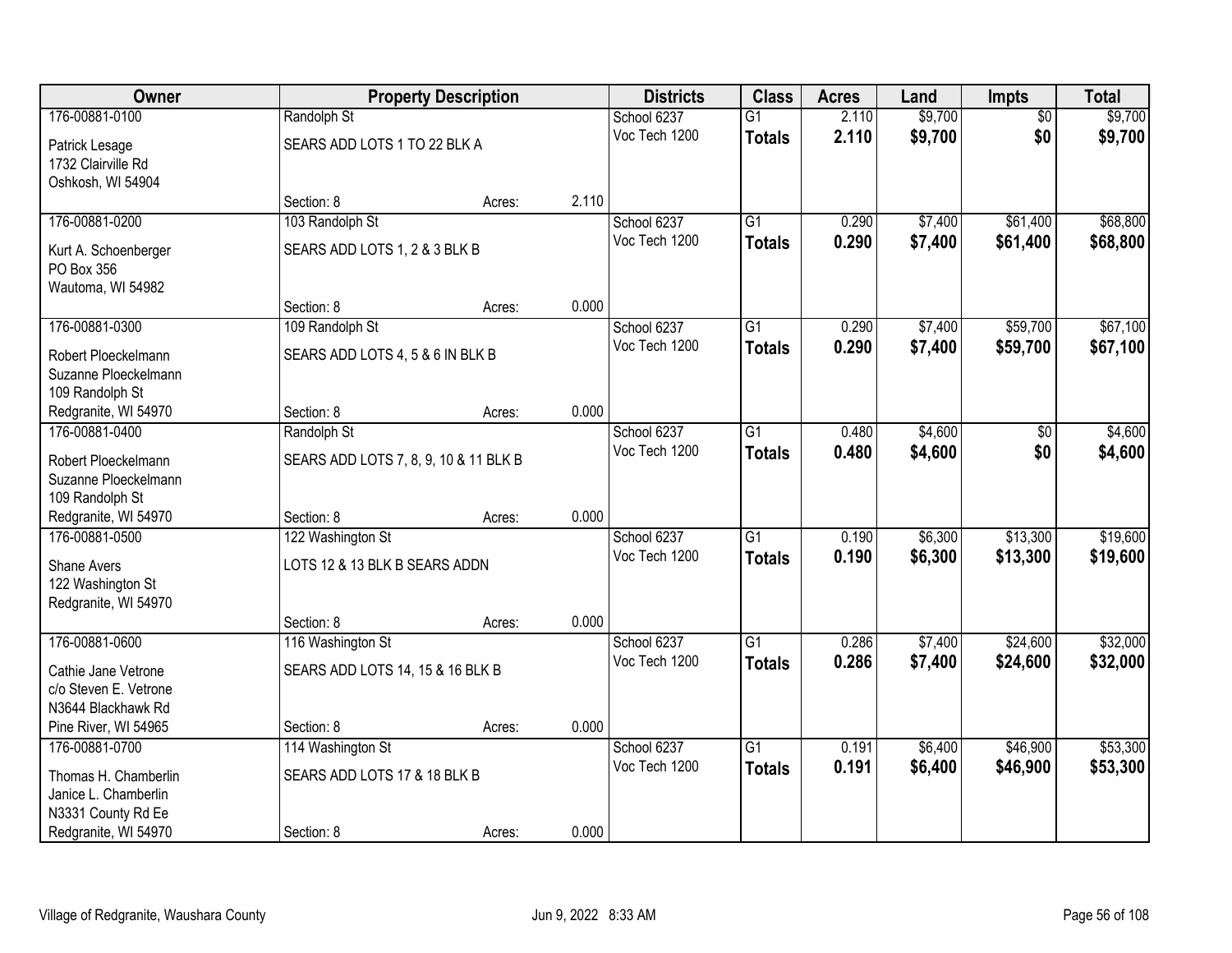| Owner                                       |                                 | <b>Property Description</b> |       | <b>Districts</b>             | <b>Class</b>    | <b>Acres</b> | Land     | <b>Impts</b>    | <b>Total</b> |
|---------------------------------------------|---------------------------------|-----------------------------|-------|------------------------------|-----------------|--------------|----------|-----------------|--------------|
| 176-00881-0800                              | 106 Washington St               |                             |       | School 6237                  | $\overline{G1}$ | 0.190        | \$6,300  | \$59,600        | \$65,900     |
| Timothy R. Hagar                            | SEARS ADD LOTS 19 & 20 BLK B    |                             |       | Voc Tech 1200                | <b>Totals</b>   | 0.190        | \$6,300  | \$59,600        | \$65,900     |
| Christin Hagar                              |                                 |                             |       |                              |                 |              |          |                 |              |
| 106 Washington St                           |                                 |                             |       |                              |                 |              |          |                 |              |
| Redgranite, WI 54970                        | Section: 8                      | Acres:                      | 0.000 |                              |                 |              |          |                 |              |
| 176-00881-0900                              | <b>Washington St</b>            |                             |       | School 6237                  | $\overline{G1}$ | 0.200        | \$2,900  | $\overline{30}$ | \$2,900      |
| Timothy R. Hagar                            | SEARS ADD LOTS 21 & 22 BLK B    |                             |       | Voc Tech 1200                | <b>Totals</b>   | 0.200        | \$2,900  | \$0             | \$2,900      |
| Christin Hagar                              |                                 |                             |       |                              |                 |              |          |                 |              |
| 106 Washington St                           |                                 |                             |       |                              |                 |              |          |                 |              |
| Redgranite, WI 54970                        | Section: 8                      | Acres:                      | 0.000 |                              |                 |              |          |                 |              |
| 176-00881-1000                              | <b>Washington St</b>            |                             |       | School 6237<br>Voc Tech 1200 | $\overline{G1}$ | 0.191        | \$2,900  | \$0             | \$2,900      |
| Barbara J. Erickson                         | SEARS ADD LOTS 1 & 2 BLK C      |                             |       |                              | <b>Totals</b>   | 0.191        | \$2,900  | \$0             | \$2,900      |
| <b>PO Box 128</b>                           |                                 |                             |       |                              |                 |              |          |                 |              |
| Redgranite, WI 54970                        |                                 |                             |       |                              |                 |              |          |                 |              |
| 176-00881-1100                              | Section: 8                      | Acres:                      | 0.000 |                              | $\overline{G1}$ | 0.095        | \$3,700  | \$14,300        | \$18,000     |
|                                             | 105 Washington St               |                             |       | School 6237<br>Voc Tech 1200 |                 | 0.095        | \$3,700  | \$14,300        | \$18,000     |
| Barbara J. Erickson                         | SEARS ADD LOT 3 BLK C           |                             |       |                              | <b>Totals</b>   |              |          |                 |              |
| PO Box 128                                  |                                 |                             |       |                              |                 |              |          |                 |              |
| Redgranite, WI 54970                        |                                 |                             | 0.000 |                              |                 |              |          |                 |              |
| 176-00881-1200                              | Section: 8<br>109 Washington St | Acres:                      |       | School 6237                  | $\overline{G1}$ | 0.191        | \$6,400  | \$35,900        | \$42,300     |
|                                             |                                 |                             |       | Voc Tech 1200                | <b>Totals</b>   | 0.191        | \$6,400  | \$35,900        | \$42,300     |
| <b>Brooke Prellwitz</b>                     | LOTS 4 & 5 BLK C SEARS ADD      |                             |       |                              |                 |              |          |                 |              |
| 109 Washington St                           |                                 |                             |       |                              |                 |              |          |                 |              |
| Redgranite, WI 54970                        | Section: 8                      |                             | 0.000 |                              |                 |              |          |                 |              |
| 176-00881-1300                              | 115 Washington St               | Acres:                      |       | School 6237                  | $\overline{G1}$ | 0.286        | \$7,400  | \$22,100        | \$29,500     |
|                                             |                                 |                             |       | Voc Tech 1200                | <b>Totals</b>   | 0.286        | \$7,400  | \$22,100        | \$29,500     |
| Aspen Estates, LLC                          | SEARS ADD LOTS 6, 7 & 8 BLK C   |                             |       |                              |                 |              |          |                 |              |
| N6190 County Rd I<br>Fremont, WI 54940-8504 |                                 |                             |       |                              |                 |              |          |                 |              |
|                                             | Section: 8                      | Acres:                      | 0.000 |                              |                 |              |          |                 |              |
| 176-00881-1400                              | Washington St                   |                             |       | School 6237                  | $\overline{G1}$ | 0.955        | \$15,300 | $\overline{30}$ | \$15,300     |
|                                             |                                 |                             |       | Voc Tech 1200                | <b>Totals</b>   | 0.955        | \$15,300 | \$0             | \$15,300     |
| Christian P. Barrera Sanchez                | SEARS ADD LOTS 9 TO 18 BLK C    |                             |       |                              |                 |              |          |                 |              |
| 247 S Grove St<br>Berlin, WI 54923-1940     |                                 |                             |       |                              |                 |              |          |                 |              |
|                                             | Section: 8                      | Acres:                      | 0.000 |                              |                 |              |          |                 |              |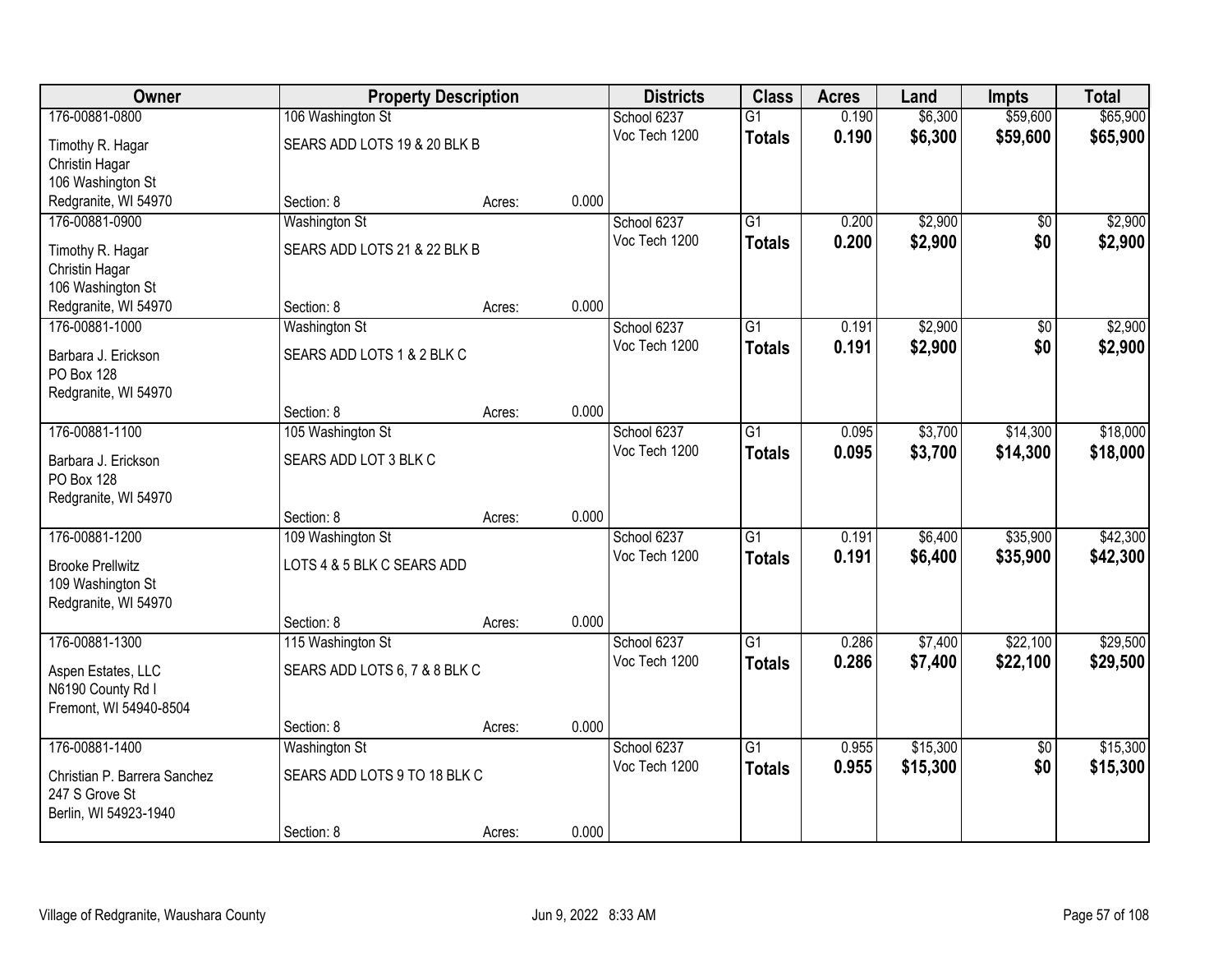| Owner                                                 |                                   | <b>Property Description</b> |       | <b>Districts</b>             | <b>Class</b>              | <b>Acres</b>   | Land               | <b>Impts</b>         | <b>Total</b>         |
|-------------------------------------------------------|-----------------------------------|-----------------------------|-------|------------------------------|---------------------------|----------------|--------------------|----------------------|----------------------|
| 176-00881-1500                                        | 108 Madison St                    |                             |       | School 6237                  | $\overline{G1}$           | 0.191          | \$6,400            | \$6,900              | \$13,300             |
| Jing Li                                               | LOTS 19 & 20 BLK C SEARS ADDITION |                             |       | Voc Tech 1200                | <b>Totals</b>             | 0.191          | \$6,400            | \$6,900              | \$13,300             |
| 1726 Hoyt St                                          |                                   |                             |       |                              |                           |                |                    |                      |                      |
| Madison, WI 53726-4017                                |                                   |                             |       |                              |                           |                |                    |                      |                      |
|                                                       | Section: 8                        | Acres:                      | 0.000 |                              |                           |                |                    |                      |                      |
| 176-00881-1600                                        | 728 Division St                   |                             |       | School 6237<br>Voc Tech 1200 | G1<br><b>Totals</b>       | 0.197<br>0.197 | \$6,500<br>\$6,500 | \$45,300<br>\$45,300 | \$51,800<br>\$51,800 |
| Daniel F. Mulvey                                      | SEARS ADD LOTS 21 & 22 BLK C      |                             |       |                              |                           |                |                    |                      |                      |
| 728 Division St                                       |                                   |                             |       |                              |                           |                |                    |                      |                      |
| Redgranite, WI 54970                                  | Section: 8                        | Acres:                      | 0.000 |                              |                           |                |                    |                      |                      |
| 176-00881-1700                                        | 820 Division St                   |                             |       | School 6237                  | $\overline{X4}$           | 0.290          | $\overline{50}$    | \$0                  | $\sqrt{50}$          |
|                                                       | SEARS ADD LOTS 1, 2 & 3 BLK D     |                             |       | Voc Tech 1200                | <b>Totals</b>             | 0.290          | \$0                | \$0                  | \$0                  |
| Veterans Club of Redgranite                           |                                   |                             |       |                              |                           |                |                    |                      |                      |
| Redgranite, WI 54970                                  |                                   |                             |       |                              |                           |                |                    |                      |                      |
|                                                       | Section: 8                        | Acres:                      | 0.000 |                              |                           |                |                    |                      |                      |
| 176-00881-1800                                        | 109 Madison St                    |                             |       | School 6237                  | $\overline{G1}$           | 0.191          | \$6,400            | \$16,500             | \$22,900             |
| Connie J. Hayford                                     | SEARS ADD LOTS 4 & 5 BLK D        |                             |       | Voc Tech 1200                | <b>Totals</b>             | 0.191          | \$6,400            | \$16,500             | \$22,900             |
| 109 Madison St                                        |                                   |                             |       |                              |                           |                |                    |                      |                      |
| Redgranite, WI 54970                                  |                                   |                             |       |                              |                           |                |                    |                      |                      |
|                                                       | Section: 8                        | Acres:                      | 0.000 |                              |                           |                |                    |                      |                      |
| 176-00881-1910                                        | 111 Madison St                    |                             |       | School 6237<br>Voc Tech 1200 | $\overline{G1}$<br>Totals | 0.283<br>0.283 | \$7,300<br>\$7,300 | \$33,300<br>\$33,300 | \$40,600<br>\$40,600 |
| Jolene A. Maldonado et al                             | LOTS 6, 7 & 8 BLK D SEARS ADD     |                             |       |                              |                           |                |                    |                      |                      |
| c/o Farmers & Merchants Bank<br>Attn: Escrow Services |                                   |                             |       |                              |                           |                |                    |                      |                      |
| PO Box 270                                            | Section: 8                        | Acres:                      | 0.000 |                              |                           |                |                    |                      |                      |
| Berlin, WI 54923                                      |                                   |                             |       |                              |                           |                |                    |                      |                      |
| 176-00881-2100                                        | 119 Madison St                    |                             |       | School 6237                  | $\overline{\chi_3}$       | 0.191          | $\overline{50}$    | $\overline{60}$      | \$0                  |
| Waushara County                                       | SEARS ADD LOTS 9 & 10 BLK D       |                             |       | Voc Tech 1200                | <b>Totals</b>             | 0.191          | \$0                | \$0                  | \$0                  |
| PO Box 489                                            |                                   |                             |       |                              |                           |                |                    |                      |                      |
| Wautoma, WI 54982-0489                                |                                   |                             |       |                              |                           |                |                    |                      |                      |
|                                                       | Section: 8                        | Acres:                      | 0.000 |                              |                           |                |                    |                      |                      |
| 176-00881-2200                                        | <b>Madison St</b>                 |                             |       | School 6237                  | $\overline{\chi_3}$       | 0.100          | $\overline{50}$    | $\overline{30}$      | $\sqrt{50}$          |
| Waushara County                                       | SEARS ADD LOT 11 BLK D            |                             |       | Voc Tech 1200                | <b>Totals</b>             | 0.100          | \$0                | \$0                  | \$0                  |
| PO Box 489                                            |                                   |                             |       |                              |                           |                |                    |                      |                      |
| Wautoma, WI 54982-0489                                |                                   |                             | 0.000 |                              |                           |                |                    |                      |                      |
|                                                       | Section: 8                        | Acres:                      |       |                              |                           |                |                    |                      |                      |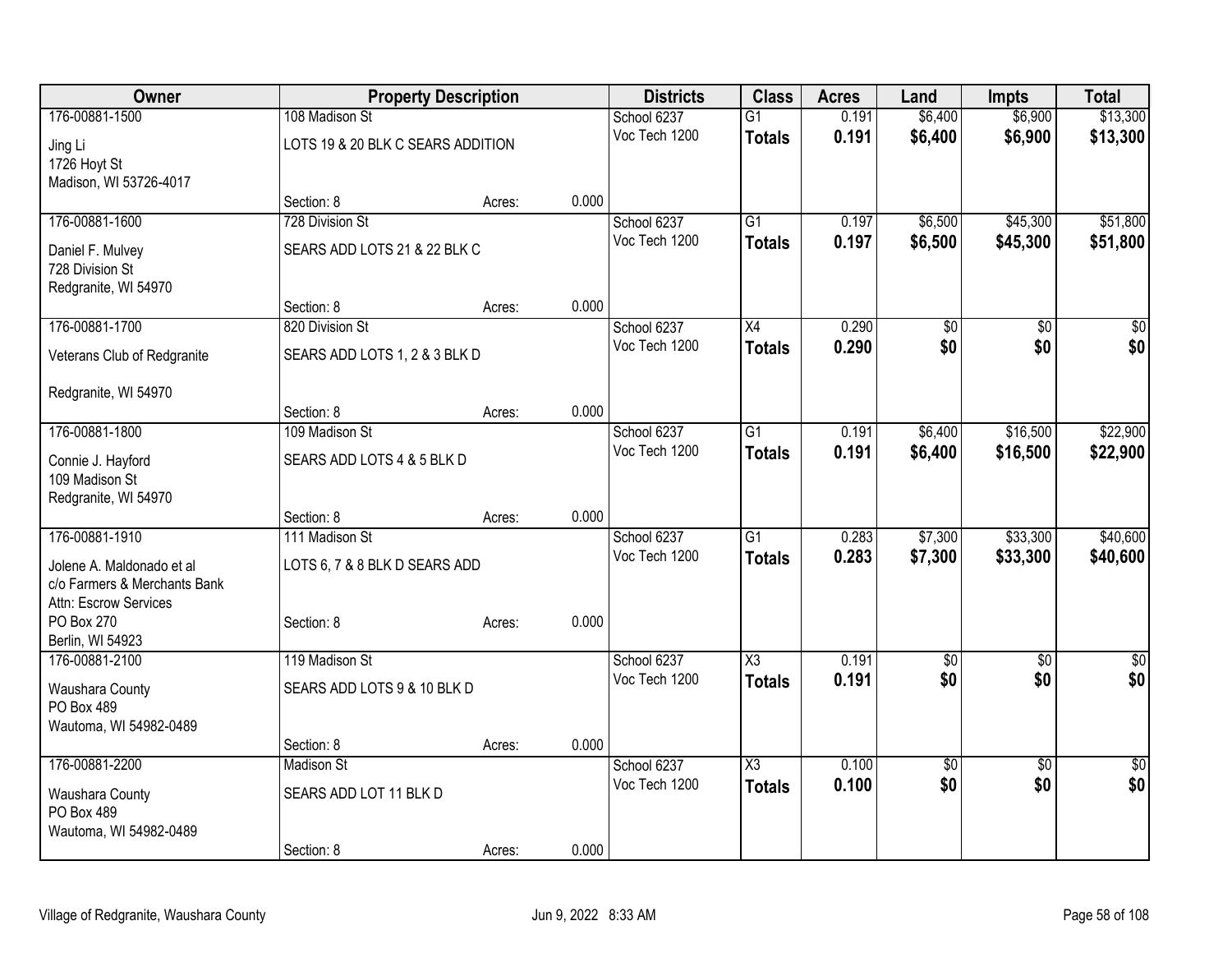| Owner                                                                           |                                                                                      | <b>Property Description</b> |       | <b>Districts</b>             | <b>Class</b>                     | <b>Acres</b>   | Land               | <b>Impts</b>           | <b>Total</b>           |
|---------------------------------------------------------------------------------|--------------------------------------------------------------------------------------|-----------------------------|-------|------------------------------|----------------------------------|----------------|--------------------|------------------------|------------------------|
| 176-00881-2300                                                                  | <b>Madison St</b>                                                                    |                             |       | School 6237                  | $\overline{G1}$                  | 0.480          | \$12,400           | $\overline{50}$        | \$12,400               |
| Ruth K Carroll Revocable Trust<br>5899 Lakewind Dr<br>Butte Des Morts, WI 54927 | LOTS 12-16 BLK D SEARS ADD                                                           |                             |       | Voc Tech 1200                | <b>Totals</b>                    | 0.480          | \$12,400           | \$0                    | \$12,400               |
|                                                                                 | Section: 8                                                                           | Acres:                      | 0.000 |                              |                                  |                |                    |                        |                        |
| 176-00881-2400                                                                  | <b>Madison St</b>                                                                    |                             |       | School 6237                  | $\overline{G1}$                  | 0.290          | \$7,400            | $\overline{50}$        | \$7,400                |
| Larry J. Gustke<br>104 Wood St<br>Redgranite, WI 54970-9310                     | SEARS ADD LOTS 17, 18 & 19 BLK D                                                     |                             |       | Voc Tech 1200                | <b>Totals</b>                    | 0.290          | \$7,400            | \$0                    | \$7,400                |
|                                                                                 | Section: 8                                                                           | Acres:                      | 0.000 |                              |                                  |                |                    |                        |                        |
| 176-00881-2500                                                                  | 104 Division St                                                                      |                             |       | School 6237                  | $\overline{G1}$                  | 0.286          | \$7,400            | \$46,700               | \$54,100               |
| Larry J. Gustke<br>104 Wood St<br>Redgranite, WI 54970-9310                     | SEARS ADD LOTS 20, 21 & 22 BLK D                                                     |                             |       | Voc Tech 1200                | <b>Totals</b>                    | 0.286          | \$7,400            | \$46,700               | \$54,100               |
|                                                                                 | Section: 8                                                                           | Acres:                      | 0.000 |                              |                                  |                |                    |                        |                        |
| 176-00882-0100                                                                  | 105 E Bannerman Ave                                                                  |                             |       | School 6237                  | $\overline{G2}$                  | 0.027          | \$1,800            | \$20,100               | \$21,900               |
| James Schneidewind<br>109 Bannerman Ave<br>Redgranite, WI 54970                 | OUTLOT 1 VILLAGE OF REDGRANITE                                                       |                             |       | Voc Tech 1200                | <b>Totals</b>                    | 0.027          | \$1,800            | \$20,100               | \$21,900               |
|                                                                                 | Section: 8                                                                           | Acres:                      | 0.000 |                              |                                  |                |                    |                        |                        |
| 176-00882-0200<br>Mosier's Gas Service, Inc<br>c/o Michael Mosier               | 117 W Bannerman Ave<br>OL 2, PT OF OL 3 & PT OF OL 4 VILLAGE OF<br><b>REDGRANITE</b> |                             |       | School 6237<br>Voc Tech 1200 | $\overline{G2}$<br><b>Totals</b> | 0.041<br>0.041 | \$2,700<br>\$2,700 | \$118,200<br>\$118,200 | \$120,900<br>\$120,900 |
| PO Box 262                                                                      |                                                                                      |                             |       |                              |                                  |                |                    |                        |                        |
| Redgranite, WI 54970                                                            | Section: 8                                                                           | Acres:                      | 0.000 |                              |                                  |                |                    |                        |                        |
| 176-00882-0410                                                                  | 121 W Bannerman Ave                                                                  |                             |       | School 6237                  | $\overline{G2}$                  | 0.069          | \$2,700            | \$54,100               | \$56,800               |
| Burg Family Revocable Re Trust<br>1473 Country Meadow Ct<br>Oshkosh, WI 54904   | PT OF OL 3 & PT OF OL 4 VILLAGE OF REDGRANITE                                        |                             |       | Voc Tech 1200                | <b>Totals</b>                    | 0.069          | \$2,700            | \$54,100               | \$56,800               |
|                                                                                 | Section: 8                                                                           | Acres:                      | 0.000 |                              |                                  |                |                    |                        |                        |
| 176-00882-0420                                                                  | 125 W Bannerman Ave                                                                  |                             |       | School 6237                  | $\overline{G2}$                  | 0.069          | \$3,000            | \$47,700               | \$50,700               |
| Linda Leitner<br>W4874 S Pearl Lake Rd<br>Redgranite, WI 54970                  | LOT 1 CSM #1429                                                                      |                             |       | Voc Tech 1200                | <b>Totals</b>                    | 0.069          | \$3,000            | \$47,700               | \$50,700               |
|                                                                                 | Section: 8                                                                           | Acres:                      | 0.000 |                              |                                  |                |                    |                        |                        |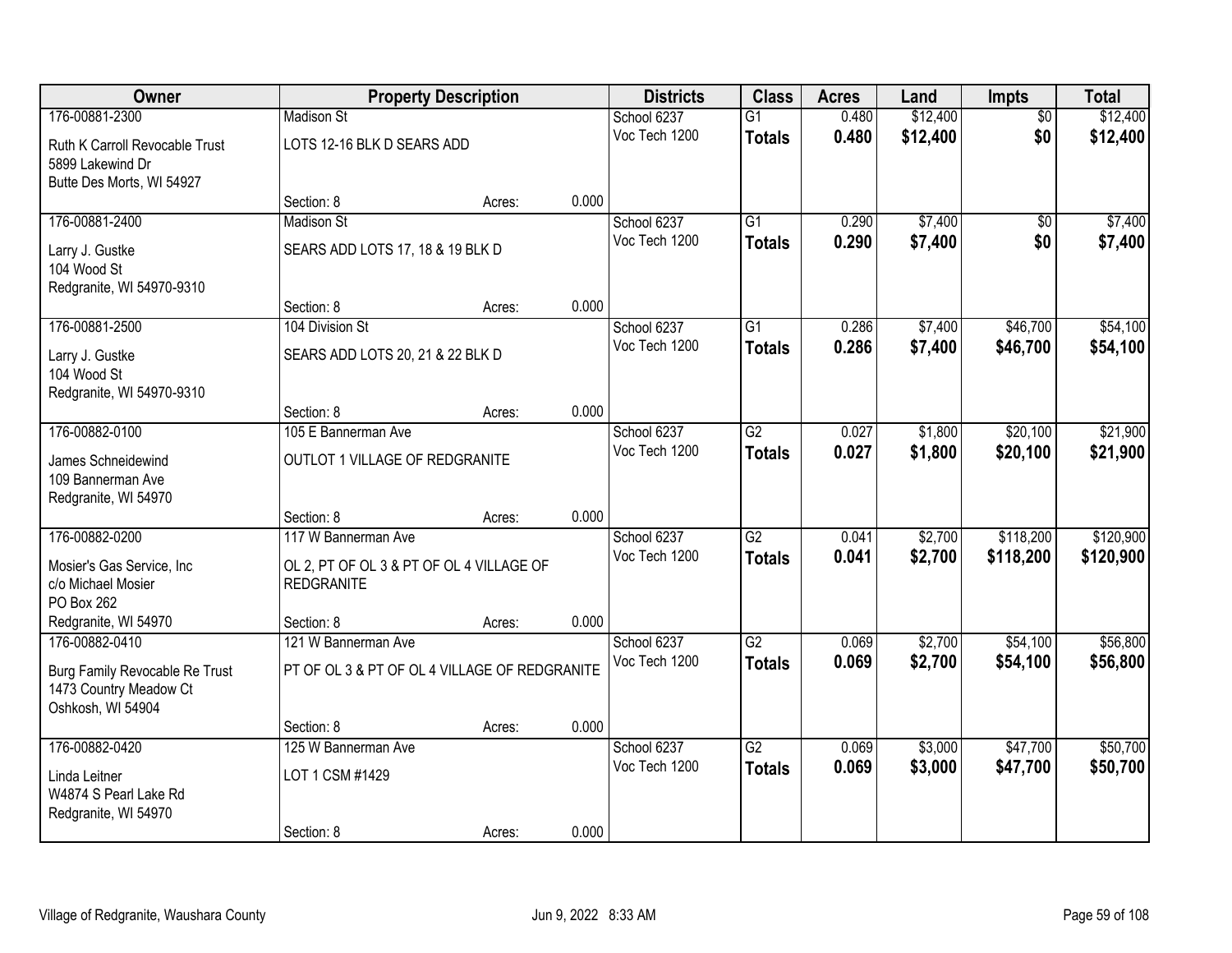| Owner                      |                                                | <b>Property Description</b> |       | <b>Districts</b> | <b>Class</b>    | <b>Acres</b> | Land            | <b>Impts</b>    | <b>Total</b>    |
|----------------------------|------------------------------------------------|-----------------------------|-------|------------------|-----------------|--------------|-----------------|-----------------|-----------------|
| 176-00882-0621             | 129 W Bannerman Ave                            |                             |       | School 6237      | $\overline{G2}$ | 0.346        | \$6,000         | \$42,900        | \$48,900        |
| Jane A. Burman             | PT OF OL 5 & 6 VILLAGE OF REDGRANITE           |                             |       | Voc Tech 1200    | <b>Totals</b>   | 0.346        | \$6,000         | \$42,900        | \$48,900        |
| Craig J. Burman            |                                                |                             |       |                  |                 |              |                 |                 |                 |
| PO Box 68                  |                                                |                             |       |                  |                 |              |                 |                 |                 |
| Redgranite, WI 54970       | Section: 8                                     | Acres:                      | 0.000 |                  |                 |              |                 |                 |                 |
| 176-00882-0622             | 135 W Bannerman Ave                            |                             |       | School 6237      | $\overline{X4}$ | 0.067        | $\overline{50}$ | $\overline{50}$ | \$0             |
| Village of Redgranite      | LOT 1 CSM #2577 SUBJ TO WALK WAY & PARKING     |                             |       | TID <sub>1</sub> | Totals          | 0.067        | \$0             | \$0             | \$0             |
| PO Box 500                 | <b>AGREEMENTS</b>                              |                             |       | Voc Tech 1200    |                 |              |                 |                 |                 |
| Redgranite, WI 54970       |                                                |                             |       |                  |                 |              |                 |                 |                 |
|                            | Section: 8                                     | Acres:                      | 0.000 |                  |                 |              |                 |                 |                 |
| 176-00882-0920             | 139 Dearborn St                                |                             |       | School 6237      | X4              | 0.220        | \$0             | \$0             | $\overline{50}$ |
| Kendall Telephone, Inc     | E 100' OL 9 VILLAGE OF REDGRANITE LESS D313125 |                             |       | TID <sub>1</sub> | Totals          | 0.220        | \$0             | \$0             | \$0             |
| Attn: Tax Dept             |                                                |                             |       | Voc Tech 1200    |                 |              |                 |                 |                 |
| 100 Century Park Dr        |                                                |                             |       |                  |                 |              |                 |                 |                 |
| Monroe, LA 71203           | Section: 8                                     | Acres:                      | 0.220 |                  |                 |              |                 |                 |                 |
| 176-00882-0930             | Dearborn St                                    |                             |       | School 6237      | X4              | 0.108        | \$0             | $\sqrt{6}$      | $\sqrt{50}$     |
| Redgranite Lions Club, Inc | PART OF OUTLOT 9 VILLAGE OF REDGRANITE         |                             |       | TID <sub>1</sub> | Totals          | 0.108        | \$0             | \$0             | \$0             |
| PO Box 32                  |                                                |                             |       | Voc Tech 1200    |                 |              |                 |                 |                 |
| Redgranite, WI 54970       |                                                |                             |       |                  |                 |              |                 |                 |                 |
|                            | Section: 8                                     | Acres:                      | 0.000 |                  |                 |              |                 |                 |                 |
| 176-00882-1031             | Dearborn St                                    |                             |       | School 6237      | $\overline{X4}$ | 0.190        | $\overline{50}$ | $\overline{50}$ | $\overline{50}$ |
| Redgranite Lions Club, Inc | PART OF LOT 1 CSM 1764                         |                             |       | TID <sub>1</sub> | <b>Totals</b>   | 0.190        | \$0             | \$0             | \$0             |
| PO Box 32                  |                                                |                             |       | Voc Tech 1200    |                 |              |                 |                 |                 |
| Redgranite, WI 54970       |                                                |                             |       |                  |                 |              |                 |                 |                 |
|                            | Section: 8                                     | Acres:                      | 0.000 |                  |                 |              |                 |                 |                 |
| 176-00882-1032             |                                                |                             |       | School 6237      | $\overline{G1}$ | 0.740        | \$9,700         | \$6,400         | \$16,100        |
| Craig J. Burman            | PART OF LOT 1 CSM 1764                         |                             |       | Voc Tech 1200    | <b>Totals</b>   | 0.740        | \$9,700         | \$6,400         | \$16,100        |
| PO Box 68                  |                                                |                             |       |                  |                 |              |                 |                 |                 |
| Redgranite, WI 54970       |                                                |                             |       |                  |                 |              |                 |                 |                 |
|                            | Section: 8                                     | Acres:                      | 0.000 |                  |                 |              |                 |                 |                 |
| 176-00882-1041             | Steger St                                      |                             |       | School 6237      | $\overline{G2}$ | 2.781        | \$2,500         | $\overline{50}$ | \$2,500         |
| Craig J. Burman            | PT OF LOT 2 CSM 1764                           |                             |       | Voc Tech 1200    | <b>Totals</b>   | 2.781        | \$2,500         | \$0             | \$2,500         |
| PO Box 68                  |                                                |                             |       |                  |                 |              |                 |                 |                 |
| Redgranite, WI 54970       |                                                |                             |       |                  |                 |              |                 |                 |                 |
|                            | Section: 8                                     | Acres:                      | 0.000 |                  |                 |              |                 |                 |                 |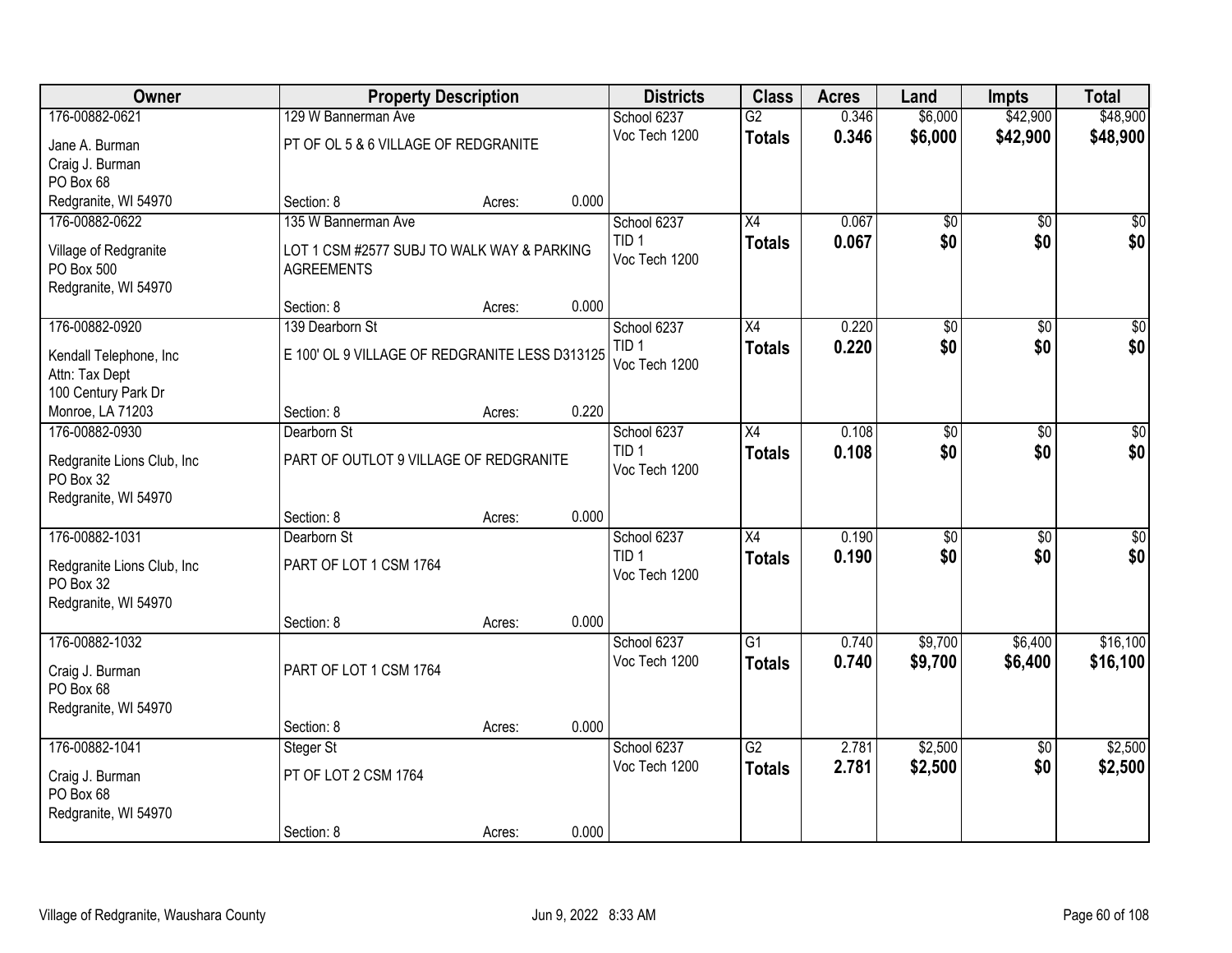| Owner                      |                                               | <b>Property Description</b> |       | <b>Districts</b> | <b>Class</b>    | <b>Acres</b> | Land            | <b>Impts</b>    | <b>Total</b>    |
|----------------------------|-----------------------------------------------|-----------------------------|-------|------------------|-----------------|--------------|-----------------|-----------------|-----------------|
| 176-00882-1042             | 223 Steger St                                 |                             |       | School 6237      | $\overline{G1}$ | 2.050        | \$12,200        | \$33,600        | \$45,800        |
| Waushara County            | PT OF LOT 2 CSM 1764                          |                             |       | Voc Tech 1200    | <b>Totals</b>   | 2.050        | \$12,200        | \$33,600        | \$45,800        |
| PO Box 489                 |                                               |                             |       |                  |                 |              |                 |                 |                 |
| Wautoma, WI 54982-0489     |                                               |                             |       |                  |                 |              |                 |                 |                 |
|                            | Section: 8                                    | Acres:                      | 2.050 |                  |                 |              |                 |                 |                 |
| 176-00882-1072             | 151 Dearborn St                               |                             |       | School 6237      | $\overline{X4}$ | 0.321        | $\overline{50}$ | $\overline{50}$ | \$0             |
| Redgranite Lions Club, Inc | OL 8 & PART OF OL 10 VILLAGE OF REDGRANITE &  |                             |       | Voc Tech 1200    | <b>Totals</b>   | 0.321        | \$0             | \$0             | \$0             |
| PO Box 32                  | PT OLD RR ROW, BEING PART OF LOT 2 CSM 1769 8 |                             |       |                  |                 |              |                 |                 |                 |
| Redgranite, WI 54970       | PART OF LOTS 31 & 32 PRIMLEYS SUB             |                             |       |                  |                 |              |                 |                 |                 |
|                            | Section: 8                                    | Acres:                      | 0.000 |                  |                 |              |                 |                 |                 |
| 176-00882-1073             |                                               |                             |       | School 6237      | X4              | 0.300        | \$0             | \$0             | $\overline{50}$ |
| Village of Redgranite      | LOT 1 CSM 3277                                |                             |       | Voc Tech 1200    | <b>Totals</b>   | 0.300        | \$0             | \$0             | \$0             |
| PO Box 500                 |                                               |                             |       |                  |                 |              |                 |                 |                 |
| Redgranite, WI 54970       |                                               |                             |       |                  |                 |              |                 |                 |                 |
|                            | Section: 8                                    | Acres:                      | 0.000 |                  |                 |              |                 |                 |                 |
| 176-00882-1074             | Bannerman Ave                                 |                             |       | School 6237      | X4              | 0.000        | \$0             | $\sqrt[6]{3}$   | $\sqrt{50}$     |
| Village of Redgranite      | LOT 1 & OUTLOTS 1 & 2 CSM 1769 LESS CSM 6189  |                             |       | TID <sub>1</sub> | <b>Totals</b>   | 0.000        | \$0             | \$0             | \$0             |
|                            |                                               |                             |       | Voc Tech 1200    |                 |              |                 |                 |                 |
|                            |                                               |                             |       |                  |                 |              |                 |                 |                 |
|                            | Section: 8                                    | Acres:                      | 0.000 |                  |                 |              |                 |                 |                 |
| 176-00882-1400             | 175 Steger St                                 |                             |       | School 6237      | $\overline{G1}$ | 0.169        | \$6,000         | \$68,500        | \$74,500        |
| Daniel J. Schuldt          | OL 14 VILLAGE OF REDGRANITE                   |                             |       | Voc Tech 1200    | <b>Totals</b>   | 0.169        | \$6,000         | \$68,500        | \$74,500        |
| Shawnie A. Schuldt         |                                               |                             |       |                  |                 |              |                 |                 |                 |
| 175 Steger St              |                                               |                             |       |                  |                 |              |                 |                 |                 |
| Redgranite, WI 54970       | Section: 8                                    | Acres:                      | 0.000 |                  |                 |              |                 |                 |                 |
| 176-00882-1500             | 163 Steger St                                 |                             |       | School 6237      | $\overline{G1}$ | 0.213        | \$6,600         | \$61,300        | \$67,900        |
| Suzanne F. Chamula         | OL 15 VILLAGE OF REDGRANITE                   |                             |       | Voc Tech 1200    | <b>Totals</b>   | 0.213        | \$6,600         | \$61,300        | \$67,900        |
| 163 Steger St              |                                               |                             |       |                  |                 |              |                 |                 |                 |
| Redgranite, WI 54970       |                                               |                             |       |                  |                 |              |                 |                 |                 |
|                            | Section: 8                                    | Acres:                      | 0.000 |                  |                 |              |                 |                 |                 |
| 176-00882-1600             | 155 Steger St                                 |                             |       | School 6237      | $\overline{G1}$ | 0.212        | \$6,600         | \$53,100        | \$59,700        |
| Andrew J. Sergo            | OUTLOT 16 VILLAGE OF REDGRANITE               |                             |       | Voc Tech 1200    | <b>Totals</b>   | 0.212        | \$6,600         | \$53,100        | \$59,700        |
| 155 Steger St              |                                               |                             |       |                  |                 |              |                 |                 |                 |
| Redgranite, WI 54970       |                                               |                             |       |                  |                 |              |                 |                 |                 |
|                            | Section: 8                                    | Acres:                      | 0.000 |                  |                 |              |                 |                 |                 |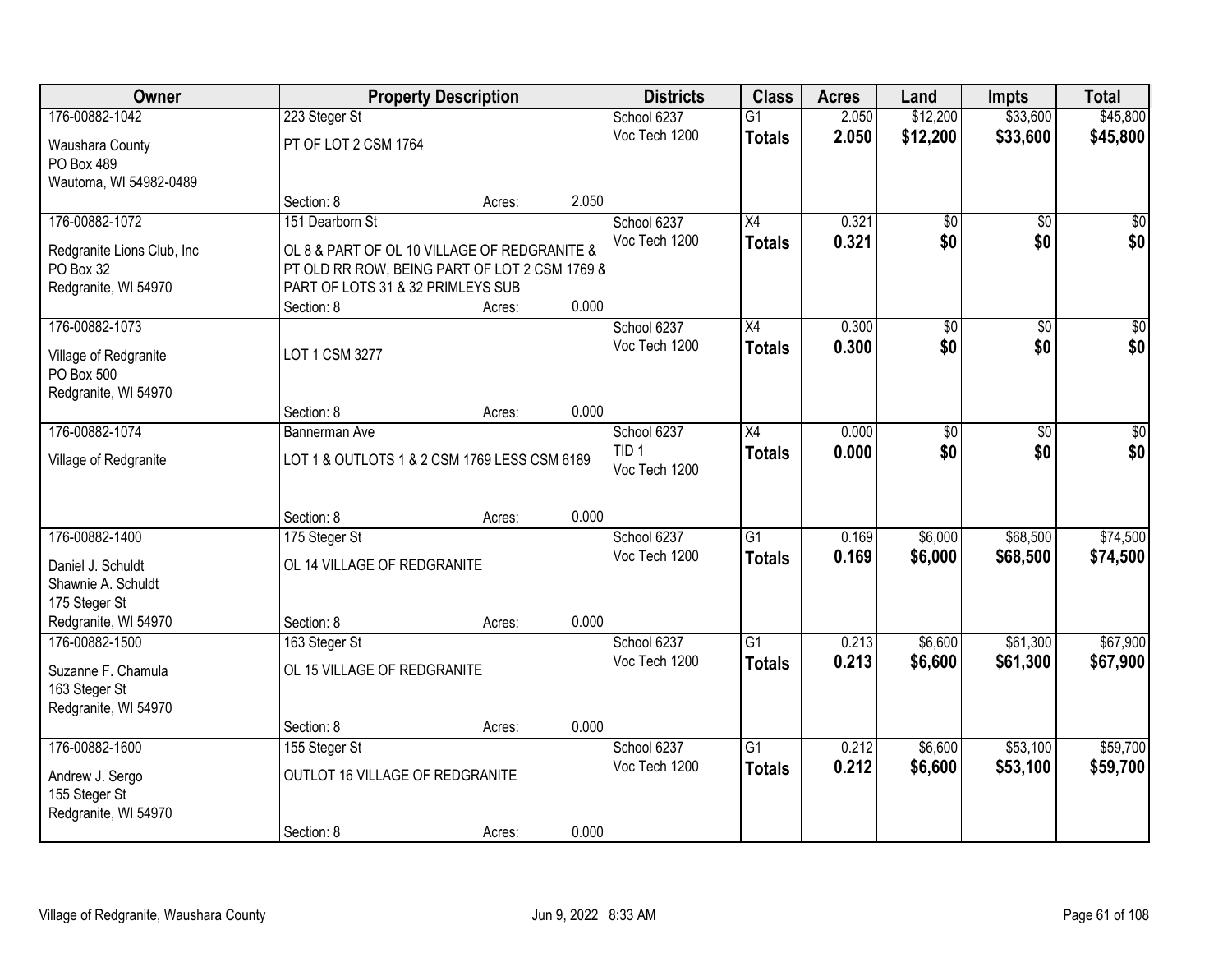| Owner                                                         |                                                              | <b>Property Description</b> |       | <b>Districts</b>                  | <b>Class</b>    | <b>Acres</b>   | Land                 | Impts                | <b>Total</b> |
|---------------------------------------------------------------|--------------------------------------------------------------|-----------------------------|-------|-----------------------------------|-----------------|----------------|----------------------|----------------------|--------------|
| 176-00882-1710                                                | 159 W Bannerman Ave                                          |                             |       | School 6237                       | $\overline{G1}$ | 0.145          | \$5,400              | \$30,600             | \$36,000     |
| Vicki R. Sommers<br>N6807 County Rd Aa<br>Wild Rose, WI 54984 | E 45' OF N 140' OF OUTLOT 17 VILLAGE OF<br><b>REDGRANITE</b> |                             |       | TID <sub>1</sub><br>Voc Tech 1200 | <b>Totals</b>   | 0.145          | \$5,400              | \$30,600             | \$36,000     |
|                                                               | Section: 8                                                   | Acres:                      | 0.000 |                                   |                 |                |                      |                      |              |
| 176-00882-1720                                                | 167 W Bannerman Ave                                          |                             |       | School 6237                       | $\overline{G2}$ | 0.709          | \$11,300             | \$154,800            | \$166,100    |
| Robert A. Ruminski<br>PO Box 16<br>Redgranite, WI 54970       | OL 17 EXC E 45' VILLAGE OF REDGRANITE                        |                             |       | TID <sub>1</sub><br>Voc Tech 1200 | <b>Totals</b>   | 0.709          | \$11,300             | \$154,800            | \$166,100    |
|                                                               | Section: 8                                                   | Acres:                      | 0.000 |                                   |                 |                |                      |                      |              |
| 176-00882-1810                                                | 205 W Bannerman Ave                                          |                             |       | School 6237                       | $\overline{G1}$ | 0.689          | \$10,900             | \$54,400             | \$65,300     |
| Martin G. Kluge<br>Melanie Y. Kluge<br>205 W Bannerman Ave    | PT OF OL 18 EXC S 78' VILLAGE OF REDGRANITE                  |                             |       | TID <sub>1</sub><br>Voc Tech 1200 | <b>Totals</b>   | 0.689          | \$10,900             | \$54,400             | \$65,300     |
| Redgranite, WI 54970-9790                                     | Section: 8                                                   | Acres:                      | 0.000 |                                   |                 |                |                      |                      |              |
| 176-00882-1820                                                | 152 Steger St                                                |                             |       | School 6237                       | $\overline{G1}$ | 0.573          | \$10,900             | \$78,600             | \$89,500     |
| Robert P. Gauger<br>Judith A. Gauger<br>152 Steger St         | OL 19 & S 78' OF LOT 18 VILLAGE OF REDGRANITE                |                             |       | Voc Tech 1200                     | <b>Totals</b>   | 0.573          | \$10,900             | \$78,600             | \$89,500     |
| Redgranite, WI 54970                                          | Section: 8                                                   | Acres:                      | 0.000 |                                   |                 |                |                      |                      |              |
| 176-00882-2000                                                | 166 Steger St                                                |                             |       | School 6237                       | $\overline{G1}$ | 0.320          | \$7,900              | \$106,700            | \$114,600    |
| Ricky R. Snyder                                               | OL 20 & N1/2 OF OL 21 VILLAGE OF REDGRANITE                  |                             |       | Voc Tech 1200                     | <b>Totals</b>   | 0.320          | \$7,900              | \$106,700            | \$114,600    |
| Dawn M. Snyder                                                |                                                              |                             |       |                                   |                 |                |                      |                      |              |
| 166 Steger St                                                 |                                                              |                             |       |                                   |                 |                |                      |                      |              |
| Redgranite, WI 54970                                          | Section: 8                                                   | Acres:                      | 0.000 |                                   |                 |                |                      |                      |              |
| 176-00882-2120                                                | 206 Steger St                                                |                             |       | School 6237<br>Voc Tech 1200      | $\overline{G1}$ | 0.172<br>0.172 | \$6,100              | \$33,700             | \$39,800     |
| T & R Rentals and Investments, LLC<br>E2916 County Rd B       | SOUTH 50' OF OUTLOT 21 VILLAGE OF REDGRANITE                 |                             |       |                                   | <b>Totals</b>   |                | \$6,100              | \$33,700             | \$39,800     |
| Ogdensburg, WI 54962-8910                                     |                                                              |                             |       |                                   |                 |                |                      |                      |              |
|                                                               | Section: 8                                                   | Acres:                      | 0.000 |                                   |                 |                |                      |                      |              |
| 176-00882-2130                                                | 216 Steger St                                                |                             |       | School 6237<br>Voc Tech 1200      | $\overline{G1}$ | 1.000<br>1.000 | \$13,000<br>\$13,000 | \$24,100<br>\$24,100 | \$37,100     |
| Walter C. Topp<br>216 Steger St                               | OUTLOT 21 1/2 VILLAGE OF REDGRANITE                          |                             |       |                                   | <b>Totals</b>   |                |                      |                      | \$37,100     |
| Redgranite, WI 54970                                          | Section: 8                                                   | Acres:                      | 0.000 |                                   |                 |                |                      |                      |              |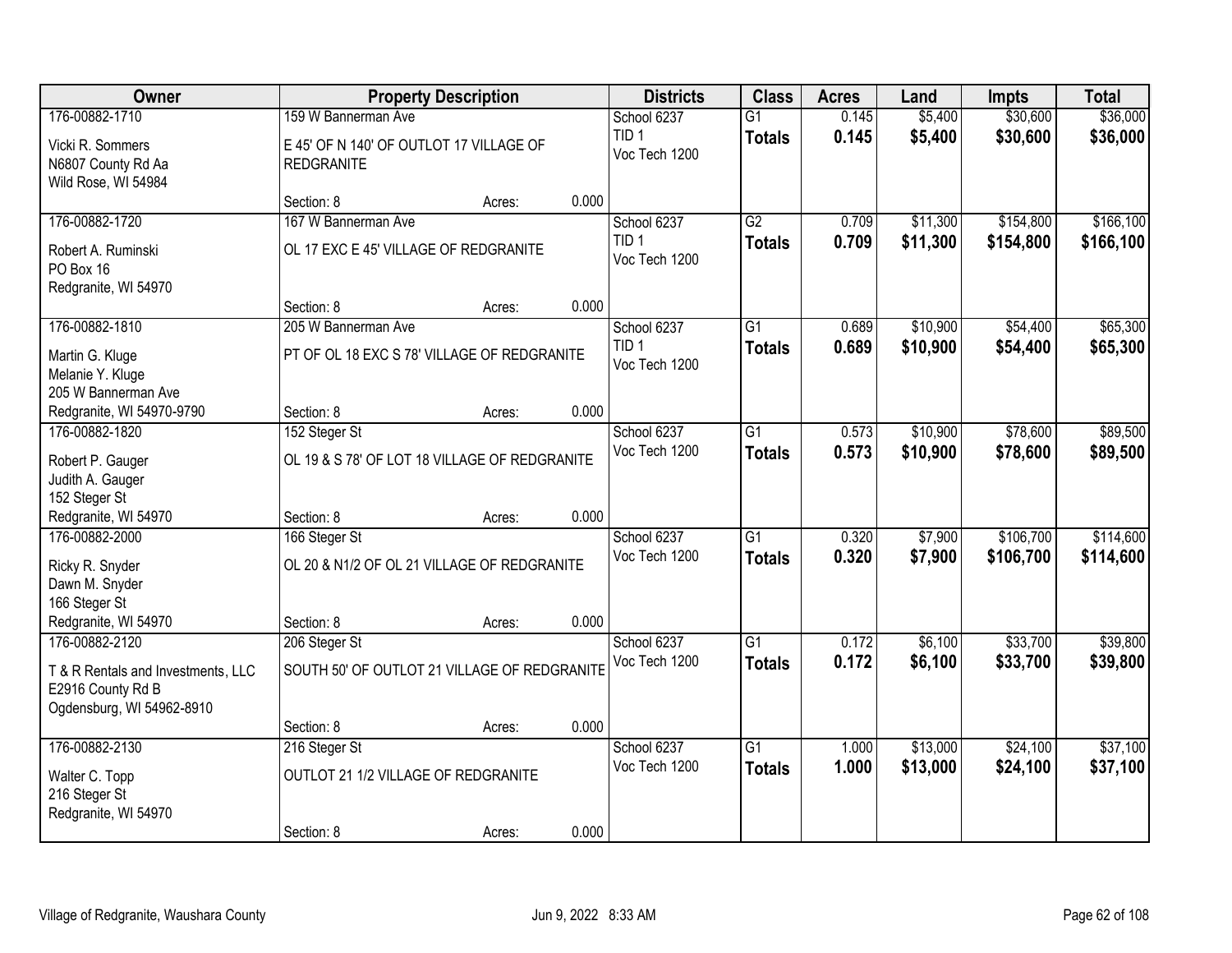| Owner                               |                                                | <b>Property Description</b> |       | <b>Districts</b>             | <b>Class</b>    | <b>Acres</b>   | Land                   | <b>Impts</b>    | <b>Total</b>   |
|-------------------------------------|------------------------------------------------|-----------------------------|-------|------------------------------|-----------------|----------------|------------------------|-----------------|----------------|
| 176-00882-2310                      | 171 Pearl St                                   |                             |       | School 6237                  | $\overline{G2}$ | 1.112          | \$1,600                | \$40,400        | \$42,000       |
| Daniel P. Koehler                   | E1/2 OF OL 23 VILALGE OF REDGRANITE            |                             |       | Voc Tech 1200                | <b>Totals</b>   | 1.112          | \$1,600                | \$40,400        | \$42,000       |
| Joan Koehler                        |                                                |                             |       |                              |                 |                |                        |                 |                |
| 6778 Wentzel Shore Rd               |                                                |                             |       |                              |                 |                |                        |                 |                |
| Winneconne, WI 54986                | Section: 8                                     | Acres:                      | 1.112 |                              |                 |                |                        |                 |                |
| 176-00882-2321                      |                                                |                             |       | School 6237                  | $\overline{X4}$ | 0.380          | \$0                    | $\overline{50}$ | $\frac{1}{20}$ |
| St Mark's Congregation              | LOT 1 CSM 3501                                 |                             |       | Voc Tech 1200                | <b>Totals</b>   | 0.380          | \$0                    | \$0             | \$0            |
| PO Box 273                          |                                                |                             |       |                              |                 |                |                        |                 |                |
| Redgranite, WI 54970                |                                                |                             |       |                              |                 |                |                        |                 |                |
|                                     | Section: 8                                     | Acres:                      | 0.380 |                              |                 |                |                        |                 |                |
| 176-00882-2341                      |                                                |                             |       | School 6237                  | $\overline{G1}$ | 1.865          | \$2,500                | \$0             | \$2,500        |
| Eugene E. Leavitt                   | PT OF W1/2 OUTLOT 23 S OF CSM 3501 VILALGE OF  |                             |       | Voc Tech 1200                | <b>Totals</b>   | 1.865          | \$2,500                | \$0             | \$2,500        |
| 259 Church Ave                      | <b>REDGRANITE</b>                              |                             |       |                              |                 |                |                        |                 |                |
| Redgranite, WI 54970                |                                                |                             |       |                              |                 |                |                        |                 |                |
|                                     | Section: 8                                     | Acres:                      | 0.000 |                              |                 |                |                        |                 |                |
| 176-00882-2342                      |                                                |                             |       | School 6237<br>Voc Tech 1200 | $\overline{X4}$ | 0.220<br>0.220 | $\overline{30}$<br>\$0 | \$0<br>\$0      | \$0<br>\$0     |
| St Mark's Congregation              | LOT 2 CSM 3501                                 |                             |       |                              | <b>Totals</b>   |                |                        |                 |                |
| PO Box 273                          |                                                |                             |       |                              |                 |                |                        |                 |                |
| Redgranite, WI 54970                |                                                |                             |       |                              |                 |                |                        |                 |                |
| 176-00882-2600                      | Section: 8<br>162 Pearl St                     | Acres:                      | 0.220 | School 6237                  | $\overline{G1}$ | 0.657          | \$11,300               | \$90,600        | \$101,900      |
|                                     |                                                |                             |       | Voc Tech 1200                | <b>Totals</b>   | 0.657          | \$11,300               | \$90,600        | \$101,900      |
| Randy S. Oppermann                  | OL 26 & PT OL 23 PARCEL 144' X 157' VILLAGE OF |                             |       |                              |                 |                |                        |                 |                |
| 162 Pearl St                        | <b>REDGRANITE</b>                              |                             |       |                              |                 |                |                        |                 |                |
| Redgranite, WI 54970                |                                                |                             | 0.000 |                              |                 |                |                        |                 |                |
| 176-00882-2700                      | Section: 8                                     | Acres:                      |       | School 6237                  | $\overline{X4}$ | 0.860          | $\overline{60}$        | $\overline{50}$ | $\sqrt{50}$    |
|                                     |                                                |                             |       | Voc Tech 1200                | <b>Totals</b>   | 0.860          | \$0                    | \$0             | \$0            |
| St Mark's Church                    | OUTLOT 27 VILLAGE OF REDGRANITE                |                             |       |                              |                 |                |                        |                 |                |
|                                     |                                                |                             |       |                              |                 |                |                        |                 |                |
| Redgranite, WI 54970                | Section: 7                                     | Acres:                      | 0.000 |                              |                 |                |                        |                 |                |
| 176-00882-2820                      | 154 Park St                                    |                             |       | School 6237                  | $\overline{G2}$ | 0.428          | \$3,600                | \$8,600         | \$12,200       |
|                                     |                                                |                             |       | Voc Tech 1200                | <b>Totals</b>   | 0.428          | \$3,600                | \$8,600         | \$12,200       |
| Michael K. Gunderson                | PT OF OUTLOT 28 VILLAGE OF REDGRANITE          |                             |       |                              |                 |                |                        |                 |                |
| 152 Park St<br>Redgranite, WI 54970 |                                                |                             |       |                              |                 |                |                        |                 |                |
|                                     | Section: 7                                     | Acres:                      | 0.000 |                              |                 |                |                        |                 |                |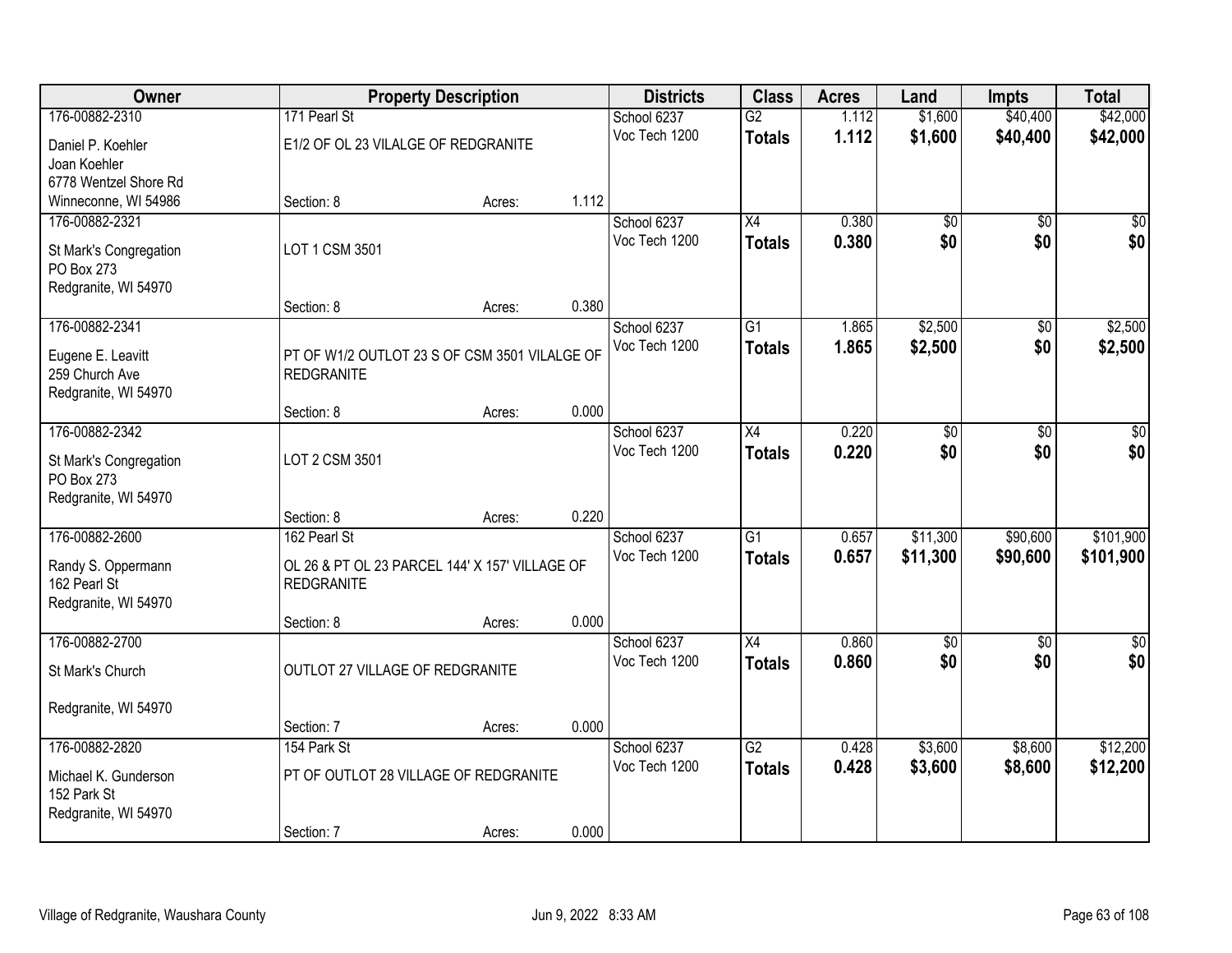| Owner                              |                                                | <b>Property Description</b> |       | <b>Districts</b> | <b>Class</b>    | <b>Acres</b> | Land        | <b>Impts</b>    | <b>Total</b>    |
|------------------------------------|------------------------------------------------|-----------------------------|-------|------------------|-----------------|--------------|-------------|-----------------|-----------------|
| 176-00882-2830                     | 152 Park St                                    |                             |       | School 6237      | $\overline{G1}$ | 0.428        | \$9,800     | \$25,500        | \$35,300        |
| Michael K. Gunderson               | PT OF OUTLOT 28 VILLAGE OF REDGRANITE          |                             |       | Voc Tech 1200    | <b>Totals</b>   | 0.428        | \$9,800     | \$25,500        | \$35,300        |
| 152 Park St                        |                                                |                             |       |                  |                 |              |             |                 |                 |
| Redgranite, WI 54970               |                                                |                             |       |                  |                 |              |             |                 |                 |
|                                    | Section: 7                                     | Acres:                      | 0.000 |                  |                 |              |             |                 |                 |
| 176-00882-2910                     |                                                |                             |       | School 6237      | $\overline{X4}$ | 0.480        | \$0         | $\overline{50}$ | \$0             |
| St Mark's Church                   | S 108.725' OF OL 29 VILLAGE OF REDGRANITE LAST |                             |       | Voc Tech 1200    | <b>Totals</b>   | 0.480        | \$0         | \$0             | \$0             |
|                                    | DEED OF RECORD TO JOSEPH DULAK LESS            |                             |       |                  |                 |              |             |                 |                 |
| Redgranite, WI 54970               | D189076                                        |                             |       |                  |                 |              |             |                 |                 |
|                                    | Section: 7                                     | Acres:                      | 0.000 |                  |                 |              |             |                 |                 |
| 176-00882-2920                     | 136 Park St                                    |                             |       | School 6237      | G1              | 0.479        | \$8,700     | \$3,000         | \$11,700        |
| Garth Bowen                        | N 100' OF OUTLOT 29 VILLAGE OF REDGRANIE       |                             |       | Voc Tech 1200    | <b>Totals</b>   | 0.479        | \$8,700     | \$3,000         | \$11,700        |
| Joan E. Bowen                      |                                                |                             |       |                  |                 |              |             |                 |                 |
| PO Box 25                          |                                                |                             |       |                  |                 |              |             |                 |                 |
| Hartland, WI 53029                 | Section: 7                                     | Acres:                      | 0.479 |                  |                 |              |             |                 |                 |
| 176-00882-3110                     | 136 Park St                                    |                             |       | School 6237      | $\overline{G1}$ | 0.193        | \$6,100     | \$33,600        | \$39,700        |
| Andrew J. Sergo                    | W 70' OF OL 31 VILLAGE OF REDGRANITE LESS      |                             |       | Voc Tech 1200    | <b>Totals</b>   | 0.193        | \$6,100     | \$33,600        | \$39,700        |
| 155 Steger St                      | D378654 (HWY)                                  |                             |       |                  |                 |              |             |                 |                 |
| Redgranite, WI 54970               |                                                |                             |       |                  |                 |              |             |                 |                 |
|                                    | Section: 7                                     | Acres:                      | 0.000 |                  |                 |              |             |                 |                 |
| 176-00882-3120                     | 506 W Bannerman Ave                            |                             |       | School 6237      | $\overline{G1}$ | 0.193        | \$2,700     | \$0             | \$2,700         |
| Cynthia M. Stampfer                | E 70' OF OL 31 VILLAGE OF REDGRANITE LESS      |                             |       | Voc Tech 1200    | <b>Totals</b>   | 0.193        | \$2,700     | \$0             | \$2,700         |
| 506 W Bannerman Ave                | D381086 (HWY 21)                               |                             |       |                  |                 |              |             |                 |                 |
| Redgranite, WI 54970               |                                                |                             |       |                  |                 |              |             |                 |                 |
|                                    | Section: 7                                     | Acres:                      | 0.000 |                  |                 |              |             |                 |                 |
| 176-00882-3200                     | 506 W Bannerman Ave                            |                             |       | School 6237      | $\overline{G1}$ | 0.182        | \$5,900     | \$50,800        | \$56,700        |
| Cynthia M. Stampfer                | OL 32 VILLAGE REDGRANITE 32 LESS D381086 (HW)  |                             |       | Voc Tech 1200    | <b>Totals</b>   | 0.182        | \$5,900     | \$50,800        | \$56,700        |
| 506 W Bannerman Ave                | 21)                                            |                             |       |                  |                 |              |             |                 |                 |
| Redgranite, WI 54970               |                                                |                             |       |                  |                 |              |             |                 |                 |
|                                    | Section: 7                                     | Acres:                      | 0.000 |                  |                 |              |             |                 |                 |
| 176-00882-3300                     |                                                |                             |       | School 6237      | $\overline{X4}$ | 0.000        | $\sqrt{$0}$ | $\overline{30}$ | $\overline{50}$ |
| Community Development Authority of | OL 33 VILLAGE OF REDGRANITE NOW PARK ST        |                             |       | Voc Tech 1200    | <b>Totals</b>   | 0.000        | \$0         | \$0             | \$0             |
| Village of Redgranit               |                                                |                             |       |                  |                 |              |             |                 |                 |
|                                    |                                                |                             |       |                  |                 |              |             |                 |                 |
| Redgranite, WI 54970               | Section: 8                                     | Acres:                      | 0.000 |                  |                 |              |             |                 |                 |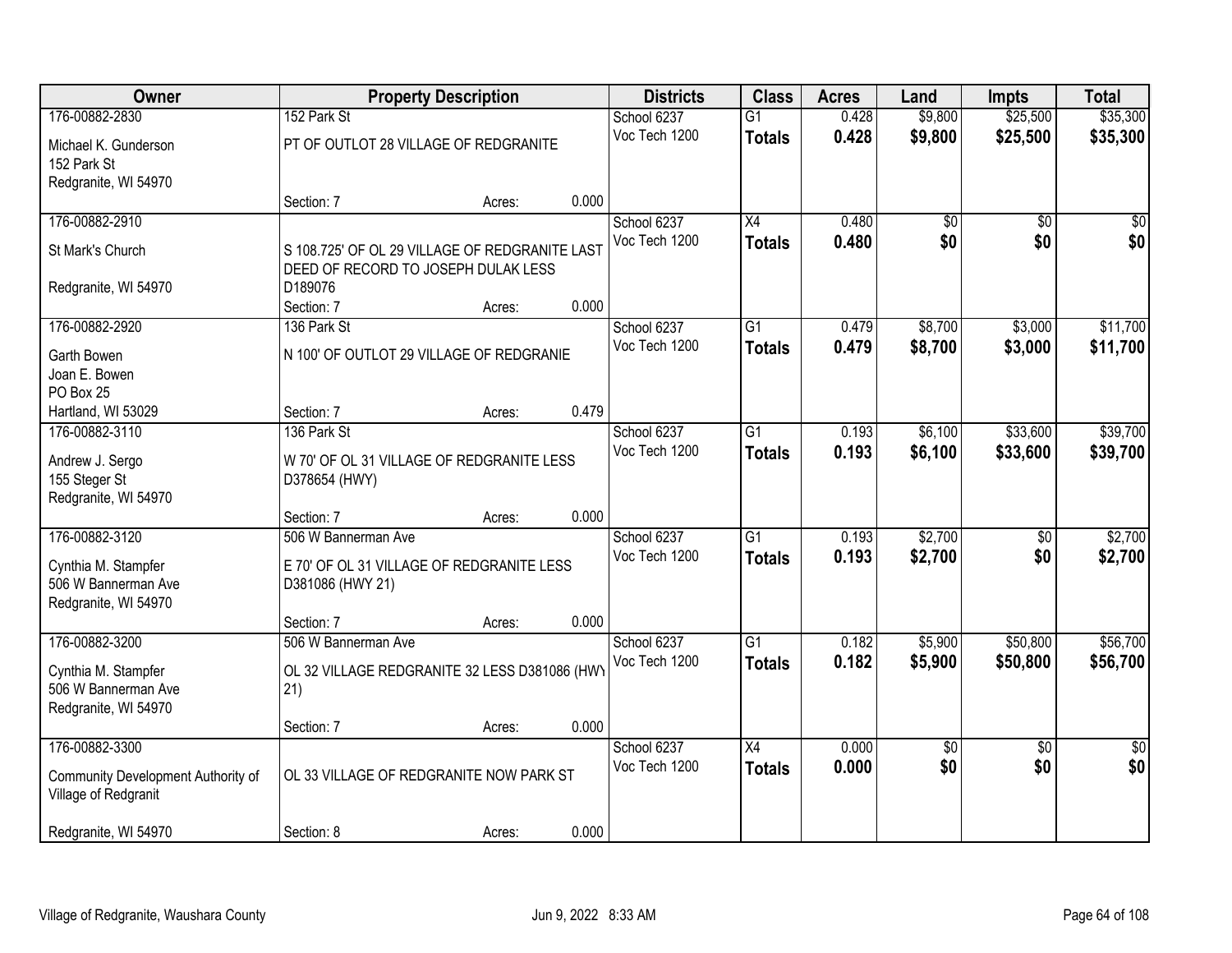| Owner                                     |                                       | <b>Property Description</b> |       | <b>Districts</b>                  | <b>Class</b>    | <b>Acres</b> | Land            | <b>Impts</b>    | <b>Total</b>    |
|-------------------------------------------|---------------------------------------|-----------------------------|-------|-----------------------------------|-----------------|--------------|-----------------|-----------------|-----------------|
| 176-00882-3910                            | 162 W Bannerman Ave                   |                             |       | School 6237                       | $\overline{G2}$ | 0.338        | \$9,700         | \$197,300       | \$207,000       |
| Br Diner, LLC                             | LOT 2 CSM 1342                        |                             |       | Voc Tech 1200                     | <b>Totals</b>   | 0.338        | \$9,700         | \$197,300       | \$207,000       |
| PO Box 13                                 |                                       |                             |       |                                   |                 |              |                 |                 |                 |
| Redgranite, WI 54970                      |                                       |                             |       |                                   |                 |              |                 |                 |                 |
|                                           | Section: 8                            | Acres:                      | 0.000 |                                   |                 |              |                 |                 |                 |
| 176-00882-4000                            |                                       |                             |       | School 6237                       | $\overline{X4}$ | 1.090        | $\overline{50}$ | $\overline{30}$ | $\overline{30}$ |
| Village of Redgranite                     | LOT 1 CSM 1342                        |                             |       | TID <sub>1</sub><br>Voc Tech 1200 | <b>Totals</b>   | 1.090        | \$0             | \$0             | \$0             |
|                                           |                                       |                             |       |                                   |                 |              |                 |                 |                 |
|                                           |                                       |                             |       |                                   |                 |              |                 |                 |                 |
| 176-00882-4100                            | Section: 8<br>324 Water St            | Acres:                      | 0.000 | School 6237                       | $\overline{G1}$ | 0.112        | \$5,200         | \$45,900        | \$51,100        |
|                                           |                                       |                             |       | Voc Tech 1200                     | <b>Totals</b>   | 0.112        | \$5,200         | \$45,900        | \$51,100        |
| Aaron J. Taggart                          | OUTLOT 41 VILLAGE OF REDGRANITE       |                             |       |                                   |                 |              |                 |                 |                 |
| Melissa J. Taggart                        |                                       |                             |       |                                   |                 |              |                 |                 |                 |
| 324 Water St<br>Redgranite, WI 54970-9136 | Section: 8                            | Acres:                      | 0.000 |                                   |                 |              |                 |                 |                 |
| 176-00882-4200                            | 142 Water St                          |                             |       | School 6237                       | G1              | 0.225        | \$6,800         | \$36,700        | \$43,500        |
|                                           |                                       |                             |       | Voc Tech 1200                     | <b>Totals</b>   | 0.225        | \$6,800         | \$36,700        | \$43,500        |
| Geoffrey G. Cutts                         | OLS 42 & 43 VILLAGE OF REDGRANITE     |                             |       |                                   |                 |              |                 |                 |                 |
| 142 Water St<br>Redgranite, WI 54970-9132 |                                       |                             |       |                                   |                 |              |                 |                 |                 |
|                                           | Section: 8                            | Acres:                      | 0.000 |                                   |                 |              |                 |                 |                 |
| 176-00882-4400                            | 304 Pine River St                     |                             |       | School 6237                       | $\overline{G1}$ | 0.163        | \$5,800         | \$38,700        | \$44,500        |
|                                           |                                       |                             |       | Voc Tech 1200                     | <b>Totals</b>   | 0.163        | \$5,800         | \$38,700        | \$44,500        |
| Walter L. Miller Jr<br>Sheila Miller      | OUTLOT 44 VILLAGE OF REDGRANITE       |                             |       |                                   |                 |              |                 |                 |                 |
| 304 Pine River St                         |                                       |                             |       |                                   |                 |              |                 |                 |                 |
| Redgranite, WI 54970                      | Section: 8                            | Acres:                      | 0.000 |                                   |                 |              |                 |                 |                 |
| 176-00882-4500                            |                                       |                             |       | School 6237                       |                 |              |                 |                 |                 |
| Raymond Foelker                           | LOT 3 CSM 1235 ASSESSED WITH 831-0800 |                             |       | Voc Tech 1200                     | <b>Totals</b>   |              |                 |                 |                 |
| Mildred Foelker                           |                                       |                             |       |                                   |                 |              |                 |                 |                 |
| RT 1 Box 236c                             |                                       |                             |       |                                   |                 |              |                 |                 |                 |
| Pine River, WI 54965                      | Section: 8                            | Acres:                      | 0.000 |                                   |                 |              |                 |                 |                 |
| 176-00882-4821                            | 123 Pine River St                     |                             |       | School 6237                       | $\overline{G1}$ | 0.180        | \$6,100         | \$21,200        | \$27,300        |
| Pine River Street Rentals, LLC            | LOT 2 CSM 3540                        |                             |       | Voc Tech 1200                     | <b>Totals</b>   | 0.180        | \$6,100         | \$21,200        | \$27,300        |
| 827 Sunset Ave                            |                                       |                             |       |                                   |                 |              |                 |                 |                 |
| Waupun, WI 53963                          |                                       |                             |       |                                   |                 |              |                 |                 |                 |
|                                           | Section: 8                            | Acres:                      | 0.180 |                                   |                 |              |                 |                 |                 |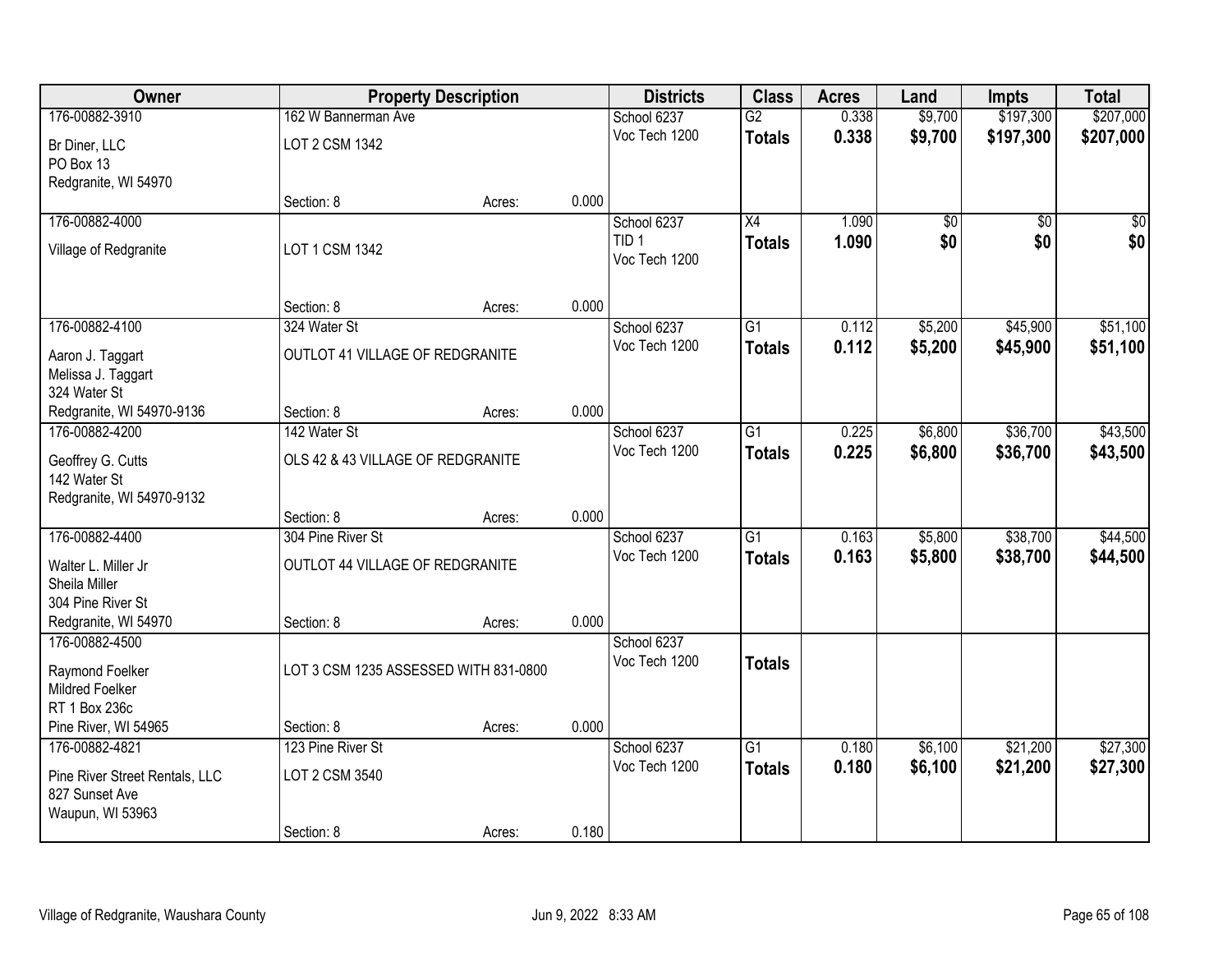| Owner                              |                                               | <b>Property Description</b> |        | <b>Districts</b> | <b>Class</b>    | <b>Acres</b> | Land       | <b>Impts</b>    | <b>Total</b>    |
|------------------------------------|-----------------------------------------------|-----------------------------|--------|------------------|-----------------|--------------|------------|-----------------|-----------------|
| 176-00882-4822                     | 137 Pine River St                             |                             |        | School 6237      | $\overline{G2}$ | 0.480        | \$10,600   | \$87,000        | \$97,600        |
| Nee, LLC                           | LOT 1 CSM 1800 LESS CSM 3540 & LESS D349865   |                             |        | Voc Tech 1200    | <b>Totals</b>   | 0.480        | \$10,600   | \$87,000        | \$97,600        |
| PO Box 330                         |                                               |                             |        |                  |                 |              |            |                 |                 |
| Wautoma, WI 54982                  |                                               |                             |        |                  |                 |              |            |                 |                 |
|                                    | Section: 8                                    | Acres:                      | 0.480  |                  |                 |              |            |                 |                 |
| 176-00882-5010                     | 117 Pine River St                             |                             |        | School 6237      | G2              | 0.187        | \$2,500    | \$32,700        | \$35,200        |
| Steven C. Ott                      | OUTLOT 50 EXC N 24' & OL 51 LESS D149593      |                             |        | Voc Tech 1200    | <b>Totals</b>   | 0.187        | \$2,500    | \$32,700        | \$35,200        |
| <b>Brad Bertrand</b>               | <b>VILLAGE OF REDGRANITE</b>                  |                             |        |                  |                 |              |            |                 |                 |
| 415 Kames Cv                       |                                               |                             |        |                  |                 |              |            |                 |                 |
| Slinger, WI 53086-9450             | Section: 8                                    | Acres:                      | 0.000  |                  |                 |              |            |                 |                 |
| 176-00882-5210                     | 113 Pine River St                             |                             |        | School 6237      | G2              | 0.143        | \$2,300    | \$51,300        | \$53,600        |
| Lauries Laundromat, LLC            | N 1/3 OF OL 52 VILLAGE OF REDGRANITE & PARCEL |                             |        | Voc Tech 1200    | <b>Totals</b>   | 0.143        | \$2,300    | \$51,300        | \$53,600        |
| Attn: Laurie Oltesvig              | IN SE-SW                                      |                             |        |                  |                 |              |            |                 |                 |
| PO Box 267                         |                                               |                             |        |                  |                 |              |            |                 |                 |
| Redgranite, WI 54970               | Section: 8                                    | Acres:                      | 0.000  |                  |                 |              |            |                 |                 |
| 176-00882-5220                     | 101 Pine River St                             |                             |        | School 6237      | $\overline{G2}$ | 0.158        | \$6,900    | \$32,100        | \$39,000        |
| Kenneth G. Hyler III               | S 2/3 OF OL 52 & OL 53 VILLAGE OF REDGRANITE  |                             |        | TID <sub>1</sub> | <b>Totals</b>   | 0.158        | \$6,900    | \$32,100        | \$39,000        |
| W684 Buttercup Ct                  |                                               |                             |        | Voc Tech 1200    |                 |              |            |                 |                 |
| Berlin, WI 54923-8322              |                                               |                             |        |                  |                 |              |            |                 |                 |
|                                    | Section: 8                                    | Acres:                      | 0.000  |                  |                 |              |            |                 |                 |
| 176-00882-5400                     | 104 W Bannerman Ave                           |                             |        | School 6237      | $\overline{G2}$ | 0.200        | \$8,800    | \$105,600       | \$114,400       |
| Kenneth G. Hyler III               | OL 54 & PT OL 55 VILLAGE OF REDGRANITE        |                             |        | Voc Tech 1200    | <b>Totals</b>   | 0.200        | \$8,800    | \$105,600       | \$114,400       |
| Hyler Properties (Dba)             |                                               |                             |        |                  |                 |              |            |                 |                 |
| W684 Buttercup Ct                  |                                               |                             |        |                  |                 |              |            |                 |                 |
| Berlin, WI 54923-8322              | Section: 8                                    | Acres:                      | 0.000  |                  |                 |              |            |                 |                 |
| 176-01622-0100                     | State Highway 21                              |                             |        | School 6237      | $\overline{G5}$ | 23.580       | \$51,900   | $\overline{60}$ | \$51,900        |
| Fred Fisher III                    | LOT 1 CSM 3679                                |                             |        | Voc Tech 1200    | <b>Totals</b>   | 23.580       | \$51,900   | \$0             | \$51,900        |
| 410 Main St #100                   |                                               |                             |        |                  |                 |              |            |                 |                 |
| Wild Rose, WI 54984-5800           |                                               |                             |        |                  |                 |              |            |                 |                 |
|                                    | Section: 16                                   | Acres:                      | 23.580 |                  |                 |              |            |                 |                 |
| 176-01622-0110                     |                                               |                             |        | School 6237      | $\overline{X4}$ | 0.490        | $\sqrt{6}$ | $\overline{30}$ | $\overline{50}$ |
| State of WI Dept of Transportation | PT OF NW1/4 NW1/4                             |                             |        | Voc Tech 1200    | <b>Totals</b>   | 0.490        | \$0        | \$0             | \$0             |
| PO Box 8021                        |                                               |                             |        |                  |                 |              |            |                 |                 |
| Wisconsin Rapids, WI 54495-8021    |                                               |                             |        |                  |                 |              |            |                 |                 |
|                                    | Section: 16                                   | Acres:                      | 0.490  |                  |                 |              |            |                 |                 |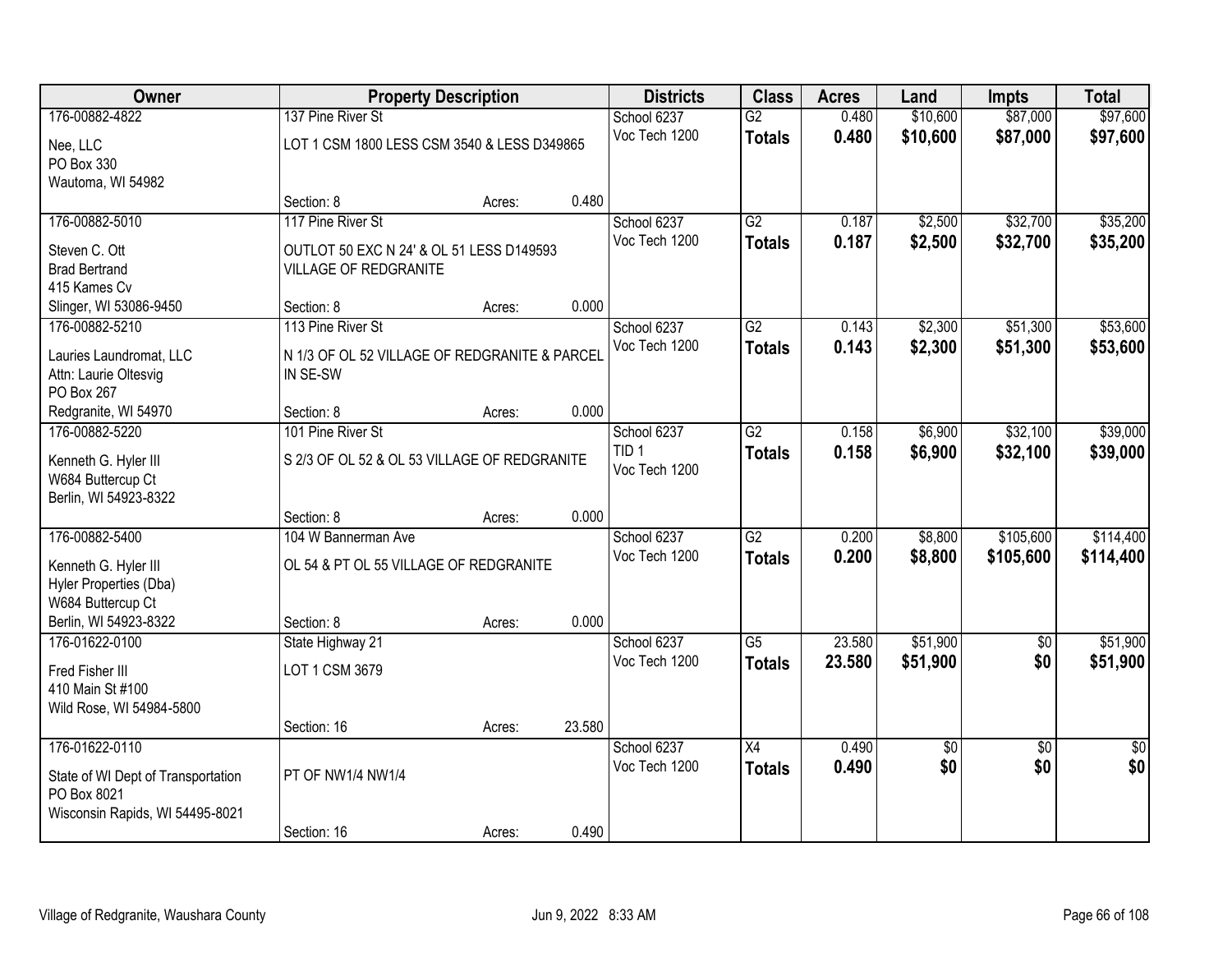| <b>Owner</b>                                                                            |                                                                                      | <b>Property Description</b> |        | <b>Districts</b>                                 | <b>Class</b>                                       | <b>Acres</b>              | Land                             | Impts                                     | <b>Total</b>                       |
|-----------------------------------------------------------------------------------------|--------------------------------------------------------------------------------------|-----------------------------|--------|--------------------------------------------------|----------------------------------------------------|---------------------------|----------------------------------|-------------------------------------------|------------------------------------|
| 176-01622-0200<br>Thomas O. Peachey<br>Judy K. Nylander                                 | 1300 E Bannerman Ave<br>PT OF NW-NW (498.66' X 1310.56') LESS HWY<br>D283791         |                             |        | School 6237<br>Voc Tech 1200                     | $\overline{G1}$<br>G <sub>6</sub><br><b>Totals</b> | 4.690<br>10.000<br>14.690 | \$14,600<br>\$21,000<br>\$35,600 | \$108,400<br>\$0<br>\$108,400             | \$123,000<br>\$21,000<br>\$144,000 |
| PO Box 85<br>Redgranite, WI 54970                                                       | Section: 16                                                                          | Acres:                      | 14.690 |                                                  |                                                    |                           |                                  |                                           |                                    |
| 176-01711-0130<br>Warren M. Juslen<br>Joleen M. Juslen<br>1200 E Bannerman Ave          | 1200 E Bannerman Ave<br>LOT 1 CSM 6198 INC & SUBJ TO 20 FT EASE                      |                             |        | School 6237<br>Voc Tech 1200                     | $\overline{G1}$<br>G <sub>6</sub><br><b>Totals</b> | 1.700<br>9.140<br>10.840  | \$10,200<br>\$19,200<br>\$29,400 | \$103,500<br>\$0<br>\$103,500             | \$113,700<br>\$19,200<br>\$132,900 |
| Redgranite, WI 54970<br>176-01711-0140                                                  | Section: 17<br>Bannerman Ave                                                         | Acres:                      | 10.840 | School 6237                                      | $\overline{G1}$                                    | 2.350                     | \$6,100                          | \$33,100                                  | \$39,200                           |
| Juslen Builders, LLP<br><b>PO Box 442</b><br>Redgranite, WI 54970                       | LOT 2 CSM 6198; SUBJ 20 FT EASE D488265                                              |                             |        | Voc Tech 1200                                    | <b>Totals</b>                                      | 2.350                     | \$6,100                          | \$33,100                                  | \$39,200                           |
|                                                                                         | Section: 17                                                                          | Acres:                      | 2.350  |                                                  |                                                    |                           |                                  |                                           |                                    |
| 176-01711-0150<br>Mark A. Juslen<br>Lacey J. Buss<br>1206 E Bannerman Ave               | 1206 E Bannerman Ave<br>LOT 3 CSM 6198 INC 20 FT EASE                                |                             |        | School 6237<br>Voc Tech 1200                     | G1<br><b>Totals</b>                                | 3.380<br>3.380            | \$8,900<br>\$8,900               | \$76,300<br>\$76,300                      | \$85,200<br>\$85,200               |
| Redgranite, WI 54970                                                                    | Section: 17                                                                          | Acres:                      | 3.380  |                                                  |                                                    |                           |                                  |                                           |                                    |
| 176-01711-0300<br>Kathleen D. Wilcox<br>138 Willow Dr<br>Redgranite, WI 54970-9115      | 1000 Bannerman Ave<br>PT OF NE1/4 NE1/4                                              |                             |        | School 6237<br>TID <sub>1</sub><br>Voc Tech 1200 | $\overline{G1}$<br>G <sub>2</sub><br><b>Totals</b> | 0.520<br>1.300<br>1.820   | \$8,600<br>\$27,100<br>\$35,700  | $\overline{30}$<br>\$240,300<br>\$240,300 | \$8,600<br>\$267,400<br>\$276,000  |
| 176-01711-0410                                                                          | Section: 17<br>1100 E Bannerman Ave                                                  | Acres:                      | 0.000  | School 6237                                      | $\overline{G2}$                                    | 0.660                     | \$47,500                         | \$290,100                                 | \$337,600                          |
| Fortifi Bank<br>140 W Huron St<br>Berlin, WI 54923                                      | PT OF NE1/4 NE1/4 (200' X 100') & PARCEL 68.84' X<br>98.53' (PART OF LOT 1 CSM 1568) |                             |        | TID <sub>1</sub><br>Voc Tech 1200                | <b>Totals</b>                                      | 0.660                     | \$47,500                         | \$290,100                                 | \$337,600                          |
|                                                                                         | Section: 17                                                                          | Acres:                      | 0.660  |                                                  |                                                    |                           |                                  |                                           |                                    |
| 176-01711-0511<br>Benjamin Seifert<br>1120 E Bannerman Ave<br>Redgranite, WI 54970-9320 | 1120 E Bannerman Ave<br>LOT 4 CSM 6198 INC 20 FT EASE<br>Section: 17                 | Acres:                      | 0.590  | School 6237<br>Voc Tech 1200                     | $\overline{G1}$<br><b>Totals</b>                   | 0.590<br>0.590            | \$7,500<br>\$7,500               | \$54,500<br>\$54,500                      | \$62,000<br>\$62,000               |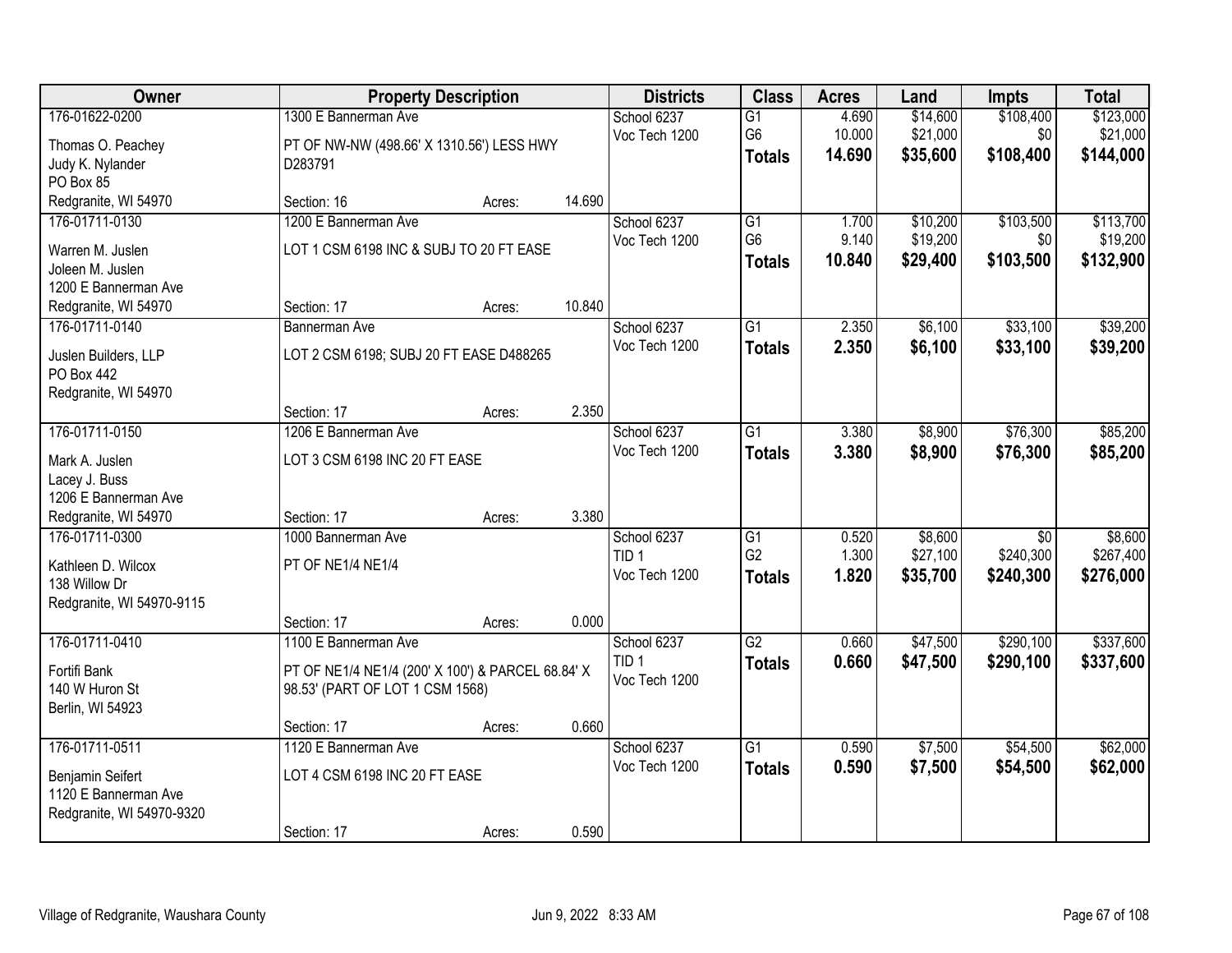| Owner                                 | <b>Property Description</b>                      |        |       | <b>Districts</b> | <b>Class</b>    | <b>Acres</b> | Land            | <b>Impts</b>    | <b>Total</b> |
|---------------------------------------|--------------------------------------------------|--------|-------|------------------|-----------------|--------------|-----------------|-----------------|--------------|
| 176-01711-0600                        | 1220 E Bannerman Ave                             |        |       | School 6237      | $\overline{G1}$ | 0.500        | \$6,700         | \$50,400        | \$57,100     |
| Jonathan N. Spick                     | PT NE1/4 OF NE1/4 (100 FT BY 200 FT) EXC D284143 |        |       | Voc Tech 1200    | <b>Totals</b>   | 0.500        | \$6,700         | \$50,400        | \$57,100     |
| 1220 E Bannerman Ave                  |                                                  |        |       |                  |                 |              |                 |                 |              |
| Redgranite, WI 54970                  |                                                  |        |       |                  |                 |              |                 |                 |              |
|                                       | Section: 17                                      | Acres: | 0.500 |                  |                 |              |                 |                 |              |
| 176-01711-0700                        | 1228 E Bannerman Ave                             |        |       | School 6237      | G1              | 1.000        | \$7,000         | \$29,100        | \$36,100     |
| James H. Mckenzie                     | PT OF NE1/4 NE1/4                                |        |       | Voc Tech 1200    | <b>Totals</b>   | 1.000        | \$7,000         | \$29,100        | \$36,100     |
| Leslie M. Dorshorst                   |                                                  |        |       |                  |                 |              |                 |                 |              |
| 1228 E Bannerman Ave                  |                                                  |        |       |                  |                 |              |                 |                 |              |
| Redgranite, WI 54970-9322             | Section: 17                                      | Acres: | 1.000 |                  |                 |              |                 |                 |              |
| 176-01713-0120                        | 887 Bonnell Ave                                  |        |       | School 6237      | $\overline{X4}$ | 3.053        | $\overline{50}$ | \$0             | $\sqrt{50}$  |
| First Congregational United Church of | LOT 2 CSM 1654                                   |        |       | TID <sub>1</sub> | <b>Totals</b>   | 3.053        | \$0             | \$0             | \$0          |
| Christ                                |                                                  |        |       | Voc Tech 1200    |                 |              |                 |                 |              |
| 601 Bonnell Ave                       |                                                  |        |       |                  |                 |              |                 |                 |              |
| Redgranite, WI 54970                  | Section: 17                                      | Acres: | 3.053 |                  |                 |              |                 |                 |              |
| 176-01713-0200                        | 533 Bonnell Ave                                  |        |       | School 6237      | $\overline{G1}$ | 0.310        | \$7,700         | \$61,800        | \$69,500     |
| Gerald D. Lindell                     | PT OF W1/2 OF NE1/4 (135' X 100')                |        |       | Voc Tech 1200    | <b>Totals</b>   | 0.310        | \$7,700         | \$61,800        | \$69,500     |
| Patricia M. Lindell                   |                                                  |        |       |                  |                 |              |                 |                 |              |
| 533 Bonnell Ave                       |                                                  |        |       |                  |                 |              |                 |                 |              |
| Redgranite, WI 54970                  | Section: 17                                      | Acres: | 0.000 |                  |                 |              |                 |                 |              |
| 176-01713-0300                        | 521 Bonnell Ave                                  |        |       | School 6237      | $\overline{G1}$ | 0.310        | \$9,100         | \$99,100        | \$108,200    |
| Luis F. Hernandez et al               | PT LOT 1 CSM 719                                 |        |       | Voc Tech 1200    | <b>Totals</b>   | 0.310        | \$9,100         | \$99,100        | \$108,200    |
| c/o Farmers & Merchants Bank/Escrow   |                                                  |        |       |                  |                 |              |                 |                 |              |
| Services                              |                                                  |        |       |                  |                 |              |                 |                 |              |
| PO Box 270                            | Section: 17                                      | Acres: | 0.000 |                  |                 |              |                 |                 |              |
| Berlin, WI 54923                      |                                                  |        |       |                  |                 |              |                 |                 |              |
| 176-01713-0400                        | 513 Bonnell Ave                                  |        |       | School 6237      | $\overline{X4}$ | 3.930        | $\sqrt{$0}$     | $\sqrt{6}$      | $\sqrt{30}$  |
| Wautoma Area School District et al    | LOT 2 CSM 2101                                   |        |       | Voc Tech 1200    | <b>Totals</b>   | 3.930        | \$0             | \$0             | \$0          |
| Attn: Redgranite School Site          |                                                  |        |       |                  |                 |              |                 |                 |              |
| 556 S Cambridge St                    |                                                  |        |       |                  |                 |              |                 |                 |              |
| Wautoma, WI 54982                     | Section: 17                                      | Acres: | 3.930 |                  |                 |              |                 |                 |              |
| 176-01713-0520                        | Preston Ln                                       |        |       | School 6237      | X4              | 2.890        | $\overline{50}$ | $\overline{30}$ | $\sqrt{$0]}$ |
| Wautoma Area School District          | LOT 1 CSM 2101                                   |        |       | Voc Tech 1200    | <b>Totals</b>   | 2.890        | \$0             | \$0             | \$0          |
| Attn: Redgranite School Site          |                                                  |        |       |                  |                 |              |                 |                 |              |
| 513 Bonnell Ave                       |                                                  |        |       |                  |                 |              |                 |                 |              |
| Redgranite, WI 54970                  | Section: 17                                      | Acres: | 2.890 |                  |                 |              |                 |                 |              |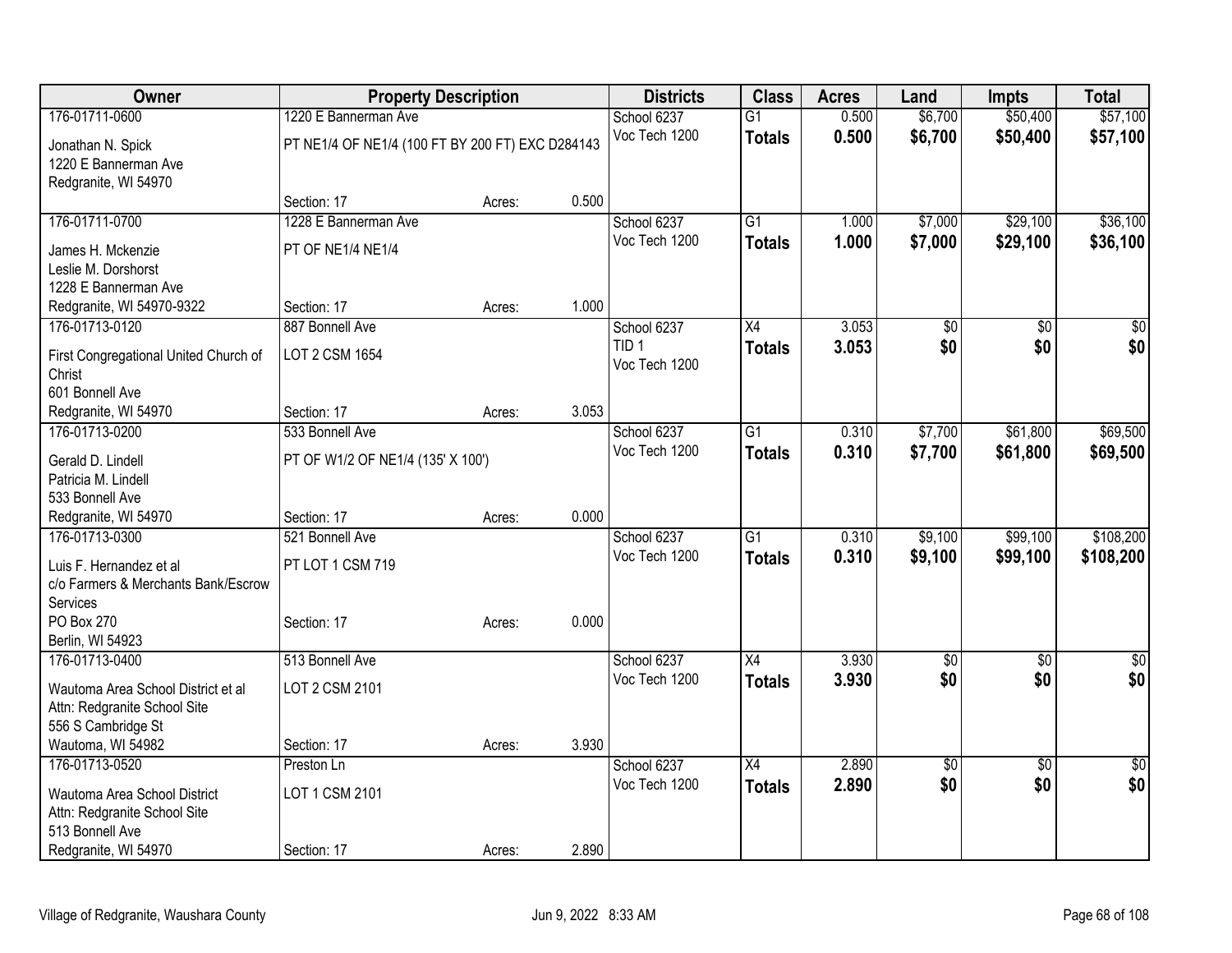| Owner                           | <b>Property Description</b>                   |        |       | <b>Districts</b> | <b>Class</b>    | <b>Acres</b> | Land            | <b>Impts</b>    | <b>Total</b> |
|---------------------------------|-----------------------------------------------|--------|-------|------------------|-----------------|--------------|-----------------|-----------------|--------------|
| 176-01713-0610                  | 406 Preston Ln                                |        |       | School 6237      | $\overline{X4}$ | 0.470        | $\overline{60}$ | $\overline{50}$ | \$0          |
| Little Sprouts Discovery Center | LOT 1 CSM 4427                                |        |       | TID <sub>1</sub> | <b>Totals</b>   | 0.470        | \$0             | \$0             | \$0          |
| Non-Profit, Inc.                |                                               |        |       | Voc Tech 1200    |                 |              |                 |                 |              |
| 406 Preston Ln                  |                                               |        |       |                  |                 |              |                 |                 |              |
| Redgranite, WI 54970            | Section: 17                                   | Acres: | 0.470 |                  |                 |              |                 |                 |              |
| 176-01713-0620                  | 402 Preston Ln                                |        |       | School 6237      | G2              | 0.710        | \$19,100        | \$322,000       | \$341,100    |
| Fortifi Bank                    | LOT 2 CSM 4427                                |        |       | TID <sub>1</sub> | <b>Totals</b>   | 0.710        | \$19,100        | \$322,000       | \$341,100    |
| 140 W Huron St                  |                                               |        |       | Voc Tech 1200    |                 |              |                 |                 |              |
| Berlin, WI 54923                |                                               |        |       |                  |                 |              |                 |                 |              |
|                                 | Section: 17                                   | Acres: | 0.710 |                  |                 |              |                 |                 |              |
| 176-01713-0800                  | 401 Preston Ln                                |        |       | School 6237      | $\overline{G2}$ | 6.000        | \$137,500       | \$2,906,300     | \$3,043,800  |
| Preston Place Partnershp        | LOT 3 CSM 3843                                |        |       | TID <sub>1</sub> | <b>Totals</b>   | 6.000        | \$137,500       | \$2,906,300     | \$3,043,800  |
| PO Box 120                      |                                               |        |       | Voc Tech 1200    |                 |              |                 |                 |              |
| Neshkoro, WI 54960              |                                               |        |       |                  |                 |              |                 |                 |              |
|                                 | Section: 17                                   | Acres: | 6.000 |                  |                 |              |                 |                 |              |
| 176-01713-0910                  | 410 Preston Ln                                |        |       | School 6237      | $\overline{G2}$ | 1.000        | \$20,000        | \$305,800       | \$325,800    |
| David E. Kottman                | LOT 1 CSM 4026                                |        |       | TID <sub>1</sub> | <b>Totals</b>   | 1.000        | \$20,000        | \$305,800       | \$325,800    |
| Melinda M. Kottman              |                                               |        |       | Voc Tech 1200    |                 |              |                 |                 |              |
| 1765 Westbreeze Dr              |                                               |        |       |                  |                 |              |                 |                 |              |
| Oshkosh, WI 54904               | Section: 17                                   | Acres: | 1.000 |                  |                 |              |                 |                 |              |
| 176-01713-0920                  | Preston Ln                                    |        |       | School 6237      | $\overline{G1}$ | 1.000        | \$20,000        | \$127,600       | \$147,600    |
| 440 Preston Lane, LLC           | LOT 2 CSM 4026                                |        |       | TID <sub>1</sub> | <b>Totals</b>   | 1.000        | \$20,000        | \$127,600       | \$147,600    |
| N1276 County Rd E               |                                               |        |       | Voc Tech 1200    |                 |              |                 |                 |              |
| Redgranite, WI 54970            |                                               |        |       |                  |                 |              |                 |                 |              |
|                                 | Section: 17                                   | Acres: | 1.000 |                  |                 |              |                 |                 |              |
| 176-01713-0930                  | 290 E Bannerman Ave                           |        |       | School 6237      | $\overline{G2}$ | 2.270        | \$35,100        | $\overline{50}$ | \$35,100     |
| Susan L. Thielman               | LOT 3 CSM 4026                                |        |       | TID <sub>1</sub> | <b>Totals</b>   | 2.270        | \$35,100        | \$0             | \$35,100     |
| PO Box 1245                     |                                               |        |       | Voc Tech 1200    |                 |              |                 |                 |              |
| Wautoma, WI 54982               |                                               |        |       |                  |                 |              |                 |                 |              |
|                                 | Section: 17                                   | Acres: | 2.270 |                  |                 |              |                 |                 |              |
| 176-01714-0100                  | 1003 Bannerman Ave                            |        |       | School 6237      | $\overline{G1}$ | 3.710        | \$17,200        | \$55,000        | \$72,200     |
| Paul Piechowski                 | PT SE1/4 OF NE1/4 (N 26.5 RODS OF W 25.5 RODS |        |       | Voc Tech 1200    | <b>Totals</b>   | 3.710        | \$17,200        | \$55,000        | \$72,200     |
| 1003 E Bannerman Ave            | OF E 47 RODS) EXC D282091                     |        |       |                  |                 |              |                 |                 |              |
| Redgranite, WI 54970            |                                               |        |       |                  |                 |              |                 |                 |              |
|                                 | Section: 17                                   | Acres: | 3.710 |                  |                 |              |                 |                 |              |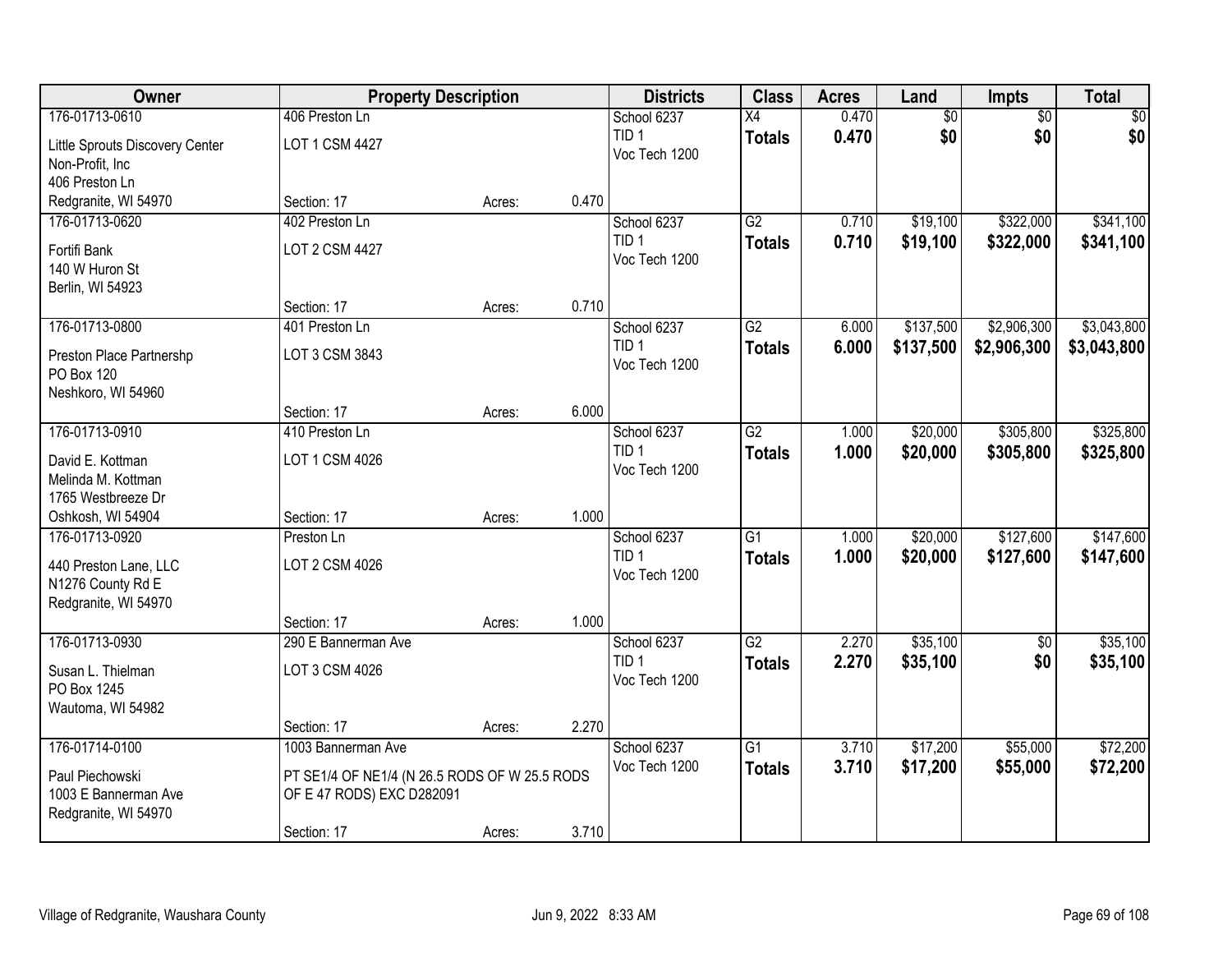| Owner                                      |                                           | <b>Property Description</b> |       | <b>Districts</b>                  | <b>Class</b>    | <b>Acres</b>   | Land     | <b>Impts</b> | <b>Total</b> |
|--------------------------------------------|-------------------------------------------|-----------------------------|-------|-----------------------------------|-----------------|----------------|----------|--------------|--------------|
| 176-01714-0211                             | 620 Warren St                             |                             |       | School 6237                       | $\overline{G2}$ | 1.840          | \$26,400 | \$135,300    | \$161,700    |
| Gohlke Realty, Inc                         | LOT 1 CSM 5251                            |                             |       | TID <sub>1</sub><br>Voc Tech 1200 | <b>Totals</b>   | 1.840          | \$26,400 | \$135,300    | \$161,700    |
| PO Box 120                                 |                                           |                             |       |                                   |                 |                |          |              |              |
| Neshkoro, WI 54960                         |                                           |                             |       |                                   |                 |                |          |              |              |
|                                            | Section: 17                               | Acres:                      | 1.840 |                                   |                 |                |          |              |              |
| 176-01714-0212                             | 619 Warren St                             |                             |       | School 6237<br>TID <sub>1</sub>   | $\overline{G2}$ | 1.150          | \$73,600 | \$456,900    | \$530,500    |
| Redgranite Investors, LLC                  | LOT 2 CSM 5251                            |                             |       | Voc Tech 1200                     | <b>Totals</b>   | 1.150          | \$73,600 | \$456,900    | \$530,500    |
| 4510 Danbury Dr                            |                                           |                             |       |                                   |                 |                |          |              |              |
| Brookfield, WI 53045-8153                  |                                           |                             |       |                                   |                 |                |          |              |              |
| 176-01714-0213                             | Section: 17                               | Acres:                      | 1.150 |                                   | $\overline{G2}$ |                | \$10,800 |              | \$10,800     |
|                                            | <b>Warren St</b>                          |                             |       | School 6237<br>TID <sub>1</sub>   |                 | 3.120<br>3.120 | \$10,800 | \$0<br>\$0   | \$10,800     |
| Keith Killam                               | LOT 3 CSM 5251 SUBJ TO EAS D427077        |                             |       | Voc Tech 1200                     | <b>Totals</b>   |                |          |              |              |
| 1527 Remington Rd                          |                                           |                             |       |                                   |                 |                |          |              |              |
| Neenah, WI 54956-1693                      | Section: 17                               |                             | 3.120 |                                   |                 |                |          |              |              |
| 176-01714-0214                             | <b>Warren St</b>                          | Acres:                      |       | School 6237                       | $\overline{G2}$ | 3.750          | \$46,300 | \$0          | \$46,300     |
|                                            |                                           |                             |       | TID <sub>1</sub>                  | <b>Totals</b>   | 3.750          | \$46,300 | \$0          | \$46,300     |
| Shr Ventures, Inc.                         | LOT 4 CSM 5251                            |                             |       | Voc Tech 1200                     |                 |                |          |              |              |
| N3644 Blackhawk Rd<br>Pine River, WI 54965 |                                           |                             |       |                                   |                 |                |          |              |              |
|                                            | Section: 17                               | Acres:                      | 3.750 |                                   |                 |                |          |              |              |
| 176-01714-0221                             | Off Warren St Land L                      |                             |       | School 6237                       | $\overline{G2}$ | 4.140          | \$7,700  | \$0          | \$7,700      |
|                                            |                                           |                             |       | TID <sub>1</sub>                  | <b>Totals</b>   | 4.140          | \$7,700  | \$0          | \$7,700      |
| Robert Hietpas<br>1521 Cowling Bay Rd      | LOT 5 CSM 4661                            |                             |       | Voc Tech 1200                     |                 |                |          |              |              |
| Neenah, WI 54956-9720                      |                                           |                             |       |                                   |                 |                |          |              |              |
|                                            | Section: 17                               | Acres:                      | 4.140 |                                   |                 |                |          |              |              |
| 176-01721-0100                             | 306 Foster Rd                             |                             |       | School 6237                       | $\overline{G1}$ | 3.710          | \$19,900 | \$54,800     | \$74,700     |
| Jerome Zelinske                            | PT NE1/4 OF NW1/4; INC N1/2 VACATED ALLEY |                             |       | Voc Tech 1200                     | <b>Totals</b>   | 3.710          | \$19,900 | \$54,800     | \$74,700     |
| Carol A. Zelinske                          |                                           |                             |       |                                   |                 |                |          |              |              |
| 2041 N 48th St                             |                                           |                             |       |                                   |                 |                |          |              |              |
| Milwaukee, WI 53208                        | Section: 17                               | Acres:                      | 0.000 |                                   |                 |                |          |              |              |
| 176-01721-0411                             | 114 Bonnell Ave                           |                             |       | School 6237                       | $\overline{G1}$ | 1.860          | \$14,700 | \$107,900    | \$122,600    |
| Robert H. Reinholtz                        | LOT 3 CSM 3905 EXC N 123.19' OF E 50'     |                             |       | Voc Tech 1200                     | <b>Totals</b>   | 1.860          | \$14,700 | \$107,900    | \$122,600    |
| Linda M. Reinholtz                         |                                           |                             |       |                                   |                 |                |          |              |              |
| 114 Bonnell Ave                            |                                           |                             |       |                                   |                 |                |          |              |              |
| Redgranite, WI 54970                       | Section: 17                               | Acres:                      | 1.860 |                                   |                 |                |          |              |              |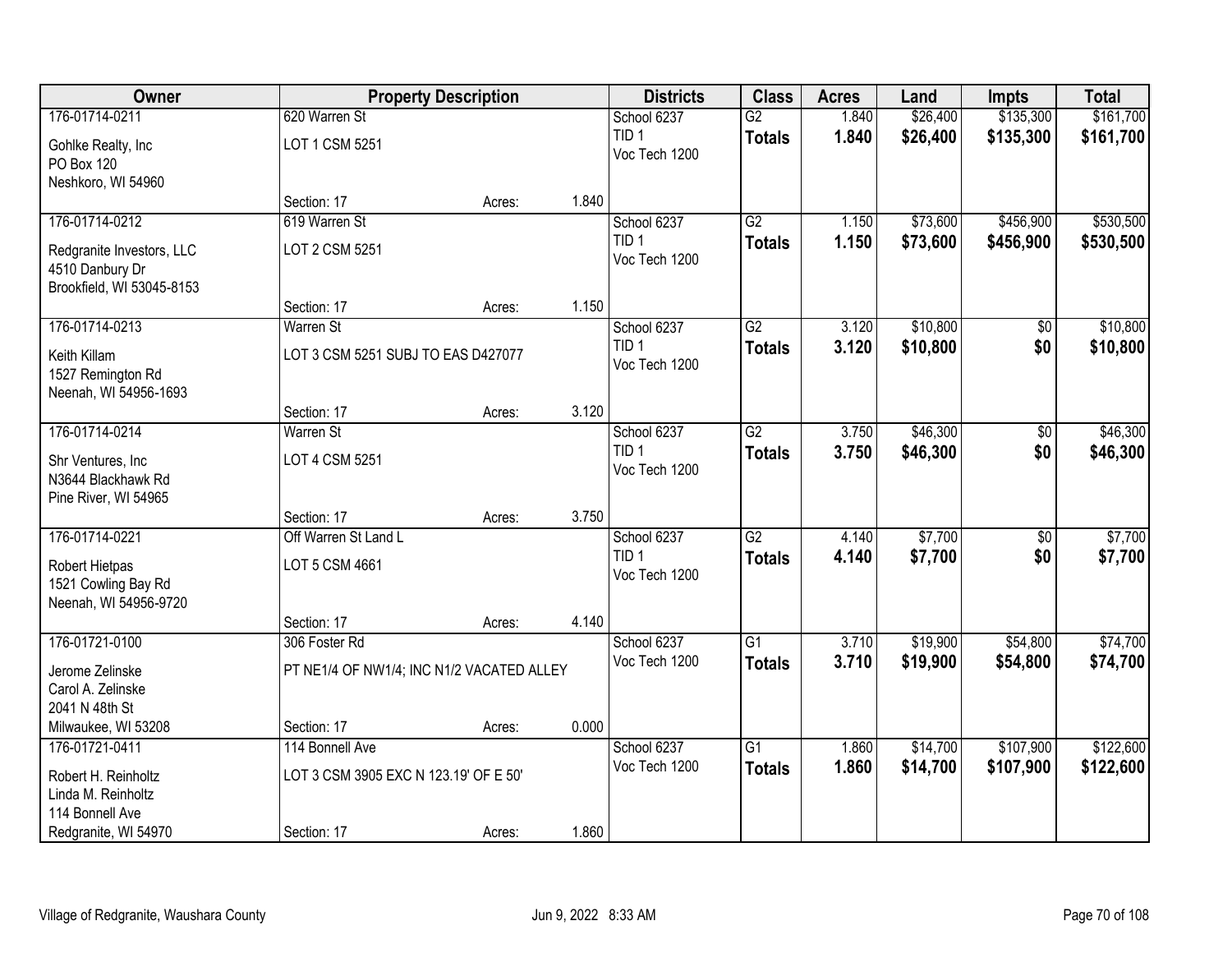| Owner                     |                                                 | <b>Property Description</b> |        | <b>Districts</b> | <b>Class</b>        | <b>Acres</b> | Land            | <b>Impts</b>    | <b>Total</b> |
|---------------------------|-------------------------------------------------|-----------------------------|--------|------------------|---------------------|--------------|-----------------|-----------------|--------------|
| 176-01722-0111            |                                                 |                             |        | School 6237      | $\overline{G4}$     | 44.940       | \$7,800         | $\overline{50}$ | \$7,800      |
| <b>Richard Gohlke</b>     | PART OF LOT 2 CSM 3905 IN VILLAGE REDGRANITE    |                             |        | Voc Tech 1200    | <b>Totals</b>       | 44.940       | \$7,800         | \$0             | \$7,800      |
| Lawrence Gohlke           | LESS CSM 3988 & E 50' OF N 123.19' OF LOT 3 CSM |                             |        |                  |                     |              |                 |                 |              |
| <b>PO Box 120</b>         | 3905                                            |                             |        |                  |                     |              |                 |                 |              |
| Neshkoro, WI 54960        | Section: 17                                     | Acres:                      | 44.940 |                  |                     |              |                 |                 |              |
| 176-01722-0112            | 106 Bonnell Ave                                 |                             |        | School 6237      | $\overline{G1}$     | 6.000        | \$25,200        | \$110,000       | \$135,200    |
| Jeremiah J. Stevens       | LOT 1 CSM 3988                                  |                             |        | Voc Tech 1200    | <b>Totals</b>       | 6.000        | \$25,200        | \$110,000       | \$135,200    |
| 106 Bonnell Ave           |                                                 |                             |        |                  |                     |              |                 |                 |              |
| Redgranite, WI 54970      |                                                 |                             |        |                  |                     |              |                 |                 |              |
|                           | Section: 17                                     | Acres:                      | 6.000  |                  |                     |              |                 |                 |              |
| 176-01722-0200            |                                                 |                             |        | School 6237      | $\overline{\chi_3}$ | 0.000        | $\overline{50}$ | \$0             | $\sqrt{50}$  |
| Waushara County           | PT OF NW 1/4 NW 1/4 OLD RR ROW                  |                             |        | Voc Tech 1200    | <b>Totals</b>       | 0.000        | \$0             | \$0             | \$0          |
| PO Box 489                |                                                 |                             |        |                  |                     |              |                 |                 |              |
| Wautoma, WI 54982         |                                                 |                             |        |                  |                     |              |                 |                 |              |
|                           | Section: 17                                     | Acres:                      | 0.000  |                  |                     |              |                 |                 |              |
| 176-01722-0500            | 419 Bonnell Ave                                 |                             |        | School 6237      | G1                  | 0.150        | \$5,800         | \$37,300        | \$43,100     |
| Stevi J. Belfeuil         | PT OF NE1/4 OF NW1/4 (50' X 7 1/2 RD IN SE COR) |                             |        | Voc Tech 1200    | <b>Totals</b>       | 0.150        | \$5,800         | \$37,300        | \$43,100     |
| 419 Bonnell Ave           |                                                 |                             |        |                  |                     |              |                 |                 |              |
| Redgranite, WI 54970-9307 |                                                 |                             |        |                  |                     |              |                 |                 |              |
|                           | Section: 17                                     | Acres:                      | 0.150  |                  |                     |              |                 |                 |              |
| 176-01722-0600            | 419 Bonnell Ave                                 |                             |        | School 6237      | $\overline{G1}$     | 0.172        | \$2,700         | $\overline{50}$ | \$2,700      |
| Stevi J. Belfeuil         | PARCEL IN CENTER OF SEC 17 125' X 60'           |                             |        | Voc Tech 1200    | <b>Totals</b>       | 0.172        | \$2,700         | \$0             | \$2,700      |
| 419 Bonnell Ave           |                                                 |                             |        |                  |                     |              |                 |                 |              |
| Redgranite, WI 54970-9307 |                                                 |                             |        |                  |                     |              |                 |                 |              |
|                           | Section: 17                                     | Acres:                      | 0.000  |                  |                     |              |                 |                 |              |
| 176-01723-0100            | 109 Bonnell Ave                                 |                             |        | School 6237      | $\overline{G1}$     | 1.580        | \$14,200        | \$88,500        | \$102,700    |
| <b>Glen Duke</b>          | 1.58A IN NE COR OF SW-NW                        |                             |        | Voc Tech 1200    | <b>Totals</b>       | 1.580        | \$14,200        | \$88,500        | \$102,700    |
| Annette C. Duke           |                                                 |                             |        |                  |                     |              |                 |                 |              |
| 109 Bonnell Ave           |                                                 |                             |        |                  |                     |              |                 |                 |              |
| Redgranite, WI 54970      | Section: 17                                     | Acres:                      | 0.000  |                  |                     |              |                 |                 |              |
| 176-01723-0200            | State Highway 21                                |                             |        | School 6237      | $\overline{G1}$     | 18.110       | \$27,600        | $\overline{50}$ | \$27,600     |
| Lee Kienast               | PT OF N 1/2 SW1/4 NW1/4 LESS D252692            |                             |        | Voc Tech 1200    | <b>Totals</b>       | 18.110       | \$27,600        | \$0             | \$27,600     |
| 2131 Linway Ct            |                                                 |                             |        |                  |                     |              |                 |                 |              |
| Oshkosh, WI 54904         |                                                 |                             |        |                  |                     |              |                 |                 |              |
|                           | Section: 17                                     | Acres:                      | 18.110 |                  |                     |              |                 |                 |              |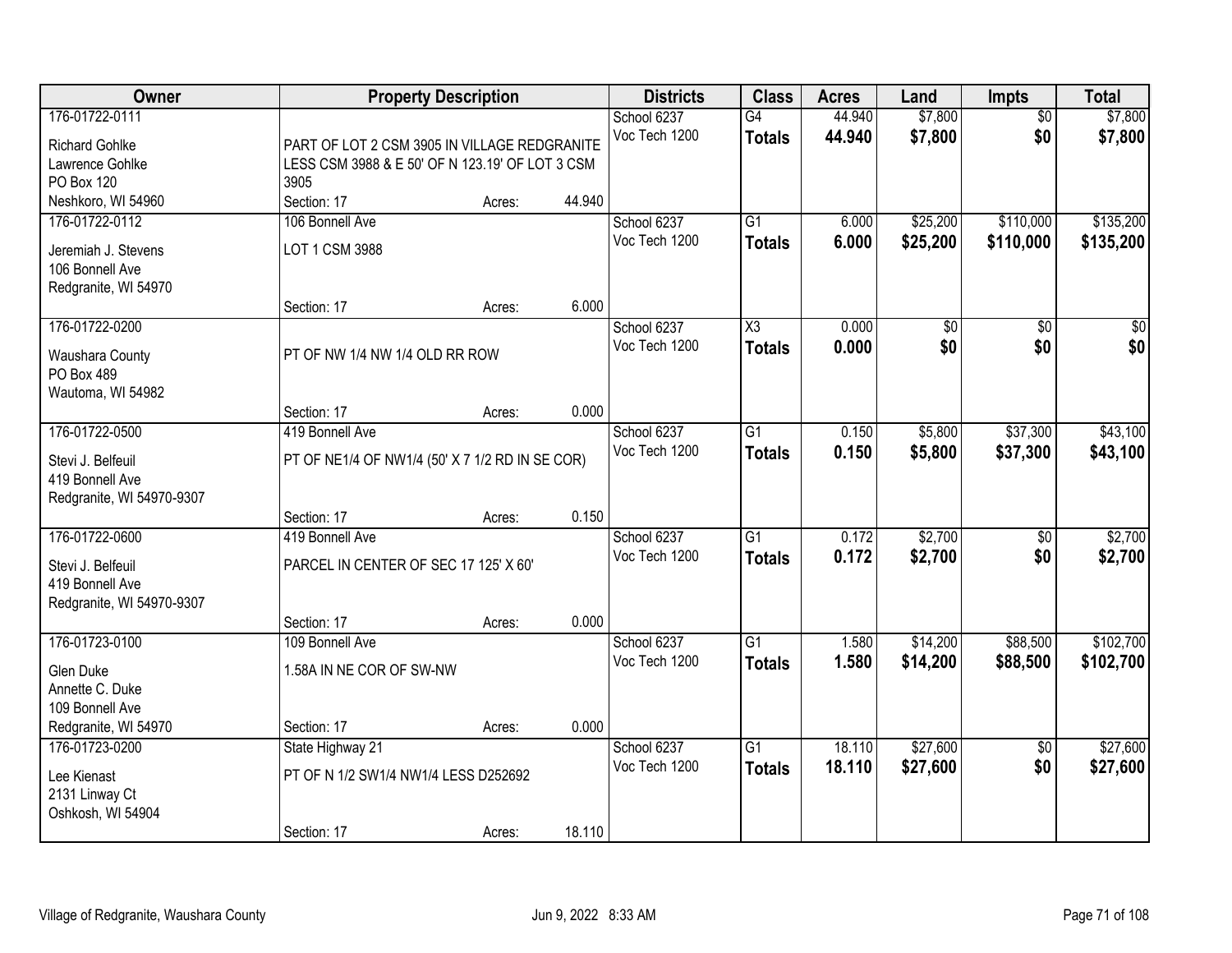| Owner                               | <b>Property Description</b>                     |        |       | <b>Districts</b> | <b>Class</b>                      | <b>Acres</b>   | Land                | <b>Impts</b>    | <b>Total</b>         |
|-------------------------------------|-------------------------------------------------|--------|-------|------------------|-----------------------------------|----------------|---------------------|-----------------|----------------------|
| 176-01723-0300                      |                                                 |        |       | School 6237      | X4                                | 0.310          | $\overline{50}$     | $\overline{50}$ | $\overline{30}$      |
| Wisconsin Gas, LLC                  | PT OF SW1/4 NW1/4 (100' X 133')                 |        |       | Voc Tech 1200    | <b>Totals</b>                     | 0.310          | \$0                 | \$0             | \$0                  |
| 231 W Michigan St                   |                                                 |        |       |                  |                                   |                |                     |                 |                      |
| Milwaukee, WI 53203                 |                                                 |        |       |                  |                                   |                |                     |                 |                      |
|                                     | Section: 17                                     | Acres: | 0.310 |                  |                                   |                |                     |                 |                      |
| 176-01723-0410                      | 619 Foster Rd                                   |        |       | School 6237      | $\overline{G1}$                   | 2.030          | \$7,100             | \$49,600        | \$56,700             |
| Tonya M. Hause                      | LOT 1 CSM 6409                                  |        |       | Voc Tech 1200    | <b>Totals</b>                     | 2.030          | \$7,100             | \$49,600        | \$56,700             |
| Garit S. Tenpas                     |                                                 |        |       |                  |                                   |                |                     |                 |                      |
| 619 Foster Rd                       |                                                 |        |       |                  |                                   |                |                     |                 |                      |
| Redgranite, WI 54970                | Section: 17                                     | Acres: | 2.030 |                  |                                   |                |                     |                 |                      |
| 176-01723-0420                      | 719 Foster Rd                                   |        |       | School 6237      | $\overline{G1}$                   | 6.450          | \$20,500            | \$116,700       | \$137,200            |
| Fred G. Eichmann                    | LOT 2 CSM 6409                                  |        |       | Voc Tech 1200    | <b>Totals</b>                     | 6.450          | \$20,500            | \$116,700       | \$137,200            |
| Angela M. Eichmann                  |                                                 |        |       |                  |                                   |                |                     |                 |                      |
| 719 Foster Rd                       |                                                 |        |       |                  |                                   |                |                     |                 |                      |
| Redgranite, WI 54970                | Section: 17                                     | Acres: | 6.450 |                  |                                   |                |                     |                 |                      |
| 176-01723-0430                      | Foster Rd                                       |        |       | School 6237      | G1                                | 6.440          | \$9,000             | \$0             | \$9,000              |
| Travis A. Schreiber                 | LOT 3 CSM 6409                                  |        |       | Voc Tech 1200    | <b>Totals</b>                     | 6.440          | \$9,000             | \$0             | \$9,000              |
| Abygail C. Davis                    |                                                 |        |       |                  |                                   |                |                     |                 |                      |
| 307 Foster St                       |                                                 |        |       |                  |                                   |                |                     |                 |                      |
| Oshkosh, WI 54902-5717              | Section: 17                                     | Acres: | 6.440 |                  |                                   |                |                     |                 |                      |
| 176-01724-0200                      |                                                 |        |       | School 6237      | $\overline{X4}$                   | 5.800          | $\overline{30}$     | $\overline{30}$ | $\overline{30}$      |
| Village of Redgranite Cemetery      | PARCEL IN SE1/4 OF NW1/4 V "I" P 296 V 47 P 599 |        |       | Voc Tech 1200    | <b>Totals</b>                     | 5.800          | \$0                 | \$0             | \$0                  |
|                                     |                                                 |        |       |                  |                                   |                |                     |                 |                      |
| Redgranite, WI 54970                |                                                 |        |       |                  |                                   |                |                     |                 |                      |
|                                     | Section: 17                                     | Acres: | 0.000 |                  |                                   |                |                     |                 |                      |
| 176-01724-0300                      | 115 Bonnell Ave                                 |        |       | School 6237      | $\overline{G1}$<br>G <sub>5</sub> | 2.000<br>4.000 | \$12,700<br>\$3,600 | \$87,900        | \$100,600            |
| Piechowski Family Irrevocable Trust | PT OF E1/2 OF NW1/4                             |        |       | Voc Tech 1200    |                                   | 6.000          | \$16,300            | \$0<br>\$87,900 | \$3,600<br>\$104,200 |
| PO Box 492                          |                                                 |        |       |                  | <b>Totals</b>                     |                |                     |                 |                      |
| Redgranite, WI 54970                |                                                 |        |       |                  |                                   |                |                     |                 |                      |
|                                     | Section: 17                                     | Acres: | 0.000 |                  |                                   |                |                     |                 |                      |
| 176-01724-0400                      | 750 Foster Rd                                   |        |       | School 6237      | $\overline{G1}$                   | 6.000          | \$21,000            | \$92,400        | \$113,400            |
| Lance R. Rodensal                   | PAR IN E1/2 OF SE1/4 NW1/4 N OF CEMETERY & W    |        |       | Voc Tech 1200    | <b>Totals</b>                     | 6.000          | \$21,000            | \$92,400        | \$113,400            |
| 750 Foster Rd                       | OF FOSTER RD                                    |        |       |                  |                                   |                |                     |                 |                      |
| Redgranite, WI 54970-9340           |                                                 |        |       |                  |                                   |                |                     |                 |                      |
|                                     | Section: 17                                     | Acres: | 6.000 |                  |                                   |                |                     |                 |                      |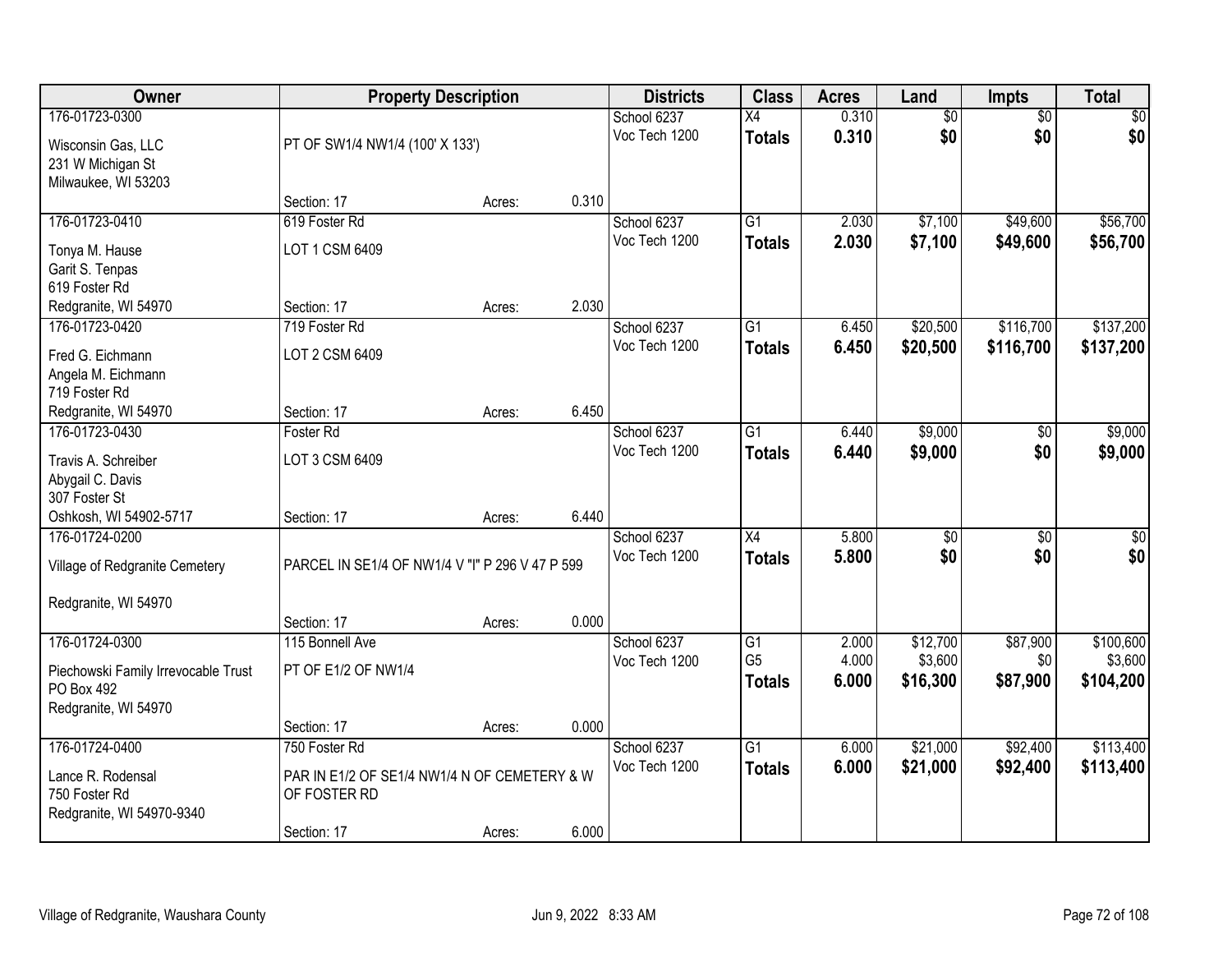| Owner                     |                                      | <b>Property Description</b> |       | <b>Districts</b> | <b>Class</b>    | <b>Acres</b> | Land     | <b>Impts</b> | <b>Total</b> |
|---------------------------|--------------------------------------|-----------------------------|-------|------------------|-----------------|--------------|----------|--------------|--------------|
| 176-01771-0100            | 231 Wood St                          |                             |       | School 6237      | $\overline{G1}$ | 0.650        | \$11,300 | \$9,500      | \$20,800     |
| Lester Buckholt           | BONNELL ADD LOT 1 BLK A              |                             |       | Voc Tech 1200    | <b>Totals</b>   | 0.650        | \$11,300 | \$9,500      | \$20,800     |
| 231 Wood St               |                                      |                             |       |                  |                 |              |          |              |              |
| Redgranite, WI 54970-9342 |                                      |                             |       |                  |                 |              |          |              |              |
|                           | Section: 17                          | Acres:                      | 0.000 |                  |                 |              |          |              |              |
| 176-01771-0200            | 247 Wood St                          |                             |       | School 6237      | $\overline{G1}$ | 0.650        | \$11,300 | \$46,600     | \$57,900     |
| Richard J. Cartwright     | BONNELL ADD LOT 2 BLK A              |                             |       | Voc Tech 1200    | <b>Totals</b>   | 0.650        | \$11,300 | \$46,600     | \$57,900     |
| 247 Wood St               |                                      |                             |       |                  |                 |              |          |              |              |
| Redgranite, WI 54970      |                                      |                             |       |                  |                 |              |          |              |              |
|                           | Section: 17                          | Acres:                      | 0.000 |                  |                 |              |          |              |              |
| 176-01771-0310            | 264A Warren St                       |                             |       | School 6237      | $\overline{G1}$ | 0.409        | \$9,600  | \$85,000     | \$94,600     |
| Jeremy J. Joecks          | E1/2 OF LOT 3 BLK A BONNELL ADDITION |                             |       | Voc Tech 1200    | <b>Totals</b>   | 0.409        | \$9,600  | \$85,000     | \$94,600     |
| Megan E. Joecks           |                                      |                             |       |                  |                 |              |          |              |              |
| N60 W23727 Juniper Ln     |                                      |                             |       |                  |                 |              |          |              |              |
| Sussex, WI 53089          | Section: 17                          | Acres:                      | 0.000 |                  |                 |              |          |              |              |
| 176-01771-0320            | 263 Wood St                          |                             |       | School 6237      | $\overline{G1}$ | 0.410        | \$9,400  | \$51,100     | \$60,500     |
| Frank J. Henrikson        | BONNELL ADD W1/2 LOT 3 BLK A         |                             |       | Voc Tech 1200    | <b>Totals</b>   | 0.410        | \$9,400  | \$51,100     | \$60,500     |
| 263 Wood St               |                                      |                             |       |                  |                 |              |          |              |              |
| Redgranite, WI 54970      |                                      |                             |       |                  |                 |              |          |              |              |
|                           | Section: 17                          | Acres:                      | 0.000 |                  |                 |              |          |              |              |
| 176-01771-0400            | 285 Wood St                          |                             |       | School 6237      | $\overline{G1}$ | 0.470        | \$10,000 | \$36,300     | \$46,300     |
| Michael R. Sperry         | W 150' OF LOT 4 BLK A BONNELL ADDN   |                             |       | Voc Tech 1200    | <b>Totals</b>   | 0.470        | \$10,000 | \$36,300     | \$46,300     |
| 222 Irving St             |                                      |                             |       |                  |                 |              |          |              |              |
| Redgranite, WI 54970-8617 |                                      |                             |       |                  |                 |              |          |              |              |
|                           | Section: 17                          | Acres:                      | 0.000 |                  |                 |              |          |              |              |
| 176-01771-0500            | 286 Warren St                        |                             |       | School 6237      | $\overline{G1}$ | 0.370        | \$8,900  | \$19,300     | \$28,200     |
| James Andros              | E 120' LOT 4 BLK A BONNELL ADDN      |                             |       | Voc Tech 1200    | <b>Totals</b>   | 0.370        | \$8,900  | \$19,300     | \$28,200     |
| 286 Warren St             |                                      |                             |       |                  |                 |              |          |              |              |
| Redgranite, WI 54970-9316 |                                      |                             |       |                  |                 |              |          |              |              |
|                           | Section: 17                          | Acres:                      | 0.000 |                  |                 |              |          |              |              |
| 176-01771-0600            | 403 Wood St                          |                             |       | School 6237      | $\overline{G1}$ | 0.530        | \$10,700 | \$97,600     | \$108,300    |
| Erik D. Nelson            | BONNELL ADD LOT 1 BLK B EXC E 90'    |                             |       | Voc Tech 1200    | <b>Totals</b>   | 0.530        | \$10,700 | \$97,600     | \$108,300    |
| 403 Wood St               |                                      |                             |       |                  |                 |              |          |              |              |
| Redgranite, WI 54970      |                                      |                             |       |                  |                 |              |          |              |              |
|                           | Section: 17                          | Acres:                      | 0.000 |                  |                 |              |          |              |              |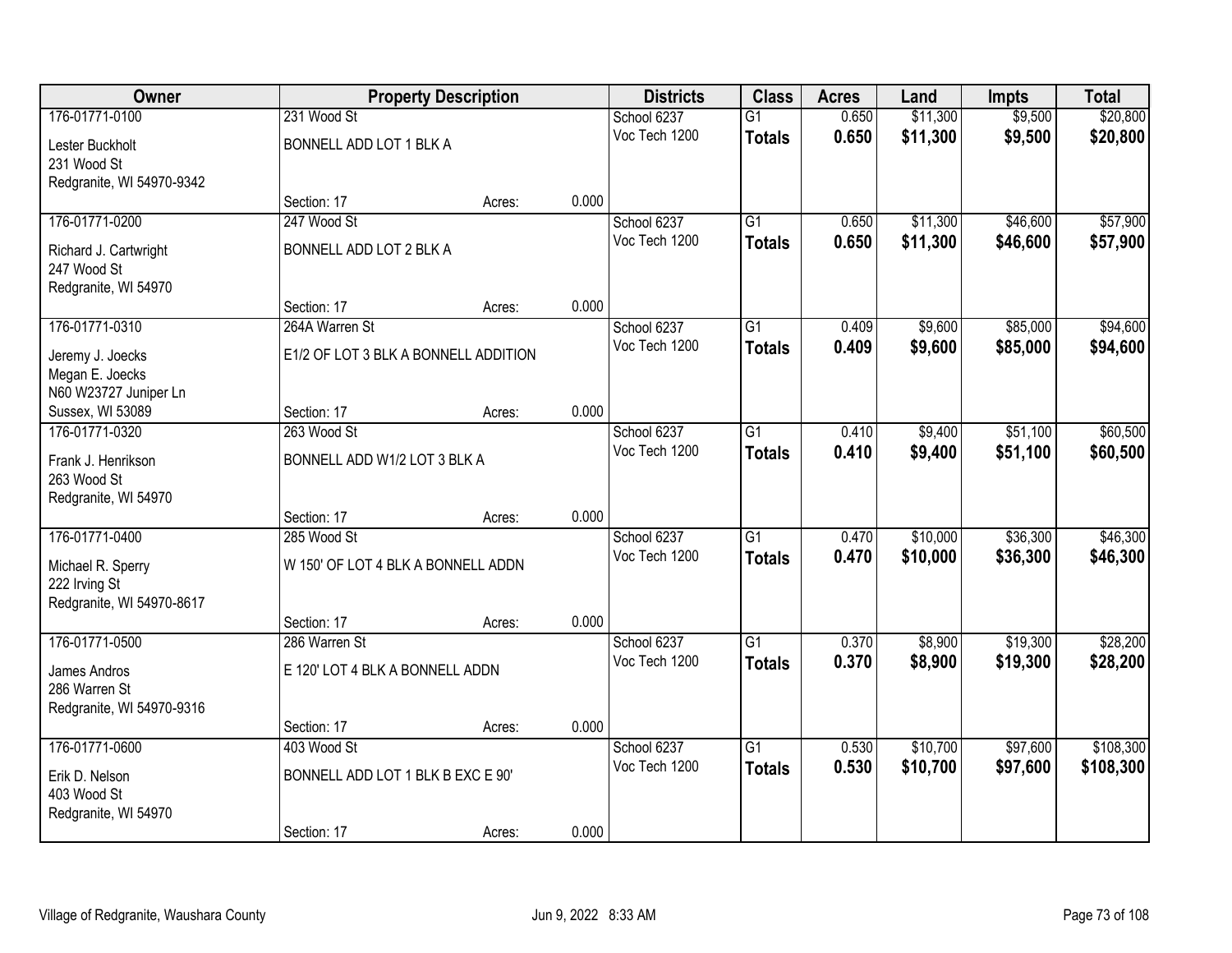| Owner                                                           | <b>Property Description</b>                                    |        |       | <b>Districts</b>             | <b>Class</b>                     | <b>Acres</b>   | Land                 | Impts                | <b>Total</b>         |
|-----------------------------------------------------------------|----------------------------------------------------------------|--------|-------|------------------------------|----------------------------------|----------------|----------------------|----------------------|----------------------|
| 176-01771-0711                                                  | 404 Warren St                                                  |        |       | School 6237                  | $\overline{G1}$                  | 0.490          | \$10,300             | \$14,100             | \$24,400             |
| Gilbert C. Sabel Jr<br>PO Box 282<br>Redgranite, WI 54970       | BONNELL ADD E 90' LOT 1 & E 90' LOT 2 BLK B EXC S<br>12'       |        |       | Voc Tech 1200                | <b>Totals</b>                    | 0.490          | \$10,300             | \$14,100             | \$24,400             |
|                                                                 | Section: 17                                                    | Acres: | 0.000 |                              |                                  |                |                      |                      |                      |
| 176-01771-0815                                                  | 409 Wood St                                                    |        |       | School 6237<br>Voc Tech 1200 | $\overline{G1}$<br><b>Totals</b> | 0.480<br>0.480 | \$10,100<br>\$10,100 | \$62,500<br>\$62,500 | \$72,600<br>\$72,600 |
| <b>Ronald Reetz</b><br>409 Wood St<br>Redgranite, WI 54970-9313 | LOT 2 BLK B BONNELL ADD; EXC SOUTH 12'<br>THEREOF & LESS E 90' |        |       |                              |                                  |                |                      |                      |                      |
|                                                                 | Section: 17                                                    | Acres: | 0.000 |                              |                                  |                |                      |                      |                      |
| 176-01771-0911                                                  | 519 Wood St                                                    |        |       | School 6237                  | $\overline{G1}$                  | 0.550          | \$10,200             | \$85,500             | \$95,700             |
| Teresa D. Quimby<br>John D. Quimby<br>519 Wood St               | LOT 1 CSM 4328                                                 |        |       | Voc Tech 1200                | <b>Totals</b>                    | 0.550          | \$10,200             | \$85,500             | \$95,700             |
| Redgranite, WI 54970                                            | Section: 17                                                    | Acres: | 0.550 |                              |                                  |                |                      |                      |                      |
| 176-01771-0912                                                  | Warren St                                                      |        |       | School 6237                  | $\overline{G1}$                  | 0.340          | \$7,900              | \$11,900             | \$19,800             |
| John D. Quimby<br>Teresa D. Quimby                              | LOT 2 CSM 4328                                                 |        |       | Voc Tech 1200                | <b>Totals</b>                    | 0.340          | \$7,900              | \$11,900             | \$19,800             |
| 519 Wood St                                                     |                                                                |        |       |                              |                                  |                |                      |                      |                      |
| Redgranite, WI 54970                                            | Section: 17                                                    | Acres: | 0.340 |                              |                                  |                |                      |                      |                      |
| 176-01771-1000                                                  | 900 E Bannerman Ave                                            |        |       | School 6237                  | $\overline{G2}$                  | 1.270          | \$70,600             | \$450,600            | \$521,200            |
| Bauman Real Estate Limited Partnershir                          | LOTS 1 & 2 CSM 3099                                            |        |       | Voc Tech 1200                | <b>Totals</b>                    | 1.270          | \$70,600             | \$450,600            | \$521,200            |
| 126 E Jackson St                                                |                                                                |        |       |                              |                                  |                |                      |                      |                      |
| Ripon, WI 54971                                                 |                                                                |        |       |                              |                                  |                |                      |                      |                      |
|                                                                 | Section: 17                                                    | Acres: | 0.000 |                              |                                  |                |                      |                      |                      |
| 176-01771-1200                                                  | 1018 Town Ln                                                   |        |       | School 6237                  | $\overline{G1}$                  | 0.350          | \$8,500              | \$30,700             | \$39,200             |
| Michael Menke<br>1018 Town Ln                                   | BONNELL ADD LOT 1 BLK C                                        |        |       | Voc Tech 1200                | <b>Totals</b>                    | 0.350          | \$8,500              | \$30,700             | \$39,200             |
| Redgranite, WI 54970                                            | Section: 17                                                    | Acres: | 0.000 |                              |                                  |                |                      |                      |                      |
| 176-01771-1300                                                  | 1020 Town Ln                                                   |        |       | School 6237                  | $\overline{G1}$                  | 0.350          | \$8,500              | \$25,700             | \$34,200             |
|                                                                 |                                                                |        |       | Voc Tech 1200                | <b>Totals</b>                    | 0.350          | \$8,500              | \$25,700             | \$34,200             |
| Lisa M. Bohn<br>620 S 16th Ave<br>West Bend, WI 53095-3721      | LOT 2 BLK C BONNELL ADD                                        |        |       |                              |                                  |                |                      |                      |                      |
|                                                                 | Section: 17                                                    | Acres: | 0.000 |                              |                                  |                |                      |                      |                      |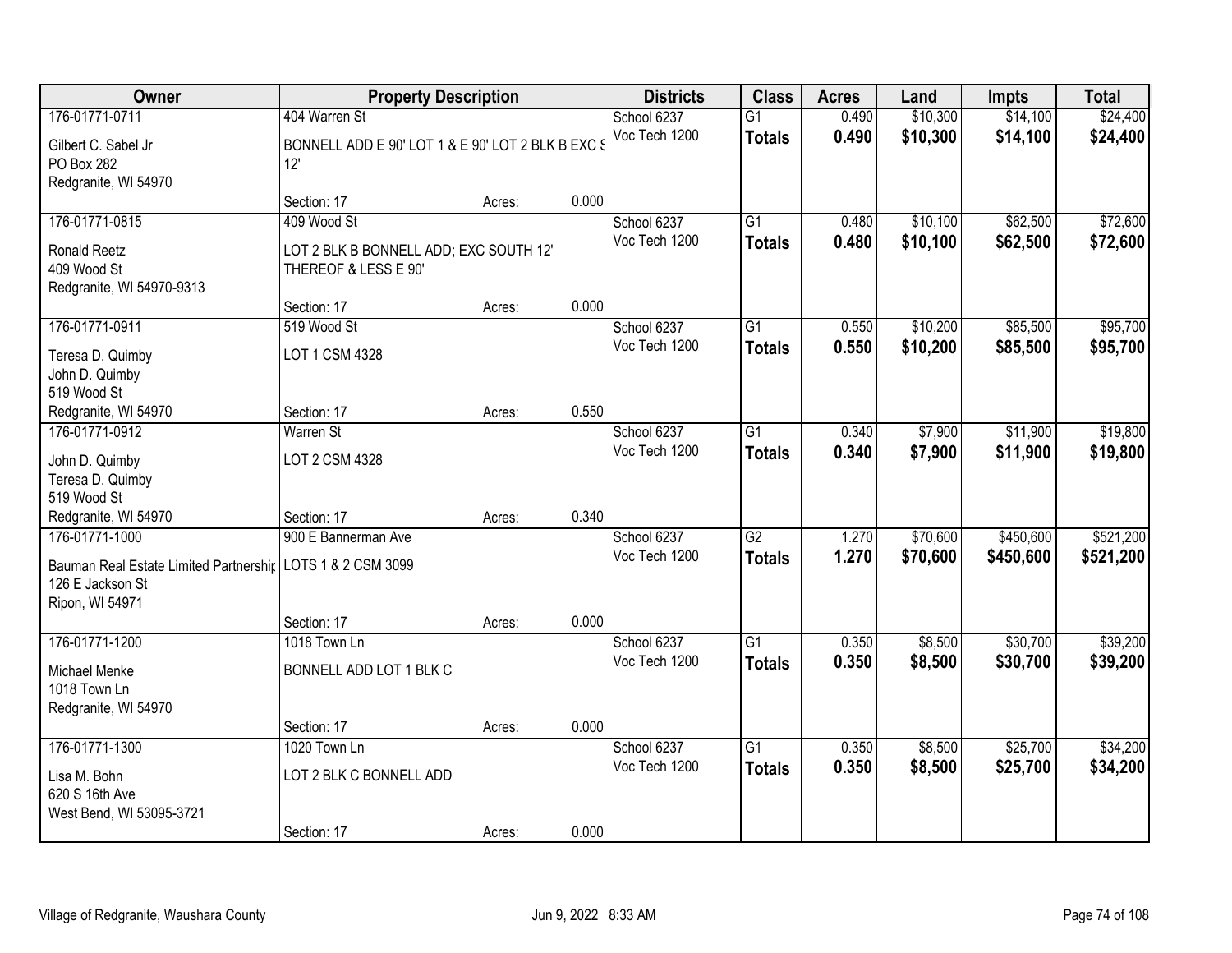| Owner                                 | <b>Property Description</b> |        |       | <b>Districts</b>             | <b>Class</b>    | <b>Acres</b> | Land     | <b>Impts</b> | <b>Total</b> |
|---------------------------------------|-----------------------------|--------|-------|------------------------------|-----------------|--------------|----------|--------------|--------------|
| 176-01771-1400                        | 253 Warren St               |        |       | School 6237                  | $\overline{G1}$ | 0.350        | \$8,500  | \$40,800     | \$49,300     |
| Thomas G. Herek                       | BONNELL ADD LOT 3 BLK C     |        |       | Voc Tech 1200                | <b>Totals</b>   | 0.350        | \$8,500  | \$40,800     | \$49,300     |
| 253 Warren St                         |                             |        |       |                              |                 |              |          |              |              |
| Redgranite, WI 54970                  |                             |        |       |                              |                 |              |          |              |              |
|                                       | Section: 17                 | Acres: | 0.000 |                              |                 |              |          |              |              |
| 176-01771-1500                        | 256 Edgewood Dr             |        |       | School 6237                  | $\overline{G1}$ | 0.350        | \$8,500  | \$23,500     | \$32,000     |
| Jerri Bergemann                       | BONNELL ADD LOT 4 BLK C     |        |       | Voc Tech 1200                | <b>Totals</b>   | 0.350        | \$8,500  | \$23,500     | \$32,000     |
| 5457 N 72nd St                        |                             |        |       |                              |                 |              |          |              |              |
| Milwaukee, WI 53218                   |                             |        |       |                              |                 |              |          |              |              |
|                                       | Section: 17                 | Acres: | 0.000 |                              |                 |              |          |              |              |
| 176-01771-1600                        | 265 Warren St               |        |       | School 6237<br>Voc Tech 1200 | G1              | 0.350        | \$8,500  | \$77,600     | \$86,100     |
| Cynthia Ondrejka                      | BONNELL ADD LOT 1 BLK D     |        |       |                              | <b>Totals</b>   | 0.350        | \$8,500  | \$77,600     | \$86,100     |
| 265 Warren St                         |                             |        |       |                              |                 |              |          |              |              |
| Redgranite, WI 54970                  | Section: 17                 |        | 0.000 |                              |                 |              |          |              |              |
| 176-01771-1700                        | 287 Warren St               | Acres: |       | School 6237                  | $\overline{G1}$ | 0.350        | \$3,800  | \$9,000      | \$12,800     |
|                                       |                             |        |       | Voc Tech 1200                | <b>Totals</b>   | 0.350        | \$3,800  | \$9,000      | \$12,800     |
| Cynthia Ondrejka                      | BONNELL ADD LOT 2 BLK D     |        |       |                              |                 |              |          |              |              |
| 265 Warren St<br>Redgranite, WI 54970 |                             |        |       |                              |                 |              |          |              |              |
|                                       | Section: 17                 | Acres: | 0.000 |                              |                 |              |          |              |              |
| 176-01771-1800                        | 287 Warren St               |        |       | School 6237                  | $\overline{G1}$ | 0.341        | \$8,300  | \$49,800     | \$58,100     |
|                                       |                             |        |       | Voc Tech 1200                | <b>Totals</b>   | 0.341        | \$8,300  | \$49,800     | \$58,100     |
| Richard W. Gustke<br>PO Box 33        | BONNELL ADD LOT 3 BLK D     |        |       |                              |                 |              |          |              |              |
| Redgranite, WI 54970                  |                             |        |       |                              |                 |              |          |              |              |
|                                       | Section: 17                 | Acres: | 0.000 |                              |                 |              |          |              |              |
| 176-01771-1900                        | 265 E Koch St               |        |       | School 6237                  | $\overline{G1}$ | 0.341        | \$8,300  | \$79,000     | \$87,300     |
| Elizabeth M. Greenley                 | BONNELL ADD LOT 4 BLK D     |        |       | Voc Tech 1200                | <b>Totals</b>   | 0.341        | \$8,300  | \$79,000     | \$87,300     |
| 265 Koch St                           |                             |        |       |                              |                 |              |          |              |              |
| Redgranite, WI 54970                  |                             |        |       |                              |                 |              |          |              |              |
|                                       | Section: 17                 | Acres: | 0.000 |                              |                 |              |          |              |              |
| 176-01771-2010                        | 402 Warren St               |        |       | School 6237                  | $\overline{G1}$ | 0.662        | \$10,700 | \$82,900     | \$93,600     |
| Ryan L. Wendt                         | LOT 1 CSM 2092              |        |       | Voc Tech 1200                | <b>Totals</b>   | 0.662        | \$10,700 | \$82,900     | \$93,600     |
| 6730 Druid Lake Rd                    |                             |        |       |                              |                 |              |          |              |              |
| Hartford, WI 53027                    |                             |        |       |                              |                 |              |          |              |              |
|                                       | Section: 17                 | Acres: | 0.662 |                              |                 |              |          |              |              |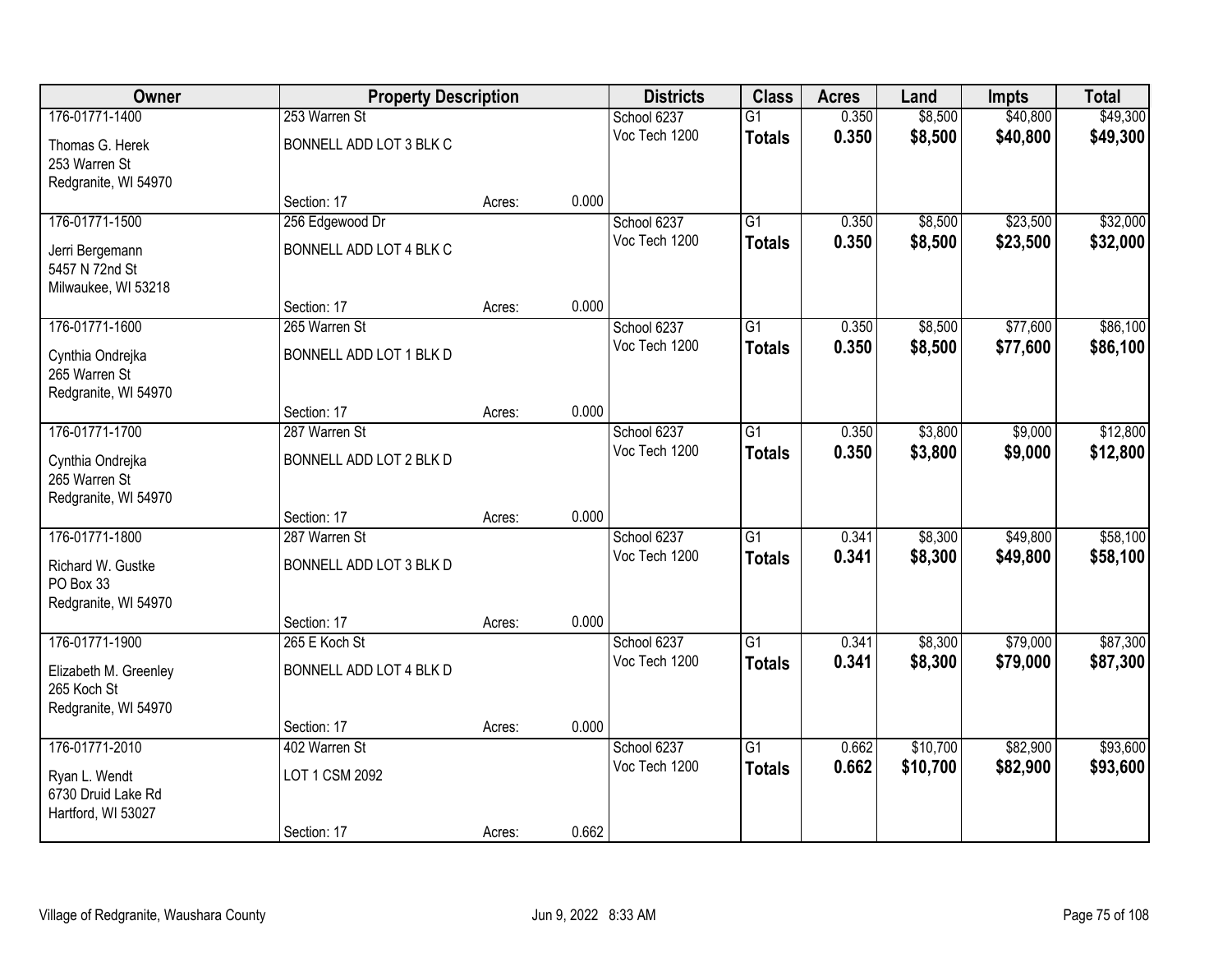| <b>Owner</b>                                                    |                                                                              | <b>Property Description</b> |       | <b>Districts</b>                  | <b>Class</b>                     | <b>Acres</b>   | Land               | <b>Impts</b>      | <b>Total</b>       |
|-----------------------------------------------------------------|------------------------------------------------------------------------------|-----------------------------|-------|-----------------------------------|----------------------------------|----------------|--------------------|-------------------|--------------------|
| 176-01771-2020                                                  | 401 Warren St                                                                |                             |       | School 6237                       | $\overline{G1}$                  | 0.237          | \$3,200            | \$58,100          | \$61,300           |
| Roger L. Helgesen II<br>401 Warren St<br>Redgranite, WI 54970   | LOT 2 CSM 2092                                                               |                             |       | Voc Tech 1200                     | <b>Totals</b>                    | 0.237          | \$3,200            | \$58,100          | \$61,300           |
|                                                                 | Section: 17                                                                  | Acres:                      | 0.237 |                                   |                                  |                |                    |                   |                    |
| 176-01771-2030                                                  | 400 E Koch St                                                                |                             |       | School 6237                       | $\overline{G2}$                  | 0.316          | \$5,300            | \$113,600         | \$118,900          |
| Donald C. Fowler Jr<br>28843 State Road 21 E<br>Tomah, WI 54660 | LOT 3 CSM 2092                                                               |                             |       | Voc Tech 1200                     | <b>Totals</b>                    | 0.316          | \$5,300            | \$113,600         | \$118,900          |
|                                                                 | Section: 17                                                                  | Acres:                      | 0.316 |                                   |                                  |                |                    |                   |                    |
| 176-01771-2100                                                  | 499 Warren St                                                                |                             |       | School 6237                       | $\overline{G2}$                  | 0.610          | \$6,400            | \$106,800         | \$113,200          |
| Donald C. Krueger<br>W4805 Buttercup Dr<br>Redgranite, WI 54970 | BONNELL ADD LOT 3 BLK E                                                      |                             |       | TID <sub>1</sub><br>Voc Tech 1200 | <b>Totals</b>                    | 0.610          | \$6,400            | \$106,800         | \$113,200          |
|                                                                 | Section: 17                                                                  | Acres:                      | 0.000 |                                   |                                  |                |                    |                   |                    |
| 176-01771-2210                                                  | 503 Warren St                                                                |                             |       | School 6237                       | $\overline{X4}$                  | 0.670          | $\overline{30}$    | \$0               | \$0                |
| Village of Redgranite                                           | BONNELL ADD LOT 4 BLK E & VACATED EDGEWOOD<br>DR SUBJ TO EASEMENT IN D349104 |                             |       | TID <sub>1</sub><br>Voc Tech 1200 | <b>Totals</b>                    | 0.670          | \$0                | \$0               | \$0                |
|                                                                 | Section: 17                                                                  | Acres:                      | 0.000 |                                   |                                  |                |                    |                   |                    |
| 176-01772-0010                                                  |                                                                              |                             |       | School 6237                       | $\overline{\chi_3}$              | 1.450          | $\overline{50}$    | $\overline{50}$   | \$0                |
| Waushara County                                                 | COOPER & BARTLETT SUBD LOT A                                                 |                             |       | Voc Tech 1200                     | <b>Totals</b>                    | 1.450          | \$0                | \$0               | \$0                |
| PO Box 489                                                      |                                                                              |                             |       |                                   |                                  |                |                    |                   |                    |
| Wautoma, WI 54982                                               |                                                                              |                             |       |                                   |                                  |                |                    |                   |                    |
|                                                                 | Section: 8                                                                   | Acres:                      | 0.000 |                                   |                                  |                |                    |                   |                    |
| 176-01772-0020                                                  | 260 E Bannerman Ave                                                          |                             |       | School 6237<br>Voc Tech 1200      | $\overline{G2}$<br><b>Totals</b> | 0.161<br>0.161 | \$7,800<br>\$7,800 | $\sqrt{6}$<br>\$0 | \$7,800<br>\$7,800 |
| Quarryside, Inc                                                 | COOPER & BARTLETT SUBD PT OF BLK B FEED                                      |                             |       |                                   |                                  |                |                    |                   |                    |
| 1732 Clairville Rd                                              | <b>MILL</b>                                                                  |                             |       |                                   |                                  |                |                    |                   |                    |
| Oshkosh, WI 54904                                               | Section: 8                                                                   | Acres:                      | 0.000 |                                   |                                  |                |                    |                   |                    |
| 176-01772-0023                                                  | 300 E Bannerman Ave                                                          |                             |       | School 6237                       | $\overline{G2}$                  | 0.740          | \$110,400          | \$234,900         | \$345,300          |
| Hometown Bank, Wisconsin Banking<br>Association                 | LOT 1 CSM 4150 & PARCEL EAST OF CSM 4150                                     |                             |       | TID <sub>1</sub><br>Voc Tech 1200 | <b>Totals</b>                    | 0.740          | \$110,400          | \$234,900         | \$345,300          |
| 80 Sheboygan St<br>Fond Du Lac, WI 54935                        | Section: 8                                                                   | Acres:                      | 0.740 |                                   |                                  |                |                    |                   |                    |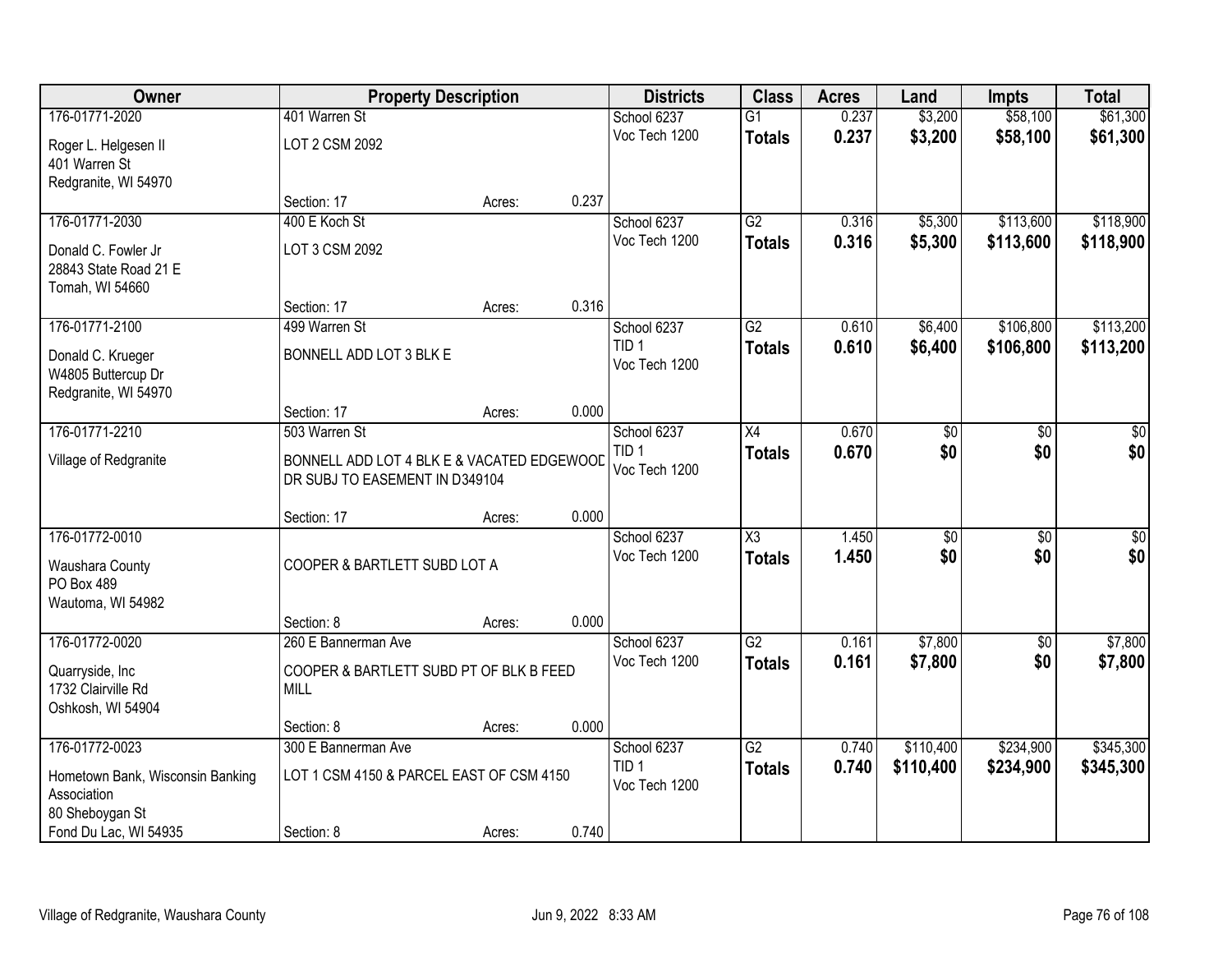| Owner                                 |                                         | <b>Property Description</b> |       | <b>Districts</b>                  | <b>Class</b>    | <b>Acres</b> | Land      | <b>Impts</b> | <b>Total</b> |
|---------------------------------------|-----------------------------------------|-----------------------------|-------|-----------------------------------|-----------------|--------------|-----------|--------------|--------------|
| 176-01772-0031                        | 177A Thackery St                        |                             |       | School 6237                       | $\overline{G1}$ | 0.320        | \$7,900   | \$91,400     | \$99,300     |
| Justin N. Bechard<br>PO Box 445       | LOT 1 CSM 4129                          |                             |       | TID <sub>1</sub><br>Voc Tech 1200 | <b>Totals</b>   | 0.320        | \$7,900   | \$91,400     | \$99,300     |
| Wild Rose, WI 54984-0445              |                                         |                             |       |                                   |                 |              |           |              |              |
|                                       | Section: 8                              | Acres:                      | 0.320 |                                   |                 |              |           |              |              |
| 176-01772-0032                        | 199A Thackery St                        |                             |       | School 6237                       | $\overline{G1}$ | 0.320        | \$7,900   | \$91,400     | \$99,300     |
| Justin N. Bechard<br>PO Box 445       | LOT 2 CSM 4129                          |                             |       | TID <sub>1</sub><br>Voc Tech 1200 | <b>Totals</b>   | 0.320        | \$7,900   | \$91,400     | \$99,300     |
| Wild Rose, WI 54984-0445              |                                         |                             |       |                                   |                 |              |           |              |              |
|                                       | Section: 8                              | Acres:                      | 0.320 |                                   |                 |              |           |              |              |
| 176-01772-0033                        | 198A Thackery St                        |                             |       | School 6237                       | $\overline{G1}$ | 0.330        | \$8,100   | \$91,400     | \$99,500     |
| Matthew N. Johnson<br>N3847 26th Ln   | LOT 3 CSM 4129 EXC W 14.2'              |                             |       | TID <sub>1</sub><br>Voc Tech 1200 | <b>Totals</b>   | 0.330        | \$8,100   | \$91,400     | \$99,500     |
| Redgranite, WI 54970                  | Section: 8                              | Acres:                      | 0.330 |                                   |                 |              |           |              |              |
| 176-01772-0034                        | 176A Thackery St                        |                             |       | School 6237                       | $\overline{G1}$ | 0.370        | \$8,900   | \$115,500    | \$124,400    |
|                                       |                                         |                             |       | TID <sub>1</sub>                  | <b>Totals</b>   | 0.370        | \$8,900   | \$115,500    | \$124,400    |
| James D. Mathes                       | LOT 4 CSM 4129                          |                             |       | Voc Tech 1200                     |                 |              |           |              |              |
| Karen L. Mathes<br>194 Cumberland Ave |                                         |                             |       |                                   |                 |              |           |              |              |
| Coloma, WI 54930-9300                 | Section: 8                              | Acres:                      | 0.370 |                                   |                 |              |           |              |              |
| 176-01772-0035                        |                                         |                             |       | School 6237                       | $\overline{G2}$ | 0.390        | \$18,900  | \$0          | \$18,900     |
|                                       |                                         |                             |       | TID <sub>1</sub>                  | <b>Totals</b>   | 0.390        | \$18,900  | \$0          | \$18,900     |
| Quarryside, Inc<br>1732 Clairville Rd | LOT 5 CSM 4130                          |                             |       | Voc Tech 1200                     |                 |              |           |              |              |
| Oshkosh, WI 54904                     |                                         |                             |       |                                   |                 |              |           |              |              |
|                                       | Section: 8                              | Acres:                      | 0.390 |                                   |                 |              |           |              |              |
| 176-01772-0036                        | 514 Main St                             |                             |       | School 6237                       | $\overline{G2}$ | 0.410        | \$30,800  | \$103,400    | \$134,200    |
| Redgranite Rentals, LLC               | LOT 6 CSM 4130 & W 14.2' LOT 3 CSM 4129 |                             |       | TID <sub>1</sub><br>Voc Tech 1200 | <b>Totals</b>   | 0.410        | \$30,800  | \$103,400    | \$134,200    |
| 827 Sunset Ave<br>Waupun, WI 53963    |                                         |                             |       |                                   |                 |              |           |              |              |
|                                       | Section: 8                              | Acres:                      | 0.410 |                                   |                 |              |           |              |              |
| 176-01772-0039                        | 325 Division St                         |                             |       | School 6237                       | $\overline{G2}$ | 3.490        | \$117,400 | \$402,300    | \$519,700    |
|                                       | LOT 1 CSM 4325                          |                             |       | TID <sub>1</sub>                  | <b>Totals</b>   | 3.490        | \$117,400 | \$402,300    | \$519,700    |
| Quarryside, Inc<br>1732 Clairville Rd |                                         |                             |       | Voc Tech 1200                     |                 |              |           |              |              |
| Oshkosh, WI 54904                     |                                         |                             |       |                                   |                 |              |           |              |              |
|                                       | Section: 8                              | Acres:                      | 3.490 |                                   |                 |              |           |              |              |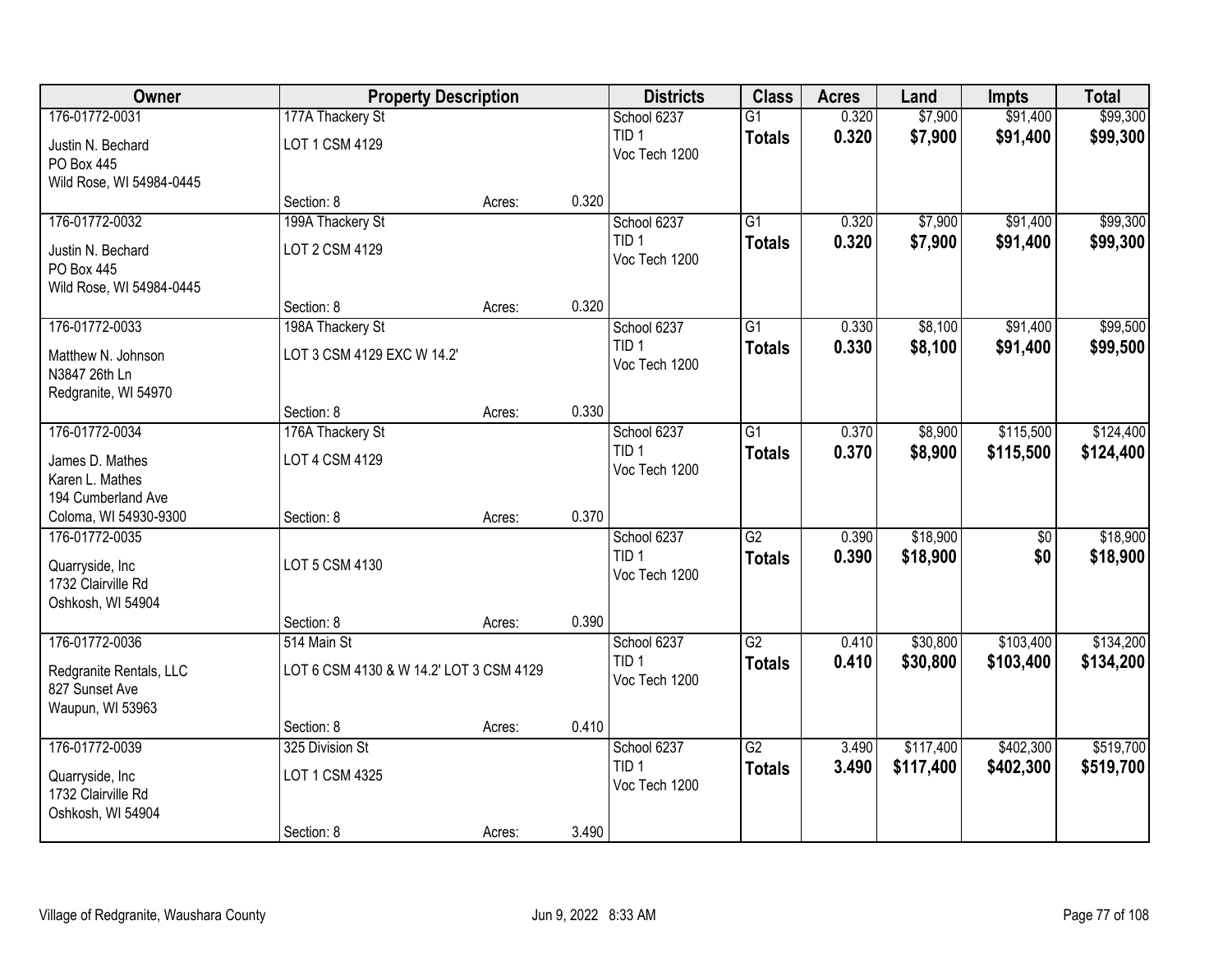| <b>Owner</b>           |                                                 | <b>Property Description</b> | <b>Districts</b> | <b>Class</b>    | <b>Acres</b> | Land            | <b>Impts</b>    | <b>Total</b> |
|------------------------|-------------------------------------------------|-----------------------------|------------------|-----------------|--------------|-----------------|-----------------|--------------|
| 176-01772-0049         |                                                 |                             | School 6237      | X4              | 4.100        | $\overline{60}$ | $\overline{50}$ | \$0          |
| Village of Redgranite  | COOPER & BARTLETT BLOCK C E OF CSM 4129         |                             | Voc Tech 1200    | <b>Totals</b>   | 4.100        | \$0             | \$0             | \$0          |
|                        |                                                 |                             |                  |                 |              |                 |                 |              |
|                        | Section: 8                                      |                             | 0.000            |                 |              |                 |                 |              |
| 176-01772-0051         | 402 E Bannerman Ave                             | Acres:                      | School 6237      | $\overline{G2}$ | 0.238        | \$5,500         | \$57,000        | \$62,500     |
|                        |                                                 |                             | Voc Tech 1200    | <b>Totals</b>   | 0.238        | \$5,500         | \$57,000        | \$62,500     |
| Ruth E. Schumacher     | COOPER & BARTLETT SUBD PART OF BLK E & PART     |                             |                  |                 |              |                 |                 |              |
| 500 Grant Ave          | OF VACATED PETERSON ST LESS D281782 LESS        |                             |                  |                 |              |                 |                 |              |
| Omro, WI 54963-1342    | D392880(HWY 21)                                 |                             |                  |                 |              |                 |                 |              |
|                        | Section: 8                                      | Acres:                      | 0.000            |                 |              |                 |                 |              |
| 176-01772-0061         | 404 E Bannerman Ave                             |                             | School 6237      | G1              | 0.408        | \$7,400         | \$13,000        | \$20,400     |
| Ruth E. Schumacher     | COOPER & BARTLETT SUB LOT 1, 2 & 3 & W1/2 LOT ( |                             | TID <sub>1</sub> | <b>Totals</b>   | 0.408        | \$7,400         | \$13,000        | \$20,400     |
| 500 Grant Ave          | BLK 1 & PT OF BLK E & PT OF VACATED PETERSON    |                             | Voc Tech 1200    |                 |              |                 |                 |              |
| Omro, WI 54963-1342    | ST LESS D392881 (HWY 21)                        |                             |                  |                 |              |                 |                 |              |
|                        | Section: 8                                      | Acres:                      | 0.000            |                 |              |                 |                 |              |
| 176-01772-0080         | 411 Main St                                     |                             | School 6237      | G1              | 0.190        | \$6,200         | \$20,000        | \$26,200     |
|                        |                                                 |                             | Voc Tech 1200    | <b>Totals</b>   | 0.190        | \$6,200         | \$20,000        | \$26,200     |
| Juanita L. Simon       | COOPER & BARTLETT SUB E1/2 LOT 4, LOTS 5 & 6    |                             |                  |                 |              |                 |                 |              |
| 1106 Fordham Rd        | BLK <sub>1</sub>                                |                             |                  |                 |              |                 |                 |              |
| Neptune, NJ 07753-4322 |                                                 |                             |                  |                 |              |                 |                 |              |
|                        | Section: 8                                      | Acres:                      | 0.000            |                 |              |                 |                 |              |
| 176-01772-0090         | 415 Main St                                     |                             | School 6237      | $\overline{G1}$ | 0.410        | \$9,600         | \$13,400        | \$23,000     |
| Margarita Garcia Ortiz | W 22.8' OF LOT 8 & LOT 7 BLK 1 COOPER &         |                             | Voc Tech 1200    | <b>Totals</b>   | 0.410        | \$9,600         | \$13,400        | \$23,000     |
| Alfonso Ortiz          | <b>BARTLETT SUBD</b>                            |                             |                  |                 |              |                 |                 |              |
| 415 Main St            |                                                 |                             |                  |                 |              |                 |                 |              |
| Redgranite, WI 54970   | Section: 8                                      | Acres:                      | 0.000            |                 |              |                 |                 |              |
| 176-01772-0100         | 419 Main St                                     |                             | School 6237      | G1              | 0.167        | \$6,000         | \$53,900        | \$59,900     |
| Kurt A. Schoenberger   | COOPER & BARTLETT SUB LOTS 9 & 10 & E 4' LOT 8  |                             | Voc Tech 1200    | <b>Totals</b>   | 0.167        | \$6,000         | \$53,900        | \$59,900     |
| PO Box 356             | BLK <sub>1</sub>                                |                             |                  |                 |              |                 |                 |              |
| Wautoma, WI 54982      |                                                 |                             |                  |                 |              |                 |                 |              |
|                        | Section: 8                                      | Acres:                      | 0.000            |                 |              |                 |                 |              |
| 176-01772-0110         | 410 E Bannerman Ave                             |                             | School 6237      | $\overline{G1}$ | 0.360        | \$7,400         | \$34,200        | \$41,600     |
|                        |                                                 |                             | TID <sub>1</sub> | <b>Totals</b>   | 0.360        | \$7,400         | \$34,200        | \$41,600     |
| Thomas J. Van          | COOPER & BARTLETT SUB LOTS 11 & 12 BLK 1 LESS   |                             | Voc Tech 1200    |                 |              |                 |                 |              |
| W7418 White River Trl  | D392882 (HWY 21)                                |                             |                  |                 |              |                 |                 |              |
| Wautoma, WI 54982      |                                                 |                             |                  |                 |              |                 |                 |              |
|                        | Section: 17                                     | Acres:                      | 0.000            |                 |              |                 |                 |              |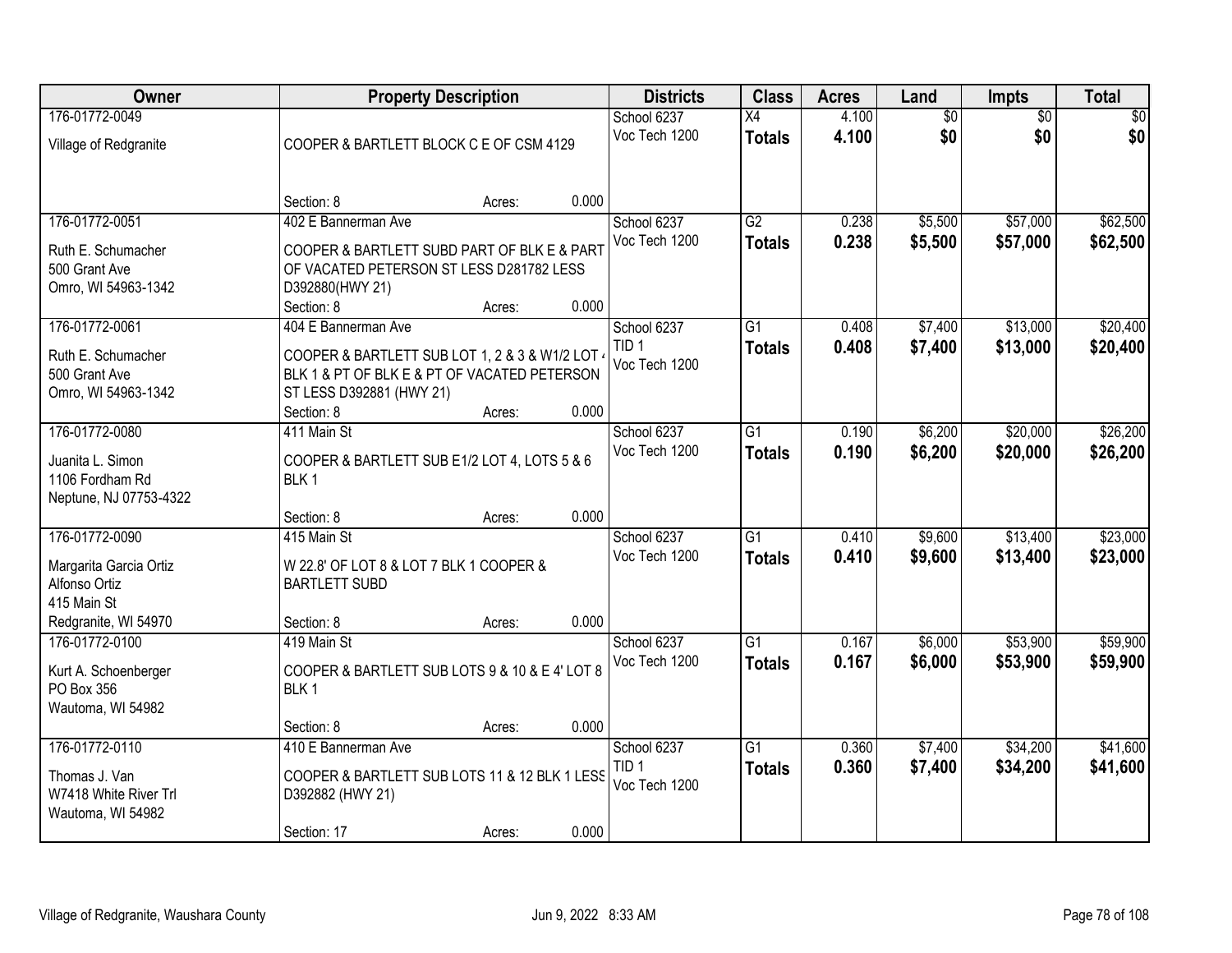| Owner                                                          |                                       | <b>Property Description</b>                   |       | <b>Districts</b>                  | <b>Class</b>                     | <b>Acres</b>   | Land               | <b>Impts</b>         | <b>Total</b>         |
|----------------------------------------------------------------|---------------------------------------|-----------------------------------------------|-------|-----------------------------------|----------------------------------|----------------|--------------------|----------------------|----------------------|
| 176-01772-0120                                                 |                                       |                                               |       | School 6237                       | $\overline{G1}$                  | 0.290          | \$7,400            | $\overline{50}$      | \$7,400              |
| Byrdie A. Schulz et al<br>444 Harvey Dr<br>Plymouth, WI 53073  |                                       | COOPER & BARTLETT SUBD LOTS 13 & 14 BLK 1     |       | Voc Tech 1200                     | <b>Totals</b>                    | 0.290          | \$7,400            | \$0                  | \$7,400              |
|                                                                | Section: 17                           | Acres:                                        | 0.000 |                                   |                                  |                |                    |                      |                      |
| 176-01772-0130                                                 | 238 Horne St                          |                                               |       | School 6237                       | $\overline{G1}$                  | 0.239          | \$6,800            | \$55,500             | \$62,300             |
| Michael A. Chamberlin<br>Kathy J. Chamberlin<br>238 Horne St   | LOT 1 CSM #3204 LESS D392883 (HWY 21) |                                               |       | TID <sub>1</sub><br>Voc Tech 1200 | <b>Totals</b>                    | 0.239          | \$6,800            | \$55,500             | \$62,300             |
| Redgranite, WI 54970                                           | Section: 17                           | Acres:                                        | 0.239 |                                   |                                  |                |                    |                      |                      |
| 176-01772-0140                                                 | 503 Main St                           |                                               |       | School 6237                       | $\overline{G1}$                  | 0.230          | \$6,800            | \$32,500             | \$39,300             |
| Keri L. Bohn et al<br>c/o Cheryl L. Chappa<br>503 Main St      |                                       | LOTS 1, 2 & 3 BLK 2 COOPER & BARTLETTS SUB    |       | Voc Tech 1200                     | <b>Totals</b>                    | 0.230          | \$6,800            | \$32,500             | \$39,300             |
| Redgranite, WI 54970-9580                                      | Section: 8                            | Acres:                                        | 0.000 |                                   |                                  |                |                    |                      |                      |
| 176-01772-0150                                                 | 513 Main St                           |                                               |       | School 6237                       | $\overline{G1}$                  | 0.155          | \$5,800            | \$30,900             | \$36,700             |
| Debra L. Anderson<br>513 Main St<br>Redgranite, WI 54970       |                                       | COOPER & BARTLETT SUBD LOTS 4 & 5 BLK 2       |       | Voc Tech 1200                     | <b>Totals</b>                    | 0.155          | \$5,800            | \$30,900             | \$36,700             |
|                                                                | Section: 8                            | Acres:                                        | 0.000 |                                   |                                  |                |                    |                      |                      |
| 176-01772-0160<br>Daniel A. Achterberg<br>Gretel D. Achterberg | 519 Main St<br>8, 9 & 10 BLK 2        | COOPER & BARTLETT SUBD LOTS 6 & 7 & PTS LOTS  |       | School 6237<br>Voc Tech 1200      | $\overline{G1}$<br><b>Totals</b> | 0.297<br>0.297 | \$7,500<br>\$7,500 | \$66,500<br>\$66,500 | \$74,000<br>\$74,000 |
| 519 Main St                                                    |                                       |                                               |       |                                   |                                  |                |                    |                      |                      |
| Redgranite, WI 54970                                           | Section: 8                            | Acres:                                        | 0.000 |                                   |                                  |                |                    |                      |                      |
| 176-01772-0170                                                 | 218 Thackery St                       |                                               |       | School 6237                       | $\overline{G1}$                  | 0.091          | \$4,800            | \$17,200             | \$22,000             |
| Brian S. Willie<br>Debra K. Willie<br>218 Thackery St          | & S 64' OF LOTS 9 & 10 BLK 2          | COOPER & BARTLETT SUBD E 9' OF S 64' OF LOT 8 |       | Voc Tech 1200                     | <b>Totals</b>                    | 0.091          | \$4,800            | \$17,200             | \$22,000             |
| Redgranite, WI 54970                                           | Section: 8                            | Acres:                                        | 0.000 |                                   |                                  |                |                    |                      |                      |
| 176-01772-0180                                                 | 219 Horne St                          |                                               |       | School 6237                       | $\overline{G1}$                  | 0.290          | \$7,400            | \$27,500             | \$34,900             |
| Byrdie A. Schulz et al<br>444 Harvey Dr<br>Plymouth, WI 53073  |                                       | COOPER & BARTLETT SUBD LOTS 11 & 16 BLK 2     |       | Voc Tech 1200                     | <b>Totals</b>                    | 0.290          | \$7,400            | \$27,500             | \$34,900             |
|                                                                | Section: 17                           | Acres:                                        | 0.000 |                                   |                                  |                |                    |                      |                      |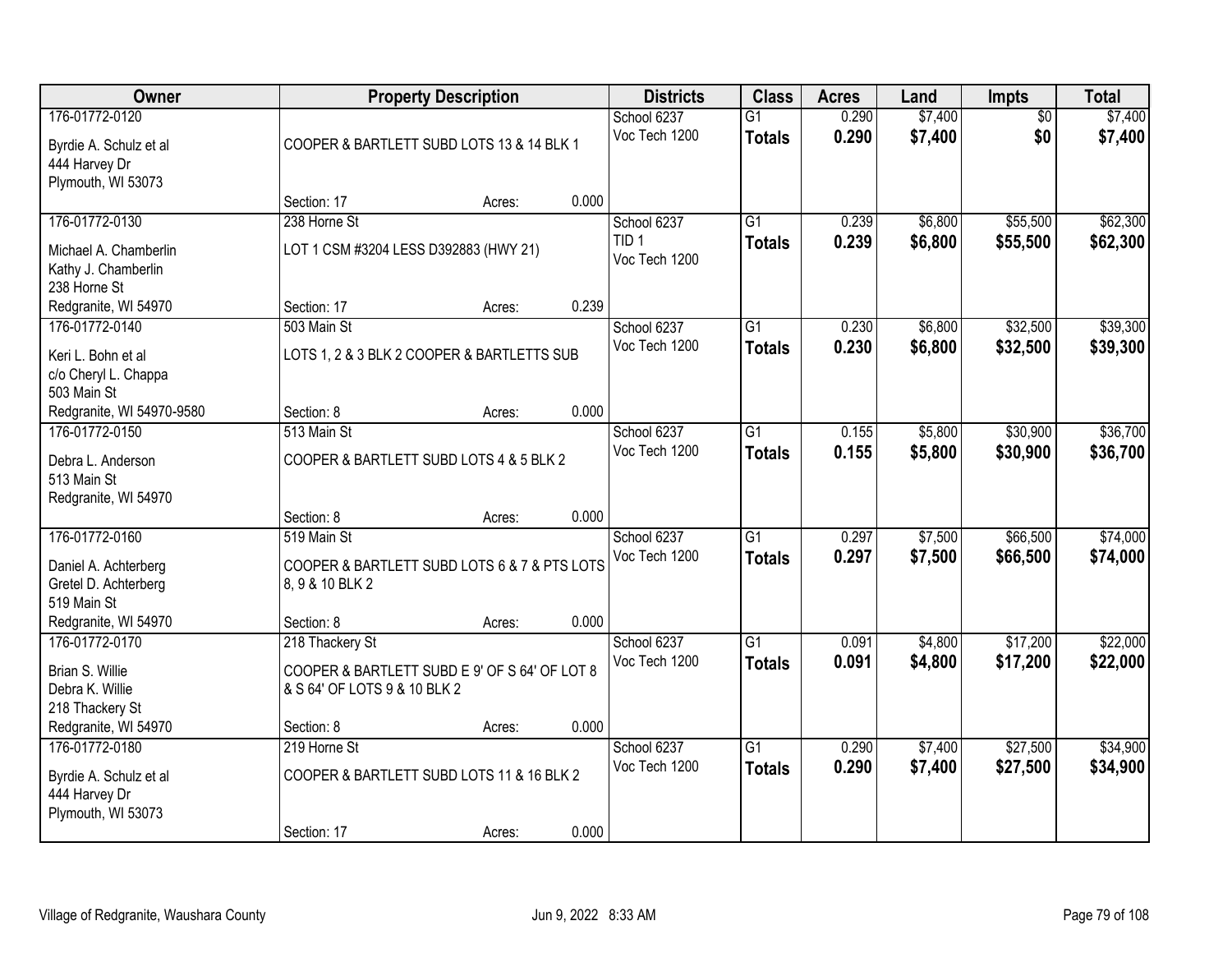| Owner                         |                                            | <b>Property Description</b> |       | <b>Districts</b> | <b>Class</b>    | <b>Acres</b> | Land    | <b>Impts</b>    | <b>Total</b> |
|-------------------------------|--------------------------------------------|-----------------------------|-------|------------------|-----------------|--------------|---------|-----------------|--------------|
| 176-01772-0190                | 235 Horne St                               |                             |       | School 6237      | $\overline{G1}$ | 0.290        | \$7,400 | \$25,600        | \$33,000     |
| April E. Ott et al            | COOPER & BARTLETT SUB LOTS 12 & 13 BLK 2   |                             |       | Voc Tech 1200    | <b>Totals</b>   | 0.290        | \$7,400 | \$25,600        | \$33,000     |
| N2527 State Rd 49             |                                            |                             |       |                  |                 |              |         |                 |              |
| Berlin, WI 54923              |                                            |                             |       |                  |                 |              |         |                 |              |
|                               | Section: 17                                | Acres:                      | 0.000 |                  |                 |              |         |                 |              |
| 176-01772-0200                | 243 Horne St                               |                             |       | School 6237      | $\overline{G1}$ | 0.140        | \$5,500 | \$43,700        | \$49,200     |
| Laura Unger                   | COOPER & BARTLETT SUB LOT 14 BLK 2         |                             |       | Voc Tech 1200    | <b>Totals</b>   | 0.140        | \$5,500 | \$43,700        | \$49,200     |
| 243 Horne St                  |                                            |                             |       |                  |                 |              |         |                 |              |
| Redgranite, WI 54970          |                                            |                             |       |                  |                 |              |         |                 |              |
|                               | Section: 17                                | Acres:                      | 0.000 |                  |                 |              |         |                 |              |
| 176-01772-0210                | 512 E Bannerman Ave                        |                             |       | School 6237      | G1              | 0.120        | \$5,200 | \$38,900        | \$44,100     |
| Fausto Florez                 | COOPER & BARTLETTS SUB LOT 15 BLK 2        |                             |       | Voc Tech 1200    | <b>Totals</b>   | 0.120        | \$5,200 | \$38,900        | \$44,100     |
| 2221 E Monte Cristo Rd        |                                            |                             |       |                  |                 |              |         |                 |              |
| Edinburg, TX 78542            |                                            |                             |       |                  |                 |              |         |                 |              |
|                               | Section: 17                                | Acres:                      | 0.000 |                  |                 |              |         |                 |              |
| 176-01772-0220                | 517 E Bannerman Ave                        |                             |       | School 6237      | $\overline{G1}$ | 0.140        | \$5,600 | \$34,100        | \$39,700     |
| Jerome J. Maliszewski         | COOPER & BARTLETT SUB LOT 17 BLK 2         |                             |       | Voc Tech 1200    | <b>Totals</b>   | 0.140        | \$5,600 | \$34,100        | \$39,700     |
| Carol A. Maliszewski          |                                            |                             |       |                  |                 |              |         |                 |              |
| W163 S7324 Bay Lane Dr        |                                            |                             |       |                  |                 |              |         |                 |              |
| Muskego, WI 53150             | Section: 17                                | Acres:                      | 0.000 |                  |                 |              |         |                 |              |
| 176-01772-0230                | 236 Thackery St                            |                             |       | School 6237      | $\overline{G1}$ | 0.143        | \$5,700 | \$20,300        | \$26,000     |
| Luft Family Irrevocable Trust | COOPER & BARTLETT SUB LOT 18 BLK 2         |                             |       | Voc Tech 1200    | <b>Totals</b>   | 0.143        | \$5,700 | \$20,300        | \$26,000     |
| 244 Thackery St               |                                            |                             |       |                  |                 |              |         |                 |              |
| Redgranite, WI 54970          |                                            |                             |       |                  |                 |              |         |                 |              |
|                               | Section: 17                                | Acres:                      | 0.000 |                  |                 |              |         |                 |              |
| 176-01772-0241                | <b>Thackery St</b>                         |                             |       | School 6237      | $\overline{G1}$ | 0.051        | \$4,300 | $\overline{60}$ | \$4,300      |
| Santa F. Serda                | COOPER & BARTLETTS SUB PT OF LOT 20 BLK 2  |                             |       | Voc Tech 1200    | <b>Totals</b>   | 0.051        | \$4,300 | \$0             | \$4,300      |
| 109 County Rd C               |                                            |                             |       |                  |                 |              |         |                 |              |
| Hancock, WI 54943             |                                            |                             |       |                  |                 |              |         |                 |              |
|                               | Section: 17                                | Acres:                      | 0.051 |                  |                 |              |         |                 |              |
| 176-01772-0242                | 244 Thackery St                            |                             |       | School 6237      | $\overline{G1}$ | 0.238        | \$6,000 | \$46,400        | \$52,400     |
| Luft Family Irrevocable Trust | COOPER & BARTLETTS SUBD LOT 19 & PT OF LOT |                             |       | Voc Tech 1200    | <b>Totals</b>   | 0.238        | \$6,000 | \$46,400        | \$52,400     |
| 244 Thackery St               | 20 BLK 2                                   |                             |       |                  |                 |              |         |                 |              |
| Redgranite, WI 54970          |                                            |                             |       |                  |                 |              |         |                 |              |
|                               | Section: 17                                | Acres:                      | 0.238 |                  |                 |              |         |                 |              |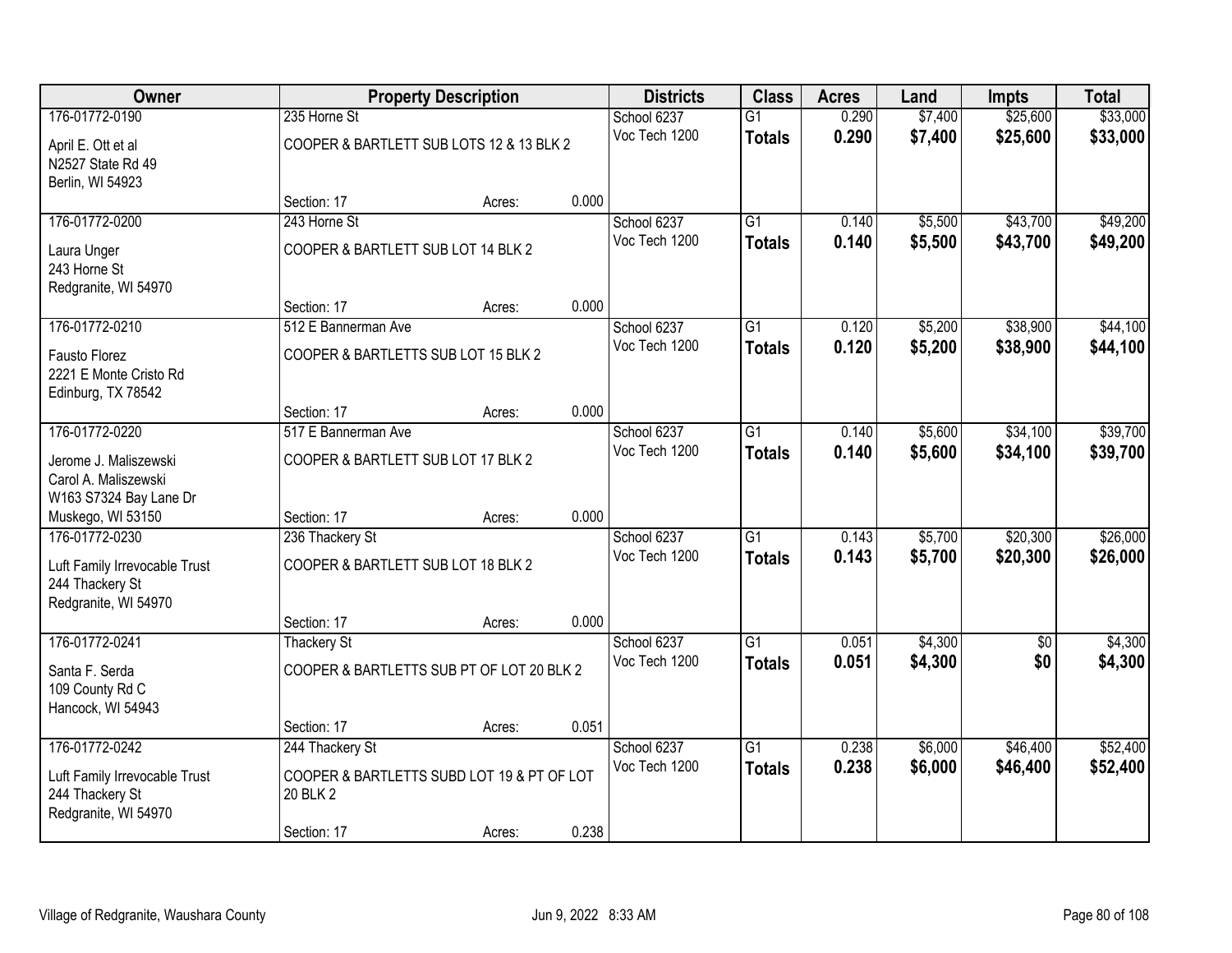| Owner                                                                    |                                                         | <b>Property Description</b> |       | <b>Districts</b>             | <b>Class</b>                     | <b>Acres</b>   | Land               | <b>Impts</b>         | <b>Total</b>         |
|--------------------------------------------------------------------------|---------------------------------------------------------|-----------------------------|-------|------------------------------|----------------------------------|----------------|--------------------|----------------------|----------------------|
| 176-01772-0251                                                           | 260 Thackery St                                         |                             |       | School 6237                  | $\overline{G1}$                  | 0.114          | \$6,400            | \$44,700             | \$51,100             |
| Luft Family Irrevocable Trust<br>244 Thackery St<br>Redgranite, WI 54970 | COOPER & BARTLETT SUBD LOT 21 BLK 2                     |                             |       | Voc Tech 1200                | <b>Totals</b>                    | 0.114          | \$6,400            | \$44,700             | \$51,100             |
|                                                                          | Section: 17                                             | Acres:                      | 0.114 |                              |                                  |                |                    |                      |                      |
| 176-01772-0260                                                           | 601 Main St                                             |                             |       | School 6237                  | $\overline{G1}$                  | 0.233          | \$6,800            | \$38,200             | \$45,000             |
| Dennis J. Schimke<br>Deborah M. Schimke<br>N3363 County Rd Ss            | COOPER & BARTLETT'S SUBD LOTS 1, 2 & 3 BLK 3            |                             |       | Voc Tech 1200                | <b>Totals</b>                    | 0.233          | \$6,800            | \$38,200             | \$45,000             |
| Pine River, WI 54965                                                     | Section: 8                                              | Acres:                      | 0.000 |                              |                                  |                |                    |                      |                      |
| 176-01772-0270                                                           | 609 Main St                                             |                             |       | School 6237                  | $\overline{G1}$                  | 0.194          | \$6,400            | \$32,700             | \$39,100             |
| Randy R. Erdmann<br>Anita R. Erdmann<br>609 Main St                      | COOPER & BARTLETT SUBD LOTS 4 & 5 & W1/2 LOT<br>6 BLK 3 |                             |       | Voc Tech 1200                | <b>Totals</b>                    | 0.194          | \$6,400            | \$32,700             | \$39,100             |
| Redgranite, WI 54970                                                     | Section: 8                                              | Acres:                      | 0.000 |                              |                                  |                |                    |                      |                      |
| 176-01772-0280                                                           | Main St                                                 |                             |       | School 6237                  | G1                               | 0.194          | \$2,900            | $\sqrt[6]{}$         | \$2,900              |
| Eugene Fink<br>Rose Fink<br>PO Box 415                                   | COOPER & BARTLETT SUBD LOTS 7 & 8 & E1/2 LOT<br>6 BLK 3 |                             |       | Voc Tech 1200                | <b>Totals</b>                    | 0.194          | \$2,900            | \$0                  | \$2,900              |
| Redgranite, WI 54970                                                     | Section: 8                                              | Acres:                      | 0.000 |                              |                                  |                |                    |                      |                      |
| 176-01772-0290<br>Eugene Fink<br>Rose Fink                               | 625 Main St<br>COOPER & BARTLETT SUBD LOTS 9 & 10 BLK 3 |                             |       | School 6237<br>Voc Tech 1200 | $\overline{G1}$<br><b>Totals</b> | 0.155<br>0.155 | \$5,800<br>\$5,800 | \$76,500<br>\$76,500 | \$82,300<br>\$82,300 |
| PO Box 415                                                               |                                                         |                             |       |                              |                                  |                |                    |                      |                      |
| Redgranite, WI 54970                                                     | Section: 8                                              | Acres:                      | 0.000 |                              |                                  |                |                    |                      |                      |
| 176-01772-0300                                                           | 219 Thackery St                                         |                             |       | School 6237                  | $\overline{G1}$                  | 0.145          | \$5,700            | \$24,300             | \$30,000             |
| Martin H. Collings<br>PO Box 515<br>Redgranite, WI 54970                 | COOPER & BARTLETT SUB LOT 11 BLK 3                      |                             |       | Voc Tech 1200                | <b>Totals</b>                    | 0.145          | \$5,700            | \$24,300             | \$30,000             |
|                                                                          | Section: 17                                             | Acres:                      | 0.000 |                              |                                  |                |                    |                      |                      |
| 176-01772-0310                                                           | 229 Thackery St                                         |                             |       | School 6237                  | $\overline{G1}$                  | 0.289          | \$7,400            | $\overline{50}$      | \$7,400              |
| John V. Hadel<br>Julie Hadel                                             | COOPER & BARTLETT SUBD LOTS 12 & 13 BLK 3               |                             |       | Voc Tech 1200                | <b>Totals</b>                    | 0.289          | \$7,400            | \$0                  | \$7,400              |
| 251 Thackery St<br>Redgranite, WI 54970                                  | Section: 17                                             | Acres:                      | 0.000 |                              |                                  |                |                    |                      |                      |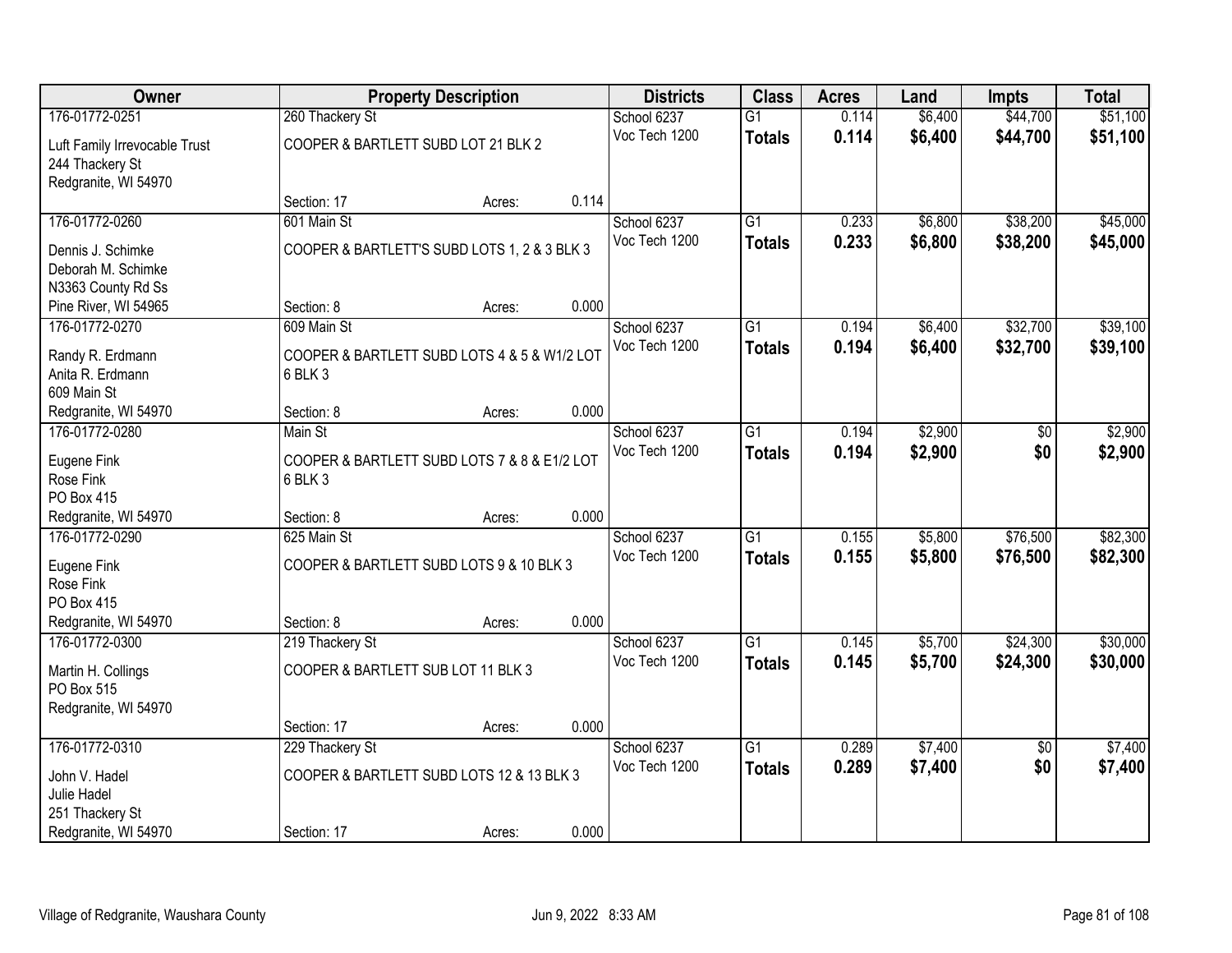| Owner                     |                                              | <b>Property Description</b> |       | <b>Districts</b> | <b>Class</b>    | <b>Acres</b> | Land    | Impts           | <b>Total</b> |
|---------------------------|----------------------------------------------|-----------------------------|-------|------------------|-----------------|--------------|---------|-----------------|--------------|
| 176-01772-0321            | 251 Thackery St                              |                             |       | School 6237      | $\overline{G1}$ | 0.289        | \$7,400 | \$49,700        | \$57,100     |
| John V. Hadel             | COOPER & BARTLETT SUBD LOTS 14 & 15 BLK 3    |                             |       | Voc Tech 1200    | <b>Totals</b>   | 0.289        | \$7,400 | \$49,700        | \$57,100     |
| Julie Hadel               |                                              |                             |       |                  |                 |              |         |                 |              |
| 251 Thackery St           |                                              |                             |       |                  |                 |              |         |                 |              |
| Redgranite, WI 54970      | Section: 17                                  | Acres:                      | 0.000 |                  |                 |              |         |                 |              |
| 176-01772-0330            | 259 Thackery St                              |                             |       | School 6237      | $\overline{G1}$ | 0.145        | \$5,700 | \$49,000        | \$54,700     |
| Mary L. Recore            | LOT 16 BLK 3 COOPER & BARTLETT SUBD          |                             |       | Voc Tech 1200    | <b>Totals</b>   | 0.145        | \$5,700 | \$49,000        | \$54,700     |
| W722 E Waushara St        |                                              |                             |       |                  |                 |              |         |                 |              |
| Berlin, WI 54923          |                                              |                             |       |                  |                 |              |         |                 |              |
|                           | Section: 17                                  | Acres:                      | 0.000 |                  |                 |              |         |                 |              |
| 176-01772-0340            | 265 Thackery St                              |                             |       | School 6237      | $\overline{G1}$ | 0.243        | \$5,900 | \$79,200        | \$85,100     |
| Mark Buhrow               | COOPER & BARTLETT SUBD LOT 17 & 18 BLK 3     |                             |       | Voc Tech 1200    | <b>Totals</b>   | 0.243        | \$5,900 | \$79,200        | \$85,100     |
| 265 Thackery St           |                                              |                             |       |                  |                 |              |         |                 |              |
| Redgranite, WI 54970-9431 |                                              |                             |       |                  |                 |              |         |                 |              |
|                           | Section: 17                                  | Acres:                      | 0.000 |                  |                 |              |         |                 |              |
| 176-01772-0350            | 220 Laing St                                 |                             |       | School 6237      | $\overline{G1}$ | 0.145        | \$5,700 | \$16,800        | \$22,500     |
| Izabella M. Turner        | LOT 1 CSM 3388                               |                             |       | Voc Tech 1200    | <b>Totals</b>   | 0.145        | \$5,700 | \$16,800        | \$22,500     |
| 220 Laing St              |                                              |                             |       |                  |                 |              |         |                 |              |
| Redgranite, WI 54970-9403 |                                              |                             |       |                  |                 |              |         |                 |              |
|                           | Section: 17                                  | Acres:                      | 0.000 |                  |                 |              |         |                 |              |
| 176-01772-0360            | 228 Laing St                                 |                             |       | School 6237      | $\overline{G1}$ | 0.289        | \$7,400 | \$26,500        | \$33,900     |
| Ronald W. Eagan           | COOPER & BARTLETT SUBD LOT 20 & 21 BLK 3     |                             |       | Voc Tech 1200    | <b>Totals</b>   | 0.289        | \$7,400 | \$26,500        | \$33,900     |
| Raymond J. Eagan          | SUBJECT TO LIFE ESTATE OF RAYMOND J EAGAN    |                             |       |                  |                 |              |         |                 |              |
| PO Box 368                |                                              |                             |       |                  |                 |              |         |                 |              |
| Redgranite, WI 54970      | Section: 17                                  | Acres:                      | 0.000 |                  |                 |              |         |                 |              |
| 176-01772-0370            | 236 Laing St                                 |                             |       | School 6237      | $\overline{G1}$ | 0.145        | \$6,200 | \$14,900        | \$21,100     |
| Lyalla L. Lux             | COOPER & BARTLET'S SUB LOT 22 BLK 3          |                             |       | Voc Tech 1200    | <b>Totals</b>   | 0.145        | \$6,200 | \$14,900        | \$21,100     |
| 236 Laing St              |                                              |                             |       |                  |                 |              |         |                 |              |
| Redgranite, WI 54970      |                                              |                             |       |                  |                 |              |         |                 |              |
|                           | Section: 17                                  | Acres:                      | 0.000 |                  |                 |              |         |                 |              |
| 176-01772-0380            | Laing St                                     |                             |       | School 6237      | $\overline{G1}$ | 0.434        | \$4,400 | $\overline{50}$ | \$4,400      |
| Robert Thornton           | COOPER & BARTLETT SUB LOTS 23, 24 & 25 BLK 3 |                             |       | Voc Tech 1200    | <b>Totals</b>   | 0.434        | \$4,400 | \$0             | \$4,400      |
| 270 Laing St              |                                              |                             |       |                  |                 |              |         |                 |              |
| Redgranite, WI 54970      |                                              |                             |       |                  |                 |              |         |                 |              |
|                           | Section: 17                                  | Acres:                      | 0.000 |                  |                 |              |         |                 |              |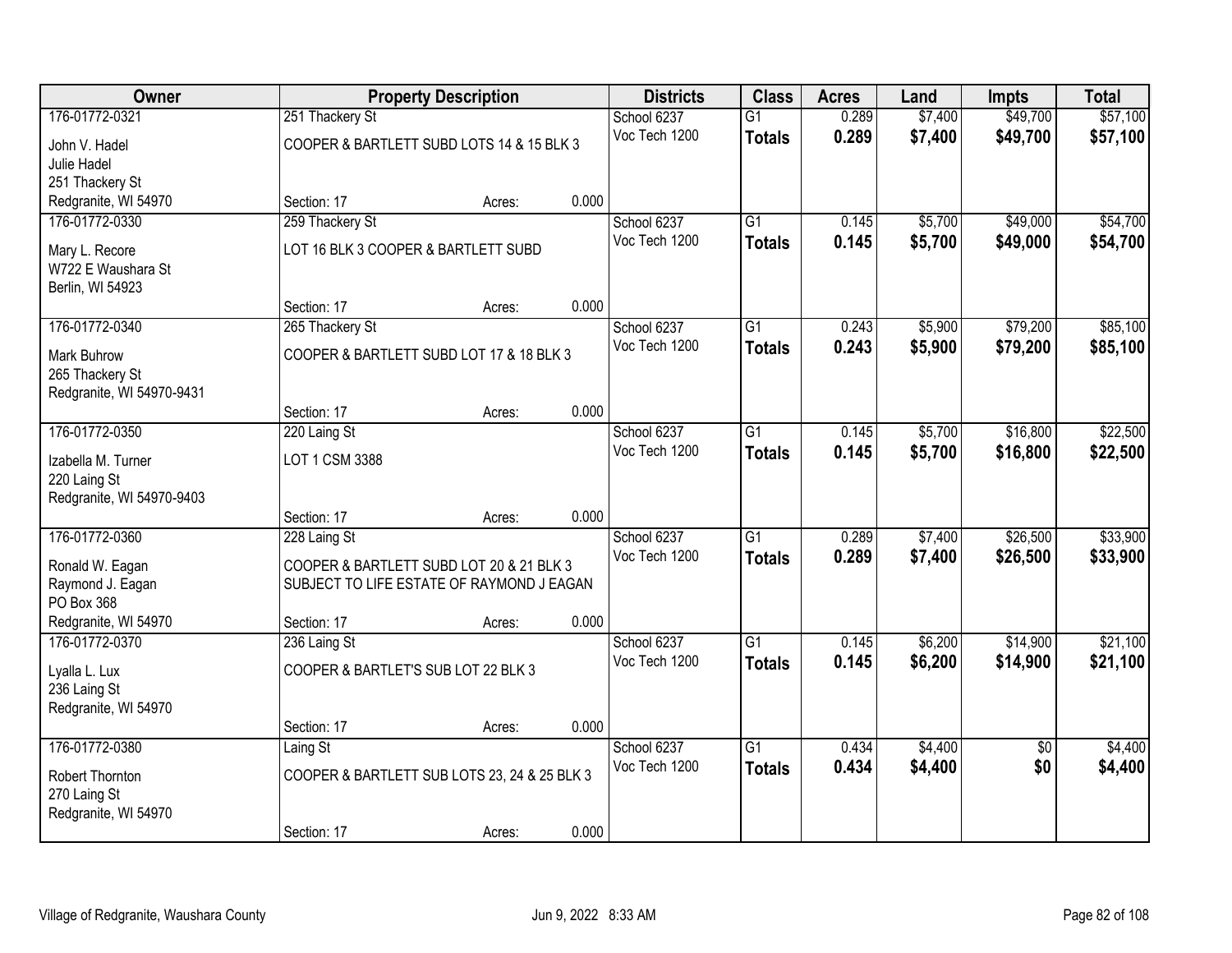| <b>Owner</b>                             |                                                    | <b>Property Description</b> |       | <b>Districts</b> | <b>Class</b>    | <b>Acres</b> | Land    | <b>Impts</b>    | <b>Total</b> |
|------------------------------------------|----------------------------------------------------|-----------------------------|-------|------------------|-----------------|--------------|---------|-----------------|--------------|
| 176-01772-0390                           | 270 Laing St                                       |                             |       | School 6237      | $\overline{G1}$ | 0.255        | \$6,700 | \$26,200        | \$32,900     |
| Robert Thornton                          | COOPER & BARTLETT SUB LOTS 26, 27 & 28 BLK 3       |                             |       | Voc Tech 1200    | <b>Totals</b>   | 0.255        | \$6,700 | \$26,200        | \$32,900     |
| Virginia Thornton                        | <b>EXC D281541</b>                                 |                             |       |                  |                 |              |         |                 |              |
| 270 Laing St                             |                                                    |                             |       |                  |                 |              |         |                 |              |
| Redgranite, WI 54970                     | Section: 17                                        | Acres:                      | 0.000 |                  |                 |              |         |                 |              |
| 176-01772-0400                           | 701 Main St                                        |                             |       | School 6237      | $\overline{G1}$ | 0.206        | \$6,400 | \$53,400        | \$59,800     |
| Terrence M. Rivers                       | LOTS 1 & 2 AND W1/2 OF LOT 3 BLK 4 COOPER &        |                             |       | Voc Tech 1200    | <b>Totals</b>   | 0.206        | \$6,400 | \$53,400        | \$59,800     |
| Penny L. Rivers                          | <b>BARTLETT'S</b>                                  |                             |       |                  |                 |              |         |                 |              |
| 701 Main St                              |                                                    |                             |       |                  |                 |              |         |                 |              |
| Redgranite, WI 54970                     | Section: 8                                         | Acres:                      | 0.206 |                  |                 |              |         |                 |              |
| 176-01772-0410                           | 707 Main St                                        |                             |       | School 6237      | G1              | 0.270        | \$7,000 | \$63,700        | \$70,700     |
| Kurt A. Schoenberger                     | COOPER & BARTLETT SUBD E1/2 OF LOT 3 & LOTS        |                             |       | Voc Tech 1200    | <b>Totals</b>   | 0.270        | \$7,000 | \$63,700        | \$70,700     |
| PO Box 356                               | 4, 5 & 6 BLK 4 EXC E 6' LOT 6                      |                             |       |                  |                 |              |         |                 |              |
| Wautoma, WI 54982                        |                                                    |                             |       |                  |                 |              |         |                 |              |
|                                          | Section: 8                                         | Acres:                      | 0.270 |                  |                 |              |         |                 |              |
| 176-01772-0420                           | 717 Main St                                        |                             |       | School 6237      | G1              | 0.348        | \$8,500 | \$57,500        | \$66,000     |
| Lauralee Lueck                           | COOPER & BARTLETT SUB E 6' LOT 6, LOTS 7, 8, 9 &   |                             |       | Voc Tech 1200    | <b>Totals</b>   | 0.348        | \$8,500 | \$57,500        | \$66,000     |
| 717 Main St                              | 10 BLK 4                                           |                             |       |                  |                 |              |         |                 |              |
| Redgranite, WI 54970-9582                |                                                    |                             |       |                  |                 |              |         |                 |              |
|                                          | Section: 8                                         | Acres:                      | 0.348 |                  |                 |              |         |                 |              |
| 176-01772-0430                           | 219 Laing St                                       |                             |       | School 6237      | $\overline{G1}$ | 0.145        | \$5,700 | \$18,700        | \$24,400     |
| John P. Gearnhardt                       | COOPER & BARTLETT SUBD LOT 11 BLK 4                |                             |       | Voc Tech 1200    | <b>Totals</b>   | 0.145        | \$5,700 | \$18,700        | \$24,400     |
| 1209 Indigo Dr                           |                                                    |                             |       |                  |                 |              |         |                 |              |
| Oshkosh, WI 54902                        |                                                    |                             |       |                  |                 |              |         |                 |              |
|                                          | Section: 17                                        | Acres:                      | 0.000 |                  |                 |              |         |                 |              |
| 176-01772-0440                           | 229 Laing St                                       |                             |       | School 6237      | $\overline{G1}$ | 0.434        | \$9,800 | \$24,100        | \$33,900     |
|                                          |                                                    |                             |       | Voc Tech 1200    | <b>Totals</b>   | 0.434        | \$9,800 | \$24,100        | \$33,900     |
| Matthew W. Campbell<br>Sarah E. Campbell | COOPER & BARTLETT SUB LOT 12, 13 & LOT 14 BLK<br>4 |                             |       |                  |                 |              |         |                 |              |
| 229 Laing St                             |                                                    |                             |       |                  |                 |              |         |                 |              |
| Redgranite, WI 54970-9404                | Section: 17                                        | Acres:                      | 0.000 |                  |                 |              |         |                 |              |
| 176-01772-0451                           | <b>Irving St</b>                                   |                             |       | School 6237      | $\overline{G1}$ | 0.145        | \$4,300 | $\overline{50}$ | \$4,300      |
|                                          |                                                    |                             |       | Voc Tech 1200    | <b>Totals</b>   | 0.145        | \$4,300 | \$0             | \$4,300      |
| Patrick & Jean A Kautza                  | LOT 25 BLK 4 COOPER & BARTLETT'S SUB               |                             |       |                  |                 |              |         |                 |              |
| W5071 Bighorn Ln<br>Redgranite, WI 54970 |                                                    |                             |       |                  |                 |              |         |                 |              |
|                                          | Section: 17                                        | Acres:                      | 0.000 |                  |                 |              |         |                 |              |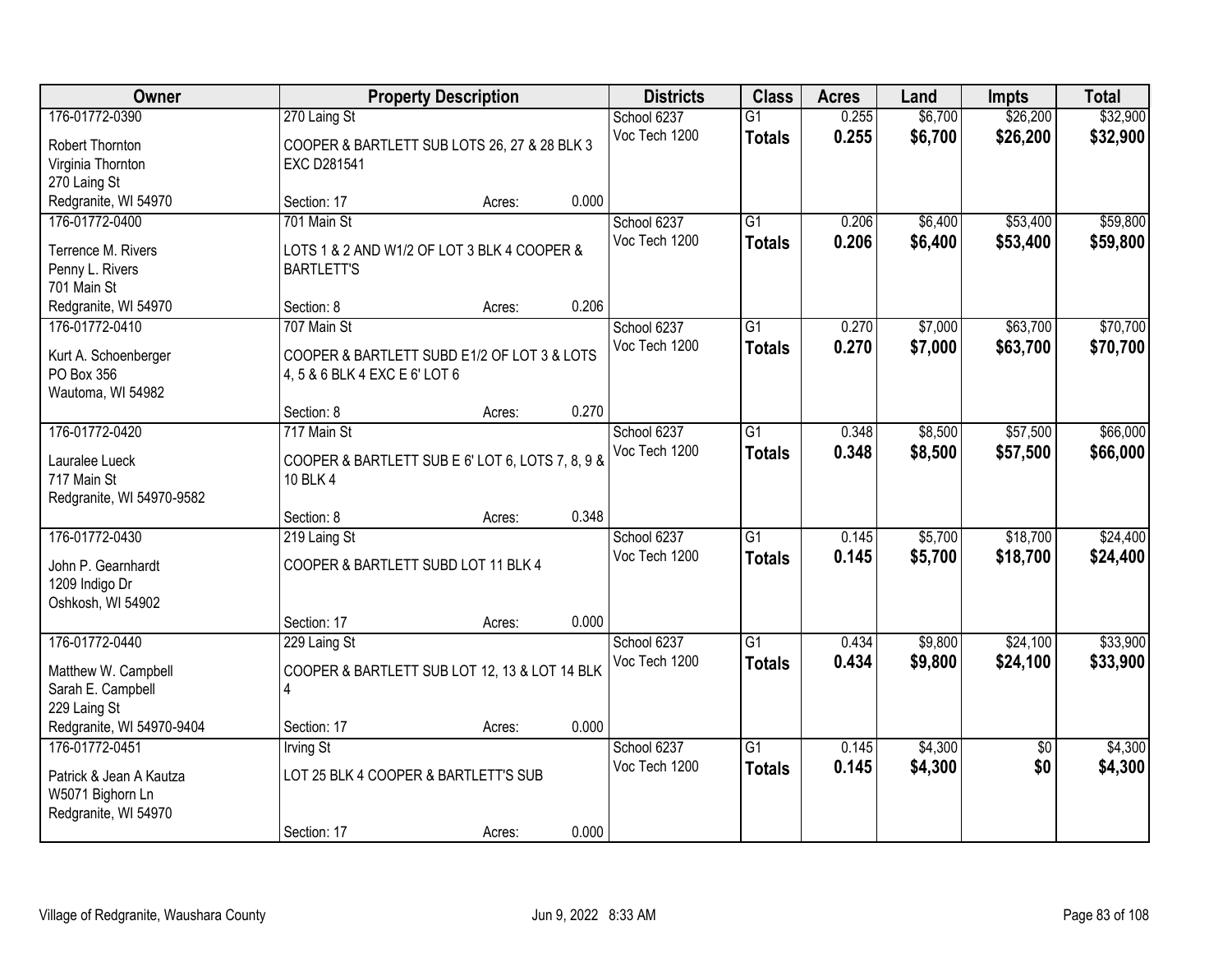| Owner                                                                |                                                                   | <b>Property Description</b> |       | <b>Districts</b>                | <b>Class</b>    | <b>Acres</b> | Land            | <b>Impts</b>    | <b>Total</b> |
|----------------------------------------------------------------------|-------------------------------------------------------------------|-----------------------------|-------|---------------------------------|-----------------|--------------|-----------------|-----------------|--------------|
| 176-01772-0452                                                       | 259 Laing St                                                      |                             |       | School 6237                     | $\overline{X4}$ | 1.108        | $\overline{50}$ | $\overline{50}$ | $\sqrt{50}$  |
| Juneau County Housing Authority<br>717 E State St                    | <b>CSM 2857</b>                                                   |                             |       | Voc Tech 1200                   | <b>Totals</b>   | 1.108        | \$0             | \$0             | \$0          |
| Mauston, WI 53948-1775                                               | Section: 17                                                       | Acres:                      | 0.000 |                                 |                 |              |                 |                 |              |
| 176-01772-0453                                                       | 275 Laing St                                                      |                             |       | School 6237                     | $\overline{G2}$ | 1.014        | \$31,000        | \$594,000       | \$625,000    |
|                                                                      |                                                                   |                             |       | Voc Tech 1200                   | <b>Totals</b>   | 1.014        | \$31,000        | \$594,000       | \$625,000    |
| 275 Redgranite, LLC                                                  | COOPER & BARTLETT'S SUB LOTS 19,20,21,30, 31,32                   |                             |       |                                 |                 |              |                 |                 |              |
| 830 W Saint Paul Ave                                                 | & PT OF LOTS 18 & 29 BLK 4 & LOTS 1-4 BLK 10 &                    |                             |       |                                 |                 |              |                 |                 |              |
| Waukesha, WI 53188-5116                                              | PARTS OF VACATED KOCH ST & ALLEY IN BLK 4 &                       |                             |       |                                 |                 |              |                 |                 |              |
|                                                                      | Section: 17                                                       | Acres:                      | 0.000 |                                 |                 |              |                 |                 |              |
| 176-01772-0471                                                       | 220 Irving St                                                     |                             |       | School 6237                     | G1              | 0.145        | \$5,700         | \$34,000        | \$39,700     |
| Ostrowski Rentals, LLC<br>1682 Maricopa Dr<br>Oshkosh, WI 54904-8261 | COOPER & BARTLETT SUBD LOT 22 BLK 4                               |                             |       | Voc Tech 1200                   | <b>Totals</b>   | 0.145        | \$5,700         | \$34,000        | \$39,700     |
|                                                                      | Section: 17                                                       | Acres:                      | 0.000 |                                 |                 |              |                 |                 |              |
| 176-01772-0472                                                       | 222 Irving St                                                     |                             |       | School 6237                     | G1              | 0.289        | \$7,200         | \$12,100        | \$19,300     |
|                                                                      |                                                                   |                             |       | Voc Tech 1200                   | <b>Totals</b>   | 0.289        | \$7,200         | \$12,100        | \$19,300     |
| Michael R. Sperry                                                    | LOTS 23 & 24 BLK 4 COOPER & BARTLETT SUBD                         |                             |       |                                 |                 |              |                 |                 |              |
| 222 Irving St                                                        |                                                                   |                             |       |                                 |                 |              |                 |                 |              |
| Redgranite, WI 54970-8617                                            |                                                                   |                             | 0.000 |                                 |                 |              |                 |                 |              |
| 176-01772-0480                                                       | Section: 17<br>809 Main St                                        | Acres:                      |       |                                 | $\overline{G1}$ | 0.310        | \$7,700         | \$105,700       | \$113,400    |
|                                                                      |                                                                   |                             |       | School 6237<br>TID <sub>1</sub> |                 |              |                 |                 |              |
| Jonathon R. Siers                                                    | COOPER & BARTLETT SUB LOTS 1, 2, 3, & 4 BLK 5 &                   |                             |       | Voc Tech 1200                   | <b>Totals</b>   | 0.310        | \$7,700         | \$105,700       | \$113,400    |
| <b>Haylie Siers</b>                                                  | PART OF VACATED ALLEY                                             |                             |       |                                 |                 |              |                 |                 |              |
| 809 Main St                                                          |                                                                   |                             |       |                                 |                 |              |                 |                 |              |
| Redgranite, WI 54970                                                 | Section: 8                                                        | Acres:                      | 0.000 |                                 |                 |              |                 |                 |              |
| 176-01772-0490                                                       | 813 Main St                                                       |                             |       | School 6237                     | $\overline{G1}$ | 0.233        | \$6,800         | \$20,700        | \$27,500     |
| Oscar Q. Cardenas                                                    | COOPER & BARTLETT SUBD LOT 5, 6 & 7 BLK 5 & PT                    |                             |       | Voc Tech 1200                   | <b>Totals</b>   | 0.233        | \$6,800         | \$20,700        | \$27,500     |
| Nancy A. Cardenas                                                    | OF VACATED ALLEY                                                  |                             |       |                                 |                 |              |                 |                 |              |
| PO Box 318                                                           |                                                                   |                             |       |                                 |                 |              |                 |                 |              |
| Redgranite, WI 54970                                                 | Section: 8                                                        | Acres:                      | 0.000 |                                 |                 |              |                 |                 |              |
| 176-01772-0500                                                       | 827 Main St                                                       |                             |       | School 6237                     | $\overline{G1}$ | 0.155        | \$5,800         | \$31,700        | \$37,500     |
|                                                                      |                                                                   |                             |       | Voc Tech 1200                   | <b>Totals</b>   | 0.155        | \$5,800         | \$31,700        | \$37,500     |
| Ky Lye Arthur Henderson<br>N3205 County Rd Ee                        | COOPER & BARTLETT'S SUB LOTS 8 & 9 BLK 5 & PT<br>OF VACATED ALLEY |                             |       |                                 |                 |              |                 |                 |              |
| Redgranite, WI 54970                                                 |                                                                   |                             |       |                                 |                 |              |                 |                 |              |
|                                                                      | Section: 8                                                        | Acres:                      | 0.000 |                                 |                 |              |                 |                 |              |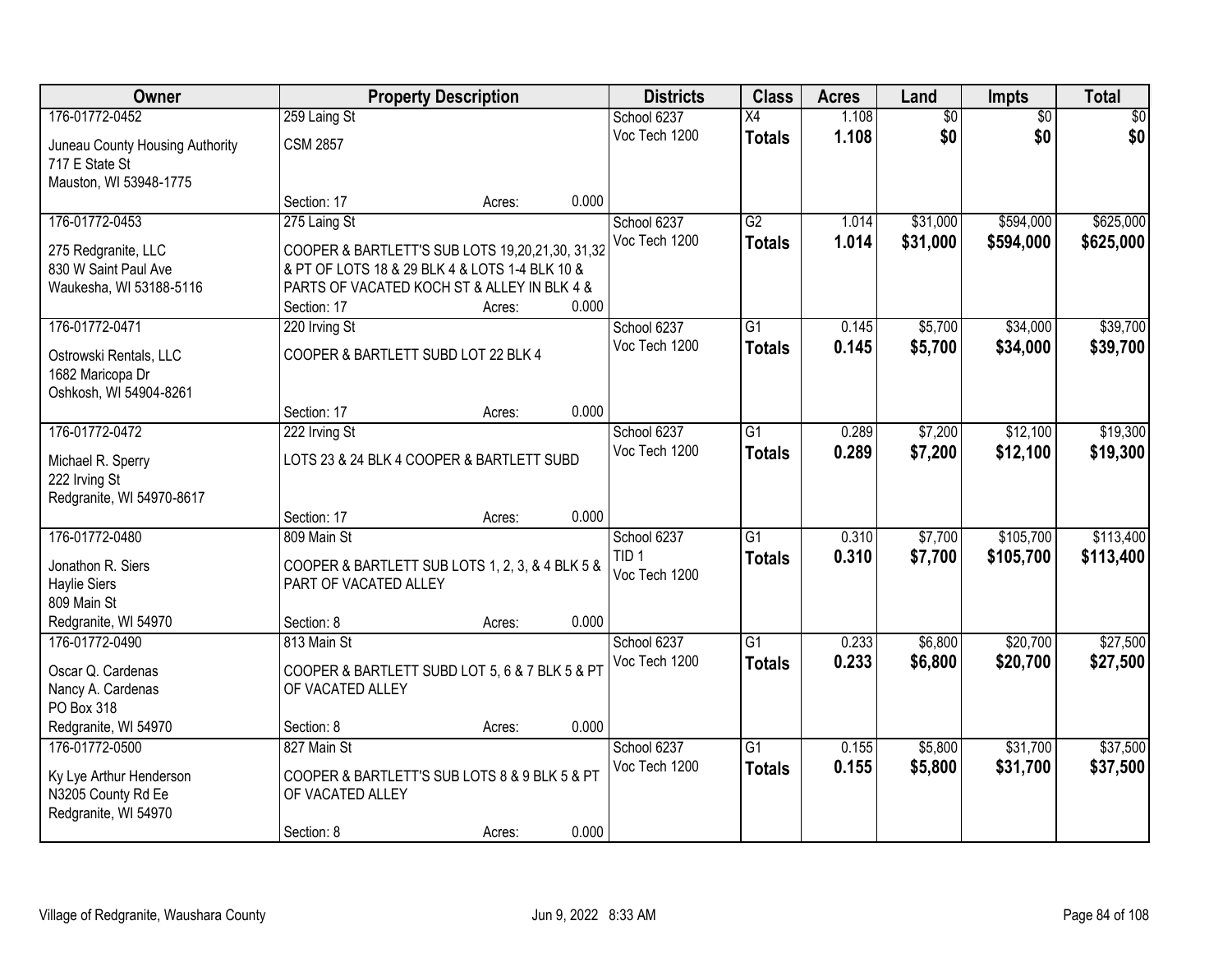| Owner                                                                                   |                                                                                                                      | <b>Property Description</b> |       | <b>Districts</b>                                 | <b>Class</b>                                       | <b>Acres</b>            | Land                           | <b>Impts</b>                      | <b>Total</b>                      |
|-----------------------------------------------------------------------------------------|----------------------------------------------------------------------------------------------------------------------|-----------------------------|-------|--------------------------------------------------|----------------------------------------------------|-------------------------|--------------------------------|-----------------------------------|-----------------------------------|
| 176-01772-0510<br>Ky Lye Arthur Henderson<br>N3205 County Rd Ee<br>Redgranite, WI 54970 | Main St<br>COOPER & BARTLETT SUB LOT 10 BLK 5 & PT<br>VACATED ALLEY                                                  |                             |       | School 6237<br>Voc Tech 1200                     | $\overline{G1}$<br><b>Totals</b>                   | 0.078<br>0.078          | \$2,000<br>\$2,000             | $\overline{50}$<br>\$0            | \$2,000<br>\$2,000                |
|                                                                                         | Section: 8                                                                                                           | Acres:                      | 0.000 |                                                  |                                                    |                         |                                |                                   |                                   |
| 176-01772-0520<br>Toribio J. Maldonado Zapata<br>Jolene A. Maldonado<br>219 Irving St   | 219 Irving St<br>LOT 11 BLK 5 COOPER & BARTLETTS SUB AND PT<br>VACATED ALLEY                                         |                             |       | School 6237<br>TID <sub>1</sub><br>Voc Tech 1200 | $\overline{G1}$<br><b>Totals</b>                   | 0.145<br>0.145          | \$5,700<br>\$5,700             | \$35,500<br>\$35,500              | \$41,200<br>\$41,200              |
| Redgranite, WI 54970<br>176-01772-0530                                                  | Section: 17<br>252 Wood St                                                                                           | Acres:                      | 0.000 | School 6237                                      | $\overline{G2}$                                    | 0.500                   |                                | \$1,428,300                       | \$1,549,400                       |
| Seek Investments, LLC<br>PO Box 270063<br>Hartford, WI 53027                            | COOPER & BARTLETT SUBD LOTS 12 TO 18 & LOTS<br>23 TO 29 BLK 5 LESS D366702                                           |                             |       | TID <sub>1</sub><br>Voc Tech 1200                | <b>Totals</b>                                      | 0.500                   | \$121,100<br>\$121,100         | \$1,428,300                       | \$1,549,400                       |
|                                                                                         | Section: 17                                                                                                          | Acres:                      | 0.000 |                                                  |                                                    |                         |                                |                                   |                                   |
| 176-01772-0540<br>Ray Krueger<br>Joyce Krueger<br>270 Wood St                           | 272 Wood St<br>COOPER & BARTLETT SUBD LOTS 19, 20 & 21 & PT<br>OF LOT 18 BLK 5 & PT OF VACATED ALLEY                 |                             |       | School 6237<br>TID <sub>1</sub><br>Voc Tech 1200 | $\overline{G2}$<br><b>Totals</b>                   | 0.435<br>0.435          | \$6,700<br>\$6,700             | \$14,500<br>\$14,500              | \$21,200<br>\$21,200              |
| Redgranite, WI 54970                                                                    | Section: 17                                                                                                          | Acres:                      | 0.000 |                                                  |                                                    |                         |                                |                                   |                                   |
| 176-01772-0550<br>Ray Krueger<br>Joyce Krueger<br>270 Wood St<br>Redgranite, WI 54970   | 270 Wood St<br>COOPER & BARTLETT SUBD LOTS 30, 31, & 32 & PT<br>OF LOT 29 BLK 5 & PT OF VACATED ALLEY<br>Section: 17 | Acres:                      | 0.000 | School 6237<br>Voc Tech 1200                     | $\overline{G1}$<br>G <sub>2</sub><br><b>Totals</b> | 0.350<br>0.126<br>0.476 | \$8,500<br>\$2,300<br>\$10,800 | \$88,400<br>\$52,500<br>\$140,900 | \$96,900<br>\$54,800<br>\$151,700 |
| 176-01772-0560                                                                          | 220 Wood St                                                                                                          |                             |       | School 6237                                      | $\overline{G1}$                                    | 0.145                   | \$5,400                        | \$33,000                          | \$38,400                          |
| K A. Henderson<br>N3205 County Rd Ee<br>Redgranite, WI 54970                            | COOPER & BARTLETT SUB LOT 22 BLK 5 & PT OF<br>VACATED ALLEY                                                          |                             |       | Voc Tech 1200                                    | <b>Totals</b>                                      | 0.145                   | \$5,400                        | \$33,000                          | \$38,400                          |
|                                                                                         | Section: 17                                                                                                          | Acres:                      | 0.000 |                                                  |                                                    |                         |                                |                                   |                                   |
| 176-01772-0571<br>Congregational Church<br>N4690 County Rd E<br>Pine River, WI 54965    | LOTS 1, 2, 3 & PT OF LOT 4 BLK 6 COOPER &<br>BARTLETT'S SUBD; EXC D281778 (ROW)<br>Section: 17                       | Acres:                      | 0.260 | School 6237<br>Voc Tech 1200                     | $\overline{X4}$<br>Totals                          | 0.260<br>0.260          | $\overline{50}$<br>\$0         | $\overline{50}$<br>\$0            | $\overline{50}$<br>\$0            |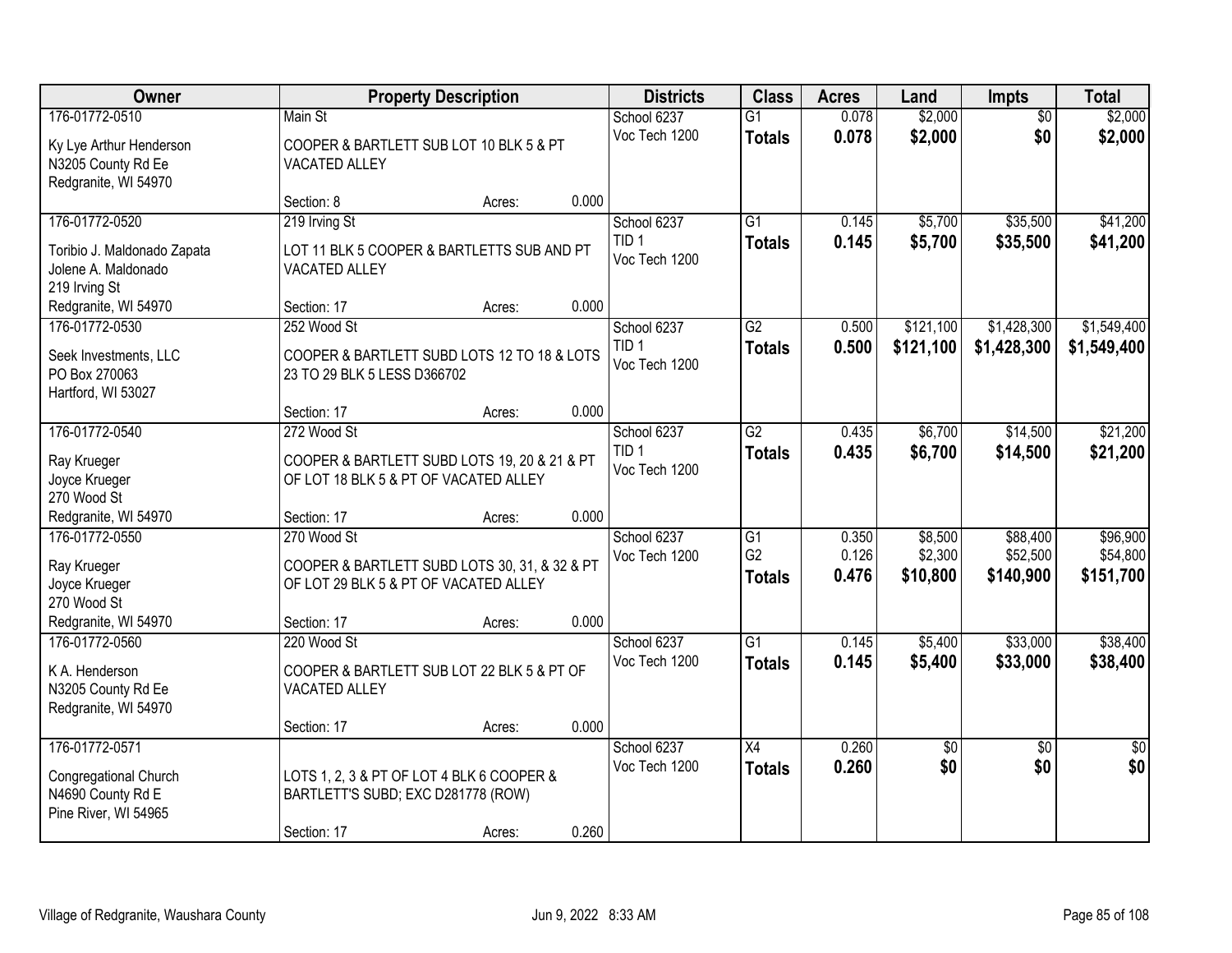| Owner                                                               |                                                                | <b>Property Description</b> |       | <b>Districts</b>                  | <b>Class</b>    | <b>Acres</b> | Land     | Impts     | <b>Total</b> |
|---------------------------------------------------------------------|----------------------------------------------------------------|-----------------------------|-------|-----------------------------------|-----------------|--------------|----------|-----------|--------------|
| 176-01772-0581                                                      | 411 E Bannerman Ave                                            |                             |       | School 6237                       | $\overline{G1}$ | 0.110        | \$3,800  | \$35,800  | \$39,600     |
| Michael Caswell<br>PO Box 94<br>Berlin, WI 54923                    | LOT 4 BLK 6 COOPER & BARTLETT SUBD; EXC<br>D491502             |                             |       | Voc Tech 1200                     | <b>Totals</b>   | 0.110        | \$3,800  | \$35,800  | \$39,600     |
|                                                                     | Section: 17                                                    | Acres:                      | 0.110 |                                   |                 |              |          |           |              |
| 176-01772-0590                                                      | 419 E Bannerman Ave                                            |                             |       | School 6237                       | $\overline{G1}$ | 0.091        | \$4,100  | \$32,600  | \$36,700     |
| Efrain Arreola Sanchez<br>Jesus Arreola<br>419 E Bannerman Ave      | LOT 5 & W 8 FT OF LOT 6 BLK 6 COOPER &<br><b>BARTLETT SUBD</b> |                             |       | Voc Tech 1200                     | <b>Totals</b>   | 0.091        | \$4,100  | \$32,600  | \$36,700     |
| Redgranite, WI 54970                                                | Section: 17                                                    | Acres:                      | 0.000 |                                   |                 |              |          |           |              |
| 176-01772-0601                                                      | 421 E Bannerman Ave                                            |                             |       | School 6237                       | G1              | 0.120        | \$4,800  | \$36,900  | \$41,700     |
| Toni J. Fillion<br>421 E Bannerman Ave<br>Redgranite, WI 54970-9319 | LOT 1 CSM 6761                                                 |                             |       | Voc Tech 1200                     | <b>Totals</b>   | 0.120        | \$4,800  | \$36,900  | \$41,700     |
|                                                                     | Section: 17                                                    | Acres:                      | 0.120 |                                   |                 |              |          |           |              |
| 176-01772-0610                                                      | 443 E Bannerman Ave                                            |                             |       | School 6237                       | $\overline{G1}$ | 0.132        | \$5,400  | \$29,200  | \$34,600     |
| Jeffrey Deppe<br>4901 State Rd 116<br>Omro, WI 54963                | LOT 8 & E1/2 OF LOT 7 BLK 6 COOPER & BARTLETT<br><b>SUB</b>    |                             |       | Voc Tech 1200                     | <b>Totals</b>   | 0.132        | \$5,400  | \$29,200  | \$34,600     |
|                                                                     | Section: 17                                                    | Acres:                      | 0.000 |                                   |                 |              |          |           |              |
| 176-01772-0620                                                      | 459 E Bannerman Ave                                            |                             |       | School 6237                       | $\overline{G1}$ | 0.100        | \$4,900  | \$37,700  | \$42,600     |
| Joseph Piazza<br>PO Box 1230<br>Wautoma, WI 54982-1300              | COOPER & BARTLETT SUBD LOTS 9 & 10 BLK 6                       |                             |       | TID <sub>1</sub><br>Voc Tech 1200 | <b>Totals</b>   | 0.100        | \$4,900  | \$37,700  | \$42,600     |
|                                                                     | Section: 17                                                    | Acres:                      | 0.000 |                                   |                 |              |          |           |              |
| 176-01772-0630                                                      | 313 Foster Rd                                                  |                             |       | School 6237                       | G1              | 0.352        | \$8,500  | \$106,700 | \$115,200    |
| James J. Lyles<br>Sandra L. Lyles<br>PO Box 83                      | COOPER & BARTLETT'S SUB LOTS 11 & 12 BLK 6                     |                             |       | Voc Tech 1200                     | <b>Totals</b>   | 0.352        | \$8,500  | \$106,700 | \$115,200    |
| Redgranite, WI 54970                                                | Section: 17                                                    | Acres:                      | 0.000 |                                   |                 |              |          |           |              |
| 176-01772-0640                                                      | 333 Foster Rd                                                  |                             |       | School 6237                       | $\overline{G1}$ | 0.479        | \$10,300 | \$78,000  | \$88,300     |
| Craig Adamson<br>Sandra Adamson<br>333 Foster Rd                    | COOPER & BARTLETT SUB LOTS 13, 14 & 15 BLK 6                   |                             |       | Voc Tech 1200                     | <b>Totals</b>   | 0.479        | \$10,300 | \$78,000  | \$88,300     |
| Redgranite, WI 54970                                                | Section: 17                                                    | Acres:                      | 0.000 |                                   |                 |              |          |           |              |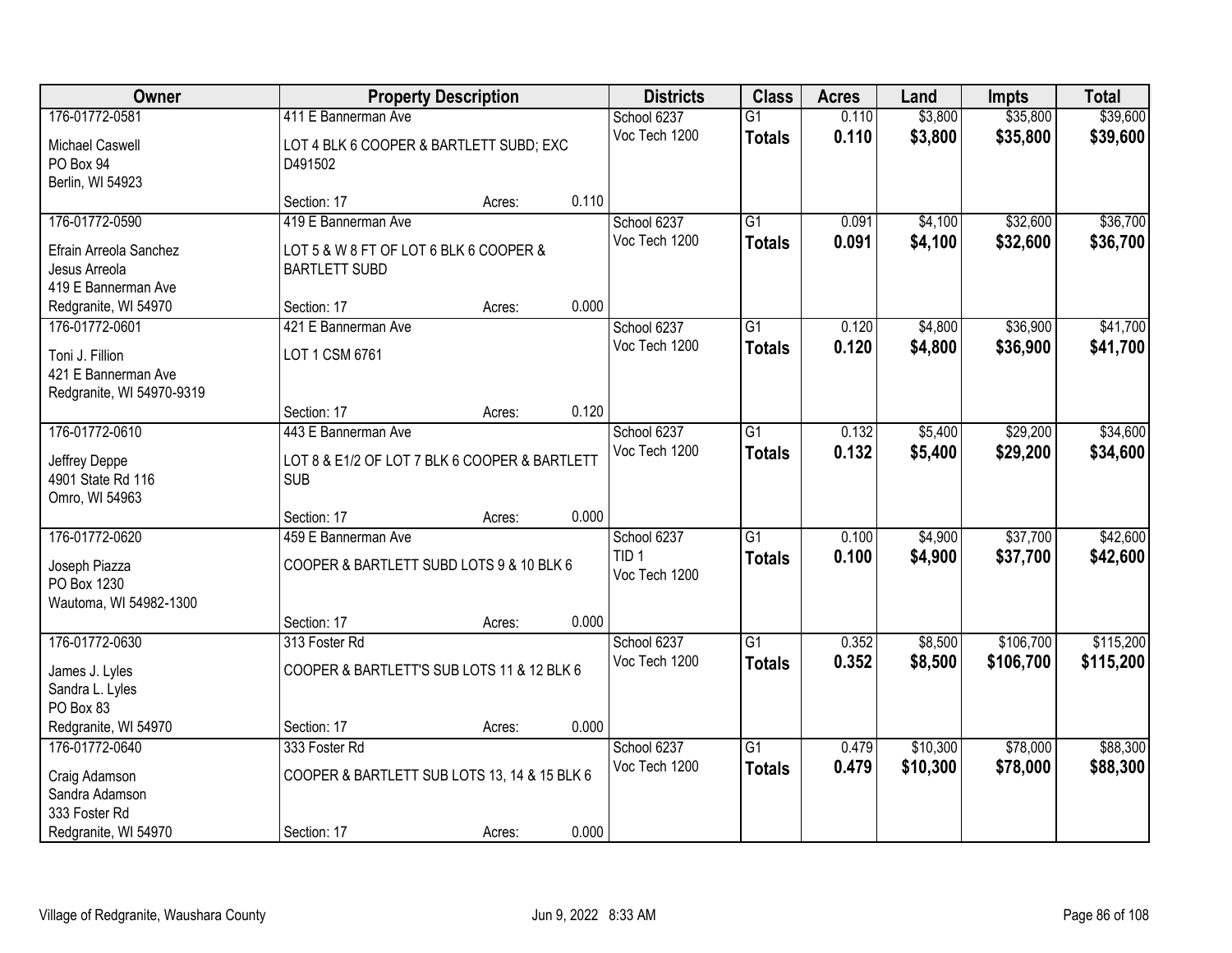| Owner                                                                                |                                                                                                       | <b>Property Description</b> |       | <b>Districts</b>             | <b>Class</b>                     | <b>Acres</b>   | Land               | <b>Impts</b>         | <b>Total</b>         |
|--------------------------------------------------------------------------------------|-------------------------------------------------------------------------------------------------------|-----------------------------|-------|------------------------------|----------------------------------|----------------|--------------------|----------------------|----------------------|
| 176-01772-0650                                                                       | Horne St                                                                                              |                             |       | School 6237                  | $\overline{G1}$                  | 0.171          | \$3,100            | $\overline{50}$      | \$3,100              |
| Jeffrey Deppe<br>4901 State Rd 116<br>Omro, WI 54963                                 | COOPER & BARTLETT SUBD LOT 16 BLK 6                                                                   |                             |       | Voc Tech 1200                | <b>Totals</b>                    | 0.171          | \$3,100            | \$0                  | \$3,100              |
|                                                                                      | Section: 17                                                                                           | Acres:                      | 0.000 |                              |                                  |                |                    |                      |                      |
| 176-01772-0660                                                                       | 106 W Koch St                                                                                         |                             |       | School 6237                  | $\overline{G1}$                  | 0.238          | \$6,900            | \$64,900             | \$71,800             |
| Patrick E. Chamberlin<br>Carol M. Chamberlin<br>106 Koch St                          | COOPER & BARTLETT SUB W 1/2 OF LOTS 17, 18 &<br>19 BLK 6                                              |                             |       | Voc Tech 1200                | <b>Totals</b>                    | 0.238          | \$6,900            | \$64,900             | \$71,800             |
| Redgranite, WI 54970                                                                 | Section: 17                                                                                           | Acres:                      | 0.000 |                              |                                  |                |                    |                      |                      |
| 176-01772-0670                                                                       | 102 W Koch St                                                                                         |                             |       | School 6237                  | $\overline{G1}$                  | 0.238          | \$6,900            | \$72,300             | \$79,200             |
| Barbara A Peterson Living Trust<br>PO Box 202<br>Redgranite, WI 54970                | COOPER & BARTLETT SUB E1/2 OF LOTS 17, 18 & 19<br>BLK6                                                |                             |       | Voc Tech 1200                | <b>Totals</b>                    | 0.238          | \$6,900            | \$72,300             | \$79,200             |
|                                                                                      | Section: 17                                                                                           | Acres:                      | 0.000 |                              |                                  |                |                    |                      |                      |
| 176-01772-0680                                                                       | 403 Foster Rd                                                                                         |                             |       | School 6237                  | $\overline{G1}$                  | 0.304          | \$7,600            | \$71,900             | \$79,500             |
| T & R Rentals and Investments, LLC<br>E2916 County Rd B<br>Ogdensburg, WI 54962-8910 | COOPER & BARTLETT SUBD LOT 1 & 2 BLK 7                                                                |                             |       | Voc Tech 1200                | <b>Totals</b>                    | 0.304          | \$7,600            | \$71,900             | \$79,500             |
|                                                                                      | Section: 17                                                                                           | Acres:                      | 0.000 |                              |                                  |                |                    |                      |                      |
| 176-01772-0690<br>Nancy L. Dushenski<br>419 Foster Rd<br>Redgranite, WI 54970        | 419 Foster Rd<br>COOPER & BARTLETT SUBD LOT 3 BLK 7 SUBJ TO<br>LIFE ESTATE TO DONALD & RUTH LARSCHIED |                             |       | School 6237<br>Voc Tech 1200 | $\overline{G1}$<br><b>Totals</b> | 0.152<br>0.152 | \$5,800<br>\$5,800 | \$21,300<br>\$21,300 | \$27,100<br>\$27,100 |
|                                                                                      | Section: 17                                                                                           | Acres:                      | 0.000 |                              |                                  |                |                    |                      |                      |
| 176-01772-0700                                                                       | 427 Foster Rd                                                                                         |                             |       | School 6237                  | $\overline{G1}$                  | 0.291          | \$7,400            | \$28,600             | \$36,000             |
| Allan D. French<br>427 Foster Rd<br>Redgranite, WI 54970                             | COOPER & BARTLETT SUBD LOTS 4 & 5 BLK 7 & EAS<br>D083662                                              |                             |       | Voc Tech 1200                | <b>Totals</b>                    | 0.291          | \$7,400            | \$28,600             | \$36,000             |
|                                                                                      | Section: 17                                                                                           | Acres:                      | 0.000 |                              |                                  |                |                    |                      |                      |
| 176-01772-0710                                                                       | 511 Foster Rd                                                                                         |                             |       | School 6237                  | $\overline{G1}$                  | 0.291          | \$7,400            | \$31,900             | \$39,300             |
| Stanley D. Johnson<br>PO Box 273<br>Redgranite, WI 54970                             | COOPER & BARTLETT SUBD LOTS 6 & 7 BLK 7                                                               |                             |       | Voc Tech 1200                | <b>Totals</b>                    | 0.291          | \$7,400            | \$31,900             | \$39,300             |
|                                                                                      | Section: 17                                                                                           | Acres:                      | 0.000 |                              |                                  |                |                    |                      |                      |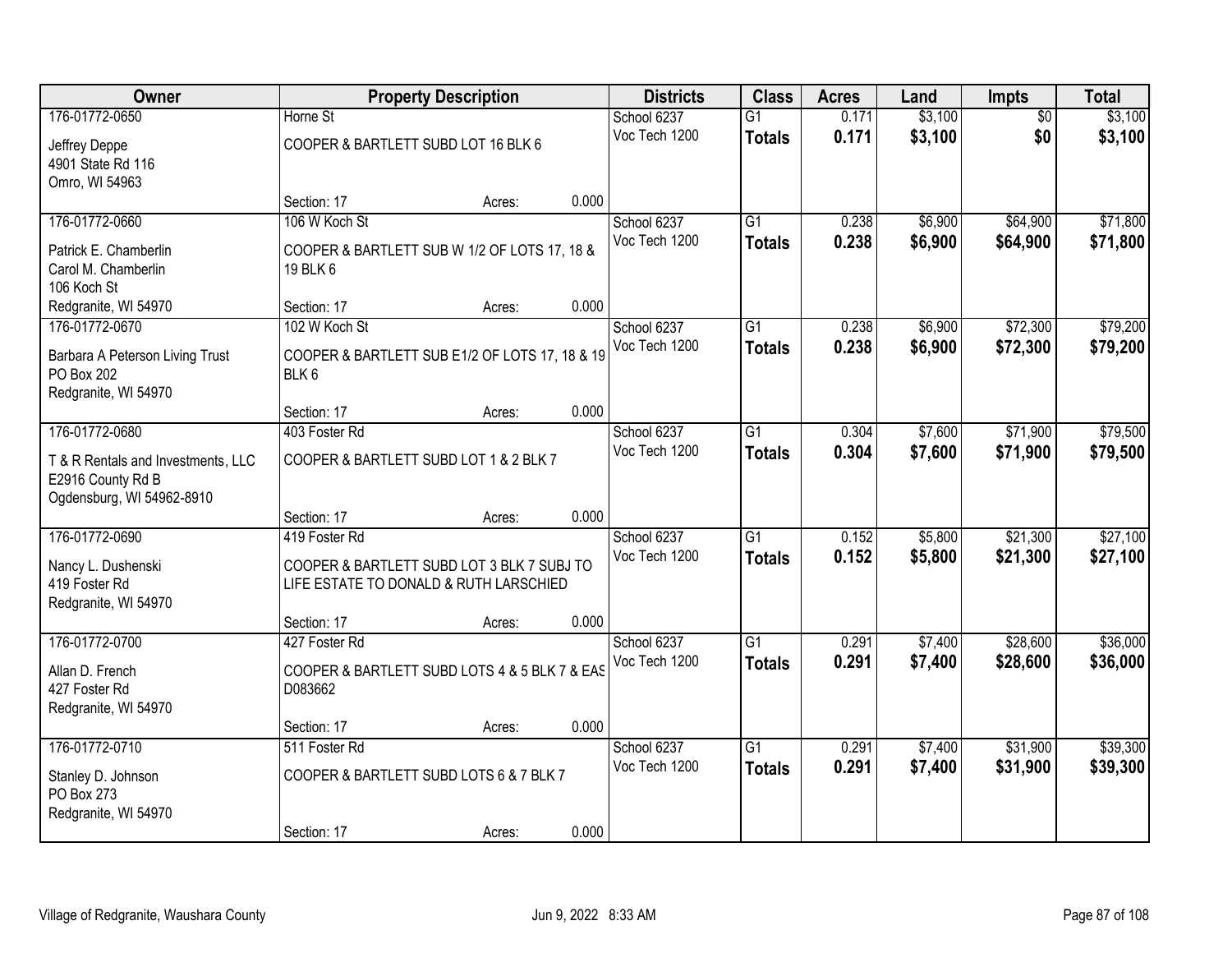| Owner                                                                  |                                                          | <b>Property Description</b> |       | <b>Districts</b> | <b>Class</b>    | <b>Acres</b> | Land    | <b>Impts</b>    | <b>Total</b> |
|------------------------------------------------------------------------|----------------------------------------------------------|-----------------------------|-------|------------------|-----------------|--------------|---------|-----------------|--------------|
| 176-01772-0720                                                         | 527 Foster Rd                                            |                             |       | School 6237      | $\overline{G1}$ | 0.150        | \$5,800 | \$68,800        | \$74,600     |
| Stephanie M. Binder<br>527 Foster Rd<br>Redgranite, WI 54977           | COOPER & BARTLETT SUBD LOT 8 BLK 7                       |                             |       | Voc Tech 1200    | <b>Totals</b>   | 0.150        | \$5,800 | \$68,800        | \$74,600     |
|                                                                        | Section: 17                                              | Acres:                      | 0.000 |                  |                 |              |         |                 |              |
| 176-01772-0730                                                         | Foster Rd                                                |                             |       | School 6237      | $\overline{G1}$ | 0.130        | \$1,300 | $\overline{50}$ | \$1,300      |
| Stephanie M. Binder<br>527 Foster Rd<br>Redgranite, WI 54977           | COOPER & BARTLETT SUBD LOT 9 BLK 7                       |                             |       | Voc Tech 1200    | <b>Totals</b>   | 0.130        | \$1,300 | \$0             | \$1,300      |
|                                                                        | Section: 17                                              | Acres:                      | 0.000 |                  |                 |              |         |                 |              |
| 176-01772-0740                                                         | 543 Foster Rd                                            |                             |       | School 6237      | $\overline{G1}$ | 0.126        | \$5,400 | \$16,000        | \$21,400     |
| Patti E. Weber<br>4105 Western Dr<br>Oshkosh, WI 54901                 | COOPER & BARTLETT SUB LOT 10 BLK 7                       |                             |       | Voc Tech 1200    | <b>Totals</b>   | 0.126        | \$5,400 | \$16,000        | \$21,400     |
|                                                                        | Section: 17                                              | Acres:                      | 0.000 |                  |                 |              |         |                 |              |
| 176-01772-0750                                                         | 551 Foster Rd                                            |                             |       | School 6237      | $\overline{G1}$ | 0.139        | \$5,600 | \$26,400        | \$32,000     |
| John T. Chamberlin<br>Andree J. Chamberlin<br>W2901 Cypress Rd         | COOPER & BARTLETT SUBD LOT 11 BLK 7                      |                             |       | Voc Tech 1200    | <b>Totals</b>   | 0.139        | \$5,600 | \$26,400        | \$32,000     |
| Berlin, WI 54923                                                       | Section: 17                                              | Acres:                      | 0.000 |                  |                 |              |         |                 |              |
| 176-01772-0760                                                         | 404 Horne St                                             |                             |       | School 6237      | $\overline{G1}$ | 0.302        | \$7,500 | \$76,100        | \$83,600     |
| Thomas J. Sahotsky<br>404 Horne St<br>Redgranite, WI 54970-9330        | <b>LOT 1 CSM 1448</b>                                    |                             |       | Voc Tech 1200    | <b>Totals</b>   | 0.302        | \$7,500 | \$76,100        | \$83,600     |
|                                                                        | Section: 17                                              | Acres:                      | 0.000 |                  |                 |              |         |                 |              |
| 176-01772-0770                                                         | 412 Horne St                                             |                             |       | School 6237      | $\overline{G1}$ | 0.151        | \$5,800 | \$32,700        | \$38,500     |
| Jesse L. Loging<br>Melissa A. Loging<br>412 Horne St                   | COOPER & BARTLETT SUB LOT 14 BLK 7                       |                             |       | Voc Tech 1200    | <b>Totals</b>   | 0.151        | \$5,800 | \$32,700        | \$38,500     |
| Redgranite, WI 54970                                                   | Section: 17                                              | Acres:                      | 0.000 |                  |                 |              |         |                 |              |
| 176-01772-0780                                                         | 420 Horne St                                             |                             |       | School 6237      | $\overline{G1}$ | 0.321        | \$7,900 | \$36,900        | \$44,800     |
| Patricia A. Ebner<br>1383 S State Route 180<br>Williamsfield, IL 61489 | COOPER & BARTLETT SUBD LOTS 15 & 16 BLK 7<br>Section: 17 |                             | 0.000 | Voc Tech 1200    | <b>Totals</b>   | 0.321        | \$7,900 | \$36,900        | \$44,800     |
|                                                                        |                                                          | Acres:                      |       |                  |                 |              |         |                 |              |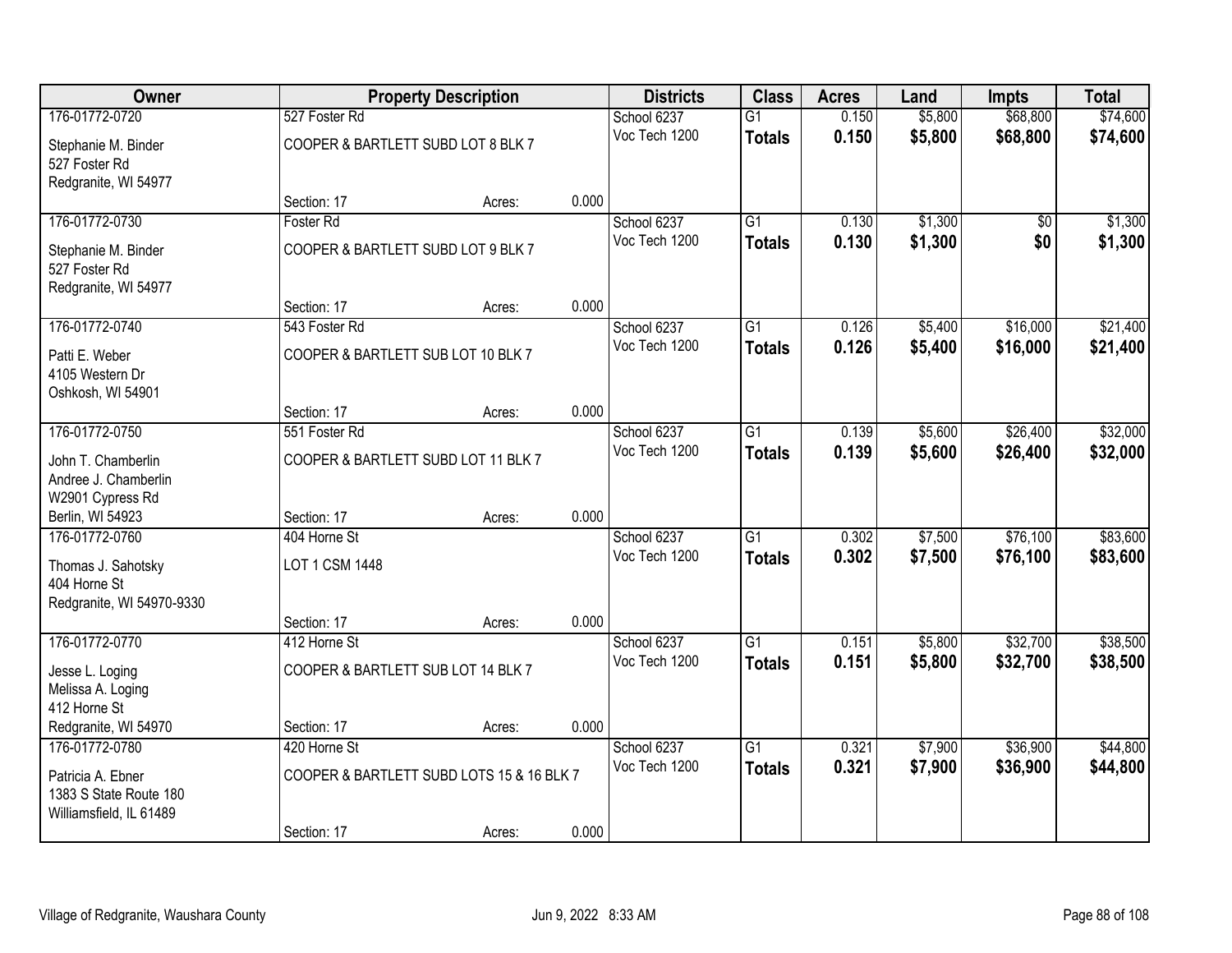| Owner                                |                                                | <b>Property Description</b> |       | <b>Districts</b> | <b>Class</b>    | <b>Acres</b> | Land     | <b>Impts</b> | <b>Total</b> |
|--------------------------------------|------------------------------------------------|-----------------------------|-------|------------------|-----------------|--------------|----------|--------------|--------------|
| 176-01772-0790                       | 504 Horne St                                   |                             |       | School 6237      | $\overline{G1}$ | 0.130        | \$5,900  | \$41,500     | \$47,400     |
| Sandra L. Dobs                       | LOT 17 BLK 7 COOPER & BARTLETT SUBD            |                             |       | Voc Tech 1200    | <b>Totals</b>   | 0.130        | \$5,900  | \$41,500     | \$47,400     |
| 504 Horne St                         |                                                |                             |       |                  |                 |              |          |              |              |
| Redgranite, WI 54970                 |                                                |                             |       |                  |                 |              |          |              |              |
|                                      | Section: 17                                    | Acres:                      | 0.130 |                  |                 |              |          |              |              |
| 176-01772-0800                       | 512 Horne St                                   |                             |       | School 6237      | $\overline{G1}$ | 0.145        | \$5,700  | \$22,100     | \$27,800     |
| Arden Roberts                        | LOT 18 BLK 7 COOPER & BARTLETTS SUB            |                             |       | Voc Tech 1200    | <b>Totals</b>   | 0.145        | \$5,700  | \$22,100     | \$27,800     |
| 512 Horne St                         |                                                |                             |       |                  |                 |              |          |              |              |
| Redgranite, WI 54970-9303            |                                                |                             |       |                  |                 |              |          |              |              |
| 176-01772-0810                       | Section: 17<br>520 Horne St                    | Acres:                      | 0.000 | School 6237      | $\overline{G1}$ | 0.280        | \$7,300  | \$39,100     | \$46,400     |
|                                      |                                                |                             |       | Voc Tech 1200    |                 | 0.280        | \$7,300  | \$39,100     |              |
| David O. Zarling                     | COOPER & BARTLETT SUBD LOTS 19 & 20 BLK 7      |                             |       |                  | <b>Totals</b>   |              |          |              | \$46,400     |
| 520 Horne St                         |                                                |                             |       |                  |                 |              |          |              |              |
| Redgranite, WI 54970                 | Section: 17                                    | Acres:                      | 0.000 |                  |                 |              |          |              |              |
| 176-01772-0830                       | 544 Horne St                                   |                             |       | School 6237      | $\overline{G1}$ | 0.282        | \$7,300  | \$28,200     | \$35,500     |
|                                      |                                                |                             |       | Voc Tech 1200    | <b>Totals</b>   | 0.282        | \$7,300  | \$28,200     | \$35,500     |
| Tullamore, LLC                       | COOPER & BARTLETT SUB LOTS 21 & 22 BLK 7       |                             |       |                  |                 |              |          |              |              |
| 1155 County Rd 270<br>Mico, TX 78056 |                                                |                             |       |                  |                 |              |          |              |              |
|                                      | Section: 17                                    | Acres:                      | 0.000 |                  |                 |              |          |              |              |
| 176-01772-0840                       | 517 E Bannerman Ave                            |                             |       | School 6237      | $\overline{G2}$ | 0.589        | \$23,400 | \$46,500     | \$69,900     |
| Jason E. Leavitt                     | COOPER & BARTLETT SUB LOTS 1 & 16 BLK 8        |                             |       | TID <sub>1</sub> | <b>Totals</b>   | 0.589        | \$23,400 | \$46,500     | \$69,900     |
| N982 Windwood Dr                     |                                                |                             |       | Voc Tech 1200    |                 |              |          |              |              |
| Neshkoro, WI 54960                   |                                                |                             |       |                  |                 |              |          |              |              |
|                                      | Section: 17                                    | Acres:                      | 0.000 |                  |                 |              |          |              |              |
| 176-01772-0850                       | 333 Horne St                                   |                             |       | School 6237      | G1              | 0.145        | \$5,200  | \$45,300     | \$50,500     |
| Daniel L. Lokker                     | LOT 2 BLK 8 COOPER & BARTLETTS SUB             |                             |       | Voc Tech 1200    | <b>Totals</b>   | 0.145        | \$5,200  | \$45,300     | \$50,500     |
| 333 Horne St                         |                                                |                             |       |                  |                 |              |          |              |              |
| Redgranite, WI 54970                 |                                                |                             |       |                  |                 |              |          |              |              |
|                                      | Section: 17                                    | Acres:                      | 0.145 |                  |                 |              |          |              |              |
| 176-01772-0860                       | 345 Horne St                                   |                             |       | School 6237      | $\overline{G1}$ | 0.392        | \$9,300  | \$98,800     | \$108,100    |
| Matthew D. Knollenberg               | LOTS 3 & 4 & N 12 1/2' OF LOT 5 BLK 8 COOPER & |                             |       | Voc Tech 1200    | <b>Totals</b>   | 0.392        | \$9,300  | \$98,800     | \$108,100    |
| 345 Horne St                         | <b>BARTLETT SUBD</b>                           |                             |       |                  |                 |              |          |              |              |
| Redgranite, WI 54970                 |                                                |                             |       |                  |                 |              |          |              |              |
|                                      | Section: 17                                    | Acres:                      | 0.000 |                  |                 |              |          |              |              |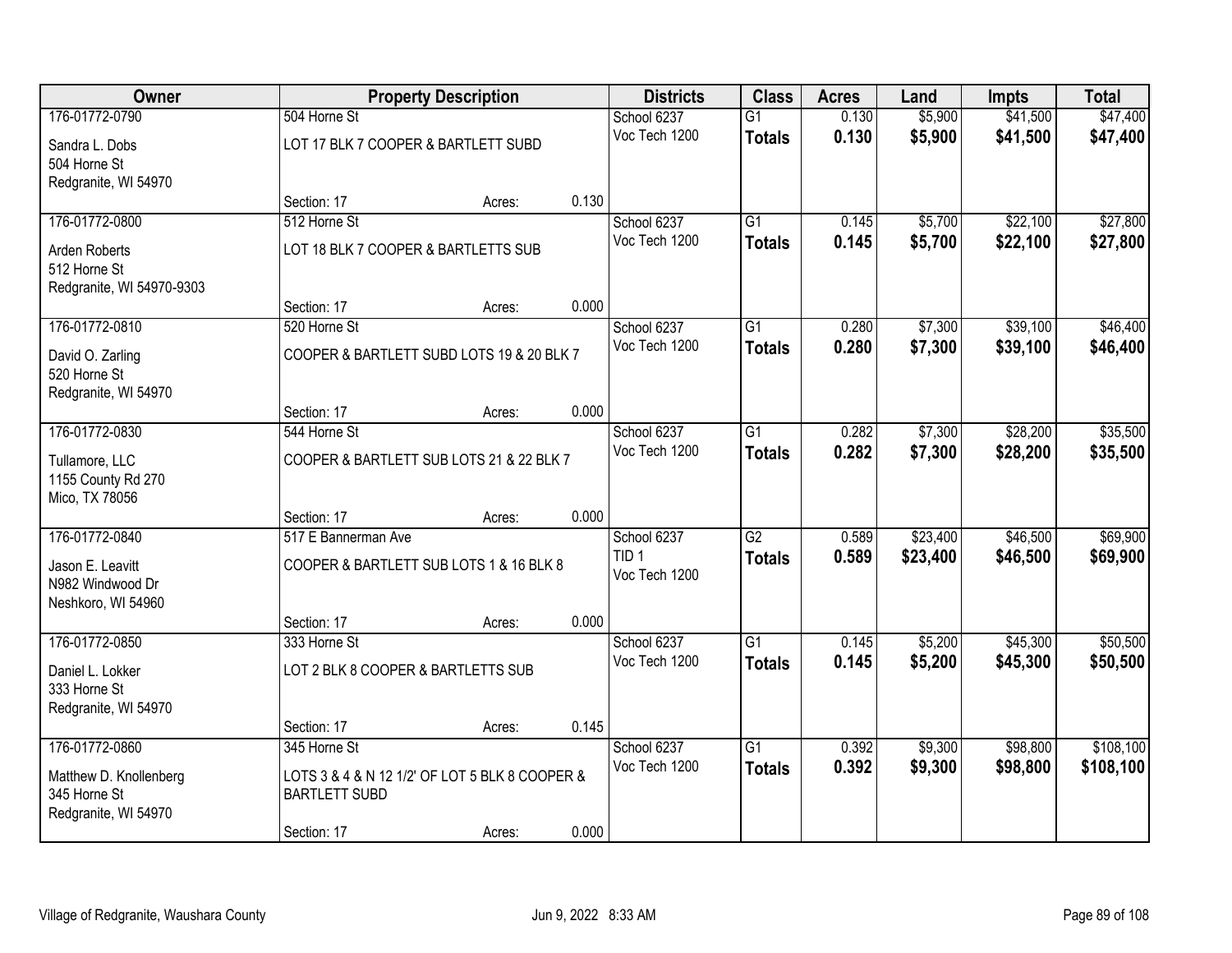| Owner                 |                                             | <b>Property Description</b> |       | <b>Districts</b> | <b>Class</b>    | <b>Acres</b> | Land    | Impts    | <b>Total</b> |
|-----------------------|---------------------------------------------|-----------------------------|-------|------------------|-----------------|--------------|---------|----------|--------------|
| 176-01772-0870        | 403 Horne St                                |                             |       | School 6237      | G1              | 0.218        | \$6,700 | \$41,600 | \$48,300     |
| Harry S. Nicholas     | COOPER & BARTLETT SUB LOT 5 EXC N 12 1/2' & |                             |       | Voc Tech 1200    | <b>Totals</b>   | 0.218        | \$6,700 | \$41,600 | \$48,300     |
| 403 Horne St          | LOT 6 BLK 8                                 |                             |       |                  |                 |              |         |          |              |
| Redgranite, WI 54970  |                                             |                             |       |                  |                 |              |         |          |              |
|                       | Section: 17                                 | Acres:                      | 0.000 |                  |                 |              |         |          |              |
| 176-01772-0891        | 419 Horne St                                |                             |       | School 6237      | $\overline{G1}$ | 0.290        | \$7,400 | \$36,400 | \$43,800     |
| Belinda J. Passarelli | LOT 1 CSM 3914                              |                             |       | Voc Tech 1200    | <b>Totals</b>   | 0.290        | \$7,400 | \$36,400 | \$43,800     |
| 419 Horne St          |                                             |                             |       |                  |                 |              |         |          |              |
| Redgranite, WI 54970  |                                             |                             |       |                  |                 |              |         |          |              |
|                       | Section: 17                                 | Acres:                      | 0.290 |                  |                 |              |         |          |              |
| 176-01772-0900        | 427 Horne St                                |                             |       | School 6237      | $\overline{G1}$ | 0.150        | \$5,800 | \$47,200 | \$53,000     |
| Julie Selvera         | COOPER & BARTLETT SUB LOT 9 BLK 8           |                             |       | Voc Tech 1200    | <b>Totals</b>   | 0.150        | \$5,800 | \$47,200 | \$53,000     |
| 427 Horne St          |                                             |                             |       |                  |                 |              |         |          |              |
| Redgranite, WI 54970  |                                             |                             |       |                  |                 |              |         |          |              |
|                       | Section: 17                                 | Acres:                      | 0.000 |                  |                 |              |         |          |              |
| 176-01772-0910        | 503 Horne St                                |                             |       | School 6237      | $\overline{G1}$ | 0.145        | \$5,700 | \$37,800 | \$43,500     |
| Joely R. Sroka        | COOPER & BARTLETT SUB LOT 10 BLK 8          |                             |       | Voc Tech 1200    | <b>Totals</b>   | 0.145        | \$5,700 | \$37,800 | \$43,500     |
| 503 Horne St          |                                             |                             |       |                  |                 |              |         |          |              |
| Redgranite, WI 54970  |                                             |                             |       |                  |                 |              |         |          |              |
|                       | Section: 17                                 | Acres:                      | 0.000 |                  |                 |              |         |          |              |
| 176-01772-0920        | 511 Horne St                                |                             |       | School 6237      | $\overline{G1}$ | 0.291        | \$7,400 | \$68,700 | \$76,100     |
| Nicole M. Burns et al | COOPER & BARTLETT SUB LOT 11 & 12 BLK 8     |                             |       | Voc Tech 1200    | <b>Totals</b>   | 0.291        | \$7,400 | \$68,700 | \$76,100     |
| 511 Horne St          |                                             |                             |       |                  |                 |              |         |          |              |
| Redgranite, WI 54970  |                                             |                             |       |                  |                 |              |         |          |              |
|                       | Section: 17                                 | Acres:                      | 0.000 |                  |                 |              |         |          |              |
| 176-01772-0930        | 527 Horne St                                |                             |       | School 6237      | $\overline{G1}$ | 0.145        | \$5,700 | \$41,400 | \$47,100     |
| Kurt A. Schoenberger  | COOPER & BARTLETTS SUBD LOT 13 BLK 8        |                             |       | Voc Tech 1200    | <b>Totals</b>   | 0.145        | \$5,700 | \$41,400 | \$47,100     |
| PO Box 356            |                                             |                             |       |                  |                 |              |         |          |              |
| Wautoma, WI 54982     |                                             |                             |       |                  |                 |              |         |          |              |
|                       | Section: 17                                 | Acres:                      | 0.000 |                  |                 |              |         |          |              |
| 176-01772-0940        | 543 Horne St                                |                             |       | School 6237      | $\overline{G1}$ | 0.145        | \$5,700 | \$27,300 | \$33,000     |
| Stacey Leigh Akey     | COOPER & BARTLETT SUB LOT 14 BLK 8          |                             |       | Voc Tech 1200    | <b>Totals</b>   | 0.145        | \$5,700 | \$27,300 | \$33,000     |
| W3219 Cottonville Ct  |                                             |                             |       |                  |                 |              |         |          |              |
| Redgranite, WI 54970  |                                             |                             |       |                  |                 |              |         |          |              |
|                       | Section: 17                                 | Acres:                      | 0.000 |                  |                 |              |         |          |              |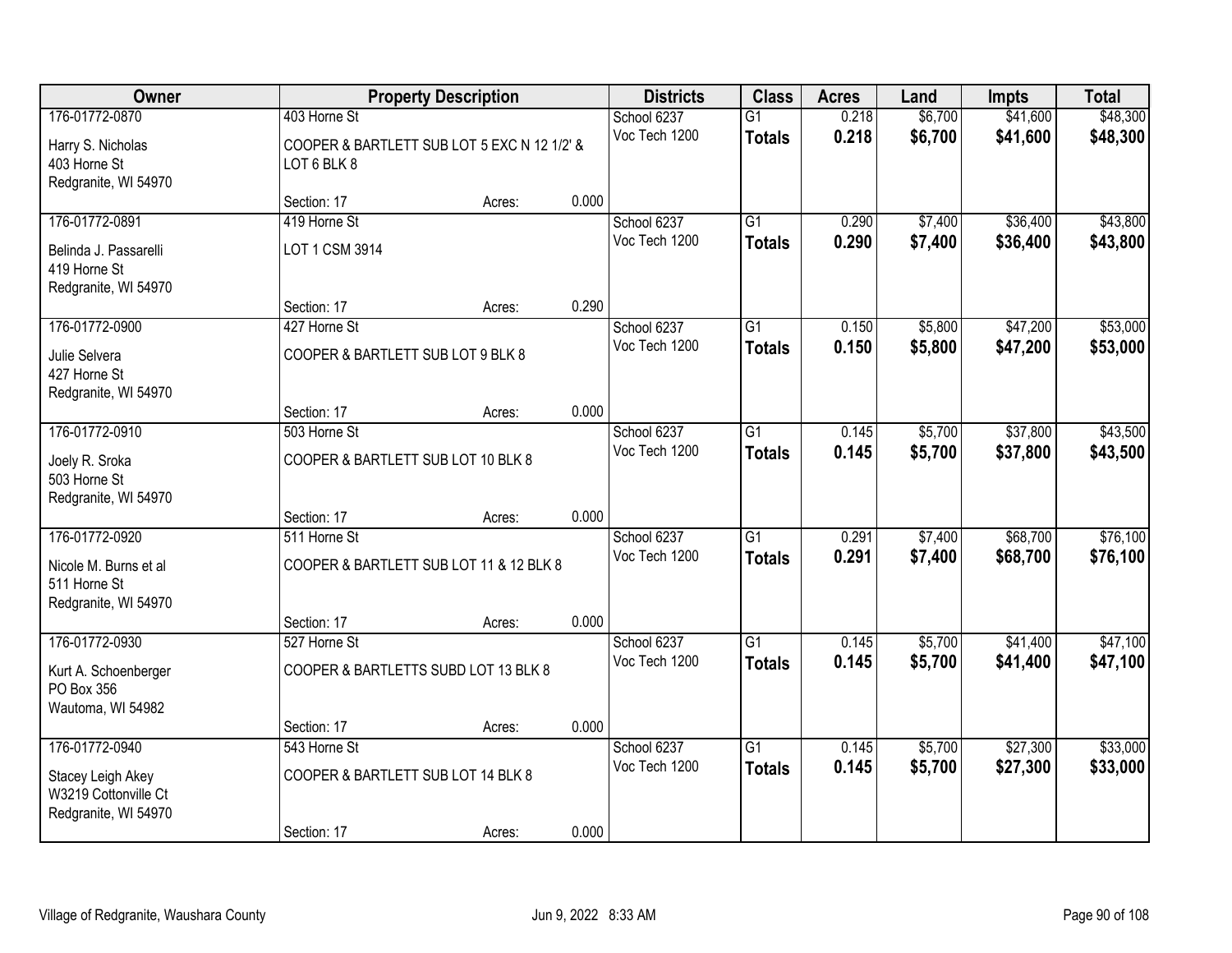| Owner                                   |                                           | <b>Property Description</b> |       | <b>Districts</b>             | <b>Class</b>    | <b>Acres</b>   | Land               | <b>Impts</b>         | <b>Total</b>         |
|-----------------------------------------|-------------------------------------------|-----------------------------|-------|------------------------------|-----------------|----------------|--------------------|----------------------|----------------------|
| 176-01772-0950                          | 551 Horne St                              |                             |       | School 6237                  | $\overline{G1}$ | 0.201          | \$6,500            | \$67,100             | \$73,600             |
| James J. Zelinske                       | COOPER & BARTLETT SUB LOT 15 BLK 8        |                             |       | Voc Tech 1200                | <b>Totals</b>   | 0.201          | \$6,500            | \$67,100             | \$73,600             |
| W5029 S Oakhaven Cir                    |                                           |                             |       |                              |                 |                |                    |                      |                      |
| Wautoma, WI 54982                       |                                           |                             |       |                              |                 |                |                    |                      |                      |
|                                         | Section: 17                               | Acres:                      | 0.000 |                              |                 |                |                    |                      |                      |
| 176-01772-0960                          | 334 Thackery St                           |                             |       | School 6237<br>Voc Tech 1200 | $\overline{G1}$ | 0.172<br>0.172 | \$6,100<br>\$6,100 | \$23,900<br>\$23,900 | \$30,000<br>\$30,000 |
| Harlen O. Imm Jr                        | COOPER & BARTLETT SUBD LOT 17 BLK 8       |                             |       |                              | <b>Totals</b>   |                |                    |                      |                      |
| Carla J. Powless                        |                                           |                             |       |                              |                 |                |                    |                      |                      |
| 334 Thackery St<br>Redgranite, WI 54970 | Section: 17                               | Acres:                      | 0.000 |                              |                 |                |                    |                      |                      |
| 176-01772-0970                          | 344 Thackery St                           |                             |       | School 6237                  | G1              | 0.319          | \$7,900            | \$45,500             | \$53,400             |
|                                         |                                           |                             |       | Voc Tech 1200                | <b>Totals</b>   | 0.319          | \$7,900            | \$45,500             | \$53,400             |
| Gina M. Smukowski                       | COOPER & BARTLETT SUBD LOTS 18 & 19 BLK 8 |                             |       |                              |                 |                |                    |                      |                      |
| 344 Thackery St<br>Redgranite, WI 54970 |                                           |                             |       |                              |                 |                |                    |                      |                      |
|                                         | Section: 17                               | Acres:                      | 0.000 |                              |                 |                |                    |                      |                      |
| 176-01772-0980                          | 404 Thackery St                           |                             |       | School 6237                  | $\overline{G1}$ | 0.145          | \$5,700            | \$45,900             | \$51,600             |
| Yedinak Brothers Investments, LLC       | COOPER & BARTLETT SUBD LOT 20 BLK 8       |                             |       | Voc Tech 1200                | <b>Totals</b>   | 0.145          | \$5,700            | \$45,900             | \$51,600             |
| PO Box 255                              |                                           |                             |       |                              |                 |                |                    |                      |                      |
| Berlin, WI 54923                        |                                           |                             |       |                              |                 |                |                    |                      |                      |
|                                         | Section: 17                               | Acres:                      | 0.000 |                              |                 |                |                    |                      |                      |
| 176-01772-0990                          | 412 Thackery St                           |                             |       | School 6237                  | $\overline{G1}$ | 0.145          | \$5,700            | \$35,700             | \$41,400             |
| Guadalupe Bryand                        | COOPER & BARTLETT SUBD LOT 21 BLK 8       |                             |       | Voc Tech 1200                | <b>Totals</b>   | 0.145          | \$5,700            | \$35,700             | \$41,400             |
| PO Box 353                              |                                           |                             |       |                              |                 |                |                    |                      |                      |
| Redgranite, WI 54970                    |                                           |                             |       |                              |                 |                |                    |                      |                      |
|                                         | Section: 17                               | Acres:                      | 0.000 |                              |                 |                |                    |                      |                      |
| 176-01772-1000                          | 420 Thackery St                           |                             |       | School 6237                  | $\overline{G1}$ | 0.145          | \$5,700            | \$30,500             | \$36,200             |
| Leslie R. Stewart                       | COOPER & BARTLETT SUBD LOT 22 BLK 8       |                             |       | Voc Tech 1200                | <b>Totals</b>   | 0.145          | \$5,700            | \$30,500             | \$36,200             |
| 1447 Raindance Tr                       |                                           |                             |       |                              |                 |                |                    |                      |                      |
| Nekoosa, WI 54457                       |                                           |                             |       |                              |                 |                |                    |                      |                      |
| 176-01772-1010                          | Section: 17<br>428 Thackery St            | Acres:                      | 0.000 | School 6237                  | $\overline{G1}$ | 0.145          | \$5,700            | \$14,600             | \$20,300             |
|                                         |                                           |                             |       | Voc Tech 1200                | <b>Totals</b>   | 0.145          | \$5,700            | \$14,600             | \$20,300             |
| Thomas C. Prichard                      | COOPER & BARTLETT SUB LOT 23 BLK 8        |                             |       |                              |                 |                |                    |                      |                      |
| Lorraine Prichard<br>428 Thackery St    |                                           |                             |       |                              |                 |                |                    |                      |                      |
| Redgranite, WI 54970                    | Section: 17                               | Acres:                      | 0.000 |                              |                 |                |                    |                      |                      |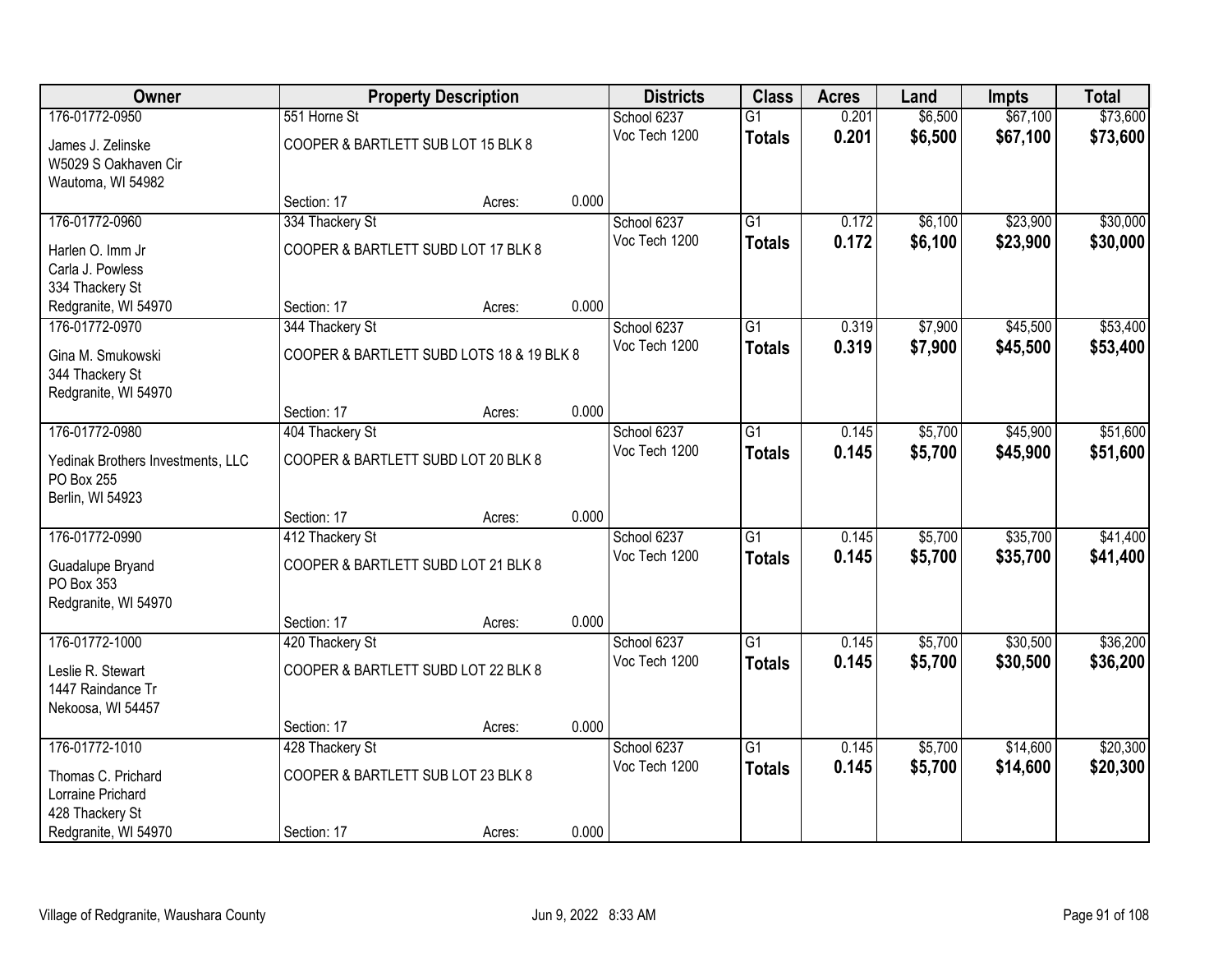| Owner                     |                                     | <b>Property Description</b>                  |       | <b>Districts</b>                  | <b>Class</b>    | <b>Acres</b> | Land     | <b>Impts</b> | <b>Total</b> |
|---------------------------|-------------------------------------|----------------------------------------------|-------|-----------------------------------|-----------------|--------------|----------|--------------|--------------|
| 176-01772-1020            | 504 Thackery St                     |                                              |       | School 6237                       | $\overline{G1}$ | 0.145        | \$5,700  | \$27,200     | \$32,900     |
| Patti E. Weber            | COOPER & BARTLETT SUBD LOT 24 BLK 8 |                                              |       | Voc Tech 1200                     | <b>Totals</b>   | 0.145        | \$5,700  | \$27,200     | \$32,900     |
| 4105 Western Dr           |                                     |                                              |       |                                   |                 |              |          |              |              |
| Oshkosh, WI 54901         |                                     |                                              |       |                                   |                 |              |          |              |              |
|                           | Section: 17                         | Acres:                                       | 0.000 |                                   |                 |              |          |              |              |
| 176-01772-1030            | 512 Thackery St                     |                                              |       | School 6237                       | G1              | 0.145        | \$5,700  | \$52,000     | \$57,700     |
| Russell A. Cline          | COOPER & BARTLETT SUBD LOT 25 BLK 8 |                                              |       | Voc Tech 1200                     | <b>Totals</b>   | 0.145        | \$5,700  | \$52,000     | \$57,700     |
| 512 Thackery St           |                                     |                                              |       |                                   |                 |              |          |              |              |
| Redgranite, WI 54970      |                                     |                                              |       |                                   |                 |              |          |              |              |
|                           | Section: 17                         | Acres:                                       | 0.000 |                                   |                 |              |          |              |              |
| 176-01772-1040            | 520 Thackery St                     |                                              |       | School 6237                       | $\overline{G1}$ | 0.290        | \$7,400  | \$35,500     | \$42,900     |
| Kenneth J. Miller         |                                     | COOPER & BARTLETT SUB LOTS 26 & 27 BLK 8     |       | Voc Tech 1200                     | <b>Totals</b>   | 0.290        | \$7,400  | \$35,500     | \$42,900     |
| 520 Thackery              |                                     |                                              |       |                                   |                 |              |          |              |              |
| Redgranite, WI 54970      |                                     |                                              |       |                                   |                 |              |          |              |              |
|                           | Section: 17                         | Acres:                                       | 0.000 |                                   |                 |              |          |              |              |
| 176-01772-1050            | 544 Thackery St                     |                                              |       | School 6237                       | $\overline{G1}$ | 0.516        | \$10,600 | \$47,200     | \$57,800     |
| Thomas P. Flynn           |                                     | COOPER & BARTLETT SUBD LOT 28, 29 & 30 BLK 8 |       | Voc Tech 1200                     | <b>Totals</b>   | 0.516        | \$10,600 | \$47,200     | \$57,800     |
| 2630 S 91st St            | LIFE ESTATE TO LILLIAN FLYNN        |                                              |       |                                   |                 |              |          |              |              |
| Milwaukee, WI 53227       |                                     |                                              |       |                                   |                 |              |          |              |              |
|                           | Section: 17                         | Acres:                                       | 0.000 |                                   |                 |              |          |              |              |
| 176-01772-1060            | 601 E Bannerman Ave                 |                                              |       | School 6237                       | $\overline{G1}$ | 0.132        | \$5,200  | \$20,000     | \$25,200     |
| Michael Wichman           | COOPER & BARTLETT SUB LOT 1 BLK 9   |                                              |       | TID <sub>1</sub><br>Voc Tech 1200 | <b>Totals</b>   | 0.132        | \$5,200  | \$20,000     | \$25,200     |
| 601 E Bannerman Ave       |                                     |                                              |       |                                   |                 |              |          |              |              |
| Redgranite, WI 54970      |                                     |                                              |       |                                   |                 |              |          |              |              |
|                           | Section: 17                         | Acres:                                       | 0.000 |                                   |                 |              |          |              |              |
| 176-01772-1070            | 345 Thackery St                     |                                              |       | School 6237                       | $\overline{G1}$ | 0.319        | \$7,900  | \$51,000     | \$58,900     |
| Anthony Anderson          |                                     | LOTS 2 & 3 BLK 9 COOPER & BARTLETTS SUBD     |       | TID <sub>1</sub><br>Voc Tech 1200 | <b>Totals</b>   | 0.319        | \$7,900  | \$51,000     | \$58,900     |
| 345 Thackery St           |                                     |                                              |       |                                   |                 |              |          |              |              |
| Redgranite, WI 54970      |                                     |                                              |       |                                   |                 |              |          |              |              |
|                           | Section: 17                         | Acres:                                       | 0.000 |                                   |                 |              |          |              |              |
| 176-01772-1080            | 403 Thackery St                     |                                              |       | School 6237                       | $\overline{G1}$ | 0.145        | \$5,700  | \$32,300     | \$38,000     |
| Shannon L. Henke          | LOT 4 BLK 9 COOPER & BARTLETT SUBD  |                                              |       | Voc Tech 1200                     | <b>Totals</b>   | 0.145        | \$5,700  | \$32,300     | \$38,000     |
| 403 Thackery St           |                                     |                                              |       |                                   |                 |              |          |              |              |
| Redgranite, WI 54970-9426 |                                     |                                              |       |                                   |                 |              |          |              |              |
|                           | Section: 17                         | Acres:                                       | 0.000 |                                   |                 |              |          |              |              |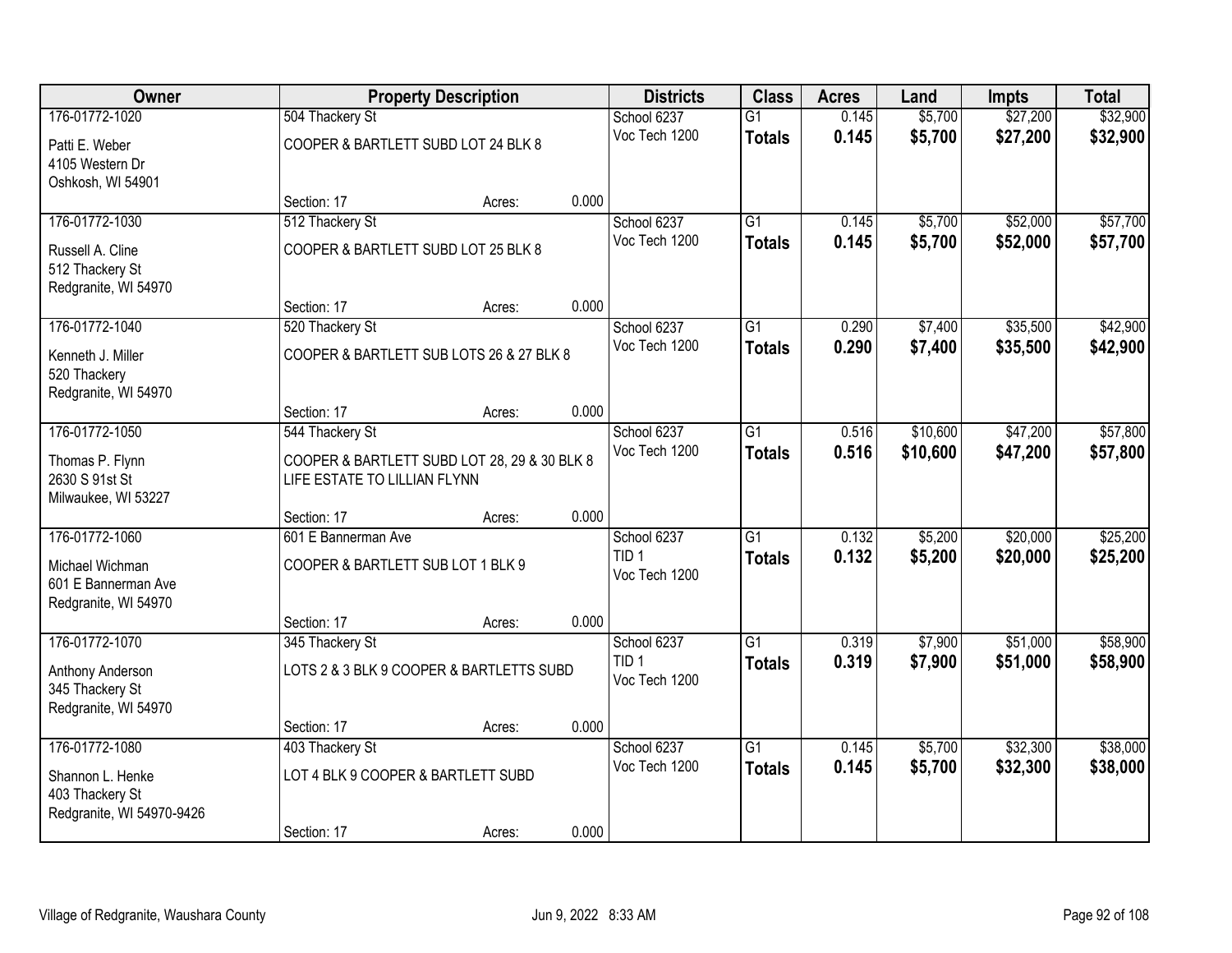| Owner                                                                 |                                     | <b>Property Description</b>              |       | <b>Districts</b> | <b>Class</b>    | <b>Acres</b> | Land    | <b>Impts</b> | <b>Total</b> |
|-----------------------------------------------------------------------|-------------------------------------|------------------------------------------|-------|------------------|-----------------|--------------|---------|--------------|--------------|
| 176-01772-1090                                                        | 411 Thackery St                     |                                          |       | School 6237      | $\overline{G1}$ | 0.145        | \$5,700 | \$33,200     | \$38,900     |
| Jeffrey Deppe<br>4091 State Rd 116<br>Omro, WI 54963                  | LOT 5 BLK 9 COOPER & BARTLETT SUBD  |                                          |       | Voc Tech 1200    | <b>Totals</b>   | 0.145        | \$5,700 | \$33,200     | \$38,900     |
|                                                                       | Section: 17                         | Acres:                                   | 0.000 |                  |                 |              |         |              |              |
| 176-01772-1100                                                        | 419 Thackery St                     |                                          |       | School 6237      | $\overline{G1}$ | 0.145        | \$5,700 | \$23,700     | \$29,400     |
| Brenda G. Mandeik<br>Candy S. Birner<br>W4038 County Rd Q             | LOT 6 BLK 9 COOPER & BARTLETTS SUBD |                                          |       | Voc Tech 1200    | <b>Totals</b>   | 0.145        | \$5,700 | \$23,700     | \$29,400     |
| Redgranite, WI 54970-7036                                             | Section: 17                         | Acres:                                   | 0.000 |                  |                 |              |         |              |              |
| 176-01772-1110                                                        | 427 Thackery St                     |                                          |       | School 6237      | $\overline{G1}$ | 0.145        | \$5,700 | \$29,400     | \$35,100     |
| Ralph K. Epling<br>PO Box 334<br>Redgranite, WI 54970-0334            | LOT 7 BLK 9 COOPER & BARTLETT SUBD  |                                          |       | Voc Tech 1200    | <b>Totals</b>   | 0.145        | \$5,700 | \$29,400     | \$35,100     |
|                                                                       | Section: 17                         | Acres:                                   | 0.000 |                  |                 |              |         |              |              |
| 176-01772-1120                                                        | 503 Thackery St                     |                                          |       | School 6237      | $\overline{G1}$ | 0.290        | \$7,400 | \$24,900     | \$32,300     |
| 503 Thackery Street, LLC<br>N1276 County Rd E<br>Redgranite, WI 54970 |                                     | LOTS 8 & 9 BLK 9 COOPER & BARTLETTS SUB  |       | Voc Tech 1200    | <b>Totals</b>   | 0.290        | \$7,400 | \$24,900     | \$32,300     |
|                                                                       | Section: 17                         | Acres:                                   | 0.000 |                  |                 |              |         |              |              |
| 176-01772-1130                                                        | 519 Thackery St                     |                                          |       | School 6237      | $\overline{G1}$ | 0.290        | \$7,400 | \$57,000     | \$64,400     |
| David James Kroll<br>PO Box 201<br>Redgranite, WI 54970               |                                     | COOPER & BARTLETT SUB LOTS 10 & 11 BLK 9 |       | Voc Tech 1200    | <b>Totals</b>   | 0.290        | \$7,400 | \$57,000     | \$64,400     |
|                                                                       | Section: 17                         | Acres:                                   | 0.000 |                  |                 |              |         |              |              |
| 176-01772-1140                                                        | 543 Thackery St                     |                                          |       | School 6237      | $\overline{G1}$ | 0.145        | \$2,600 | $\sqrt{6}$   | \$2,600      |
| Bobbi Jo Kratz<br>Jeremy Kratz<br>543 Thackery St                     | COOPER & BARTLETT SUB LOT 12 BLK 9  |                                          |       | Voc Tech 1200    | <b>Totals</b>   | 0.145        | \$2,600 | \$0          | \$2,600      |
| Redgranite, WI 54970                                                  | Section: 17                         | Acres:                                   | 0.000 |                  |                 |              |         |              |              |
| 176-01772-1150                                                        | 543 Thackery St                     |                                          |       | School 6237      | $\overline{G1}$ | 0.145        | \$5,700 | \$67,100     | \$72,800     |
| Bobbi Jo Kratz<br>Jeremy Kratz                                        | COOPER & BARTLETT SUB LOT 13 BLK 9  |                                          |       | Voc Tech 1200    | <b>Totals</b>   | 0.145        | \$5,700 | \$67,100     | \$72,800     |
| 543 Thackery St<br>Redgranite, WI 54970                               | Section: 17                         | Acres:                                   | 0.000 |                  |                 |              |         |              |              |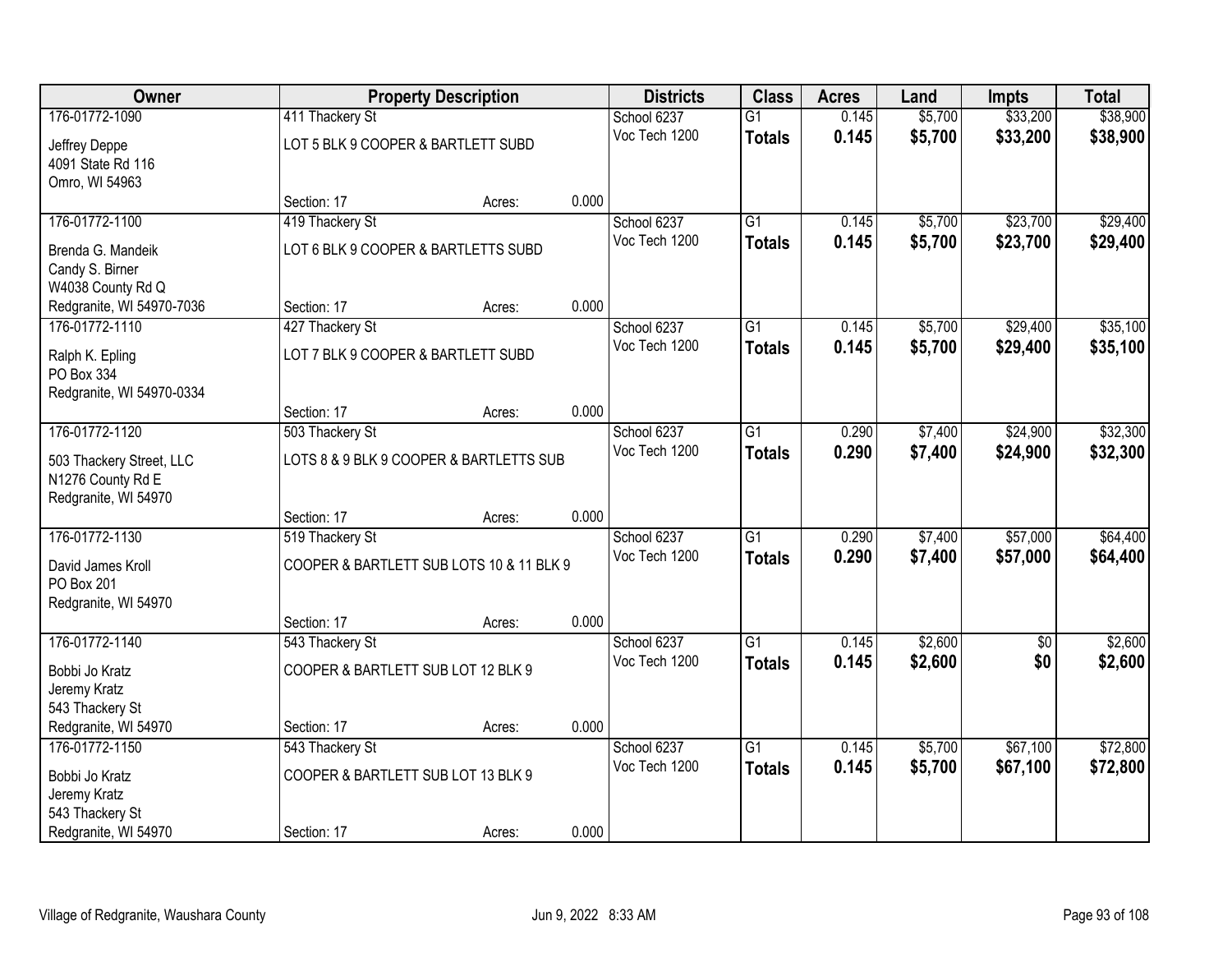| Owner                                     |                                    | <b>Property Description</b>                   |       | <b>Districts</b>                  | <b>Class</b>    | <b>Acres</b>   | Land    | <b>Impts</b>    | <b>Total</b> |
|-------------------------------------------|------------------------------------|-----------------------------------------------|-------|-----------------------------------|-----------------|----------------|---------|-----------------|--------------|
| 176-01772-1160                            | 524 Bonnell Ave                    |                                               |       | School 6237                       | G <sub>1</sub>  | 0.231          | \$6,800 | \$99,700        | \$106,500    |
| Edgard Delgado Jr                         | COOPER & BARTLETT SUB LOT 14 BLK 9 |                                               |       | Voc Tech 1200                     | <b>Totals</b>   | 0.231          | \$6,800 | \$99,700        | \$106,500    |
| Jennifer Morrison-Delgado                 |                                    |                                               |       |                                   |                 |                |         |                 |              |
| 524 Bonnell Ave                           |                                    |                                               |       |                                   |                 |                |         |                 |              |
| Redgranite, WI 54970-9306                 | Section: 17                        | Acres:                                        | 0.000 |                                   |                 |                |         |                 |              |
| 176-01772-1170                            |                                    |                                               |       | School 6237                       | $\overline{G1}$ | 0.048          | \$600   | $\overline{50}$ | \$600        |
| Robert W. Luft                            |                                    | COOPER & BARTLETT SUBD LOT 15 BLK 9           |       | TID <sub>1</sub>                  | <b>Totals</b>   | 0.048          | \$600   | \$0             | \$600        |
| Sundy A. Luft                             |                                    |                                               |       | Voc Tech 1200                     |                 |                |         |                 |              |
| 244 Thackery St                           |                                    |                                               |       |                                   |                 |                |         |                 |              |
| Redgranite, WI 54970                      | Section: 17                        | Acres:                                        | 0.000 |                                   |                 |                |         |                 |              |
| 176-01772-1180                            | 404 Laing St                       |                                               |       | School 6237                       | G1              | 0.281          | \$7,200 | \$9,200         | \$16,400     |
| 404 Laing Street, LLC                     |                                    | LOTS 16 & 17 BLK 9 COOPER & BARTLETTS SUBD    |       | TID <sub>1</sub><br>Voc Tech 1200 | <b>Totals</b>   | 0.281          | \$7,200 | \$9,200         | \$16,400     |
| N1276 County Rd E                         |                                    |                                               |       |                                   |                 |                |         |                 |              |
| Redgranite, WI 54970                      |                                    |                                               |       |                                   |                 |                |         |                 |              |
|                                           | Section: 17                        | Acres:                                        | 0.000 |                                   |                 |                |         |                 |              |
| 176-01772-1190                            | 412 Laing St                       |                                               |       | School 6237<br>Voc Tech 1200      | $\overline{G1}$ | 0.290          | \$7,400 | \$61,400        | \$68,800     |
| Gerald A. Lewis                           |                                    | COOPER & BARTLETT SUBD LOTS 18 & 19 BLK 9     |       |                                   | <b>Totals</b>   | 0.290          | \$7,400 | \$61,400        | \$68,800     |
| 412 Laing                                 |                                    |                                               |       |                                   |                 |                |         |                 |              |
| Redgranite, WI 54970                      |                                    |                                               |       |                                   |                 |                |         |                 |              |
|                                           | Section: 17                        | Acres:                                        | 0.000 |                                   | $\overline{G1}$ |                |         |                 |              |
| 176-01772-1200                            | 428 Laing St                       |                                               |       | School 6237<br>Voc Tech 1200      |                 | 0.145<br>0.145 | \$5,700 | \$31,400        | \$37,100     |
| Georgia R Winter Revocable Trust          |                                    | COOPER & BARTLETT SUBD LOT 20 BLK 9           |       |                                   | <b>Totals</b>   |                | \$5,700 | \$31,400        | \$37,100     |
| 428 Laing St                              |                                    |                                               |       |                                   |                 |                |         |                 |              |
| Redgranite, WI 54970                      |                                    |                                               | 0.000 |                                   |                 |                |         |                 |              |
| 176-01772-1210                            | Section: 17<br>512 Laing St        | Acres:                                        |       | School 6237                       | $\overline{G1}$ | 0.290          | \$7,400 | \$51,100        | \$58,500     |
|                                           |                                    |                                               |       | Voc Tech 1200                     | <b>Totals</b>   | 0.290          | \$7,400 | \$51,100        | \$58,500     |
| Carielynn Kilbury                         |                                    | COOPER & BARTLETT SUB LOTS 21 & 22 BLK 9      |       |                                   |                 |                |         |                 |              |
| 512 Laing St                              |                                    |                                               |       |                                   |                 |                |         |                 |              |
| Redgranite, WI 54970                      | Section: 17                        | Acres:                                        | 0.000 |                                   |                 |                |         |                 |              |
| 176-01772-1220                            | 536 Laing St                       |                                               |       | School 6237                       | $\overline{G1}$ | 0.436          | \$9,900 | \$44,400        | \$54,300     |
|                                           |                                    |                                               |       | Voc Tech 1200                     | <b>Totals</b>   | 0.436          | \$9,900 | \$44,400        | \$54,300     |
| Morgan Sailer                             |                                    | COOPER & BARTLETT SUBD LOTS 23, 24 & 25 BLK 9 |       |                                   |                 |                |         |                 |              |
| 536 Laing St<br>Redgranite, WI 54970-9566 |                                    |                                               |       |                                   |                 |                |         |                 |              |
|                                           | Section: 17                        | Acres:                                        | 0.000 |                                   |                 |                |         |                 |              |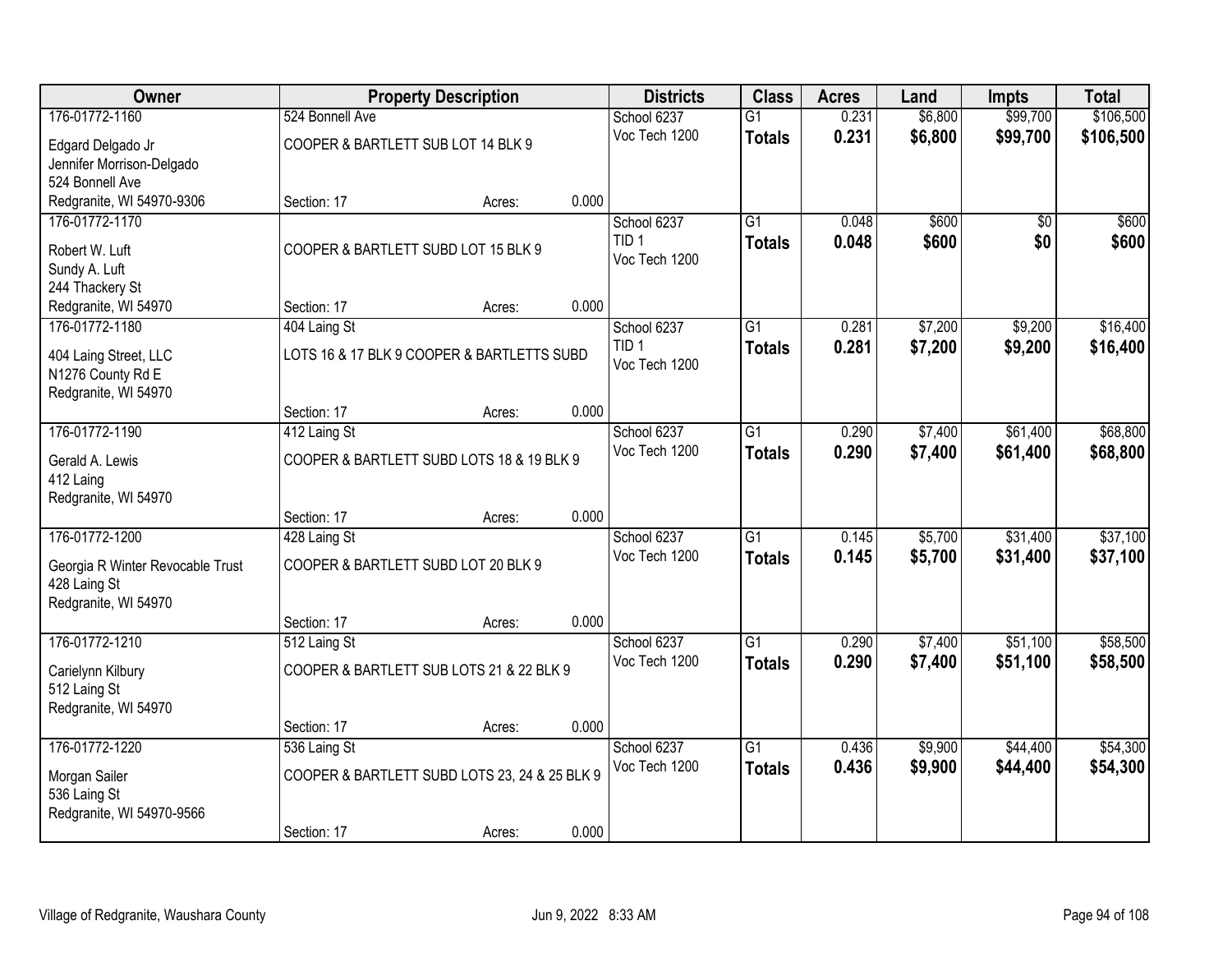| Owner                                |                     | <b>Property Description</b> |       | <b>Districts</b>                  | <b>Class</b>    | <b>Acres</b> | Land      | <b>Impts</b>    | <b>Total</b> |
|--------------------------------------|---------------------|-----------------------------|-------|-----------------------------------|-----------------|--------------|-----------|-----------------|--------------|
| 176-01772-1231                       | 544 Laing St        |                             |       | School 6237                       | $\overline{G1}$ | 0.160        | \$5,900   | \$61,000        | \$66,900     |
| Timothy L. Schmidt et al             | LOT 1 CSM 5553      |                             |       | Voc Tech 1200                     | <b>Totals</b>   | 0.160        | \$5,900   | \$61,000        | \$66,900     |
| c/o Habitat F. Humanity              |                     |                             |       |                                   |                 |              |           |                 |              |
| PO Box 464                           |                     |                             |       |                                   |                 |              |           |                 |              |
| Wautoma, WI 54982                    | Section: 17         | Acres:                      | 0.160 |                                   |                 |              |           |                 |              |
| 176-01772-1241                       | 558 Bonnell Ave     |                             |       | School 6237                       | $\overline{X4}$ | 0.230        | \$0       | $\overline{50}$ | \$0          |
| Waushara County Habitat For Humanity | LOT 2 CSM 5553      |                             |       | Voc Tech 1200                     | <b>Totals</b>   | 0.230        | \$0       | \$0             | \$0          |
| Inc                                  |                     |                             |       |                                   |                 |              |           |                 |              |
| PO Box 464                           |                     |                             |       |                                   |                 |              |           |                 |              |
| Wautoma, WI 54982                    | Section: 17         | Acres:                      | 0.230 |                                   |                 |              |           |                 |              |
| 176-01772-1261                       | 424 Wood St         |                             |       | School 6237                       | $\overline{G2}$ | 1.650        | \$5,000   | \$165,900       | \$170,900    |
| Self-Stor, LLC                       | LOT 1 CSM 6617      |                             |       | Voc Tech 1200                     | <b>Totals</b>   | 1.650        | \$5,000   | \$165,900       | \$170,900    |
| 2555 E Calumet St                    |                     |                             |       |                                   |                 |              |           |                 |              |
| Appleton, WI 54915-4748              |                     |                             |       |                                   |                 |              |           |                 |              |
|                                      | Section: 17         | Acres:                      | 1.650 |                                   |                 |              |           |                 |              |
| 176-01772-1262                       | Wood St             |                             |       | School 6237                       | $\overline{G2}$ | 0.490        | \$5,000   | \$19,500        | \$24,500     |
| Rodney W. Lungwitz                   | LOT 2 CSM 6617      |                             |       | Voc Tech 1200                     | <b>Totals</b>   | 0.490        | \$5,000   | \$19,500        | \$24,500     |
| Sally M. Lungwitz                    |                     |                             |       |                                   |                 |              |           |                 |              |
| W4685 N Pearl Lake Rd                |                     |                             |       |                                   |                 |              |           |                 |              |
| Redgranite, WI 54970                 | Section: 17         | Acres:                      | 0.490 |                                   |                 |              |           |                 |              |
| 176-01772-1270                       | 418 Wood St         |                             |       | School 6237                       | $\overline{G1}$ | 1.000        | \$13,000  | \$59,100        | \$72,100     |
| Dana Deuel                           | LOT 1 CSM 1656      |                             |       | Voc Tech 1200                     | <b>Totals</b>   | 1.000        | \$13,000  | \$59,100        | \$72,100     |
| 418 Wood St                          |                     |                             |       |                                   |                 |              |           |                 |              |
| Redgranite, WI 54970                 |                     |                             |       |                                   |                 |              |           |                 |              |
|                                      | Section: 17         | Acres:                      | 1.000 |                                   |                 |              |           |                 |              |
| 176-01772-1311                       | 717 E Bannerman Ave |                             |       | School 6237                       | $\overline{G2}$ | 2.010        | \$110,100 | \$573,100       | \$683,200    |
| Rg Hotels                            | LOT 1 CSM 4886      |                             |       | TID <sub>1</sub><br>Voc Tech 1200 | <b>Totals</b>   | 2.010        | \$110,100 | \$573,100       | \$683,200    |
| 717 E Bannerman Ave                  |                     |                             |       |                                   |                 |              |           |                 |              |
| Redgranite, WI 54970                 |                     |                             |       |                                   |                 |              |           |                 |              |
|                                      | Section: 17         | Acres:                      | 2.010 |                                   |                 |              |           |                 |              |
| 176-01772-1312                       | Bannerman Ave       |                             |       | School 6237                       | $\overline{G2}$ | 0.870        | \$45,000  | $\overline{50}$ | \$45,000     |
| Kaleka Enterprises, LLC              | LOT 2 CSM 4886      |                             |       | TID <sub>1</sub><br>Voc Tech 1200 | <b>Totals</b>   | 0.870        | \$45,000  | \$0             | \$45,000     |
| 2655 Oakridge Rd                     |                     |                             |       |                                   |                 |              |           |                 |              |
| Neenah, WI 54956-3525                |                     |                             |       |                                   |                 |              |           |                 |              |
|                                      | Section: 17         | Acres:                      | 0.870 |                                   |                 |              |           |                 |              |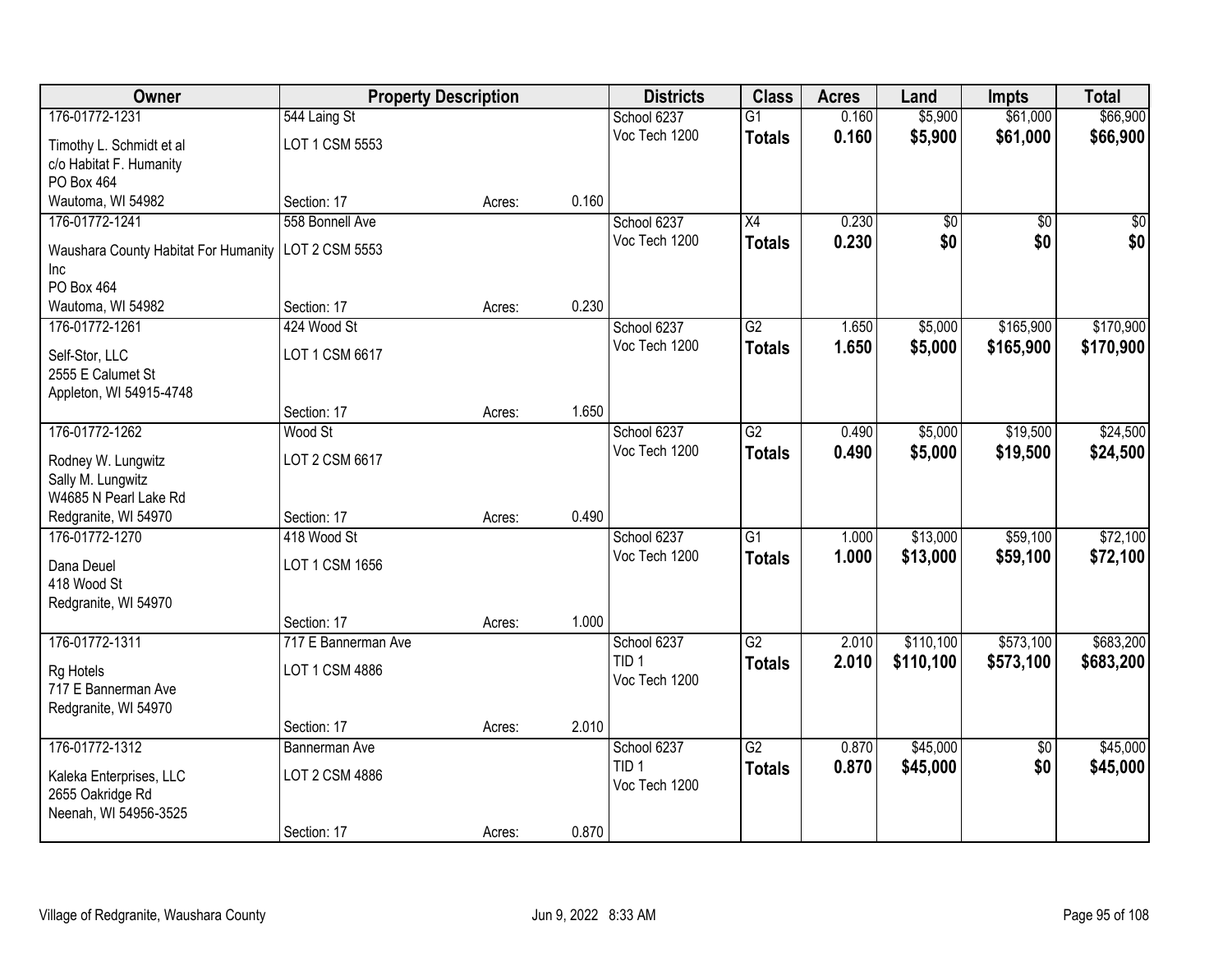| Owner                  |                                       | <b>Property Description</b> |       | <b>Districts</b> | <b>Class</b>    | <b>Acres</b> | Land            | <b>Impts</b>    | <b>Total</b>    |
|------------------------|---------------------------------------|-----------------------------|-------|------------------|-----------------|--------------|-----------------|-----------------|-----------------|
| 176-01772-1320         |                                       |                             |       | School 6237      | $\overline{X4}$ | 0.010        | $\overline{50}$ | $\overline{50}$ | $\overline{30}$ |
| Village of Redgranite  | PT OF LOT 1 CSM 3494                  |                             |       | TID <sub>1</sub> | <b>Totals</b>   | 0.010        | \$0             | \$0             | \$0             |
| PO Box 500             |                                       |                             |       | Voc Tech 1200    |                 |              |                 |                 |                 |
| Redgranite, WI 54970   |                                       |                             |       |                  |                 |              |                 |                 |                 |
|                        | Section: 17                           | Acres:                      | 0.010 |                  |                 |              |                 |                 |                 |
| 176-01773-0100         | 612 Foster Rd                         |                             |       | School 6237      | $\overline{G1}$ | 0.344        | \$8,400         | \$34,800        | \$43,200        |
| Joey R. Kentopp        | LOTS 1 & 4 BLK 1 ASBACH ADD           |                             |       | Voc Tech 1200    | <b>Totals</b>   | 0.344        | \$8,400         | \$34,800        | \$43,200        |
| Ann M. Kentopp         |                                       |                             |       |                  |                 |              |                 |                 |                 |
| 801 Mason St           |                                       |                             |       |                  |                 |              |                 |                 |                 |
| Oshkosh, WI 54902-5645 | Section: 17                           | Acres:                      | 0.000 |                  |                 |              |                 |                 |                 |
| 176-01773-0200         | 307 Bonnell Ave                       |                             |       | School 6237      | $\overline{G1}$ | 0.344        | \$8,400         | \$17,600        | \$26,000        |
| Mark R. Marks          | ASBACH ADD LOTS 2 & 3 BLK 1           |                             |       | Voc Tech 1200    | <b>Totals</b>   | 0.344        | \$8,400         | \$17,600        | \$26,000        |
| Margaret M. Marks      |                                       |                             |       |                  |                 |              |                 |                 |                 |
| PO Box 608             |                                       |                             |       |                  |                 |              |                 |                 |                 |
| Montello, WI 53949     | Section: 17                           | Acres:                      | 0.000 |                  |                 |              |                 |                 |                 |
| 176-01773-0310         | 636 Foster Rd                         |                             |       | School 6237      | G1              | 0.690        | \$11,400        | \$11,800        | \$23,200        |
| Patricia Ridarelli     | ASBACHS ADD LOTS 5, 6, 7 & 8 BLK 1    |                             |       | Voc Tech 1200    | <b>Totals</b>   | 0.690        | \$11,400        | \$11,800        | \$23,200        |
| 636 Foster Rd          |                                       |                             |       |                  |                 |              |                 |                 |                 |
| Redgranite, WI 54970   |                                       |                             |       |                  |                 |              |                 |                 |                 |
|                        | Section: 17                           | Acres:                      | 0.000 |                  |                 |              |                 |                 |                 |
| 176-01773-0410         | 640 Foster Rd                         |                             |       | School 6237      | $\overline{G2}$ | 0.344        | \$12,600        | \$52,000        | \$64,600        |
| Dale Lyne              | ASBACHS ADD LOTS 9, 10, 11 & 12 BLK 1 |                             |       | Voc Tech 1200    | <b>Totals</b>   | 0.344        | \$12,600        | \$52,000        | \$64,600        |
| N2101 29th Ln          |                                       |                             |       |                  |                 |              |                 |                 |                 |
| Redgranite, WI 54970   |                                       |                             |       |                  |                 |              |                 |                 |                 |
|                        | Section: 17                           | Acres:                      | 0.000 |                  |                 |              |                 |                 |                 |
| 176-01773-0510         | 612 Wisconsin St                      |                             |       | School 6237      | $\overline{G1}$ | 0.689        | \$12,300        | \$53,200        | \$65,500        |
| Conrad P. Nisiewicz    | ASBACH ADD LOTS 1,2, 3 & 4 OF BLK 2   |                             |       | Voc Tech 1200    | <b>Totals</b>   | 0.689        | \$12,300        | \$53,200        | \$65,500        |
| Becky A. Nisiewicz     |                                       |                             |       |                  |                 |              |                 |                 |                 |
| 2213 N 57th St         |                                       |                             |       |                  |                 |              |                 |                 |                 |
| Milwaukee, WI 53208    | Section: 17                           | Acres:                      | 0.689 |                  |                 |              |                 |                 |                 |
| 176-01773-0700         | <b>Wisconsin St</b>                   |                             |       | School 6237      | $\overline{G1}$ | 0.344        | \$8,400         | $\overline{50}$ | \$8,400         |
| Conrad P. Nisiewicz    | ASBACH ADD LOTS 5 & 6 BLK 2           |                             |       | Voc Tech 1200    | <b>Totals</b>   | 0.344        | \$8,400         | \$0             | \$8,400         |
| Becky A. Nisiewicz     |                                       |                             |       |                  |                 |              |                 |                 |                 |
| 2213 N 57th St         |                                       |                             |       |                  |                 |              |                 |                 |                 |
| Milwaukee, WI 53208    | Section: 17                           | Acres:                      | 0.000 |                  |                 |              |                 |                 |                 |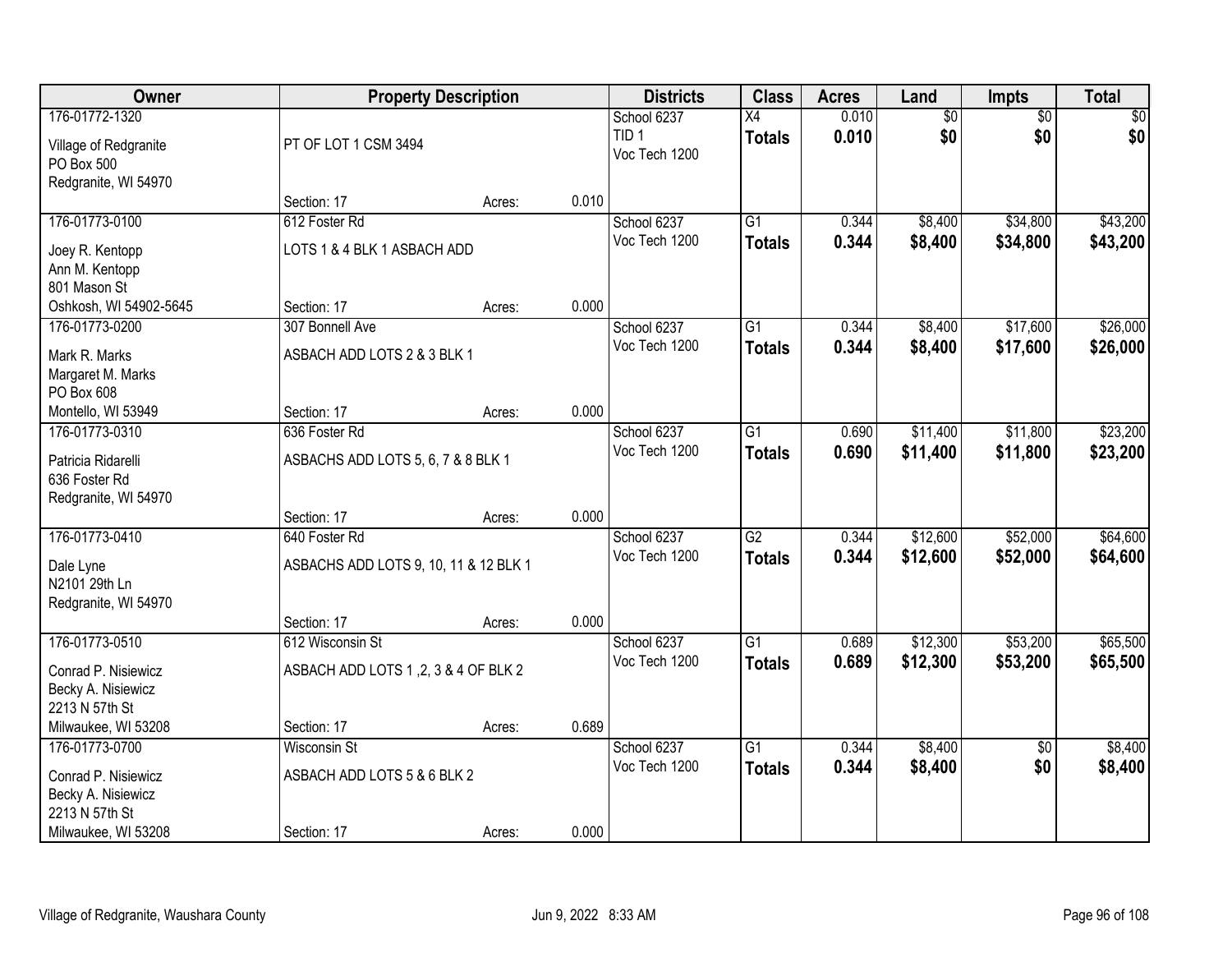| Owner                  | <b>Property Description</b>                      |        |       | <b>Districts</b> | <b>Class</b>    | <b>Acres</b> | Land     | <b>Impts</b> | <b>Total</b> |
|------------------------|--------------------------------------------------|--------|-------|------------------|-----------------|--------------|----------|--------------|--------------|
| 176-01773-0800         | 502 Foster Rd                                    |        |       | School 6237      | $\overline{G1}$ | 0.287        | \$7,400  | \$71,400     | \$78,800     |
| Wendy L. Weiner        | LOT 1 CSM 1864                                   |        |       | Voc Tech 1200    | <b>Totals</b>   | 0.287        | \$7,400  | \$71,400     | \$78,800     |
| 4966 N 91st St         |                                                  |        |       |                  |                 |              |          |              |              |
| Milwaukee, WI 53225    |                                                  |        |       |                  |                 |              |          |              |              |
|                        | Section: 17                                      | Acres: | 0.000 |                  |                 |              |          |              |              |
| 176-01773-0900         | 532 Foster Rd                                    |        |       | School 6237      | $\overline{G1}$ | 0.284        | \$8,100  | \$21,500     | \$29,600     |
| Anthony E. Anderson II | ASBACHS ADD LOT 4 EXC S 25' & S 64' OF LOT 1 BLK |        |       | Voc Tech 1200    | <b>Totals</b>   | 0.284        | \$8,100  | \$21,500     | \$29,600     |
| 345 Thackery St        | 3                                                |        |       |                  |                 |              |          |              |              |
| Redgranite, WI 54970   |                                                  |        |       |                  |                 |              |          |              |              |
|                        | Section: 17                                      | Acres: | 0.000 |                  |                 |              |          |              |              |
| 176-01773-1000         | 503 Wisconsin St                                 |        |       | School 6237      | $\overline{G1}$ | 0.471        | \$10,200 | \$67,400     | \$77,600     |
| Duane R. Rogers        | LOT 2 CSM 1864                                   |        |       | Voc Tech 1200    | <b>Totals</b>   | 0.471        | \$10,200 | \$67,400     | \$77,600     |
| Janet L. Rogers        |                                                  |        |       |                  |                 |              |          |              |              |
| 503 Wisconsin St       |                                                  |        |       |                  |                 |              |          |              |              |
| Redgranite, WI 54970   | Section: 17                                      | Acres: | 0.000 |                  |                 |              |          |              |              |
| 176-01773-1100         | 531 Wisconsin St                                 |        |       | School 6237      | G1              | 0.172        | \$6,100  | \$74,000     | \$80,100     |
| Allison L. Stapleman   | ASBACH'S ADD LOT 3 BLK 3                         |        |       | Voc Tech 1200    | <b>Totals</b>   | 0.172        | \$6,100  | \$74,000     | \$80,100     |
| 531 Wisconsin St       |                                                  |        |       |                  |                 |              |          |              |              |
| Redgranite, WI 54970   |                                                  |        |       |                  |                 |              |          |              |              |
|                        | Section: 17                                      | Acres: | 0.000 |                  |                 |              |          |              |              |
| 176-01773-1200         | 302 Bonnell Ave                                  |        |       | School 6237      | $\overline{G2}$ | 0.150        | \$13,300 | \$106,700    | \$120,000    |
| Ceasar J. Santucci     | ASBACH ADD S 25' OF LOT 4 & LOT 5 BLK 3          |        |       | Voc Tech 1200    | <b>Totals</b>   | 0.150        | \$13,300 | \$106,700    | \$120,000    |
| 212 Meade Dr           |                                                  |        |       |                  |                 |              |          |              |              |
| Winchester, VA 22602   |                                                  |        |       |                  |                 |              |          |              |              |
|                        | Section: 17                                      | Acres: | 0.000 |                  |                 |              |          |              |              |
| 176-01773-1300         | 300 Bonnell Ave                                  |        |       | School 6237      | $\overline{G1}$ | 0.209        | \$6,600  | \$83,500     | \$90,100     |
| Scott A. Carpenter     | ASBACH ADD LOT 6 BLK 3                           |        |       | Voc Tech 1200    | <b>Totals</b>   | 0.209        | \$6,600  | \$83,500     | \$90,100     |
| 300 Bonnell Ave        |                                                  |        |       |                  |                 |              |          |              |              |
| Redgranite, WI 54970   |                                                  |        |       |                  |                 |              |          |              |              |
|                        | Section: 17                                      | Acres: | 0.000 |                  |                 |              |          |              |              |
| 176-01773-1400         | 506 Wisconsin St                                 |        |       | School 6237      | $\overline{G1}$ | 0.287        | \$7,400  | \$19,500     | \$26,900     |
| Alicia Phelps          | ASBACH ADD LOTS 1 & 2 BLK 4                      |        |       | Voc Tech 1200    | <b>Totals</b>   | 0.287        | \$7,400  | \$19,500     | \$26,900     |
| 506 Wisconsin St       |                                                  |        |       |                  |                 |              |          |              |              |
| Redgranite, WI 54970   |                                                  |        |       |                  |                 |              |          |              |              |
|                        | Section: 17                                      | Acres: | 0.000 |                  |                 |              |          |              |              |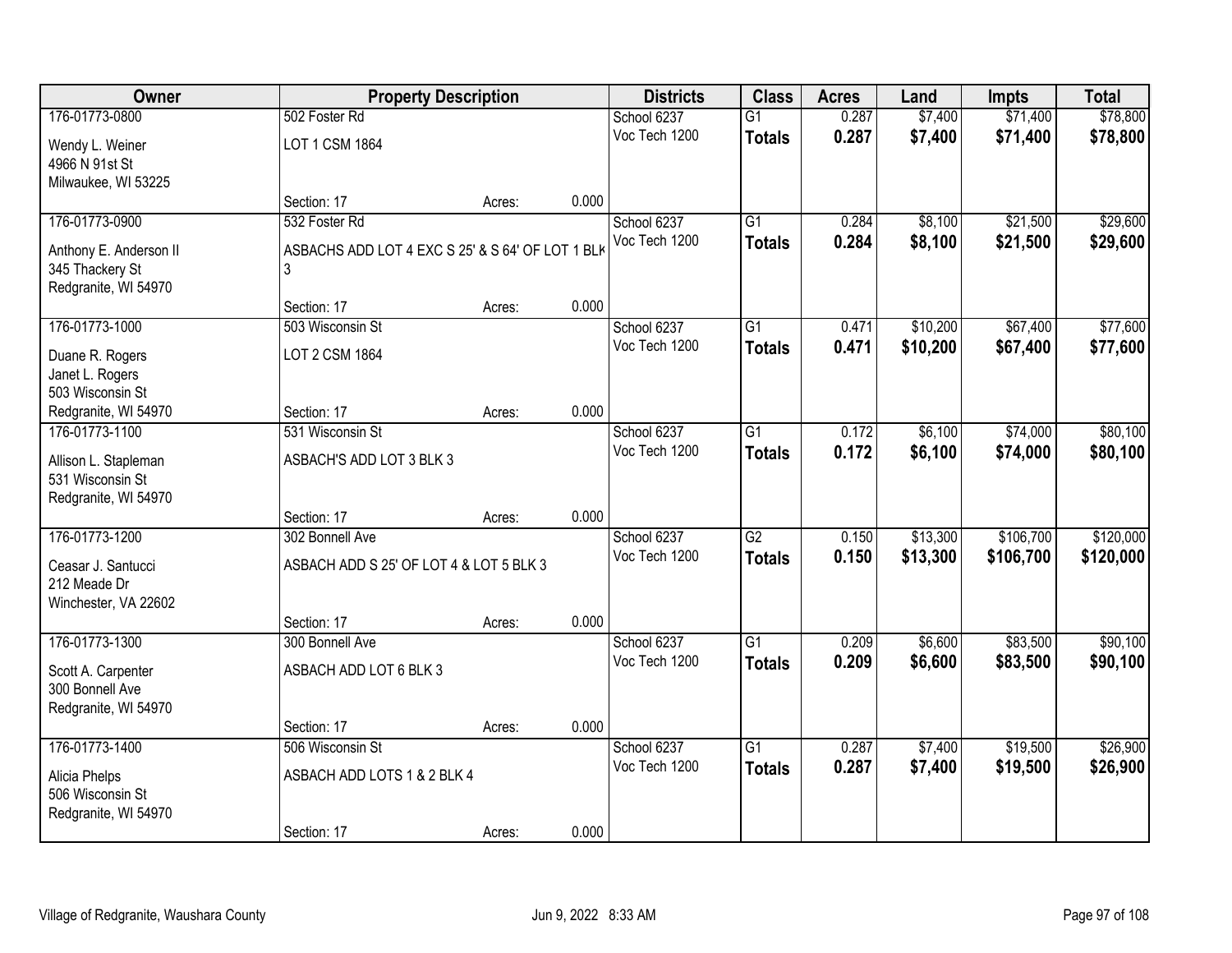| Owner                                       | <b>Property Description</b>                  |        |       | <b>Districts</b>             | <b>Class</b>    | <b>Acres</b>   | Land                 | <b>Impts</b> | <b>Total</b> |
|---------------------------------------------|----------------------------------------------|--------|-------|------------------------------|-----------------|----------------|----------------------|--------------|--------------|
| 176-01773-1500                              | 522A Wisconsin St                            |        |       | School 6237                  | $\overline{G1}$ | 0.184          | \$6,300              | \$42,100     | \$48,400     |
| 522 Wisconsin Street, LLC                   | ASBACH ADD LOT 3 BLK 4                       |        |       | Voc Tech 1200                | <b>Totals</b>   | 0.184          | \$6,300              | \$42,100     | \$48,400     |
| N1276 County Rd E                           |                                              |        |       |                              |                 |                |                      |              |              |
| Redgranite, WI 54970                        |                                              |        |       |                              |                 |                |                      |              |              |
|                                             | Section: 17                                  | Acres: | 0.000 |                              |                 |                |                      |              |              |
| 176-01773-1600                              | 530 Wisconsin St                             |        |       | School 6237                  | $\overline{G1}$ | 0.172          | \$6,100              | \$53,400     | \$59,500     |
| Stacey L. Akey                              | ASBACH ADD LOT 4 BLK 4 LIFE ESTATE TO JUDITH |        |       | Voc Tech 1200                | <b>Totals</b>   | 0.172          | \$6,100              | \$53,400     | \$59,500     |
| W3219 Cottonville Ct                        | A FELTEN                                     |        |       |                              |                 |                |                      |              |              |
| Redgranite, WI 54970                        |                                              |        |       |                              |                 |                |                      |              |              |
|                                             | Section: 17                                  | Acres: | 0.000 |                              |                 |                |                      |              |              |
| 176-01773-1700                              |                                              |        |       | School 6237                  | $\overline{G1}$ | 0.209          | \$3,000              | $\sqrt[6]{}$ | \$3,000      |
| Stacey L. Akey                              | ASBACH ADD LOT 5 BLK 4 LIFE ESTATE TO JUDITH |        |       | Voc Tech 1200                | Totals          | 0.209          | \$3,000              | \$0          | \$3,000      |
| W3219 Cottonville Ct                        | A FELTEN                                     |        |       |                              |                 |                |                      |              |              |
| Redgranite, WI 54970                        |                                              |        |       |                              |                 |                |                      |              |              |
|                                             | Section: 17                                  | Acres: | 0.000 |                              |                 |                |                      |              |              |
| 176-01773-1800                              | 330 Foster Rd                                |        |       | School 6237<br>Voc Tech 1200 | X4              | 1.770          | $\overline{50}$      | \$0          | \$0          |
| Trinity Evangelical Lutheran Church         | ASBACH ADD LOTS 1 & 2 BLK 5 & S'LY HALF      |        |       |                              | <b>Totals</b>   | 1.770          | \$0                  | \$0          | \$0          |
| 330 Foster Rd                               | <b>VACATED ALLEY</b>                         |        |       |                              |                 |                |                      |              |              |
| Redgranite, WI 54970                        |                                              |        |       |                              |                 |                |                      |              |              |
|                                             | Section: 17                                  | Acres: | 0.000 |                              |                 |                |                      |              |              |
| 176-01773-1900                              | 304A Asbach St                               |        |       | School 6237<br>Voc Tech 1200 | $\overline{G1}$ | 0.172          | \$6,100              | \$58,500     | \$64,600     |
| William J. Clark                            | ASBACH ADD LOT 3 BLK 5                       |        |       |                              | <b>Totals</b>   | 0.172          | \$6,100              | \$58,500     | \$64,600     |
| Charlotte E. Clark                          |                                              |        |       |                              |                 |                |                      |              |              |
| 304 Asbach St                               |                                              |        |       |                              |                 |                |                      |              |              |
| Redgranite, WI 54970-9129<br>176-01773-2000 | Section: 17<br>414 Foster Rd                 | Acres: | 0.000 |                              | $\overline{G1}$ |                |                      | \$79,500     | \$90,100     |
|                                             |                                              |        |       | School 6237<br>Voc Tech 1200 |                 | 0.520<br>0.520 | \$10,600<br>\$10,600 | \$79,500     | \$90,100     |
| Kathleen Mayer                              | ASBACH ADD LOTS 4, 5 & 6 BLK 5               |        |       |                              | <b>Totals</b>   |                |                      |              |              |
| 414 Foster Rd                               |                                              |        |       |                              |                 |                |                      |              |              |
| Redgranite, WI 54970                        |                                              |        |       |                              |                 |                |                      |              |              |
| 176-01773-2100                              | Section: 17<br>402 Wisconsin St              | Acres: | 0.000 | School 6237                  | $\overline{G1}$ | 0.145          | \$5,700              | \$36,700     | \$42,400     |
|                                             |                                              |        |       | Voc Tech 1200                | <b>Totals</b>   | 0.145          | \$5,700              | \$36,700     | \$42,400     |
| Jamie L. Homier                             | ASBACH ADD LOT 1 BLK 6                       |        |       |                              |                 |                |                      |              |              |
| W5482 County Rd Fn                          |                                              |        |       |                              |                 |                |                      |              |              |
| Neshkoro, WI 54960                          | Section: 17                                  |        | 0.000 |                              |                 |                |                      |              |              |
|                                             |                                              | Acres: |       |                              |                 |                |                      |              |              |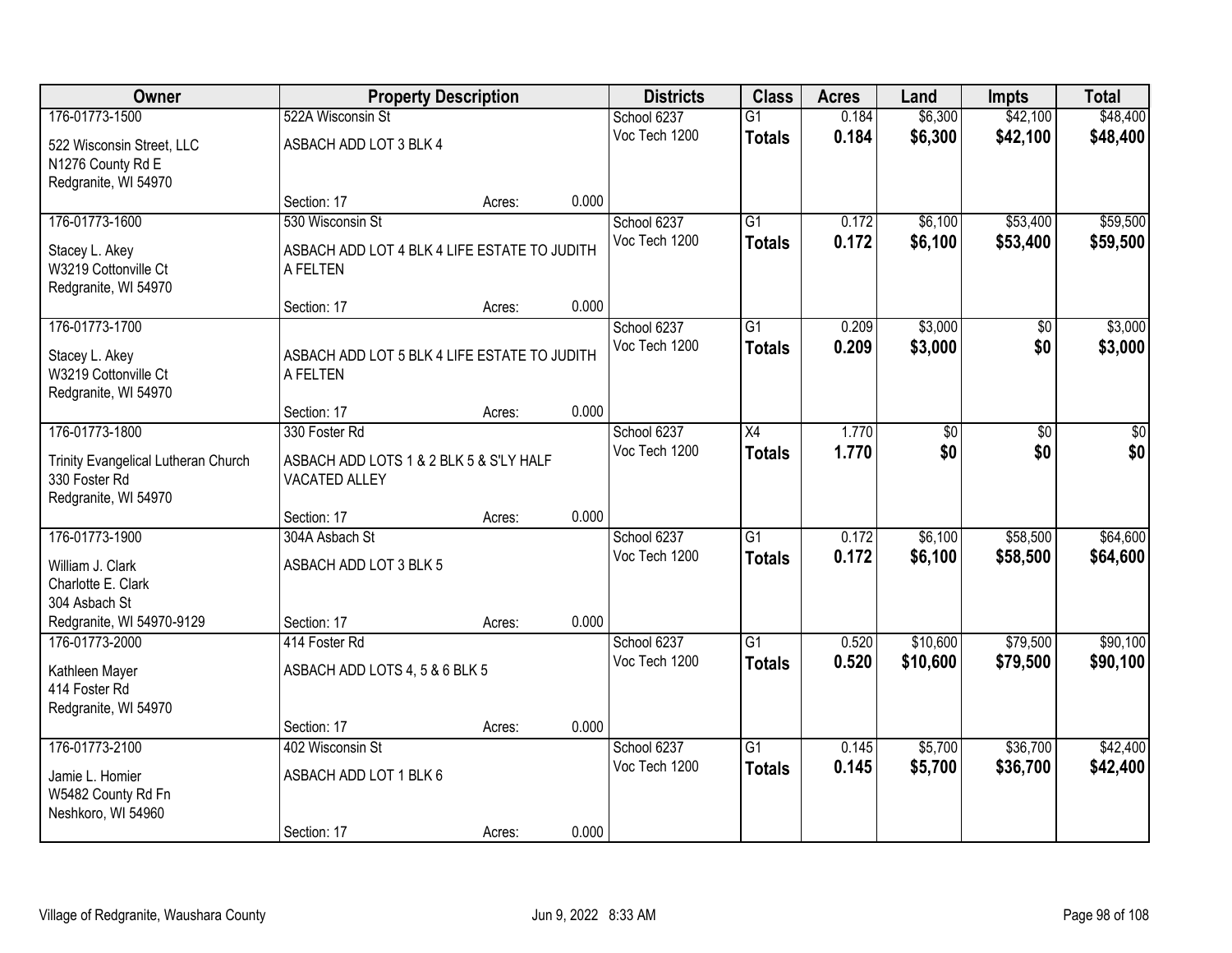| Owner                        |                                       | <b>Property Description</b> |       | <b>Districts</b> | <b>Class</b>    | <b>Acres</b> | Land    | <b>Impts</b> | <b>Total</b> |
|------------------------------|---------------------------------------|-----------------------------|-------|------------------|-----------------|--------------|---------|--------------|--------------|
| 176-01773-2200               | 410 Wisconsin St                      |                             |       | School 6237      | $\overline{G1}$ | 0.172        | \$6,100 | \$61,900     | \$68,000     |
| Mas Rentals, LLC             | LOT 2 CSM 1849                        |                             |       | Voc Tech 1200    | <b>Totals</b>   | 0.172        | \$6,100 | \$61,900     | \$68,000     |
| PO Box 255                   |                                       |                             |       |                  |                 |              |         |              |              |
| Berlin, WI 54923             |                                       |                             |       |                  |                 |              |         |              |              |
|                              | Section: 17                           | Acres:                      | 0.172 |                  |                 |              |         |              |              |
| 176-01773-2300               | 418 Wisconsin St                      |                             |       | School 6237      | $\overline{G1}$ | 0.170        | \$6,000 | \$56,400     | \$62,400     |
| Richard K. Withall III et al | ASBACH ADD LOT 3 BLK 6                |                             |       | Voc Tech 1200    | <b>Totals</b>   | 0.170        | \$6,000 | \$56,400     | \$62,400     |
| c/o Farmers & Merchants Bank |                                       |                             |       |                  |                 |              |         |              |              |
| Attn: Escrow Services        |                                       |                             |       |                  |                 |              |         |              |              |
| PO Box 270                   | Section: 17                           | Acres:                      | 0.000 |                  |                 |              |         |              |              |
| Berlin, WI 54923             |                                       |                             |       |                  |                 |              |         |              |              |
| 176-01773-2400               | 426 Wisconsin St                      |                             |       | School 6237      | G1              | 0.172        | \$6,100 | \$14,000     | \$20,100     |
| Ryan M. Jaeger               | ASBACH ADD LOT 4 BLK 6                |                             |       | Voc Tech 1200    | <b>Totals</b>   | 0.172        | \$6,100 | \$14,000     | \$20,100     |
| W1317 County Rd E            |                                       |                             |       |                  |                 |              |         |              |              |
| Neshkoro, WI 54960           |                                       |                             |       |                  |                 |              |         |              |              |
|                              | Section: 17                           | Acres:                      | 0.000 |                  |                 |              |         |              |              |
| 176-01773-2500               | 434 Wisconsin St                      |                             |       | School 6237      | $\overline{G1}$ | 0.172        | \$6,100 | \$37,000     | \$43,100     |
| Daniel K. Berth              | LOT 5 BLK 6 ASBACH ADDITION           |                             |       | Voc Tech 1200    | <b>Totals</b>   | 0.172        | \$6,100 | \$37,000     | \$43,100     |
| 434 Wisconsin St             |                                       |                             |       |                  |                 |              |         |              |              |
| Redgranite, WI 54970         |                                       |                             |       |                  |                 |              |         |              |              |
|                              | Section: 17                           | Acres:                      | 0.172 |                  |                 |              |         |              |              |
| 176-01773-2600               | 450 Wisconsin St                      |                             |       | School 6237      | $\overline{G1}$ | 0.390        | \$9,300 | \$66,800     | \$76,100     |
| Eric Tiffany                 | LOT 6 & 7 BLK 6 ASBACH ADDN           |                             |       | Voc Tech 1200    | <b>Totals</b>   | 0.390        | \$9,300 | \$66,800     | \$76,100     |
| Lana Tiffany                 |                                       |                             |       |                  |                 |              |         |              |              |
| 450 Wisconsin St             |                                       |                             |       |                  |                 |              |         |              |              |
| Redgranite, WI 54970         | Section: 17                           | Acres:                      | 0.000 |                  |                 |              |         |              |              |
| 176-01774-0110               | State St                              |                             |       | School 6237      | $\overline{G1}$ | 0.430        | \$9,700 | $\sqrt{6}$   | \$9,700      |
| Renee S. Hinkforth           | LOTS 7, 8 & 9 BLK 2 ASBACH 2ND ADD    |                             |       | Voc Tech 1200    | <b>Totals</b>   | 0.430        | \$9,700 | \$0          | \$9,700      |
| Jeffery J. Kalkhoff          |                                       |                             |       |                  |                 |              |         |              |              |
| 8402 W Keefe Ave             |                                       |                             |       |                  |                 |              |         |              |              |
| Milwaukee, WI 53222          | Section: 17                           | Acres:                      | 0.000 |                  |                 |              |         |              |              |
| 176-01774-0120               | 613 State St                          |                             |       | School 6237      | $\overline{G1}$ | 0.430        | \$9,800 | \$46,200     | \$56,000     |
| Teresa M. Genduso            | ASBACH 2ND ADD LOTS 10, 11 & 12 BLK 2 |                             |       | Voc Tech 1200    | <b>Totals</b>   | 0.430        | \$9,800 | \$46,200     | \$56,000     |
| N2552 Antler Dr              |                                       |                             |       |                  |                 |              |         |              |              |
| Wautoma, WI 54982            |                                       |                             |       |                  |                 |              |         |              |              |
|                              | Section: 17                           | Acres:                      | 0.000 |                  |                 |              |         |              |              |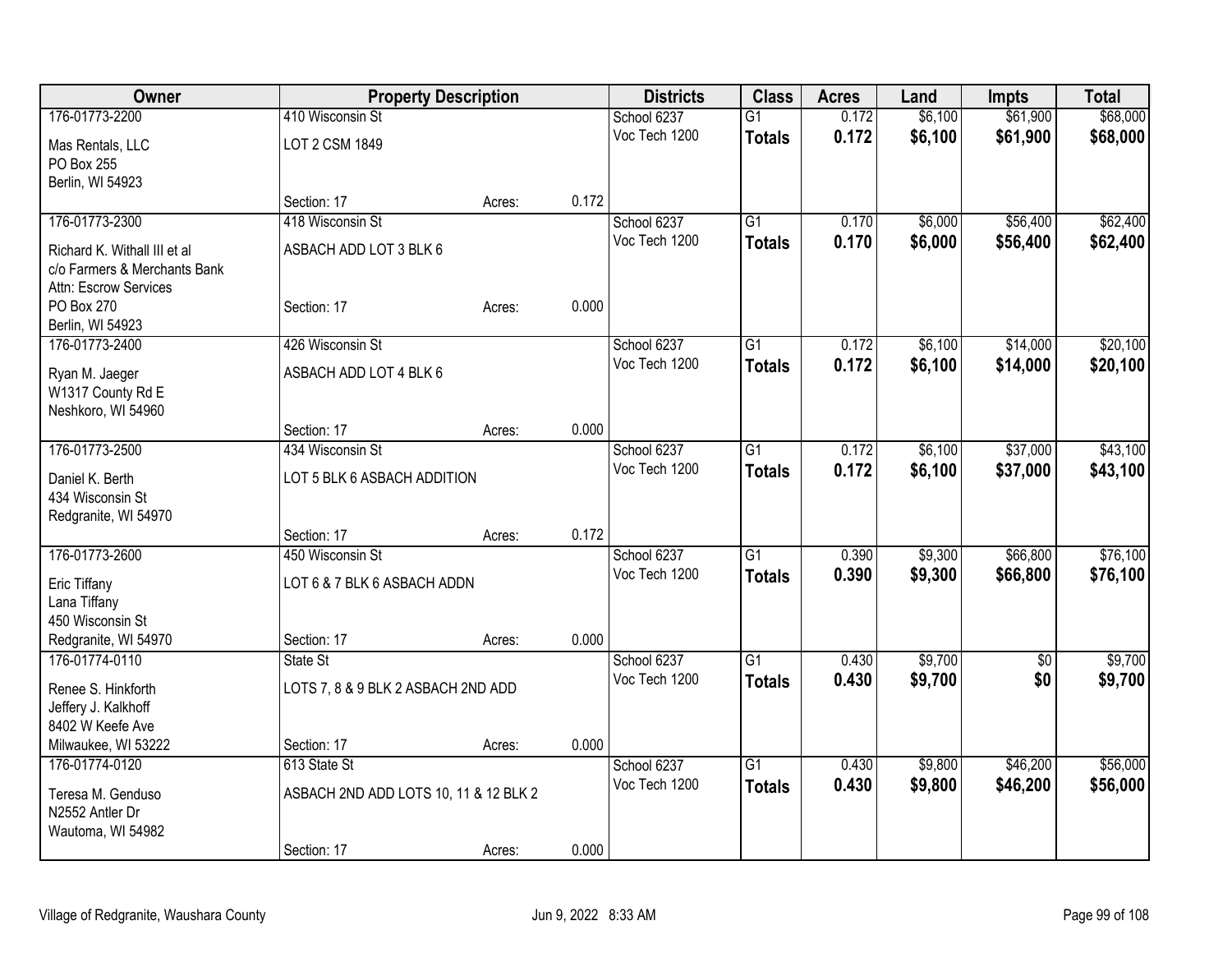| Owner                              |                                     | <b>Property Description</b>                     |       | <b>Districts</b>             | <b>Class</b>    | <b>Acres</b> | Land     | <b>Impts</b> | <b>Total</b> |
|------------------------------------|-------------------------------------|-------------------------------------------------|-------|------------------------------|-----------------|--------------|----------|--------------|--------------|
| 176-01774-0200                     | 605 State St                        |                                                 |       | School 6237                  | $\overline{G1}$ | 0.170        | \$6,100  | \$59,300     | \$65,400     |
| Darlene Myhre                      | LOT 13 BLK 2 ASBACH 2ND ADD         |                                                 |       | Voc Tech 1200                | <b>Totals</b>   | 0.170        | \$6,100  | \$59,300     | \$65,400     |
| 605 State St                       |                                     |                                                 |       |                              |                 |              |          |              |              |
| Redgranite, WI 54970-9334          |                                     |                                                 |       |                              |                 |              |          |              |              |
|                                    | Section: 17                         | Acres:                                          | 0.170 |                              |                 |              |          |              |              |
| 176-01774-0300                     | 202 Bonnell Ave                     |                                                 |       | School 6237                  | G1              | 0.430        | \$9,800  | \$49,200     | \$59,000     |
| Marcy M. Munsch et al              | LOTS 6, 7 & 8 BLK 4 ASBACH 2ND ADDN |                                                 |       | Voc Tech 1200                | <b>Totals</b>   | 0.430        | \$9,800  | \$49,200     | \$59,000     |
| c/o Janice L. Munsch               |                                     |                                                 |       |                              |                 |              |          |              |              |
| 202 Bonnell Ave                    |                                     |                                                 |       |                              |                 |              |          |              |              |
| Redgranite, WI 54970               | Section: 17                         | Acres:                                          | 0.000 |                              |                 |              |          |              |              |
| 176-01774-0400                     | 513 State St                        |                                                 |       | School 6237<br>Voc Tech 1200 | $\overline{G1}$ | 0.287        | \$7,400  | \$20,000     | \$27,400     |
| Taylor M. Quimby                   |                                     | LOT 9, 10 & 11 BLK 4 ASBACH'S 2ND ADDITION PLAT |       |                              | <b>Totals</b>   | 0.287        | \$7,400  | \$20,000     | \$27,400     |
| 513 State St                       |                                     |                                                 |       |                              |                 |              |          |              |              |
| Redgranite, WI 54970               |                                     |                                                 |       |                              |                 |              |          |              |              |
| 176-01774-0510                     | Section: 17<br>451 State St         | Acres:                                          | 0.000 | School 6237                  | $\overline{G1}$ | 0.287        | \$7,400  | \$24,500     | \$31,900     |
|                                    |                                     |                                                 |       | Voc Tech 1200                | <b>Totals</b>   | 0.287        | \$7,400  | \$24,500     | \$31,900     |
| Jessi R. Tiffany                   | LOTS 8 & 9 BLK 6 ASBACH 2ND ADD     |                                                 |       |                              |                 |              |          |              |              |
| 451 State St                       |                                     |                                                 |       |                              |                 |              |          |              |              |
| Redgranite, WI 54970               | Section: 17                         | Acres:                                          | 0.000 |                              |                 |              |          |              |              |
| 176-01774-0520                     | 445 State St                        |                                                 |       | School 6237                  | $\overline{G1}$ | 0.287        | \$7,400  | \$31,600     | \$39,000     |
|                                    |                                     |                                                 |       | Voc Tech 1200                | <b>Totals</b>   | 0.287        | \$7,400  | \$31,600     | \$39,000     |
| Robert A. Cauley                   | ASBACH 2ND ADD LOTS 10 & 11 BLK 6   |                                                 |       |                              |                 |              |          |              |              |
| Jeanette Cauley<br>445 State St    |                                     |                                                 |       |                              |                 |              |          |              |              |
| Redgranite, WI 54970-9387          | Section: 17                         | Acres:                                          | 0.000 |                              |                 |              |          |              |              |
| 176-01774-0600                     | 403 State St                        |                                                 |       | School 6237                  | G1              | 0.650        | \$11,300 | \$60,300     | \$71,600     |
|                                    |                                     |                                                 |       | Voc Tech 1200                | <b>Totals</b>   | 0.650        | \$11,300 | \$60,300     | \$71,600     |
| Delilah M. Koehler<br>403 State St |                                     | LOTS 12, 13, 14 & 15 BLK 6 ASBACH 2ND ADDN      |       |                              |                 |              |          |              |              |
| Redgranite, WI 54970-9387          |                                     |                                                 |       |                              |                 |              |          |              |              |
|                                    | Section: 17                         | Acres:                                          | 0.000 |                              |                 |              |          |              |              |
| 176-01774-0700                     | 326 Wisconsin St                    |                                                 |       | School 6237                  | $\overline{G1}$ | 0.290        | \$7,400  | \$64,000     | \$71,400     |
| Penny Monroe                       | LOTS 1 & 2 BLK 7 ASBACH'S 2ND ADD   |                                                 |       | Voc Tech 1200                | <b>Totals</b>   | 0.290        | \$7,400  | \$64,000     | \$71,400     |
| 326 Wisconsin St                   |                                     |                                                 |       |                              |                 |              |          |              |              |
| Redgranite, WI 54970               |                                     |                                                 |       |                              |                 |              |          |              |              |
|                                    | Section: 17                         | Acres:                                          | 0.000 |                              |                 |              |          |              |              |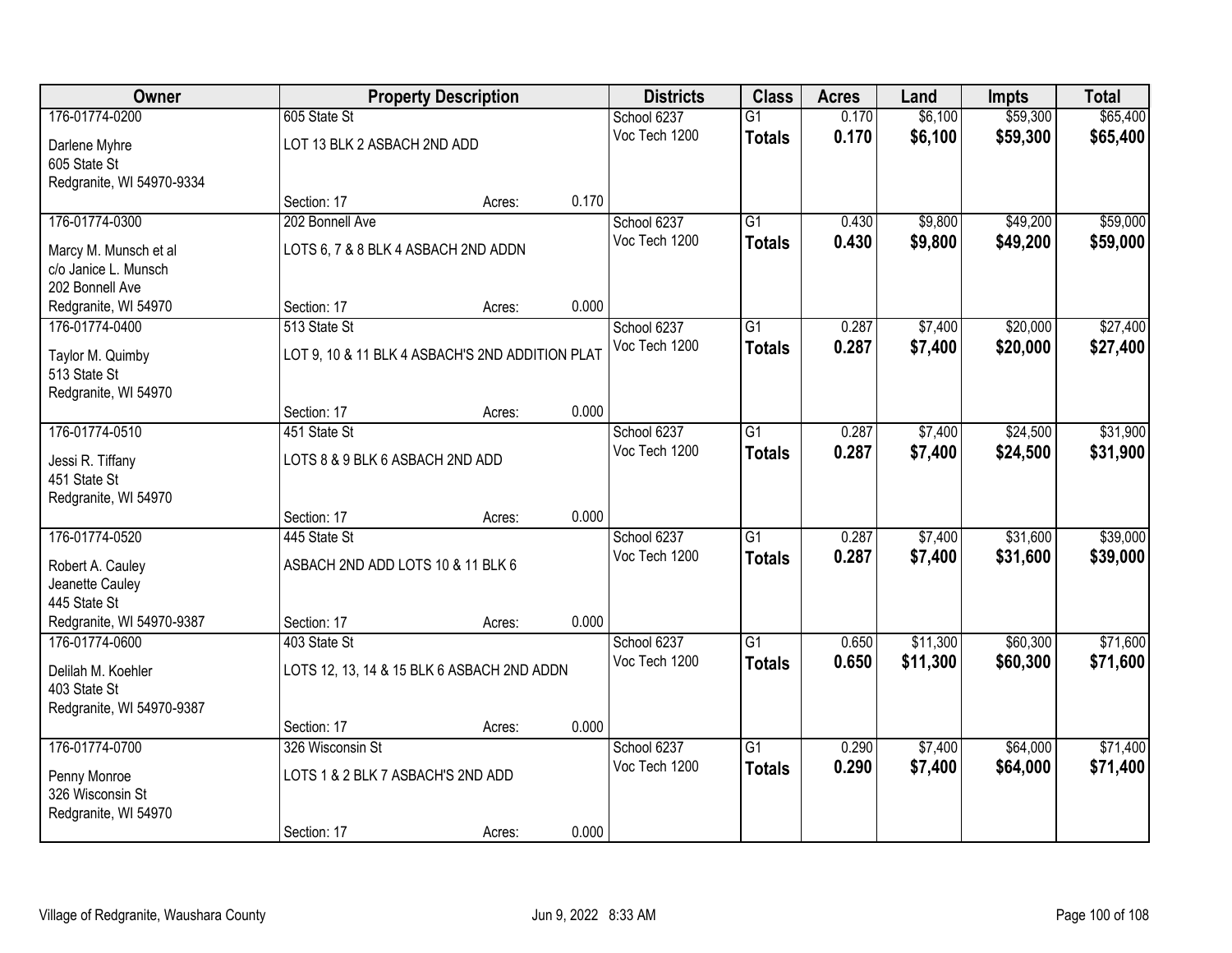| Owner                    |                                    | <b>Property Description</b> |       | <b>Districts</b> | <b>Class</b>    | <b>Acres</b> | Land    | <b>Impts</b>    | <b>Total</b> |
|--------------------------|------------------------------------|-----------------------------|-------|------------------|-----------------|--------------|---------|-----------------|--------------|
| 176-01774-0800           | 326 Wisconsin St                   |                             |       | School 6237      | $\overline{G1}$ | 0.430        | \$4,400 | $\overline{50}$ | \$4,400      |
| Penny Monroe             | LOTS 3, 4 & 5 BLK 7 ASBACH 2ND ADD |                             |       | Voc Tech 1200    | <b>Totals</b>   | 0.430        | \$4,400 | \$0             | \$4,400      |
| 326 Wisconsin St         |                                    |                             |       |                  |                 |              |         |                 |              |
| Redgranite, WI 54970     |                                    |                             |       |                  |                 |              |         |                 |              |
|                          | Section: 17                        | Acres:                      | 0.000 |                  |                 |              |         |                 |              |
| 176-01774-0900           | 326 Wisconsin St                   |                             |       | School 6237      | $\overline{G1}$ | 0.350        | \$3,800 | \$0             | \$3,800      |
| Penny Monroe             | LOTS 6 & 7 BLK 7 ASBACH 2ND ADD    |                             |       | Voc Tech 1200    | <b>Totals</b>   | 0.350        | \$3,800 | \$0             | \$3,800      |
| 326 Wisconsin St         |                                    |                             |       |                  |                 |              |         |                 |              |
| Redgranite, WI 54970     |                                    |                             |       |                  |                 |              |         |                 |              |
|                          | Section: 17                        | Acres:                      | 0.000 |                  |                 |              |         |                 |              |
| 176-01774-1000           | State St                           |                             |       | School 6237      | $\overline{G1}$ | 0.430        | \$9,800 | \$0             | \$9,800      |
| Renee S. Hinkforth       | LOTS 1, 2 & 3 BLK 8 ASBACH 2ND ADD |                             |       | Voc Tech 1200    | <b>Totals</b>   | 0.430        | \$9,800 | \$0             | \$9,800      |
| Jeffery J. Kalkhoff      |                                    |                             |       |                  |                 |              |         |                 |              |
| 8402 W Keefe Ave         |                                    |                             |       |                  |                 |              |         |                 |              |
| Milwaukee, WI 53222      | Section: 17                        | Acres:                      | 0.000 |                  |                 |              |         |                 |              |
| 176-01774-1110           | 604 State St                       |                             |       | School 6237      | G1              | 0.260        | \$7,100 | \$41,800        | \$48,900     |
| Anthony E. Anderson      | LOT 1 CSM 5645                     |                             |       | Voc Tech 1200    | <b>Totals</b>   | 0.260        | \$7,100 | \$41,800        | \$48,900     |
| Patricia Anderson        |                                    |                             |       |                  |                 |              |         |                 |              |
| PO Box 1044              |                                    |                             |       |                  |                 |              |         |                 |              |
| Indian Springs, NV 89018 | Section: 17                        | Acres:                      | 0.260 |                  |                 |              |         |                 |              |
| 176-01774-1120           | State St                           |                             |       | School 6237      | $\overline{G1}$ | 0.350        | \$8,500 | $\overline{50}$ | \$8,500      |
| Anthony E. Anderson      | LOT 2 CSM 5645                     |                             |       | Voc Tech 1200    | <b>Totals</b>   | 0.350        | \$8,500 | \$0             | \$8,500      |
| Patricia Anderson        |                                    |                             |       |                  |                 |              |         |                 |              |
| PO Box 1044              |                                    |                             |       |                  |                 |              |         |                 |              |
| Indian Springs, NV 89018 | Section: 17                        | Acres:                      | 0.350 |                  |                 |              |         |                 |              |
| 176-01774-1200           | 534 State St                       |                             |       | School 6237      | $\overline{G1}$ | 0.287        | \$7,400 | \$52,200        | \$59,600     |
| Kevin J. Alexander       | ASBACH 2ND ADD LOTS 1 & 2 BLK 9    |                             |       | Voc Tech 1200    | <b>Totals</b>   | 0.287        | \$7,400 | \$52,200        | \$59,600     |
| Rebecca S. Alexander     |                                    |                             |       |                  |                 |              |         |                 |              |
| 534 State St             |                                    |                             |       |                  |                 |              |         |                 |              |
| Redgranite, WI 54970     | Section: 17                        | Acres:                      | 0.000 |                  |                 |              |         |                 |              |
| 176-01774-1300           | 510 State St                       |                             |       | School 6237      | $\overline{G1}$ | 0.287        | \$7,400 | \$11,500        | \$18,900     |
| Phillip K. Tiffany       | ASBACHS 2ND ADD LOTS 3 & 4 BLK 9   |                             |       | Voc Tech 1200    | <b>Totals</b>   | 0.287        | \$7,400 | \$11,500        | \$18,900     |
| Brenda S. Ross           |                                    |                             |       |                  |                 |              |         |                 |              |
| 510 State St             |                                    |                             |       |                  |                 |              |         |                 |              |
| Redgranite, WI 54970     | Section: 17                        | Acres:                      | 0.000 |                  |                 |              |         |                 |              |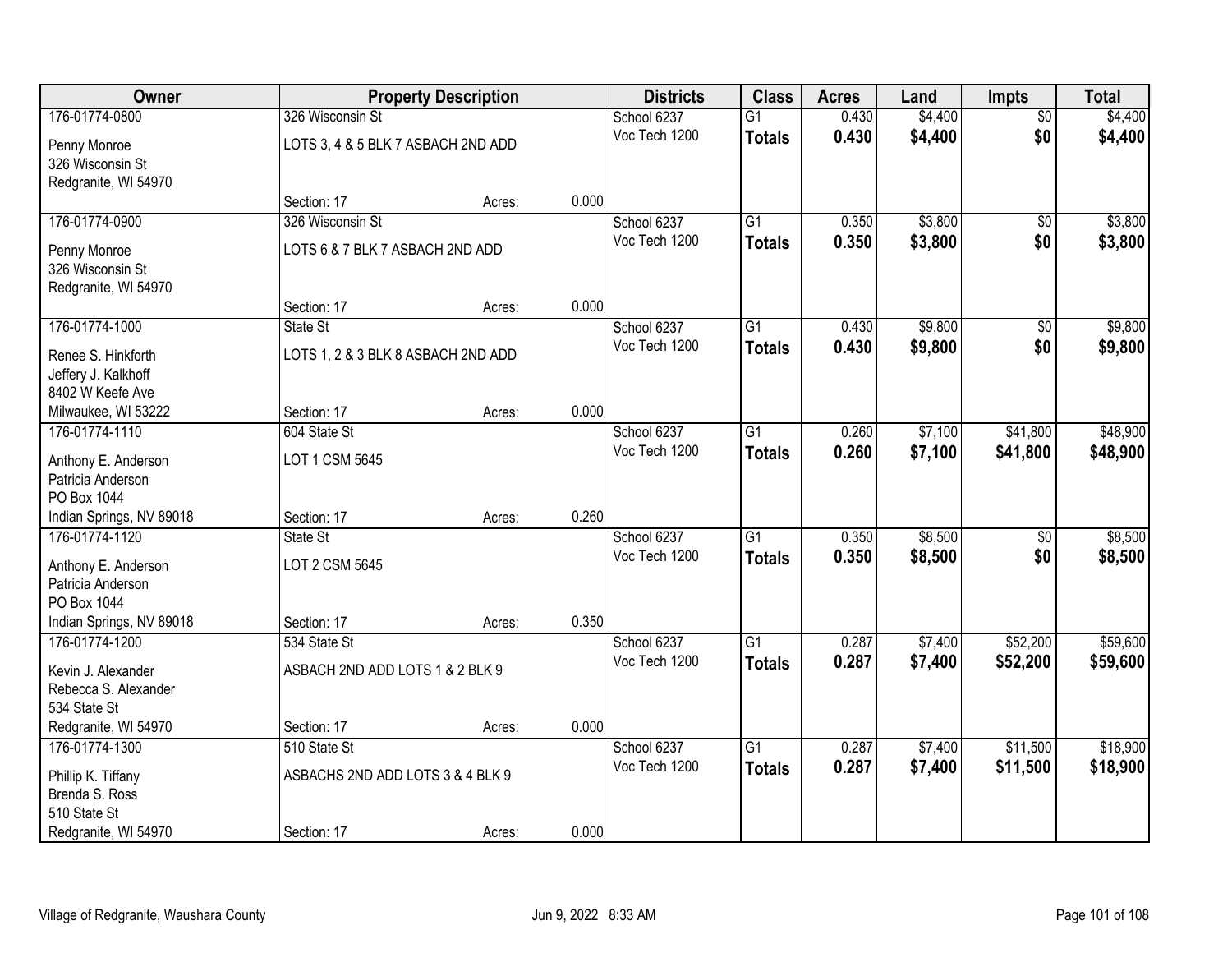| Owner                                       |                                     | <b>Property Description</b>                    |       | <b>Districts</b>             | <b>Class</b>    | <b>Acres</b> | Land     | <b>Impts</b>    | <b>Total</b> |
|---------------------------------------------|-------------------------------------|------------------------------------------------|-------|------------------------------|-----------------|--------------|----------|-----------------|--------------|
| 176-01774-1400                              | 506 State St                        |                                                |       | School 6237                  | $\overline{G1}$ | 0.287        | \$7,400  | \$46,100        | \$53,500     |
| Christopher J. Schroeder                    | ASBACHS 2ND ADD LOTS 5 & 6 BLK 9    |                                                |       | Voc Tech 1200                | <b>Totals</b>   | 0.287        | \$7,400  | \$46,100        | \$53,500     |
| 506 State St                                |                                     |                                                |       |                              |                 |              |          |                 |              |
| Redgranite, WI 54970                        |                                     |                                                |       |                              |                 |              |          |                 |              |
|                                             | Section: 17                         | Acres:                                         | 0.000 |                              |                 |              |          |                 |              |
| 176-01774-1500                              | 450 State St                        |                                                |       | School 6237                  | $\overline{G1}$ | 0.143        | \$5,700  | \$33,900        | \$39,600     |
| Jennifer J. Doro                            | ASBACH 2ND ADD LOT 1 BLK 10         |                                                |       | Voc Tech 1200                | <b>Totals</b>   | 0.143        | \$5,700  | \$33,900        | \$39,600     |
| W2937 County Rd M                           |                                     |                                                |       |                              |                 |              |          |                 |              |
| Pine River, WI 54965                        |                                     |                                                |       |                              |                 |              |          |                 |              |
|                                             | Section: 17                         | Acres:                                         | 0.000 |                              |                 |              |          |                 |              |
| 176-01774-1600                              | 446 State St                        |                                                |       | School 6237<br>Voc Tech 1200 | G1              | 0.143        | \$5,700  | \$32,000        | \$37,700     |
| William J. Handschke                        | <b>CSM 990</b>                      |                                                |       |                              | <b>Totals</b>   | 0.143        | \$5,700  | \$32,000        | \$37,700     |
| Peggy J. Handschke                          |                                     |                                                |       |                              |                 |              |          |                 |              |
| 446 State St                                |                                     |                                                |       |                              |                 |              |          |                 |              |
| Redgranite, WI 54970<br>176-01774-1710      | Section: 17<br>432 State St         | Acres:                                         | 0.000 | School 6237                  | $\overline{G1}$ | 0.143        | \$5,700  | \$29,800        | \$35,500     |
|                                             |                                     |                                                |       | Voc Tech 1200                | <b>Totals</b>   | 0.143        | \$5,700  | \$29,800        | \$35,500     |
| Miles J. Warwick                            |                                     | LOT 3 & LOT 4 EXC N 10' BLK 10 ASBACHS 2ND ADD |       |                              |                 |              |          |                 |              |
| PO Box 171                                  |                                     |                                                |       |                              |                 |              |          |                 |              |
| Redgranite, WI 54970-0171                   | Section: 17                         | Acres:                                         | 0.000 |                              |                 |              |          |                 |              |
| 176-01774-1720                              | 430 State St                        |                                                |       | School 6237                  | $\overline{G1}$ | 0.143        | \$5,700  | \$16,500        | \$22,200     |
|                                             |                                     |                                                |       | Voc Tech 1200                | <b>Totals</b>   | 0.143        | \$5,700  | \$16,500        | \$22,200     |
| Alan F. Bargenquast                         |                                     | N 10' LOT 4 & LOT 5 BLK 10 ASBACHS 2ND ADD     |       |                              |                 |              |          |                 |              |
| Alan R. Bargenquast<br>20114 W Good Hope Rd |                                     |                                                |       |                              |                 |              |          |                 |              |
| Lannon, WI 53046                            | Section: 17                         | Acres:                                         | 0.000 |                              |                 |              |          |                 |              |
| 176-01774-1800                              | 412 State St                        |                                                |       | School 6237                  | $\overline{G1}$ | 0.506        | \$10,500 | \$48,800        | \$59,300     |
|                                             |                                     |                                                |       | Voc Tech 1200                | <b>Totals</b>   | 0.506        | \$10,500 | \$48,800        | \$59,300     |
| <b>Tadd Engblom</b><br>412 State St         | ASBACH 2ND ADD LOTS 6, 7 & 8 BLK 10 |                                                |       |                              |                 |              |          |                 |              |
| Redgranite, WI 54970                        |                                     |                                                |       |                              |                 |              |          |                 |              |
|                                             | Section: 17                         | Acres:                                         | 0.000 |                              |                 |              |          |                 |              |
| 176-01782-0100                              | Preston Ln                          |                                                |       | School 6237                  | $\overline{G1}$ | 0.669        | \$4,800  | $\overline{50}$ | \$4,800      |
| Miles D. Miller                             | LOT 1 TWIN PINES SUBDIVISION        |                                                |       | TID <sub>1</sub>             | <b>Totals</b>   | 0.669        | \$4,800  | \$0             | \$4,800      |
| 480 Twin Pines Dr                           |                                     |                                                |       | Voc Tech 1200                |                 |              |          |                 |              |
| Redgranite, WI 54970-7280                   |                                     |                                                |       |                              |                 |              |          |                 |              |
|                                             | Section: 17                         | Acres:                                         | 0.669 |                              |                 |              |          |                 |              |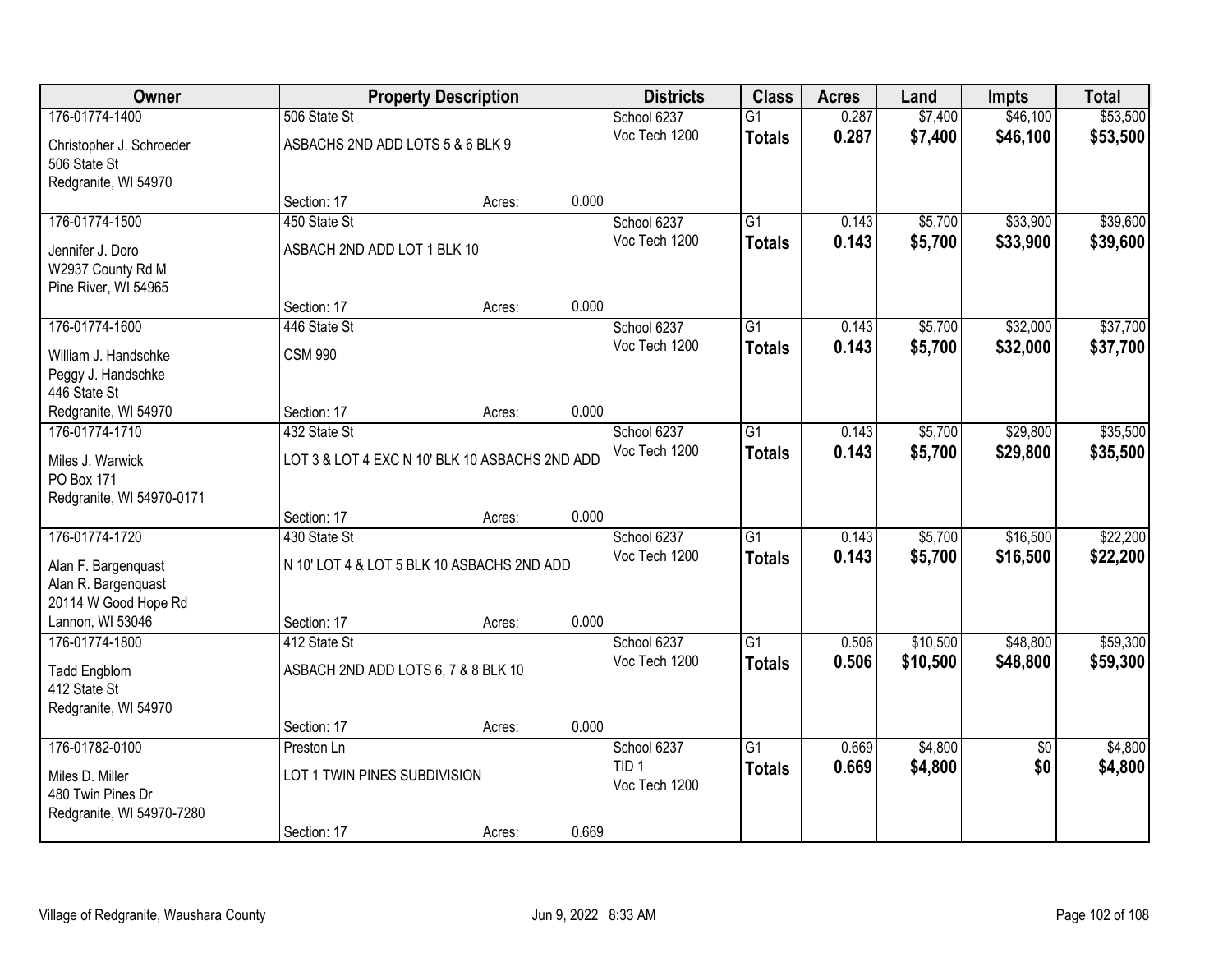| Owner                                                                           |                                                                                     | <b>Property Description</b> |       | <b>Districts</b>                                 | <b>Class</b>                     | <b>Acres</b>   | Land                 | Impts                  | <b>Total</b>           |
|---------------------------------------------------------------------------------|-------------------------------------------------------------------------------------|-----------------------------|-------|--------------------------------------------------|----------------------------------|----------------|----------------------|------------------------|------------------------|
| 176-01782-0211<br>Travis A. Schreiber<br>Abygail C. Davis<br>307 Foster St      | <b>Twin Pine Dr</b><br>LOT 2 & 3, TWIN PINES SUBDIVISION; LESS E 32.1FT<br>OF LOT 3 |                             |       | School 6237<br>TID <sub>1</sub><br>Voc Tech 1200 | $\overline{G1}$<br><b>Totals</b> | 0.606<br>0.606 | \$11,300<br>\$11,300 | $\overline{50}$<br>\$0 | \$11,300<br>\$11,300   |
| Oshkosh, WI 54902-5717                                                          | Section: 17                                                                         | Acres:                      | 0.606 |                                                  |                                  |                |                      |                        |                        |
| 176-01782-0410<br>Miles D. Miller<br>Melody J. Blader<br>480 Twin Pines Dr      | 480 Twin Pine Dr<br>(LOT 4) & (E32.1FT OF LOT 3) - TWIN PINES<br><b>SUBDIVISION</b> |                             |       | School 6237<br>TID <sub>1</sub><br>Voc Tech 1200 | $\overline{G1}$<br><b>Totals</b> | 0.469<br>0.469 | \$9,600<br>\$9,600   | \$102,500<br>\$102,500 | \$112,100<br>\$112,100 |
| Redgranite, WI 54970-7280                                                       | Section: 17                                                                         | Acres:                      | 0.469 |                                                  |                                  |                |                      |                        |                        |
| 176-01782-0500<br>James G. Mitchell<br>Dawn M. Mitchell<br>481 Preston Ln       | 481 Preston Ln<br>LOT 5 TWIN PINES SUBDIVISION                                      |                             |       | School 6237<br>TID <sub>1</sub><br>Voc Tech 1200 | G1<br><b>Totals</b>              | 0.421<br>0.421 | \$11,700<br>\$11,700 | \$106,300<br>\$106,300 | \$118,000<br>\$118,000 |
| Redgranite, WI 54970-9332                                                       | Section: 17                                                                         | Acres:                      | 0.421 |                                                  |                                  |                |                      |                        |                        |
| 176-01782-0600<br>Andrea J. Wilcox<br>506 Twin Pines Dr<br>Redgranite, WI 54970 | 506 Twin Pines Dr<br>LOT 6 TWIN PINES SUBDIVISION                                   |                             |       | School 6237<br>TID <sub>1</sub><br>Voc Tech 1200 | G1<br><b>Totals</b>              | 0.408<br>0.408 | \$11,500<br>\$11,500 | \$99,700<br>\$99,700   | \$111,200<br>\$111,200 |
|                                                                                 | Section: 17                                                                         | Acres:                      | 0.408 |                                                  |                                  |                |                      |                        |                        |
| 176-01782-0700<br>Andrea J. Wilcox<br>506 Twin Pines Dr<br>Redgranite, WI 54970 | <b>Twin Pines Dr</b><br>LOT 7 TWIN PINES SUBD                                       |                             | 0.394 | School 6237<br>TID <sub>1</sub><br>Voc Tech 1200 | $\overline{G1}$<br><b>Totals</b> | 0.394<br>0.394 | \$3,900<br>\$3,900   | $\overline{50}$<br>\$0 | \$3,900<br>\$3,900     |
| 176-01782-0800                                                                  | Section: 17<br>Twin Pines Dr                                                        | Acres:                      |       | School 6237                                      | $\overline{G1}$                  | 0.379          | \$3,800              | $\overline{50}$        | \$3,800                |
| Andrea J. Wilcox<br>506 Twin Pines Dr<br>Redgranite, WI 54970                   | LOT 8 TWIN PINES SUBD                                                               |                             |       | TID <sub>1</sub><br>Voc Tech 1200                | <b>Totals</b>                    | 0.379          | \$3,800              | \$0                    | \$3,800                |
|                                                                                 | Section: 17                                                                         | Acres:                      | 0.379 |                                                  |                                  |                |                      |                        |                        |
| 176-01782-0900<br>Andrea J. Wilcox<br>506 Twin Pines Dr<br>Redgranite, WI 54970 | Twin Pines Dr<br>LOT 9 TWIN PINES SUBD<br>Section: 17                               | Acres:                      | 0.365 | School 6237<br>TID <sub>1</sub><br>Voc Tech 1200 | $\overline{G1}$<br><b>Totals</b> | 0.365<br>0.365 | \$3,700<br>\$3,700   | $\overline{50}$<br>\$0 | \$3,700<br>\$3,700     |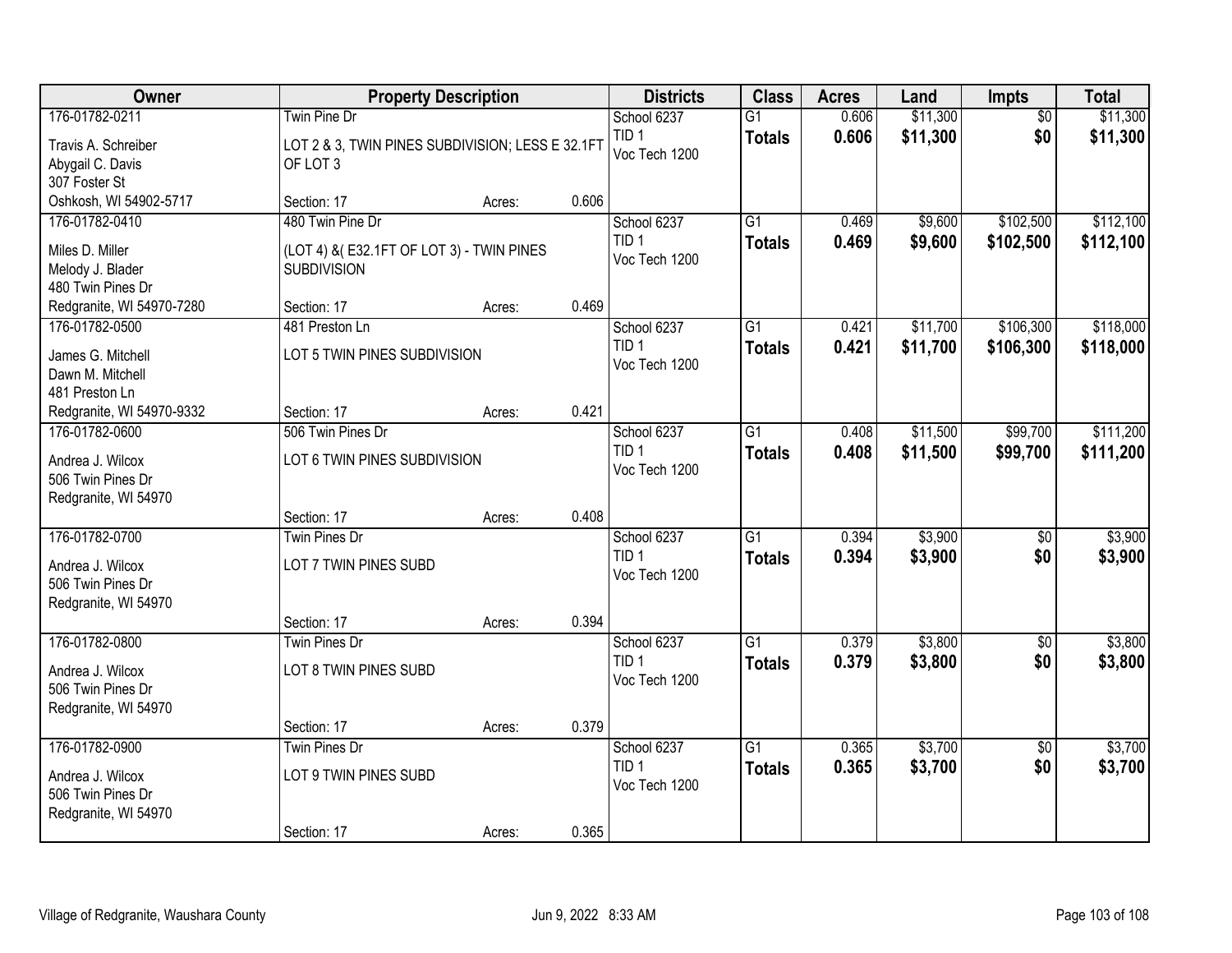| Owner                                   |                                     | <b>Property Description</b> |       | <b>Districts</b>                  | <b>Class</b>    | <b>Acres</b> | Land    | <b>Impts</b>    | <b>Total</b> |
|-----------------------------------------|-------------------------------------|-----------------------------|-------|-----------------------------------|-----------------|--------------|---------|-----------------|--------------|
| 176-01782-1000                          | <b>Twin Pines Dr</b>                |                             |       | School 6237                       | $\overline{G1}$ | 0.358        | \$3,600 | $\overline{50}$ | \$3,600      |
| <b>Tad Labreck</b><br>506 Twin Pines Dr | LOT 10 TWIN PINES SUBDIVISION       |                             |       | TID <sub>1</sub><br>Voc Tech 1200 | <b>Totals</b>   | 0.358        | \$3,600 | \$0             | \$3,600      |
| Redgranite, WI 54970                    |                                     |                             |       |                                   |                 |              |         |                 |              |
|                                         | Section: 17                         | Acres:                      | 0.358 |                                   |                 |              |         |                 |              |
| 176-01782-1100                          | Twin Pines Dr                       |                             |       | School 6237                       | $\overline{G1}$ | 0.358        | \$3,600 | \$0             | \$3,600      |
| Justin R. Krueger                       | LOT 11 TWIN PINES SUBDIVISION       |                             |       | TID <sub>1</sub>                  | <b>Totals</b>   | 0.358        | \$3,600 | \$0             | \$3,600      |
| Mary C. Krueger                         |                                     |                             |       | Voc Tech 1200                     |                 |              |         |                 |              |
| 157 S Depot St                          |                                     |                             |       |                                   |                 |              |         |                 |              |
| Juneau, WI 53039                        | Section: 17                         | Acres:                      | 0.358 |                                   |                 |              |         |                 |              |
| 176-01782-1200                          | <b>Twin Pines Dr</b>                |                             |       | School 6237                       | $\overline{G1}$ | 0.358        | \$3,600 | \$0             | \$3,600      |
| Andrea J. Wilcox                        | LOT 12 TWIN PINES SUBDIVISION       |                             |       | TID <sub>1</sub><br>Voc Tech 1200 | <b>Totals</b>   | 0.358        | \$3,600 | \$0             | \$3,600      |
| 506 Twin Pines Dr                       |                                     |                             |       |                                   |                 |              |         |                 |              |
| Redgranite, WI 54970                    |                                     |                             |       |                                   |                 |              |         |                 |              |
|                                         | Section: 17                         | Acres:                      | 0.358 |                                   |                 |              |         |                 |              |
| 176-01782-1300                          | <b>Twin Pines Dr</b>                |                             |       | School 6237<br>TID <sub>1</sub>   | G1              | 0.358        | \$3,600 | $\sqrt[6]{}$    | \$3,600      |
| <b>Tad Lebreck</b>                      | LOT 13 TWIN PINES SUBD              |                             |       | Voc Tech 1200                     | <b>Totals</b>   | 0.358        | \$3,600 | \$0             | \$3,600      |
| Andrea J. Wilcox                        |                                     |                             |       |                                   |                 |              |         |                 |              |
| 506 Twin Pines Dr                       |                                     |                             | 0.358 |                                   |                 |              |         |                 |              |
| Redgranite, WI 54970<br>176-01782-1400  | Section: 17<br><b>Twin Pines Dr</b> | Acres:                      |       | School 6237                       | $\overline{G1}$ | 0.356        | \$3,600 | $\overline{50}$ | \$3,600      |
|                                         |                                     |                             |       | TID <sub>1</sub>                  | <b>Totals</b>   | 0.356        | \$3,600 | \$0             | \$3,600      |
| Miles D. Miller                         | LOT 14 TWIN PINES SUBD              |                             |       | Voc Tech 1200                     |                 |              |         |                 |              |
| 480 Twin Pines Dr                       |                                     |                             |       |                                   |                 |              |         |                 |              |
| Redgranite, WI 54970-7280               | Section: 17                         | Acres:                      | 0.356 |                                   |                 |              |         |                 |              |
| 176-01782-1500                          | Twin Pines Dr                       |                             |       | School 6237                       | $\overline{G1}$ | 0.354        | \$3,600 | $\sqrt{6}$      | \$3,600      |
|                                         |                                     |                             |       | TID <sub>1</sub>                  | <b>Totals</b>   | 0.354        | \$3,600 | \$0             | \$3,600      |
| Miles D. Miller<br>480 Twin Pines Dr    | LOT 15 TWIN PINES SUBD              |                             |       | Voc Tech 1200                     |                 |              |         |                 |              |
| Redgranite, WI 54970-7280               |                                     |                             |       |                                   |                 |              |         |                 |              |
|                                         | Section: 17                         | Acres:                      | 0.354 |                                   |                 |              |         |                 |              |
| 176-01782-1610                          | Twin Pine Dr                        |                             |       | School 6237                       | $\overline{G1}$ | 0.712        | \$7,100 | $\overline{50}$ | \$7,100      |
| Travis A. Schreiber                     | LOT 16 & 17 TWIN PINES SUBDIVISION  |                             |       | TID <sub>1</sub>                  | <b>Totals</b>   | 0.712        | \$7,100 | \$0             | \$7,100      |
| Abygail C. Davis                        |                                     |                             |       | Voc Tech 1200                     |                 |              |         |                 |              |
| 307 Foster St                           |                                     |                             |       |                                   |                 |              |         |                 |              |
| Oshkosh, WI 54902-5717                  | Section: 17                         | Acres:                      | 0.712 |                                   |                 |              |         |                 |              |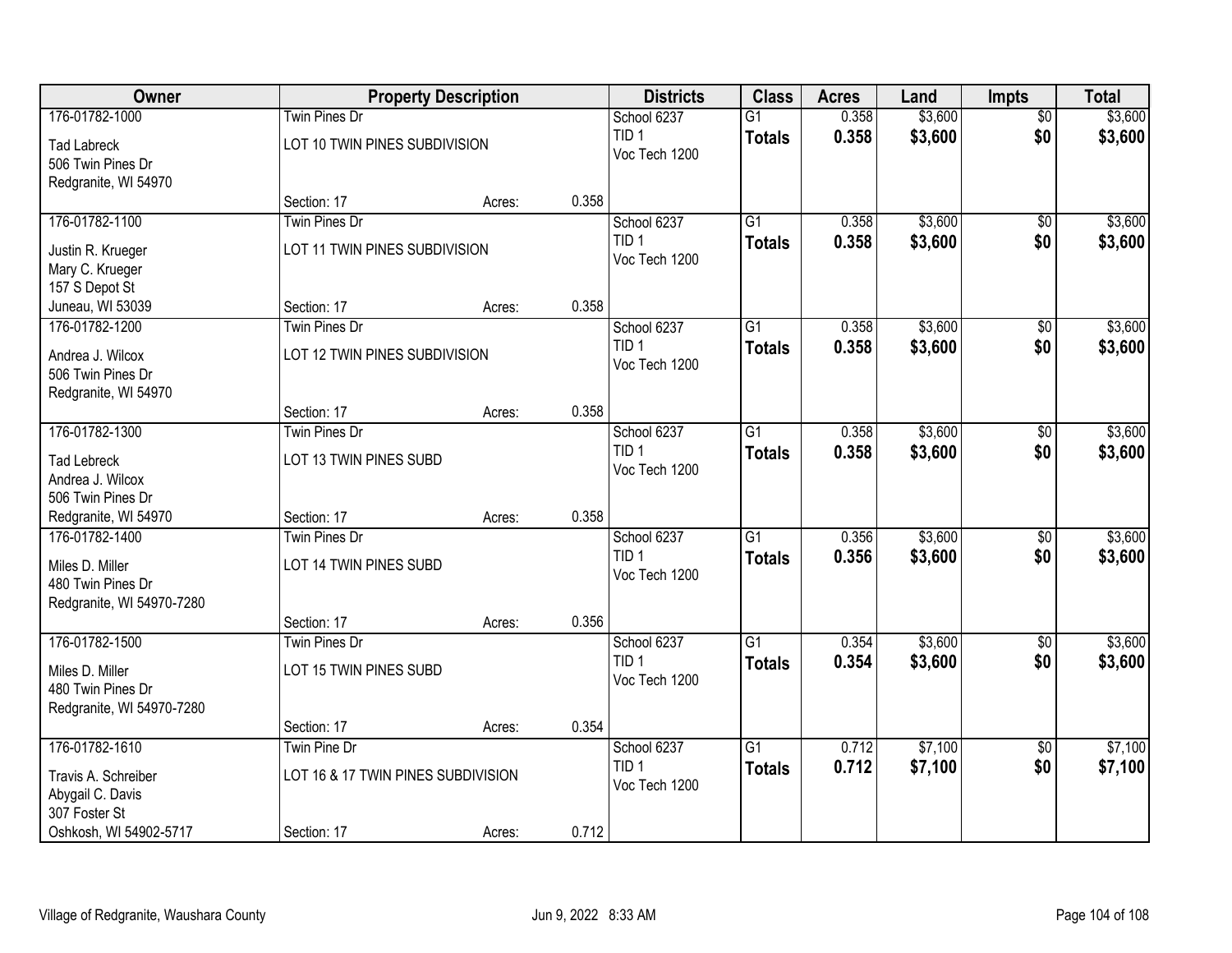| Owner                           |                                   | <b>Property Description</b> |        | <b>Districts</b> | <b>Class</b>    | <b>Acres</b> | Land     | <b>Impts</b>    | <b>Total</b> |
|---------------------------------|-----------------------------------|-----------------------------|--------|------------------|-----------------|--------------|----------|-----------------|--------------|
| 176-01782-1800                  | Preston Ln                        |                             |        | School 6237      | $\overline{G1}$ | 0.021        | \$100    | $\overline{50}$ | \$100        |
| Miles D. Miller                 | OUTLOT 1 TWIN PINES SUBDIVISION   |                             |        | TID <sub>1</sub> | <b>Totals</b>   | 0.021        | \$100    | \$0             | \$100        |
| 480 Twin Pines Dr               |                                   |                             |        | Voc Tech 1200    |                 |              |          |                 |              |
| Redgranite, WI 54970-7280       |                                   |                             |        |                  |                 |              |          |                 |              |
|                                 | Section: 17                       | Acres:                      | 0.021  |                  |                 |              |          |                 |              |
| 176-03144-0111                  | County Rd EE                      |                             |        | School 6237      | $\overline{G1}$ | 9.620        | \$12,000 | \$5,300         | \$17,300     |
| Sara L. Chamberlin              | LOT 2 CSM 6201                    |                             |        | Voc Tech 1200    | <b>Totals</b>   | 9.620        | \$12,000 | \$5,300         | \$17,300     |
| PO Box 324                      |                                   |                             |        |                  |                 |              |          |                 |              |
| Redgranite, WI 54970            |                                   |                             |        |                  |                 |              |          |                 |              |
|                                 | Section: 31                       | Acres:                      | 9.620  |                  |                 |              |          |                 |              |
| 176-03144-0113                  | County Rd EE                      |                             |        | School 6237      | $\overline{G1}$ | 15.060       | \$18,800 | \$297,700       | \$316,500    |
| Jack D. Reitz                   | LOT 1 CSM 6258                    |                             |        | Voc Tech 1200    | <b>Totals</b>   | 15.060       | \$18,800 | \$297,700       | \$316,500    |
| Michkalia A. Reitz              |                                   |                             |        |                  |                 |              |          |                 |              |
| N2100 County Rd Ee              |                                   |                             |        |                  |                 |              |          |                 |              |
| Redgranite, WI 54970            | Section: 31                       | Acres:                      | 15.060 |                  |                 |              |          |                 |              |
| 176-03176-0010                  | Sandy Pines Ct                    |                             |        | School 6237      | G1              | 0.865        | \$11,200 | \$0             | \$11,200     |
| Stanislaw Machala               | LOT 1 SANDY PINES ESTATES PHASE I |                             |        | Voc Tech 1200    | <b>Totals</b>   | 0.865        | \$11,200 | \$0             | \$11,200     |
| Barbara Machala                 |                                   |                             |        |                  |                 |              |          |                 |              |
| 2539 N 74th Ct                  |                                   |                             |        |                  |                 |              |          |                 |              |
| Elmwood Park, IL 60707          | Section: 31                       | Acres:                      | 0.865  |                  |                 |              |          |                 |              |
| 176-03176-0020                  | Sandy Pines Ct                    |                             |        | School 6237      | $\overline{G1}$ | 0.788        | \$4,500  | $\overline{30}$ | \$4,500      |
| Granite Estate Investments, LLC | LOT 2 SANDY PINES ESTATES PHASE I |                             |        | Voc Tech 1200    | Totals          | 0.788        | \$4,500  | \$0             | \$4,500      |
| Attn: Jeffrey P Scherer         |                                   |                             |        |                  |                 |              |          |                 |              |
| 501 Merritt Ave                 |                                   |                             |        |                  |                 |              |          |                 |              |
| Oshkosh, WI 54901               | Section: 31                       | Acres:                      | 0.788  |                  |                 |              |          |                 |              |
| 176-03176-0030                  | 719 Sandy Pines Ct Unit L3        |                             |        | School 6237      | $\overline{G1}$ | 0.743        | \$13,000 | \$146,300       | \$159,300    |
| Jennifer F. Krueger             | LOT 3 SANDY PINES ESTATES PHASE I |                             |        | Voc Tech 1200    | <b>Totals</b>   | 0.743        | \$13,000 | \$146,300       | \$159,300    |
| 719 Sandy Pines Ct              |                                   |                             |        |                  |                 |              |          |                 |              |
| Redgranite, WI 54970            |                                   |                             |        |                  |                 |              |          |                 |              |
|                                 | Section: 31                       | Acres:                      | 0.743  |                  |                 |              |          |                 |              |
| 176-03176-0040                  | Sandy Pines Ct                    |                             |        | School 6237      | $\overline{G1}$ | 0.826        | \$4,600  | $\overline{50}$ | \$4,600      |
| Granite Estate Investments, LLC | LOT 4 SANDY PINES ESTATES PHASE I |                             |        | Voc Tech 1200    | <b>Totals</b>   | 0.826        | \$4,600  | \$0             | \$4,600      |
| Attn: Jeffrey P Scherer         |                                   |                             |        |                  |                 |              |          |                 |              |
| 501 Merritt Ave                 |                                   |                             |        |                  |                 |              |          |                 |              |
| Oshkosh, WI 54901               | Section: 31                       | Acres:                      | 0.826  |                  |                 |              |          |                 |              |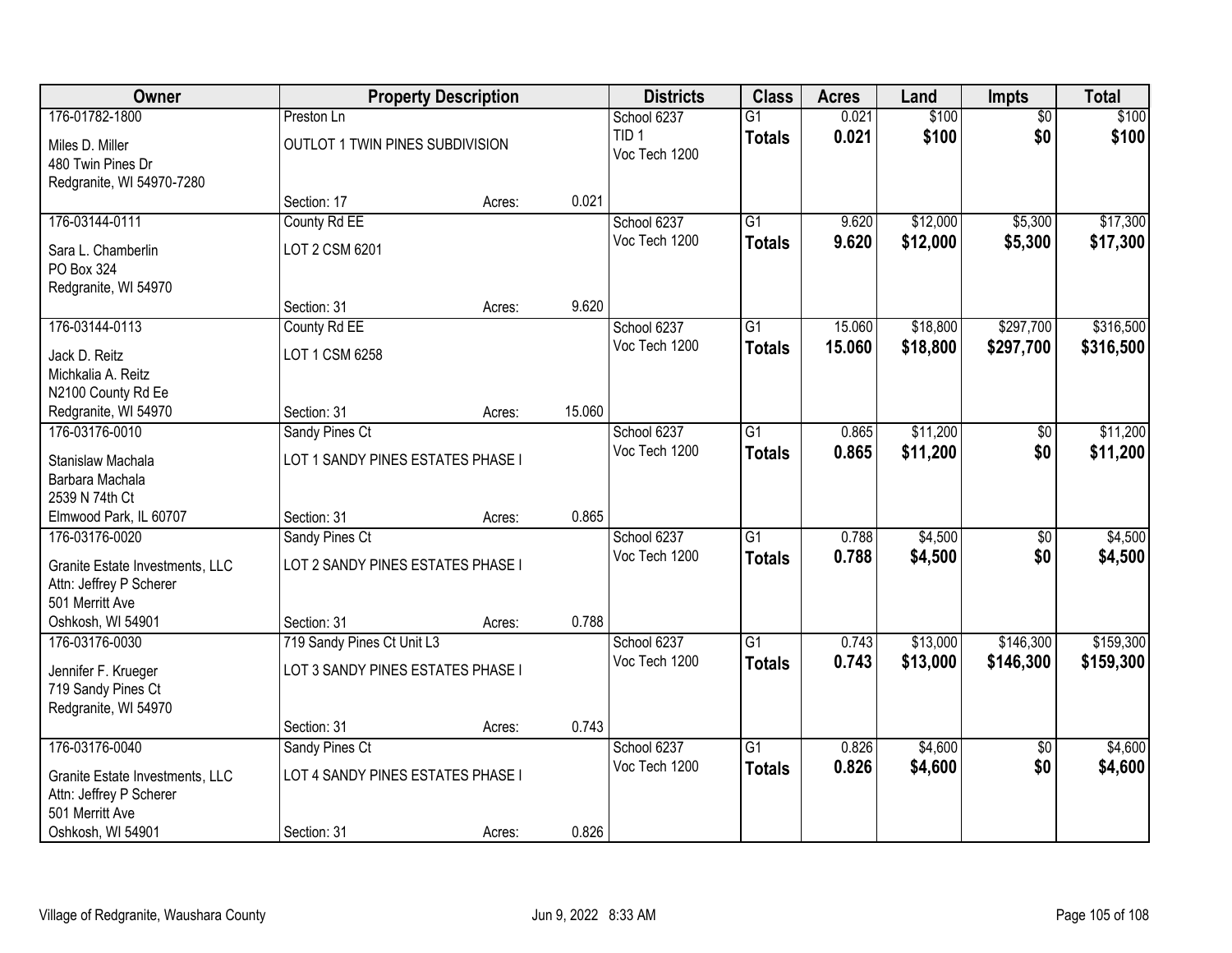| Owner                                      |                                               | <b>Property Description</b> |       | <b>Districts</b> | <b>Class</b>    | <b>Acres</b> | Land     | <b>Impts</b>    | <b>Total</b> |
|--------------------------------------------|-----------------------------------------------|-----------------------------|-------|------------------|-----------------|--------------|----------|-----------------|--------------|
| 176-03176-0050                             | <b>Sandy Pines Ct</b>                         |                             |       | School 6237      | $\overline{G1}$ | 0.865        | \$4,600  | $\overline{50}$ | \$4,600      |
| Granite Estate Investments, LLC            | PT OF W1/2-E1/2-SE, LOT 5 SANDY PINES ESTATES |                             |       | Voc Tech 1200    | <b>Totals</b>   | 0.865        | \$4,600  | \$0             | \$4,600      |
| Attn: Jeffrey P Scherer                    | <b>PHASE I</b>                                |                             |       |                  |                 |              |          |                 |              |
| 501 Merritt Ave                            |                                               |                             |       |                  |                 |              |          |                 |              |
| Oshkosh, WI 54901                          | Section: 31                                   | Acres:                      | 0.865 |                  |                 |              |          |                 |              |
| 176-03176-0060                             | 713 Sandy Pines Ct                            |                             |       | School 6237      | G1              | 0.870        | \$14,600 | \$217,600       | \$232,200    |
| Craig V. Bednarek et al                    | LOT 6 SANDY PINES ESTATES PHASE I             |                             |       | Voc Tech 1200    | <b>Totals</b>   | 0.870        | \$14,600 | \$217,600       | \$232,200    |
| c/o Farmers & Merchants Bank/Escrow        |                                               |                             |       |                  |                 |              |          |                 |              |
| Services                                   |                                               |                             |       |                  |                 |              |          |                 |              |
| PO Box 270                                 | Section: 31                                   | Acres:                      | 0.870 |                  |                 |              |          |                 |              |
| Berlin, WI 54923                           |                                               |                             |       |                  |                 |              |          |                 |              |
| 176-03176-0070                             | <b>Sandy Pines Ct</b>                         |                             |       | School 6237      | $\overline{G1}$ | 0.947        | \$4,700  | \$0             | \$4,700      |
|                                            |                                               |                             |       | Voc Tech 1200    | <b>Totals</b>   | 0.947        | \$4,700  | \$0             | \$4,700      |
| Granite Estate Investments, LLC            | LOT 7 SANDY PINES ESTATES PHASE I             |                             |       |                  |                 |              |          |                 |              |
| Attn: Jeffrey P Scherer<br>501 Merritt Ave |                                               |                             |       |                  |                 |              |          |                 |              |
| Oshkosh, WI 54901                          | Section: 31                                   | Acres:                      | 0.947 |                  |                 |              |          |                 |              |
| 176-03176-0080                             | <b>Sandy Pines Ct</b>                         |                             |       | School 6237      | $\overline{G1}$ | 1.058        | \$4,800  | \$0             | \$4,800      |
|                                            |                                               |                             |       | Voc Tech 1200    |                 | 1.058        | \$4,800  | \$0             |              |
| Granite Estate Investments, LLC            | LOT 8 SANDY PINES ESTATES PHASE I             |                             |       |                  | <b>Totals</b>   |              |          |                 | \$4,800      |
| Attn: Jeffrey P Scherer                    |                                               |                             |       |                  |                 |              |          |                 |              |
| 501 Merritt Ave                            |                                               |                             |       |                  |                 |              |          |                 |              |
| Oshkosh, WI 54901                          | Section: 31                                   | Acres:                      | 1.058 |                  |                 |              |          |                 |              |
| 176-03176-0090                             | Sandy Pines Ct                                |                             |       | School 6237      | $\overline{G1}$ | 0.955        | \$4,700  | \$0             | \$4,700      |
| Granite Estate Investments, LLC            | LOT 9 SANDY PINES ESTATES PHASE I             |                             |       | Voc Tech 1200    | <b>Totals</b>   | 0.955        | \$4,700  | \$0             | \$4,700      |
| Attn: Jeffrey P Scherer                    |                                               |                             |       |                  |                 |              |          |                 |              |
| 501 Merritt Ave                            |                                               |                             |       |                  |                 |              |          |                 |              |
| Oshkosh, WI 54901                          | Section: 31                                   | Acres:                      | 0.955 |                  |                 |              |          |                 |              |
| 176-03176-0100                             | Sandy Pines Ct                                |                             |       | School 6237      | $\overline{G1}$ | 0.831        | \$4,600  | $\sqrt{6}$      | \$4,600      |
| Granite Estate Investments, LLC            | LOT 10 SANDY PINES ESTATES PHASE I            |                             |       | Voc Tech 1200    | <b>Totals</b>   | 0.831        | \$4,600  | \$0             | \$4,600      |
| Attn: Jeffrey P Scherer                    |                                               |                             |       |                  |                 |              |          |                 |              |
| 501 Merritt Ave                            |                                               |                             |       |                  |                 |              |          |                 |              |
| Oshkosh, WI 54901                          | Section: 31                                   | Acres:                      | 0.831 |                  |                 |              |          |                 |              |
| 176-03176-0110                             | Sandy Pines Ct                                |                             |       | School 6237      | $\overline{G1}$ | 1.125        | \$14,600 | \$246,600       | \$261,200    |
|                                            |                                               |                             |       | Voc Tech 1200    | <b>Totals</b>   | 1.125        | \$14,600 | \$246,600       | \$261,200    |
| Karen L. Mastricola                        | LOT 11 SANDY PINES ESTATES PHASE I            |                             |       |                  |                 |              |          |                 |              |
| Barry Mastricola<br>703 Sandy Pines Ct     |                                               |                             |       |                  |                 |              |          |                 |              |
| Redgranite, WI 54970                       | Section: 31                                   | Acres:                      | 1.125 |                  |                 |              |          |                 |              |
|                                            |                                               |                             |       |                  |                 |              |          |                 |              |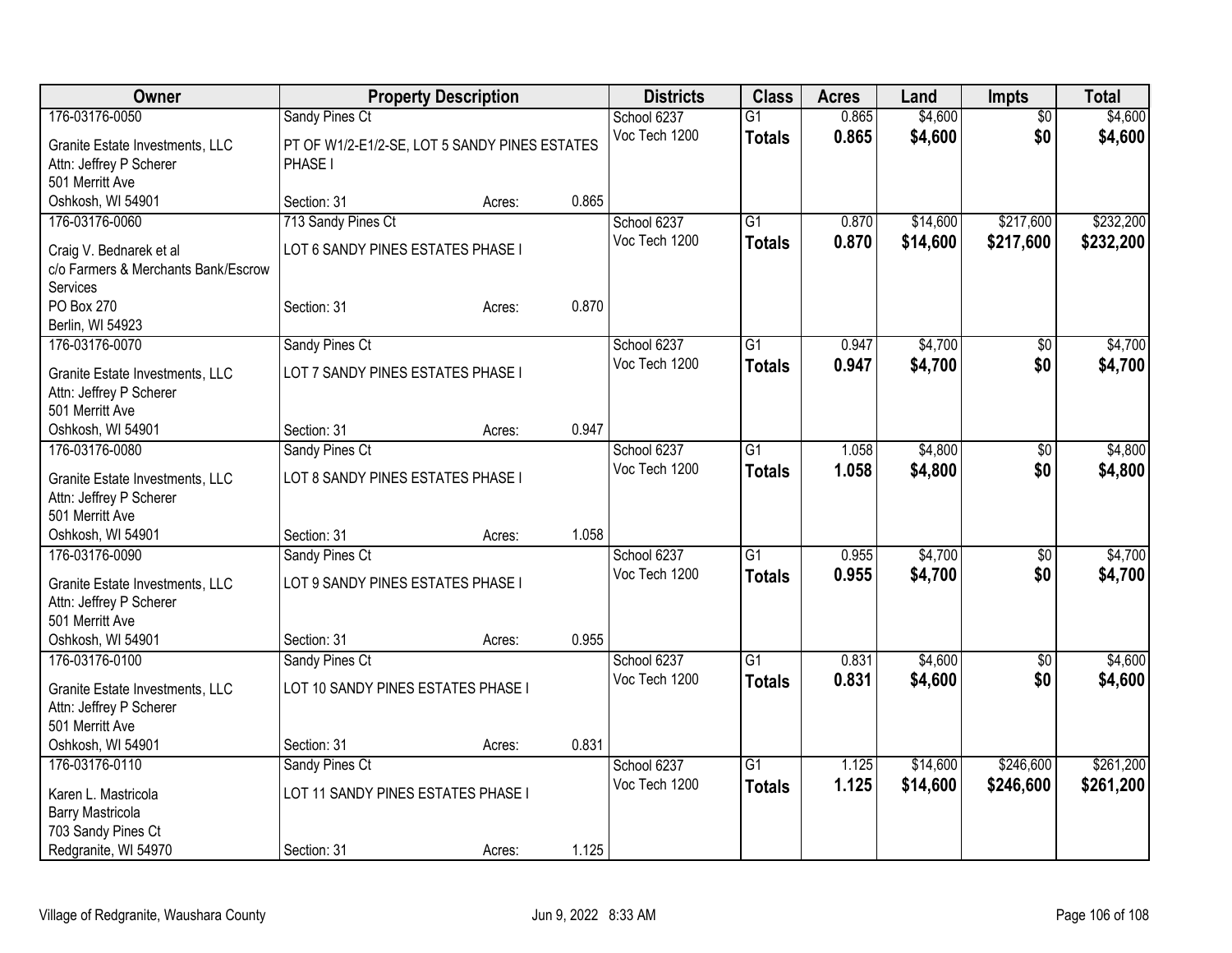| Owner                           |                                    | <b>Property Description</b> |       | <b>Districts</b> | <b>Class</b>    | <b>Acres</b> | Land     | <b>Impts</b>    | <b>Total</b> |
|---------------------------------|------------------------------------|-----------------------------|-------|------------------|-----------------|--------------|----------|-----------------|--------------|
| 176-03176-0120                  | 703 Sandy Pines Ct                 |                             |       | School 6237      | $\overline{G1}$ | 0.911        | \$16,000 | $\overline{60}$ | \$16,000     |
| Barry A. Mastricola             | LOT 12 SANDY PINES ESTATES PHASE I |                             |       | Voc Tech 1200    | <b>Totals</b>   | 0.911        | \$16,000 | \$0             | \$16,000     |
| Karen L. Mastricola             |                                    |                             |       |                  |                 |              |          |                 |              |
| 703 Sandy Pines Ct              |                                    |                             |       |                  |                 |              |          |                 |              |
| Redgranite, WI 54970            | Section: 31                        | Acres:                      | 0.911 |                  |                 |              |          |                 |              |
| 176-03176-0130                  | Sandy Pines Ct                     |                             |       | School 6237      | $\overline{G1}$ | 0.874        | \$13,000 | $\overline{50}$ | \$13,000     |
| Sara L. Chamberlin              | LOT 1 CSM 6201                     |                             |       | Voc Tech 1200    | Totals          | 0.874        | \$13,000 | \$0             | \$13,000     |
| PO Box 324                      |                                    |                             |       |                  |                 |              |          |                 |              |
| Redgranite, WI 54970            |                                    |                             |       |                  |                 |              |          |                 |              |
|                                 | Section: 31                        | Acres:                      | 0.874 |                  |                 |              |          |                 |              |
| 176-03176-0140                  | 704 Sandy Pines Ct                 |                             |       | School 6237      | G1              | 0.997        | \$13,700 | \$279,800       | \$293,500    |
| Sara L. Chamberlin              | LOT 14 SANDY PINES ESTATES PHASE I |                             |       | Voc Tech 1200    | <b>Totals</b>   | 0.997        | \$13,700 | \$279,800       | \$293,500    |
| PO Box 324                      |                                    |                             |       |                  |                 |              |          |                 |              |
| Redgranite, WI 54970            |                                    |                             |       |                  |                 |              |          |                 |              |
|                                 | Section: 31                        | Acres:                      | 0.997 |                  |                 |              |          |                 |              |
| 176-03176-0150                  | Sandy Pines Ct                     |                             |       | School 6237      | $\overline{G1}$ | 0.875        | \$4,600  | \$0             | \$4,600      |
| Granite Estate Investments, LLC | LOT 15 SANDY PINES ESTATES PHASE I |                             |       | Voc Tech 1200    | <b>Totals</b>   | 0.875        | \$4,600  | \$0             | \$4,600      |
| Attn: Jeffrey P Scherer         |                                    |                             |       |                  |                 |              |          |                 |              |
| 501 Merritt Ave                 |                                    |                             |       |                  |                 |              |          |                 |              |
| Oshkosh, WI 54901               | Section: 31                        | Acres:                      | 0.875 |                  |                 |              |          |                 |              |
| 176-03176-0160                  | Sandy Pines Ct                     |                             |       | School 6237      | $\overline{G1}$ | 0.855        | \$4,600  | \$0             | \$4,600      |
| Granite Estate Investments, LLC | LOT 16 SANDY PINES ESTATES PHASE I |                             |       | Voc Tech 1200    | <b>Totals</b>   | 0.855        | \$4,600  | \$0             | \$4,600      |
| Attn: Jeffrey P Scherer         |                                    |                             |       |                  |                 |              |          |                 |              |
| 501 Merritt Ave                 |                                    |                             |       |                  |                 |              |          |                 |              |
| Oshkosh, WI 54901               | Section: 31                        | Acres:                      | 0.855 |                  |                 |              |          |                 |              |
| 176-03176-0170                  | Sandy Pines Ct                     |                             |       | School 6237      | $\overline{G1}$ | 0.788        | \$11,700 | $\overline{60}$ | \$11,700     |
| Edgard Delgado Jr               | LOT 17 SANDY PINES ESTATES PHASE I |                             |       | Voc Tech 1200    | <b>Totals</b>   | 0.788        | \$11,700 | \$0             | \$11,700     |
| Jennifer Morrison-Delgado       |                                    |                             |       |                  |                 |              |          |                 |              |
| 524 Bonnell Ave                 |                                    |                             |       |                  |                 |              |          |                 |              |
| Redgranite, WI 54970-9306       | Section: 31                        | Acres:                      | 0.788 |                  |                 |              |          |                 |              |
| 176-03176-0180                  | Sandy Pines Ct                     |                             |       | School 6237      | $\overline{G1}$ | 0.975        | \$4,800  | $\overline{30}$ | \$4,800      |
| Granite Estate Investments, LLC | LOT 18 SANDY PINES ESTATES PHASE I |                             |       | Voc Tech 1200    | <b>Totals</b>   | 0.975        | \$4,800  | \$0             | \$4,800      |
| Attn: Jeffrey P Scherer         |                                    |                             |       |                  |                 |              |          |                 |              |
| 501 Merritt Ave                 |                                    |                             |       |                  |                 |              |          |                 |              |
| Oshkosh, WI 54901               | Section: 31                        | Acres:                      | 0.975 |                  |                 |              |          |                 |              |